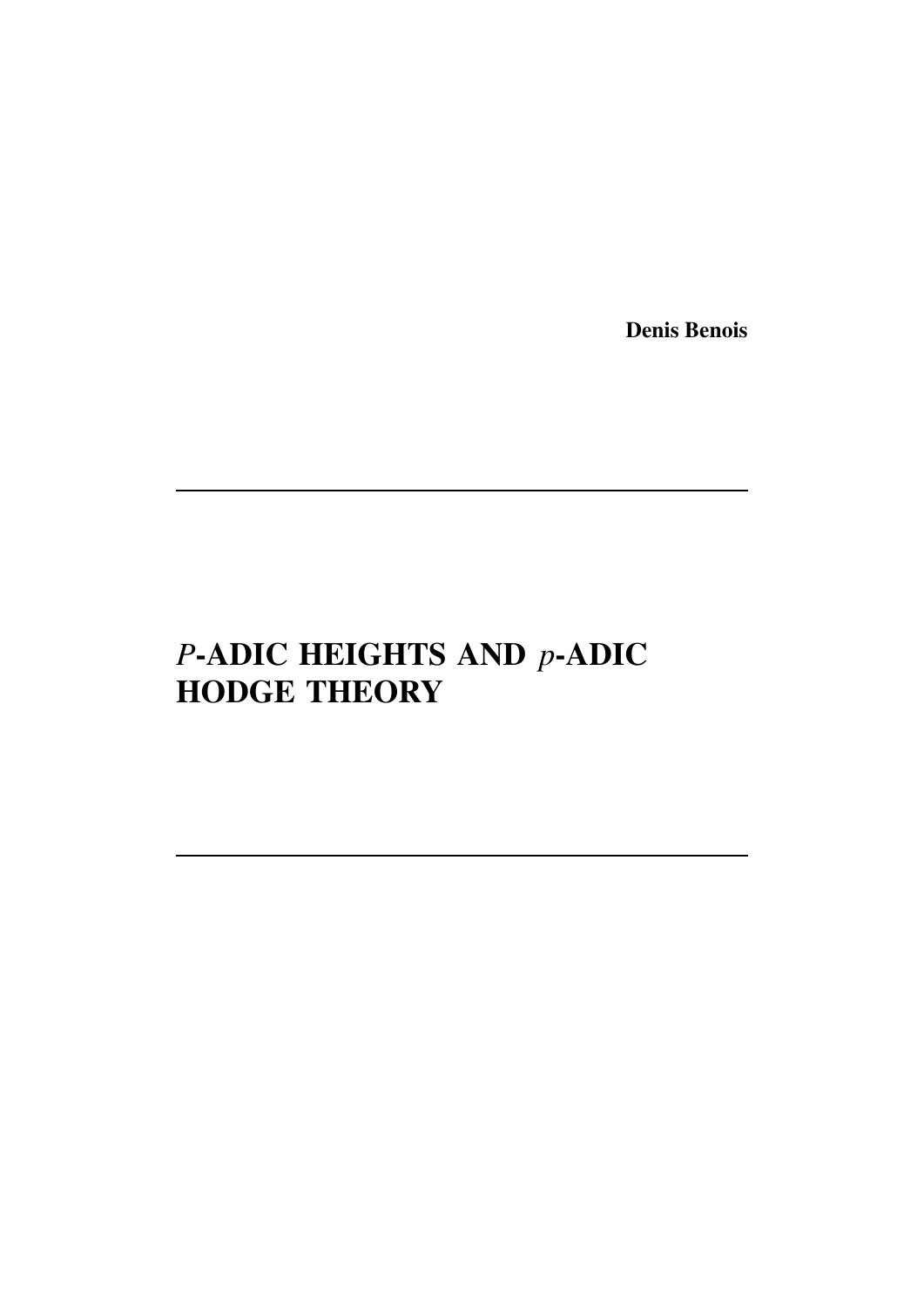*D. Benois*

Institut de Mathématiques, Université de Bordeaux, 351, cours de la Libération, 33405 Talence, FRANCE.

*E-mail :* denis.benois@math.u-bordeaux.fr

2000 *Mathematics Subject Classification*. — 2000 Mathematics Subject Classification. 11R23, 11F80, 11S25, 11G40.

*Key words and phrases.* — *p*-adic representation,  $(\varphi, \Gamma)$ -module, Selmer group, Iwasawa theory .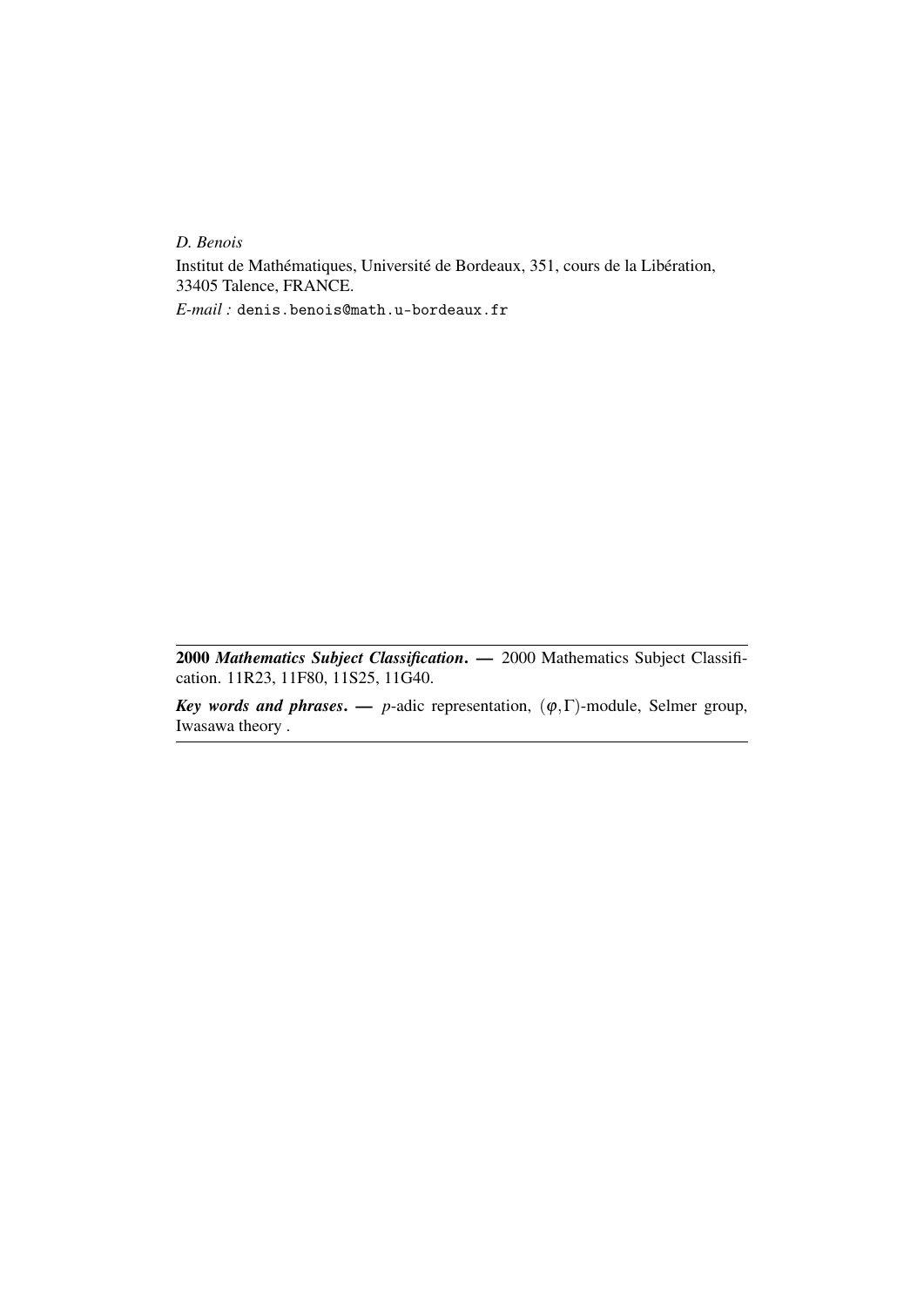## *P*-ADIC HEIGHTS AND *p*-ADIC HODGE THEORY

## Denis Benois

*Abstract.* — Using the theory of  $(\varphi, \Gamma)$ -modules and the formalism of Selmer complexes we construct the *p*-adic height pairing for *p*-adic representations with coefficients in an affinoid algebra over  $\mathbf{Q}_p$ . For *p*-adic representations that are potentially semistable at *p*, we relate our contruction to universal norms and compare it to the *p*-adic height pairings of Nekovář and Perrin-Riou.

#### *Résumé* (Hauteurs *p*-adiques et théorie de Hodge *p*-adique)

En utilisant la théorie des  $(\varphi, \Gamma)$ -modules et le formalisme des complexes de Selmer nous construisons un accouplement de hauteur *p*-adique pour les représentations *p*-adiques à coefficients dans une algèbre affinoïde. Pour les représentations *p*-adiques potentiellement semistables en *p* nous ferons le lien de notre construction avec les normes universelles et les hauteurs *p*-adiques construites par Nekovář et Perrin-Riou.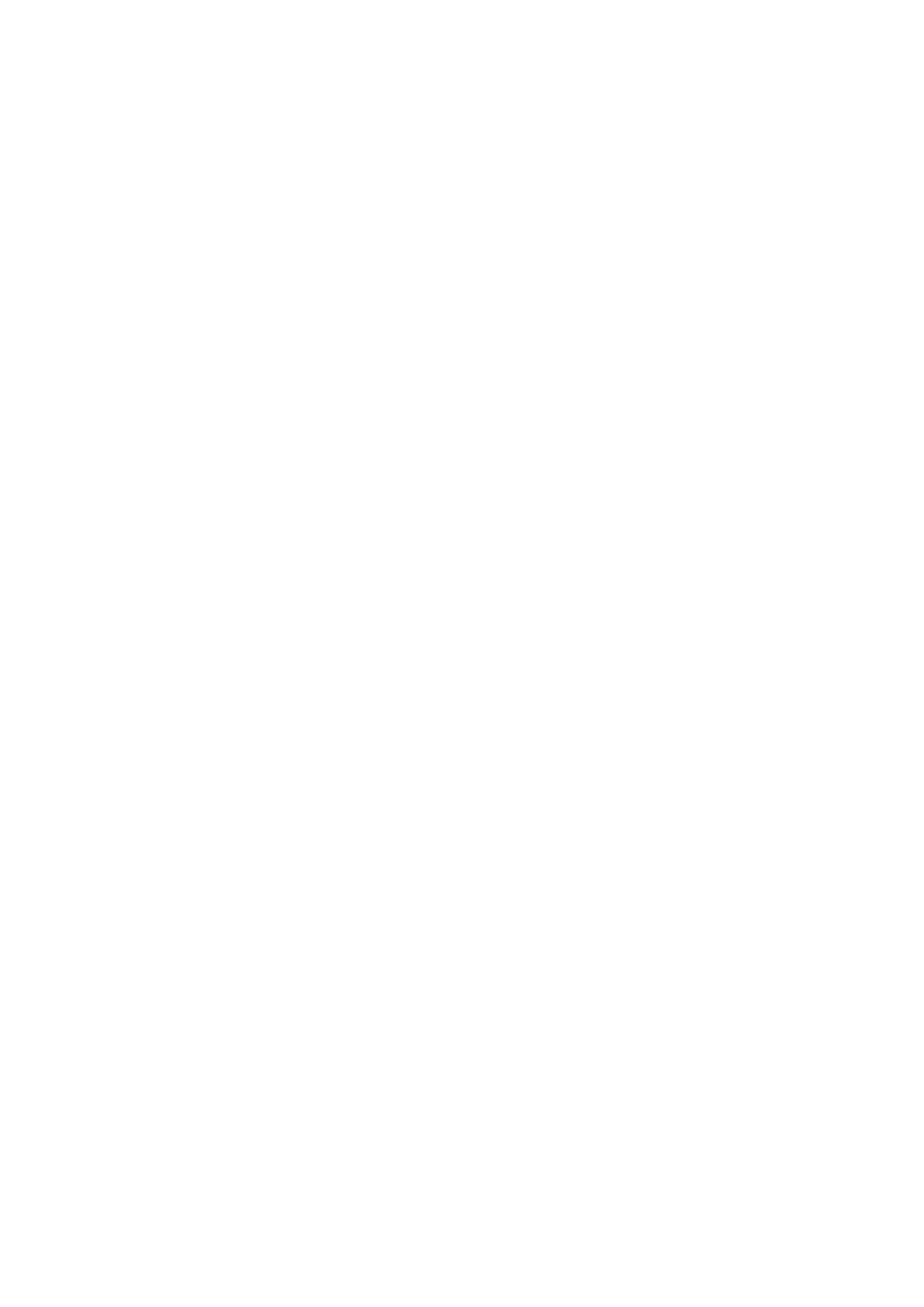## **CONTENTS**

|                                                       | $\mathbf{1}$   |
|-------------------------------------------------------|----------------|
|                                                       | $\mathbf{1}$   |
|                                                       | $\overline{4}$ |
|                                                       | 6              |
|                                                       | 10             |
|                                                       | 12             |
|                                                       | 17             |
|                                                       | 18             |
|                                                       | 19             |
|                                                       | 19             |
|                                                       | 27             |
|                                                       |                |
|                                                       | 33             |
|                                                       | 33             |
|                                                       | 36             |
|                                                       | 39             |
|                                                       | 40             |
|                                                       | 43             |
|                                                       | 47             |
|                                                       | 49             |
|                                                       | 53             |
|                                                       | 56             |
| 3. <i>p</i> -adic height pairings I: Selmer complexes | 59             |
|                                                       | 59             |
|                                                       | 70             |
|                                                       |                |
|                                                       |                |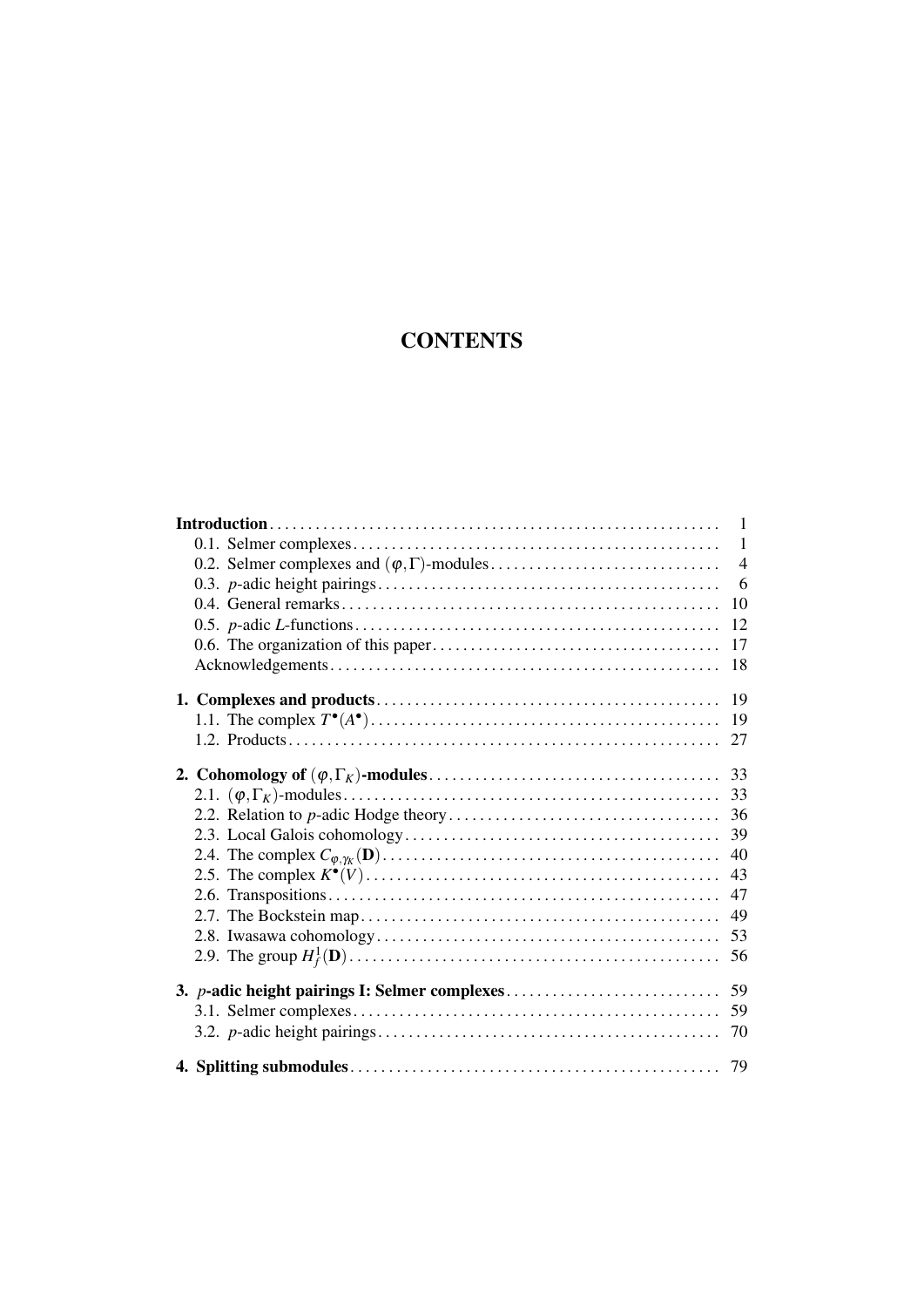#### vi CONTENTS

| 6.2. Comparision with Nekovář's height pairing115        |  |
|----------------------------------------------------------|--|
|                                                          |  |
| 7. p-adic height pairings IV: extended Selmer groups 121 |  |
|                                                          |  |
|                                                          |  |
|                                                          |  |
|                                                          |  |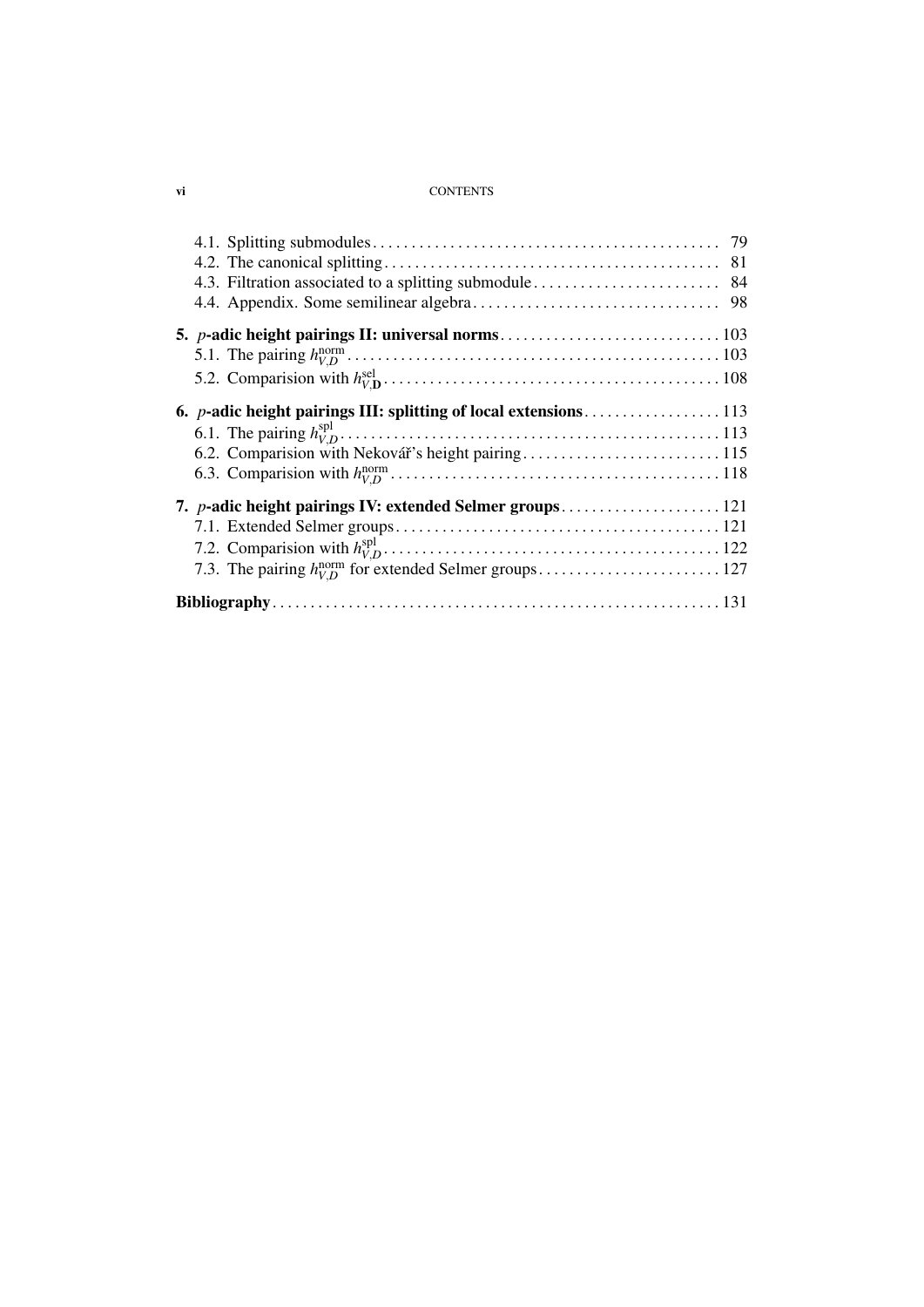#### 0.1. Selmer complexes

**0.1.1.** — Let *F* be a number field. We denote by  $S_f$  and  $S_\infty$  the set of nonarchimedean and archimedean places of *F* respectively. Fix a prime number *p* and denote by  $S_p$  the set of places q above  $p$ .

Let *S* be a finite set of non-archimedean places of *F* containing  $S_p$ . To simplify notation, set  $\Sigma_p = S \setminus S_p$ . We denote by  $G_{F,S}$  the Galois group of the maximal algebraic extension *F*<sup>*S*</sup> of *F* unramified outside  $S \cup S_{\infty}$ . For each q ∈ *S* we denote by *F*<sub>q</sub> the completion of *F* with respect to q and by  $G_{F_q}$  the absolute Galois group of  $F_q$ . We will write  $I_q$  for the inertia subgroup of  $G_{F_q}$  and  $Fr_q$  for the relative Frobenius over  $F_q$ . Fix an extension of q to  $F_S$  and identify  $G_{F_q}$  with the corresponding decomposition group at q.

We denote by  $\chi : G_{F,S} \to \mathbb{Z}_p^*$  the *p*-adic cyclotomic character and, for each  $\mathfrak{q} \in S_p$ , write  $\chi_q$  for the restriction of  $\chi$  on  $G_{F_q}$ . If *M* is a topological  $\mathbb{Z}_p$ -module equipped with a continuous linear action of  $G_{F,S}$  (resp.  $G_{F,q}$ ) we denote by  $M(\chi)$  (resp.  $M(\chi_{\mathfrak{q}})$ ) or alternatively by *M*(1) its Tate twist.

If *G* is a topological group and *M* is a topological *G*-module, we denote by  $C^{\bullet}(G,M)$  the complex of continuous cochains of *G* with coefficients in *M*. If  $X = M^{\bullet}$ is a complex of topological *G*-modules, we denote by  $C^{\bullet}(G,X)$  the total complex associated to the double complex  $C^n(G, M^m)$ .

**0.1.2.** — Let *A* be a complete local noetherian ring with a finite residue field of characteristic *p*. An *admissible*  $A[G_{FS}]$ *-module of finite type* is a  $A[G_{FS}]$ -module *T* of finite type over *A* and such that the map  $G_{F,S} \to Aut_A(T)$  is continuous <sup>(1)</sup>.

<sup>1.</sup> In other words, *T* is a "big" Galois representation with coefficients in *A* in the sense of [56].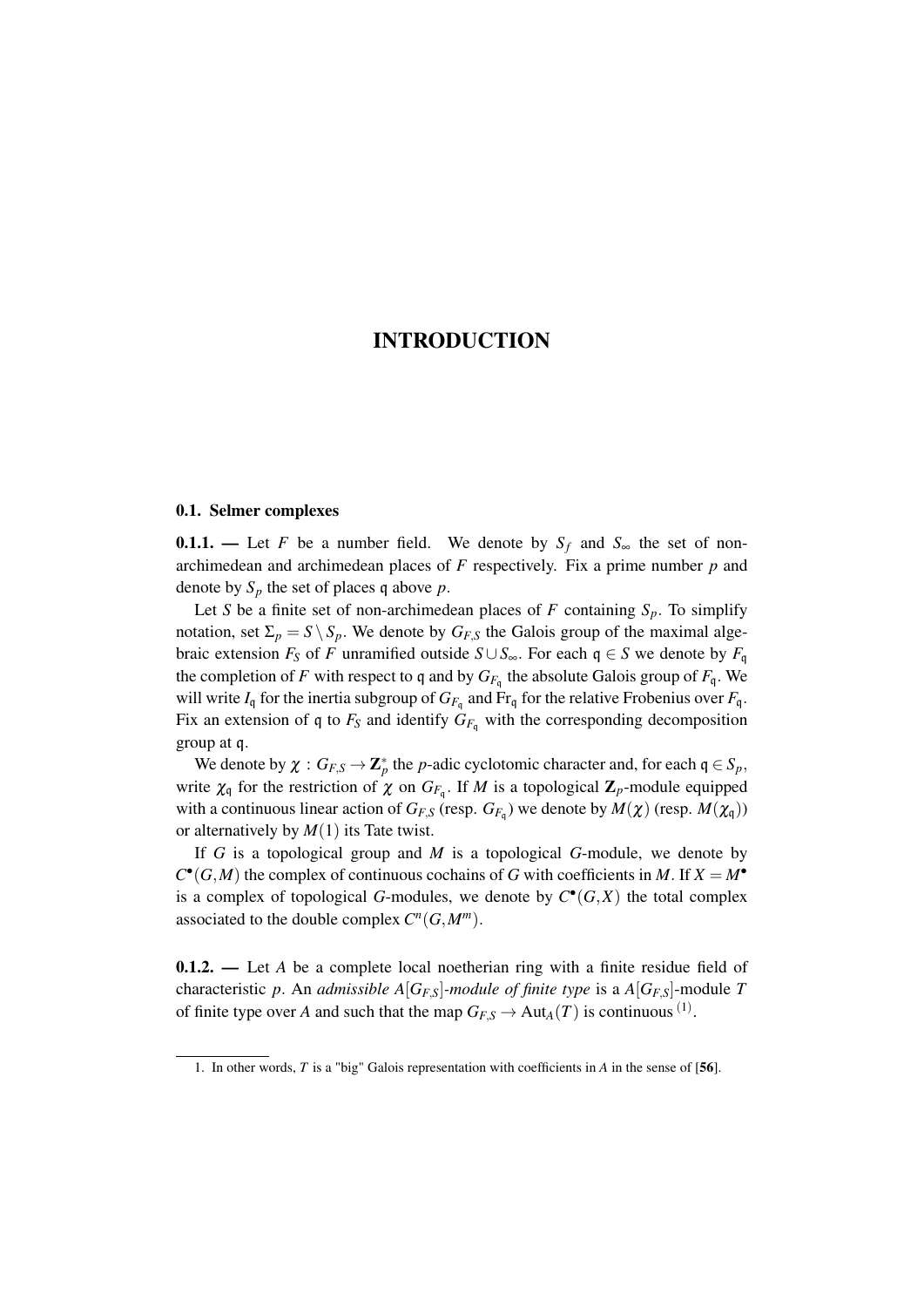Let  $X = T^{\bullet}$  be a bounded complex of admissible  $A[G_{F,S}]$ -modules of finite type. A local condition at  $q \in S$  is a morphism of complexes

$$
g_{\mathfrak{q}}: U_{\mathfrak{q}}^{\bullet}(X) \to C^{\bullet}(G_{F_{\mathfrak{q}}}, X).
$$

To each collection  $U^{\bullet}(X) = (U^{\bullet}_{\mathfrak{q}}(X), g_{\mathfrak{q}})_{\mathfrak{q} \in S}$  of local conditions one can associate the following diagram

(1) 
$$
C^{\bullet}(G_{F,S}, X) \longrightarrow \bigoplus_{\mathfrak{q} \in S} C^{\bullet}(G_{F_{\mathfrak{q}}}, X)
$$

$$
\uparrow_{(g_{\mathfrak{q}})}^{\wedge}
$$

$$
\bigoplus_{\mathfrak{q} \in S} U_{\mathfrak{q}}^{\bullet}(X),
$$

where the upper row is the restriction map. The Selmer complex associated to the local conditions  $U^{\bullet}(X)$  is defined as the mapping cone

$$
S^{\bullet}(X, U^{\bullet}(X)) = \text{cone}\left(C^{\bullet}(G_{F,S}, X) \oplus \left(\bigoplus_{\mathfrak{q} \in S} U_{\mathfrak{q}}^{\bullet}(X)\right) \to \bigoplus_{\mathfrak{q} \in S} C^{\bullet}(G_{F_{\mathfrak{q}}}, X)\right)[-1].
$$

This notion was introduced by Nekovář in  $[56]$ , where the machinery of Selmer complexes was developed in full generality.

**0.1.3.** — The most important example of local conditions is provided by Greenberg's local conditions [56, Section 7.8]. If  $q \in S$ , we will denote by  $X_q$  the restriction of *X* on  $G_{F_q}$ . For each  $q \in S_p$  we fix a complex  $M_q$  of admissible  $A[G_{F_q}]$ -modules of finite type together with a morphism  $M_q \to X_q$  and define

$$
U_{\mathfrak{q}}^{\bullet}(X) = C^{\bullet}(G_{F_{\mathfrak{q}}}, M_{\mathfrak{q}}) \qquad \mathfrak{q} \in S_p.
$$

For  $q \in \Sigma_p$  we consider the unramified local conditions

$$
U_{\mathfrak{q}}^{\bullet}(X) = C_{\text{ur}}^{\bullet}(X_{\mathfrak{q}})
$$

(see [56, Section 7.6] for the precise definition). In particular, if  $X = T[0]$  is concentrated in degree 0, then

$$
C_{\text{ur}}^{\bullet}(X) = \left(T^{I_{\mathfrak{q}}} \xrightarrow{\text{Fr}_{\mathfrak{q}}-1} T^{I_{\mathfrak{q}}} \right),
$$

where the terms are placed in degrees 0 and 1. To simplify notation, we will write *S* • (*X*,*M*) for the Selmer complex associated to these conditions and RΓ(*X*,*M*) for the corresponding object of the derived category of *A*-modules of finite type.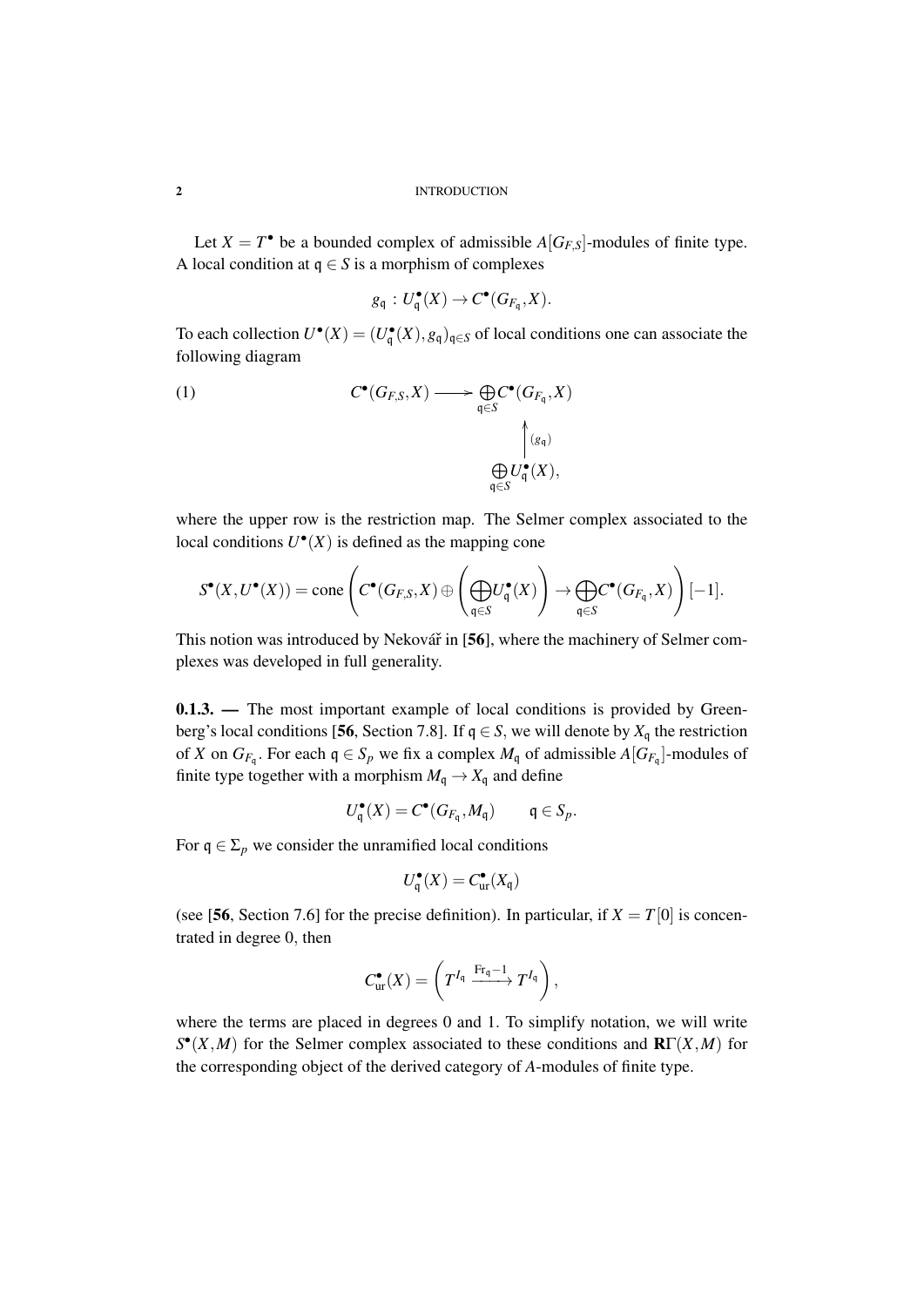**0.1.4.** — Let  $\omega_A$  denote the dualizing complex for A. The Grothendieck dualization functor

$$
X\to \mathfrak{D}(X):=\mathbf{R}\mathrm{Hom}_A(X,\omega_A)
$$

is an anti-involution on the bounded derived category of admissible  $A[G_{F,S}]$ -modules of finite type [56, Section 4.3.2]. Consider the complex  $\mathfrak{D}(X)(1)$  equipped with Greenberg local conditions  $N = (N_q)_{q \in S_p}$  such that *M* and *N* are orthogonal to each other under the canonical duality  $X \times \mathcal{D}(X)(1) \to \omega_A(1)$ . In this case, the general construction of cup products for cones gives a pairing

$$
\cup: \mathbf{R}\Gamma(X,M) \otimes_A^{\mathbf{L}} \mathbf{R}\Gamma(\mathfrak{D}(X)(1),N) \to \omega_A[-3]
$$

(see [56, Section 6.3]). Nekovář constructed the *p*-adic height pairing

$$
h^{\text{sel}} : \mathbf{R}\Gamma(X, M) \otimes_A^{\mathbf{L}} \mathbf{R}\Gamma(\mathfrak{D}(X)(1), N) \to \omega_A[-2]
$$

as the composition of  $\cup$  with the Bockstein map <sup>(2)</sup>  $\beta_{X,M} : \mathbf{R}\Gamma(X,M) \to \mathbf{R}\Gamma(X,M)[1]$ :

$$
h^{\text{sel}}(x, y) = \beta_{X, M}(x) \cup y.
$$

Passing to cohomology groups  $H^i(X, M) := \mathbf{R}^i \Gamma(X, M)$ , we obtain a pairing

(2) 
$$
h_1^{\text{sel}}: H^1(X,M) \otimes_A H^1(\mathfrak{D}(X)(1),N) \to H^0(\omega_A).
$$

**0.1.5.** — The relationship of these constructions to traditional treatements is the following. Let  $A = \mathcal{O}_E$  be the ring of integers of a local field  $E/Q_p$  and let *T* be a Galois stable  $\mathcal{O}_E$ -lattice of a *p*-adic Galois representation *V* with coefficients in *E*. We consider *T* as a complex concentrated in degree 0. Then  $\omega_A = \mathcal{O}_E[0]$  and  $\mathfrak{D}(T)$ coincides with the classical dual  $T^* = \text{Hom}_{\mathcal{O}_E}(T, \mathcal{O}_E)$ . Each choice of orthogonal local conditions provides

$$
h_1^{\text{sel}}: H^1(T,M) \otimes_A H^1(T^*(1),N) \to \mathscr{O}_E.
$$

Assume, in addition, that *V* is semistable in the sense of *p*-adic Hodge theory at all  $q \in S_p$ . We say that *V* satisfies the Panchishkin condition at *p* if, for each  $q \in S_p$ , there exists a subrepresentation  $V_{\mathfrak{q}}^+ \subset V_{\mathfrak{q}}$  such that all Hodge–Tate weights <sup>(3)</sup> of  $V_{\mathfrak{q}}/V_{\mathfrak{q}}^+$  are  $\geq 0$ . Set  $T_q^+ = T \cap V_q^+$ ,  $T^+ = (T_q^+)_{q \in S_p}$ . The cohomology group  $H^1(T, T^+)$  is very close to the Selmer group defined by Greenberg [33, 34] and therefore to the Bloch– Kato Selmer group [28]. It can be shown [56, Theorem 11.3.9] that, under some mild conditions, the pairing  $h_1^{\text{sel}}$  coincides with the *p*-adic height pairing constructed by Schneider [66], Perrin-Riou [59] and Nekovář [54] using universal norms.

<sup>2.</sup> See [56, Section 11.1] or Section 3.2 below for the definition of the Bockstein map.

<sup>3.</sup> We call Hodge–Tate weights the jumps of the Hodge–Tate filtration on the associated de Rham module. In particular, the Hodge–Tate weight of  $\mathbf{Q}_p(1)$  is  $-1$ .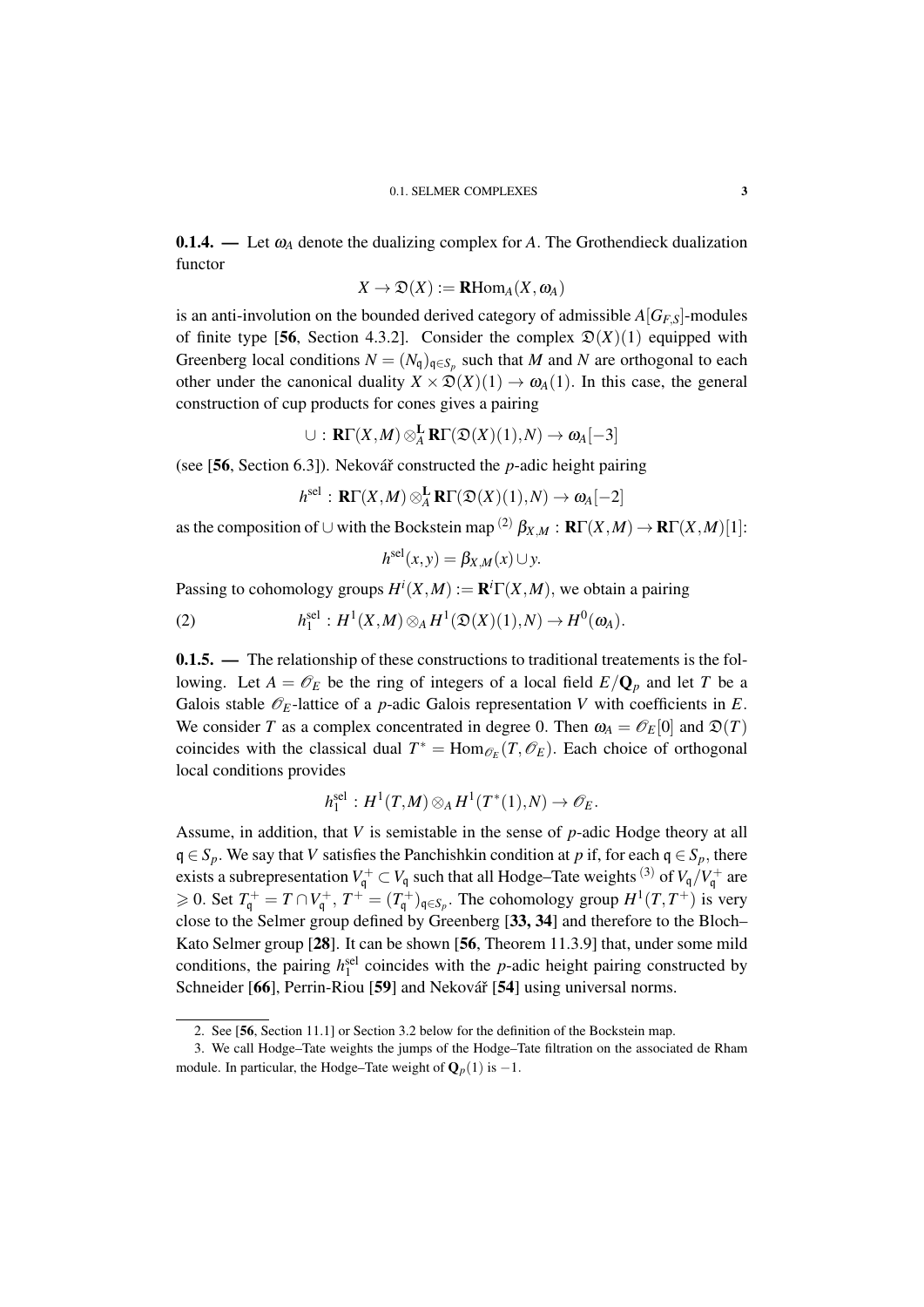**0.1.6.** — More generally, assume that A is a Gorenstein ring and T is an admissible module of finite type which is projective over A. Then  $\omega_A$  is quasi-isomorphic to A and again  $\mathfrak{D}(T) = T^*$  where  $T^* = \text{Hom}_A(T, A)$ . Then (2) takes the form

(3) 
$$
h_1^{\text{sel}} : H^1(T,M) \otimes_A H^1(T^*(1),N) \to A.
$$

Note that Nekovář's construction has many advantages over the classical definitions. In particular, it allows to study the variation of the *p*-adic heights in ordinary families of *p*-adic representations (see [56, Section 0.16 and Chapter 11], for further discussion).

#### 0.2. Selmer complexes and  $(\varphi, \Gamma)$ -modules

0.2.1. — In this paper we study Selmer complexes associated to *p*-adic representations with coefficients in an affinoid algebra and local conditions coming from the theory of  $(\varphi, \Gamma)$ -modules. Namely, let *A* be a  $\mathbf{Q}_p$ -affinoid algebra. We will work in the category  $\mathscr{K}_{\text{ft}}^{[a,b]}(A)$  of complexes of *A*-modules whose cohomologies are finitely generated over  $\vec{A}$  and concentrated in degrees  $[a, b]$  and in the corresponding derived category  $\mathscr{D}_{\text{ft}}^{[a,b]}(A)$ . Let  $\mathscr{D}_{\text{perf}}^{[a,b]}(A)$  denote the category of  $[a,b]$ -bounded perfect complexes over *A*, i.e. the full subcategory of  $\mathscr{D}_{\text{ft}}^{[a,b]}(A)$  consisting of objects quasiisomorphic to complexes of finitely generated projective *A*-modules concentrated in degrees [*a*,*b*].

A *p*-adic representation of *GF*,*<sup>S</sup>* with coefficients in *A* is a finitely generated projective *A*-module*V* equipped with a continuous *A*-linear action of *GF*,*S*. In [62], Pottharst studied Selmer complexes associated to the diagrams of the form (1) in this context. We will consider a slightly more general situation because, for the local conditions  $U_q^{\bullet}(V)$  that we have in mind, the maps  $g_q: U_q^{\bullet}(V) \to C^{\bullet}(G_{F_q}, V)$  are not defined on the level of complexes but only in the derived category  $\mathscr{D}_{\text{ft}}^{[0,2]}(A)$ .

For each  $q \in S_p$  we denote by  $\Gamma_q$  the Galois group of the cyclotomic *p*-extension of  $F_q$ . As before, we denote by  $V_q$  the restriction of *V* on the decomposition group at q. The theory of  $(\varphi, \Gamma)$ -modules associates to  $V_q$  a finitely generated projective module  $\mathbf{D}^\dagger_{\mathbf{r}}$  $T_{\text{rig},A}$  $(V)$  over the Robba ring  $\mathscr{R}_{F_q,A}$  equipped with a semilinear Frobenius map  $\varphi$ and a continuous action of  $\Gamma_q$  which commute to each other [29, 18, 22, 45]. In [46], Kedlaya, Pottharst and Xiao extended the results of Liu [49] about the cohomology of  $(\varphi, \Gamma)$ -modules to the relative case. Their results play a key role in this paper.

Namely, to each  $(\varphi, \Gamma_{\mathfrak{q}})$ -module **D** over  $\mathcal{R}_{F_{\mathfrak{q}},A}$  one can associate the Fontaine–Herr complex *C*<sup>•</sup><sub>*φ*,γ<sub>q</sub></sub>(**D**) of **D**. The cohomology *H*<sup>∗</sup>(**D**) of **D** is defined as the cohomology of  $C_{\varphi,\gamma_{\mathsf{q}}}^{\bullet}(\mathbf{D})$ . If  $\mathbf{D}=\mathbf{D}_{\mathrm{ri}}^{\dagger}$  $r_{\text{rig},A}^{\dagger}(V),$  there exist isomorphisms  $H^*(\mathbf{D}_{\text{r}}^{\dagger})$  $f^{\dagger}_{\text{rig},A}(V)) \simeq H^*(F_{\mathfrak{q}},V),$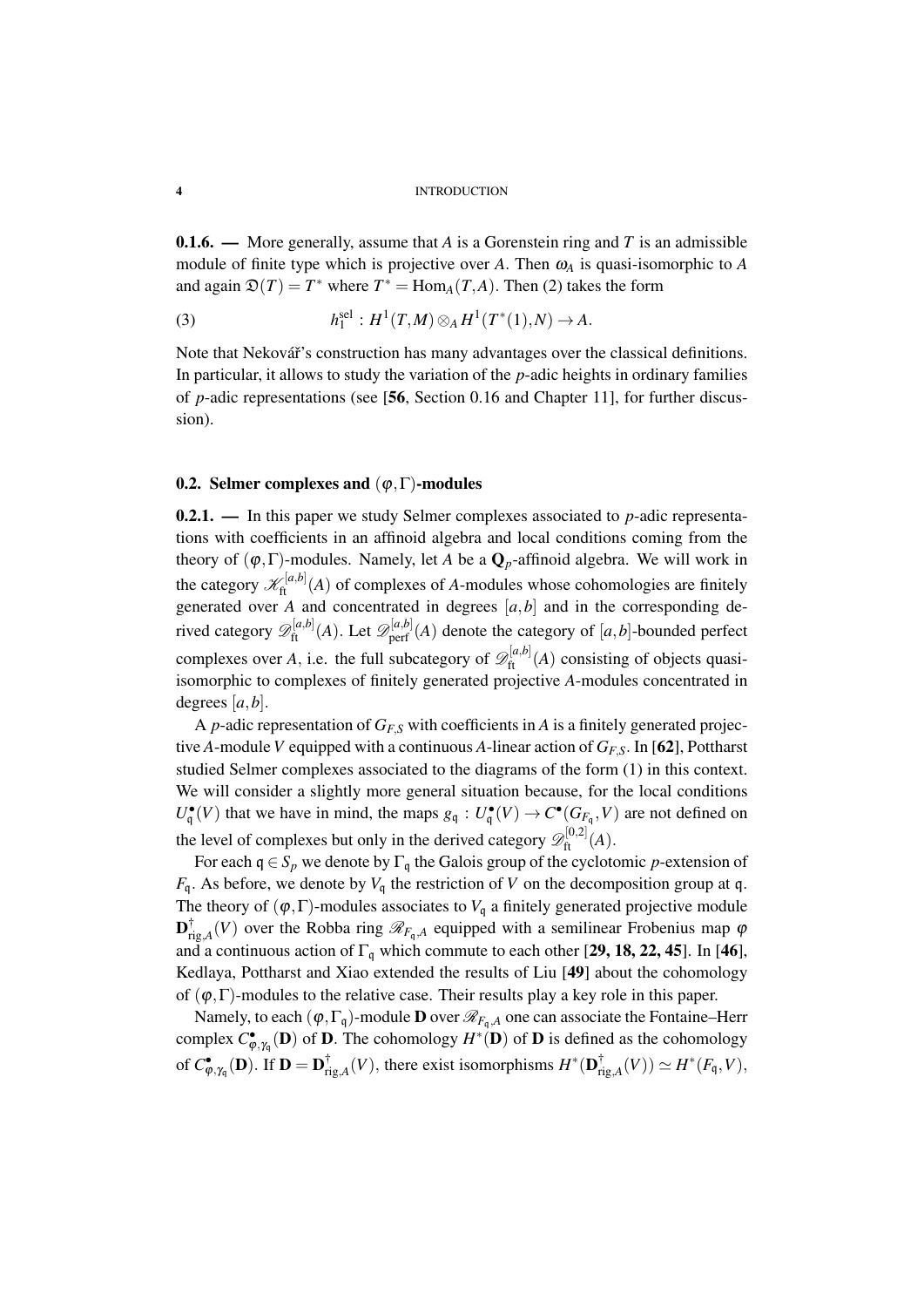but the complexes  $C_{\varphi,\gamma_{q}}^{\bullet}(\mathbf{D}_{\mathrm{rig}}^{\dagger}(V))$  and  $C^{\bullet}(G_{F_{q}},V_{q})$  are not quasi-isomorphic. A simple argument allows us to construct a complex  $K^{\bullet}(V_q)$  together with quasi-isomorphisms  $\xi_{\mathfrak{q}}: C^{\bullet}(G_{F_{\mathfrak{q}}}, V) \to K^{\bullet}(V_{\mathfrak{q}})$  and  $\alpha_{\mathfrak{q}}: C^{\bullet}_{\varphi, \gamma_{\mathfrak{q}}}(\mathbf{D}_{\mathrm{r}}^{\dagger})$  $r_{\text{rig},A}^{\dagger}(V_{\mathfrak{q}})) \to K^{\bullet}(V_{\mathfrak{q}})^{(4)}$ . For each  $\mathfrak{q} \in$  $S_p$ , we choose a  $(\varphi, \Gamma_q)$ -submodule  $D_q$  of  $D_{r_i}^{\dagger}$  $\lim_{T \to \infty} (V_q)$  that is a  $\mathcal{R}_{F_q,A}$ -module direct summand of  $\mathbf{D}_{\text{ri}}^{\dagger}$  $\prod_{\text{rig},A}^{\text{T}}(V_{\mathfrak{q}})$  and set  $\mathbf{D} = (\mathbf{D}_{\mathfrak{q}})_{\mathfrak{q} \in S_p}$ . Set

$$
K^\bullet(V)=\left(\bigoplus_{\mathfrak{q}\in \Sigma_p}C^\bullet(G_{F_\mathfrak{q}},V)\right)\bigoplus \left(\bigoplus_{\mathfrak{q}\in S_p}K^\bullet(V_\mathfrak{q})\right)
$$

and

$$
U_q^{\bullet}(V, \mathbf{D}) = \begin{cases} C_{\varphi, \gamma_q}^{\bullet}(\mathbf{D}_q), & \text{if } q \in S_p, \\ C_{\text{ur}}^{\bullet}(V_q), & \text{if } q \in \Sigma_p. \end{cases}
$$

For each  $q \in S_p$ , we have morphisms

$$
f_{\mathfrak{q}}: C^{\bullet}(G_{F,S}, V) \xrightarrow{\text{res}_{\mathfrak{q}}} C^{\bullet}(G_{F_{\mathfrak{q}}}, V) \xrightarrow{\xi_{\mathfrak{q}}} K^{\bullet}(V_{\mathfrak{q}}),
$$
  

$$
g_{\mathfrak{q}}: U_{\mathfrak{q}}^{\bullet}(V, \mathbf{D}) \to C^{\bullet}_{\varphi, \gamma_{\mathfrak{q}}}(\mathbf{D}_{\text{rig}, A}^{\dagger}(V_{\mathfrak{q}})) \xrightarrow{\alpha_{\mathfrak{q}}} K^{\bullet}(V_{\mathfrak{q}}).
$$

If  $\mathfrak{q} \in \Sigma_p$ , we define the maps  $f_{\mathfrak{q}} : C^{\bullet}(G_{F,S}, V) \to C^{\bullet}(G_{F_{\mathfrak{q}}}, V)$  and  $g_{\mathfrak{q}} : C^{\bullet}_{ur}(V_{\mathfrak{q}}) \to$  $C^{\bullet}(G_{F_q}, V)$  exactly as in the case of Greenberg local conditions. Consider the diagram

$$
C^{\bullet}(G_{F,S}, V) \xrightarrow{\left(f_{\mathfrak{q}}\right)_{\mathfrak{q}\in S}} K^{\bullet}(V)
$$

$$
\bigoplus_{\mathfrak{q}\in S} g_{\mathfrak{q}} \uparrow
$$

$$
\bigoplus_{\mathfrak{q}\in S} U^{\bullet}_{\mathfrak{q}}(V, \mathbf{D}).
$$

We denote by  $S^{\bullet}(V, \mathbf{D})$  the Selmer complex associated to this diagram and by RΓ(*V*,D) the corresponding object in the derived category of *A*-modules. Mimicking the arguments of [62, Section 1E] we see that  $\mathbf{R}\Gamma(V,\mathbf{D})$  belongs to  $\mathscr{D}_{\text{ft}}^{[0,3]}(A)$ . If, in addition, local conditions at all  $q \in \Sigma_p$  can be represented by perfect complexes, then  $\mathbf{R}\Gamma(V,\mathbf{D})$  belongs to  $\mathscr{D}_{\mathrm{perf}}^{[0,3]}(A)$  (see Section 3.1 for detail).

The functor

$$
X \to X^* := \mathbf{R}\mathrm{Hom}_A(X, A)
$$

is an anti-involution on the derived category  $\mathscr{D}_{\text{perf}}(A)$  of perfect complexes which can be viewed as a simple analog of the Grothendick duality  $\mathfrak D$  in our context. For any

<sup>4.</sup> This complex was first introduced in [9].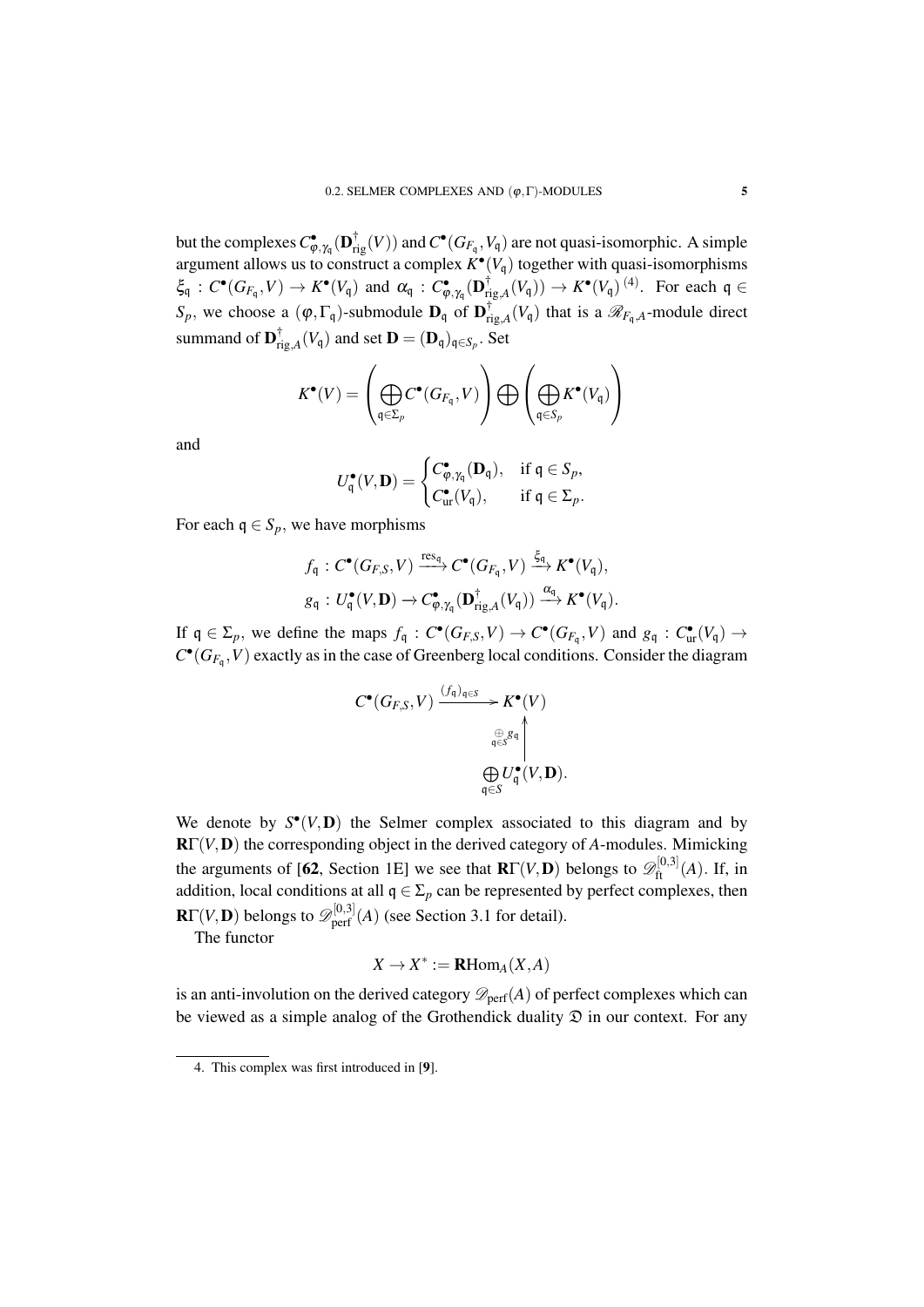*p*-adic representation *V* we have  $V^* = \text{Hom}_A(V, A)$ . We equip  $V^*(1)$  with orthogonal local conditions  $D^{\perp}$  setting

$$
\mathbf{D}_{\mathfrak{q}}^{\perp}=\text{Hom}_{\mathscr{R}_{F_{\mathfrak{q}},A}}\big(\mathbf{D}_{\text{rig},A}^{\dagger}(V_{\mathfrak{q}})/\mathbf{D}_{\mathfrak{q}},\mathscr{R}_{F_{\mathfrak{q}},A}(\chi_{\mathfrak{q}})\big),\qquad \mathfrak{q}\in S_p.
$$

The general machinery gives us a cup product pairing

$$
\cup_{V,\mathbf{D}} : \mathbf{R}\Gamma(V,\mathbf{D}) \otimes_A^{\mathbf{L}} \mathbf{R}\Gamma(V^*(1),\mathbf{D}^{\perp}) \to A[-3].
$$

If local conditions at all  $q \in \Sigma_p$  can be represented by perfect complexes, this pairing gives a duality in  $\mathscr{D}_{\text{perf}}^{[0,3]}(A)$ :

$$
\mathbf{R}\Gamma(V^*(1),\mathbf{D}^{\perp})\simeq\mathbf{R}\mathrm{Hom}_A(\mathbf{R}\Gamma(V,\mathbf{D}),A)[-3]
$$

(see Theorem 3.1.5 and Section 3.1.6).

#### 0.3. *p*-adic height pairings

0.3.1. — The previous theory allows us to construct the *p*-adic height pairing exactly in the same way as in the case of Greenberg local conditions. Let *V* be a *p*-adic representation with coefficients in  $A$  and  $V^*(1)$  the Tate dual of  $V$ .

*Definition*. — *The p-adic height pairing associated to the data* (*V*,D) *is defined as the morphism*

$$
h_{V,\mathbf{D}}^{\text{sel}} : \mathbf{R}\Gamma(V,\mathbf{D}) \otimes_A^{\mathbf{L}} \mathbf{R}\Gamma(V^*(1),\mathbf{D}^{\perp}) \xrightarrow{\delta_{V,\mathbf{D}}} \rightarrow \mathbf{R}\Gamma(V,\mathbf{D})[1] \otimes_A^{\mathbf{L}} \mathbf{R}\Gamma(V^*(1),\mathbf{D}^{\perp}) \xrightarrow{\cup_{V,\mathbf{D}}} A[-2],
$$

*where* δ*V*,<sup>D</sup> *denotes the Bockstein map.*

The height pairing  $h^{\text{sel}}_{V, \mathbf{D}, M}$  induces a pairing on cohomology groups

 $h_{V,\mathbf{D},1}^{\text{sel}}$  :  $H^1(V,\mathbf{D}) \times H^1(V^*(1),\mathbf{D}^{\perp}) \to A$ .

Applying the machinery of Selmer complexes, we obtain the following result (see Theorem 3.2.4 below).

*Theorem I*. — *We have a commutative diagram*

$$
\mathbf{R}\Gamma(V,\mathbf{D})\otimes_A^{\mathbf{L}}\mathbf{R}\Gamma(V^*(1),\mathbf{D}^{\perp})\xrightarrow{\qquad \qquad h_{V,\mathbf{D}}^{\text{sel}}}A[-2] \atop{\qquad \qquad h_{V^*(1),\mathbf{D}^{\perp}}^{\text{sel}}}A[-2]\atop{\qquad \qquad h_{V^*(1),\mathbf{D}^{\perp}}^{\text{sel}}}.
$$
\n
$$
\mathbf{R}\Gamma(V^*(1),\mathbf{D}^{\perp})\otimes_A^{\mathbf{L}}\mathbf{R}\Gamma(V,\mathbf{D})\xrightarrow{\qquad \qquad h_{V^*(1),\mathbf{D}^{\perp}}^{\text{sel}}}A[-2],
$$

where  $s_{12}(a\otimes b)=(-1)^{\deg(a)\deg(b)}b\otimes a.$  In particular, the pairing  $h^{\rm sel}_{V,{\bf D},1}$  is skew sym*metric.*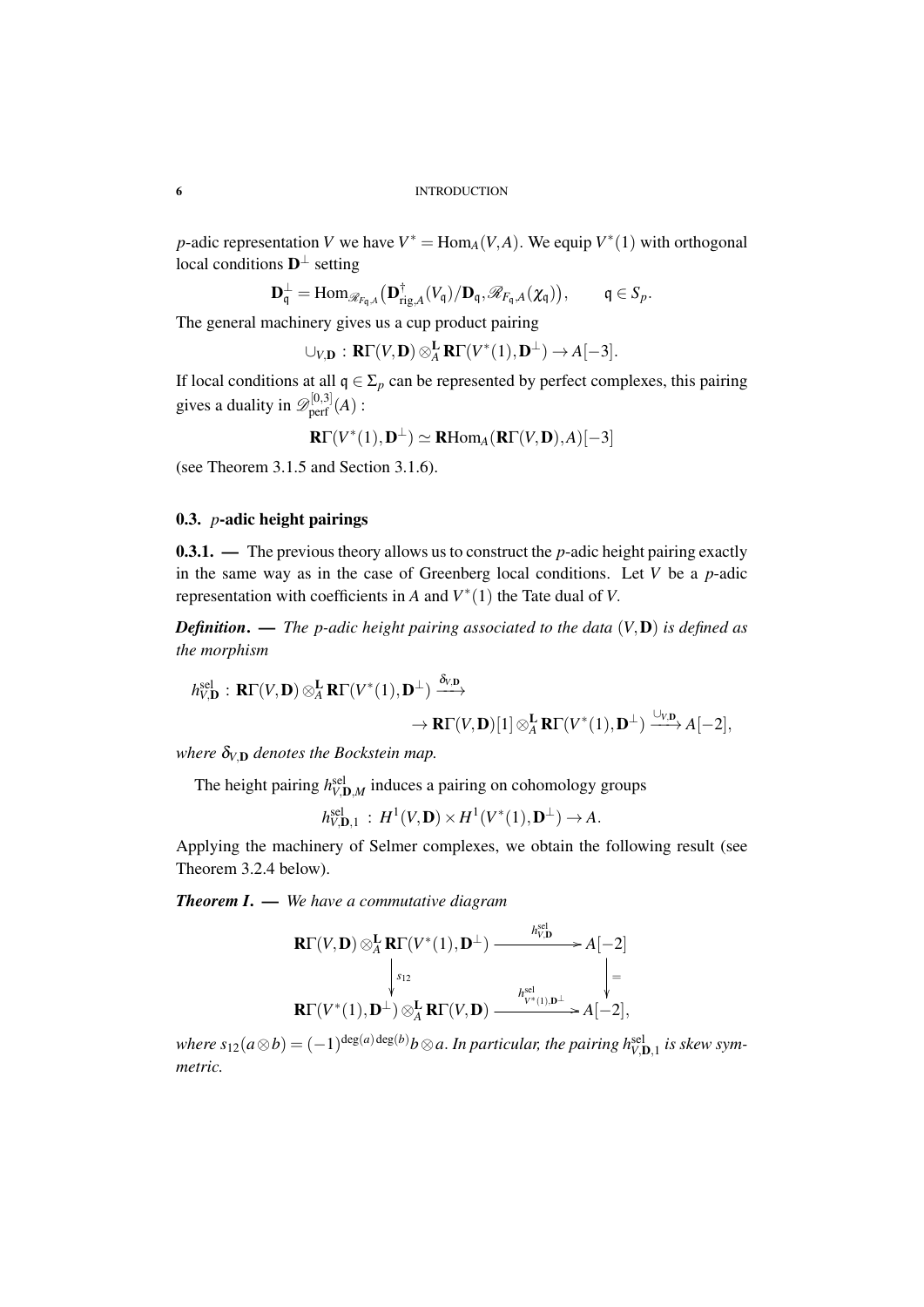**0.3.2.** — Assume that  $A = E$ , where *E* is a finite extension of  $\mathbf{Q}_p$ . Fix a system  $\mathbf{D} = (\mathbf{D}_\mathfrak{q})_{\mathfrak{q} \in S_p}$  of submodules  $\mathbf{D}_\mathfrak{q} \subset \mathbf{D}^{\dagger}_{\mathrm{rig}}(V_\mathfrak{q})$  and consider tautological exact sequences

$$
0 \to \mathbf{D}_{\mathfrak{q}} \to \mathbf{D}_{\mathrm{rig}}^{\dagger}(V_{\mathfrak{q}}) \to \mathbf{D}_{\mathfrak{q}}' \to 0, \quad \mathfrak{q} \in S_p,
$$

where  $\mathbf{D}_{\mathbf{q}}' = \mathbf{D}_{\text{rig}}^{\dagger}(V_{\mathbf{q}})/\mathbf{D}_{\mathbf{q}}$ . Passing to duals, we have exact sequences

$$
0\rightarrow (\mathbf{D}'_{\mathfrak{q}})^*(\chi_{\mathfrak{q}})\rightarrow \mathbf{D}_{\mathrm{rig}}^{\dagger}(V_{\mathfrak{q}}^*(1))\rightarrow \mathbf{D}_{\mathfrak{q}}^*(\chi_{\mathfrak{q}})\rightarrow 0,
$$

where  $(D'_q)^*(\chi_q) = D_q^{\perp}$ . Consider the following conditions on the data  $(V, D)$  (see Section 5.1):

\n- **N1**) 
$$
H^0(F_{\mathfrak{q}}, V) = H^0(F_{\mathfrak{q}}, V^*(1)) = 0
$$
 for all  $\mathfrak{q} \in S_p$ ;
\n- **N2**)  $H^0(\mathbf{D}_{\mathfrak{q}}') = H^0(\mathbf{D}_{\mathfrak{q}}^*(\chi_{\mathfrak{q}})) = 0$  for all  $\mathfrak{q} \in S_p$ .
\n

For each data (*V*,D) satisfying these conditions we construct a pairing

$$
h_{V,\mathbf{D}}^{\text{norm}}\,:\,H^1(V,\mathbf{D})\times H^1(V^*(1),\mathbf{D}^\perp)\to E\,,
$$

which can be seen as a direct generalization of the *p*-adic height pairing, constructed for representations satisfying the Panchishkin condition using universal norms [66, 54, 59]. The following theorem generalizes [56, Theorem 11.3.9] (see Theorem 5.2.2 below).

*Theorem II*. — *Let V be a p-adic representation of GF*,*<sup>S</sup> with coefficients in a finite extension E of*  $\mathbf{Q}_p$ . Assume that the family  $\mathbf{D} = (\mathbf{D}_q)_{q \in S_p}$  satisfies conditions N1-2). *Then*

$$
h_{V,\mathbf{D}}^{\text{norm}} = -h_{V,\mathbf{D},1}^{\text{sel}}.
$$

0.3.3. — We denote by  $D_{dR}$ ,  $D_{cris}$  and  $D_{st}$  Fontaine's classical functors [30, 31]. Let *V* be a *p*-adic representation with coefficients in  $E/Q_p$ . Assume that the restriction of *V* on  $G_{F_q}$  is potentially semistable for all  $q \in S_p$ , and that *V* satisfies the following condition:

$$
\textbf{S}) \ \mathbf{D}_{\text{cris}}(V)^{\varphi=1} = \mathbf{D}_{\text{cris}}(V^*(1))^{\varphi=1} = 0, \qquad \forall \mathfrak{q} \in S_p.
$$

For each  $q \in S_p$  we fix a splitting  $w_q : D_{dR}(V_q)/Fil^0D_{dR}(V_q) \to D_{dR}(V_q)$  of the canonical projection  $D_{dR}(V_q) \to D_{dR}(V_q)/\text{Fil}^0D_{dR}(V_q)$  and set  $w = (w_q)_{q \in S_p}$ . In this situation, Nekovář [54] constructed a *p*-adic height pairing

$$
h_{V,w}^{\text{Hodge}}: H^1_f(V) \times H^1_f(V^*(1)) \to E
$$

on the Bloch–Kato Selmer groups [16] of *V* and  $V^*(1)$ , which is defined using the Bloch–Kato exponential map and depends on the choice of splittings *w*.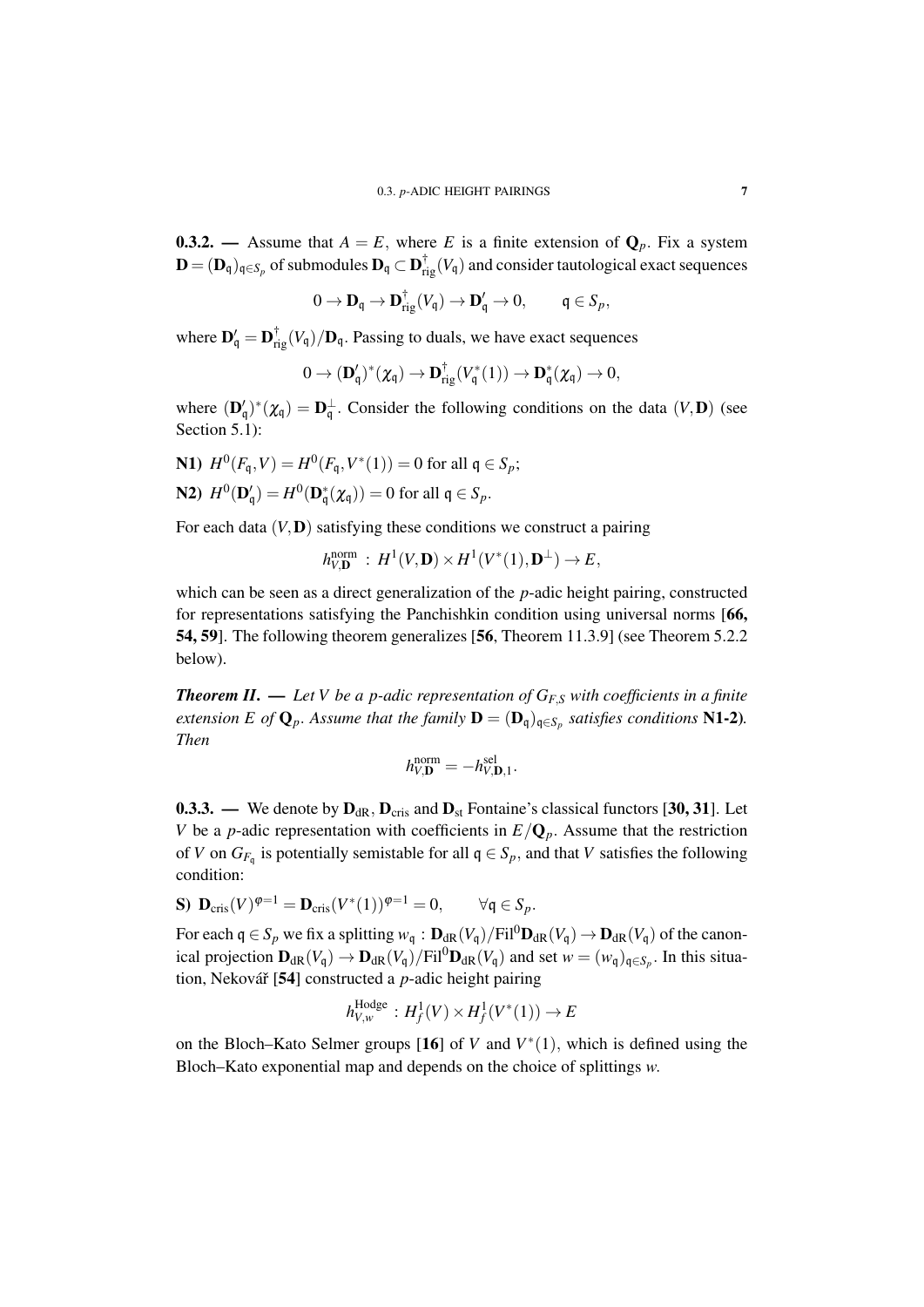Let  $q \in S_p$ , and let *L* be a finite extension of  $F_q$  such that  $V_q$  is semistable over *L*. The semistable module  $\mathbf{D}_{st/L}(V_q)$  is a finite dimensional vector space over the maximal unramified subextension  $L_0$  of  $L$ , equipped with a Frobenius  $\varphi$ , a monodromy *N*, and an action of  $G_{L/F_q} = \text{Gal}(L/F_q)$ .

*Definition. — Let*  $\mathfrak{q} \in S_p$ *. We say that a*  $(\varphi, N, G_{L/F_q})$ *-submodule*  $D_{\mathfrak{q}}$  *of*  $\mathbf{D}_{\text{st}/L}(V_{\mathfrak{q}})$  *is a splitting submodule if*

$$
\mathbf{D}_{\mathrm{dR}/L}(V_{\mathfrak{q}}) = D_{\mathfrak{q},L} \oplus \mathrm{Fil}^0 \mathbf{D}_{\mathrm{dR}/L}(V_{\mathfrak{q}}), \qquad D_{\mathfrak{q},L} = D_{\mathfrak{q}} \otimes_{L_0} L
$$

*as L-vector spaces.*

It is easy to see, that each splitting submodule  $D_q$  defines a splitting of the Hodge filtration of  $\mathbf{D}_{dR}(V)$ , which we denote by  $w_{D,q}$ . For each family  $D = (D_q)_{q \in S_p}$  of splitting submodules we construct a pairing

$$
h_{V,D}^{\text{spl}}: H^1_f(V) \times H^1_f(V^*(1)) \to E
$$

using the theory of  $(\varphi, \Gamma)$ -modules and prove that

$$
h_{V,D}^{\text{spl}} = h_{V,w_D}^{\text{Hodge}}
$$

(see Proposition 6.2.3). Let  $\mathbf{D}_{q}$  denote the  $(\varphi, \Gamma_{q})$ -submodule of  $\mathbf{D}_{rig}^{\dagger}(V_{q})$  associated to  $D_{\mathfrak{q}}$  by Berger [14] and let  $\mathbf{D} = (\mathbf{D}_{\mathfrak{q}})_{\mathfrak{q} \in S_p}$ . In the following theorem we compare this pairing with previous constructions (see Theorem 6.3.3 and Corollary 6.3.4).

*Theorem III*. — *Assume that* (*V*,*D*) *satisfies conditions* S) *and* N2)*. Then i*)  $H^1(V, \mathbf{D}) = H^1_f(V)$  and  $H^1(V^*(1), \mathbf{D}^{\perp}) = H^1_f(V^*(1));$ *ii) We have*

$$
h_{V,\mathbf{D}}^{\text{norm}} = h_{V,D}^{\text{spl}} = -h_{V,\mathbf{D},1}^{\text{sel}}.
$$

0.3.4. — If  $F = Q$ , we can relax condition N2). Namely, for each splitting submodule  $D = D_p$  of  $\mathbf{D}_{st/L}(V_p)$ , we construct a canonical filtration

(4) 
$$
\{0\} \subset F_{-1} \mathbf{D}_{st/L}(V) \subset F_0 \mathbf{D}_{st/L}(V) \subset F_1 \mathbf{D}_{st/L}(V) \subset \mathbf{D}_{st/L}(V)
$$

which is a direct generalization of the filtration constructed in [7] in the semistable case. In particular,  $F_0 \mathbf{D}_{st/L}(V) = D$ , and the quotients  $M_0 = \text{gr}_0 \mathbf{D}_{st/L}(V)$  and  $M_1 =$  $gr_1D_{st/L}(V)$  are filtered Dieudonné modules such that

$$
M_0^{\varphi=p^{-1}} = M_0, \quad \text{Fil}^0 M_0 = \{0\},
$$
  

$$
M_1^{\varphi=1} = M_1, \quad \text{Fil}^0 M_1 = M_1.
$$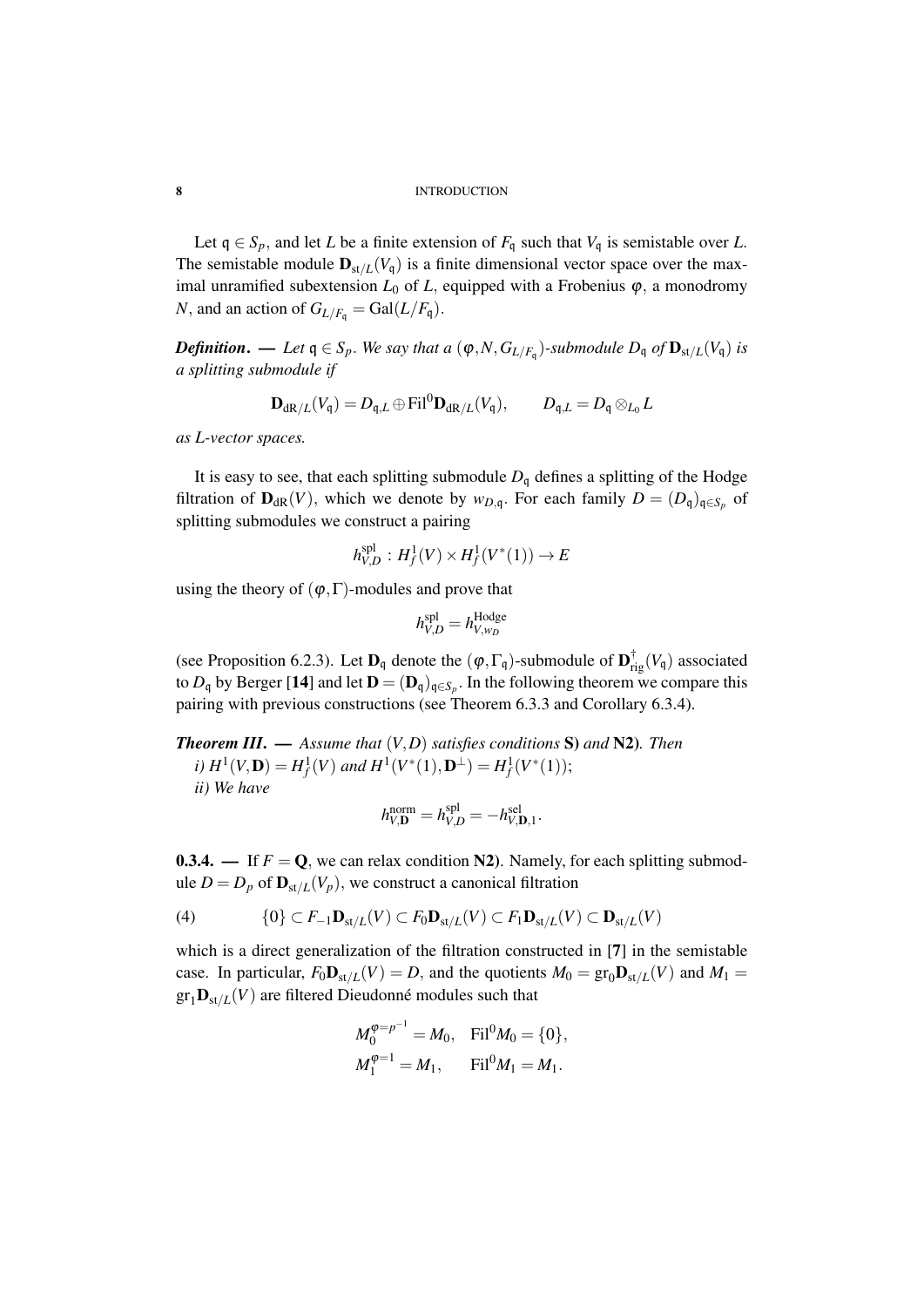Let  $W = F_1 \mathbf{D}_{st/L}(V)/F_{-1} \mathbf{D}_{st/L}(V)$ . We denote by  $\mathbf{M}_0$ ,  $\mathbf{M}_1$  and W the  $(\varphi, \Gamma_{\mathbf{Q}_p})$ modules associated to  $M_0$ ,  $M_1$  and *W* respectively. The tautological exact sequence

$$
0\to\boldsymbol{M}_0\to\boldsymbol{W}\to\boldsymbol{M}_1\to 0
$$

induces the coboundary map

$$
\delta_0: H^0(\mathbf{M}_1)\to H^1(\mathbf{M}_0).
$$

We introduce the following conditions F1a-b) and F2a-b) which reflect the conjectural behavior of *V* at  $p$  in the presence of trivial zeros [7, 10, 35]

 ${\bf F1a)}\ {\mathscr D}_{\rm cris}({\bf D}_{\rm rig}^\dagger(V)/F_1{\bf D}_{\rm rig}^\dagger(V))^{\boldsymbol{\varphi}=1} = {\mathscr D}_{\rm cris}({\bf D}_{\rm rig}^\dagger(V^*(1)))/F_1{\bf D}_{\rm rig}^\dagger(V^*(1)))^{\boldsymbol{\varphi}=1}=0.$ **F1b**)  $\mathscr{D}_{\mathrm{cris}}(F_{-1}\mathbf{D}_{\mathrm{rig}}^{\dagger}(V))^{\varphi=1} = \mathscr{D}_{\mathrm{cris}}(F_{-1}\mathbf{D}_{\mathrm{rig}}^{\dagger}(V^*(1)))^{\varphi=1} = 0.$ F2a) The composed map

$$
\delta_{0,c}: H^0(\mathbf{M}_1) \xrightarrow{\delta_0} H^1(\mathbf{M}_0) \xrightarrow{\mathrm{pr}_c} H^1_c(\mathbf{M}_0),
$$

where the second arrow denotes the canonical projection on  $H_c^1(\mathbf{M}_0)$ , is an isomorphism.

F2b) The composed map

$$
\delta_{0,f}: H^0(\mathbf{M}_1) \xrightarrow{\delta_0} H^1(\mathbf{M}_0) \xrightarrow{\text{pr}_f} H^1_f(\mathbf{M}_0),
$$

where the second arrows denotes the canonical projection  $H_f^1(\mathbf{M}_0)$ , are isomorphisms.

One expects that these conditions hold if *V* is the *p*-adic realization of a pure motive over **Q** of weight  $-1$  (see Sections 0.4 and 4.3). Note that **F1a-b**) and **F2a**) imply S).

We show that, under conditions F1a) and F2a), there exists a canonically splitting exact sequence

(5) 
$$
0 \longrightarrow H^{0}(\mathbf{D}') \xrightarrow{\text{spl}_{V,\mathbf{D}}^{c}} H^{1}(V,\mathbf{D}) \xrightarrow{\text{g}_{V,\mathbf{D}}^{c}} H^{1}_{f}(V) \longrightarrow 0,
$$

where  $\mathbf{D}' = \mathbf{D}_{\text{rig}}^{\dagger}(V_p)/\mathbf{D}$ . We call  $H^1(V,\mathbf{D})$  *the extended Selmer group* of *V* associated to D. Note that

$$
\dim_E H^0(\mathbf{D}') = \dim_E M_0 = \dim_E M_1.
$$

If, in addition, condition F2b) is satisfied, there exists another canonical splitting of this sequence

$$
0 \longrightarrow H^0(\mathbf{D}') \xrightarrow[\text{sp}]^f_{V,\mathbf{D}} H^1(V,\mathbf{D}) \xrightarrow[\text{sp}]^f_{V,\mathbf{D}} H^1_f(V) \longrightarrow 0.
$$

The following result is a simplified form of Theorem 7.2.4 below.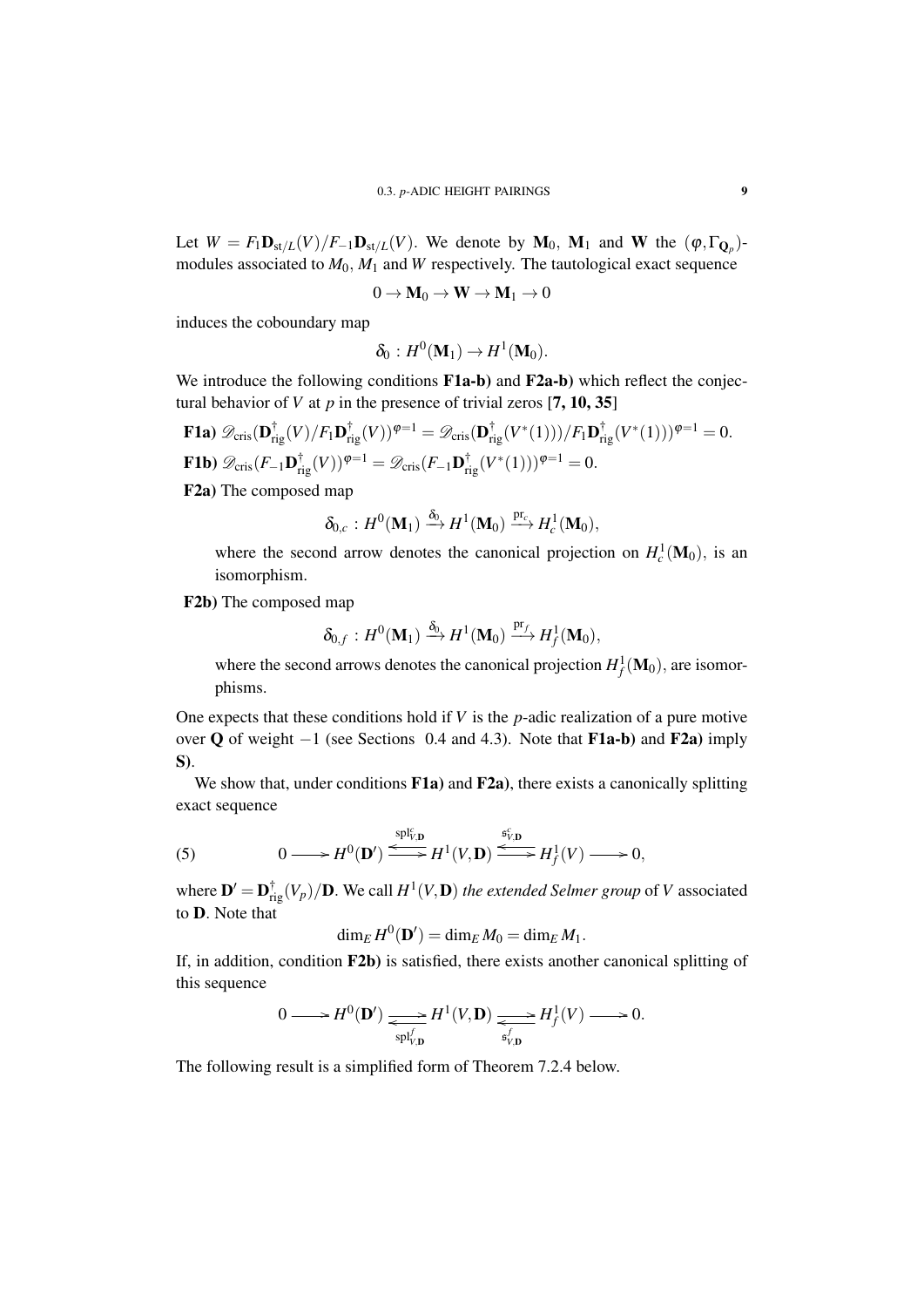*Theorem IV.* — Let V be a p-adic representation of  $G_{\mathbf{Q},S}$  that is potentially *semistable at p and satisfies conditions* **F1a-b**) *and* **F2a-b**). Then for all  $x \in H_f^1(V)$ *and*  $y \in H_f^1(V^*(1))$  *we have* 

$$
h_{V,\mathbf{D}}^{\mathrm{spl}}(x,y)=-h_{V,\mathbf{D}}^{\mathrm{sel}}(\mathfrak{s}_{V,\mathbf{D}}^f(x),\mathfrak{s}_{V^*(1),\mathbf{D}^\perp}^f(y)).
$$

Assume now that, instead of  $F1a-b$ ), the data  $(V, D)$  satisfies the following stronger condition

F3) For all  $i \in \mathbb{Z}$ 

$$
\mathscr{D}_{\mathrm{pst}}(\mathbf{D}^{\dagger}_{\mathrm{rig}}(V)/F_1\mathbf{D}^{\dagger}_{\mathrm{rig}}(V))^{\varphi=p^i} = \mathscr{D}_{\mathrm{pst}}(F_{-1}\mathbf{D}^{\dagger}_{\mathrm{rig}}(V))^{\varphi=p^i} = 0.
$$

By modifying the construction of Section 0.3.2, we define a pairing

$$
h_{V,D}^{\text{norm}} : H^1_f(V) \times H^1_f(V^*(1)) \to E.
$$

The following result is proved in Theorem 7.3.2.

**Theorem V.** — Let V be a p-adic representation of  $G_{\mathbf{Q},S}$  that is potentially *semistable at p and satisfies conditions* F2a-b) *and* F3)*. Then*

$$
h_{V,D}^{\text{norm}} = h_{V,D}^{\text{spl}}.
$$

Theorems IV and V imply

*CorollaryVI*. — *Let V be a p-adic representation of G*Q,*<sup>S</sup> that is potentially semistable at p and satisfies conditions*  $F2a-b$ ) *and*  $F3$ ). *Then for all*  $x \in H_f^1(V)$  *and*  $y \in H_f^1(V^*(1))$  *we have* 

$$
h_{V,D}^{\text{norm}}(x,y) = -h_{V,\mathbf{D}}^{\text{sel}}(\mathfrak{s}_{V,\mathbf{D}}^{f}(x),\mathfrak{s}_{V^*(1),\mathbf{D}^\perp}^{f}(y)).
$$

This generalizes [56, Theorem 11.4.6].

#### 0.4. General remarks

**0.4.1.** — Assume that *V* is the *p*-adic realization of a pure motive  $M/F$  of weight wt(*M*). Beilinson's conjectures (in the formulation of Bloch and Kato) predict that

$$
H_f^1(V) = 0, \quad \text{if} \quad \text{wt}(M) \geq 0,
$$

and therefore the pairings  $h_{V,D}^{\text{norm}}$  and  $h_{V,I}^{\text{spl}}$  $V_{V,D}^{\text{spl}}$  are interesting only if wt $(M) = \text{wt}(M^*(1)) =$ −1.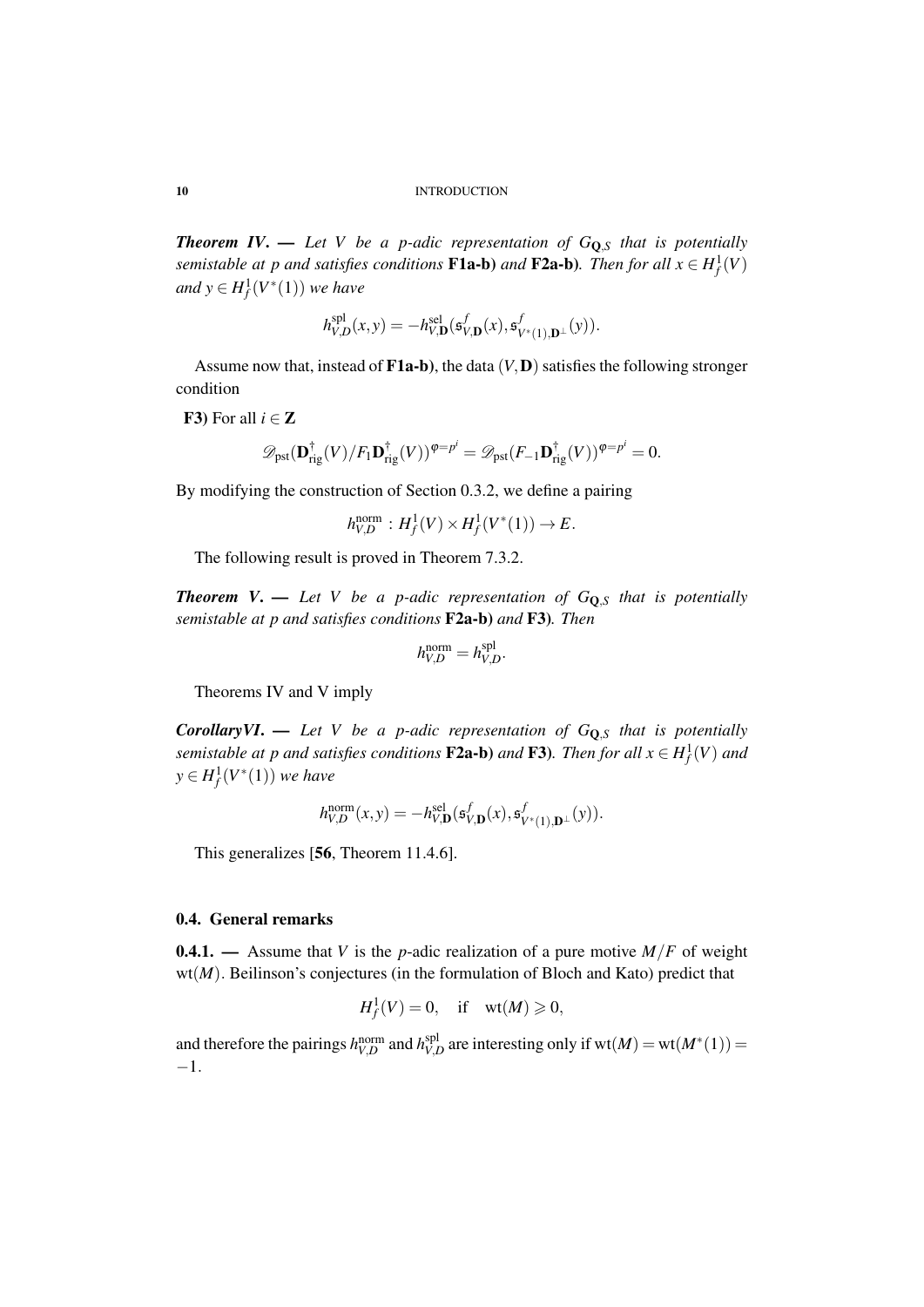**0.4.2.** — Let  $M = h^{i}(X)(m)$ , where X is a smooth projective variety over F and  $0 \le$  $i \leq 2 \dim(X)$ . The *p*-adic realization of *M* is  $V = H_p^i(X)(m)$ , where  $H_p^i(X)$  denotes the *p*-adic étale cohomology of  $X_{\overline{F}}$ . The Poincaré duality and the hard Lefschetz theorem give a canonical isomorphism

(6) 
$$
H_p^i(X)^* \simeq H_p^i(X)(i).
$$

Then wt(*M*) = -1 if *i* is odd and  $m = \frac{i+1}{2}$  $\frac{1}{2}$ . In this case the representation *V* is self dual and we have a canonical isomorphism  $V \simeq V^*(1)$  induced by (6). If, in addition, *X* has good reduction at  $q \in S_p$ , then  $V_q$  is crystalline and  $\mathbf{D}_{\text{cris}}(V_q)^{\varphi=1} = 0$ by a result of Katz–Messing [43]. Therefore, conditions S) and N1-2) hold if *X* has good reduction at all  $q \in S_p$ .

**0.4.3.** — We continue to assume that  $V = H_p^i(m)$ , where *X* is a smooth projective variety over *F*. For all  $q \in S_p$  the representation  $V_q$  is potentially semistable by the main result of Tsuji [70]. Let  $L/F_q$  be a finite extension such that  $V_q$  is semistable over *L*. The module  $\mathbf{D}_{st/L}(V_q)$  is equipped with a monodromy *N* and a Frobenius operator  $\varphi$ . The monodromy filtration  $\mathfrak{M}_i \mathbf{D}_{st/L}(V_q)$  on  $\mathbf{D}_{st/L}(V_q)$  is an increasing filtration defined by

$$
\mathfrak{M}_i \mathbf{D}_{st/L}(V_{\mathfrak{q}}) = \sum_{k-l=i} \ker(N^{k+1}) \cap \text{Im}(N^l).
$$

It is expected that  $\varphi$  acts semisimply on  $\mathbf{D}_{st/L}(V_q)$  and the *p*-adic analog of the monodromy-weight conjecture formulated by Jannsen [40] says that the absolute value of eigenvalues of  $\varphi$  acting on  $\operatorname{gr}^{\mathfrak{M}}_{i} \mathbf{D}_{st/L}(V_{\mathfrak{q}})$  is  $p^{(i+\text{wt}(M))/2}$ . Since

$$
\mathbf{D}_{\mathrm{cris}}(V_{\mathfrak{q}})^{\phi=1}\subset \mathbf{D}_{\mathrm{st}/L}(V_{\mathfrak{q}})^{N=0}\subset \mathfrak{M}_{0}\mathbf{D}_{\mathrm{st}/L}(V_{\mathfrak{q}}),
$$

conditions S) and N1) conjecturally always hold if  $wt(M) = -1$ .

On the other hand, condition N2) depends on the choice of  $D_q$  and does not hold in general in the bad reduction case. If it holds, then  $h_{V,D}^{\text{norm}} = h_{V,D}^{\text{spl}} = -h_{V,D}^{\text{sel}}$ , and composing this antisymmetric pairing with the isomorphism  $H_f^1(V) \simeq H_f^1(V^*(1))$  we get a *symmetric* pairing

(7) 
$$
\mathfrak{h}_{V,D}: H^1_f(V) \times H^1_f(V) \to E.
$$

**0.4.4.** — We maintain previous notation and assumptions. Let wt $(M) = -1$ . Assume, in addition, that  $F = \mathbf{O}$  and that *V* is *semistable* at *p*. Then conditions **F1a-b**) and F2a) follow from the *p*-adic analog of the monodromy-weight conjecture and therefore conjecturally always hold (see Proposition 4.3.7). The notion of splitting submodule coincides with the one of regular submodule from [7, 60] and condition **F2b**) is equivalent to the non-vanishing of the  $\mathscr{L}$ -invariant  $\mathscr{L}(V,D)$  introduced in [7]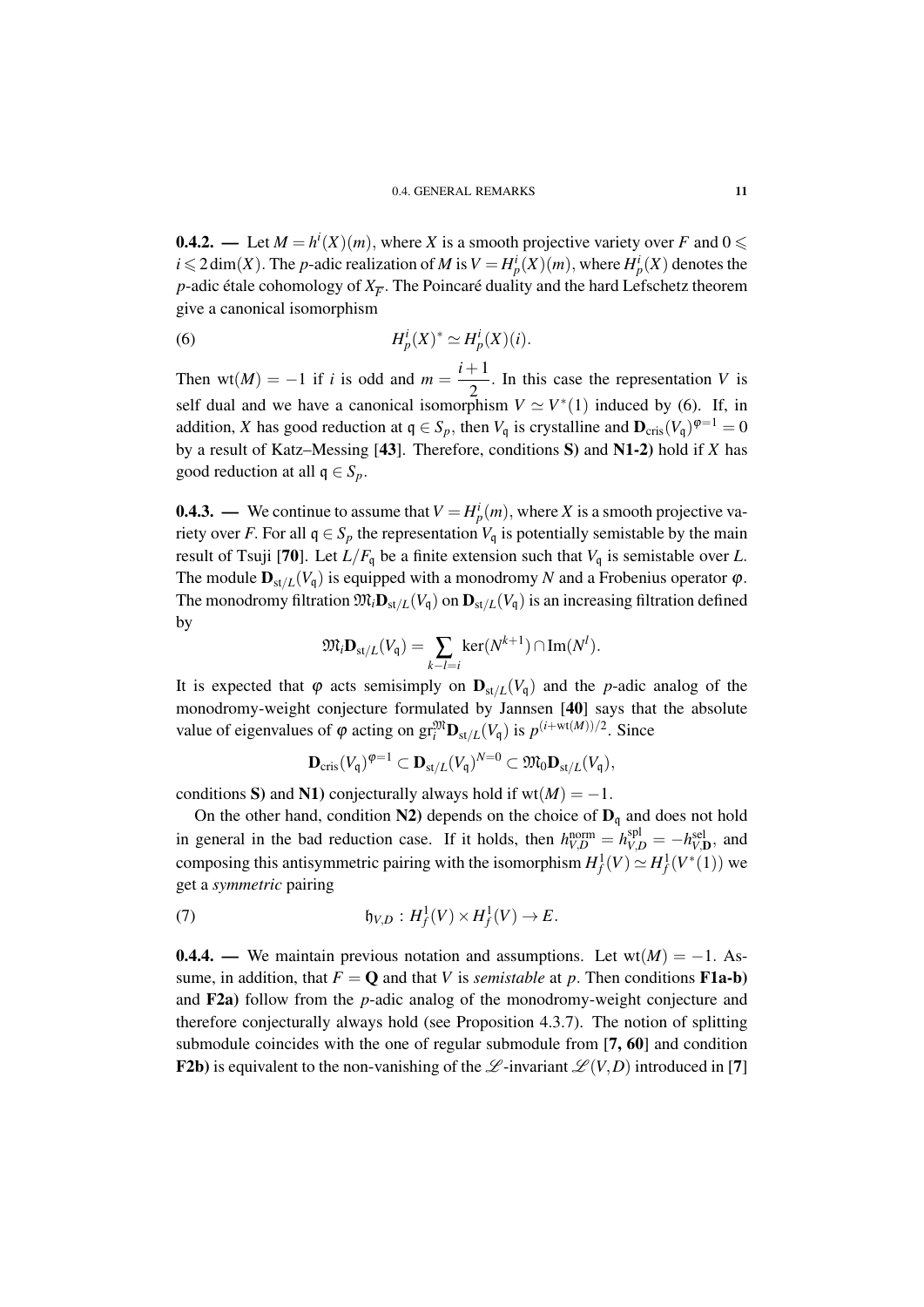(see Proposition 4.3.11). We also remark that condition F3) does not hold in general. A simple counter-example is given by the representation  $V(E)^{\otimes 3}(-1)$ , where  $V(E)$ is the *p*-adic representation associated to an elliptic curve  $E/Q$  having split multiplicative reduction at *p* (see Remark 4.3.3 for more detail). We have two pairings

$$
\mathfrak{h}_{V,D}^{\text{spl}}: H^1_f(V) \times H^1_f(V) \to E,
$$
  

$$
\mathfrak{h}_{V,D}^{\text{sel}}: H^1(V,D) \times H^1_f(V,D^{\perp}) \to E,
$$

provided by  $h_{V, I}^{spl}$  $V_{V,D}^{\text{spl}}$  and *h*<sub> $V_{V,D}^{\text{sel}}$  respectively and related by Theorem IV.</sub>

#### 0.5. *p*-adic *L*-functions

0.5.1. — We keep the hypotheses and notation of Section 0.4.4. Let *V* be a semistable representation associated to a motive  $M/O$  of weight  $-1$ . It is expected (see [7, 41, 33, 34] and especially Perrin-Riou's book [60]) that to each splitting submodule *D* of  $V_p$  one can associate a *p*-adic *L*-function  $L_p(M, D, s)$  interpolating special values of the complex *L*-function  $L(M, s)$ . Namely, let *r* and  $r_p$  denote the orders of vanishing of  $L(M, s)$  and  $L_p(M, D, s)$  at  $s = 0$ . Set  $L^{(r)}(M, 0) = \lim_{s \to 0} s^{-r}L(M, s)$ *s*→0 and  $L^{(r)}(M, D, 0) = \lim_{s \to 0} s^{-r} L(M, D, s)$ . Beilinson's conjecture predicts that

$$
r=\dim_{{\mathbf Q}_p}H^1_f(V)
$$

and

$$
\frac{L^{(r)}(M,0)}{R_\infty(M)\Omega_\infty(M)}\in \mathbf{Q}^*,
$$

where  $\Omega_{\infty}(M)$  is the Deligne period of *M*, and  $R_{\infty}(M)$  is the determinant of the archimedean height on some fixed basis. The conjectural interpolation property of  $L(M, D, s)$  at  $s = 0$  reads

(8) 
$$
L_p^{(r)}(M,D,0) = \mathscr{E}(M,D)R_p(M,D)\frac{L^{(r)}(M,0)}{R_\infty(M)\Omega_\infty(M)},
$$

where  $R_p(V,D)$  is the determinant of the *p*-adic height  $\mathfrak{h}_{V,L}^{spl}$  $V_{V,D}^{\text{sp1}}$  taken on the same basis, and  $\mathcal{E}(V,D)$  is some explicit Euler-like interpolation factor [60].

It is expected that if N2) holds (or equivalently  $M_0 = M_1 = 0$ ), then

$$
(9) \t\t\t\t r_p = r,
$$

and (9) and (8) can be seen as a *p*-adic version of Beilinson's conjecture.

If condition N2) does not hold, we are in presence of extra-zeros. Generalizing the Mazur–Tate–Teitelbaum conjecture (for modular forms) and Greenberg's trivial zero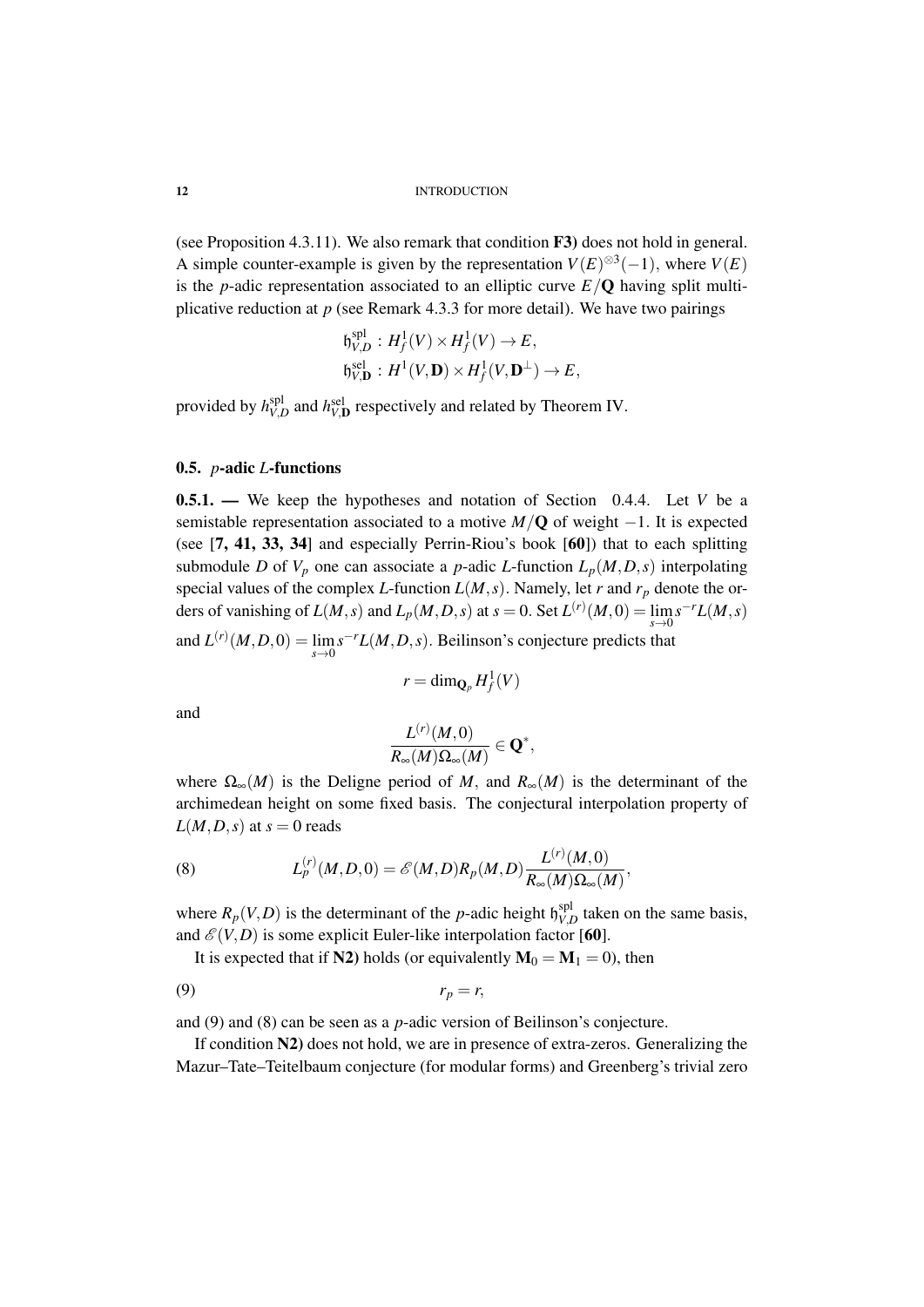conjecture [35] (in the general ordinary case), it is natural to expect that

$$
r_p = r + e, \qquad e = \dim_{\mathbf{Q}_p} H^0(\mathbf{D}').
$$

Taking into account (5) and (8), we can write this conjectural equality in the form

(10) 
$$
r_p = \dim_{\mathbf{Q}_p} H^1(V, \mathbf{D}).
$$

The natural general conjecture for the special value of  $L_p(V, D, s)$  at  $s = 0$  reads

(11) 
$$
L_p^{(r+e)}(V,D,0) = \mathscr{L}(V,D)\mathscr{E}^+(V,D)R_p(V,D)\frac{L^{(r)}(V,0)}{R_\infty(M)\Omega_\infty(M)},
$$

where  $\mathcal{L}(V,D)$  is the  $\mathcal{L}$ -invariant constructed in [7] (see also Section 4.3.9) and  $\mathscr{E}^+(V,D)$  is obtained from  $\mathscr{E}(V,D)$  by removing linear zero factors (see [7] for further details). We remark that in (11),  $R_p(V,D)$  is taken for the pairing  $\mathfrak{h}_{V,I}^{\text{spl}}$  $V_{V,D}^{\text{sp1}}$  and not for the extended height pairing  $\mathfrak{h}_{V,D}^{\text{sel}}$ . The comparision between these two pairings is given by Theorem 7.2.4, but does not make appear the  $\mathscr L$ -invariant. Formulas (10-11) can be seen as the *p*-adic version of Beilinson's conjecture in the presence of extra-zeros. We refer the reader to [9] for the formulation of the analog of this conjecture in the case wt( $M$ )  $\neq -1$ .

0.5.2. — We illustrate previous remarks with *p*-adic representations arising from modular forms. Let  $f = \sum_{n=1}^{\infty}$  $\sum_{n=1} a_n q^n \in S_k^{\text{new}}(N)$  be a newform of even weight *k* for  $\Gamma_0(N)$ . Fix a prime p and denote by  $W_f$  the p-adic representation of  $G_Q$  associated to  $f$  by Deligne [23]. Its restriction on the decomposition group at  $p$  is potentially semistable with Hodge–Tate weights  $(-k/2, k/2 - 1)$ . It is crystalline if  $(N, p) = 1$  and semistable non-crystalline if  $p \parallel N$ . In the second case,  $D_{\text{cris}}(W_f)$ is a one-dimensional subspace of  $\mathbf{D}_{st}(W_f)$ . In the both cases

(12) 
$$
\det(1 - \varphi X | \mathbf{D}_{\mathrm{cris}}(W_f)) = 1 - a_p X + \varepsilon_0(p) p^{k-1} X^2,
$$

where  $\varepsilon_0$  is the trivial Dirichlet character modulo *N* [65, 67].

Let *M* denote the motive associated to the central twist of *f*. Thus,

$$
L(M,s) = L(f,s+k/2).
$$

Its *p*-adic realization is the central twist  $V_f = W_f(k/2)$  of  $W_f$ . The representation  $V_f$ is self dual. Fix an eigenvalue  $\alpha$  of Frobenius acting on  $\mathbf{D}_{\text{cris}}(V_f)$ . We will always assume <sup>(5)</sup> that  $|\alpha|_p > (1/p)^{k/2-1}$ . One expects that the corresponding eigenspace  $D_0$ 

<sup>5.</sup> We exclude the critical case  $|\alpha|_p = (1/p)^{k/2-1}$ .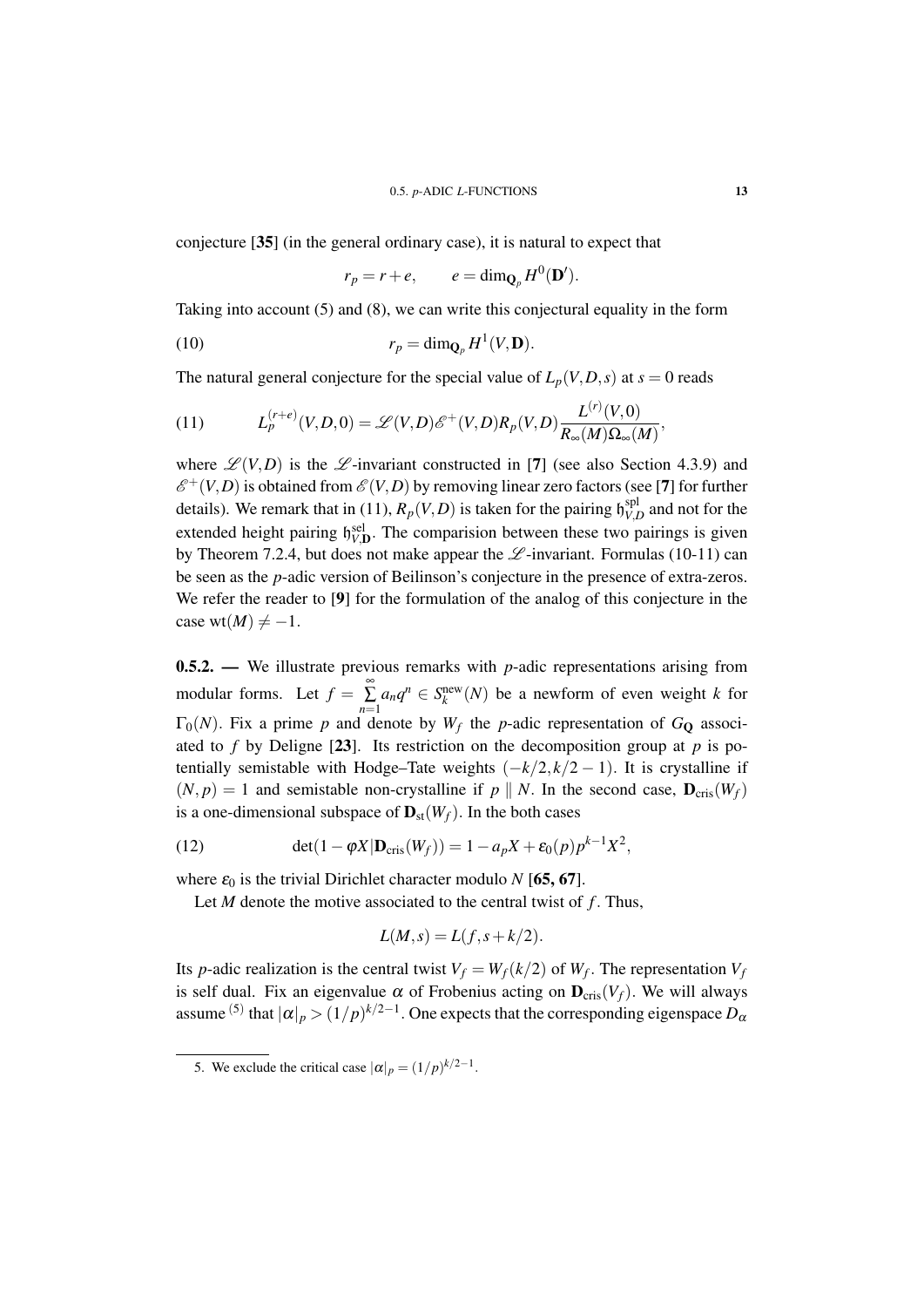is one-dimensional <sup>(6)</sup>. It is easy to see that under this assumption  $D_{\alpha}$  is a splitting submodule of  $\mathbf{D}_{st}(V_f)$ , and we set

$$
L(M, D_{\alpha}, s) = L_{p,\alpha}(f, s + k/2),
$$

where  $L_{p,\alpha}(f,s)$  is the classical *p*-adic *L*-function constructed in [1, 50, 52, 73]. As before, we write *r* and  $r_p$  for the orders of vanishing of  $L(f, s)$  at  $s = k/2$ . Below we consider separately the following cases 0.5.2.1 and 0.5.2.2.

**0.5.2.1**.  $\qquad (p,N) = 1$ . The representation  $V_f$  is crystalline and from (12) it follows that  $\mathbf{D}_{\mathrm{cris}}(V_f)^{\varphi=1} = 0$ . Therefore,  $V_f$  satisfies S) and N2). The space  $\mathbf{D}_{\mathrm{cris}}(V_f)$  is twodimensional and we have two possible choices of  $\alpha$ . The values of the complex and *p*-adic *L*-functions at  $s = k/2$  are related by the formula

(13) 
$$
L_{p,\alpha}(f,k/2) = \left(1 - \frac{1}{p\alpha}\right)^2 \frac{L(f,k/2)}{\Omega_f},
$$

where  $\Omega_f$  denotes Deligne's period of f. Since  $|\alpha| = p^{(k-1)/2}$ , the Euler-like interpolation factor does not vanish.

Assume first that  $r = 0$ . Then  $r_p = 0$ . By Kato [42],  $H_f^1(V_f) = 0$  and the *p*-adic height degenerates. Therefore, in this case, formula (8) reduces to (13).

If  $r \ge 1$ , the relation (13) says only that both  $L(f, s)$  and  $L_{p,\alpha}(f, s)$  vanish at  $s =$  $k/2$ , but does not contain information about special values. In this case,  $(8)$  concides with the Mazur–Tate–Teitelbaum conjecture [52] in the nonexceptional case, namely

$$
L_p^{(r)}(f, k/2) = \left(1 - \frac{1}{p\alpha}\right)^2 R_p(f) \frac{L^{(r)}(f, k/2)}{R_\infty(f)\Omega_f},
$$

where  $R_\infty(f)$  and  $R_p(f)$  are the determinants of the complex and the *p*-adic height pairings computed in the same basis. If  $r = 1$ , this question is closely related to padic analogues of the Gross-Zagier formula [55, 47, 58]. Here one of the key points is the interpretation of the *p*-adic height pairing

$$
\mathfrak{h}_{V_f,D_\alpha}:H^1_f(V_f)\times H^1_f(V_f)\to E
$$

in terms of universal norms, and therefore the ordinarity condition appears naturally in [55, 58]. Kobayashi generalized Perrin–Riou's formula [58] to non-ordinary modular forms of higher weight  $(7)$ .

Our theory provides a framework for working with universal norms in the completely general non-ordinary setting. In [17], combining the work of Kobayashi with

<sup>6.</sup> This obviously holds in the semistable case. In the cristalline case, this follows from the conjectural semisimplicity of  $\varphi$  acting on  $\mathbf{D}_{\text{cris}}(V_f)$ .

<sup>7.</sup> Work in progress. See [47] for the elliptic curve case.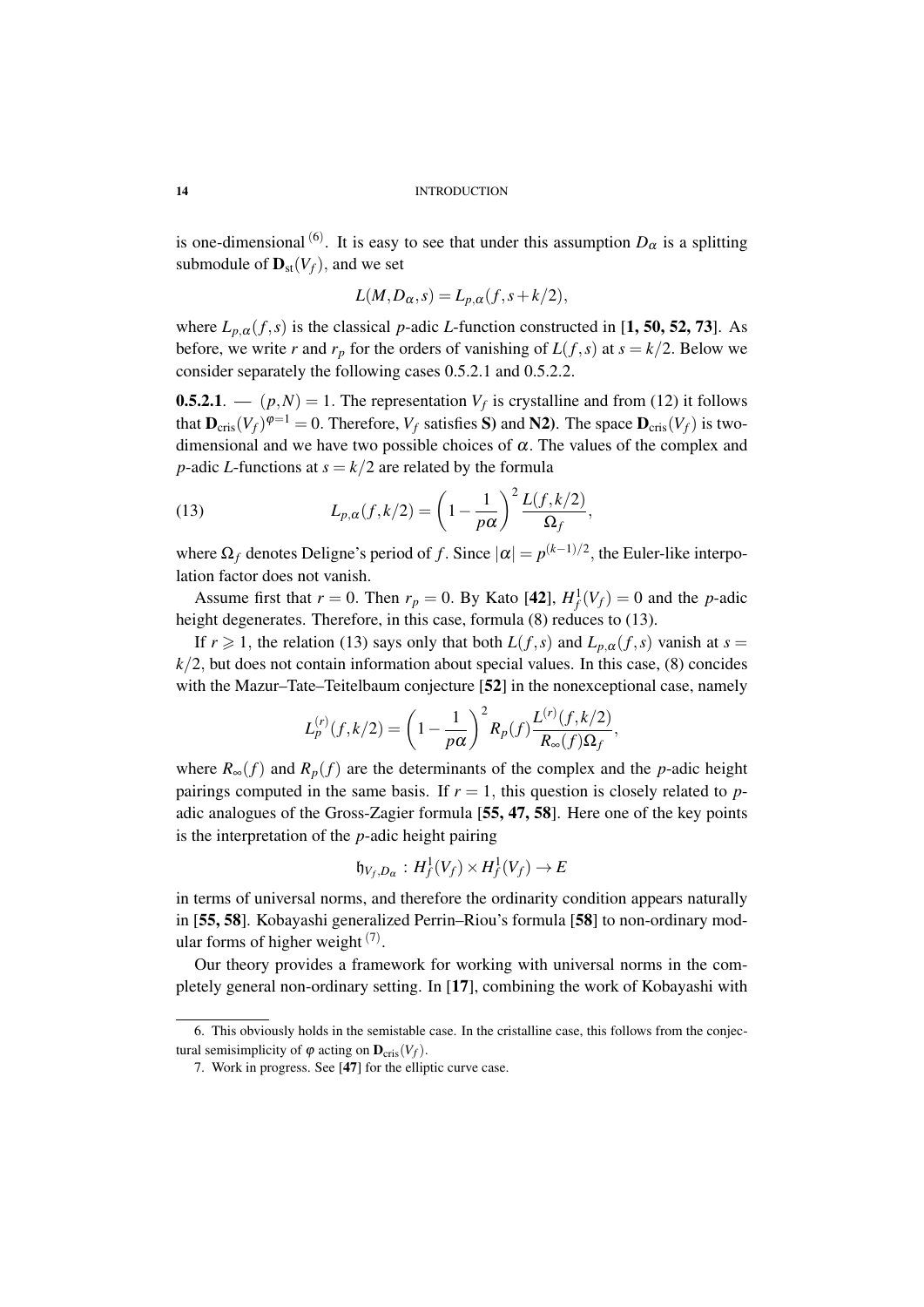the methods of our paper, Büyükboduk, Pollack and Sasaki study the *p*-adic Gross– Zagier formula in families and deduce from it a *p*-adic Gross–Zagier formula for the critical slope stabilizations of modular forms.

**0.5.2.2.** —  $p \parallel N$ . The representation  $V_f$  is semistable non-crystalline. From (12) it follows that  $\mathbf{D}_{\text{cris}}(V_f)$  is one-dimensional and that  $\varphi$  acts on  $\mathbf{D}_{\text{cris}}(V_f)$  as multiplication by  $\alpha = p^{-k/2}a_p$ . By [48, Theorem 3],  $a_p = \pm p^{k/2-1}$ , and therefore  $\alpha = \pm p^{-1}$ . In both cases, condition S) holds. The only possible choice for splitting submodule is to take  $D = \mathbf{D}_{\text{cris}}(V_f)$ . Denote by  $\mathbf{D}$  the  $(\varphi, \Gamma)$ -submodule of  $\mathbf{D}_{\text{rig}}^{\dagger}(V_f)$  associated to *D*. Set  $\mathbf{D}' = \mathbf{D}_{\text{rig}}^{\dagger}(V_f)/\mathbf{D}$ . From the self-duality of  $V_f$  it follows that

$$
H^{0}(\mathbf{D}') = H^{0}(\mathbf{D}^{*}(\chi_{p})) = \begin{cases} D^{*} & \text{if } \alpha = p^{-1}, \\ 0 & \text{if } \alpha = -p^{-1}. \end{cases}
$$

The values of the complex and *p*-adic *L*-functions at  $s = k/2$  are related by the formula

(14) 
$$
L_p(f,k/2) = \left(1 - \frac{1}{p\alpha}\right) \frac{L(f,k/2)}{\Omega_f}.
$$

If  $\alpha = -p^{-1}$ , condition N2) holds and Theorem III applies. The situation is quite similar to that we considered in Section 0.5.2.1 and we refer the reader to [26, 25] for the *p*-adic Gross–Zagier formula in this context and further references.

**0.5.2.3**. — We discuss in more detail the case  $\alpha = p^{-1}$  which gives an archetypical example of the failure of condition N2). In this case, conditions F1a-b), F2a) and **F3**) hold. <sup>(8)</sup>. From [7, Formula (32), p. 1619] it follows that condition  $\bf{F2b}$ ) holds if and only if the Fontaine–Mazur  $\mathscr{L}$ -invariant  $\mathscr{L}_{FM}(f)$  [51] does not vanish. This is conjecturally always true, but is proved only for elliptic curves [2].

Set  $\widetilde{H}^1_f(V_f) = H^1(V_f, \mathbf{D})$ . Then the exact sequence (5) reads

$$
0 \longrightarrow D^* \xrightarrow{\partial_0} \widetilde{H}^1_f(V_f) \longrightarrow H^1_f(V_f) \longrightarrow 0, \qquad \dim_E D^* = 1.
$$

In this situation, we have the pairing  $\mathfrak{h}_{V_f,D}$  on the Bloch–Kato Selmer group  $H_f^1(V_f)$ induced by the pairing  $h_{V_c}^{\text{spl}}$  $V_f$ , *D* and the pairing

$$
\widetilde{\mathfrak{h}}_{V_f,D} : \widetilde{H}^1_f(V_f) \times \widetilde{H}^1_f(V_f) \to E.
$$

on the extended Selmer group provided by  $h_{V_f,\mathbf{D}}^{sel}$ . If we assume, in addition, that  $\mathscr{L}_{FM}(f) \neq 0$ , then we have the third pairing, induced by  $h_{V_f,\mathbf{D}}^{\text{norm}}$ , which coincides with  $\mathfrak{h}_{V_f,D}$  by Theorem V. Moreover,  $\mathfrak{h}_{V_f,D}$  and  $\mathfrak{h}_{V_f,D}$  are related by Theorem IV.

<sup>8.</sup> **F2a**) follows directly from the fact that  $V_f$  is not crystalline.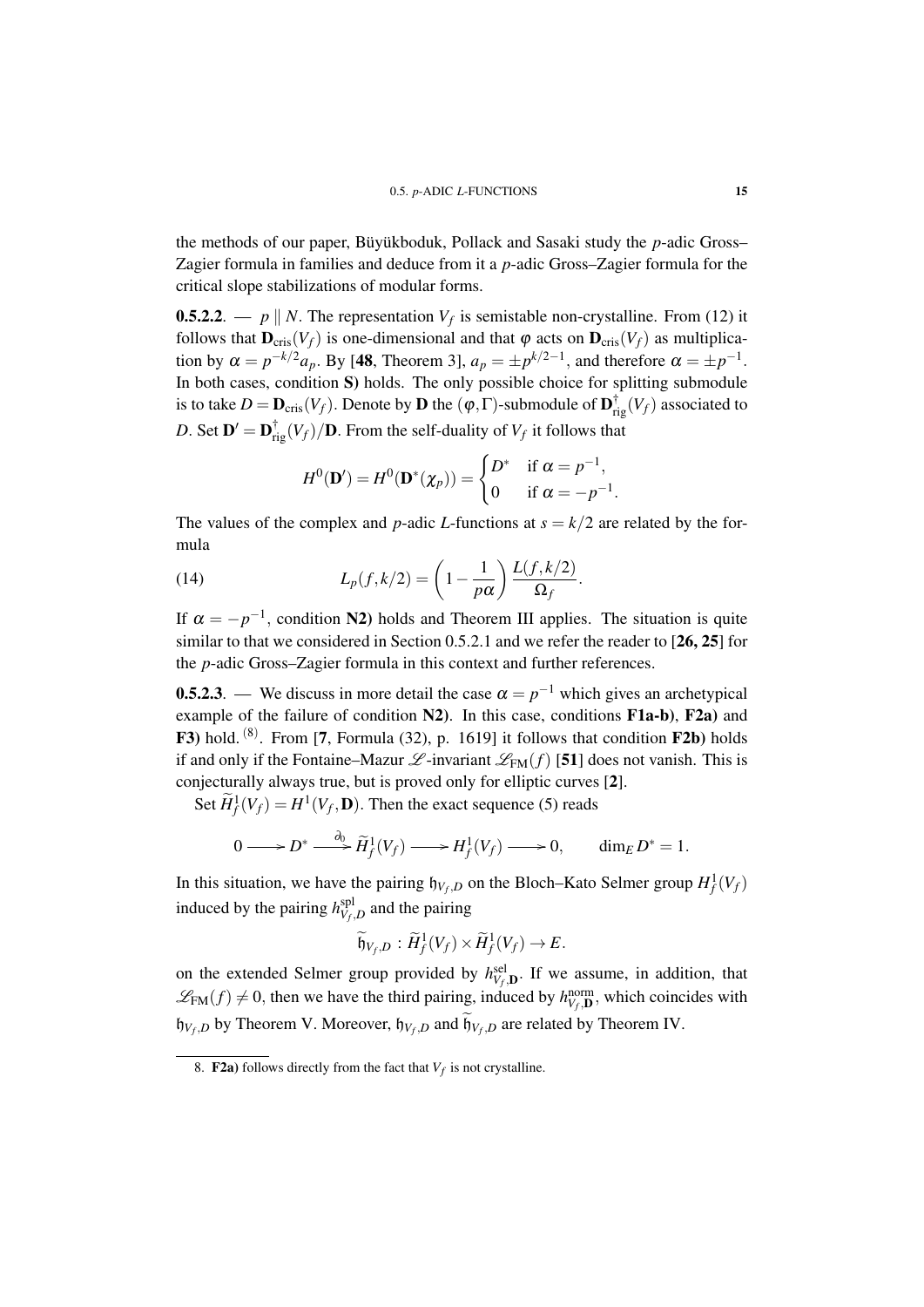**0.5.2.4**. — The interpolation factor in (14) vanishes and  $L_p(f, s)$  has an extra-zero at  $s = k/2$ . Conjectural formulas (10-11) reduce to the exceptional case of the Mazur– Tate–Teitelbaum conjecture

$$
(15) \t\t\t r_p = \dim_E H_f^1(V_f) + 1,
$$

(16) 
$$
L_p^{(r+1)}(f,k/2) = \mathscr{L}_{FM}(f)R_p(f)\frac{L^{(r)}(f,k/2)}{R_\infty(f)\Omega_f}.
$$

In the analytic rank zero case  $r = 0$ , formula (16) takes the form

$$
L'_p(f,k/2) = \mathcal{L}_{\text{FM}}(f) \frac{L(f,k/2)}{\Omega_f}.
$$

It was proved by different methods by Greenberg and Stevens [36, 69] and Kato, Kurihara and Tsuji (unpublished, but see  $[8, 21]$ ). In particular, the validity of (15) in this case is equivalent to the non-vanishing of  $\mathscr{L}_{FM}(f)$ .

**0.5.2.5.** — Assume that  $r = 1$ . From [42] (see also [20] and [10]), it follows that in this case ord<sub>s= $k/2$ </sub> $L_p(f, s) \ge 2$ . For elliptic curves, a version of the Gross–Zagier formula involving the  $\mathscr L$ -invariant was proved by Venerucci [71]. Our theory of  $p$ adic heights allows to generalize the method of Venerucci to modular forms of higher weights<sup>(9)</sup>. In [11], K. Büyükboduk and the author prove the following result. Let *z*<sup>BK</sup> ∈ *H*<sup>1</sup><sub>*f*</sub>(*V<sub>f</sub>*) denote the first layer of the Beilinson–Kato Euler system constructed in [42]. Let

$$
\mathfrak{z}_f^{\mathrm{BK}} = \mathfrak{s}_{V_f,\mathbf{D}}^c\left(z_f^{\mathrm{BK}}\right) \in \widetilde{H}^1_f(V_f)
$$

be the canonical lift of  $z_f^{BK}$  under the splitting  $\mathfrak{s}_{V_f,\mathbf{D}}^c$  defined in (5). Fix a basis *b* of the one-dimensional space  $H^0(\mathbf{D}^*(\chi_p))$ . Then

$$
(17) \quad \Omega_p \cdot \frac{d^2}{ds^2} L_p(f,s)|_{s=k/2} = \det \begin{pmatrix} \widetilde{\mathfrak{h}}_{V_f,D}(\partial_0(b), \partial_0(b)) & \widetilde{\mathfrak{h}}_{V_f,D}(\partial_0(b), \mathfrak{z}_f^{BK}) \\ \widetilde{\mathfrak{h}}_{V_f,D}(\mathfrak{z}_f^{BK}, \partial_0(b)) & \widetilde{\mathfrak{h}}_{V_f,D}(\mathfrak{z}_f^{BK}, \mathfrak{z}_f^{BK}) \end{pmatrix},
$$

where  $\Omega_p$  is some explicit "*p*-adic period" which depends on our choice of *b* (see [11, Section 7.2] for the precise definition). The key new ingredient of the proof of this formula is the interpretation of the height pairing in terms of universal norms which leads to non-ordinary versions of Rubin-style formulae.

<sup>9.</sup> Note that our results are weaker that the results of Venerucci, because the injectivity of the *p*-adic Abel–Jacobi map is an open question in the higher weight case.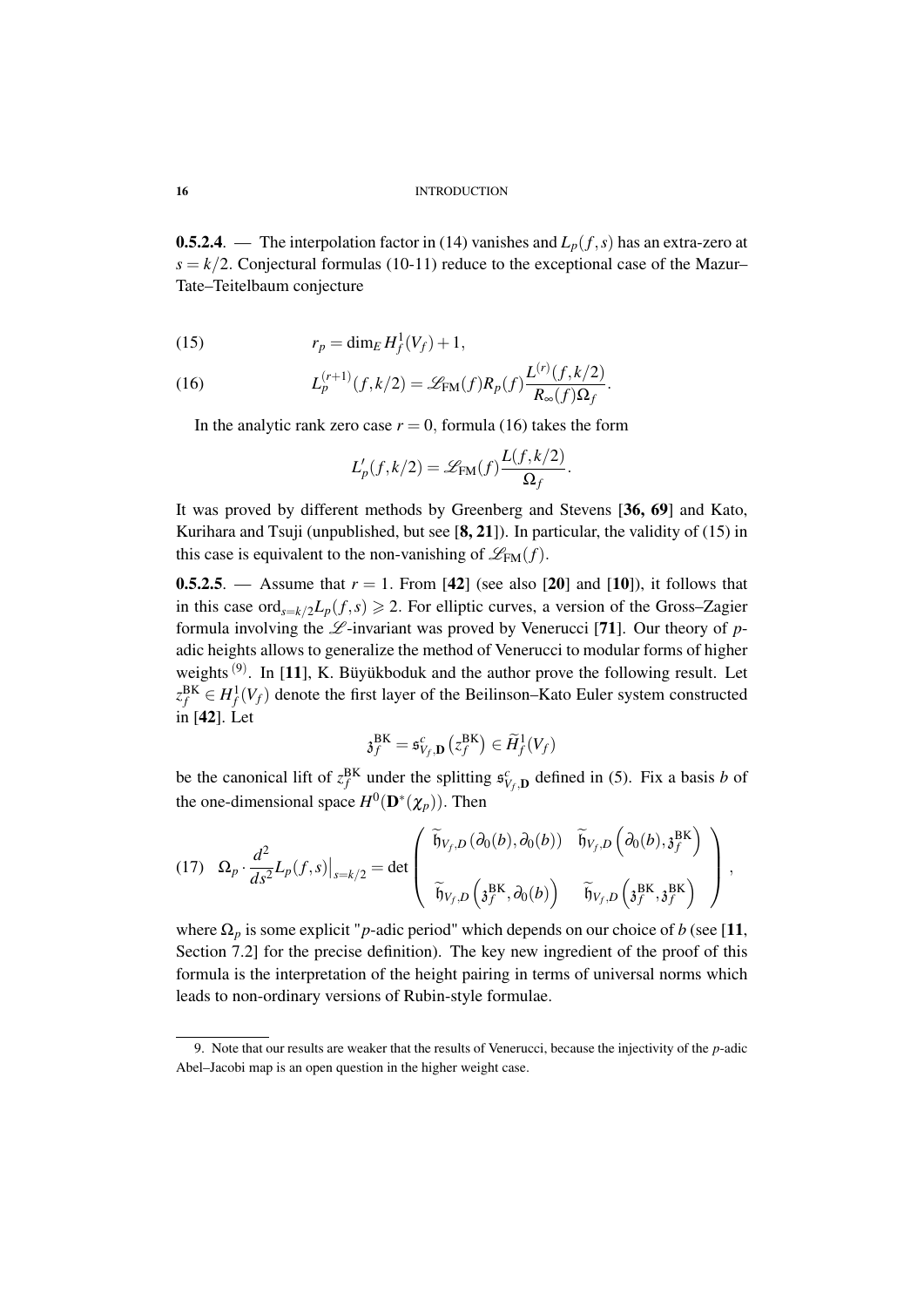If  $\mathcal{L}_{FM}(f) \neq 0$ , formula (17) together with a standard argument (see, for example, the proof of [54, Theorem 7.13]) give an expression for  $\frac{d^2}{ds^2}L_p(f,s)|_{s=k/2}$  in terms of  $\mathscr{L}_{FM}(f)$  and the height  $\mathfrak{h}_{f,D}(z_f^{BK}, z_f^{BK})$  (see [11, Corollary B]).

**0.5.2.6.** — We maintain previous assumptions. Let f be the Coleman family of modular forms passing through  $f$ . Let  $V_f$  be the big Galois representation associated to this family which specializes to  $V_f$  at the weight *k*. A two-variable version of the Bockstein map which takes into account the deformation in the weight direction, gives a two-variable height pairing

$$
\mathfrak{H}_{\mathbf{f}}:\widetilde{H}^1_f(V_f)\times\widetilde{H}^1_f(V_f)\to \mathfrak{J}/\mathfrak{J}^2,
$$

where  $\mathfrak{J} \subset E[[\kappa - k, s]]$  is the ideal of power series in  $\kappa - k$  and *s* those vanish at (*k*,0) [11, Section 4.3]. The specialization of  $\mathfrak{H}_{f}$  at  $\kappa = k$  coincides with the height pairing  $\mathfrak{h}_{V_f,D}$  and its restriction on the central critical line  $s = (\kappa - k)/2$  coincides with the central critical height pairing constructed using the Cassels–Tate pairings [11, Section 3.3]. This pairing is closely related to the behavior of the two-variable *p*-adic *L*-function  $L(f, s)$  at  $(k, k/2)$  and we refer the reader to *op. cit.* for further detail and references.

#### 0.6. The organization of this paper

This paper is very technical by the nature, and in Chapters 1-2 we assemble necessary preliminaries. In Chapter 1, we recall the formalism of cup products. In Section 1.1, to each complex  $A^{\bullet}$  equipped with a morphism  $\varphi : A^{\bullet} \to A^{\bullet}$  we associate the complex  $T^{\bullet}(A^{\bullet}) = (A^{\bullet} \xrightarrow{\phi-1} A^{\bullet})$  and study cup products of these complexes. These results are used in Sections 2.5–2.7. In Section 1.2, we recall the the formalism of cup products for cones following [56] (see also [57]). These results play a key role in Chapter 3.

In Chapter 2, we consider local Galois representations with coefficients in an affinoid algebra. In Sections 2.1–2.2, we review the theory of  $(\varphi, \Gamma)$ -modules over affinoid algebras and its connection with *p*-adic representations and classical Fontaine's functors  $D_{\text{cris}}$  and  $D_{\text{st}}$  and  $D_{\text{dR}}$ . The reader familiar with  $(\varphi, \Gamma)$ -modules can skip them. In Section 2.3, we review local duality for Galois representations. In Section 2.4, we construct cup products for Fontaine–Herr complexes of  $(\varphi, \Gamma)$ -modules and review the computation of Galois cohomology in terms of these complexes. Sections 2.5–2.7 are the central parts of the chapter. They contain the most part of results we need to develop the theory of Selmer complexes with local conditions arising from  $(\varphi, \Gamma)$ -modules. In Sections 2.5–2.6, we introduce the complex  $K^{\bullet}(V)$  which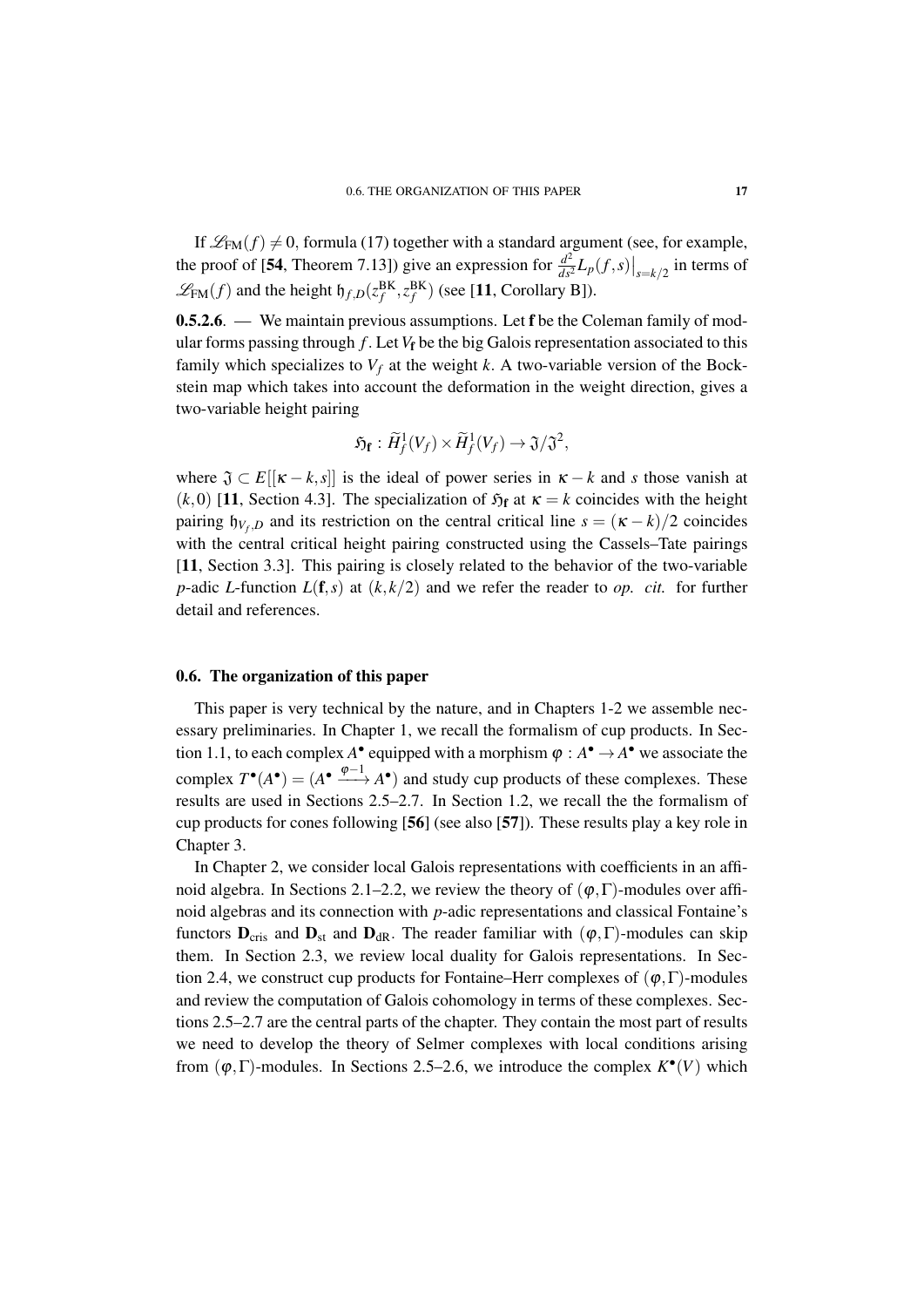relates the Fontaine–Herr complex to the complex of continuous cochains with coefficients in *V*. Using results from Chapter 1, we prove some technical results about cup products of these complexes. These results are used to develop the duality theory for Selmer complexes in Section 3.1. In Section 2.7, we compute the Bockstein map for Fontaine–Herr complexes and for  $K^{\bullet}(V)$ . These results are used in Section 3.2 to generalize Nekovář's construction of the *p*-adic height pairing. In particular, Proposition 2.6.4 plays a key role in the proof of Theorem 3.2.4 (Theorem I of this Introduction) which asserts that the constructed *p*-adic height pairing is skew symmetric. In Section 2.8, we review Iwasawa cohomology of  $(\varphi, \Gamma)$ -modules and prove some auxiliary results. In Section 2.6, we review the definition and some properties of the Bloch–Kato group  $H_f^1$  of a  $(\varphi, \Gamma)$ -module. In particular, we review the canonical decomposition of  $H^1$  of some "exceptional" isoclinic modules  $(\varphi, \Gamma)$ -modules into the direct sum of  $H_f^1$  and its canonical complement  $H_c^1$ . These results are used in Chapter 7 to study *p*-adic heights on extended Selmer groups.

Chapter 3 is the central part of the paper. It gathers the main constructions of our theory. Selmer complexes  $\mathbf{R}\Gamma(V,\mathbf{D})$  are defined in Section 3.1. In Theorem 3.1.5, we construct the cup products. Theorem 3.1.7 gives a sufficient condition that the cup product be a duality. In Theorem 3.1.11 we prove that the cup product is skew symmetric following the method of Nekovář. The *p*-adic height pairing is defined is Section 3.2. In Theorem 3.2.4 (Theorem I of this Introduction), we deduce that it is skew symmetric from formal properties of cup products.

In the rest of the paper, we consider *p*-adic heights for *p*-adic representations with coefficients in a *p*-adic field. In Chapter 4, we study splitting submodules of potentially semistable representations. Sections 4.1-4.2 assembles technical results used to construct the pairing  $h_{VI}^{spl}$  $V_{V,D}^{\text{sp}}$ . In Section 4.3, we assumme that the ground field is  $\mathbf{Q}_p$ . We construct the canonical filtration (4) and discuss in detail its properties. In particular, we show that conditions  $F1a-b$  and  $F2a$  follow from the semisimplicity of the Frobenius operator and the monodromy-weight conjecture.

In Chapters 5-6 we construct the pairings  $h_{V,D}^{\text{norm}}$  and  $h_{V,L}^{\text{spl}}$  $V_{V,D}^{\text{sp1}}$  and prove Theorems II and III.

In Chapter 7, we study extended Selmer groups and prove Theorems IV and V.

## Acknowledgements

The author would like to thank the referee for a number of valuable comments and suggestions which helped to improve the first version of this paper.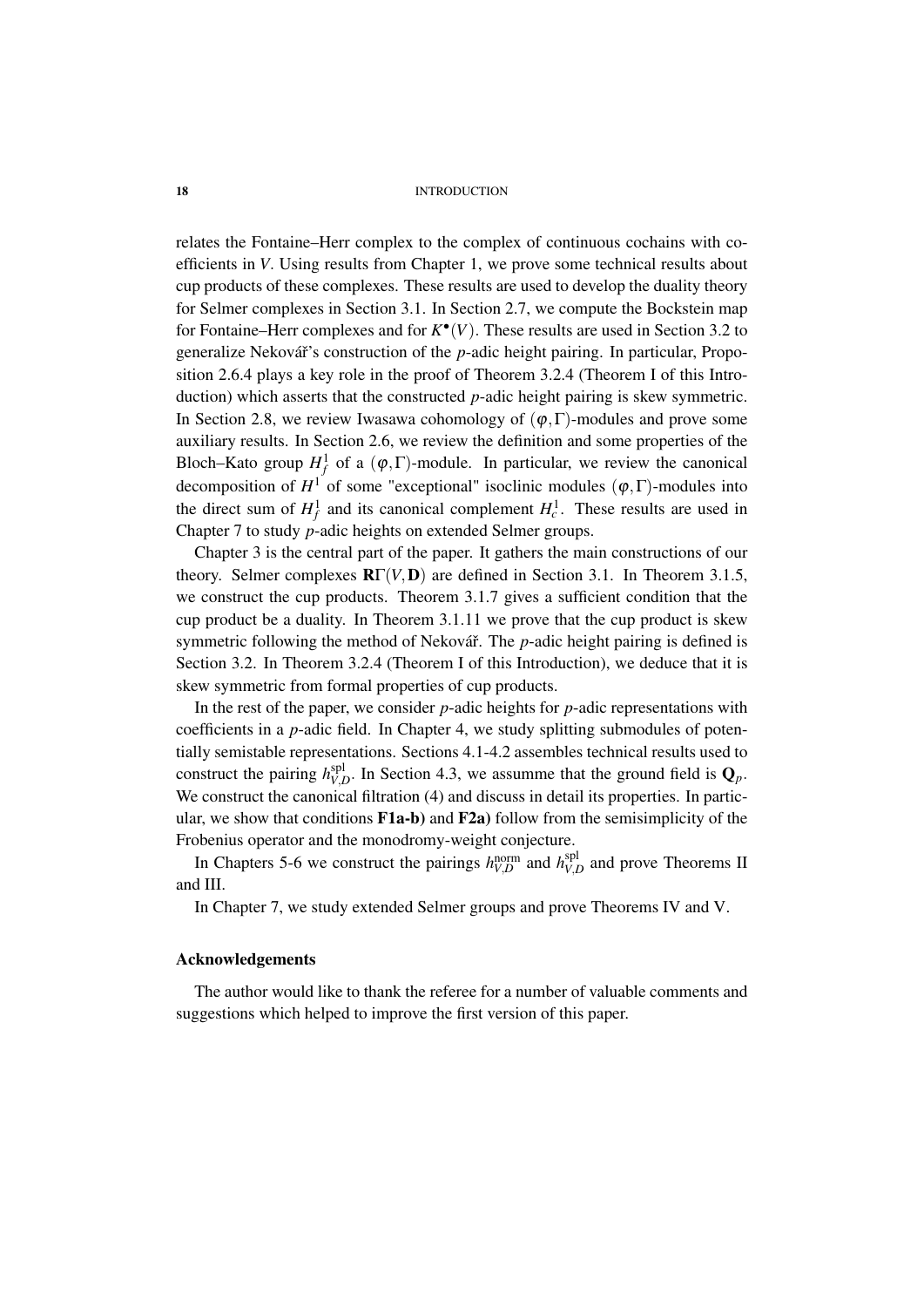## CHAPTER 1

## COMPLEXES AND PRODUCTS

## 1.1. The complex  $T^{\bullet}(A^{\bullet})$

1.1.1. — If *R* is a commutative ring, we write  $\mathcal{K}(R)$  for the category of complexes of *R*-modules and  $\mathcal{K}_{\text{ft}}(R)$  for the subcategory of  $\mathcal{K}(R)$  consisting of complexes  $C^{\bullet} = (C^n, d^n_{C^{\bullet}})$  such that  $H^n(C^{\bullet})$  are finitely generated over *R* for all  $n \in \mathbb{Z}$ . We write  $\mathcal{D}(R)$  and  $\mathcal{D}_{\text{ft}}(R)$  for the corresponding derived categories and denote by  $[\cdot] : \mathcal{K}_*(R) \to \mathcal{D}_*(R),$  ( $* \in \{0, \text{ft}\}\$ ) the obvious functors. We will also consider the subcategories  $\mathcal{K}_{ft}^{[a,b]}(R)$ ,  $(a \leq b)$  consisting of objects of  $\mathcal{K}_{ft}(R)$  whose cohomologies are concentrated in degrees [*a*,*b*]. A perfect complex of *R*-modules is one of the form

$$
0 \to P_a \to P_{a+1} \to \ldots \to P_b \to 0,
$$

where each  $P_i$  is a finitely generated projective  $R$ -module. If  $R$  is noetherian, we denote by  $\mathscr{D}_{\text{perf}}^{[a,b]}(R)$  the full subcategory of  $\mathscr{D}_{\text{ft}}(R)$  consisting of objects quasiisomorphic to perfect complexes concentrated in degrees [*a*,*b*].

If  $C^{\bullet} = (C^n, d_{C^{\bullet}}^n)_{n \in \mathbb{Z}}$  is a complex of *R*-modules and  $m \in \mathbb{Z}$ , we will denote by  $C^{\bullet}[m]$  the complex defined by  $C^{\bullet}[m]^{n} = C^{n+m}$  and  $d_{C^{\bullet}[m]}^{n}(x) = (-1)^{m} d_{C^{\bullet}}(x)$ . We will often write  $d^n$  or just simply *d* instead of  $d^n_{C^{\bullet}}$ . For each *m*, the truncation  $\tau_{\geq m}C^{\bullet}$  of  $C^{\bullet}$ is the complex

$$
0 \to \mathrm{coker}(d^{m-1}) \to C^{m+1} \to C^{m+2} \to \cdots.
$$

Therefore

$$
H^{i}(\tau_{\geqslant m}C^{\bullet}) = \begin{cases} 0, & \text{if } i < m, \\ H^{i}(C^{\bullet}), & \text{if } i \geqslant m. \end{cases}
$$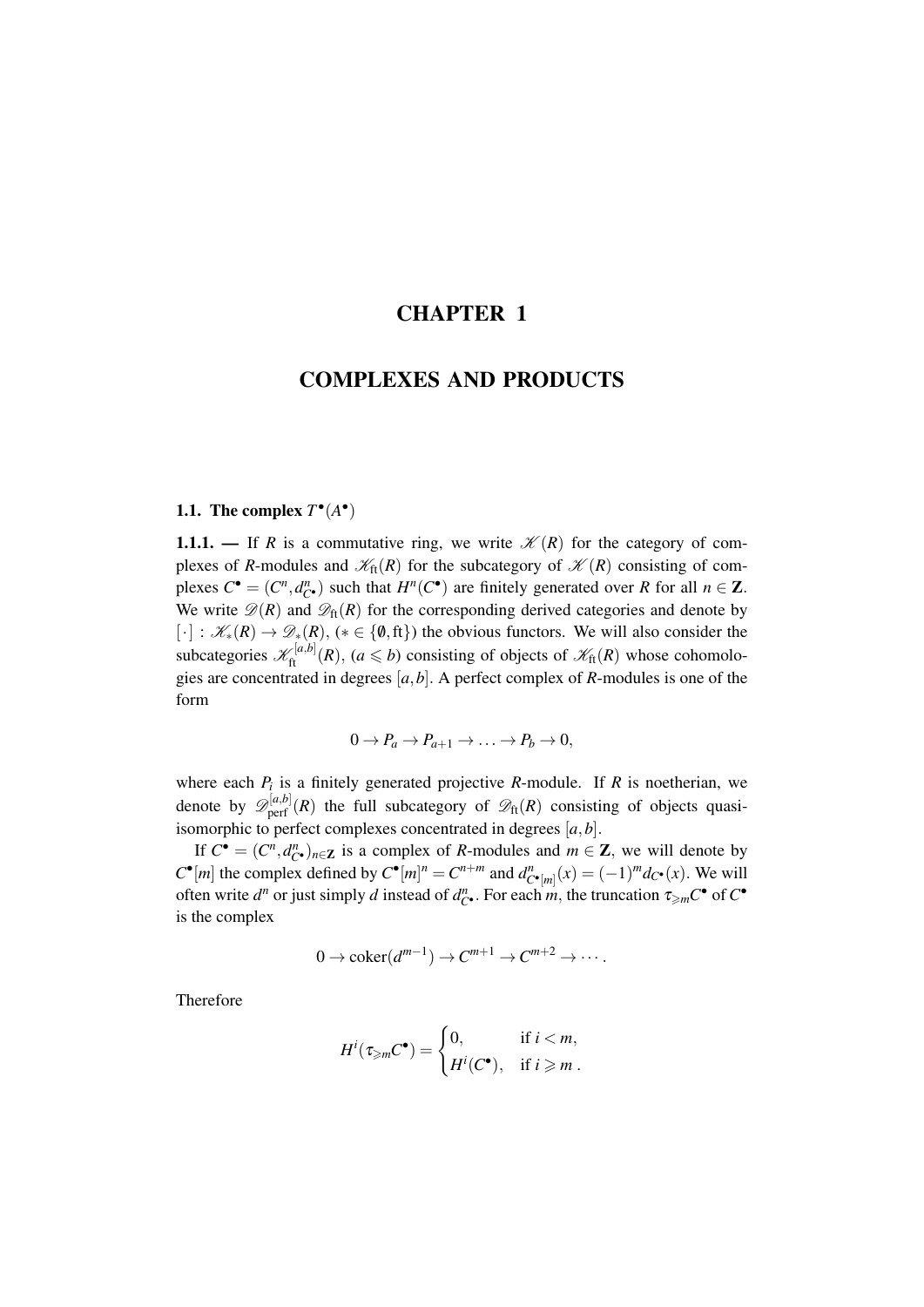The tensor product  $A^{\bullet} \otimes B^{\bullet}$  of two complexes  $A^{\bullet}$  and  $B^{\bullet}$  is defined by

$$
(A^{\bullet} \otimes B^{\bullet})^n = \bigoplus_{i \in \mathbb{Z}} (A^i \otimes B^{n-i}),
$$
  
\n
$$
d(a_i \otimes b_{n-i}) = dx_i \otimes y_{n-i} + (-1)^i a_i \otimes b_{n-i}, \qquad a_i \in A^i, \quad b_{n-i} \in B^{n-i}.
$$

We denote by  $s_{12}: A^{\bullet} \otimes B^{\bullet} \to B^{\bullet} \otimes A^{\bullet}$  the transposition

$$
s_{12}(a_n \otimes b_m) = (-1)^{nm} b_m \otimes a_n, \qquad a_n \in A^n, \quad b_m \in B^m.
$$

It is easy to check that *s*<sup>12</sup> is a morphism of complexes. We will also consider the map  $s_{12}^* : A^{\bullet} \otimes B^{\bullet} \to B^{\bullet} \otimes A^{\bullet}$  given by

$$
s_{12}^*(a_n \otimes b_m) = b_m \otimes a_n,
$$

which is not a morphism of complexes in general.

Recall that a homotopy  $h : f \rightsquigarrow g$  between two morphisms  $f, g : A^{\bullet} \rightarrow B^{\bullet}$  is a family of maps  $h = (h^n : A^{n+1} \to B^n)$  such that  $dh + hd = g - f$ . We will sometimes write *h* instead of  $h^n$ . A second order homotopy  $H : h \rightarrow k$  between homotopies  $h, k : f \rightsquigarrow g$  is a collection of maps  $H = (H^n : A^{n+2} \rightarrow B^n)$  such that  $Hd - dH = k - h$ . If  $f_i: A_1^{\bullet} \to B_1^{\bullet}$  ( $i = 1, 2$ ) and  $g_i: A_2^{\bullet} \to B_2^{\bullet}$  ( $i = 1, 2$ ) are morphisms of complexes

and  $h : f_1 \rightarrow f_2$  and  $k : g_1 \rightarrow g_2$  are homotopies between them, then the formula

(18) 
$$
(h \otimes k)_{1}(x_{n} \otimes y_{m}) = h(x_{n}) \otimes g_{1}(y_{m}) + (-1)^{n} f_{2}(x_{n}) \otimes k(y_{m}),
$$

where  $x_n \in A_1^n$ ,  $y_m \in A_2^m$ , defines a homotopy

$$
(h\otimes k)_1: f_1\otimes g_1\leadsto f_2\otimes g_2.
$$

1.1.2. — For the content of this subsection we refer the reader to [72, §3.1]. If  $f : A^{\bullet} \to B^{\bullet}$  is a morphism of complexes, the cone of *f* is defined to be the complex

$$
cone(f) = A^{\bullet}[1] \oplus B^{\bullet},
$$

with differentials

$$
d^{n}(a_{n+1},b_n)=(-d^{n+1}(a_{n+1}),f(a_{n+1})+d^{n}(b_n)).
$$

We have a canonical distinguished triangle

$$
A^{\bullet} \xrightarrow{f} B^{\bullet} \to \text{cone}(f) \to A^{\bullet}[1].
$$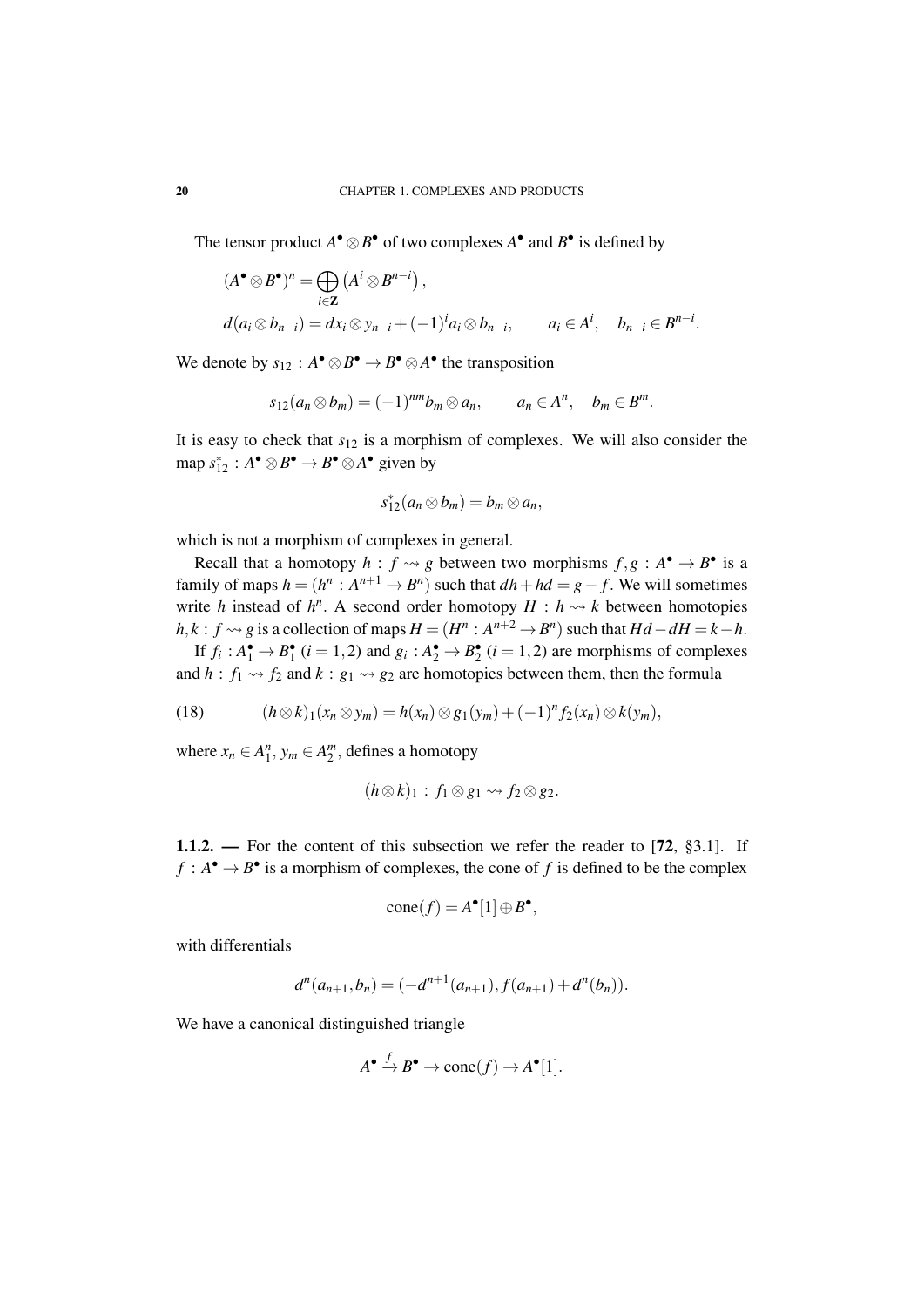We say that a diagram of complexes of the form



is commutative up to homotopy, if there exists a homotopy

$$
h: f_2 \circ \alpha_1 \leadsto \alpha_2 \circ f_1.
$$

In this case, the formula

$$
c(\alpha_1, \alpha_2, h)^n(a_{n+1}, b_n) = (\alpha_1(a_{n+1}), \alpha_2(b_n) + h^n(a_{n+1}))
$$

defines a morphism of complexes

(20) 
$$
c(\alpha_1, \alpha_2, h) : \text{cone}(f_1) \to \text{cone}(f_2).
$$

Assume that, in addition to (19), we have a diagram



together with homotopies

$$
k_1 : \alpha_1 \leadsto \alpha'_1
$$
  

$$
k_2 : \alpha_2 \leadsto \alpha'_2
$$

and a second order homotopy

$$
H : f_2 \circ k_1 + h' \rightsquigarrow k_2 \circ f_1 + h.
$$

Then the map

(21) 
$$
(a_{n+1}, b_n) \mapsto (-k_1(a_{n+1}), k_2(b_n) + H(a_{n+1}))
$$

defines a homotopy  $c(\alpha_1, \alpha_2, h) \rightsquigarrow c(\alpha'_1, \alpha'_2, h').$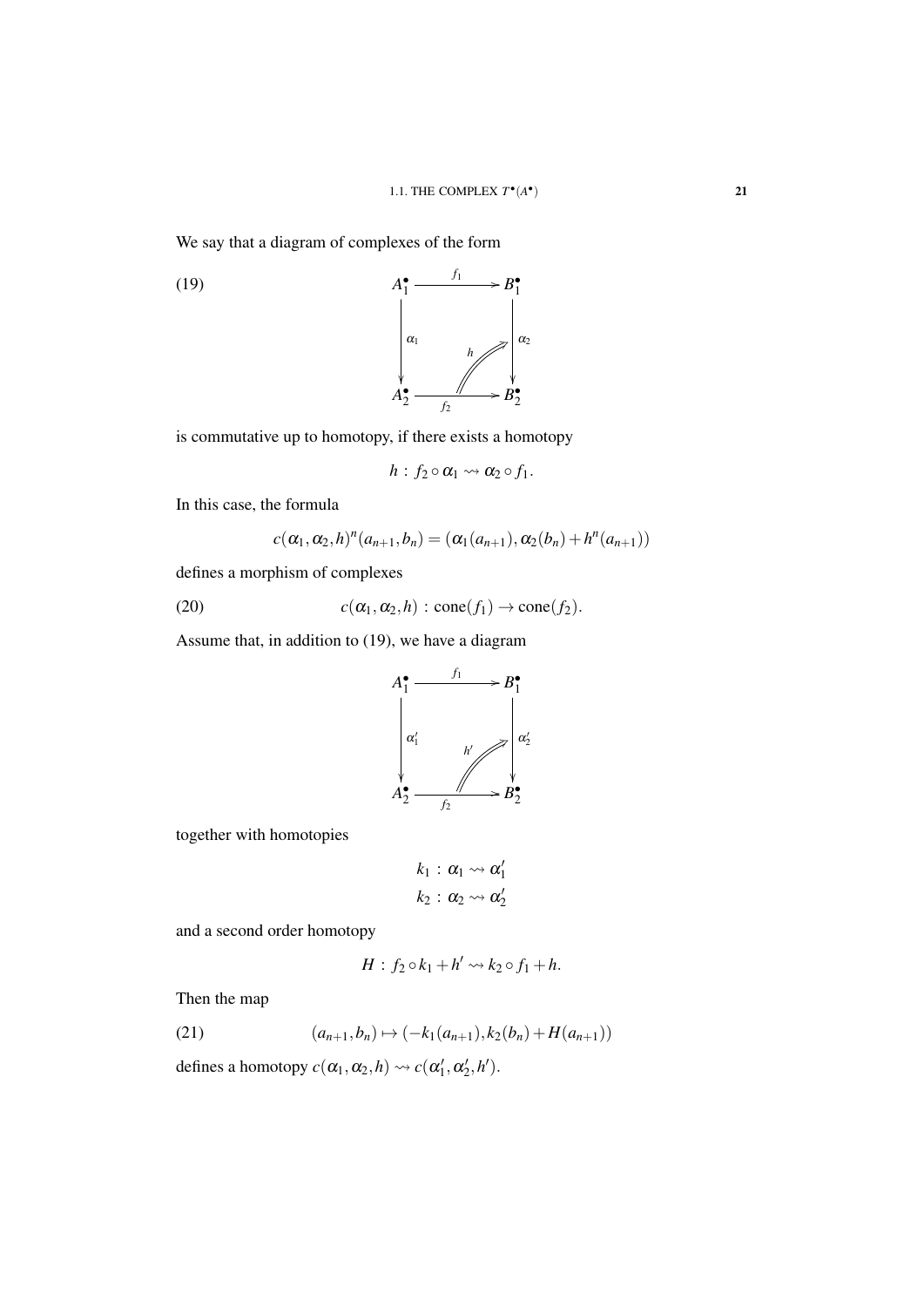1.1.3. — Till the end of this section *R* is a commutative ring and all complexes are complexes of *R*-modules. Let  $A^{\bullet} = (A^n, d^n)$  be a complex equipped with a morphism  $\varphi: A^{\bullet} \to A^{\bullet}$ . By definition, the total complex

$$
T^{\bullet}(A^{\bullet}) = \text{Tot}(A^{\bullet} \xrightarrow{\varphi-1} A^{\bullet}).
$$

is given by  $T^n(A^{\bullet}) = A^{n-1} \oplus A^n$  with differentials

$$
d^{n}(a_{n-1},a_n)=(d^{n-1}a_{n-1}+(-1)^{n}(\varphi-1)a_n,d^{n}a_n), (a_{n-1},a_n)\in T^{n}(A^{\bullet}).
$$

If  $A^{\bullet}$  and  $B^{\bullet}$  are two complexes equipped with morphisms  $\varphi : A^{\bullet} \to A^{\bullet}$  and  $\psi$ :  $B^{\bullet} \to B^{\bullet}$ , and if  $\alpha : A^{\bullet} \to B^{\bullet}$  is a morphism such that  $\alpha \circ \varphi = \psi \circ \alpha$ , then  $\alpha$  induces a morphism  $T(\alpha) : T^{\bullet}(A^{\bullet}) \to T^{\bullet}(B^{\bullet})$ . We will often write  $\alpha$  instead of  $T(\alpha)$  to simplify notation.

*Lemma 1.1.4*. — *Let A*• *and B*• *be two complexes equipped with morphisms*  $\varphi$  :  $A^{\bullet} \to A^{\bullet}$  *and*  $\psi : B^{\bullet} \to B^{\bullet}$ , *and let*  $\alpha_i : A^{\bullet} \to B^{\bullet}$  (*i* = 1,2*) be two morphisms such that*

$$
\alpha_i\circ\varphi=\psi\circ\alpha_i\qquad i=1,2.
$$

*If*  $h : \alpha_1 \leadsto \alpha_2$  *is a homotopy between*  $\alpha_1$  *and*  $\alpha_2$  *such that*  $h \circ \varphi = \psi \circ h$ *, then the collection of maps*  $h_T = (h_T^n : T^{n+1}(A^{\bullet}) \to T^n(B^{\bullet}))$  *defined by*  $h_T^n(a_n, a_{n+1}) =$  $(h(a_n), h(a_{n+1}))$  *is a homotopy between*  $T(\alpha_1)$  *and*  $T(\alpha_2)$ *.* 

*Proof.* — The proof of this lemma is a direct computation and is omitted here.  $\Box$ 

In the remainder of this subsection we will consider triples  $(A_1^{\bullet}, A_2^{\bullet}, A_3^{\bullet})$  of complexes of *R*-modules equipped with the following structures

A1) Morphisms  $\varphi_i : A_i^{\bullet} \to A_i^{\bullet}$  ( $i = 1, 2, 3$ ).

A2) A morphism  $\cup_A : A_1^{\bullet} \otimes A_2^{\bullet} \rightarrow A_3^{\bullet}$  which satisfies

$$
\cup_A\circ(\phi_1\otimes\phi_2)=\phi_3\circ\cup_A.
$$

*Proposition 1.1.5.* — *Assume that a triple*  $(A_i^{\bullet}, \varphi_i)$  ( $1 \leq i \leq 3$ ) satisfies conditions A1-2)*. Then the map*

$$
\cup_A^T : T^{\bullet}(A_1^{\bullet}) \otimes T^{\bullet}(A_2^{\bullet}) \to T^{\bullet}(A_3^{\bullet})
$$

*given by*

$$
(x_{n-1},x_n)\bigcup_A^T(y_{m-1},y_m)=(x_n\bigcup_A y_{m-1}+(-1)^mx_{n-1}\bigcup_A\varphi_2(y_m),x_n\bigcup_A y_m),
$$

*is a morphism of complexes.*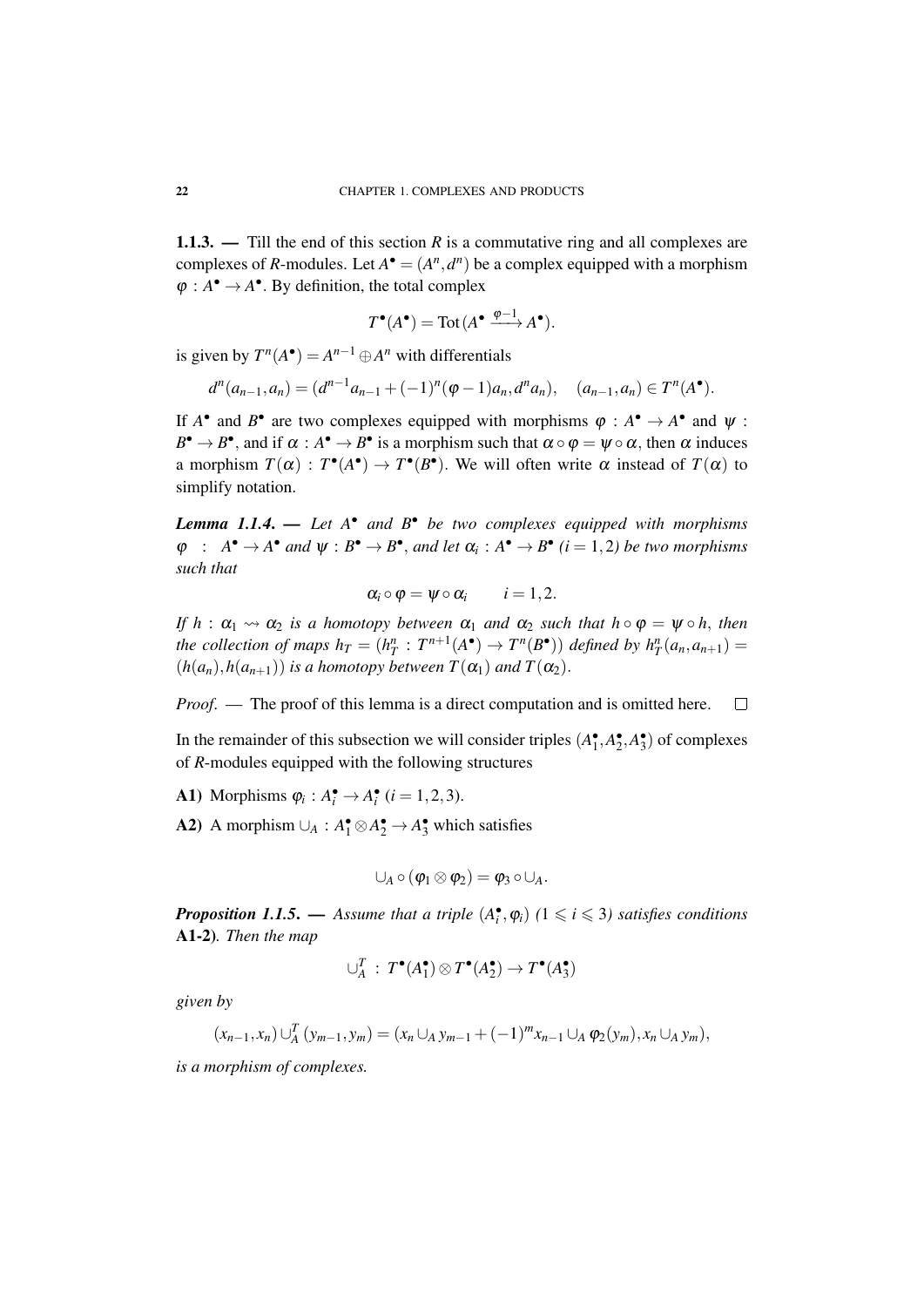*Proof.* — This proposition is well known to the experts (compare, for example, to [57, Proposition 3.1]). It follows from a direct computation which we recall for the convenience of the reader. Let  $(x_{n-1}, x_n) \in T^n(A_1^{\bullet})$  and  $(y_{m-1}, y_m) \in T^m(A_2^{\bullet})$ . Then

$$
d((x_{n-1},x_n)\bigcup_A^T (y_{m-1},y_m)=
$$
  
=  $d(x_n\bigcup_A y_{m-1}+(-1)^m x_{n-1}\bigcup_A \varphi_2(y_m),x_n\bigcup_A y_m)=(z_{n+m},z_{n+m+1}),$ 

where

$$
z_{n+m} = dx_n \cup_A y_{m-1} + (-1)^n x_n \cup_A dy_{m-1} + (-1)^m dx_{n-1} \cup_A \varphi_2(y_m) + (-1)^{m+n-1} x_{n-1} \cup_A d(\varphi_2(y_m)) + (-1)^{n+m} (\varphi_3 - 1)(x_n \cup_A y_m)
$$

and  $z_{n+m+1} = d(x_n \cup_A y_m)$ . On the other hand

$$
\bigcup_{A}^{T} \circ d((x_{n-1},x_n) \otimes (y_{m-1},y_m)) =
$$
\n
$$
= \bigcup_{A}^{T} \circ ((dx_{n-1} + (-1)^n (\varphi_1 - 1)x_n, dx_n) \otimes (y_{m-1},y_m)) +
$$
\n
$$
+ (-1)^n \bigcup_{A}^{T} \circ ((x_{n-1},x_n) \otimes (dy_{m-1} + (-1)^m (\varphi_2 - 1)y_m, dy_m)) =
$$
\n
$$
= (u_{n+m}, u_{n+m+1}),
$$

where

and the assumption A2) that reads ϕ1(*xn*)∪*<sup>A</sup>* ϕ2(*ym*) = ϕ3(*x<sup>n</sup>* ∪*<sup>A</sup> ym*).

$$
u_{n+m} = dx_n \cup_A y_{m-1} + (-1)^m (dx_{n-1} + (-1)^n (\varphi_1 - 1) x_n) \cup \varphi_2(y_m) + (-1)^n x_n \cup (dy_{m-1} + (-1)^m (\varphi_2 - 1) y_m) + (-1)^{n+m-1} x_{n-1} \cup \varphi_2(dy_m),
$$

and  $u_{n+m+1} = dx_n \cup_A y_m + (-1)^n x_n \cup_A dy_m$ . Now the proposition follows from the formula

$$
d(x_n \cup_A y_m) = dx_n \cup_A y_m + (-1)^n x_n \cup_A dy_m
$$
  
**A2)** that reads  $\varphi_1(x_n) \cup_A \varphi_2(y_m) = \varphi_3(x_n \cup_A y_m)$ .

*Proposition 1.1.6.* — Let  $(A_i^{\bullet}, \varphi_i)$  and  $(B_i^{\bullet}, \psi_i)$  ( $1 \leq i \leq 3$ ) be two triples of complexes *that satisfy conditions* A1-2)*. Assume that they are equipped with morphisms*

$$
\alpha_i\,:\,A_i^{\bullet}\to B_i^{\bullet},
$$

*such that*  $\alpha_i \circ \varphi_i = \psi_i \circ \alpha_i$  for all  $1 \leq i \leq 3$ . Assume, in addition, that in the diagram

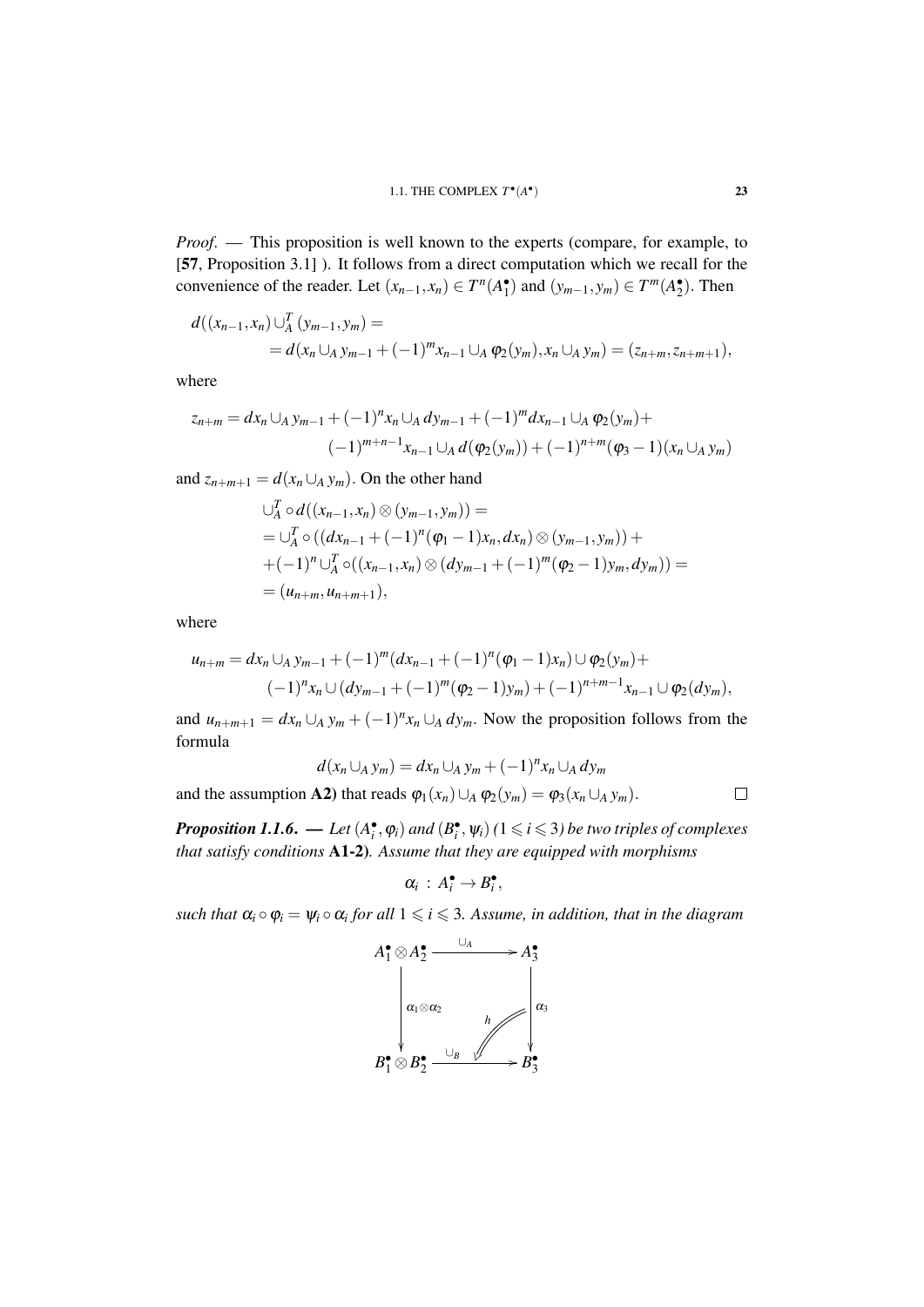*there exists a homotopy*

$$
h: \alpha_3 \circ \cup_A \leadsto \cup_B \circ (\alpha_1 \otimes \alpha_2).
$$

*such that h*  $\circ$  ( $\varphi_1 \otimes \varphi_2$ ) =  $\psi_3 \circ h$ . *Then the collection h<sub><i>T*</sub> of maps</sub>

$$
h_T^k : \bigoplus_{m+n=k+1} (T^n(A_1^{\bullet}) \otimes T^m(A_2^{\bullet})) \to T^k(B_3^{\bullet})
$$

*defined by*

$$
h_T^k((x_{n-1},x_n) \otimes (y_{m-1} \otimes y_m)) =
$$
  
=  $(h(x_n \otimes y_{m-1}) + (-1)^m h(x_{n-1} \otimes \varphi_2(y_m)), h(x_n \otimes y_m)),$ 

*provides a homotopy h<sub>T</sub>* :  $\alpha_3 \circ \cup_A^T \leadsto \cup_B^T \circ (\alpha_1 \otimes \alpha_2)$  :



*Proof.* — Again, the proof is a routine computation. Let  $(x_{n-1}, x_n) \in T^n(A_1^{\bullet})$  and  $(y_{m-1}, y_m)$  ∈  $T^m(A_2^{\bullet})$ . We have

$$
d((x_{n-1},x_n) \otimes (y_{m-1},y_m)) = (dx_{n-1} + (-1)^n (\varphi_1 - 1)x_n, dx_n) \otimes (y_{m-1},y_m) + (-1)^n (x_{n-1},x_n) \otimes (dy_{m-1} + (-1)^m (\varphi_2 - 1)y_m, dy_m),
$$

and therefore

$$
h_T \circ d((x_{n-1},x_n) \otimes (y_{m-1},y_m)) = (a,b),
$$

where

$$
a = h(dx_n \otimes y_{m-1}) + (-1)^m h((dx_{n-1} + (-1)^n (\varphi_1 - 1)x_n) \otimes \varphi_2(y_m)) +
$$
  
+  $(-1)^n (h(x_n \otimes (dy_{m-1} + (-1)^m (\varphi_2 - 1)y_m)) +$   
+  $(-1)^{n+m-1} h(x_{n-1} \otimes \varphi_2(dy_m)) =$   
=  $h \circ d(x_n \otimes y_{m-1}) + (-1)^m h \circ d(x_{n-1} \otimes \varphi_2(y_m)) +$   
+  $(-1)^{n+m} (\psi_3 - 1) \circ h(x_n \otimes y_m)$ 

and

$$
b = h(dx_n \otimes y_m) + (-1)^n h(x_n \otimes dy_m) = h \circ d(x_n \otimes y_m).
$$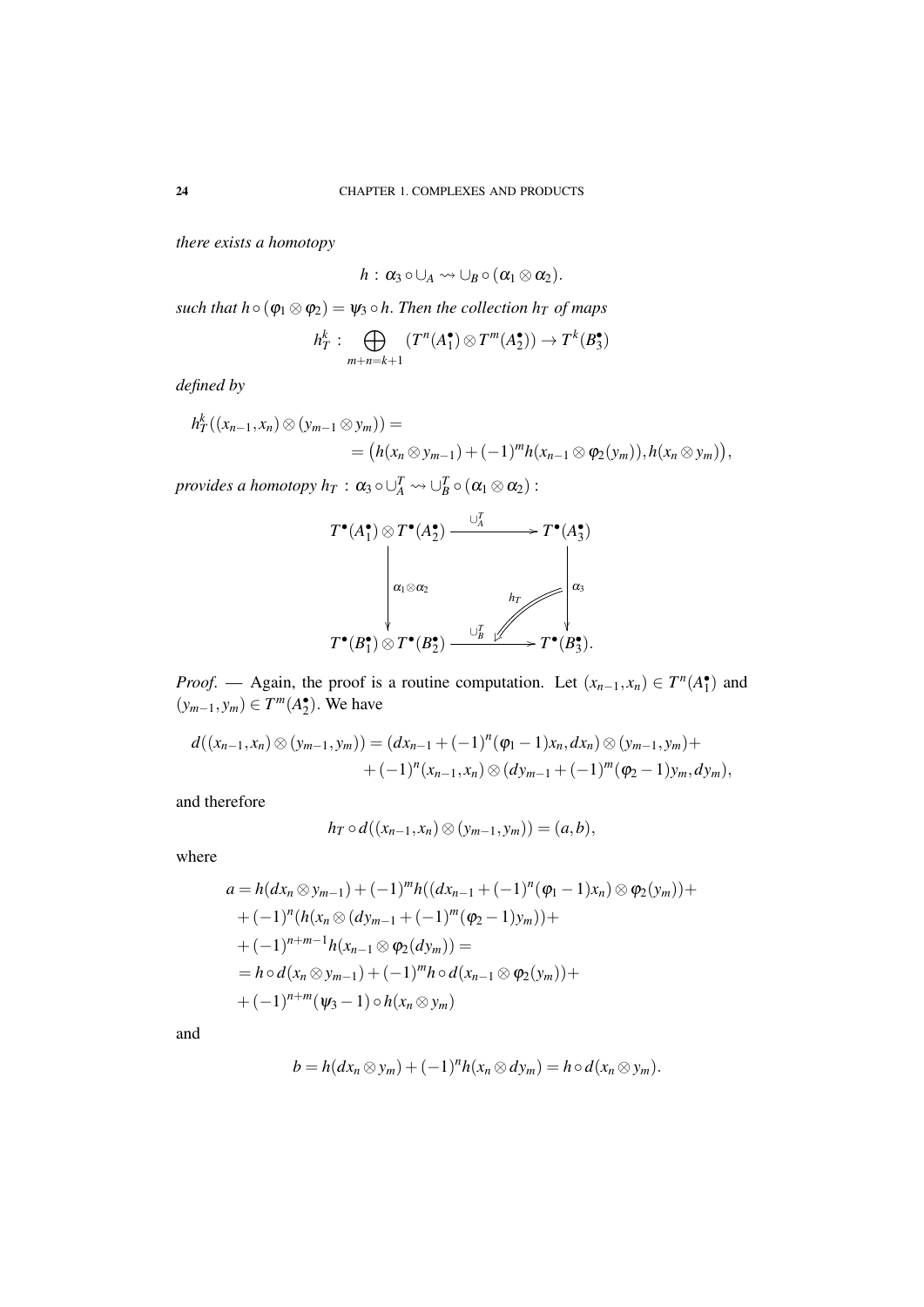On the other hand

$$
d \circ h_T((x_{n-1}, x_n) \otimes (y_{m-1}, y_m)) =
$$
  
=  $d(h(x_n \otimes y_{m-1}) + (-1)^m h(x_{n-1} \otimes \varphi_2(y_m)), h(x_n \otimes y_m)) =$   
=  $(d \circ h(x_n \otimes y_{m-1}) + (-1)^m d \circ h(x_{n-1} \otimes \varphi_2(y_m)) +$   
+  $(-1)^{n+m-1} (\psi_3 - 1) h(x_n \otimes y_m), d \circ h(x_n \otimes y_m)).$ 

Thus

$$
(h_T d + dh_T)((x_{n-1}, x_n) \otimes (y_{m-1}, y_m)) =
$$
  
=  $((hd + dh)(x_n \otimes y_{m-1}) + (-1)^m (hd + dh)(x_{n-1} \otimes \varphi_2(y_m)),$   

$$
(hd + dh)(x_n \otimes y_m)) =
$$
  
=  $((\alpha_1(x_n) \cup_B \alpha_2(y_{m-1}) - \alpha_3(x_n \cup_A y_{m-1})) +$   

$$
(-1)^m (\alpha_1(x_{n-1}) \cup_B \varphi_2(\alpha_2(y_m)) - \alpha_3(x_{n-1} \cup_A \varphi_2(y_m)),
$$
  

$$
\alpha_1(x_n) \cup_B \alpha_2(y_m) - \alpha_3(x_n \cup_A y_m)) =
$$
  
=  $(\cup_B^T \circ (\alpha_1 \otimes \alpha_2) - \alpha_3 \circ \cup_A^T)((x_{n-1}, x_n) \otimes (y_{m-1}, y_m)).$ 

and the proposition is proved.

*Proposition 1.1.7.* — Let  $A_i^{\bullet}$  ( $1 \leqslant i \leqslant 4$ ) be four complexes equipped with morphisms  $\varphi_i : A_i^{\bullet} \to A_i^{\bullet}$  *and such that* 

*a*) *The triples*  $(A_1^{\bullet}, A_2^{\bullet}, A_3^{\bullet})$  *and*  $(A_1^{\bullet}, A_2^{\bullet}, A_4^{\bullet})$  *satisfy* **A1-2***)*.

*b*) The complexes  $A_i^{\bullet}$  (*i* = 1,2) are equipped with morphisms  $\mathcal{T}_i : A_i^{\bullet} \to A_i^{\bullet}$  which *commute with morphisms* ϕ*<sup>i</sup>*

$$
\mathscr{T}_i \circ \varphi_i = \varphi_i \circ \mathscr{T}_i, \qquad i = 1, 2.
$$

*c*) There exists a morphism  $\mathcal{I}_{34}$  :  $A_3^{\bullet} \rightarrow A_4^{\bullet}$  such that

$$
\mathscr{T}_{34}\circ\varphi_3=\varphi_4\circ\mathscr{T}_{34}.
$$

*d) The diagram*



*commutes.*

 $\Box$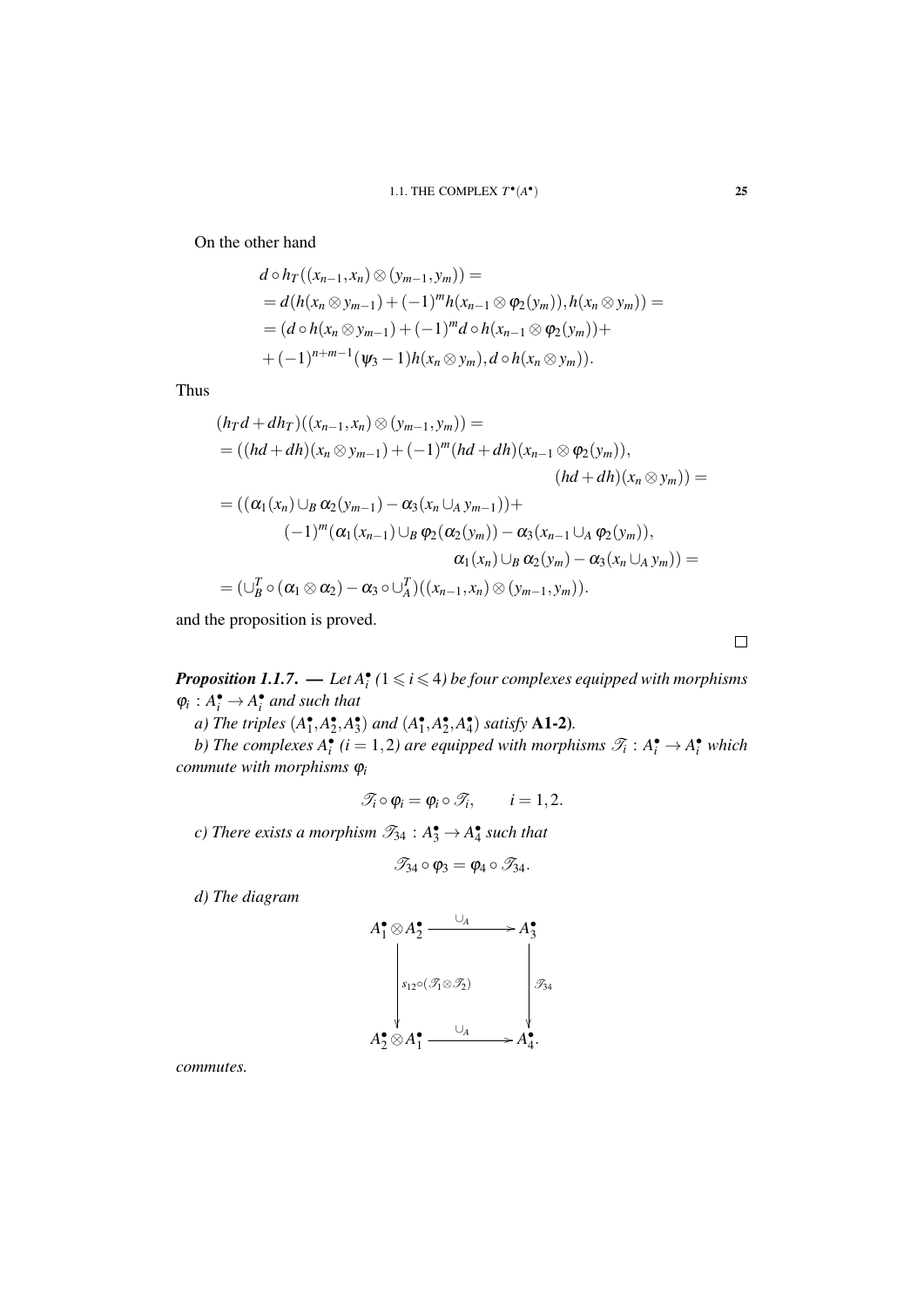Let  $\mathcal{T}_i: T^{\bullet}(A_i^{\bullet}) \to T^{\bullet}(A_i^{\bullet})$   $(i = 1, 2)$  and  $\mathcal{T}_{34}: T^{\bullet}(A_3^{\bullet}) \to T^{\bullet}(A_4^{\bullet})$  be the morphisms *(which we denote again by the same letter) defined by*

 $\mathscr{T}_i(x_{n-1}, x_n) = (\mathscr{T}_i(x_{n-1}), \mathscr{T}_i(x_n)), \quad \mathscr{T}_{34}(x_{n-1}, x_n) = (\mathscr{T}_{34}(x_{n-1}), \mathscr{T}_{34}(x_n)).$ 

*Then in the diagram*

$$
T^{\bullet}(A_1^{\bullet}) \otimes T^{\bullet}(A_2^{\bullet}) \xrightarrow{\cup_{A}^{T}} T^{\bullet}(A_3^{\bullet})
$$
\n
$$
\downarrow^{s_{12} \circ (\mathcal{F}_1 \otimes \mathcal{F}_2)} \downarrow^{h_{\mathcal{F}}} \downarrow^{g_{34}}
$$
\n
$$
T^{\bullet}(A_2^{\bullet}) \otimes T^{\bullet}(A_1^{\bullet}) \xrightarrow{\cup_{A}^{T}} T^{\bullet}(A_4^{\bullet})
$$

*the maps*  $\mathscr{T}_{34} \circ \cup_{A}^{T}$  *and*  $\cup_{A}^{T} \circ s_{12} \circ (\mathscr{T}_{1} \otimes \mathscr{T}_{2})$  *are homotopic.* 

*Proof.* — Let  $(x_{n-1}, x_n) \in T^n(A_1^{\bullet})$  and  $(y_{m-1}, y_m) \in T^m(A_2^{\bullet})$ . Then

$$
(22) \quad \mathcal{F}_{34}((x_{n-1}, x_n) \cup_A^T (y_{m-1}, y_m)) =
$$
  
=  $(\mathcal{F}_{34}(x_n \cup_A y_{m-1}) + (-1)^m \mathcal{F}_{34}(x_{n-1} \cup_A \varphi_2(y_m)), \mathcal{F}_{34}(x_n \cup_A y_m))$ 

and

$$
\bigcup_{A}^{T} \circ s_{12} \circ (\mathcal{T}_{1} \otimes \mathcal{T}_{2})((x_{n-1}, x_{n}) \otimes (y_{m-1}, y_{m})) =
$$
\n
$$
= (-1)^{mn} \mathcal{T}_{2}(y_{m-1}, y_{m}) \cup_{A} \mathcal{T}_{1}(x_{n-1}, x_{n}) =
$$
\n(23)\n
$$
= (-1)^{mn} (\mathcal{T}_{2}(y_{m}) \cup_{A} \mathcal{T}_{1}(x_{n-1}) + (-1)^{n} \mathcal{T}_{2}(y_{m-1}) \cup_{A} \varphi_{1}(\mathcal{T}_{1}(x_{n})),
$$
\n
$$
\mathcal{T}_{2}(y_{m}) \cup_{A} \mathcal{T}_{1}(x_{n})) =
$$
\n
$$
= ((-1)^{m} \mathcal{T}_{34}(x_{n-1} \cup_{A} y_{m}) + \mathcal{T}_{34}(\varphi_{1}(x_{n}) \cup_{A} y_{m-1}), \mathcal{T}_{34}(x_{n} \cup_{A} y_{m})).
$$

Define

$$
h_{\mathscr{T}}^k : \bigoplus_{m+n=k+1} (T^n(A_1^{\bullet}) \otimes T^m(A_2^{\bullet})) \to T^k(A_4^{\bullet}),
$$

by

$$
(24) \t h_{\mathscr{T}}^{k}((x_{n-1},x_{n})\otimes (y_{m-1}\otimes y_{m}))=(-1)^{n-1}(\mathscr{T}_{34}(x_{n-1}\cup_{A} y_{m-1}),0).
$$

Then

(25) 
$$
dh_{\mathcal{F}}((x_{n-1}, x_n) \otimes (y_{m-1} \otimes y_m)) =
$$
  
=  $(-1)^{n-1}d(\mathcal{F}_{34}(x_{n-1} \cup_A y_{m-1}), 0) =$   
=  $(-1)^{n-1}(\mathcal{F}_{34}(dx_{n-1} \cup_A y_{m-1} + (-1)^{n-1}x_{n-1} \cup_A dy_{m-1}), 0) =$   
=  $((-1)^{n-1}\mathcal{F}_{34}(dx_{n-1} \cup_A y_{m-1}) + \mathcal{F}_{34}(x_{n-1} \cup_A dy_{m-1}), 0),$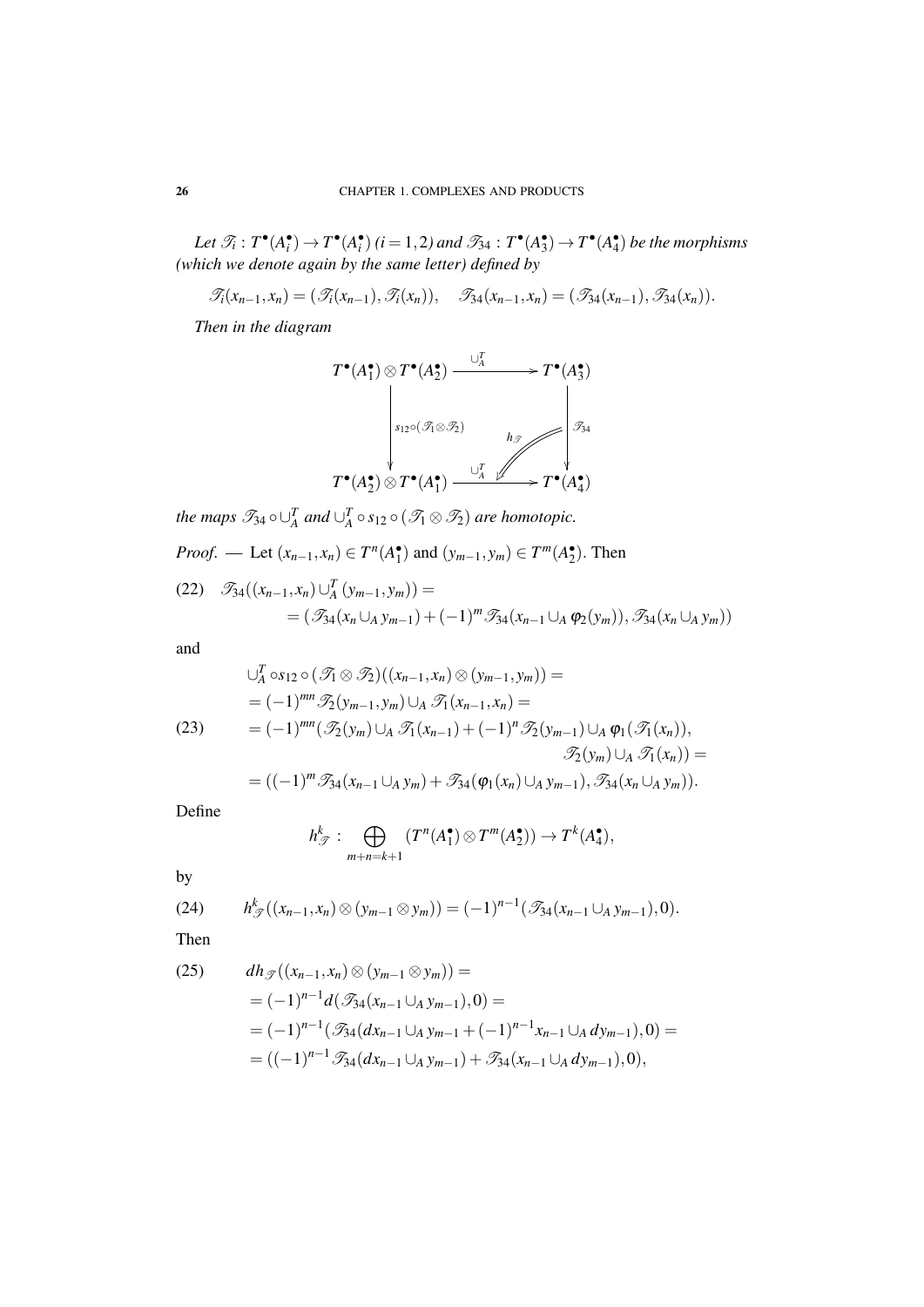#### 1.2. PRODUCTS 27

and

(26) 
$$
h_{\mathcal{F}}d((x_{n-1},x_n) \otimes (y_{m-1} \otimes y_m)) =
$$
  
\n
$$
= h_{\mathcal{F}}((dx_{n-1} + (-1)^n(\varphi_1 - 1)x_n, dx_n) \otimes (y_{m-1}, y_m) +
$$
  
\n
$$
+ (-1)^n(x_{n-1},x_n) \otimes (dy_{m-1} + (-1)^m(\varphi_2 - 1)y_m, dy_m)) =
$$
  
\n
$$
= ((-1)^n \mathcal{F}_{34}(dx_{n-1} \cup_A y_{m-1}) + \mathcal{F}_{34}(\varphi_1(x_n) \cup_A y_{m-1}) -
$$
  
\n
$$
- \mathcal{F}_{34}(x_n \cup_A y_{m-1}) - \mathcal{F}_{34}(x_{n-1} \cup_A dy_{m-1}) -
$$
  
\n
$$
- (-1)^m \mathcal{F}_{34}(x_{n-1} \cup_A \varphi_2(y_m)) + (-1)^m \mathcal{F}_{34}(x_{n-1} \cup_A y_m), 0).
$$

From (22-26) it follows that

$$
\cup_{A}^{T} \circ s_{12} \circ (\mathcal{T}_1 \otimes \mathcal{T}_2) - \mathcal{T}_{34} \circ \cup_{A}^{T} = dh_{\mathcal{T}} + h_{\mathcal{T}}d
$$

and the proposition is proved.

### 1.2. Products

1.2.1. — In this subsection we review the construction of products for cones following Nekovář [56] and Nizioł[57]. We will work with the following data:

P1) Diagrams

 $A_i^{\bullet} \stackrel{f_i}{\rightarrow} C_i^{\bullet} \stackrel{g_i}{\leftarrow} B_i^{\bullet}, \qquad i = 1, 2, 3,$ 

where  $A_i^{\bullet}$ ,  $B_i^{\bullet}$  and  $C_i^{\bullet}$  are complexes of *R*-modules.

P2) Morphisms

$$
\bigcup_{A} : A_{1}^{\bullet} \otimes A_{2}^{\bullet} \to A_{3}^{\bullet},
$$
  

$$
\bigcup_{B} : B_{1}^{\bullet} \otimes B_{2}^{\bullet} \to B_{3}^{\bullet},
$$
  

$$
\bigcup_{C} : C_{1}^{\bullet} \otimes C_{2}^{\bullet} \to C_{3}^{\bullet}.
$$

**P3**) A pair of homotopies  $h = (h_f, h_g)$ 

$$
h_f: \bigcup_C \circ (f_1 \otimes f_2) \rightsquigarrow f_3 \circ \bigcup_A, h_g: \bigcup_C \circ (g_1 \otimes g_2) \rightsquigarrow g_3 \circ \bigcup_B.
$$

Define

(27) 
$$
E_i^{\bullet} = \text{cone}\left(A_i^{\bullet} \oplus B_i^{\bullet} \xrightarrow{f_i - g_i} C_i^{\bullet}\right)[-1].
$$

Thus

$$
E_i^n = A_i^n \oplus B_i^n \oplus C_i^{n-1}
$$
  
with  $d(a_n, b_n, c_{n-1}) = (da_n, db_n, -f_i(a_n) + g_i(b_n) - dc_{n-1}).$ 

 $\Box$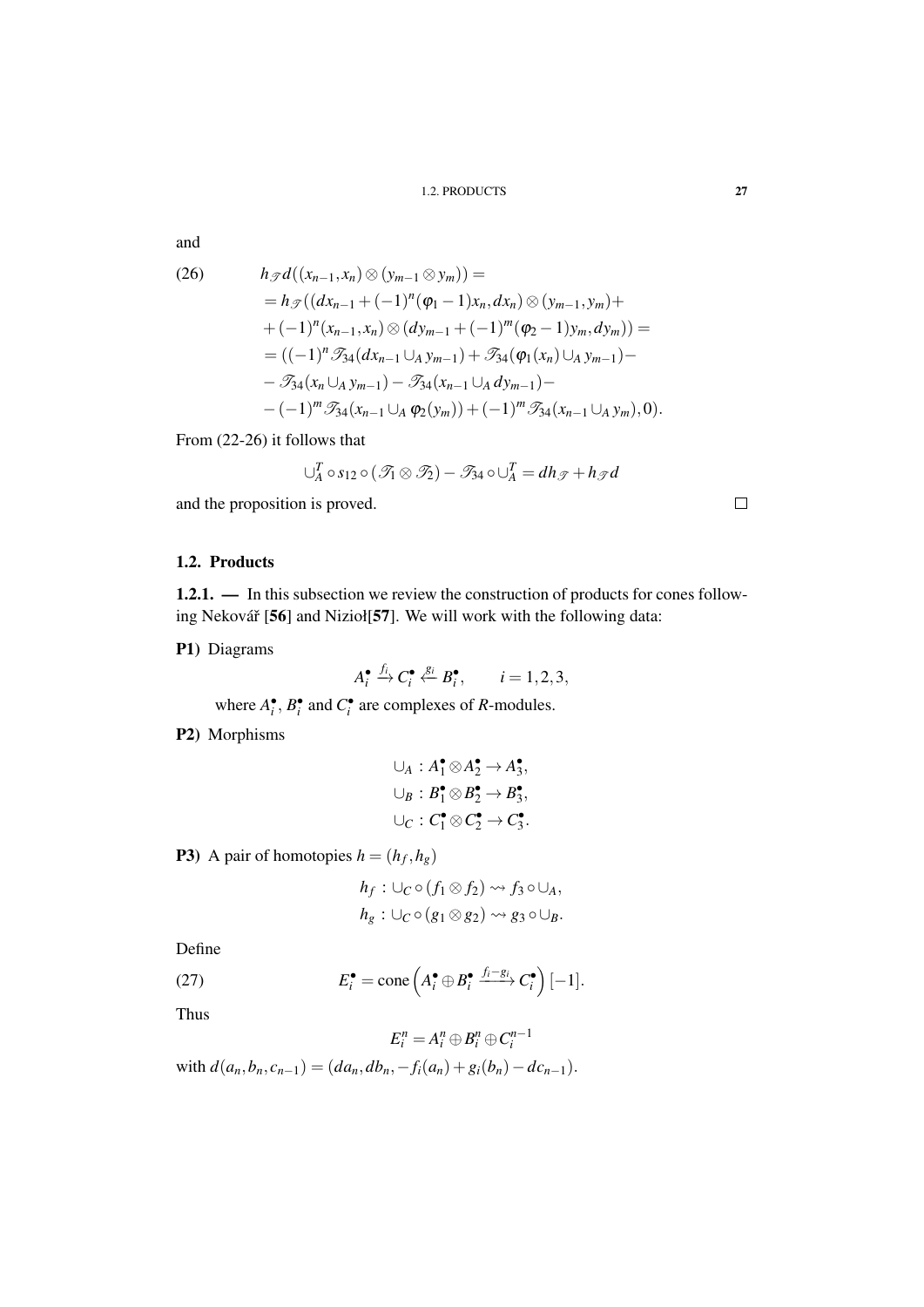*Proposition 1.2.2.* — *i)* Given the data P1-3), for each  $r \in R$  the formula

$$
(a_n, b_n, c_{n-1}) \cup_{r,h} (a'_m, b'_m, c'_{m-1}) =
$$
  
\n
$$
(a_n \cup_A a'_m, b_n \cup_B b'_m, c_{n-1} \cup_C (rf_2(a'_m) + (1-r)g_2(b'_m)) +
$$
  
\n
$$
(-1)^n((1-r)f_1(a_n) + rg_1(b_n)) \cup_C c'_{m-1} - (h_f(a_n \otimes a'_m) - h_g(b_n \otimes b'_m)))
$$

*defines a morphism in*  $K(R)$ 

$$
\cup_{r,h}:E_1^{\bullet}\otimes E_2^{\bullet}\to E_3^{\bullet}.
$$

*ii)* If  $r_1, r_2 \in R$ *, then the map* 

$$
k: E_1^{\bullet} \otimes E_2^{\bullet} \to E_3^{\bullet}[-1],
$$

*given by*

$$
k((a_n,b_n,c_{n-1})\otimes (a'_m,b'_m,c'_{m-1}))=(0,0,(-1)^n(r_1-r_2)c_{n-1}\cup_C c'_{m-1})
$$

for all  $(a_n, b_n, c_{n-1}) \in E_1^n$  and  $(a'_m, b'_m, c'_{m-1}) \in E_2^m$ , defines a homotopy  $k: \cup_{r_1,h} \leadsto$ ∪*r*2,*h*.

*iii)* If  $h' = (h'_f, h'_g)$  is another pair of homotopies as in **P3**), and if  $\alpha : h_f \leadsto h'_f$  and  $\beta : h_g \leadsto h'_g$  is a pair of second order homotopies, then the map

$$
s: E_1^{\bullet} \otimes E_2^{\bullet} \to E_3^{\bullet}[-1],
$$
  

$$
s((a_n, b_n, c_{n-1}) \otimes (a'_m, b'_m, c'_{m-1})) = (0, 0, \alpha(a_n \otimes a'_m) - \beta(b_n, b'_m))
$$

 $\alpha$ *defines a homotopy s* :  $\cup_{r,h} \leadsto \cup_{r,h}$ .

*Proof.* — See [57, Proposition 3.1].

**1.2.3.** — Assume that, in addition to **P1-3**), we are given the following data:\n
$$
[Equation goes here]
$$

T1) Morphisms of complexes

$$
\mathscr{T}_A: A_i^{\bullet} \to A_i^{\bullet},
$$
  

$$
\mathscr{T}_B: B_i^{\bullet} \to B_i^{\bullet},
$$
  

$$
\mathscr{T}_C: C_i^{\bullet} \to C_i^{\bullet},
$$

for  $i = 1, 2, 3$ .

T2) Morphisms of complexes

$$
\bigcup_{A} : A_{2}^{\bullet} \otimes A_{1}^{\bullet} \to A_{3}^{\bullet},
$$
  

$$
\bigcup_{B}': B_{2}^{\bullet} \otimes B_{1}^{\bullet} \to B_{3}^{\bullet},
$$
  

$$
\bigcup_{C}': C_{2}^{\bullet} \otimes C_{1}^{\bullet} \to C_{3}^{\bullet}.
$$

 $\Box$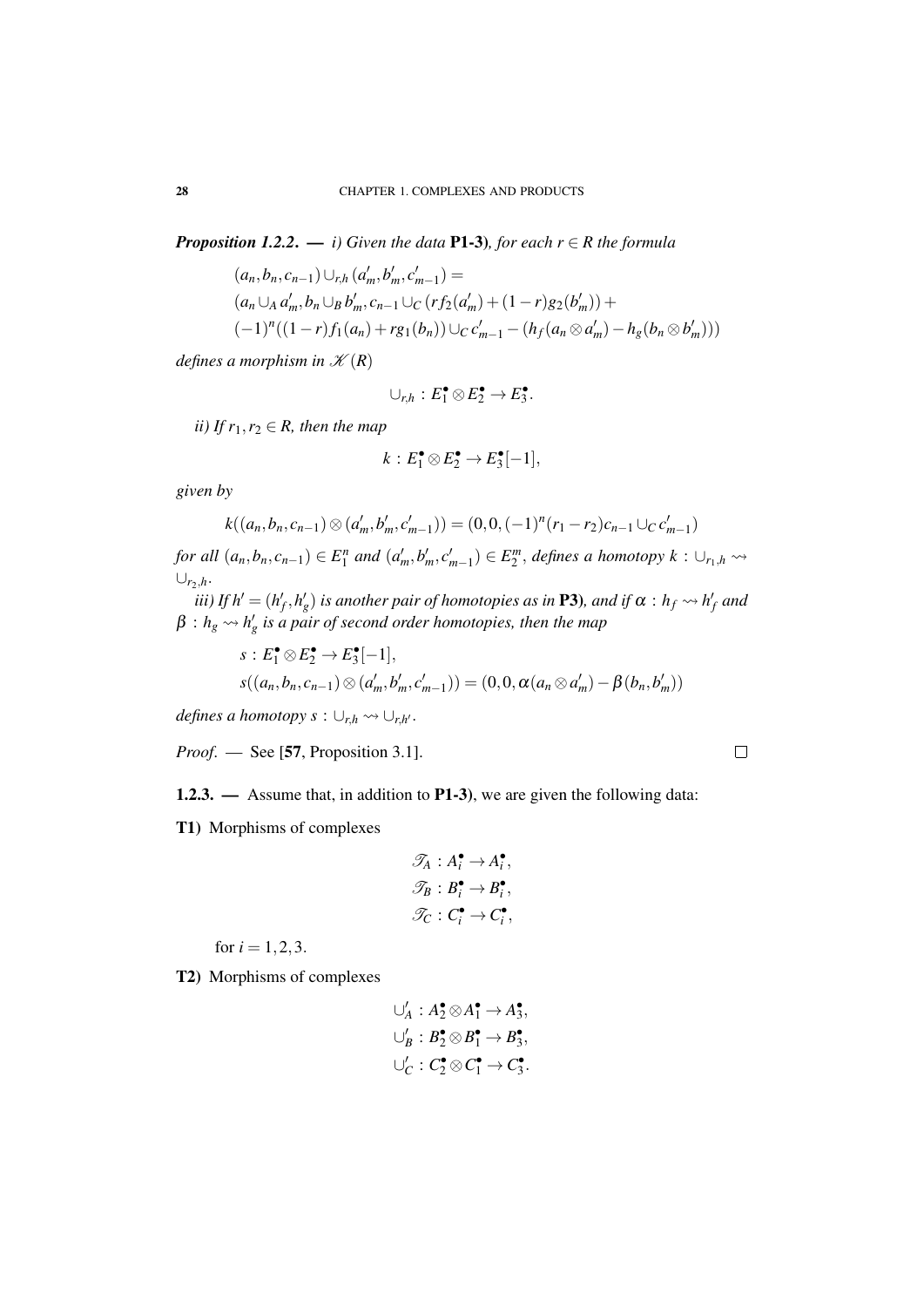**T3**) A pair of homotopies  $h' = (h'_f, h'_g)$ 

$$
h'_f: \bigcup_{C}^{\prime} \circ (f_2 \otimes f_1) \rightsquigarrow f_3 \circ \bigcup_{A}^{\prime},
$$
  

$$
h'_g: \bigcup_{C}^{\prime} \circ (g_2 \otimes g_1) \rightsquigarrow g_3 \circ \bigcup_{B}^{\prime}.
$$

T4) Homotopies

$$
U_i: f_i \circ \mathcal{T}_A \leadsto \mathcal{T}_C \circ f_i,
$$
  

$$
V_i: g_i \circ \mathcal{T}_B \leadsto \mathcal{T}_C \circ g_i,
$$

for  $i = 1, 2, 3$ .

T5) Homotopies

$$
t_A: \bigcup'_A \circ s_{12} \circ (\mathcal{T}_A \otimes \mathcal{T}_A) \rightsquigarrow \mathcal{T}_A \circ \bigcup_A, t_B: \bigcup'_B \circ s_{12} \circ (\mathcal{T}_B \otimes \mathcal{T}_B) \rightsquigarrow \mathcal{T}_B \circ \bigcup_B, t_C: \bigcup'_C \circ s_{12} \circ (\mathcal{T}_C \otimes \mathcal{T}_C) \rightsquigarrow \mathcal{T}_C \circ \bigcup_C.
$$

**T6**) A second order homotopy  $H_f$  trivializing the boundary of the cube



i.e. a system  $H_f = (H_f^i)_{i \in \mathbb{Z}}$  of maps  $H_f^i : (A_1 \otimes A_2)^i \to C_3^{i-2}$  such that

$$
dH_f - H_f d = -t_C \circ (f_1 \otimes f_2) - \mathcal{T}_C \circ h_f + U_3 \circ \cup_A ++ f_3 \circ t_A + h'_f \circ (s_{12} \circ (\mathcal{T}_A \otimes \mathcal{T}_A)) - (\cup'_C \circ s_{12}) \circ (U_1 \otimes U_2).
$$

In this formula,  $(U_1 \otimes U_2)_1$  denotes the homotopy defined by (18).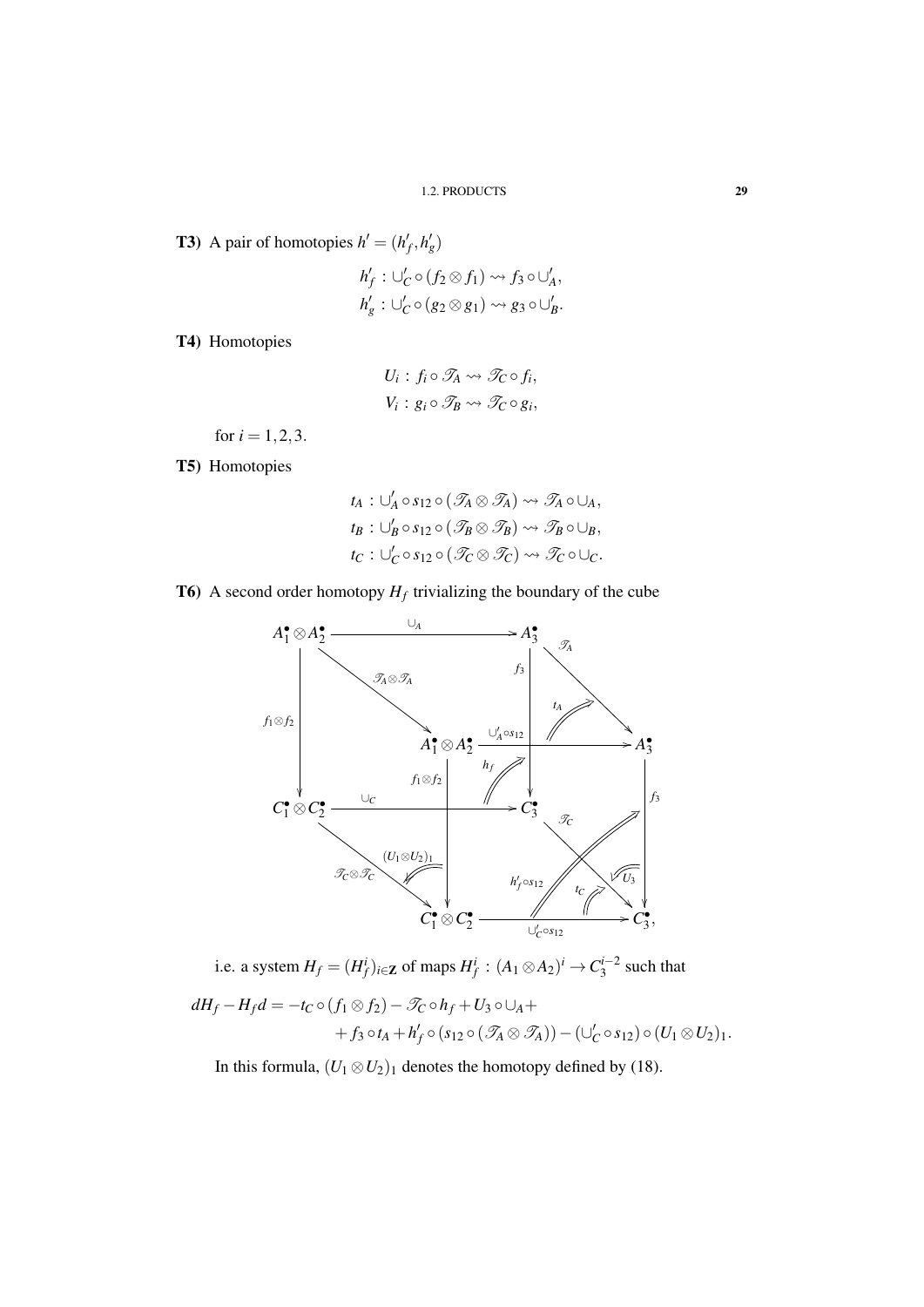

## **T7**) A second order homotopy  $H_g$  trivializing the boundary of the cube

i.e. a system  $H_g = (H_g^i)_{i \in \mathbb{Z}}$  of maps  $H_g^i : (B_1 \otimes B_2)^i \to C_3^{i-2}$  such that

$$
dH_g-H_gd=-t_C\circ (g_1\otimes g_2)-\mathcal{T}_C\circ h_g+V_3\circ \cup_B+\\+g_3\circ t_B+h'_g\circ (s_{12}\circ (\mathcal{T}_B\otimes \mathcal{T}_B))-(\cup_C'\circ s_{12})\circ (V_1\otimes V_2).
$$

*Proposition 1.2.4*. — *i) Given the data* P1-3) *and* T1-7)*, the formula*

$$
\mathscr{T}_i(a_n,b_n,c_{n-1})=(\mathscr{T}_A(a_n),\mathscr{T}_B(b_n),\mathscr{T}_C(c_{n-1})+U_i(a_n)-V_i(b_n))
$$

*defines morphisms of complexes*

$$
\mathscr{T}_i: E_i^{\bullet} \to E_i^{\bullet}, \qquad i = 1, 2, 3
$$

*such that, for any*  $r \in R$ *, the diagram* 

$$
E_1^{\bullet} \otimes E_2^{\bullet} \xrightarrow{\bigcup_{r,h} \searrow} E_3^{\bullet}
$$
\n
$$
s_{12} \circ (\mathcal{F}_1 \otimes \mathcal{F}_2)
$$
\n
$$
E_2^{\bullet} \otimes E_1^{\bullet} \xrightarrow{\bigcup_{l-r,h'} \searrow} E_3^{\bullet}
$$

*commutes up to homotopy.*

*Proof*. — See [56, Proposition 1.3.6].

 $\Box$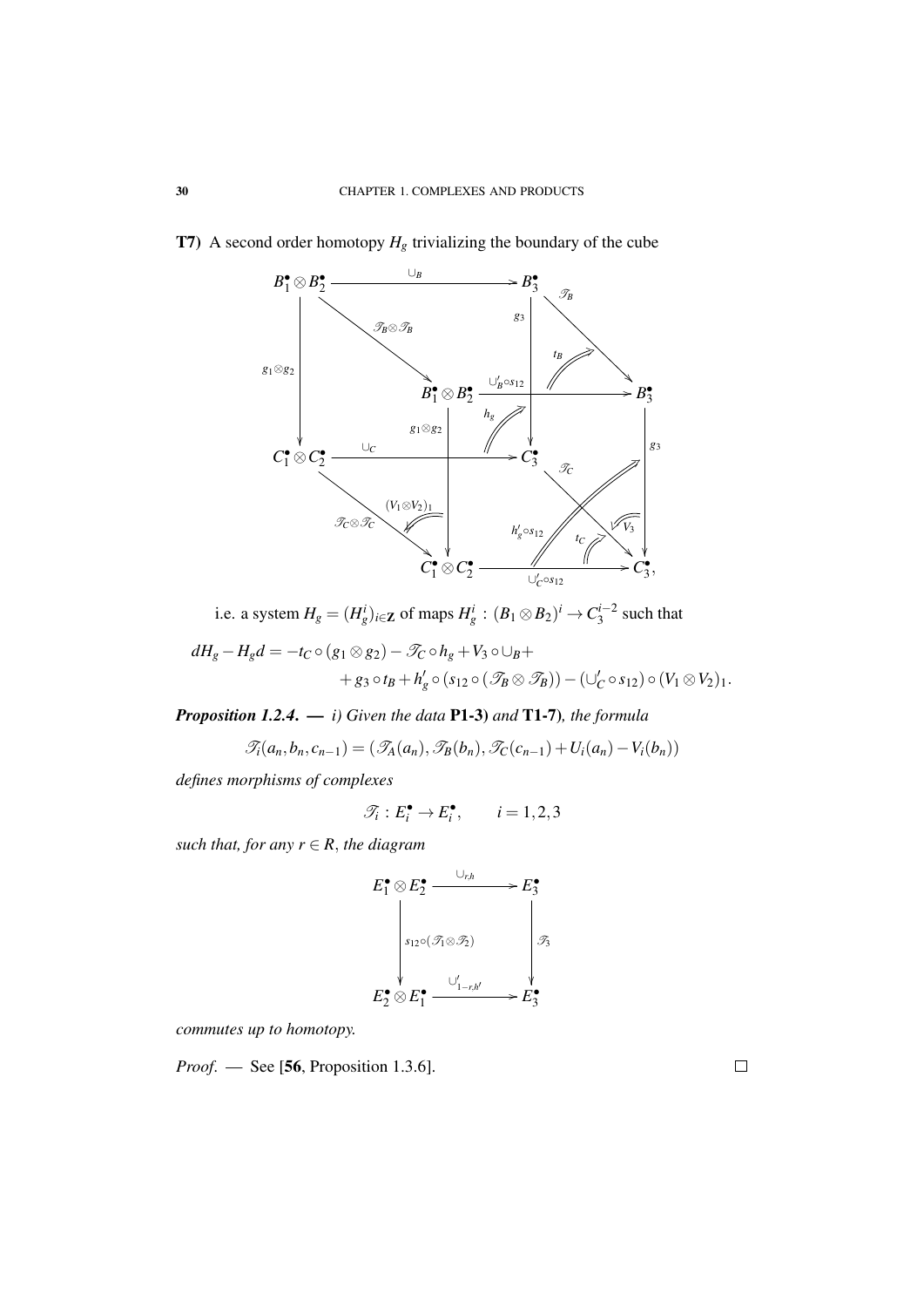1.2.5. Bockstein maps. — Assume that, in addition to P1-3), we are given the following data:

B1) Morphisms of complexes

$$
\beta_{Z,i}: Z_i^{\bullet} \to Z_i^{\bullet}[1], \qquad Z_i^{\bullet} = A_i^{\bullet}, B_i^{\bullet}, C_i^{\bullet}, \quad i = 1, 2.
$$

B2) Homotopies

$$
u_i : f_i[1] \circ \beta_{A,i} \leadsto \beta_{C,i} \circ f_i,
$$
  

$$
v_i : g_i[1] \circ \beta_{B,i} \leadsto \beta_{C,i} \circ g_i
$$

for  $i = 1, 2$ .

B3) Homotopies

$$
h_Z: \cup_Z[1]\circ (\mathop{\hbox{id}}\otimes \beta_{Z,2})\leadsto \cup_Z[1]\circ (\beta_{Z,1}\otimes \mathop{\hbox{id}}),
$$

for  $Z^{\bullet} = A^{\bullet}, B^{\bullet}, C^{\bullet}$ .

B4) A second order homotopy trivializing the boundary of the following diagram



B5) A second order homotopy trivializing the boundary of the cube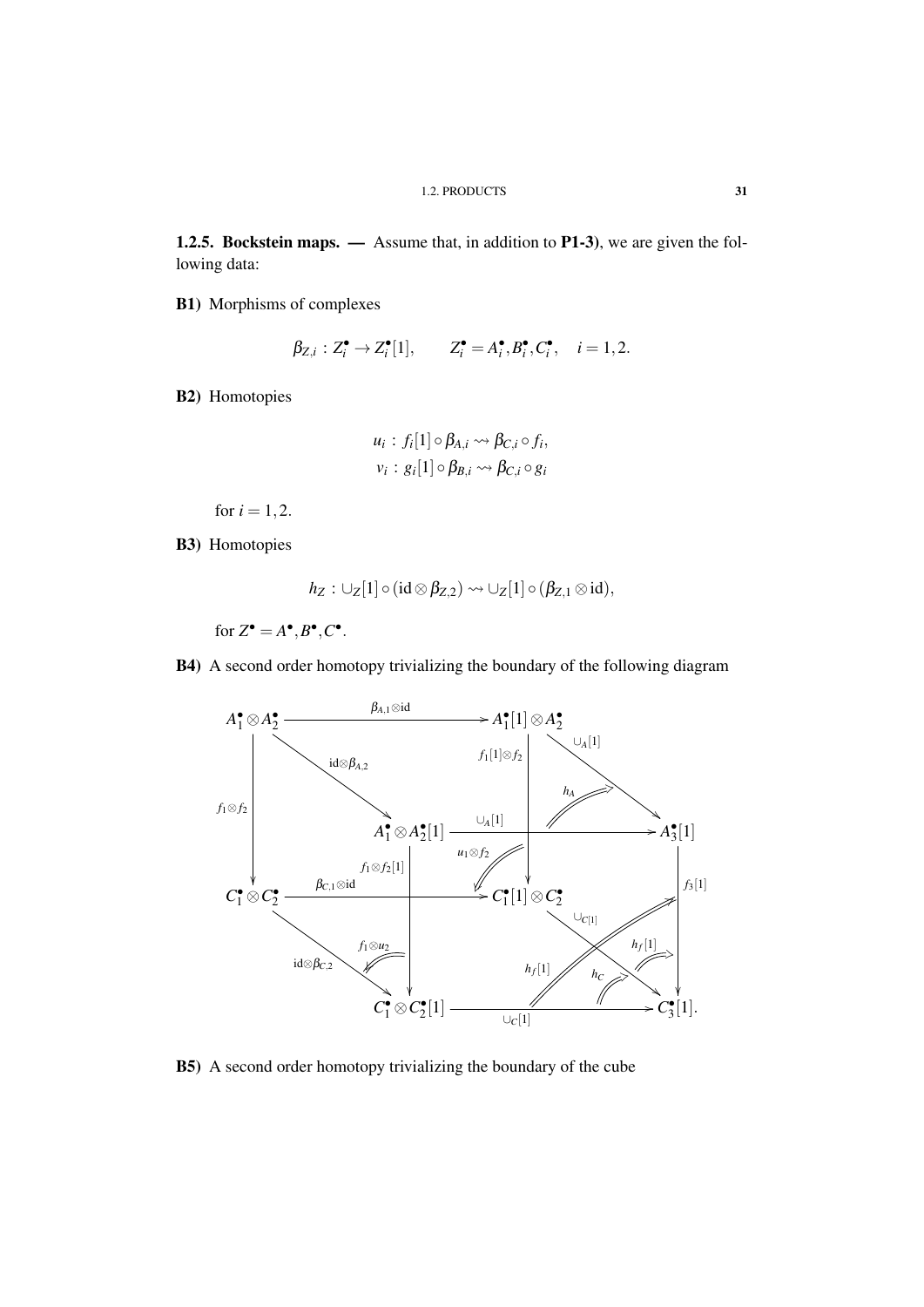

*Proposition 1.2.6*. — *i) Given the data* P1-3) *and* B1-5)*, the formula*

$$
\beta_{E,i}(a_n,b_n,c_{n-1})=(\beta_{A,i}(a_n),\beta_{B,i}(b_n),-\beta_{C,i}(c_{n-1})-u_i(a_n)+v_i(b_n))
$$

*defines a morphism of complexes*

$$
\beta_{E,i}:E_i^{\bullet}\to E_i^{\bullet}[1]
$$

*such that for any r* ∈ *R the diagram*

$$
E_1^{\bullet} \otimes E_2^{\bullet} \xrightarrow{\beta_{E,1} \otimes \mathrm{id}} E_1^{\bullet}[1] \otimes E_2^{\bullet}
$$
  
\n
$$
\downarrow id \otimes \beta_{E,2} \qquad \qquad \downarrow \cup_{r,h}[1]
$$
  
\n
$$
E_1^{\bullet} \otimes E_2^{\bullet}[1] \xrightarrow{\cup_{r,h}[1]} E_3^{\bullet}[1]
$$

*commutes up to homotopy.*

*ii*) Given the data P1-3), T1-7) and B1-5), for each  $r \in R$  the diagram

$$
E_1^{\bullet} \otimes E_2^{\bullet} \xrightarrow{\beta_{E,1} \otimes id} E_1^{\bullet}[1] \otimes E_2^{\bullet} \xrightarrow{\cup_{r,h}[1]} E_3^{\bullet}[1] \xrightarrow{\beta_3[1]} E_3^{\bullet}[1] \downarrow E_2^{\bullet}[1] \xrightarrow{\downarrow} E_3^{\bullet}[1] \xrightarrow{\downarrow} E_3^{\bullet}[1] \downarrow E_2^{\bullet} \otimes E_1^{\bullet} \xrightarrow{\beta_{E,2} \otimes id} E_2^{\bullet}[1] \otimes E_1^{\bullet} \xrightarrow{\beta_2[1] \otimes \mathcal{F}_1} E_2^{\bullet}[1] \otimes E_1^{\bullet} \xrightarrow{\cup'_{1-r,h'}[1]} E_3^{\bullet}[1]
$$

*is commutative up to a homotopy.*

*Proof.* — See [56, Propositions 1.3.9 and 1.3.10].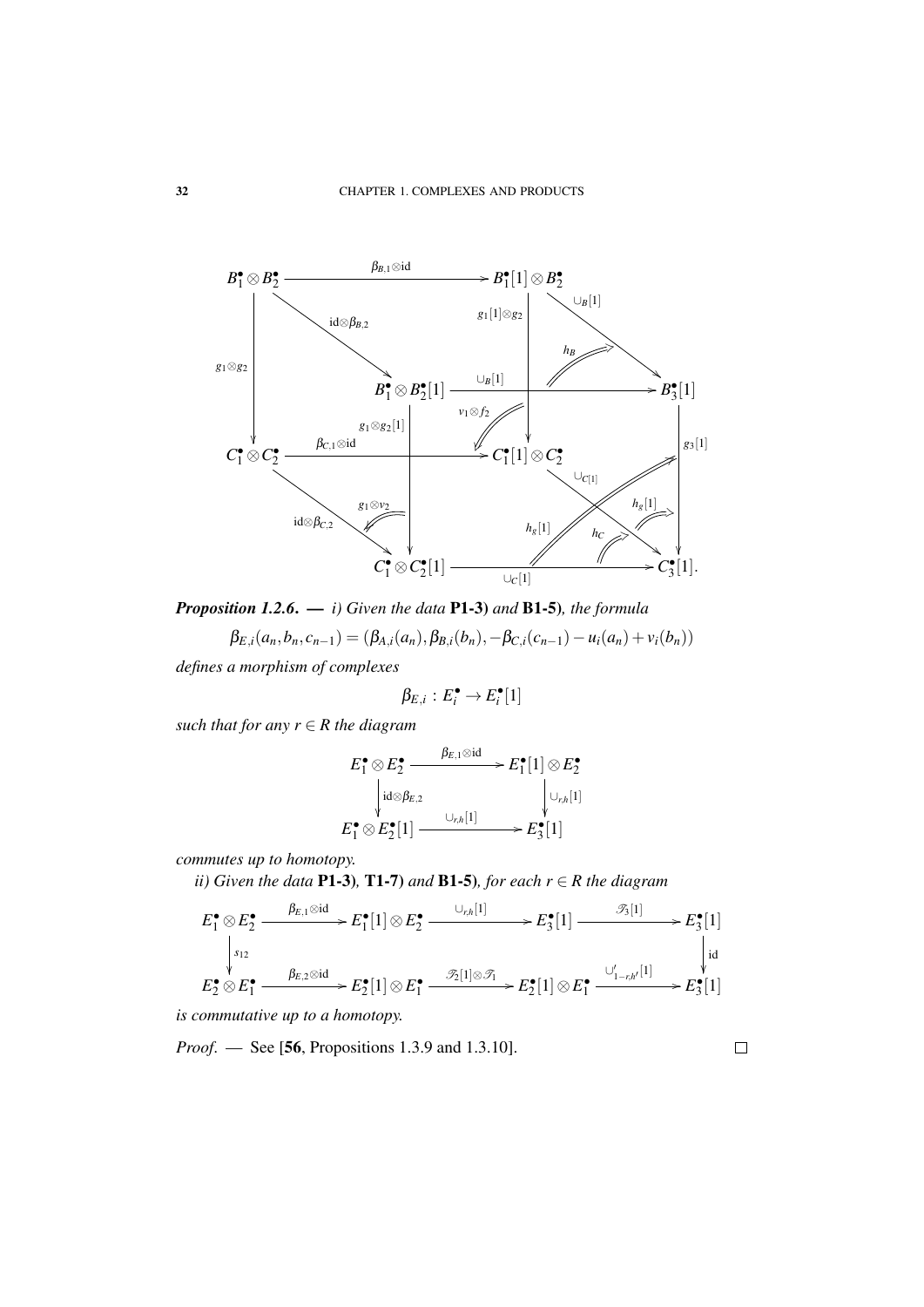# CHAPTER 2

# COHOMOLOGY OF (ϕ,Γ*K*)-MODULES

## 2.1.  $(\varphi, \Gamma_K)$ -modules

**2.1.1.** — Throughout this section, *K* denotes a finite extension of  $\mathbf{Q}_p$ . Let  $k_K$  be the residue field of  $K$ ,  $O_K$  its ring of integers and  $K_0$  the maximal unramified subfield of *K*. We denote by  $K_0^{\text{ur}}$  the maximal unramified extension of  $K_0$  and by  $\sigma$  the absolute Frobenius acting on  $K_0^{\text{ur}}$ . Fix an algebraic closure  $\overline{K}$  of *K* and set  $G_K = \text{Gal}(\overline{K}/K)$ . Let  $\mathbb{C}_p$  be the *p*-adic completion of  $\overline{K}$ . We denote by  $v_p : \mathbb{C}_p \to \mathbb{R} \cup \{\infty\}$  the *p*-adic valuation on  $\mathbf{C}_p$  normalized so that  $v_p(p) = 1$  and set  $|x|_p = \left(\frac{1}{p}\right)^{v_p(x)}$ . Write  $A(r, 1)$ for the *p*-adic annulus

$$
A(r,1) = \{x \in \mathbf{C}_p \mid r \leq |x|_p < 1\}.
$$

Fix a system of primitive  $p^n$ -th roots of unity  $\varepsilon = (\zeta_{p^n})_{n \geq 0}$  such that  $\zeta_{p^n}^p$  $\zeta_{p^{n+1}}^p = \zeta_{p^n}$ for all  $n \ge 0$ . Let  $K^{\text{cyc}} = \bigcup_{n=0}^{\infty} K(\zeta_{p^n})$ ,  $H_K = \text{Gal}(\overline{K}/K^{\text{cyc}})$ ,  $\Gamma_K = \text{Gal}(K^{\text{cyc}}/K)$  and let  $\chi_K : \Gamma_K \to \mathbb{Z}_p^*$  denote the cyclotomic character.

Recall the constructions of some of Fontaine's rings of *p*-adic periods. Define

$$
\widetilde{\mathbf{E}}^{+} = \varprojlim_{x \mapsto x^{p}} O_{\mathbf{C}_{p}} / p O_{\mathbf{C}_{p}} = \{x = (x_{0}, x_{1}, \ldots, x_{n}, \ldots) \mid x_{i}^{p} = x_{i}, \quad \forall i \in \mathbf{N}\}.
$$

Let  $x = (x_0, x_1, \ldots) \in \widetilde{\mathbf{E}}^+$ . For each *n*, choose a lift  $\hat{x}_n \in O_{\mathbf{C}_p}$  of  $x_n$ . Then, for all  $m \ge 0$ , the sequence  $\hat{x}_m^{p^n}$  $p^{n}$ <sub>*m*+*n*</sub> converges to  $x^{(m)} = \lim_{n \to \infty} \hat{x}^{p^{n}}_{m+n} \in O_{\mathbb{C}_p}$ , which does not depend on the choice of lifts. The ring  $\widetilde{\mathbf{E}}^+$ , equipped with the valuation  $v_{\mathbf{E}}(x) = v_p(x^{(0)})$ , is a complete local ring of characteristic *p* with residue field  $\bar{k}_K$ . Moreover, it is integrally closed in its field of fractions  $\widetilde{\mathbf{E}} = \text{Fr}(\widetilde{\mathbf{E}}^+)$ .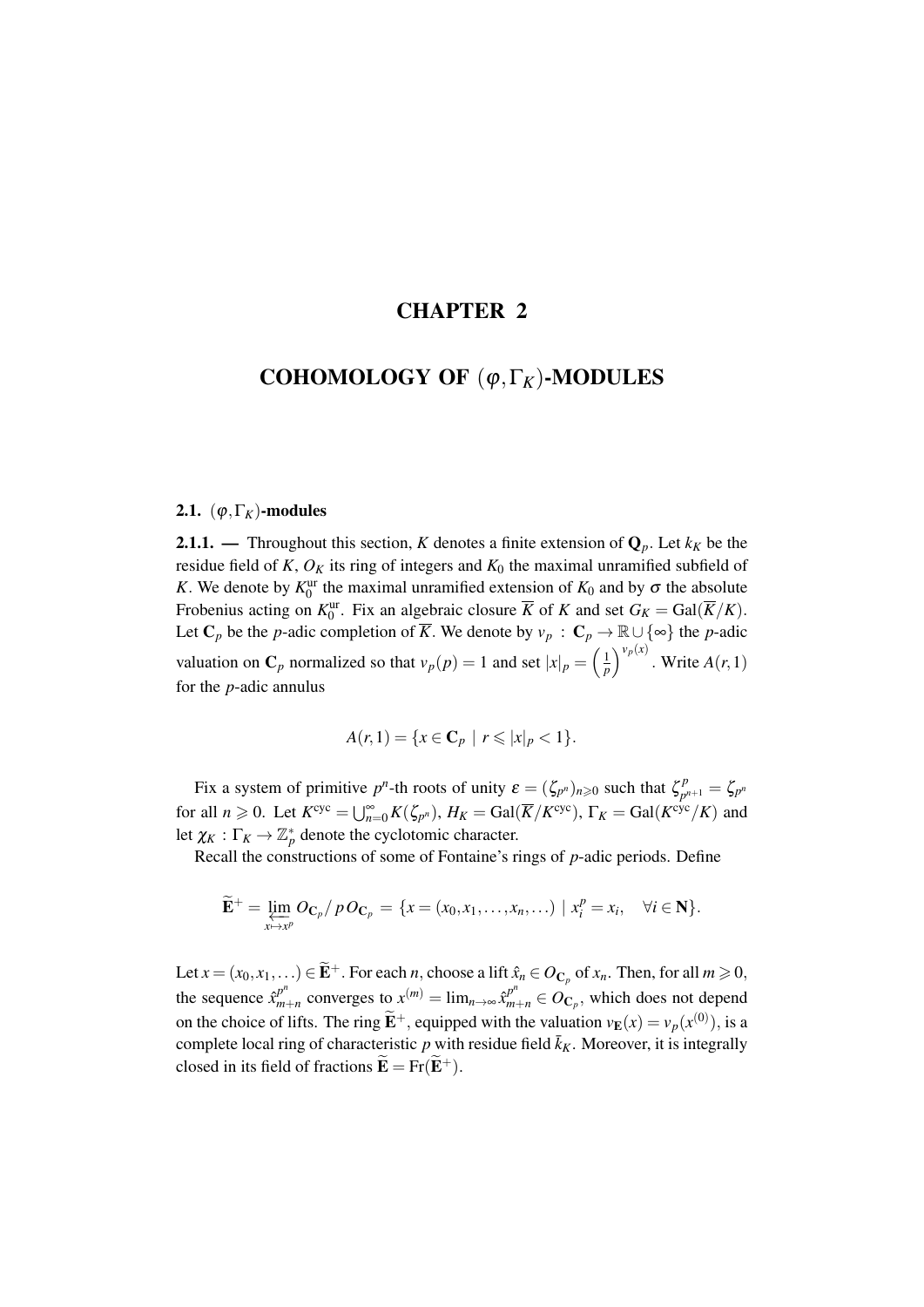Let  $\widetilde{A} = W(\widetilde{E})$  be the ring of Witt vectors with coefficients in  $\widetilde{E}$ . Denote by  $[\cdot]$ :  $\widetilde{\mathbf{E}} \to W(\widetilde{\mathbf{E}})$  the Teichmüller lift. Each  $u = (u_0, u_1, \dots) \in \widetilde{\mathbf{A}}$  can be written in the form

$$
u=\sum_{n=0}^{\infty} [u_n^{p^{-n}}]p^n.
$$

Set  $\pi = [\varepsilon] - 1$ ,  $A_{\mathbf{Q}_p}^+ = \mathbf{Z}_p[[\pi]]$  and denote by  $A_{\mathbf{Q}_p}$  the *p*-adic completion of  ${\bf A}_{{\bf Q}_p}^+ \left[1/\pi\right]$  in  $\widetilde{\bf A}$ .

Let  $\mathbf{B} = \mathbf{A} [1/p]$ ,  $\mathbf{B}_{\mathbf{Q}_p} = \mathbf{A}_{\mathbf{Q}_p} [1/p]$  and let  $\mathbf{B}$  denote the completion of the maximal unramified extension of  $\mathbf{B}_{\mathbf{Q}_p}$  in **B**. All these rings are endowed with natural actions of the Galois group  $G_K$  and the Frobenius operator  $\varphi$ , and we set  $\mathbf{B}_K = \mathbf{B}^{H_K}$ . Note that

$$
\gamma(\pi) = (1+\pi)^{\chi_K(\tau)} - 1, \qquad \gamma \in \Gamma_K,
$$
  

$$
\varphi(\pi) = (1+\pi)^p - 1.
$$

For any  $r > 0$  define

$$
\widetilde{\mathbf{B}}^{\dagger,r} = \left\{ x \in \widetilde{\mathbf{B}} \mid \lim_{k \to +\infty} \left( v_{\mathbf{E}}(x_k) + \frac{pr}{p-1} k \right) = +\infty \right\}.
$$

 $\operatorname{Set} \mathbf{B}^{\dagger,r} = \mathbf{B} \cap \widetilde{\mathbf{B}}^{\dagger,r}, \mathbf{B}_K^{\dagger,r} = \mathbf{B}_K \cap \mathbf{B}^{\dagger,r}, \mathbf{B}^{\dagger} = \bigcup$ *r*>0  $\mathbf{B}^{\dagger,r}$  and  $\mathbf{B}_K^{\dagger} = \bigcup$ *r*>0  $\mathbf{B}^{\dagger,\prime}_K$  $\frac{1}{K}$ .

Let *L* denote the maximal unramified subextension of  $K^{\text{cyc}}/\mathbf{Q}_p$  and let  $e_K = [K^{\text{cyc}}:$ *L*<sup>cyc</sup>]. It can be shown (see [18]) that there exists  $r_K \ge 0$  and  $\pi_K \in \mathbf{B}_K^{\dagger,r_K}$  such that for all  $r \ge r_K$  the ring  $\mathbf{B}_K^{\dagger,r}$  $K<sub>K</sub>$  has the following explicit description

$$
\mathbf{B}_{K}^{\dagger,r} = \left\{ f(\pi_{K}) = \sum_{k \in \mathbb{Z}} a_{k} \pi_{K}^{k} \mid a_{k} \in L \text{ and } f \text{ is holomorphic} \right\}
$$

and bounded on  $A(p^{-1/e_K r}, 1)$ .

Note that, if  $K/Q_p$  is unramified,  $L = K_0$  and one can take  $\pi_K = \pi$ . Define

$$
\mathbf{B}_{\mathrm{rig},K}^{\dagger,r} = \left\{ f(\pi_K) = \sum_{k \in \mathbb{Z}} a_k \pi_K^k \mid a_k \in L \text{ and } f \text{ is holomorphic} \right\}
$$
  
on  $A(p^{-1/exr}, 1) \right\}.$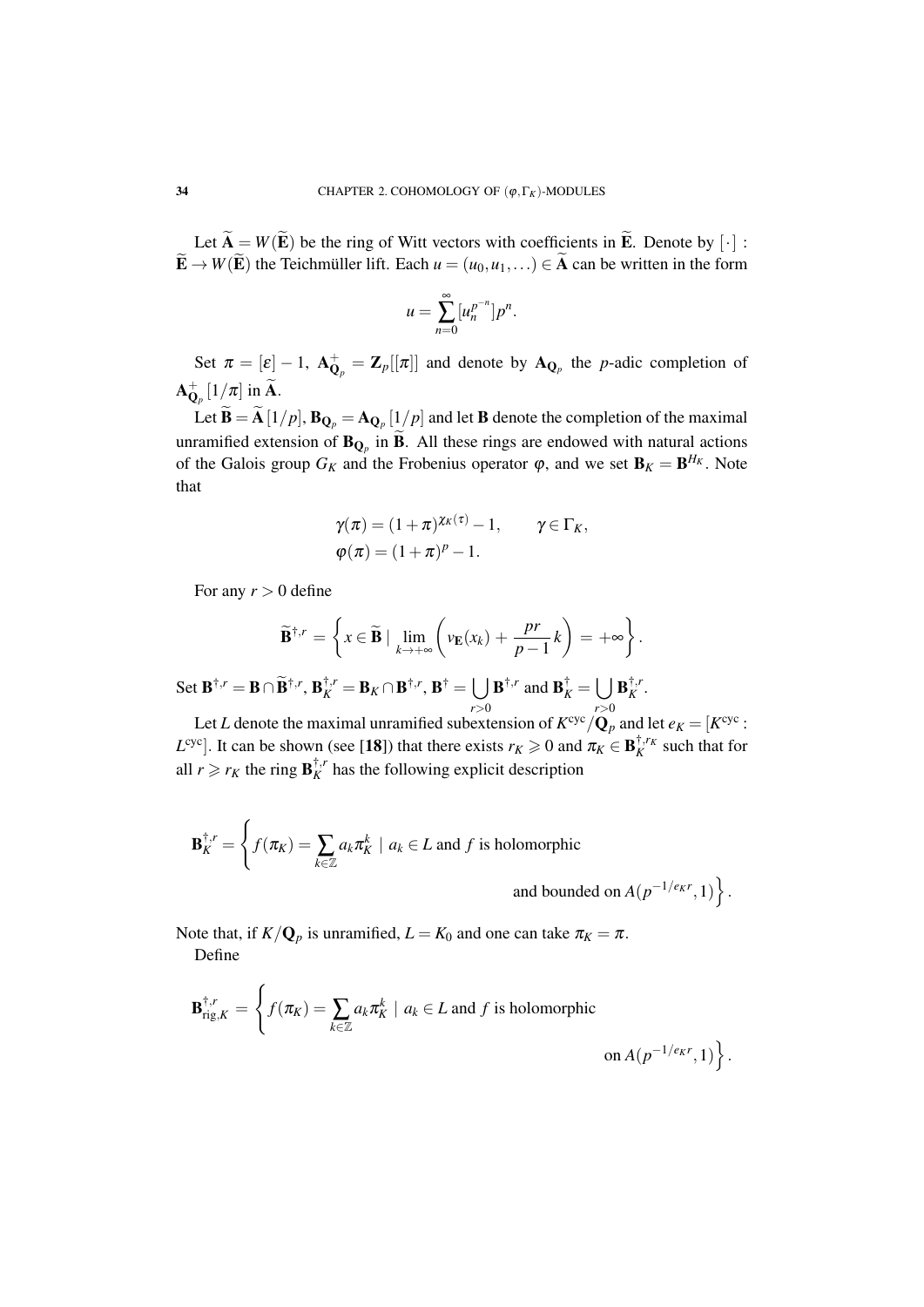The rings  $\mathbf{B}_K^{\dagger,r}$  $\mathbf{B}_{\text{rig}}^{\dagger,r}$  and  $\mathbf{B}_{\text{rig}}^{\dagger,r}$  $\mathbf{F}_{\text{rig},K}^{\dagger,r}$  are stable under  $\Gamma_K$ , and the Frobenius  $\varphi$  sends  $\mathbf{B}_K^{\dagger,r}$  $\frac{f}{K}$  into  $\mathbf{B}^{\dagger,pr}_K$  $\overline{K}$ , *pr* and  $\overline{\mathbf{B}}_{\text{rig}}^{\dagger,r}$  $\prod_{\text{rig},K}^{\dagger,r}$  into  $\mathbf{B}_{\text{rig},I}^{\dagger,pr}$  $\lim_{\text{rig},K}^{\dagger,pr}$ . The ring

$$
\mathscr{R}_K = \bigcup_{r \geq r_K} \mathbf{B}_{\mathrm{rig},K}^{\dagger,r}
$$

is isomorphic to the Robba ring over *L*. Note that it is stable under  $\Gamma_K$  and  $\varphi$ . As usual, we set

$$
t = \log(1+\pi) = \sum_{n=1}^{\infty} (-1)^{n+1} \frac{\pi^n}{n} \in \mathcal{R}_{\mathbf{Q}_p}.
$$

Note that  $\varphi(t) = pt$  and  $\gamma(t) = \chi_K(\gamma)t$ ,  $\gamma \in \Gamma_K$ .

To simplify notation, for each  $r \ge r_K$  we set  $\mathcal{R}_K^{(r)} = \mathbf{B}_{\text{rig}}^{\dagger,r}$  $\lim_{r \to r, K}$ . The ring  $\mathcal{R}_K^{(r)}$  $\frac{N}{K}$  is equipped with a canonical Fréchet topology (see [12]). Let *A* be an affinoid algebra over Q*p*. Define

$$
\mathscr{R}_{K,A}^{(r)} = A \widehat{\otimes}_{\mathbf{Q}_p} \mathscr{R}_K^{(r)}, \qquad \mathscr{R}_{K,A} = \bigcup_{r \ge r_K} \mathscr{R}_{K,A}^{(r)}.
$$

If the field K is clear from the context, we will often write  $\mathcal{R}_{A}^{(r)}$  $\mathcal{R}_{A}^{(r)}$  instead of  $\mathcal{R}_{K,\mu}^{(r)}$  $\chi^{(V)}_{K,A}$  and  $\mathcal{R}_A$  instead of  $\mathcal{R}_{K,A}$ .

 $\bm{Definition.} \bm{\longrightarrow} i)$  A  $(\bm{\mathsf{\phi}},\Gamma_K)$ -module over  $\mathscr{R}_{A}^{(r)}$  $\mathcal{R}_A^{(r)}$  is a finitely generated projective  $\mathscr{R}_A^{(r)}$ *A module* D (*r*) *equipped with the following structures:*

*a) A* ϕ*-semilinear map*

$$
\mathbf{D}^{(r)} \to \mathbf{D}^{(r)} \otimes_{\mathscr{R}^{(r)}_{A}} \mathscr{R}^{(pr)}_{A}
$$

*such that the induced linear map*

$$
\phi^* \,:\, \mathbf{D}^{(r)}\otimes_{\mathscr{R}^{(r)}_{A},\phi}\mathscr{R}^{(pr)}_{A}\to \mathbf{D}^{(r)}\otimes_{\mathscr{R}^{(r)}_{A}}\mathscr{R}^{(pr)}_{A}
$$

is an isomorphism of  $\mathscr{R}^{(pr)}_{A}$ *A -modules;*

*b*) A semilinear continuous action of  $\Gamma_K$  on  $\mathbf{D}^{(r)}$ .

*ii)* **D** *is a* ( $\phi, \Gamma_K$ )*-module over*  $\mathscr{R}_A$  *if*  $\mathbf{D} = \mathbf{D}^{(r)} \otimes_{\mathscr{R}_A^{(r)}} \mathscr{R}_A$  for some  $(\phi, \Gamma_K)$ *-module*  $\mathbf{D}^{(r)}$  over  $\mathscr{R}_A^{(r)}$  $\chi_A^{(r)}$ , *with*  $r \ge r_K$ .

If **D** is a  $(\varphi, \Gamma_K)$ -module over  $\mathcal{R}_A$ , we write  $\mathbf{D}^* = \text{Hom}_{\mathcal{R}_A}(\mathbf{D}, A)$  for the dual  $(\varphi, \Gamma)$ module. Let  $\mathbf{M}_{\mathscr{R}_{\bullet}}^{\boldsymbol{\varphi},\Gamma}$  $\mathcal{R}_A^{\varphi,1}$  denote the  $\otimes$ -category of  $(\varphi,\Gamma_K)$ -modules over  $\mathcal{R}_A$ .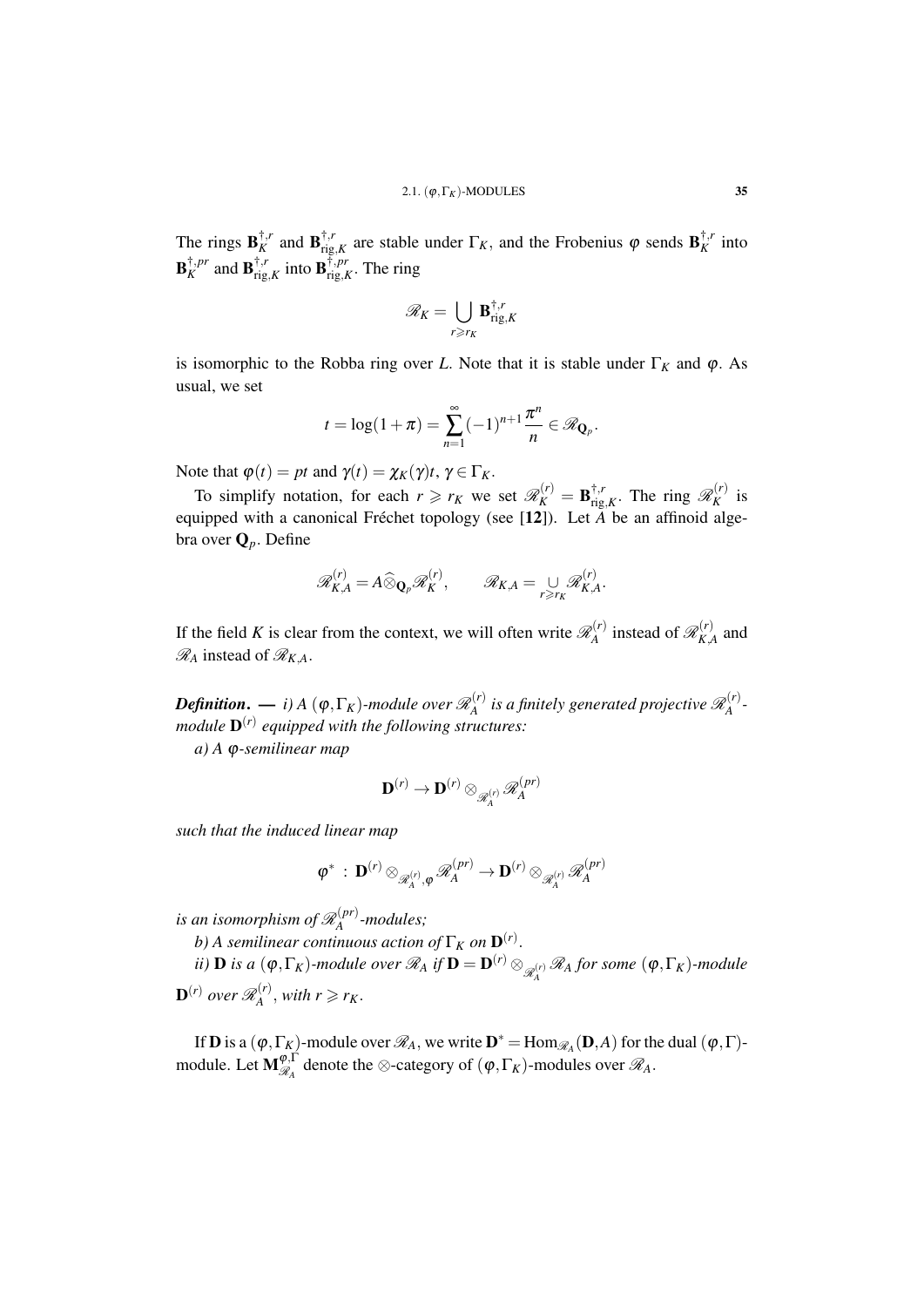**2.1.2.** — A *p*-adic representation of  $G_K$  with coefficients in an affinoid  $Q_p$ -algebra A is a finitely generated projective *A*-module equipped with a continuous *A*-linear action of *GK*. Note that, as *A* is a noetherian ring, a finitely generated *A*-module is projective if and only if it is flat. Let  $\mathbf{Rep}_{A}(G_K)$  denote the ⊗-category of *p*-adic representations with coefficients in *A*. The relationship between *p*-adic representations and  $(\varphi, \Gamma_K)$ modules first appeared in the pioneering paper of Fontaine [29]. The key result of this theory is the following theorem.

## *Theorem 2.1.3* (Fontaine, Cherbonnier–Colmez, Kedlaya)

*Let A be an affinoid algebra over*  $Q_p$ .

*i) There exists a fully faithul functor*

$$
\mathbf{D}_{\mathrm{rig},A}^{\dagger} \, : \, \mathbf{Rep}_A(G_K) \to \mathbf{M}_{\mathscr{R}_A}^{\phi,\Gamma},
$$

*which commutes with base change. More precisely, let*  $\mathscr{X} = \text{Spm}(A)$ *. For each x*  $\in$  $\mathscr{X}$ , denote by  $\mathfrak{m}_x$  the maximal ideal of A associated to x and set  $E_x = A/\mathfrak{m}_x$ . If V (resp.  ${\bf D}$ ) is an object of  ${\bf Rep}_A(G_{{\bf Q}_p})$  (resp. of  ${\bf M}_{\mathscr{R}_A}^{{\boldsymbol{\phi}},{\Gamma}}$  $\mathbb{E}_{\mathcal{R}_A}^{\varphi,1}$ , set  $V_x = V \otimes_A E_x$  (resp.  $\mathbf{D}_x = \mathbf{D} \otimes_A E_x$ ). *Then the diagram*

$$
\begin{array}{c}\n\mathbf{Rep}_{A}(G_{\mathbf{Q}_{p}}) \xrightarrow{\mathbf{D}_{\mathrm{rig},A}^{\dagger}} \mathbf{M}_{\mathscr{R}_{A}}^{\boldsymbol{\phi},\Gamma} \\
\downarrow^{\otimes E_{x}} \qquad \qquad \downarrow^{\otimes E_{x}} \\
\mathbf{Rep}_{E_{x}}(G_{\mathbf{Q}_{p}}) \xrightarrow{\mathbf{D}_{\mathrm{rig},E_{x}}^{\dagger}} \mathbf{M}_{\mathscr{R}_{E_{x}}}^{\boldsymbol{\phi},\Gamma}\n\end{array}
$$

*commutes, i.e.* D †  $\mathbf{r}_{\mathrm{rig},A}^{\dagger}(V)_x \simeq \mathbf{D}_{\mathrm{rig}}^{\dagger}(V_x).$ 

*ii)* If E is a finite extension of  $\mathbf{Q}_p$ , then the essential image of  $\mathbf{D}_r^{\dagger}$  $\int_{\text{rig},E}^{\text{T}}$  *is the subcategory of*  $(\varphi, \Gamma_K)$ *-modules of slope* 0 *in the sense of Kedlaya* [44]*.* 

*Proof.* — This follows from the main results of [29], [18] and [44]. See also [22].  $\Box$ 

*Remark 2.1.4.* — Note that in general the essential image of  $D_r^{\dagger}$  $\int_{\text{rig},A}^{I}$  does not coincide with the subcategory of étale modules. See [15, 46, 37] for further discussion.

#### 2.2. Relation to *p*-adic Hodge theory

2.2.1. — In [29], Fontaine proposed to classify *p*-adic representations arising in *p*adic Hodge theory in terms of  $(\varphi, \Gamma_K)$ -modules (Fontaine's program). More precisely, the problem is to recover classical Fontaine's functors  $D_{dR}(V)$ ,  $D_{st}(V)$  and  $\mathbf{D}_{\text{cris}}(V)$  (see, for example, [31]) from  $\mathbf{D}_{\text{rig}}^{\dagger}(V)$ . The complete solution was obtained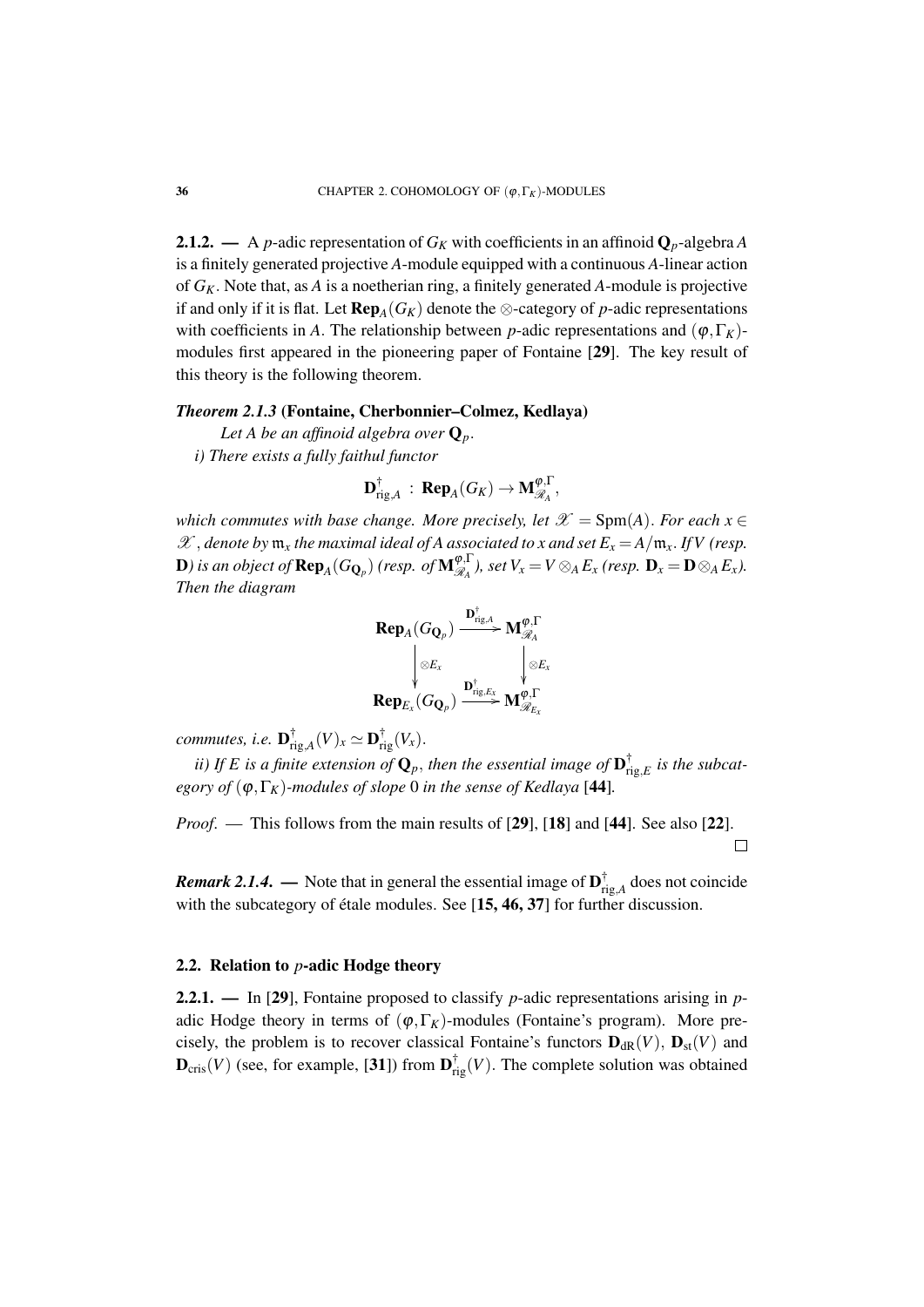by Berger in [12, 14]. His theory also allowed him to prove that each de Rham representation is potentially semistable. In this subsection, we review some of results of Berger. See also [20] for introduction and relation to the theory of *p*-adic differential equations. Let *E* be a fixed finite extension of  $\mathbf{Q}_p$ .

*Definition.* — *i*) A filtered module over K with coefficients in E is a free  $K \otimes_{\mathbf{O}_n} E$ *module M of finite rank equipped with a decreasing exhaustive filtration*  $(Fil^iM)_{i\in\mathbb{Z}}$ . *We denote by*  $\mathbf{MF}_{K,E}$  *the*  $\otimes$ *-category of such modules.* 

*ii*) A filtered  $(\varphi, N)$ -module over K with coefficients in E is a free  $K_0 \otimes_{\mathbf{O}_n} E$ -module *M of finite rank equipped with the following structures:*

*a)* An exhaustive decreasing filtration  $(Fil^iM_K)_{i\in\mathbb{Z}}$  on  $M_K = M \otimes_{K_0} K$ ;

*b*) *A*  $\sigma$ -semilinear bijective operator  $\varphi : M \to M$ ;

*c*) *A*  $K_0 \otimes_{\mathbf{O}_p} E$ -linear operator *N* such that  $N \varphi = p \varphi N$ .

*iii*) A filtered  $\varphi$ -module over K with coefficients in E is a filtered  $(\varphi, N)$ -module *such that*  $N = 0$ .

*We denote by*  $\mathbf{MF}_{K,E}^{\varphi,N}$  the  $\otimes$ -category of filtered  $(\varphi, N)$ -module over K with coeffi*cients in E and by*  $\mathbf{MF}_{K,E}^{\varphi}$  the category of filtered  $\varphi$ -modules.

*iv)* If  $L/K$  is a finite Galois extension and  $G_{L/K} = \text{Gal}(L/K)$ , then a filtered  $(\varphi, N, G_{L/K})$ -module is a filtered  $(\varphi, N)$ -module M over L equipped with a semi*linear action of*  $G_{L/K}$  *which commutes with*  $\varphi$  *and N and such that the filtration*  $(Fil^iM_L)_{i\in\mathbb{Z}}$  *is stable under the action of*  $G_{L/K}$ *.* 

*v*) We say that M is a filtered  $(\varphi, N, G_K)$ -module if  $M = K_0^{\text{ur}} \otimes_{L_0} M'$ , where M' is a  $filtered$   $(\phi, N, G_{L/K})$ -module for some  $L/K$ . We denote by  $\mathbf{MF}_{K,E}^{\phi, N, G_K}$  the  $\otimes$ -category  $of$  ( $\varphi$ ,*N*, $G_K$ )*-modules.* 

Let  $K^{\text{cyc}}((t))$  denote the ring of formal Laurent power series with coefficients in *K*<sup>cyc</sup> equipped with the filtration Fil<sup>*i*</sup>*K*<sup>cyc</sup>((*t*)) = *t*<sup>*i*</sup>*K*<sup>cyc</sup>[[*t*]] and the action of  $\Gamma_K$  given by

$$
\gamma\left(\sum_{k\in\mathbf{Z}}a_kt^k\right)=\sum_{k\in\mathbf{Z}}\gamma(a_k)\chi_K(\gamma)^kt^k,\qquad \gamma\in\Gamma_K.
$$

The ring  $\mathcal{R}_{K,E}$  can not be naturally embedded in  $E \otimes_{\mathbf{Q}_p} K^{\text{cyc}}((t))$ , but for any  $r \geq r_K$ there exists a  $\Gamma_K$ -equivariant embedding  $i_n : \mathscr{R}^{(r)}_{K,E} \to E \otimes_{\mathbf{Q}_p} K^{\text{cyc}}((t))$  which sends  $\pi$ to  $\zeta_{p^n} e^{t/p^n} - 1$ . Let **D** be a  $(\varphi, \Gamma_K)$ -module over  $\mathcal{R}_{K,E}$  and let  $\mathbf{D} = \mathbf{D}^{(r)} \otimes_{\mathcal{R}_{K,E}^{(r)}} \mathcal{R}_{K,E}$ for some  $r \ge r_K$ . Then

$$
\mathscr{D}_{\mathrm{dR}/K}(\mathbf{D}) = \left(E \otimes_{\mathbf{Q}_p} K^{\mathrm{cyc}}((t)) \otimes_{i_n} \mathbf{D}^{(r)}\right)^{\Gamma_K}
$$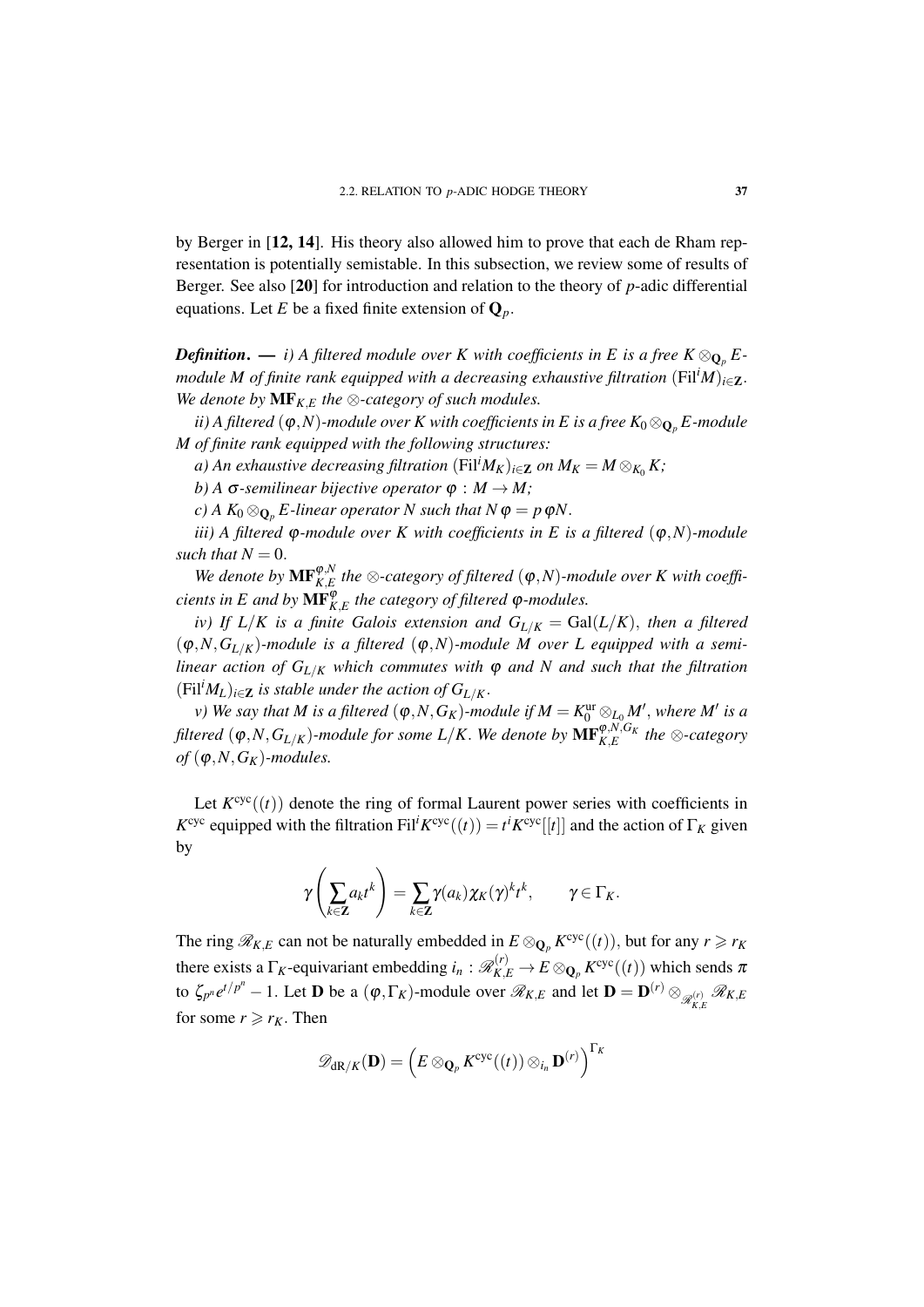is a free  $E \otimes_{\mathbf{Q}_p} K$ -module of finite rank equipped with a decreasing filtration

$$
\mathrm{Fil}^i\mathscr{D}_{\mathrm{dR}/K}(\mathbf{D})=\left(E\otimes_{\mathbf{Q}_p}\mathrm{Fil}^iK^{\mathrm{cyc}}((t))\otimes_{i_n}\mathbf{D}^{(r)}\right)^{\Gamma_K},
$$

which does not depend on the choice of *r* and *n*.

Let  $\mathcal{R}_{K,E}[\log \pi]$  denote the ring of power series in variable  $\log \pi$  with coefficients in  $\mathcal{R}_{K,E}$ . Extend the actions of  $\varphi$  and  $\Gamma_K$  to  $\mathcal{R}_{K,E}$ [log  $\pi$ ] setting

$$
\varphi(\log \pi) = p \log \pi + \log \left( \frac{\varphi(\pi)}{\pi^p} \right),
$$

$$
\gamma(\log \pi) = \log \pi + \log \left( \frac{\gamma(\pi)}{\pi} \right), \quad \gamma \in \Gamma_K.
$$

( Note that  $\log(\varphi(\pi)/\pi^p)$  and  $\log(\tau(\pi)/\pi)$  converge in  $\mathcal{R}_{K,E}$ .) Define a monodromy operator  $N : \mathcal{R}_{K,E}[\log \pi] \to \mathcal{R}_{K,E}[\log \pi]$  by

$$
N = -\left(1 - \frac{1}{p}\right)^{-1} \frac{d}{d \log \pi}.
$$

For any  $(\varphi, \Gamma_K)$ -module **D** define

$$
\mathscr{D}_{st/K}(\mathbf{D}) = \left(\mathbf{D} \otimes_{\mathscr{R}_{K,E}} \mathscr{R}_{K,E}[\log \pi, 1/t]\right)^{\Gamma_K}, \quad t = \log(1+\pi),
$$
  

$$
\mathscr{D}_{\mathrm{cris}/K}(\mathbf{D}) = \mathscr{D}_{st}(\mathbf{D})^{N=0} = (\mathbf{D}[1/t])^{\Gamma_K}.
$$

Then  $\mathscr{D}_{st}(\mathbf{D})$  is a free  $E \otimes_{\mathbf{Q}_p} K_0$ -module of finite rank equipped with natural actions of  $\varphi$  and *N* such that  $N\varphi = p\varphi N$ . Moreover, it is equipped with a canonical exhaustive decreasing filtration induced by the embeddings *in*. If *L*/*K* is a finite extension and D is a  $(\varphi, \Gamma_K)$ -module, the tensor product  $D_L = \mathscr{R}_{L,E} \otimes_{\mathscr{R}_{K,E}} D$  has a natural structure of a  $(\varphi, \Gamma_L)$ -module, and we define

$$
\mathscr{D}_{\mathrm{pst}/K}(\mathbf{D}) = \varinjlim_{L/K} \mathscr{D}_{\mathrm{st}/L}(\mathbf{D}_L).
$$

Then  $\mathscr{D}_{\text{pst}/K}(\mathbf{D})$  is a free  $E \otimes_{\mathbf{Q}_p} K_0^{\text{ur}}$ -module equipped with natural actions of  $\varphi$  and *N* and a discrete action of *GK*. Therefore, we have four functors

$$
\mathscr{D}_{\mathrm{dR}/K} : \mathbf{M}_{\mathscr{R}_{K,E}}^{\varphi,\Gamma} \to \mathbf{M} \mathbf{F}_{K,E},
$$
  

$$
\mathscr{D}_{\mathrm{st}/K} : \mathbf{M}_{\mathscr{R}_{K,E}}^{\varphi,\Gamma} \to \mathbf{M} \mathbf{F}_{K,E}^{\varphi,N},
$$
  

$$
\mathscr{D}_{\mathrm{pst}/K} : \mathbf{M}_{\mathscr{R}_{K,E}}^{\varphi,\Gamma} \to \mathbf{M} \mathbf{F}_{K,E}^{\varphi,N,G_K},
$$
  

$$
\mathscr{D}_{\mathrm{cris}/K} : \mathbf{M}_{\mathscr{R}_{K,E}}^{\varphi,\Gamma} \to \mathbf{M} \mathbf{F}_{K,E}^{\varphi}.
$$

If the field  $K$  is fixed and understood from context, we will omit it and simply write  $\mathscr{D}_{dR}, \mathscr{D}_{st}, \mathscr{D}_{pst}$  and  $\mathscr{D}_{cris}$ .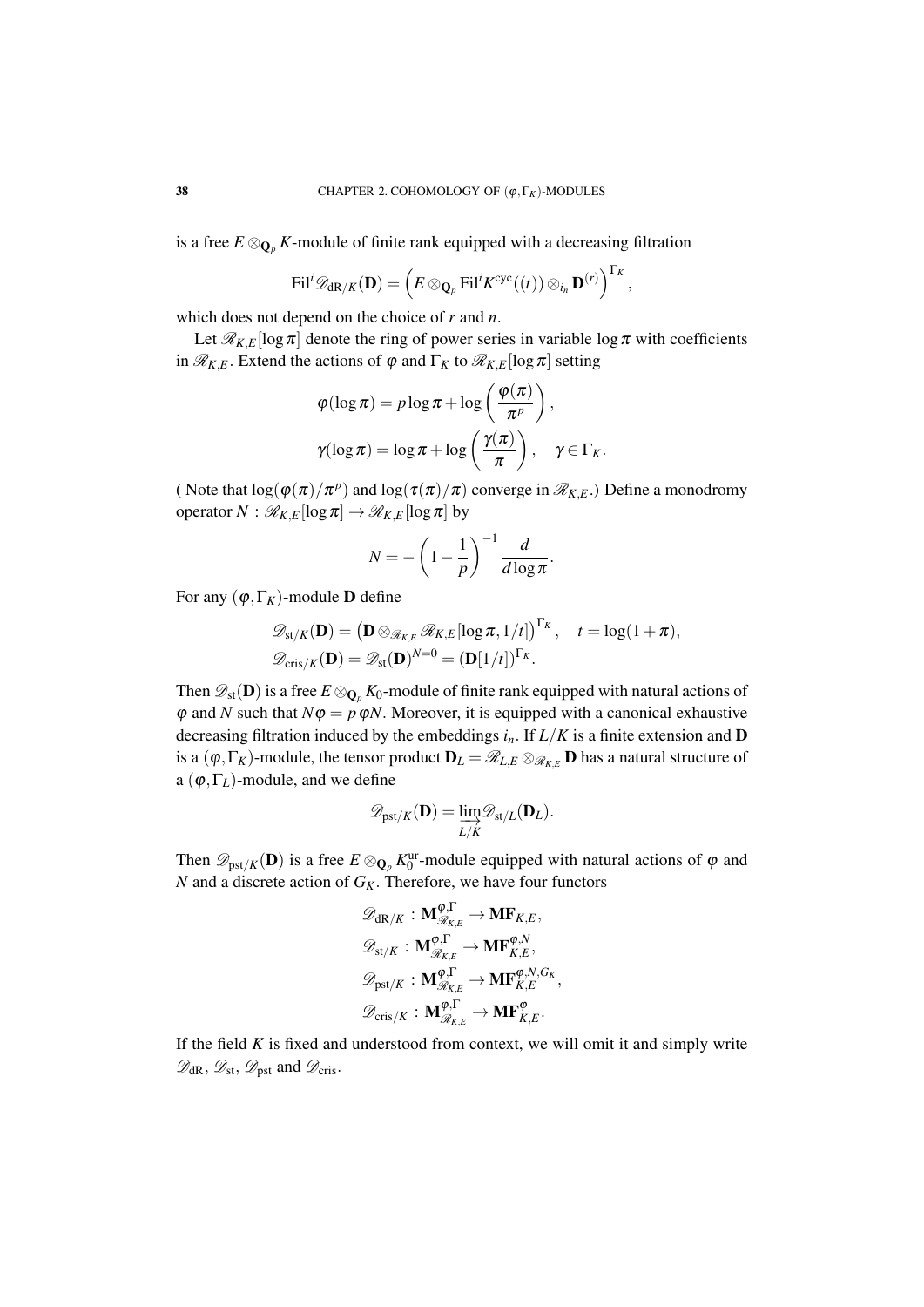*Theorem 2.2.2* **(Berger). — Let V be a p-adic representation of**  $G_K$ **. Then** 

$$
\mathbf{D}_{\ast/K}(V) \simeq \mathscr{D}_{\ast/K}(\mathbf{D}_{\mathrm{rig}}^{\dagger}(V)), \qquad \ast \in \{dR, st, \mathrm{pst}, \mathrm{cris}\}.
$$

*Proof*. — See [12].

For any  $(\varphi, \Gamma_K)$ -module over  $\mathcal{R}_{K,E}$  one has

$$
\mathrm{rk}_{E\otimes K_0}{\mathscr D}_{{\rm cris}/K}({\mathbf D})\leqslant \mathrm{rk}_{E\otimes K_0}{\mathscr D}_{{\rm st}/K}({\mathbf D})\leqslant \mathrm{rk}_{E\otimes K_0}{\mathscr D}_{{\rm dR}/K}({\mathbf D})\leqslant \mathrm{rk}_{{\mathscr R}_{K,E}}({\mathbf D}).
$$

*Definition*. — *One says that* D *is de Rham (resp. semistable, resp. potentially semistable, resp. crystalline) if*

$$
\mathrm{rk}_{E \otimes K_0} \mathscr{D}_{\mathrm{dR}/K}(\mathbf{D}) = \mathrm{rk}_{\mathscr{R}_{K,E}}(\mathbf{D})
$$

 $(\mathit{resp.}\quad \mathrm{rk}_{E\otimes K_0}\mathscr{D}_{\mathrm{st}/K}(\mathbf{D})=\mathrm{rk}_{\mathscr{R}_{K,E}}(\mathbf{D}),\;\;\mathit{resp.}\quad \mathrm{rk}_{E\otimes K_0}\mathscr{D}_{\mathrm{pst}/K}(\mathbf{D})=\mathrm{rk}_{\mathscr{R}_{K,E}}(\mathbf{D}),\;\;\mathit{resp.}$  $\mathrm{rk}_{E\otimes K_0}\mathscr{D}_{\mathrm{cris}/K}(\mathbf{D})=\mathrm{rk}_{\mathscr{R}_{K,E}}(\mathbf{D}).$ 

Let  $M_{\mathscr{R}_E, \text{st}}^{\varphi, \Gamma}, M_{\mathscr{R}_E, \text{pst}}^{\varphi, \Gamma}$  and  $M_{\mathscr{R}_E, \text{cris}}^{\varphi, \Gamma}$  denote the categories of semistable, potentially semistable and crystalline  $(\varphi, \Gamma)$ -modules respectively. If **D** is de Rham, the jumps of the filtration Fil<sup>*i*</sup> $\mathcal{D}_{dR}(\mathbf{D})$  will be called the Hodge–Tate weights of **D**.

*Theorem 2.2.3* (Berger). — *i) The functors*

$$
\mathscr{D}_{st}: \mathbf{M}_{\mathscr{R}_{K,E},st}^{\varphi,\Gamma} \to \mathbf{MF}_{K,E}^{\varphi,N},
$$
  

$$
\mathscr{D}_{pst}: \mathbf{M}_{\mathscr{R}_{K,E},pst}^{\varphi,\Gamma} \to \mathbf{MF}_{K,E}^{\varphi,N,G_K},
$$
  

$$
\mathscr{D}_{cris}: \mathbf{M}_{\mathscr{R}_{K,E},cris}^{\varphi,\Gamma} \to \mathbf{MF}_{K,E}^{\varphi}
$$

*are equivalences of* ⊗*-categories.*

*ii*) Let **D** be a  $(\varphi, \Gamma_K)$ -module. Then **D** is potentially semistable if and only if **D** is *de Rham.*

*Proof*. — These results are proved in [14]. See Theorem A, Theorem III.2.4 and Theorem V.2.3 of *op. cit.*.  $\Box$ 

## 2.3. Local Galois cohomology

2.3.1. — For the content of this section we refer the reader to [62]. Let *V* be a *p*-adic representation of *G<sup>K</sup>* with coefficients in an affinoid algebra *A*. Consider the complex  $C^{\bullet}(G_K, V)$  of continuous cochains of  $G_K$  with coefficients in *A* and the corresponding object  $\mathbf{R}\Gamma(K,V)$  of  $\mathscr{D}(A)$ . For the Tate module  $A(1)$ , the base change (see [62, Proof of Theorem 1.14]) and the classical computation of  $H^2(K, \mathbb{Z}_p(1))$  together give

$$
\tau_{\geq 2}\mathbf{R}\Gamma(K,A(1))\simeq A[-2].
$$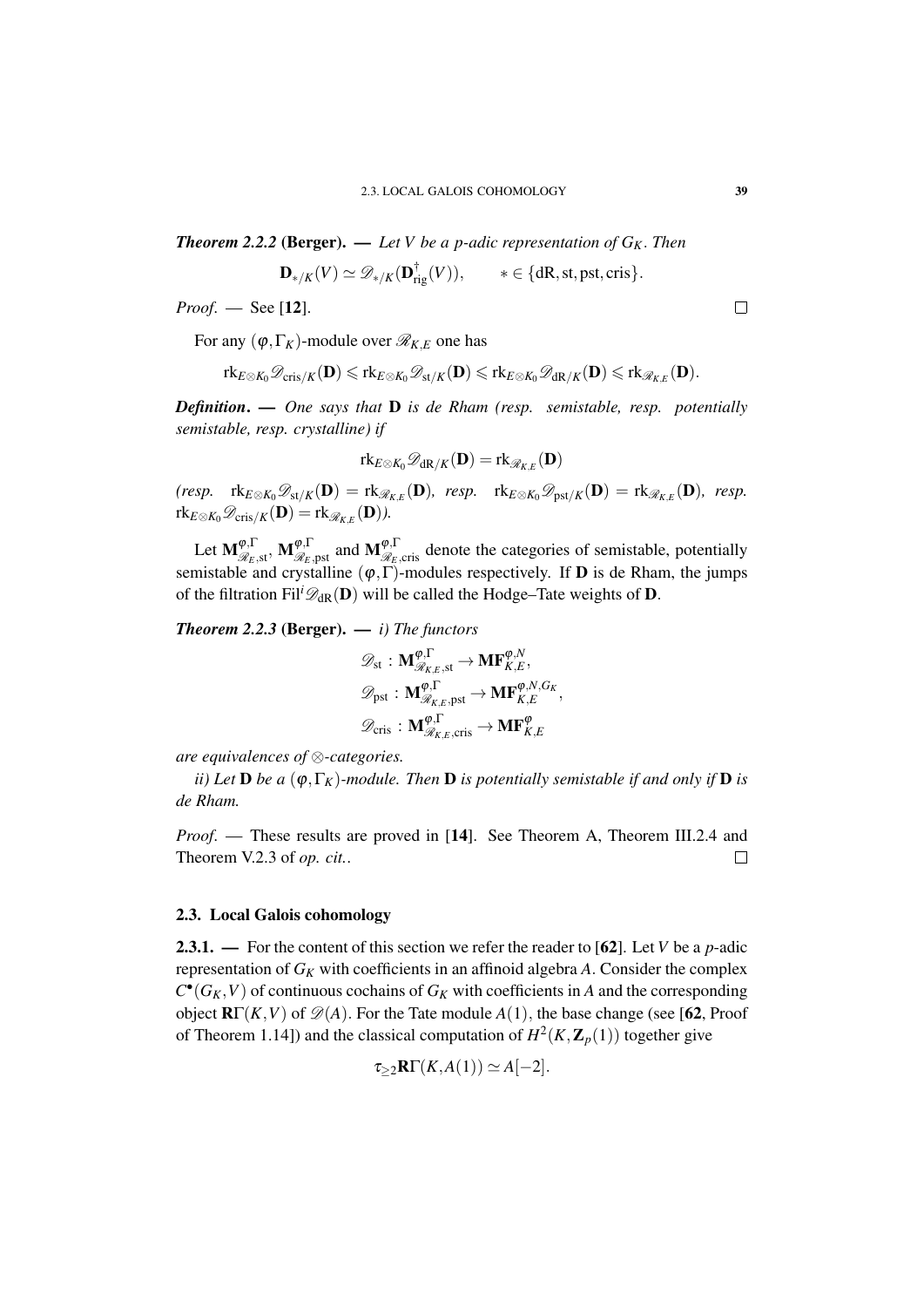In particular, we have a canonical isomorphism

(28) 
$$
\text{inv}_K : H^2(K, \mathbf{Z}_p(1)) \simeq A.
$$

Recall (see Section 0.2) that on the category  $\mathcal{D}_{\text{perf}}(A)$  of perfect complexes we have the contravariant dualization functor

(29) 
$$
X \to X^* = \mathbf{R} \text{Hom}_A(X, A).
$$

The natural pairing  $V^*(1) \otimes V \rightarrow A(1)$  induces a pairing

(30) 
$$
\mathbf{R}\Gamma(K,V^*(1))\otimes_A^{\mathbf{L}}\mathbf{R}\Gamma(K,V^*(1))\to \tau_{\geq 2}\mathbf{R}\Gamma(K,A(1))\simeq A[-2].
$$

The following theorem is a version of classical results on local Galois cohomology in our context.

*Theorem 2.3.2* (Pottharst). — *Let V be a p-adic Galois representation with coefficients in an affinoid algebra A*.

- *i)* Finiteness. We have  $\mathbf{R}\Gamma(K, V) \in \mathscr{D}_{\mathrm{perf}}^{[0,2]}(A)$ .
- *ii) Euler–Poincaré characteristic. We have*

$$
\sum_{i=0}^{2}(-1)^{i}\text{rk}_{A}H^{i}(K,V)=-[K:\mathbf{Q}_{p}]\cdot\text{rk}_{A}(V).
$$

*iii) Duality. The pairing (30) induces an isomorphism*

$$
\mathbf{R}\Gamma(K,V^*(1))\simeq \mathbf{R}\Gamma(K,V)^*[-2]:=\mathbf{R}\mathrm{Hom}_A(\mathbf{R}\Gamma(K,V),A)[-2].
$$

 $\Box$ 

*Proof.* — See [62, Corollary 1.2 and Theorem 1.14].

*Remark 2.3.3.* — Theorem 2.3.2 is inspired by Nekovář's duality theory for big Galois representations [56, Chapters 2-5].

# 2.4. The complex  $C_{\varphi,\gamma_K}(\mathbf{D})$

2.4.1. — In this section we review the generalization of local Galois cohomology to  $(\varphi, \Gamma_K)$ -modules over a Robba ring. We keep previous notation and conventions. Set  $\Delta_K = \text{Gal}(K(\zeta_p)/K)$ . Then  $\Gamma_K = \Delta_K \times \Gamma_K^0$ , where  $\Gamma_K^0$  is a pro-*p*-group isomorphic to  $\mathbf{Z}_p$ . Fix a topological generator  $\gamma_K$  of  $\Gamma_K^0$ . For each  $(\phi, \Gamma_K)$ -module  $\mathbf D$  over  $\mathscr R_A=\mathscr R_{K,A}$ define

$$
C^\bullet_{\gamma_K}(\mathbf{D})\;:\; \mathbf{D}^{\Delta_K}\xrightarrow{\gamma_K-1}\mathbf{D}^{\Delta_K}\,,
$$

where the first term is placed in degree 0. If  $\mathbf{D}'$  and  $\mathbf{D}''$  are two  $(\varphi, \Gamma_K)$ -modules, we will denote by

$$
\cup_{\gamma} \, : \, C^\bullet_{\gamma_K}(D') \otimes C^\bullet_{\gamma_K}(D'') \to C^\bullet_{\gamma_K}(D' \otimes D'')
$$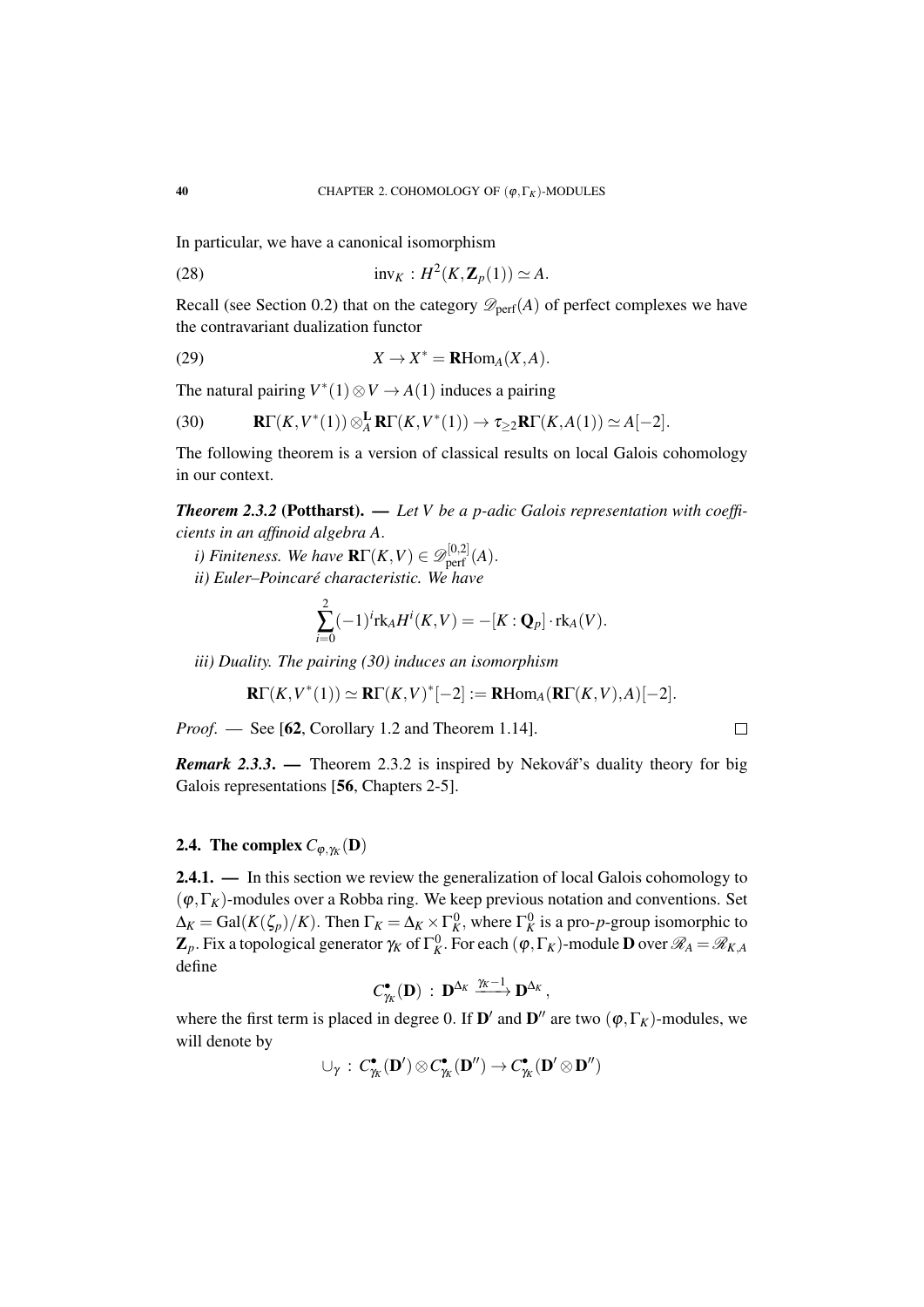the bilinear map

$$
\bigcup_{\gamma}(x_n \otimes y_m) = \begin{cases} x_n \otimes \gamma_K^n(y_m) & \text{if } x_n \in C_K^n(\mathbf{D}'), y_m \in C_K^m(\mathbf{D}''), \\ & \text{and } n+m = 0 \text{ or } 1, \\ 0 & \text{if } n+m \geqslant 2. \end{cases}
$$

Consider the total complex

$$
C_{\varphi,\gamma_K}^{\bullet}(\mathbf{D})=\mathrm{Tot}\left(C_{\gamma_K}^{\bullet}(\mathbf{D})\xrightarrow{\varphi-1} C_{\gamma_K}^{\bullet}(\mathbf{D})\right).
$$

More explicitly,

$$
C^{\bullet}_{\phi,\gamma_K}(\mathbf{D})\,:\, 0\to \mathbf{D}^{\Delta_K}\stackrel{d_0}{\longrightarrow} \mathbf{D}^{\Delta_K}\oplus \mathbf{D}^{\Delta_K}\stackrel{d_1}{\longrightarrow} \mathbf{D}^{\Delta_K}\to 0,
$$

where  $d_0(x) = ((\varphi - 1)x, (\gamma_K - 1)x)$  and  $d_1(x, y) = (\gamma_K - 1)x - (\varphi - 1)y$ . Note that  $C_{\varphi,\gamma_K}^{\bullet}(\mathbf{D})$  coincides with the complex of Fontaine–Herr [38, 39, 49]. We will write  $H^*(\mathbf{D})$  for the cohomology of  $C_{\phi,\gamma}$ <sup> $\mathbf{D}$ </sup>). If  $\mathbf{D}'$  and  $\mathbf{D}''$  are two  $(\phi,\Gamma_K)$ -modules, the cup product  $\cup_{\gamma}$  induces, by Proposition 1.1.5, a bilinear map

$$
\cup_{\phi,\gamma}: C^{\bullet}_{\phi,\gamma_K}(\mathbf{D}')\otimes C^{\bullet}_{\phi,\gamma_K}(\mathbf{D}'')\rightarrow C^{\bullet}_{\phi,\gamma_K}(\mathbf{D}'\otimes \mathbf{D}'').
$$

Explicitly

$$
\cup_{\varphi,\gamma}((x_{n-1},x_n)\otimes(y_{m-1},y_m))=(x_n\cup_\gamma y_{m-1}+(-1)^mx_{n-1}\cup_\gamma\varphi(y_m),x_n\cup_\gamma y_m),
$$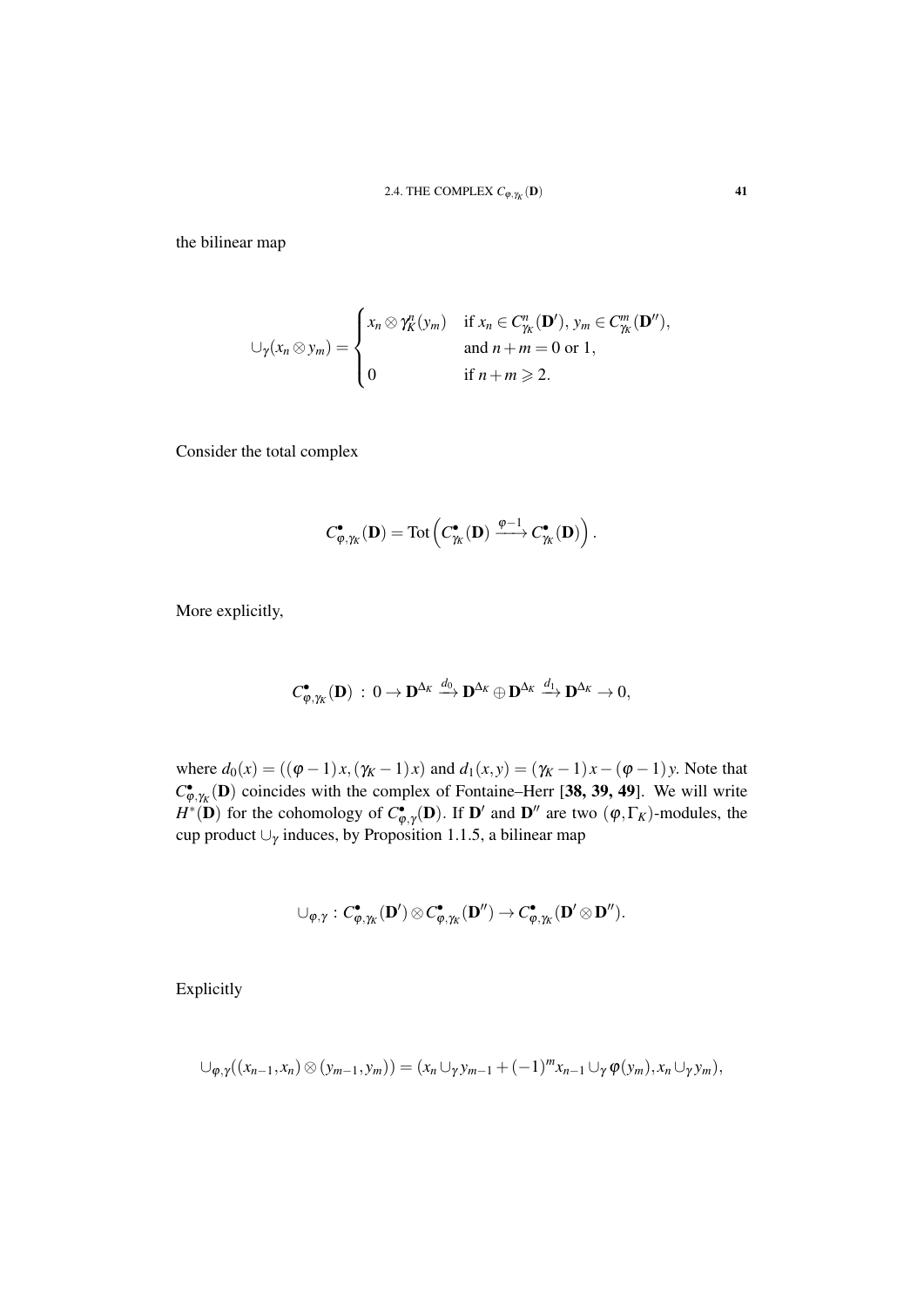if  $(x_{n-1},x_n) \in C^n_{\varphi,\gamma_K}(\mathbf{D}') = C^{n-1}_{\gamma_K}(\mathbf{D}') \oplus C^n_{\gamma_K}(\mathbf{D}')$  and  $(y_{m-1},y_m) \in C^m_{\varphi,\gamma}(\mathbf{D}'') =$  $C_{\gamma}^{m-1}(\mathbf{D}'') \oplus C_{\gamma}^{m}(\mathbf{D}'')$ . An easy computation gives the following formulas

$$
\begin{cases}\nC_{\varphi,\gamma_{K}}^{0}(\mathbf{D}')\otimes C_{\varphi,\gamma_{K}}^{0}(\mathbf{D}'')\rightarrow C_{\varphi,\gamma_{K}}^{0}(\mathbf{D}'\otimes \mathbf{D}''), \\
x_{0}\otimes y_{0}\mapsto x_{0}\otimes y_{0}, \\
\int C_{\varphi,\gamma_{K}}^{0}(\mathbf{D}')\otimes C_{\varphi,\gamma_{K}}^{1}(\mathbf{D}'')\rightarrow C_{\varphi,\gamma_{K}}^{1}(\mathbf{D}'\otimes \mathbf{D}''), \\
x_{0}\otimes (y_{0},y_{1})\mapsto (x_{0}\otimes y_{0},x_{0}\otimes y_{1}), \\
\int C_{\varphi,\gamma_{K}}^{1}(\mathbf{D}')\otimes C_{\varphi,\gamma_{K}}^{0}(\mathbf{D}'')\rightarrow C_{\varphi,\gamma_{K}}^{1}(\mathbf{D}'\otimes \mathbf{D}''), \\
(x_{0},x_{1})\otimes y_{0}\mapsto (x_{0}\otimes \varphi(y_{0}),x_{1}\otimes \gamma_{K}(y_{0})), \\
\int C_{\varphi,\gamma_{K}}^{1}(\mathbf{D}')\otimes C_{\varphi,\gamma_{K}}^{1}(\mathbf{D}'')\rightarrow C_{\varphi,\gamma_{K}}^{2}(\mathbf{D}'\otimes \mathbf{D}''), \\
(x_{0},x_{1})\otimes (y_{0},y_{1})\mapsto (x_{1}\otimes \gamma_{K}(y_{0})-x_{0}\otimes \varphi(y_{1})), \\
\int C_{\varphi,\gamma_{K}}^{0}(\mathbf{D}')\otimes C_{\varphi,\gamma_{K}}^{2}(\mathbf{D}'')\rightarrow C_{\varphi,\gamma_{K}}^{2}(\mathbf{D}'\otimes \mathbf{D}''), \\
x_{0}\otimes y_{1}\mapsto x_{0}\otimes y_{1}, \\
\int C_{\varphi,\gamma_{K}}^{2}(\mathbf{D}')\otimes C_{\varphi,\gamma_{K}}^{0}(\mathbf{D}'')\rightarrow C_{\varphi,\gamma_{K}}^{2}(\mathbf{D}'\otimes \mathbf{D}''), \\
x_{1}\otimes y_{0}\mapsto x_{1}\otimes \gamma_{K}(\varphi(y_{1})).\n\end{cases}
$$

Here the zero components are omitted.

**2.4.2.** — For each  $(\varphi, \Gamma_K)$ -module **D** we denote by

$$
\mathbf{R}\Gamma(K,\mathbf{D})=\left[C^{\bullet}_{\varphi,\gamma_K}(\mathbf{D})\right]
$$

the corresponding object of the derived category  $\mathscr{D}(A)$ . The cohomology of **D** is defined by

$$
H^i(\mathbf{D}) = \mathbf{R}^i \Gamma(K, \mathbf{D}) = H^i(C_{\varphi, \gamma_K}^{\bullet}(\mathbf{D})), \quad i \geq 0.
$$

There exists a canonical isomorphism in  $\mathcal{D}(A)$ 

$$
TR_K: \tau_{\geqslant 2} \mathbf{R} \Gamma(K, \mathscr{R}_A(\chi_K)) \simeq A[-2]
$$

( see [39], [49], [46]). Therefore, for each D we have morphisms

(31) 
$$
\mathbf{R}\Gamma(K,\mathbf{D})\otimes_{A}^{\mathbf{L}}\mathbf{R}\Gamma(K,\mathbf{D}^{*}(\chi_{K})) \xrightarrow{\cup_{\varphi,\gamma}} \mathbf{R}\Gamma(K,\mathbf{D}\otimes \mathbf{D}^{*}(\chi_{K}))
$$
  
\n $\xrightarrow{\text{duality}} \mathbf{R}\Gamma(K,\mathscr{R}_{A}(\chi_{K})) \to \tau_{\geq 2}\mathbf{R}\Gamma(K,\mathscr{R}_{A}(\chi_{K})) \simeq A[-2].$ 

The following theorem generalizes main results on the local Galois cohomology to  $(\varphi, \Gamma)$ -modules.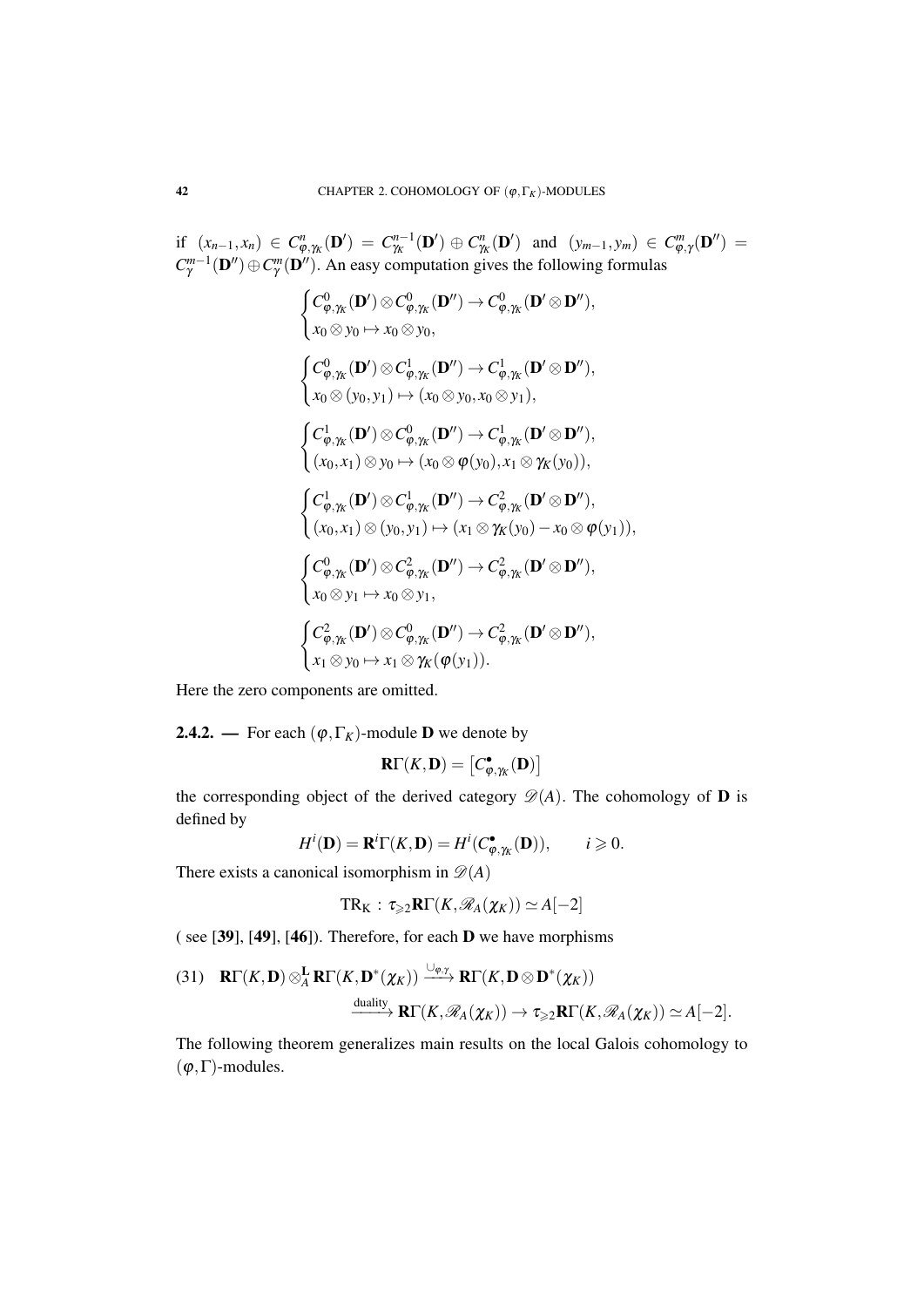*Theorem 2.4.3* (Kedlaya–Pottharst–Xiao). — *Let* D *be a* (ϕ,Γ*K*)*-module over* R*K*,*A*, *where A is an affinoid algebra.*

*i)* Finiteness. We have  $\mathbf{R}\Gamma(K,\mathbf{D})\in\mathscr{D}_{\mathrm{perf}}^{[0,2]}(A)$ .

*ii) Euler–Poincaré characteristic formula. We have*

$$
\sum_{i=0}^{2}(-1)^{i}\mathrm{rk}_{A}H^{i}(\mathbf{D})=-[K:\mathbf{Q}_{p}]\mathrm{rk}_{\mathscr{R}_{K,A}}(\mathbf{D}).
$$

*iii) Duality. The morphism (31) induces an isomorphism*

$$
\mathbf{R}\Gamma(K,\mathbf{D}^*(\chi_K))\simeq \mathbf{R}\Gamma(K,\mathbf{D})^*[-2]:=\mathbf{R}\mathrm{Hom}_A(\mathbf{R}\Gamma(K,\mathbf{D}),A)[-2].
$$

*In particular, we have cohomological pairings*

 $\cup$  :  $H^i(\mathbf{D}) \otimes H^{2-i}(\mathbf{D}^*(\chi_K)) \to H^2(\mathscr{R}_A(\chi_K)) \simeq A, \qquad i \in \{0, 1, 2\}.$ 

*iv) Comparision with Galois cohomology. Let V is a p-adic representation of G<sup>K</sup> with coefficients in A*. *There exist canonical (up to the choice of* γ*K) and functorial isomorphisms*

$$
H^i(K,V) \overset{\sim}{\to} H^i(\mathbf{D}_{\mathrm{rig}}^\dagger(V))
$$

*which are compatible with cup-products. In particular, we have a commutative diagram*



*where*  $\text{inv}_K$  *is the canonical isomorphism of the local class field theory (28).* 

*Proof*. — of See [46, Theorem 4.4.5] and [62, Theorem 2.8].

 $\Box$ 

*Remark 2.4.4.* — The explicit construction of the isomorphism  $TR<sub>K</sub>$  is given in [39] and [6, Theorem 2.2.6].

# 2.5. The complex  $K^{\bullet}(V)$

2.5.1. — In this section, we give the derived version of isomorphisms

$$
H^i(K,V) \overset{\sim}{\to} H^i(\mathbf{D}^\dagger_{\mathrm{rig}}(V))
$$

of Theorem 2.4.3 iv). We write  $C_{\varphi, \gamma_K}^{\bullet}(V)$  instead of  $C_{\varphi, \gamma_K}^{\bullet}(\mathbf{D}_{\text{rig}}^{\dagger}(V))$  to simplify notation. Let *K* be a finite extension of  $\mathbf{Q}_p$ . Let *V* be a *p*-adic representation of  $G_K$  with coefficients in an affinoid algebra *A*.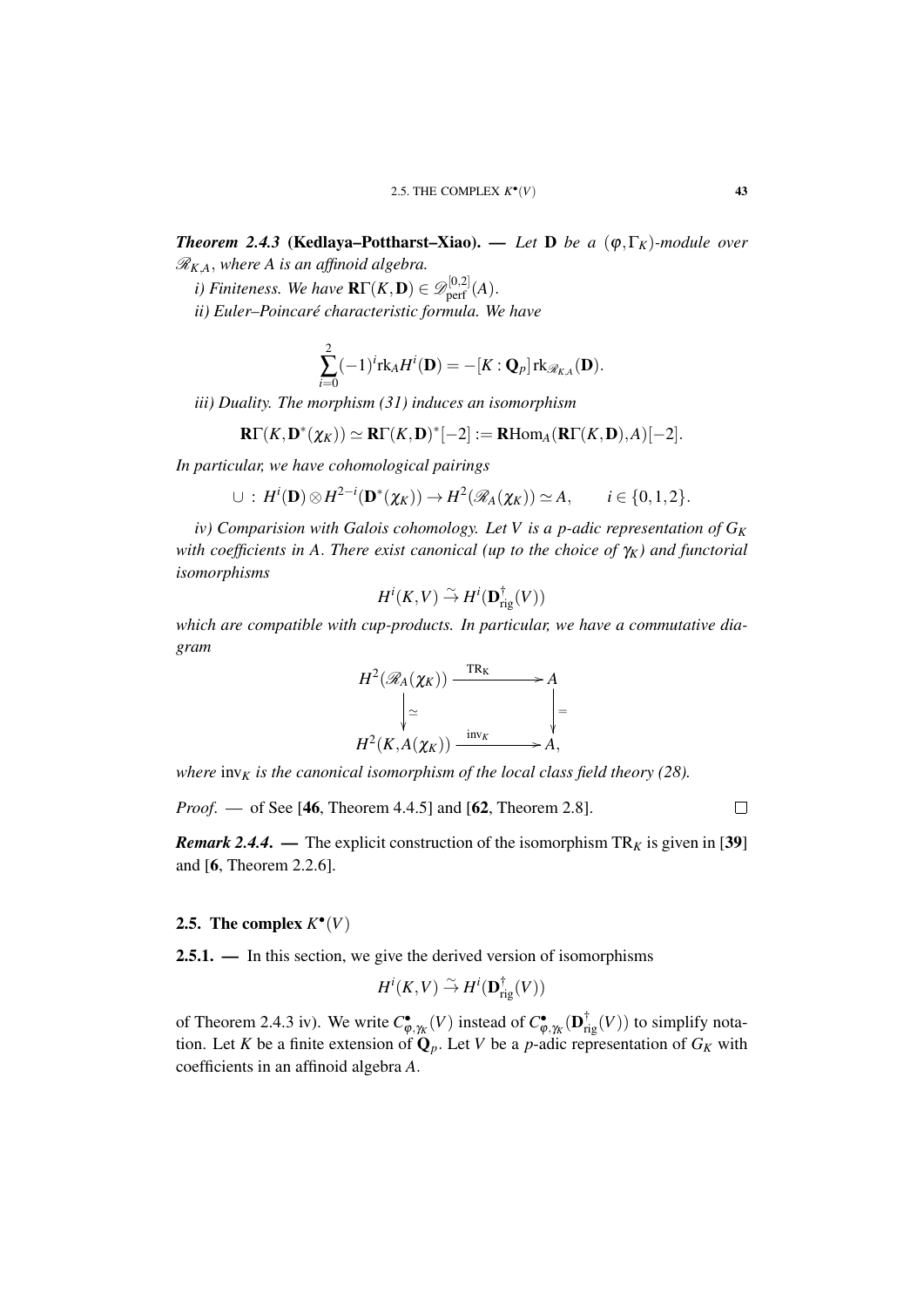In [12], Berger constructed, for each  $r \ge r_K$ , a ring  $\widetilde{\mathbf{B}}_{\text{rig}}^{\dagger,r}$  which is the completion of  $\mathbf{B}^{\dagger,r}$  with respect to Frechet topology. Set  $\widetilde{\mathbf{B}}_{\mathrm{rig},A}^{\dagger,r} = \widetilde{\mathbf{B}}_{\mathrm{rig}}^{\dagger,r} \widehat{\otimes}_{\mathbf{Q}_p} A$  and  $\widetilde{\mathbf{B}}_{\mathrm{rig},A}^{\dagger} = \bigcup_{r \ge r_K} \widetilde{\mathbf{B}}_{\mathrm{rig},A}^{\dagger,r}$ . For each  $r \ge r_K$  we have an exact sequence

$$
0 \to \mathbf{Q}_p \to \widetilde{\mathbf{B}}_{\mathrm{rig}}^{\dagger,r} \xrightarrow{\phi-1} \widetilde{\mathbf{B}}_{\mathrm{rig}}^{\dagger,rp} \to 0
$$

(see [13, Lemma I.7]). Since the completed tensor product by an orthonormalizable Banach space is exact in the category of Frechet spaces (see, for example, [3, proof of Lemma 3.9] ), the sequence

$$
0 \to A \to \widetilde{\mathbf{B}}_{\mathrm{rig},A}^{\dagger,r} \xrightarrow{\varphi-1} \widetilde{\mathbf{B}}_{\mathrm{rig},A}^{\dagger,rp} \to 0.
$$

is also exact. Passing to the direct limit we obtain an exact sequence

(32) 
$$
0 \to A \to \widetilde{\mathbf{B}}_{\mathrm{rig},A}^{\dagger} \xrightarrow{\varphi-1} \widetilde{\mathbf{B}}_{\mathrm{rig},A}^{\dagger} \to 0.
$$

Set  $V_{\text{rig}}^{\dagger} = V \otimes_A \widetilde{\mathbf{B}}_{\text{rig},A}^{\dagger}$  and consider the complex  $C^{\bullet}(G_K, V_{\text{rig}}^{\dagger})$ . Then (32) induces an exact sequence

$$
0 \to C^{\bullet}(G_K, V) \to C^{\bullet}(G_K, V_{\text{rig}}^{\dagger}) \xrightarrow{\varphi-1} C^{\bullet}(G_K, V_{\text{rig}}^{\dagger}) \to 0.
$$

Define

$$
K^{\bullet}(V) = T^{\bullet}(C^{\bullet}(G_K, V_{\text{rig}}^{\dagger})) = \text{Tot}\left(C^{\bullet}(G_K, V_{\text{rig}}^{\dagger}) \xrightarrow{\varphi-1} C^{\bullet}(G_K, V_{\text{rig}}^{\dagger})\right).
$$

Consider the map

$$
\alpha_V\,:\, C^\bullet_{\gamma_K}(V)\to C^\bullet(G_K,V_{\mathrm{rig}}^\dagger)
$$

defined by

$$
\begin{cases} \alpha_V(x_0) = x_0, & x_0 \in C^0_{\gamma_K}(V), \\ \alpha_V(x_1)(g) = \frac{\gamma_K^{\kappa(g)} - 1}{\gamma_K - 1}(x_1), & x_1 \in C^1_{\gamma_K}(V), \end{cases}
$$

where  $g \in G_K$  and  $\gamma_K^{\kappa(g)} = g|_{\Gamma_K^0}$ . It is easy to check that  $\alpha_V$  is a morphism of complexes which commutes with  $\varphi$ . By fonctoriality, we obtain a morphism (which we denote again by  $\alpha$ <sup>V</sup>):

$$
\alpha_V : C^{\bullet}_{\varphi, \gamma_K}(V) \to K^{\bullet}(V).
$$

*Proposition 2.5.2.* — *The map*  $\alpha_V : C^{\bullet}_{\varphi, \gamma_K}(V) \to K^{\bullet}(V)$  and the map

$$
\xi_V: \qquad C^{\bullet}(G_K, V) \to K^{\bullet}(V),
$$
  

$$
x_n \mapsto (0, x_n), \qquad x_n \in C^n(G_K, V)
$$

*are quasi-isomorphisms.*

*Proof*. — This is [10, Proposition 9].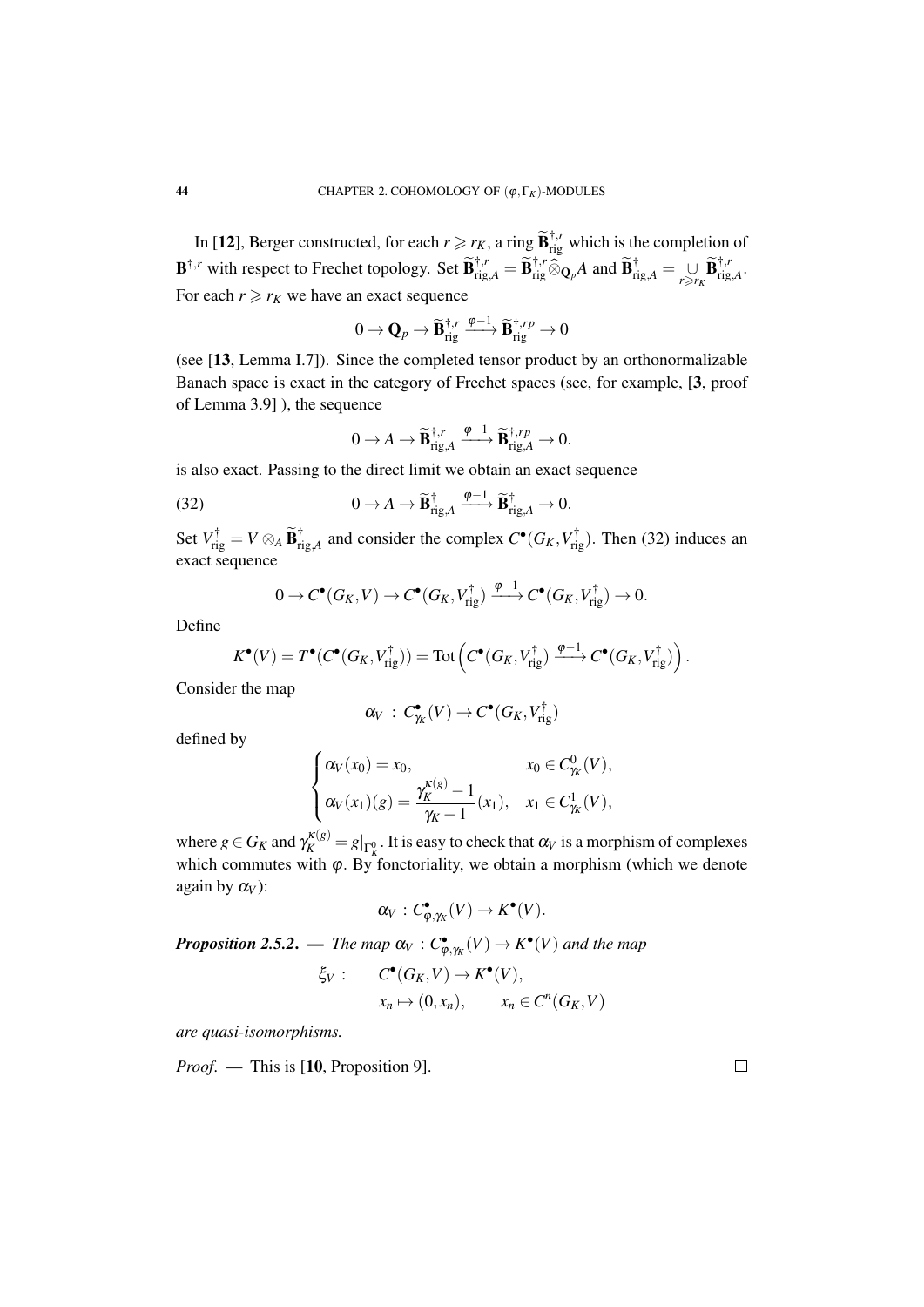2.5.3. — If *M* and *N* are two Galois modules, the cup-product

$$
\cup_c : C^{\bullet}(M) \otimes C^{\bullet}(M) \to C^{\bullet}(M \otimes N)
$$

defined by

$$
(x_n \cup_c y_m)(g_1, g_2, \dots, g_{n+m}) =
$$
  
=  $x_n(g_1, \dots, g_n) \otimes (g_1g_2 \cdots g_n)y_m(g_{n+1}, \dots, g_{n+m}),$ 

where  $x_n \in C^n(G_K, M)$  and  $y_m \in C^m(G_K, N)$ , is a morphism of complexes. Let *V* and *U* be two Galois representations of  $G_K$ . Applying Proposition 1.1.5 to the complexes  $C^{\bullet}(G_K, V_{\text{rig}}^{\dagger})$  and  $C^{\bullet}(G_K, U_{\text{rig}}^{\dagger})$  we obtain a morphism

$$
\cup_K: K^{\bullet}(V) \otimes K^{\bullet}(U) \to K^{\bullet}(V \otimes U).
$$

The following proposition will not be used in the remainder of this paper, but we state it here for completeness.

*Proposition 2.5.4*. — *In the diagram*



*the maps*  $\alpha_{V\otimes U}\circ \cup_{\varphi,\gamma}$  *and*  $\cup_K\circ(\alpha_V\otimes \alpha_U)$  *are homotopic.* 

We need the following lemma.

*Lemma 2.5.5.* — *For any*  $x \in C^1_{\mathcal{H}}(V)$ ,  $y \in C^1_{\mathcal{H}}(U)$ , let  $c_{x,y} \in C^1(\Gamma_K^0, \mathbf{D}_{\text{rig}}^{\dagger}(V \otimes U))$ *denote the* 1*-cochain defined by*

(33) 
$$
c_{x,y}(\gamma_K^n) = \sum_{i=0}^{n-1} \gamma_K^i(x) \otimes \left(\frac{\gamma_K^n - \gamma_K^{i+1}}{\gamma_K - 1}\right)(y), \quad \text{if } n \neq 0, 1,
$$

*and*  $c_{x,y}(1) = c_{x,y}(\gamma_K) = 0$ . *Then* 

*i*) For each  $x \in C^1_{\varphi, \gamma_K}(V)$  and  $y \in C^0_{\varphi, \gamma_K}(U)$ 

$$
c_{x,(\gamma_K-1)y} = \alpha_V(x) \cup_c \alpha_U(y) - \alpha_{V \otimes U}(x \cup_\gamma y).
$$

*ii)* If  $x \in C_{\varphi, \gamma_K}^0(V)$  and  $y \in C_{\varphi, \gamma_K}^1(U)$  then

$$
c_{(\gamma_K-1)x,y} = \alpha_{V\otimes U}(x\cup_\gamma y) - \alpha_V(x)\cup_c \alpha_U(y).
$$

*iii) One has*

$$
d^1(c_{x,y})=-\alpha_V(x)\cup_c \alpha_U(y).
$$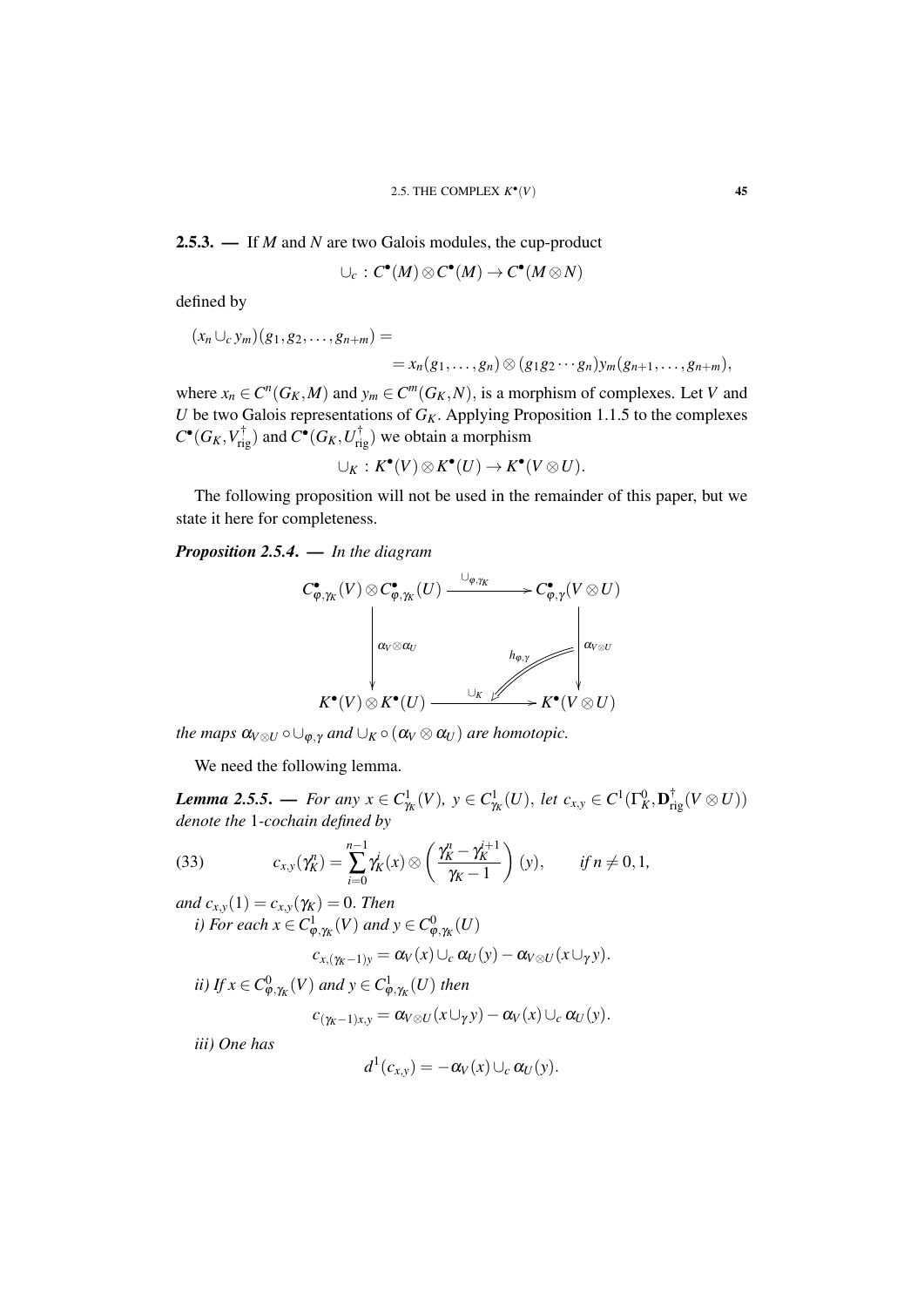*Proof of the lemma*. — i) Note that  $\Gamma_K^0$  is the profinite completion of the cyclic group  $\langle \gamma_K \rangle$ , and an easy computation shows that the map  $c_{x,y}$ , defined on  $\langle \gamma_K \rangle$  by (33), extends by continuity to a unique cochain on  $\Gamma_K^0$  which we denote again by  $c_{x,y}$ .

For any natural  $n \neq 0,1$  one has

$$
c_{x,(\gamma-1)y}(\gamma_K^n) = \sum_{i=0}^{n-1} \gamma_K^i(x) \otimes (\gamma_K^n - \gamma_K^{i+1})(y) =
$$
  
\n
$$
= \sum_{i=0}^{n-1} \gamma_K^i(x) \otimes \gamma_K^n(y) - \sum_{i=0}^{n-1} \gamma_K^i(x) \otimes \gamma_K^{i+1}(y) =
$$
  
\n
$$
= \frac{\gamma_K^n - 1}{\gamma_K - 1} (x) \otimes \gamma_K^n(y) - \frac{\gamma_K^n - 1}{\gamma_K - 1} (x \otimes \gamma_K(y)) =
$$
  
\n
$$
= (g_V(x) \cup_c g_U(y))(\gamma_K^n) - (g_V \otimes_U(x \cup_\gamma y))(\gamma_K^n).
$$

By continuity, this implies that  $c_{x,(y_K-1)y} = \alpha_V(x) \cup_c \alpha_U(y) - \alpha_{V \otimes U}(x \cup_{\gamma} y)$ , and i) is proved.

ii) An easy induction proves the formula

$$
(34) \quad \sum_{i=0}^{m} \gamma_K^i (\gamma_K - 1)(x) \otimes \frac{\gamma_K^{i+1} - 1}{\gamma_K - 1}(y) = \\ = \gamma_K^{m+1}(x) \otimes \frac{\gamma_K^{m+1} - 1}{\gamma_K - 1}(y) - \frac{\gamma_K^{m+1} - 1}{\gamma_K - 1}(x \otimes y).
$$

Therefore

$$
c_{(\gamma_K-1)x,y}(\gamma_K^n) = \sum_{i=0}^{n-1} (\gamma_K^{i+1} - \gamma_K^i)(x) \otimes \frac{\gamma_K^n - \gamma_K^{i+1}}{\gamma_K - 1}(y) =
$$
  
\n
$$
= \sum_{i=0}^{n-1} (\gamma_K^{i+1} - \gamma_K^i)(x) \otimes \frac{\gamma_K^n - 1}{\gamma_K - 1}(y) - \sum_{i=0}^{n-1} \gamma_K^i(\gamma_K - 1)(x) \otimes \frac{\gamma_K^{i+1} - 1}{\gamma_K - 1}(y) =
$$
  
\nby (34)  
\nby (34)  
\n
$$
(\gamma_K^n - 1)(x) \otimes \frac{\gamma_K^n - 1}{\gamma_K - 1}(y) + \frac{\gamma_K^n - 1}{\gamma_K - 1}(x \otimes y) - \gamma_K^n(x) \otimes \frac{\gamma_K^n - 1}{\gamma_K - 1}(y) =
$$
  
\n
$$
= \frac{\gamma_K^n - 1}{\gamma_K - 1}(x \otimes y) - x \otimes \frac{\gamma_K^n - 1}{\gamma_K - 1}(y) =
$$
  
\n
$$
= (\alpha_{V \otimes U}(x \cup_Y y))(\gamma_K^n) - (\alpha_V(x) \cup_c \alpha_U(y))(\gamma_K^n),
$$

and ii) is proved.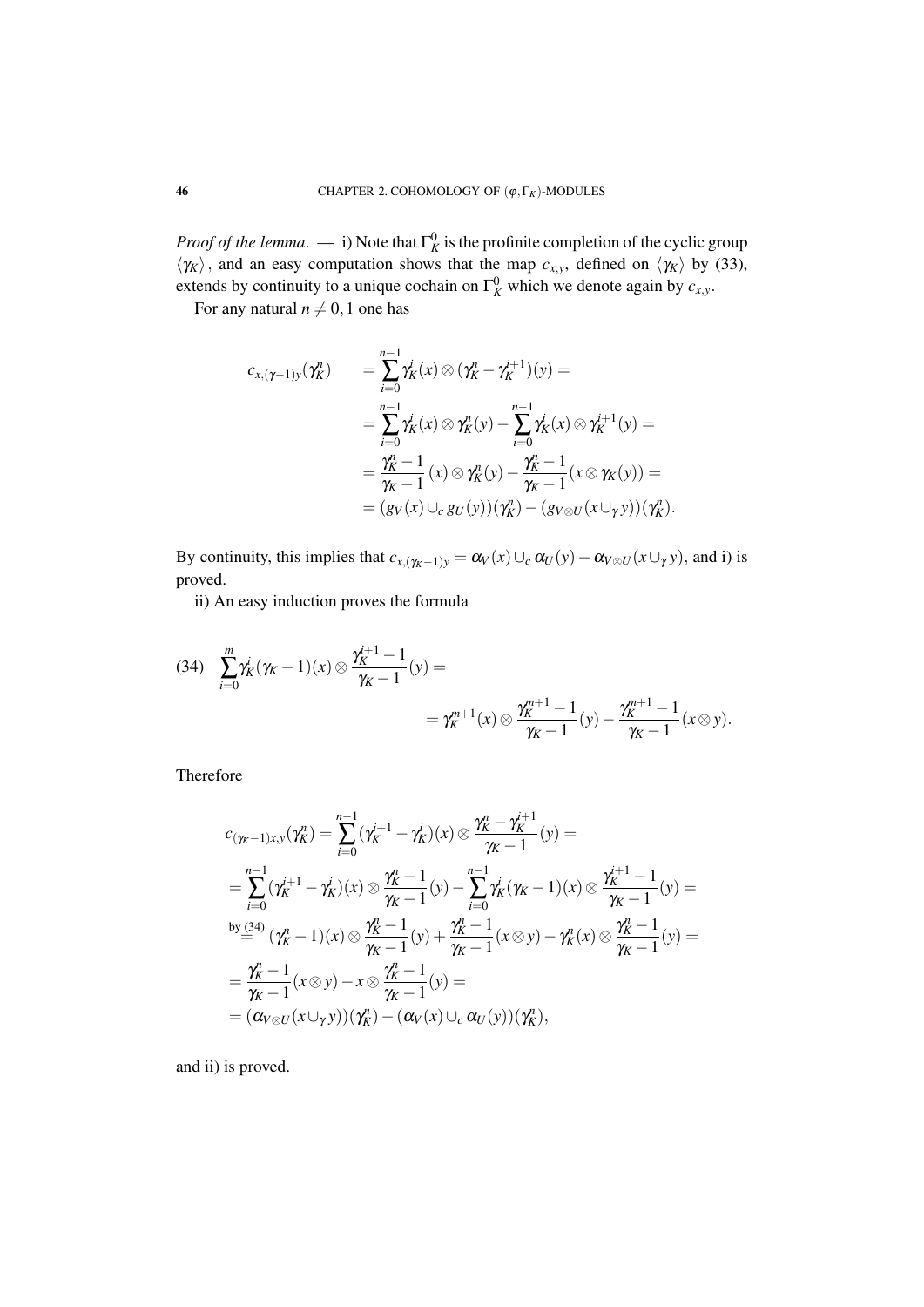iii) One has

$$
d^{1}c_{x,y}(\gamma_{K}^{n}, \gamma_{K}^{m}) = \gamma_{K}^{n}c_{x,y}(\gamma_{K}^{m}) - c_{x,y}(\gamma_{K}^{n+m}) + c_{x,y}(\gamma_{K}^{n}) =
$$
\n
$$
= \sum_{i=0}^{m-1} \gamma_{K}^{n+i}(x) \otimes \frac{\gamma_{K}^{n+m} - \gamma_{K}^{i+n+1}}{\gamma_{K} - 1}(y) -
$$
\n
$$
- \sum_{i=0}^{n+m-1} \gamma_{K}^{i}(x) \otimes \frac{\gamma_{K}^{n+m} - \gamma_{K}^{i+1}}{\gamma_{K} - 1}(y) + \sum_{i=0}^{n-1} \gamma_{K}^{i}(x) \otimes \frac{\gamma_{K}^{n} - \gamma_{K}^{i+1}}{\gamma_{K} - 1}(y) =
$$
\n
$$
= - \sum_{i=0}^{n-1} \gamma_{K}^{i}(x) \otimes \frac{\gamma_{K}^{n+m} - \gamma_{K}^{i+1}}{\gamma_{K} - 1}(y) + \sum_{i=0}^{n-1} \gamma_{K}^{i}(x) \otimes \frac{\gamma_{K}^{n} - \gamma_{K}^{i+1}}{\gamma_{K} - 1}(y) =
$$
\n
$$
= \sum_{i=0}^{n-1} \gamma_{K}^{i}(x) \otimes \frac{\gamma_{K}^{n} - \gamma_{K}^{n+m}}{\gamma_{K} - 1}(y) = - \frac{\gamma_{K}^{n} - 1}{\gamma_{K} - 1}(x) \otimes \gamma_{K}^{n} \frac{\gamma_{K}^{m} - 1}{\gamma_{K} - 1}(y) =
$$
\n
$$
= -(\alpha_{V}(x) \cup_{c} \alpha_{U}(y))(\gamma_{K}^{n}, \gamma_{K}^{m}).
$$

By continuity,  $d^1c_{x,y} = -\alpha_V(x) \cup_c \alpha_U(y)$ , and the lemma is proved.

*Proof of Proposition 2.5.4*. — Let

$$
h_{\gamma}: C^{\bullet}_{\gamma_K}(V) \otimes C^{\bullet}_{\gamma_K}(U) \to C^{\bullet}(G_K, V_{\text{rig}}^{\dagger} \otimes U_{\text{rig}}^{\dagger})[-1]
$$

be the map defined by

$$
h_{\gamma}(x, y) = \begin{cases} -c_{x, y} & \text{if } x \in C_{\gamma_K}^1(V), y \in C_{\gamma_K}^1(U), \\ 0 & \text{elsewhere.} \end{cases}
$$

From Lemma 2.5.5 it follows that  $h_{\gamma}$  defines a homotopy

 $h_{\gamma}: \alpha_{V\otimes U}\circ \cup_{\gamma}\leadsto \cup_{c}\circ(\alpha_{V}\otimes \alpha_{U}).$ 

By Proposition 1.1.6,  $h_{\gamma}$  induces a homotopy

$$
h_{\varphi,\gamma}:\, \alpha_{V\otimes U}\circ \cup_{\varphi,\gamma}\leadsto \cup_{K}\circ (\alpha_V\otimes \alpha_U).
$$

The proposition is proved.

## 2.6. Transpositions

**2.6.1.** — Let *M* be a continuous  $G_K$ -module. The complex  $C^{\bullet}(G_K, M)$  is equipped with a transposition

$$
\mathscr{T}_{V,c}:C^{\bullet}(G_K,M)\to C^{\bullet}(G_K,M)
$$

which is defined by

$$
\mathscr{T}_{V,c}(x_n)(g_1,g_2,\ldots,g_n) = (-1)^{n(n+1)/2} g_1 g_2 \cdots g_n (x_n(g_1^{-1},\ldots,g_n^{-1}))
$$

 $\Box$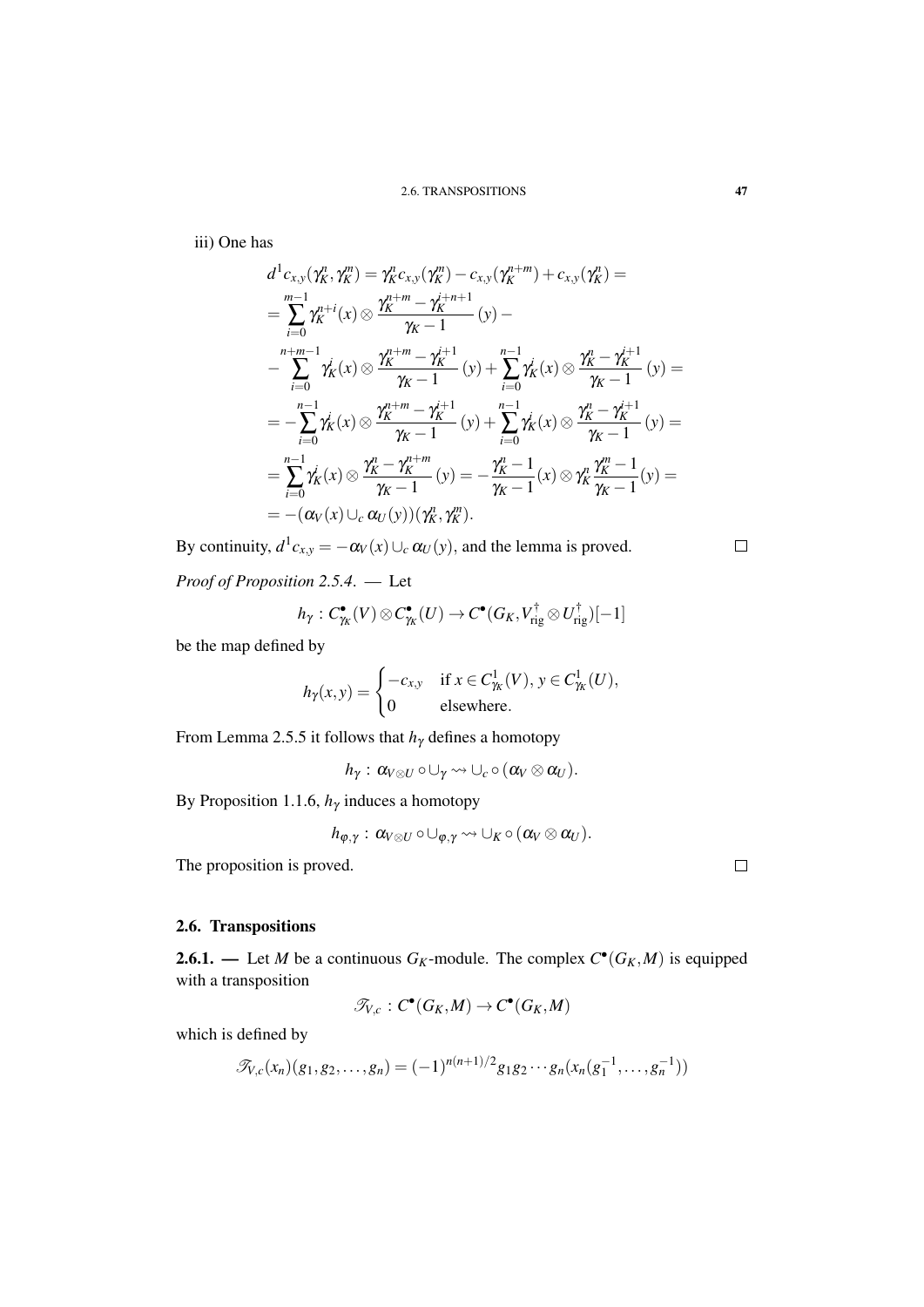(see [56, Section 3.4.5.1]). We will often write  $\mathcal{T}_c$  instead of  $\mathcal{T}_{V,c}$ . The map  $\mathcal{T}_c$ satisfies the following properties (see [56, Section 3.4.5.3] ) :

- a)  $\mathscr{T}_c$  is an involution, i.e.  $\mathscr{T}_c^2 = id$ .
- b)  $\mathcal{T}_c$  is functorially homotopic to the identity map.
- c) Let  $s_{12}^* : C^{\bullet}(G_K, M \otimes N) \to C^{\bullet}(C_K, N \otimes M)$  denote the map induced by the involution  $M \otimes N \to N \otimes M$  given by  $x \otimes y \mapsto y \otimes x$  (see Section 1.1.1). Set  $\mathscr{T}_{12} = \mathscr{T}_c \circ s_{12}^*$ . Then for all  $x_n \in C^n(G_K, M)$  and  $y_m \in C^m(G_K, N)$  one has

$$
\mathscr{T}_{12}(x_n \cup y_m) = (-1)^{nm}(\mathscr{T}_c y_m) \cup (\mathscr{T}_c x_n),
$$

i.e. the diagram

(35) 
$$
C^{\bullet}(G_K, M) \otimes C^{\bullet}(G_K, N) \xrightarrow{\cup_c} C^{\bullet}(G_K, M \otimes N)
$$

$$
\downarrow_{s_{12}} \qquad \qquad \downarrow_{s_{12}} \qquad \qquad \downarrow_{s_{12}}
$$

$$
C^{\bullet}(G_K, N) \otimes C^{\bullet}(G_K, M) \xrightarrow{\cup_c} C^{\bullet}(G_K, N \otimes M)
$$

commutes.

## 2.6.2. — There exists a homotopy

$$
(36) \t a = (a^n) : \mathrm{id} \leadsto \mathscr{T}_c
$$

which is functorial in  $M$  ([56], Section 3.4.5.5). We remark, that from the discussion in *op. cit.* it follows, that one can take *a* such that  $a^0 = a^1 = 0$ .

**2.6.3.** — Let *V* be a *p*-adic representation of  $G_K$ . We denote by  $\mathscr{T}_{K(V)}$ , or simply by  $\mathcal{T}_K$ , the transposition induced on the complex  $K^{\bullet}(V)$  by  $\mathcal{T}_c$ , thus

$$
\mathscr{T}_{K(V)}(x_{n-1},x_n)=(\mathscr{T}_c(x_{n-1}),\mathscr{T}_c(x_n)).
$$

From Proposition 1.1.7 it follows that in the diagram

(37)  
\n
$$
K^{\bullet}(V) \otimes K^{\bullet}(U) \xrightarrow{\cup_{K}} K^{\bullet}(V \otimes U)
$$
  
\n
$$
s_{12} \circ (\mathcal{I}_{K(V)} \otimes \mathcal{I}_{K(U)})
$$
\n
$$
K^{\bullet}(U) \otimes K^{\bullet}(V) \xrightarrow{\cup_{K} \swarrow} K^{\bullet}(U \otimes V)
$$

the morphisms  $\mathscr{T}_{K(V\otimes U)} \circ s_{12}^* \circ \cup_K$  and  $\cup_K \circ s_{12} \circ (\mathscr{T}_{K(V)} \otimes \mathscr{T}_{K(U)})$  are homotopic.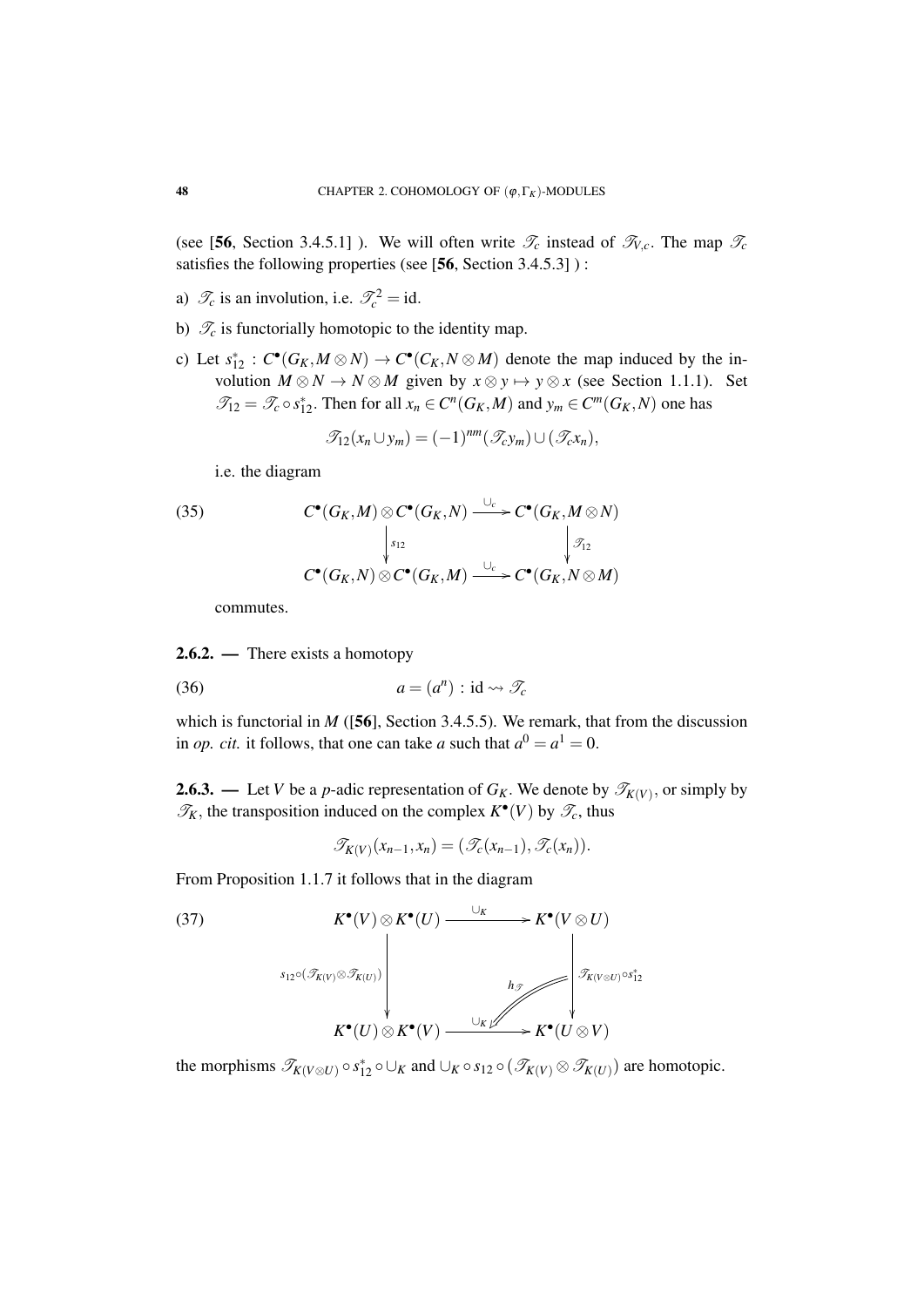*Proposition 2.6.4*. — *i) The diagram*

$$
C^{\bullet}(G_K, V) \xrightarrow{\xi_V} K^{\bullet}(V)
$$

$$
\downarrow \mathcal{F}_c
$$

$$
C^{\bullet}(G_K, V) \xrightarrow{\xi_V} K^{\bullet}(V).
$$

*is commutative. The map*  $a_{K(V)} = (a,a)$  *defines a homotopy*  $a_{K(V)} : id_{K(V)} \rightarrow \mathscr{T}_{K(V)}$ *such that*  $a_{K(V)} \circ \xi_V = \xi_V \circ a$ .

*ii) We have a commutative diagram*

$$
C_{\varphi,\gamma_K}^{\bullet}(V) \xrightarrow{\alpha_V} K^{\bullet}(V)
$$

$$
\downarrow \text{id}
$$

$$
C_{\varphi,\gamma_K}^{\bullet}(V) \xrightarrow{\alpha_V} K^{\bullet}(V).
$$

*If a* : id  $\rightsquigarrow$   $\mathscr{T}_c$  *is a homotopy such that*  $a^0 = a^1 = 0$ *, then*  $a_{K(V)} \circ \alpha_V = 0$ *.* 

*Proof*. — i) The first assertion follows from Lemma 1.1.6. ii) If  $x_1 \in C^1_{\gamma_K}(V)$  then  $\alpha_V(x_1) \in C^{\bullet}(G_K, V_{\text{rig}}^{\dagger})$  satisfies

$$
\mathcal{F}_c(\alpha_V(x_1))(g) = -g(\alpha_V(x_1)(g^{-1})) =
$$
  
=  $-\gamma_K^{\kappa(g)}\left(\frac{\gamma_K^{-\kappa(g)} - 1}{\gamma_K - 1}(x_1)\right) = \frac{\gamma_K^{\kappa(g)} - 1}{\gamma_K - 1}(x_1) = (\alpha_V(x_1))(g).$ 

Thus  $\mathcal{T}_c \circ \alpha_V = \alpha_V$ . By functoriality,  $\mathcal{T}_K \circ \alpha_V = \alpha_V$ . Finally, the identity  $a_{K(V)} \circ \alpha_V =$ 0 follows directly from the definition of  $\zeta_V$  and the assumption that  $a^0 = a^1 = 0$ .

### 2.7. The Bockstein map

**2.7.1.** — Consider the completed group algebra  $\Lambda_A = A[[\Gamma_K^0]]$  of  $\Gamma_K^0$  over *A*. Note that  $\Lambda_A = A \widehat{\otimes}_{\mathbf{Z}_p} \Lambda$ , where  $\Lambda = \mathbf{Z}_p[[\Gamma_K^0]]$  is the classical Iwasawa algebra. Let  $\iota$ :  $\Lambda_A \to \Lambda_A$  denote the *A*-linear involution given by  $\iota(\gamma) = \gamma^{-1}$ ,  $\gamma \in \Gamma_K^0$ . We equip  $\Lambda_A$ with the following structures:

- a) The natural Galois action given by  $g(x) = \overline{g}x$ , where  $g \in G_K$ ,  $x \in A_A$  and  $\overline{g}$  is the image of *g* under canonical projection of  $G_K \to \Gamma^0_K$ .
- b) The  $\Lambda_A$ -module structure  $\Lambda_A^i$  given by the involution  $\iota$ , namely  $\lambda \star x = \iota(\lambda)x$  for  $\lambda \in \Lambda_A$ ,  $x \in \Lambda_A^1$ .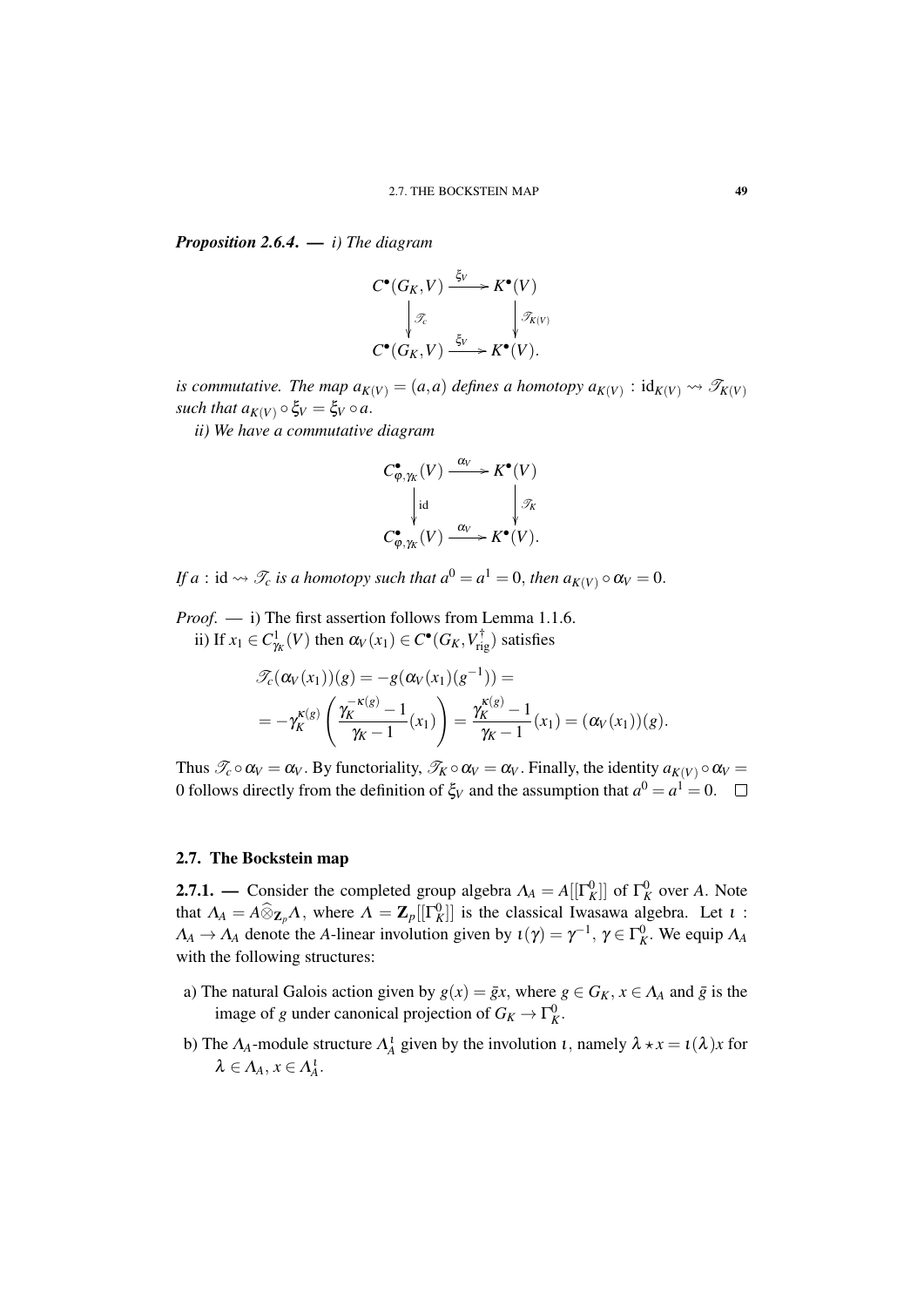Let  $J_A$  denote the kernel of the augmentation map  $\Lambda_A \to A$ . Then the element

$$
\widetilde{X} = \log^{-1}(\chi_K(\gamma))(\gamma - 1) \pmod{J_A^2} \in J_A/J_A^2
$$

does not depend on the choice of  $\gamma \in \Gamma_K^0$  and we have an isomorphism of *A*-modules

$$
\theta_A: A \to J_A/J_A^2,
$$
  

$$
\theta_A(a) = a\tilde{X}.
$$

The action of  $G_K$  on the quotient  $\widetilde{A}_K^1 = \Lambda_A^1/\widetilde{J}_A^2$  is given by

$$
g(1) = 1 + \log(\chi_K(g))\widetilde{X}, \qquad g \in G_K.
$$

We have an exact sequence of *GK*-modules

(38) 
$$
0 \to A \xrightarrow{\theta_K} \widetilde{A}_K^1 \to A \to 0.
$$

Let *V* be a *p*-adic representation of *G<sub>K</sub>* with coefficients in *A*. Set  $V_K = V \otimes_A A_K^L$ . Then the sequence (38) induces an exact sequence of *p*-adic representations

$$
0 \to V \to V_K \to V \to 0.
$$

Therefore, we have an exact sequence of complexes

$$
0 \to C^{\bullet}(G_K, V) \to C^{\bullet}(G_K, \widetilde{V}_K) \to C^{\bullet}(G_K, V) \to 0
$$

which gives a distinguished triangle

(39) 
$$
\mathbf{R}\Gamma(K,V) \to \mathbf{R}\Gamma(K,\tilde{V}_K) \to \mathbf{R}\Gamma(K,V) \to \mathbf{R}\Gamma(K,V)[1].
$$

The map  $s : A \to \tilde{A}_K^L$  that sends *a* to *a* (mod  $J_A^2$ ) induces a canonical non-equivariant section  $s_V : V \to \widetilde{V}_K$  of the projection  $\widetilde{V}_K \to V$ . Define a morphism  $\beta_{V,c} : C^{\bullet}(G_K, V) \to C^{\bullet}(\mathbb{C}^m)$  $C$ <sup> $\bullet$ </sup> $(G_K, V)$ [1] by

$$
\beta_{V,c}(x_n)=\frac{1}{\widetilde{X}}(d\circ s_V-s_V\circ d)(x_n),\qquad x_n\in C^\bullet(G_K,V).
$$

We will write  $\beta_c$  instead of  $\beta_{V,c}$  if the representation *V* is clear from the context.

*Proposition 2.7.2*. — *i) The distinguished triangle (39) can be represented by the following distinguished triangle of complexes*

$$
C^{\bullet}(G_K, V) \to C^{\bullet}(G_K, \widetilde{V}_K) \to C^{\bullet}(G_K, V) \xrightarrow{\beta_{V,c}} C^{\bullet}(G_K, V)[1].
$$

*ii*) For any  $x_n \in C^n(G_K, V)$  one has

$$
\beta_{V,c}(x_n)=-\log \chi_K\cup_c x_n.
$$

*Proof*. — See [56, Lemma 11.2.3].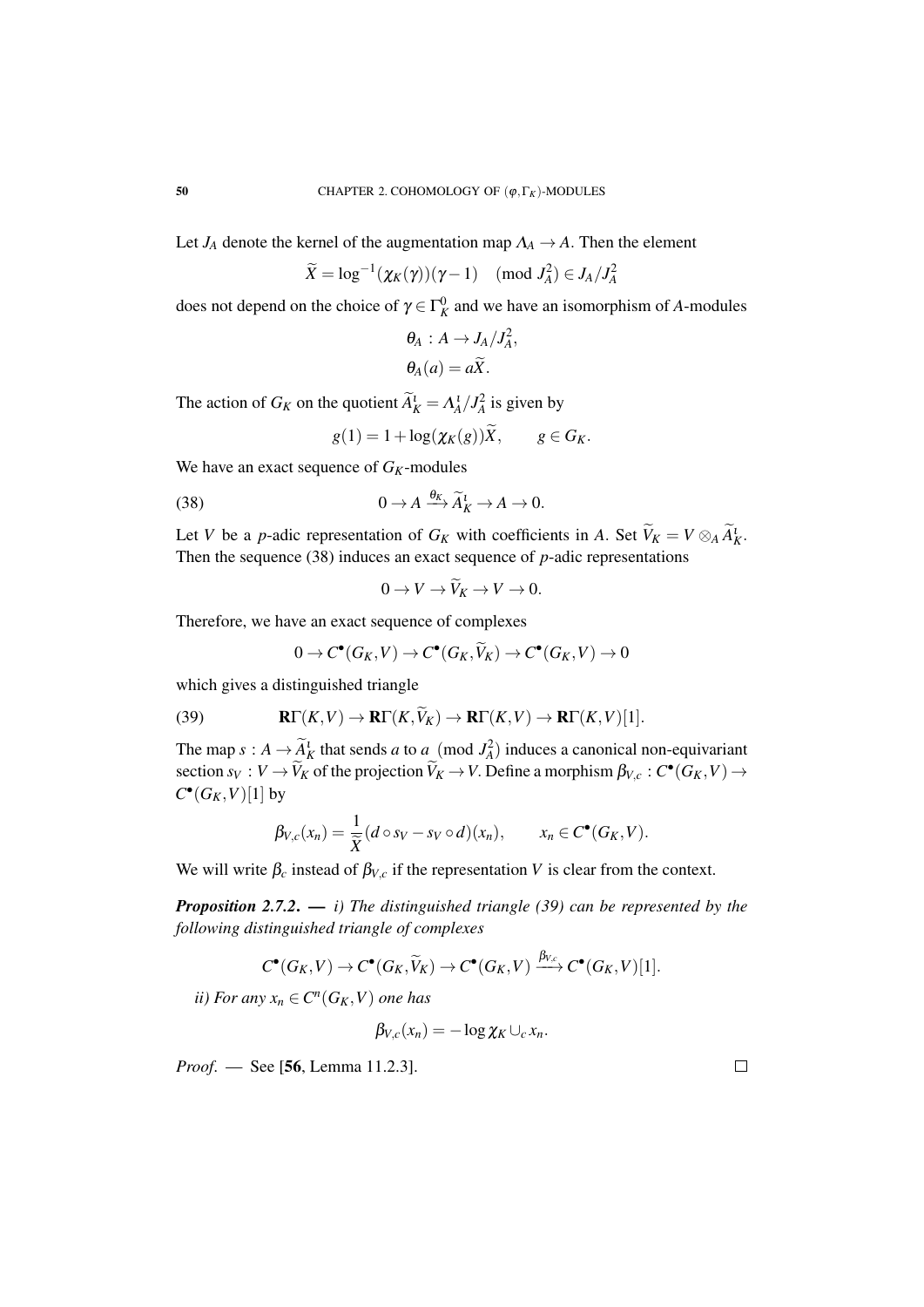**2.7.3.** — We will prove analogs of this proposition for the complexes  $C_{\varphi, \gamma_K}^{\bullet}(\mathbf{D})$  and  $K^{\bullet}(V)$ . Let **D** be a  $(\varphi, \Gamma_K)$ -module with coefficients in *A*. Set  $\widetilde{\mathbf{D}} = \mathbf{D} \otimes_A \widetilde{A}_K^{\iota}$ . The splitting *s* induces a splitting of the exact sequence

(40) 
$$
0 \longrightarrow D \longrightarrow \widetilde{D} \xrightarrow{\langle \delta D \rangle} D \longrightarrow 0
$$

which we denote by *s*<sub>D</sub>. Define

(41) 
$$
\beta_{\mathbf{D}} : C^{\bullet}_{\varphi, \gamma_K}(\mathbf{D}) \to C^{\bullet}_{\varphi, \gamma_K}(\mathbf{D})[1],
$$

$$
\beta_{\mathbf{D}}(x) = \frac{1}{\widetilde{X}} (d \circ s_{\mathbf{D}} - s_{\mathbf{D}} \circ d)(x), \qquad x \in C^n_{\varphi, \gamma_K}(\mathbf{D}).
$$

*Proposition 2.7.4.* — *i*) The map  $\beta_{\mathbf{D}}$  *induces the connecting maps*  $H^n(\mathbf{D}) \to$ *H n*+1 (D) *of the long cohomology sequence associated to the short exact sequence (40).*

*ii)* For any  $x \in C^n_{\varphi, \gamma_K}(\mathbf{D})$  one has

$$
\beta_{\mathbf{D}}(x) = -(0, \log \chi_K(\gamma_K)) \cup_{\varphi, \gamma} x,
$$

 $where (0, \log \chi_K(\gamma_K)) \in C^1_{\phi, \gamma_K}(\mathbf{Q}_p(0)).$ 

*Proof*. — The first assertion follows directly from the definition of the connecting map. Now, let  $x = (x_{n-1}, x_n) \in C^n_{\varphi, \gamma_K}(\mathbf{D})$ . Then

$$
(ds_{\mathbf{D}} - s_{\mathbf{D}}d)(x) =
$$
  
=  $d(x_{n-1} \otimes 1, x_n \otimes 1) - s_{\mathbf{D}}((\gamma_K - 1)x_{n-1} + (-1)^n(\varphi - 1)x_n, (\gamma_K - 1)x_n) =$   
=  $(\gamma_K(x_{n-1}) \otimes \gamma_K - x_{n-1} \otimes 1 + (-1)^n(\varphi - 1)x_n \otimes 1, \gamma_K(x_n) \otimes \gamma_K - x_n \otimes 1) -$   
-  $((\gamma_K - 1)(x_{n-1}) \otimes 1 + (-1)^n(\varphi - 1)x_n \otimes 1, (\gamma_K - 1)(x_n) \otimes 1) =$   
=  $(\gamma_K(x_{n-1}) \otimes (\gamma_K - 1), \gamma_K(x_n) \otimes (\gamma_K - 1)).$ 

From  $\gamma_K = 1 + \widetilde{X} \log \chi_K(\gamma_K)$  it follows that  $\gamma_K^{-1} - 1 \equiv -\widetilde{X} \log \chi_K(\gamma_K) \pmod{J_A^2}$  and we obtain

$$
\beta_{\mathbf{D}}(x) = \frac{1}{\widetilde{X}}\left( (\gamma_K(x_{n-1}), \gamma_K(x_n)) \otimes (\gamma_K - 1)) \right) =
$$
  
=  $-\log \chi_K(\gamma_K)(\gamma_K(x_{n-1}), \gamma_K(x_n)) \in C_{\varphi, \gamma_K}^{n+1}(\mathbf{D}).$ 

On the other hand,

$$
(0, \log \chi_K(\gamma_K)) \cup_{\varphi, \gamma} (x_{n-1}, x_n) = \log \chi_K(\gamma_K)(\gamma_K(x_{n-1}), \gamma_K(x_n))
$$

and ii) is proved.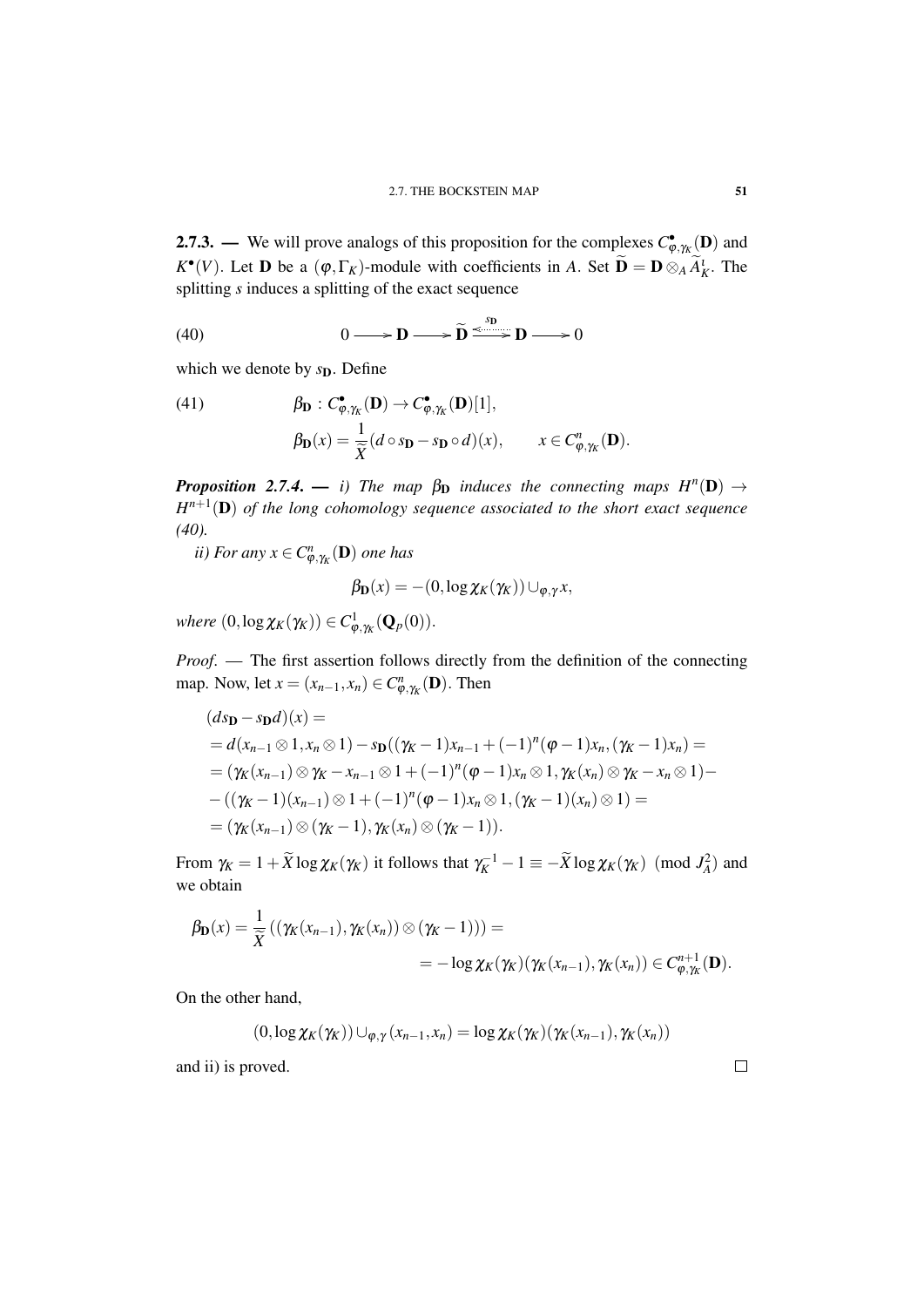The exact sequence

$$
0 \to C^{\bullet}(G_K, V_{\text{rig}}^{\dagger}) \to C^{\bullet}(G_K, (\widetilde{V}_K)_{\text{rig}}^{\dagger}) \to C^{\bullet}(G_K, V_{\text{rig}}^{\dagger}) \to 0,
$$

induces an exact sequence

(42) 
$$
0 \to K^{\bullet}(V) \to K^{\bullet}(\widetilde{V}_K) \to K^{\bullet}(V) \to 0.
$$

Again, the splitting  $s_V : V \to V_K$  induces a splitting  $s_K : K^{\bullet}(V) \to K^{\bullet}(\tilde{V}_K)$  of (42) and we have a distinguished triangle of complexes

$$
K^{\bullet}(V) \to K^{\bullet}(\widetilde{V}) \to K^{\bullet}(V) \xrightarrow{\beta_{K(V)}} K^{\bullet}(V)[1].
$$

We will often write  $\beta_K$  instead of  $\beta_{K(V)}$ .

*Proposition 2.7.5*. — *i) One has*

$$
\beta_K(x) = -(0, \log \chi_K) \cup_K x, \qquad x \in K^n(V).
$$

*ii) The following diagrams commute*

$$
C^{\bullet}(G_K, V) \xrightarrow{\beta_c} C^{\bullet}(G_K, V)[1], \qquad C^{\bullet}_{\varphi, \gamma_K}(V) \xrightarrow{\beta_{\text{D}^+_{\text{rig}}(V)}} C^{\bullet}_{\varphi, \gamma_K}(V)[1]
$$
  
\n
$$
\downarrow_{\zeta_V} \qquad \qquad \downarrow_{\zeta_V[1]} \qquad \qquad \downarrow_{\alpha_V} \qquad \qquad \downarrow_{\alpha_V[1]}
$$
  
\n
$$
K^{\bullet}(V) \xrightarrow{\beta_K} K^{\bullet}(V)[1] \qquad \qquad K^{\bullet}(V) \xrightarrow{\beta_K} K^{\bullet}(V)[1].
$$

ρ

*Proof.* — i) The proof is a routine computation. Let  $x = (x_{n-1}, x_n) \in K^n(V)$ , where  $x_{n-1} \in C^{n-1}(G_K, V_{\text{rig}}^{\dagger}), x_n \in C^n(G_K, V_{\text{rig}}^{\dagger}).$  Since  $s_K$  commutes with  $\varphi$  one has

$$
(ds_K - s_Kd)x = ((ds_V - s_Vd)x_{n-1}, (ds_V - s_Vd)x_n).
$$

On the other hand,

$$
((ds_V - s_Vd)x_{n-1})(g_1, g_2, \ldots, g_n) = g_1x_{n-1}(g_2, \ldots, g_n) \otimes (\bar{g}_1 - 1),
$$

where  $\bar{g}_1$  denote the image of  $g_1 \in G_K$  in  $\Gamma_K$ . As in the proof of Proposition 2.7.4, we can write  $\bar{g}_1 - 1 \pmod{J_A^2} = \tilde{X} \log \chi_K(g_1)$ . Therefore

$$
(d\circ s_V-s_V\circ d)x_{n-1}(g_1,g_2,\ldots,g_n)=\log\chi_K(g_1)g_1x_{n-1}(g_2,\ldots,g_n)\otimes X.
$$

and

$$
(d \circ s_V - s_V \circ d)x_n(g_1, g_2, \dots, g_n, g_{n+1}) =
$$
  
= log  $\chi_K(g_1)g_1x_{n-1}(g_2, \dots, g_n, g_{n+1}) \otimes \widetilde{X}$ .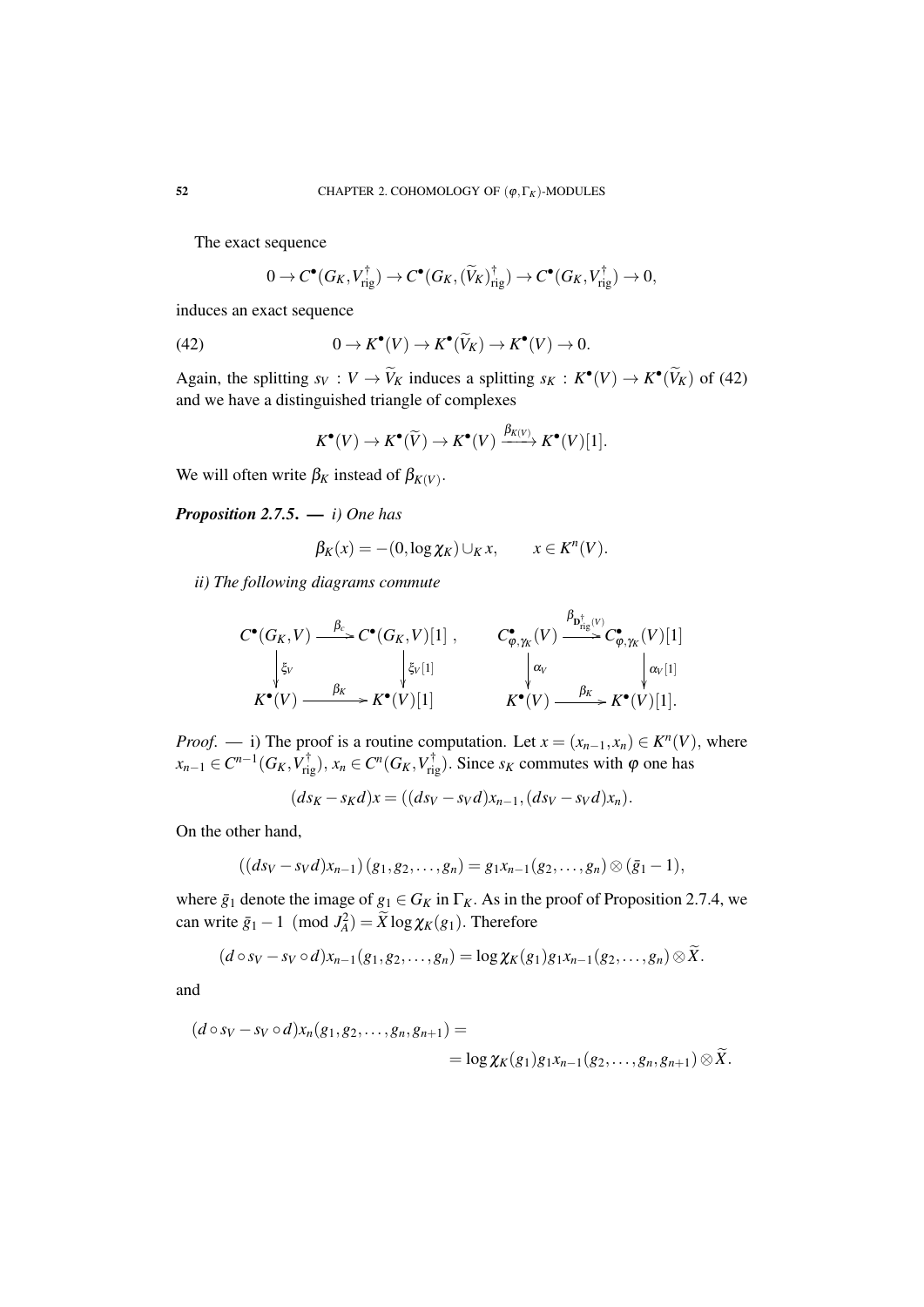Since  $\iota(g_1 - 1) = -\widetilde{X} \log \chi_K(g_1)$ , we have

$$
\beta_K(x)(g_1,\ldots,g_n) = \frac{1}{\widetilde{X}}(d \circ s_K - s_K \circ d)x(g_1,g_2,\ldots,g_n) =
$$
  
= 
$$
-\log \chi_K(g_1)(g_1x_{n-1}(g_2,\ldots,g_n,g_n),g_1x_{n-1}(g_2,\ldots,g_n,g_{n+1})).
$$

On the other hand,  $(0, \log \chi_K) \cup_K (x_{n-1}, x_n) = (z_n, z_{n+1}),$  where

$$
z_i(g_1, g_2,..., g_i) = \log \chi_K(g_1)g_1x_i(g_2,..., g_i),
$$
   
  $i = n, n + 1,$ 

and i) is proved.

ii) The second statement follows from the compatibility of the Bockstein morphisms  $β_c$ ,  $β_{\mathbf{D}_{\text{rig}}^{\dagger}(V)}$  and  $β_K$  with the maps  $α_V$  and  $β_V$ . This can be also proved using i) and Propositions 2.7.2 and 2.7.4.  $\Box$ 

### 2.8. Iwasawa cohomology

**2.8.1.** — We keep previous notation and conventions. Set  $K_{\infty} = (K^{\text{cyc}})^{\Delta_K}$ , where  $\Delta_K = \text{Gal}(K(\zeta_p)/K)$ . Then  $\text{Gal}(K_\infty/K) \simeq \Gamma_K^0$  and we denote by  $K_n$  the unique subextension of  $K_{\infty}$  of degree  $[K_n : K] = p^n$ . Let *E* be a finite extension of  $\mathbf{Q}_p$  and let  $\mathcal{O}_E$ be its ring of integers. We denote by  $\Lambda_{\mathscr{O}_E} = \mathscr{O}_E[[\Gamma_K^0]]$  the Iwasawa algebra of  $\Gamma_K^0$ with coefficients in  $\mathcal{O}_E$ . The choice of a generator  $\gamma_K$  of  $\Gamma_K^0$  fixes an isomorphism  $\Lambda_{\mathscr{O}_E} \simeq \mathscr{O}_E[[X]]$  such that  $\gamma_K \mapsto X + 1$ . Let  $\mathscr{H}_E$  denote the algebra of formal power series  $f(X) \in E[[X]]$  that converge on the open unit disk  $A(0,1) = \{x \in \mathbb{C}_p \mid |x|_p < 1\}$ and let

$$
\mathscr{H}_E(\Gamma_K^0) = \{ f(\gamma_K - 1) \mid f(X) \in \mathscr{H}_E \}.
$$

We consider  $\Lambda_{\mathcal{O}_E}$  as a subring of  $\mathcal{H}_E(\Gamma_K^0)$ . The involution  $\iota : \Lambda_{\mathcal{O}_E} \to \Lambda_{\mathcal{O}_E}$  extends to  $\mathcal{H}_E(\Gamma_K^0)$ . Let  $\Lambda_{\mathcal{O}_E}^1$  (resp.  $\mathcal{H}_E(\Gamma_K^0)^1$ ) denote  $\Lambda_{\mathcal{O}_E}$  (resp.  $\mathcal{H}_E(\Gamma_K^0)$ ) equipped with the  $\Lambda_{\mathscr{O}_E}$ -module (resp.  $\mathscr{H}_E(\Gamma_K^0)$ -module) structure given by  $\alpha \star \lambda = \iota(\alpha)\lambda$ .

Let *V* be a *p*-adic representation of  $G_K$  with coefficients in *E*. Fix a  $\mathcal{O}_E$ -lattice *T* of *V* stable under the action of  $G_K$  and set  $\text{Ind}_{K_\infty/K}(T) = T \otimes_{\mathcal{O}_E} \Lambda_{\mathcal{O}_E}^1$ . We equip Ind $_{K_\infty/K}(T)$  with the following structures:

- a) The diagonal action of  $G_K$ , namely  $g(x \otimes \lambda) = g(x) \otimes \overline{g}\lambda$ , for all  $g \in G_K$  and  $x \otimes \lambda \in \text{Ind}_{K_{\infty}/K}(T);$
- b) The structure of  $\Lambda_{\mathscr{O}_E}$ -module given by  $\alpha(x \otimes \lambda) = x \otimes \lambda \iota(\alpha)$  for all  $\alpha \in \Lambda_{\mathscr{O}_E}$  and  $x \otimes \lambda \in \text{Ind}_{K_{\infty}/K}(T)$ .

Let  $\mathbf{R}\Gamma_{\text{Iw}}(K,T)$  denote the class of the complex  $C^{\bullet}(G_K, \text{Ind}_{K_{\infty}/K}(T))$  in the derived category  $\mathscr{D}(\Lambda_{\mathscr{O}_E})$  of  $\Lambda_{\mathscr{O}_E}$ -modules. The augmentation map  $\Lambda_{\mathscr{O}_E} \to \mathscr{O}_E$  induces an isomorphism

$$
\mathbf{R}\Gamma_{\mathrm{Iw}}(K,T)\otimes^{\mathbf{L}}_{\Lambda_{\mathscr{O}_E}}\mathscr{O}_E\simeq \mathbf{R}\Gamma(K,T).
$$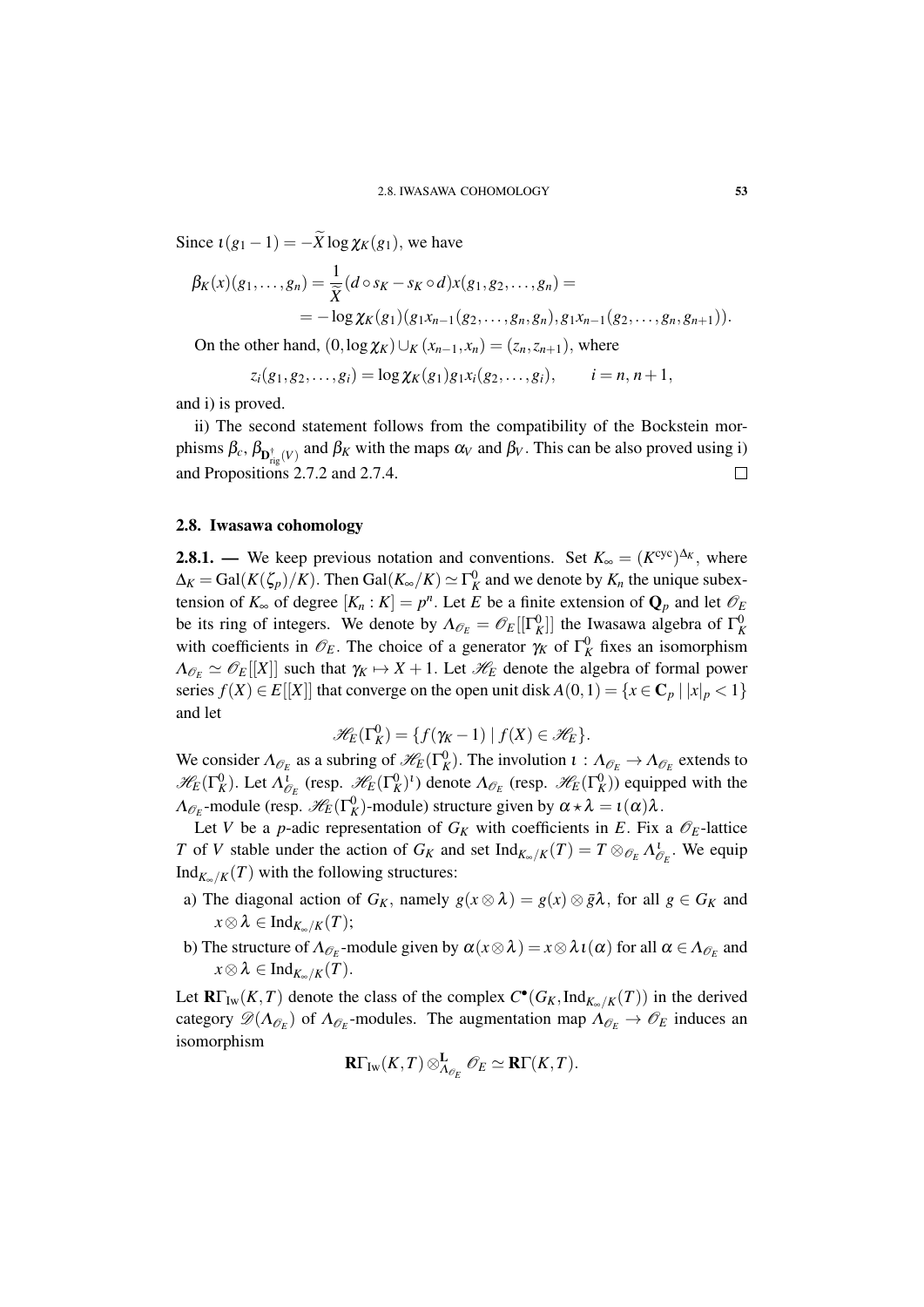We write  $H^i_{\text{Iw}}(K,T) = \mathbf{R}^i \Gamma_{\text{Iw}}(K,T)$  for the cohomology of  $\mathbf{R} \Gamma_{\text{Iw}}(K,T)$ . From Shapiro's lemma it follows that

$$
H^i_{\mathrm{Iw}}(K,T) = \varprojlim_{\mathrm{cores}} H^i(K_n,T)
$$

(see, for example,  $[56, \text{Sections } 8.1-8.3]$ ).

We review the Iwasawa cohomology of  $(\varphi, \Gamma_K)$ -modules [19, 46]. The map  $\varphi$ :  $\mathbf{B}_{\mathrm{rig},K}^{\dagger,r}\to\mathbf{B}_{\mathrm{rig},K}^{\dagger,pr}$ <sup>†,*pr*</sup></sup> equips  $\mathbf{B}^{\dagger,pr}_{\text{rig},K}$  with the structure of a free  $\varphi : \mathbf{B}^{\dagger,r}_{\text{rig}}$  $r_{\text{rig},K}^{f,r}$ -module of rank *p*. Define

$$
\psi: \mathbf{B}_{\mathrm{rig},K}^{\dagger,pr} \to \mathbf{B}_{\mathrm{rig},K}^{\dagger,r}, \qquad \psi(x) = \frac{1}{p} \phi^{-1} \circ \mathrm{Tr}_{\mathbf{B}_{\mathrm{rig},K}^{\dagger,pr}/\phi(\mathbf{B}_{\mathrm{rig},K}^{\dagger,r})}(x).
$$

Since  $\mathcal{R}_{K,\mathbf{Q}_p} = \bigcup_{r \ge r_K} \mathbf{B}_{\mathrm{rig}}^{\dagger,r}$  $T_i^r$ , the operator  $\psi$  extends by linearity to an operator  $\psi$ :  $\mathcal{R}_{K,E} \to \mathcal{R}_{K,E}$  such that  $\psi \circ \varphi = id$ .

Let **D** is a  $(\varphi, \Gamma_K)$ -module over  $\mathcal{R}_{K,E} = \mathcal{R}_K \otimes_{\mathbf{O}_n} E$ . If  $e_1, e_2, \ldots, e_d$  is a base of **D** over  $\mathcal{R}_{K,E}$ , then  $\varphi(e_1), \varphi(e_2), \ldots, \varphi(e_d)$  is again a base of **D**, and we define

$$
\psi : \mathbf{D} \to \mathbf{D},
$$
  

$$
\psi\left(\sum_{i=1}^d a_i \varphi(e_i)\right) = \sum_{i=1}^d \psi(a_i) e_i.
$$

The action of  $\Gamma_K^0$  on  $\mathbf{D}^{\Delta_K}$  extends to a natural action of  $\mathcal{H}_E(\Gamma_K^0)$  and we consider the complex of  $\mathscr{H}_E(\Gamma^0_K)$ -modules

$$
C^\bullet_{\mathrm{Iw}}(\mathbf{D})\ :\ \mathbf{D}^{\Delta_K}\xrightarrow{\psi-1}\mathbf{D}^{\Delta_K},
$$

where the terms are concentrated in degrees 1 and 2. Let  $\mathbf{R}\Gamma_{\text{Iw}}(\mathbf{D}) = [C^{\bullet}_{\text{Iw}}(\mathbf{D})]$ denote the class of  $C^{\bullet}_{\text{Iw}}(\mathbf{D})$  in the derived category  $\mathscr{D}(\mathscr{H}_E(\Gamma^0_K))$ . We also consider the complex  $C_{\varphi,\gamma_K}^{\bullet}(\text{Ind}_{K_\infty/K}(D))$ , where  $\text{Ind}_{K_\infty/K}(D) = D \otimes_E \mathcal{H}_E(\Gamma_K^0)^1$ , and set  $\mathbf{R}\Gamma(K,\mathrm{Ind}_{K_\infty/K}(\mathbf{D}))=\left[C^\bullet_{\boldsymbol\phi,\boldsymbol\gamma_K}(\overline{\mathbf{D}})\right].$ 

*<i>Theorem 2.8.2* **(Pottharst). —** *Let* **<b>D** *be a* ( $\varphi$ ,  $\Gamma_K$ )*-module over*  $\mathcal{R}_{K,E}$ *. Then i)* The complexes  $C^{\bullet}_{\mathrm{Iw}}(\mathbf{D})$  and  $C_{\varphi,\gamma_K}(\overline{\mathbf{D}})$  are quasi-isomorphic and therefore

$$
\mathbf{R}\Gamma_{\mathrm{Iw}}(\mathbf{D})\simeq \mathbf{R}\Gamma(K,\mathrm{Ind}_{K_{\infty}/K}(\mathbf{D})).
$$

*ii*) The cohomology groups  $H^i_{\text{Iw}}(\mathbf{D}) = \mathbf{R}^i \Gamma_{\text{Iw}}(\mathbf{D})$  are finitely-generated  $\mathscr{H}_E(\Gamma_K^0)$ *modules. Moreover,*  $\text{rk}_{\mathscr{H}_E(\Gamma^0_K)} H^1_{\text{Iw}}(\mathbf{D}) = [K : \mathbf{Q}_p] \text{rk}_{\mathscr{R}_{K,E}} \mathbf{D}$  and  $H^1_{\text{Iw}}(\mathbf{D})_{\text{tor}}$  and  $H^2_{\text{Iw}}(\mathbf{D})$ *are finite-dimensional E-vector spaces.*

*iii) We have an isomorphism*

$$
C_{\varphi,\gamma_K}^{\bullet}(\mathrm{Ind}_{K_\infty/K}(\mathbf{D}))\otimes_{\mathscr{H}_E(\Gamma_K^0)}E\xrightarrow{\sim} C_{\varphi,\gamma_K}^{\bullet}(\mathbf{D})
$$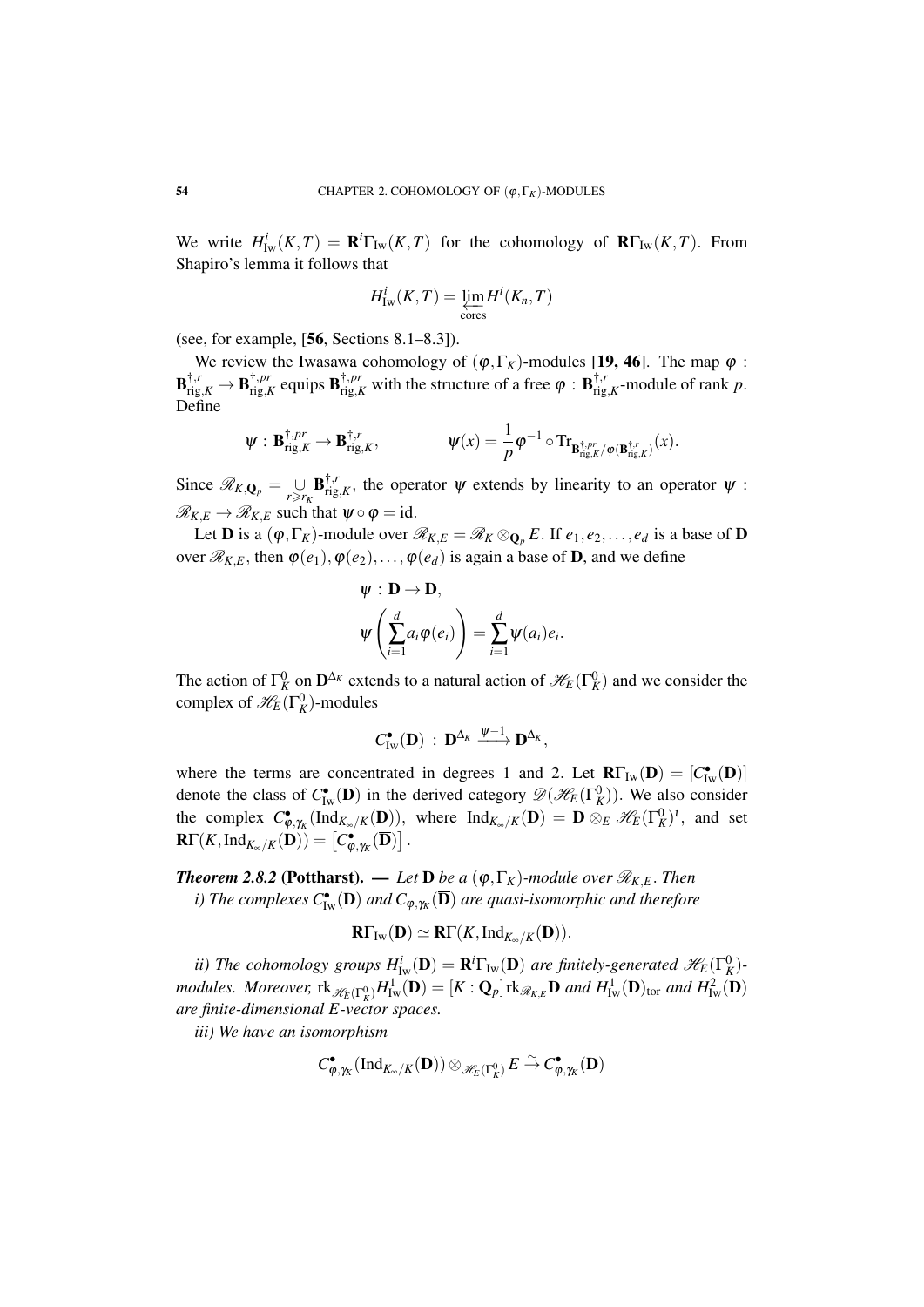*which induces the Hochschild–Serre exact sequences*

 $0 \to H^i_{\mathrm{Iw}}(\mathbf{D})_{\Gamma_K^0} \to H^i(\mathbf{D}) \to H^{i+1}_{\mathrm{Iw}}(\mathbf{D})^{\Gamma_K^0} \to 0.$ 

*iv)* Let  $\omega =$  cone  $\left[ \mathscr{K}_E(\Gamma_K^0) \to \mathscr{K}_E(\Gamma_K^0) / \mathscr{H}_E(\Gamma_K^0) \right] [-1]$ , where  $\mathscr{K}_E(\Gamma_K^0)$  is the field *of fractions of*  $\mathscr{H}_E(\Gamma^0_K)$ *. Then the functor*  $\mathscr{D} = \text{Hom}_{\mathscr{H}_E(\Gamma^0_K)}(-,\bm{a})$  *furnishes a duality* 

$$
\mathscr{D}\mathbf{R}\Gamma_{\mathrm{Iw}}(\mathbf{D})\simeq \mathbf{R}\Gamma_{\mathrm{Iw}}(\mathbf{D}^*(\chi_K))^t[2].
$$

*v) If V is a p-adic representation of GK*, *then there are canonical and functorial isomorphisms*

$$
\mathbf{R}\Gamma_{\mathrm{Iw}}(K,T)\otimes^{\mathbf{L}}_{\Lambda_{\mathscr{O}_E}}\mathscr{H}_E(\Gamma^0_K)\simeq\mathbf{R}\Gamma\left(K,T\otimes_{\mathscr{O}_E}\mathscr{H}_E(\Gamma^0_K)^{\dagger}\right)\simeq
$$

$$
\simeq\mathbf{R}\Gamma(K,\mathrm{Ind}_{K_{\infty}/K}(\mathbf{D}_{\mathrm{rig}}^{\dagger}(V))).
$$

*Proof*. — See [61, Theorem 2.6].

We will need the following lemma.

*Lemma 2.8.3.* — Let E be a finite extension of  $\mathbf{Q}_p$  and let **D** be a potentially *semistable* ( $\varphi$ ,  $\Gamma_K$ )*-module over*  $\mathcal{R}_{K,E}$ *. Then* 

*i)*  $H^1_{\mathrm{Iw}}(\mathbf{D})_{\mathrm{tor}} \simeq (\mathbf{D}^{\Delta_K})^{\varphi=1}$ . *ii) Assume that*

$$
\mathscr{D}_{\text{pst}}(\mathbf{D}^*(\chi_K))^{\varphi=p^i}=0, \qquad \forall i \in \mathbf{Z}.
$$

*Then*  $H^2_{\text{Iw}}(\mathbf{D}) = 0$ .

*Proof*. — i) Consider the exact sequence

$$
0 \to \mathbf{D}^{\varphi=1} \to \mathbf{D}^{\psi=1} \xrightarrow{\varphi-1} \mathbf{D}^{\psi=0}.
$$

Since  $(D^{\Delta_K})^{\psi=1} \simeq H^1_{\text{Iw}}(D)$  and, by [46, Theorem 3.1.1],  $D^{\psi=0}$  is  $\mathscr{H}_E(\Gamma_K^0)$ -torsion free, we have  $H^1_{\mathrm{Iw}}(\mathbf{D})_{\mathrm{tor}} \subset (\mathbf{D}^{\Delta_K})^{\varphi=1}$ . On the other hand,  $\mathbf{D}^{\varphi=1}$  is a finitely dimensional *E*-vector space (see, for example, [46, Lemma 4.3.5]) and therefore is  $\mathscr{H}_E(\Gamma_K^0)$ -torsion. This proves the first statement.

ii) By Theorem 2.8.2 iv),  $H_{\text{Iw}}^2(\mathbf{D})$  and  $H_{\text{Iw}}^1(\mathbf{D}^*(\chi_K))_{\text{tor}}$  are dual to each other and it is enough to show that  $\mathbf{D}^*(\chi_K)^{\varphi=1} = 0$ . Since  $\dim_E \mathbf{D}^*(\chi_K)^{\varphi=1} < \infty$ , there exists *r* such that  $\mathbf{D}^*(\chi_K)^{\varphi=1} \subset \mathbf{D}^*(\chi_K)^{(r)}$ , and for  $n \gg 0$  the map  $i_n = \varphi^{-n} : \mathcal{R}_{K,E}^{(r)} \to$  $E \otimes_{\mathbf{Q}_p} K^{\text{cyc}}[[t]]$  gives an injection

$$
\mathbf{D}^*(\chi_K)^{\phi=1} \to \mathbf{D}^*(\chi_K)^{(r)} \otimes_{i_n} \left( E \otimes_{\mathbf{Q}_p} K^{\operatorname{cyc}}[[t]] \right) \overset{\sim}{\to} \\ \overset{\sim}{\to} \operatorname{Fil}^0\left( \mathscr{D}_{\operatorname{dR}}(\mathbf{D}^*(\chi_K)) \otimes_K \otimes K^{\operatorname{cyc}}((t)) \right).
$$

Looking at the action of  $\Gamma_K$  on  $Fil^0(\mathscr{D}_{dR}(\mathbf{D}^*(\chi_K))\otimes_K K^{\text{cyc}}((t)))$  and using the fact that  $\mathbf{D}^{*}(\chi_K)^{\varphi=1}$  is finite-dimensional over E, it is easy to prove, that there exists a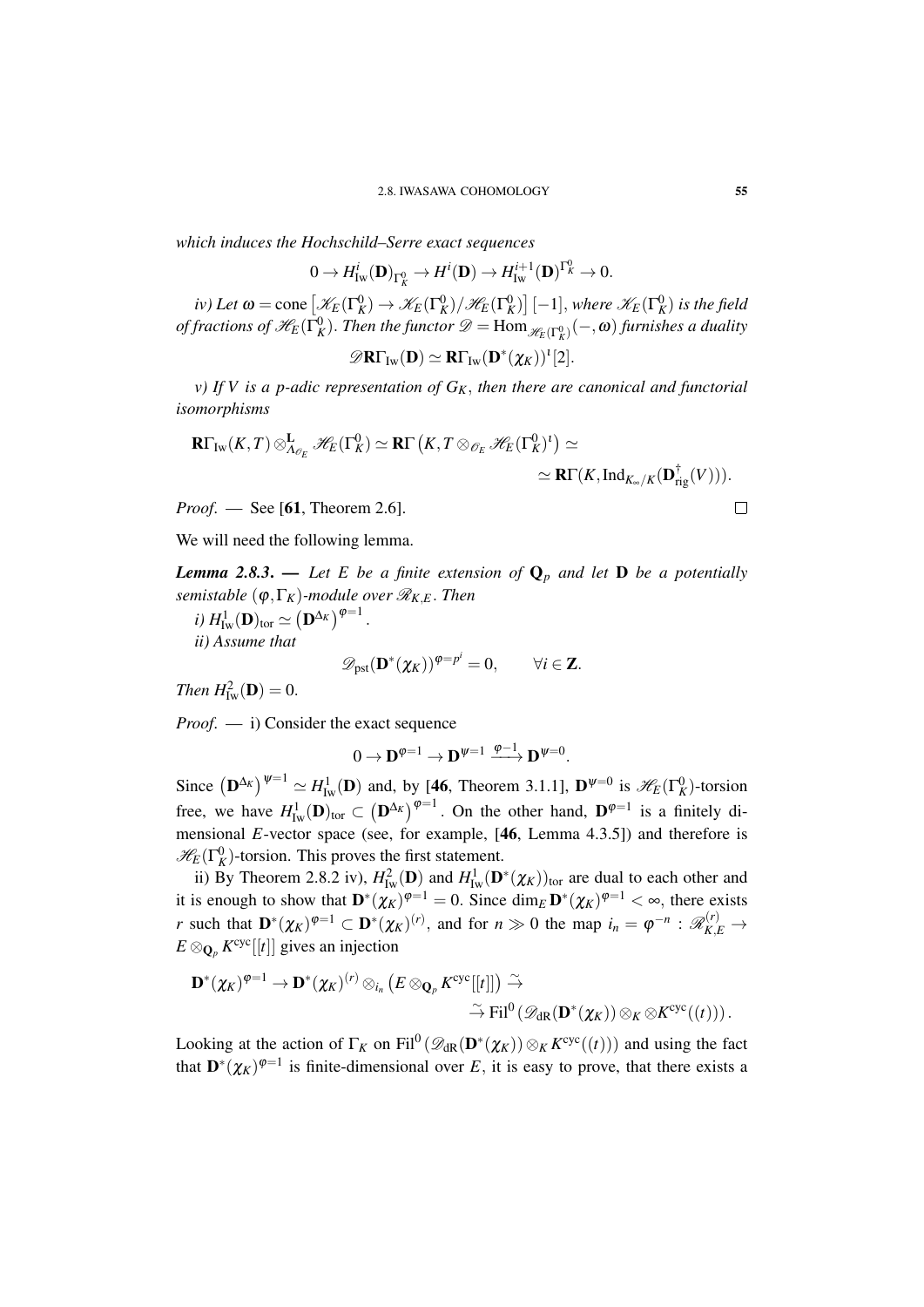finite extension  $L/K$  such that  $\mathbf{D}^*(\chi_K)^{\varphi=1}$ , viewed as  $G_L$ -module, is isomorphic to a finite direct sum of modules  $\mathbf{Q}_p(i)$ ,  $i \in \mathbf{Z}$ . Therefore

$$
\mathbf{D}^*(\chi_K)^{\varphi=1} \simeq \left(\mathbf{D}^*(\chi_K)^{\varphi=1} \otimes_{\mathbf{Q}_p} \mathbf{Q}_p(-i)\right)^{\Gamma_L} \otimes_{\mathbf{Q}_p} \mathbf{Q}_p(i)
$$

as *GL*-modules. Since

$$
\left(\mathbf{D}^*(\chi_K)^{\varphi=1}\otimes_{\mathbf{Q}_p}\mathbf{Q}_p(-i)\right)^{\Gamma_L}\subset \left(\mathbf{D}^*(\chi_K)\otimes_{\mathscr{R}_{K,E}}\mathscr{R}_{L,E}[1/t,\ell_{\pi}]\right)^{\varphi=p^{-i},\Gamma_L}=\\ =\mathscr{D}_{\mathrm{st}/L}(\mathbf{D}^*(\chi_K))^{\varphi=p^{-i}}=0,
$$

we obtain that  $\mathbf{D}^*(\chi_K)^{\varphi=1} = 0$ , and the lemma is proved.

 $\Box$ 

# **2.9.** The group  $H_f^1(\mathbf{D})$

2.9.1. — For the content of this section we refer the reader to [7, Sections 1.4-1.5]. Let **D** be a potentially semistable  $(\varphi, \Gamma_K)$ -module over  $\mathcal{R}_{K,E}$ , where *E* is a finite extension of  $\mathbf{Q}_p$ . As usual, we have the isomorphism

$$
H^1(\mathbf{D}) \simeq \text{Ext}^1_{\mathscr{R}_{K,E}}(\mathscr{R}_{K,E},\mathbf{D})
$$

which associates to each cocycle  $x = (a, b) \in C^1_{\varphi, \gamma_K}(\mathbf{D})$  the extension

$$
0\to \mathbf{D}\to \mathbf{D}_x\to \mathscr{R}_{K,E}\to 0
$$

such that  $\mathbf{D}_x = \mathbf{D} \oplus \mathcal{R}_{K,E}e$  with  $\varphi(e) = e + a$  and  $\gamma_K(e) = e + b$ . We say that  $[x] =$ class( $x$ )  $\in$  *H*<sup>1</sup>(**D**) is crystalline if

$$
\mathrm{rk}_{E \otimes K_0}(\mathscr{D}_{\mathrm{cris}}(\mathbf{D}_x)) = \mathrm{rk}_{E \otimes K_0}(\mathscr{D}_{\mathrm{cris}}(\mathbf{D})) + 1
$$

and define

$$
H_f^1(\mathbf{D}) = \{ [x] \in H^1(\mathbf{D}) \mid \text{cl}(x) \text{ is crystalline} \}.
$$

This definition agrees with the definition of Bloch and Kato [16]. Namely, if *V* is a potentially semistable representation of  $G_K$ , then

$$
H^1_f(\mathbf{D}_{\mathrm{rig}}^\dagger(V)) \simeq H^1_f(K, V)
$$

(see [7, Proposition 1.4.2]).

*Proposition 2.9.2.* — *Let* **D** *be a potentially semistable*  $(\varphi, \Gamma_K)$ *-module over*  $\mathcal{R}_{K,E}$ *. Then*

*i)*  $H^0(\mathbf{D}) = \text{Fil}^0(\mathscr{D}_{\text{pst}}(\mathbf{D}))^{\varphi=1,N=0,G_K}$  and  $H^1_f(\mathbf{D})$  is a E-subspace of  $H^1(\mathbf{D})$  of di*mension*

$$
\dim_E H^1_f(\mathbf{D}) = \dim_E \mathscr{D}_{\mathrm{dR}}(\mathbf{D}) - \dim_E \mathrm{Fil}^0 \mathscr{D}_{\mathrm{dR}}(\mathbf{D}) + \dim_E H^0(\mathbf{D}).
$$

*ii) There exists an exact sequence*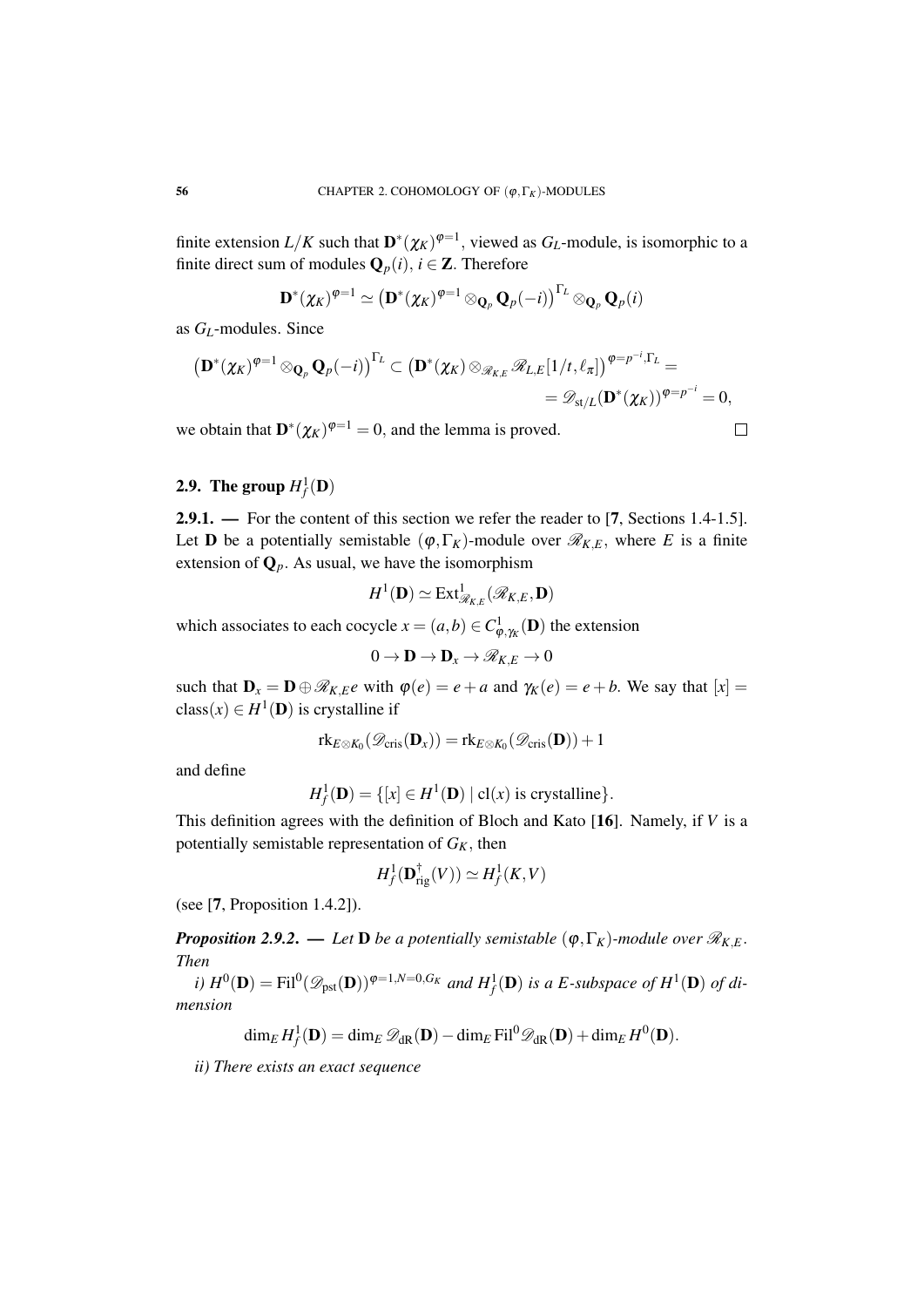$$
0 \to H^0(\mathbf{D}) \to \mathscr{D}_{\text{cris}}(\mathbf{D}) \xrightarrow{(\text{pr},1-\varphi)} t_{\mathbf{D}}(K) \oplus \mathscr{D}_{\text{cris}}(\mathbf{D}) \to H^1_f(\mathbf{D}) \to 0,
$$

*where t***D**( $K$ ) =  $\mathscr{D}_{dR}(\mathbf{D})$ /Fil<sup>0</sup> $\mathscr{D}_{dR}(\mathbf{D})$ .

*iii*)  $H_f^1(\mathbf{D}^*(\chi_K))$  *is the orthogonal complement to*  $H_f^1(\mathbf{D})$  *under the duality*  $H^1(\mathbf{D}) \times H^1(\mathbf{D}^*(\chi_K)) \to E.$ 

*iv) Let*

$$
0 \to \mathbf{D}_1 \to \mathbf{D} \to \mathbf{D}_2 \to 0
$$

*be an exact sequence of potentially semistable*  $(\varphi, \Gamma_K)$ *-modules. Assume that one of the following conditions holds*

*a)* D *is crystalline;*

$$
b)\operatorname{Im}((H^0(\mathbf{D}_2) \to H^1(\mathbf{D}_1)) \subset H^1_f(\mathbf{D}_1).
$$

*Then one has an exact sequence*

$$
0 \to H^0(\mathbf{D}_1) \to H^0(\mathbf{D}) \to H^0(\mathbf{D}_2) \to H^1_f(\mathbf{D}_1) \to H^1_f(\mathbf{D}) \to H^1_f(\mathbf{D}_2) \to 0.
$$

*Proof*. — This proposition is proved in Proposition 1.4.4, and Corollaries 1.4.6 and 1.4.10 of [7]. For an another approach to  $H_f^1(\mathbf{D})$  and an alternative proof see [53, Section 2].  $\Box$ 

2.9.3. — In this subsection we assume that  $K = \mathbf{Q}_p$ . We review the computation of the cohomology of some isoclinic  $(\varphi, \Gamma_{\mathbf{Q}_p})$ -modules given in [7]. To simplify notation, we write  $\chi_p$  and  $\Gamma_p^0$  instead of  $\chi_{\mathbf{Q}_p}$  and  $\Gamma_{\mathbf{Q}_p}^0$  respectively.

*Proposition 2.9.4. — Let*  ${\bf D}$  *be a semistable*  $(\phi, \Gamma_{{\bf Q}_p})$ *-module of rank*  $d$  *over*  $\mathscr{R}_{{\bf Q}_p, E}$ such that  $\mathscr{D}_{\rm st}(\mathbf{D})^{\varphi=1}=\mathscr{D}_{\rm st}(\mathbf{D})$  and  $\text{Fil}^0\mathscr{D}_{\rm st}(\mathbf{D})=\mathscr{D}_{\rm st}(\mathbf{D}).$  Then

- *i*) **D** *is crystalline and*  $H^0(\mathbf{D}) = \mathscr{D}_{\text{cris}}(\mathbf{D})$ *.*
- *ii)* One has  $\dim_E H^0(\mathbf{D}) = d$ ,  $\dim_E H^1(\mathbf{D}) = 2d$  and  $H^2(\mathbf{D}) = 0$ . *iii) The map*
	- $i_{\mathbf{D}}:\mathscr{D}_{\mathrm{cris}}(\mathbf{D})\oplus\mathscr{D}_{\mathrm{cris}}(\mathbf{D})\to H^1(\mathbf{D}),$  $i_{\mathbf{D}} = \text{cl}(-x, \log \chi_p(\gamma_{\mathbf{Q}_p})y)$

*is an isomorphism of E-vector spaces. Let*  $i_{D,f}$  *and*  $i_{D,c}$  *denote the restrictions of*  $i_D$ *on the first and the second summand respectively. Then*  $\text{Im}(i_{\mathbf{D},f}) = H_f^1(\mathbf{D})$  *and we have a decomposition*

$$
H^1(\mathbf{D})=H^1_f(\mathbf{D})\oplus H^1_c(\mathbf{D}),
$$

*where*  $H_c^1(\mathbf{D}) = \text{Im}(i_{\mathbf{D},c})$ .

 $\mathbf{D}^*(\mathbf{X}_p)$  *be the Tate dual of* **D**. Then

$$
\mathscr{D}_{\mathrm{cris}}(\mathbf{D}^*(\pmb{\chi}_p))^{\boldsymbol{\phi}=\boldsymbol{p}^{-1}}=\mathscr{D}_{\mathrm{cris}}(\mathbf{D}^*(\pmb{\chi}_p))
$$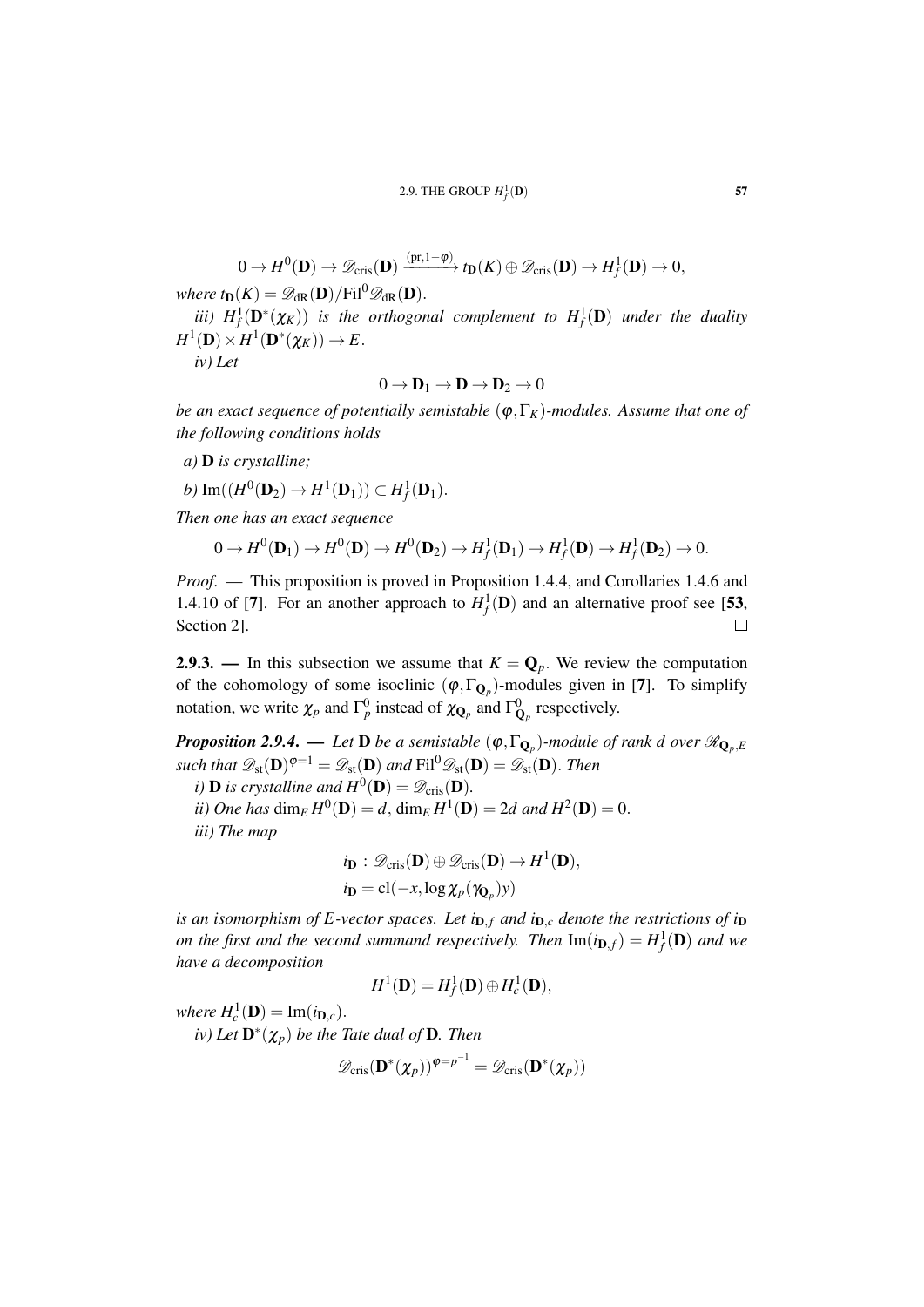$and \text{ Fil}^0\mathscr{D}_{\text{cris}}(\mathbf{D}^*(\boldsymbol{\chi}_p))=0.$  In particular,  $H^0(\mathbf{D}^*(\boldsymbol{\chi}_p))=0.$  Let  $[ , ]_{\mathbf{D}} : \mathscr{D}_{\mathrm{cris}}(\mathbf{D}^*(\chi_p)) \times \mathscr{D}_{\mathrm{cris}}(\mathbf{D}) \to E$ 

*denote the canonical duality. Define a morphism*

$$
i_{\mathbf{D}^*(\boldsymbol{\chi}_p)}:\mathscr{D}_{\text{cris}}(\mathbf{D}^*(\boldsymbol{\chi}_p))\oplus\mathscr{D}_{\text{cris}}(\mathbf{D}^*(\boldsymbol{\chi}_p))\to H^1(\mathbf{D}^*(\boldsymbol{\chi}_p))
$$

*by*

$$
i_{\mathbf{D}^*(\chi_p)}(\alpha,\beta) \cup i_{\mathbf{D}}(x,y) = [\beta,x]_{\mathbf{D}} - [\alpha,y]_{\mathbf{D}}
$$

and denote by  $\text{Im}(i_{\mathbf{D}^*(\pmb{\chi}_p),f})$  and  $\text{Im}(i_{\mathbf{D}^*(\pmb{\chi}_p),c})$  the restrictions of  $i_{\mathbf{D}^*(\pmb{\chi}_p)}$  on the first and *the second summand respectively. Then*  $\text{Im}(i_{\mathbf{D}^*(\boldsymbol{\chi}_p),f}) = H_f^1(\mathbf{D}^*(\boldsymbol{\chi}_p))$  and again we *have*

$$
H^1(\mathbf{D}^*(\chi_p)) = H^1_f(\mathbf{D}^*(\chi_p)) \oplus H^1_c(\mathbf{D}^*(\chi_p)),
$$

 $where H_c^1(\mathbf{D}^*(\chi_p)) = \text{Im}(i_{\mathbf{D}^*(\chi_p),c}).$ 

*Proof*. — See [7, Proposition 1.5.9 and Section 1.5.10].

*Lemma 2.9.5.* — Let  $D$  be a semistable  $(\varphi, \Gamma_{Q_p})$ -module of rank d over  $\mathscr{R}_{Q_p,E}$  $\mathscr{A}_\mathrm{st}(h)$   $\mathscr{D}_\mathrm{st}(D)^{\varphi=1} = \mathscr{D}_\mathrm{st}(D)$  and  $\mathrm{Fil}^0 \mathscr{D}_\mathrm{st}(D) = \mathscr{D}_\mathrm{st}(D)$ . Let  $w_p = (0, \log \chi_p(\gamma_{\mathbf{Q}_p})) \in \mathscr{D}_\mathrm{st}(D)$  $C^1_{\varphi,\gamma_{\mathbf{Q}_p}}(E(0))$ . *Then* 

$$
H_c^1(\mathbf{D}) = \ker (\cup w_p : H^1(\mathbf{D}) \to H^2(\mathbf{D})),
$$
  
\n
$$
H_c^1(\mathbf{D}^*(\chi_p)) = \ker (\cup w_p : H^1(\mathbf{D}^*(\chi_p)) \to H^2(\mathbf{D}^*(\chi_p))).
$$

*Proof.* — This follows directly from the definition of the cup product.

We also need the following result.

*Proposition 2.9.6.* — *Let* **D** *be a crystalline*  $(\varphi, \Gamma_{\mathbf{Q}_p})$ *-module over*  $\mathscr{R}_{\mathbf{Q}_p,E}$  such that  $\mathscr{D}_{\mathrm{cris}}(\mathbf{D})^{\varphi=p^{-1}}=\mathscr{D}_{\mathrm{cris}}(\mathbf{D})$  and  $\mathrm{Fil}^0\mathscr{D}_{\mathrm{cris}}(\mathbf{D})=0$ . *Then* 

$$
H^1_{\mathrm{Iw}}(\mathbf{D})_{\Gamma^0_p}=H^1_c(\mathbf{D}).
$$

*Proof.* — See [10, Proposition 4].

 $\Box$ 

 $\Box$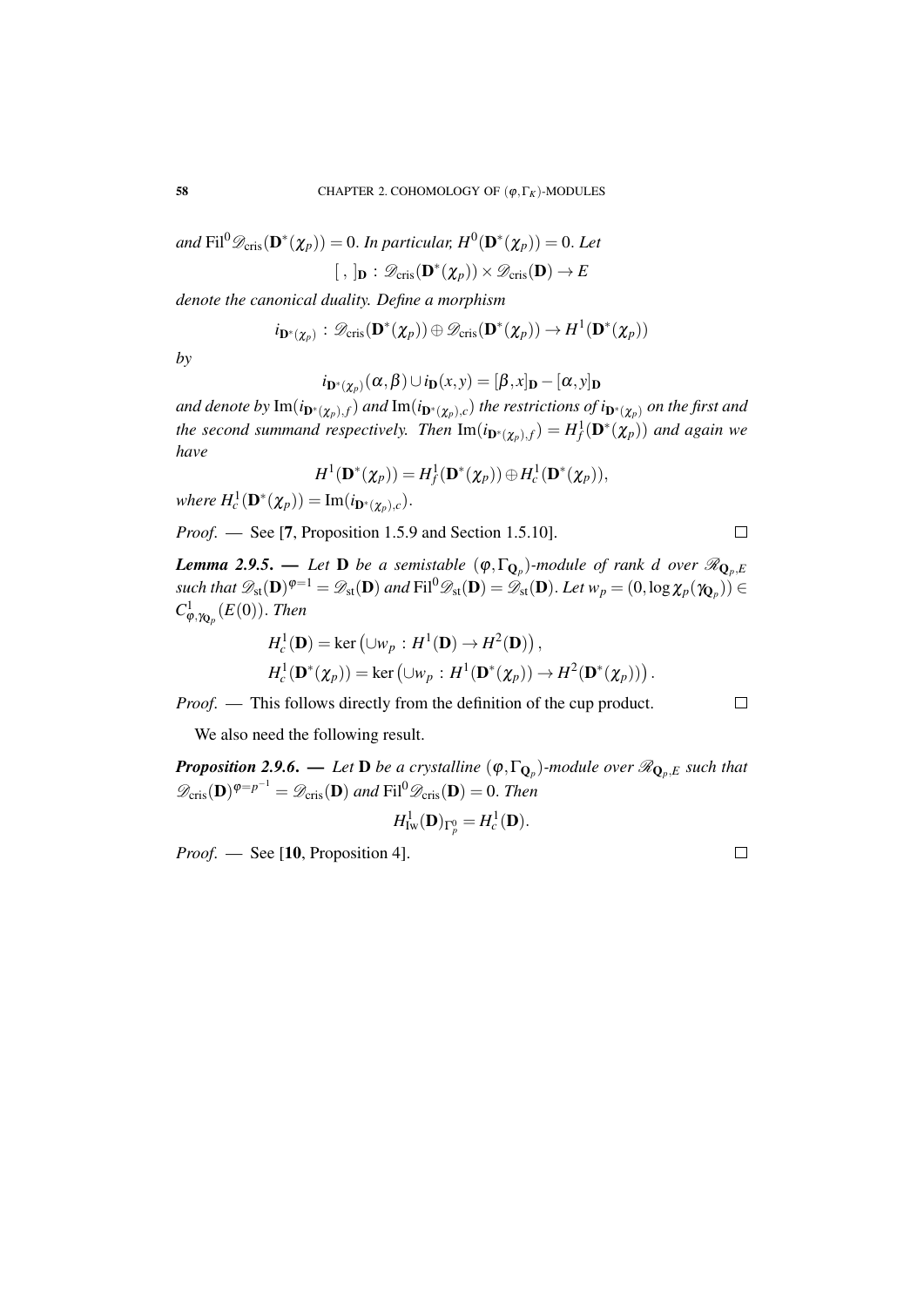# CHAPTER 3

# *p*-ADIC HEIGHT PAIRINGS I: SELMER COMPLEXES

#### 3.1. Selmer complexes

3.1.1. — In this section we construct *p*-adic height pairings using Nekovář's formalism of Selmer complexes. Let *F* be a number field. We denote by  $S_f$  (resp.  $S_{\infty}$ ) the set of all non-archimedean (resp. archimedean) absolute values on *F*. Fix a prime number *p* and a compatible system of  $p^n$ -th roots of unity  $\varepsilon = (\zeta_{p^n})_{n \geq 1}$ . Let  $S \subset S_j$ be a finite subset containing the set  $S_p$  of all  $q \in S_f$  such that  $q \mid p$ . We will write  $\Sigma_p$  for the complement of  $S_p$  in *S*. Let  $G_{F,S}$  denote the Galois group of the maximal algebraic extension of *F* unramified outside  $S \cup S_{\infty}$ . For each  $q \in S$ , we fix a decomposition group at q which we identify with  $G_{F_q}$ . If  $\mathfrak{q} \in S_p$ , we denote by  $\Gamma_{\mathfrak{q}} = \Gamma_{F_q}$  the *p*-cyclotomic Galois group of  $F_{\mathfrak{q}}$  and fix a generator  $\gamma_{\mathfrak{q}} \in \Gamma_{\mathfrak{q}}^0$ .

3.1.2. — Let *V* be a *p*-adic representation of  $G_{FS}$  with coefficients in a  $\mathbf{Q}_p$ -affinoid algebra *A*. We will write  $V_q$  for the restriction of *V* on the decomposition group at q. For each  $\mathfrak{q} \in S_p$ , we fix a  $(\varphi, \Gamma_{\mathfrak{q}})$ -submodule  $\mathbf{D}_{\mathfrak{q}}$  of  $\mathbf{D}_{\text{rig}}^{\dagger}(V_{\mathfrak{q}})$  that is a  $\mathscr{R}_{F_{\mathfrak{q}},A}$ -module direct summand of  $\mathbf{D}_{\mathrm{r}}^{\dagger}$  $\prod_{\text{rig},A}^{\text{T}}(V_{\mathfrak{q}})$ . Set  $\mathbf{D} = (\mathbf{D}_{\mathfrak{q}})_{\mathfrak{q} \in S_p}$  and define

$$
U_q^{\bullet}(V, \mathbf{D}) = \begin{cases} C_{\phi, \gamma_q}^{\bullet}(\mathbf{D}_q), & \text{if } q \in S_p, \\ C_{\text{ur}}^{\bullet}(V_q), & \text{if } q \in \Sigma_p, \end{cases}
$$

where

$$
C_{\text{ur}}^{\bullet}(V_{\mathfrak{q}}) : V_{\mathfrak{q}}^{I_{\mathfrak{q}}} \xrightarrow{\text{Fr}_{\mathfrak{q}}-1} V_{\mathfrak{q}}^{I_{\mathfrak{q}}}, \qquad \mathfrak{q} \in \Sigma_p,
$$

and the terms are concentrated in degrees 0 and 1. In this section we consider these complexes as objects in  $\mathcal{K}_{ft}^{[0,2]}(A)$ . Note that, if  $\mathfrak{q} \in S_p$ , the objects  $\mathbf{R}\Gamma(F_{\mathfrak{q}}, V)$  =  $[C^{\bullet}(G_{F_q}, V)]$  and  $\mathbf{R}\Gamma(F_q, \mathbf{D}_q) = [U_q^{\bullet}(V, \mathbf{D})]$  belong to  $\mathscr{D}_{\text{perf}}^{[0,2]}(A)$  by Theorems 2.3.2 and 2.4.3. On the other hand, if  $q \in \Sigma_p$ , then, in general, the module  $V^{I_q}$  and the complex  $U_q^{\bullet}(V, \mathbf{D})$  are not quasi-isomorphic to a perfect complex of *A*-modules. We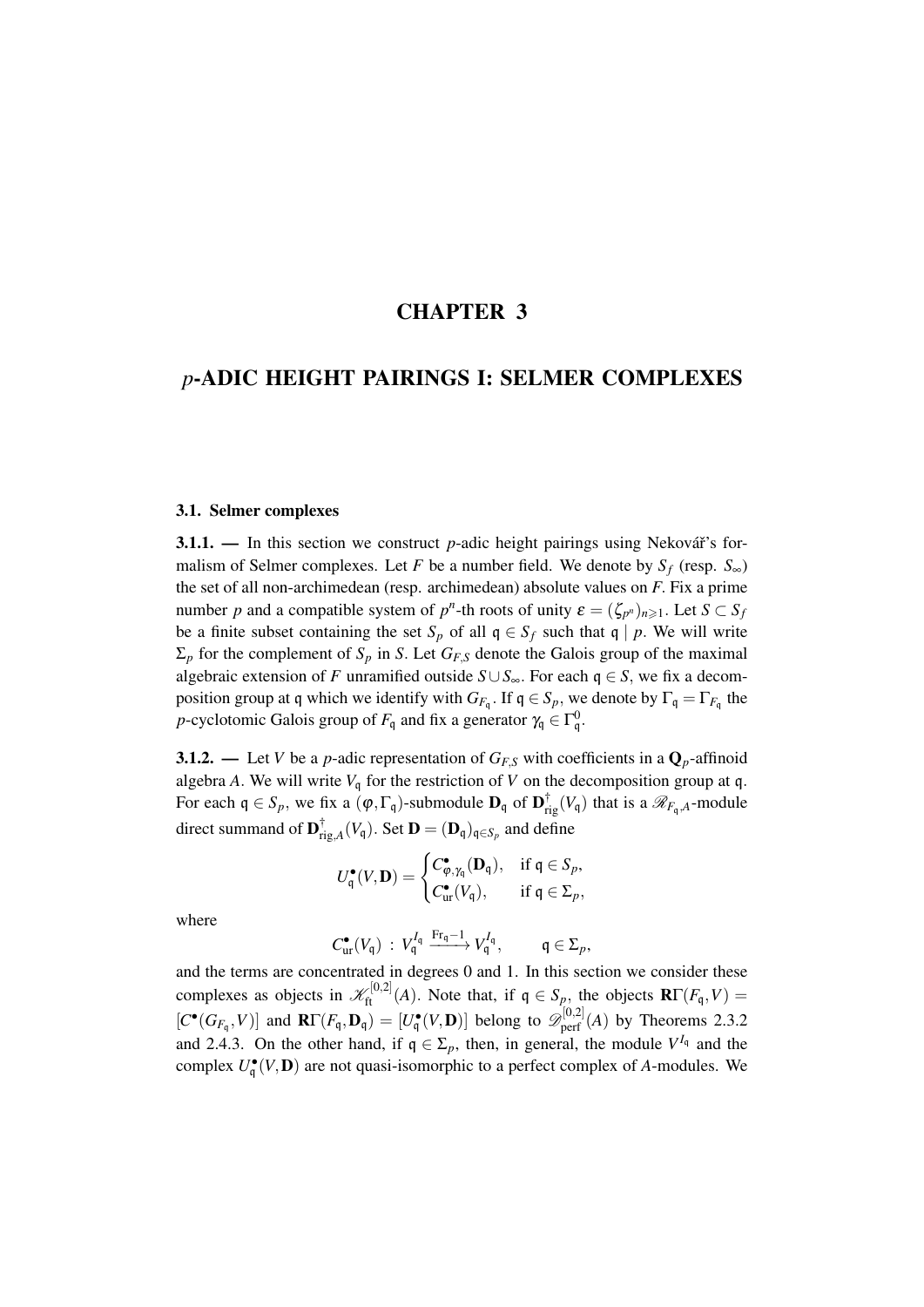discuss this in more detail in Sections 3.1.6–3.1.9 in relation with the duality theory for Selmer complexes.

First assume that  $q \in \Sigma_p$ . Then we have a canonical morphism

(43) 
$$
g_{\mathfrak{q}}: U_{\mathfrak{q}}^{\bullet}(V, \mathbf{D}) \to C^{\bullet}(G_{F_{\mathfrak{q}}}, V)
$$

defined by

$$
g_q(x_0) = x_0, \quad \text{if} \quad x_0 \in U_q^0(V, \mathbf{D}),
$$
  

$$
g_q(x_1)(\text{Fr}_q) = x_1, \quad \text{if} \quad x_1 \in U_q^1(V, \mathbf{D})
$$

and the restriction map

(44) 
$$
f_{\mathfrak{q}} = \operatorname{res}_{\mathfrak{q}} : C^{\bullet}(G_{F,S}, V) \to C^{\bullet}(G_{F_{\mathfrak{q}}}, V).
$$

Now assume that  $q \in S_p$ . The inclusion  $D_q \subset D_{\text{rig}}^{\dagger}(V_q)$  induces a morphism  $U_q^{\bullet}(V, \mathbf{D}) = C_{\varphi, \gamma}^{\bullet}(\mathbf{D}_q) \rightarrow C_{\varphi, \gamma}^{\bullet}(V_q)$ . We denote by

(45) 
$$
g_{\mathfrak{q}}: U_{\mathfrak{q}}^{\bullet}(V, \mathbf{D}) \to K^{\bullet}(V_{\mathfrak{q}}), \qquad \mathfrak{q} \mid p
$$

the composition of this morphism with the quasi-isomorphism  $\alpha_{V_q}$ :  $C_{\varphi,\gamma}(V_q) \simeq$  $K^{\bullet}(V_{\mathfrak{q}})$  constructed in Section 2.5 and by

(46) 
$$
f_{\mathfrak{q}}: C^{\bullet}(G_{F,S}, V) \to K^{\bullet}(V_{\mathfrak{q}}), \qquad \mathfrak{q} | p
$$

the composition of the restriction map  $res_q : C^{\bullet}(G_{F,S}, V) \to C^{\bullet}(G_{F_q}, V)$  with the quasi-isomorphism  $\xi_{V_q}: C^{\bullet}(G_{F_q}, V) \to K^{\bullet}(V_q)$  constructed in Proposition 2.5.2. Set

$$
K_{\mathfrak{q}}^{\bullet}(V) = \begin{cases} K^{\bullet}(V_{\mathfrak{q}}) & \text{if } \mathfrak{q} \in S_p, \\ C^{\bullet}(G_{F_{\mathfrak{q}}}, V) & \text{if } \mathfrak{q} \in \Sigma_p, \end{cases}
$$

and

$$
K^{\bullet}(V) = \underset{\mathfrak{q} \in S}{\oplus} K^{\bullet}_{\mathfrak{q}}(V),
$$
  

$$
U^{\bullet}(V, \mathbf{D}) = \underset{\mathfrak{q} \in S}{\oplus} U^{\bullet}_{\mathfrak{q}}(V, \mathbf{D}).
$$

We turn now to global Galois cohomology of *V*. By [62, Section 1], one has

$$
C^{\bullet}(G_{F,S},V)\in \mathscr{K}_{\mathrm{ft}}^{[0,3]}(A)
$$

and the associated object of the derived category

$$
\mathbf{R}\Gamma_{S}(V):=[C^{\bullet}(G_{F,S},V)]\in \mathscr{D}_{\mathrm{perf}}^{[0,3]}(A).
$$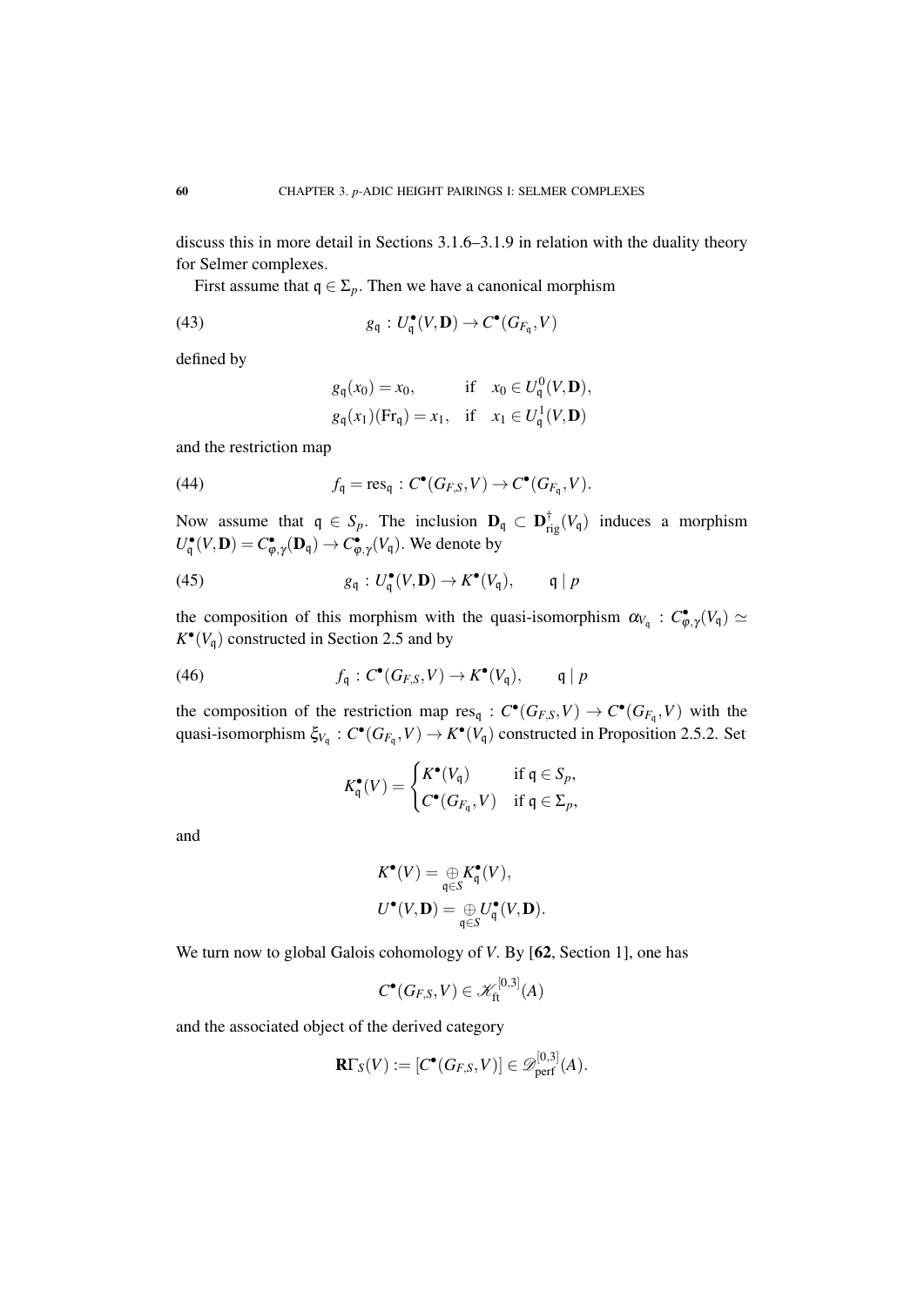Therefore, we have a diagram in  $\mathscr{K}_{\text{ft}}^{[0,3]}(A)$ 

$$
C^{\bullet}(G_{F,S}, V) \xrightarrow{f} K^{\bullet}(V)
$$
  

$$
g \uparrow
$$
  

$$
U^{\bullet}(V, \mathbf{D}),
$$

where  $f = (f_q)_{q \in S}$  and  $g = (g_q)_{q \in S}$ , and the corresponding diagram in  $\mathscr{D}_{ft}^{[0,3]}(A)$ 

$$
\mathbf{R}\Gamma_{S}(V) \longrightarrow \bigoplus_{\mathfrak{q}\in S} \mathbf{R}\Gamma(F_{\mathfrak{q}}, V)
$$

$$
\uparrow
$$

$$
\bigoplus_{\mathfrak{q}\in S} \mathbf{R}\Gamma(F_{\mathfrak{q}}, V, \mathbf{D}),
$$

where we set  $\mathbf{R}\Gamma(F_{\mathfrak{q}},V,\mathbf{D}) = [U_{\mathfrak{q}}^{\bullet}(V,\mathbf{D})]$  for all  $\mathfrak{q} \in S$ . The associated Selmer complex is defined as

$$
S^{\bullet}(V, \mathbf{D}) = \text{cone}\left[C^{\bullet}(G_{F,S}, V) \oplus U^{\bullet}(V, \mathbf{D}) \xrightarrow{f-g} K^{\bullet}(V)\right] [-1].
$$

We set  $\mathbf{R}\Gamma(V,\mathbf{D}) := [S^{\bullet}(V,\mathbf{D})]$  and write  $H^{\bullet}(V,\mathbf{D})$  for the cohomology of  $S^{\bullet}(V,\mathbf{D})$ . Since all complexes involved in this definition belong to  $\mathcal{K}_{\text{ft}}(A)$ , it is easy to check that  $S^{\bullet}(V, \mathbf{D}) \in \mathscr{K}_{\mathrm{ft}}^{[0,3]}(A)$ . If, in addition,  $[C_{ur}^{\bullet}(V_q)] \in \mathscr{D}_{\mathrm{perf}}^{[0,1]}(A)$  for all  $q \in \Sigma_p$ , then  $\mathbf{R}\Gamma(V,\mathbf{D})\in\mathscr{D}^{[0,3]}_{\mathrm{perf}}(A).$ 

Each element  $[x^{\text{sel}}] \in H^i(V, \mathbf{D})$  can be represented by a triple

(47) 
$$
x^{\text{sel}} = (x, (x^+_{\mathfrak{q}}), (\lambda_{\mathfrak{q}})),
$$

where, for each  $q \in S$ ,

$$
x \in C^i(G_{F,S}, V), \quad x_q^+ \in U_q^i(V, \mathbf{D}), \qquad \qquad \lambda_q \in K_q^{i-1}(V),
$$
  
\n
$$
d(x) = 0, \qquad d(x_q^+) = 0, \qquad f_q(x) = g_q(x_q^+) - d(\lambda_q).
$$

3.1.3. — The previous construction can be slightly generalized. Fix a finite subset  $Σ ⊂ Σ<sub>p</sub>$  and, for each q ∈ Σ, a locally direct summand  $M<sub>q</sub>$  of the *A*-module  $V<sub>q</sub>$  stable under the action of  $G_{F_q}$ . Let  $M = (M_q)_{q \in \Sigma}$ . Define

$$
U_{\mathfrak{q}}^{\bullet}(V, \mathbf{D}, M) = \begin{cases} C_{\varphi, \gamma_{\mathfrak{q}}}^{\bullet}(\mathbf{D}_{\mathfrak{q}}), & \text{if } \mathfrak{q} \in S_p, \\ C_{\text{ur}}^{\bullet}(V_{\mathfrak{q}}), & \text{if } \mathfrak{q} \in \Sigma_p \setminus \Sigma, \\ C^{\bullet}(G_{F_{\mathfrak{q}}}, M_{\mathfrak{q}}), & \text{if } \mathfrak{q} \in \Sigma. \end{cases}
$$

In short, we replace unramified conditions at all  $q \in \Sigma$  by Greenberg conditions defined by the family of subrepresentations  $M = (M_q)_{q \in \Sigma}$ . We denote by  $S_{\bullet}(V, \mathbf{D}, M)$  the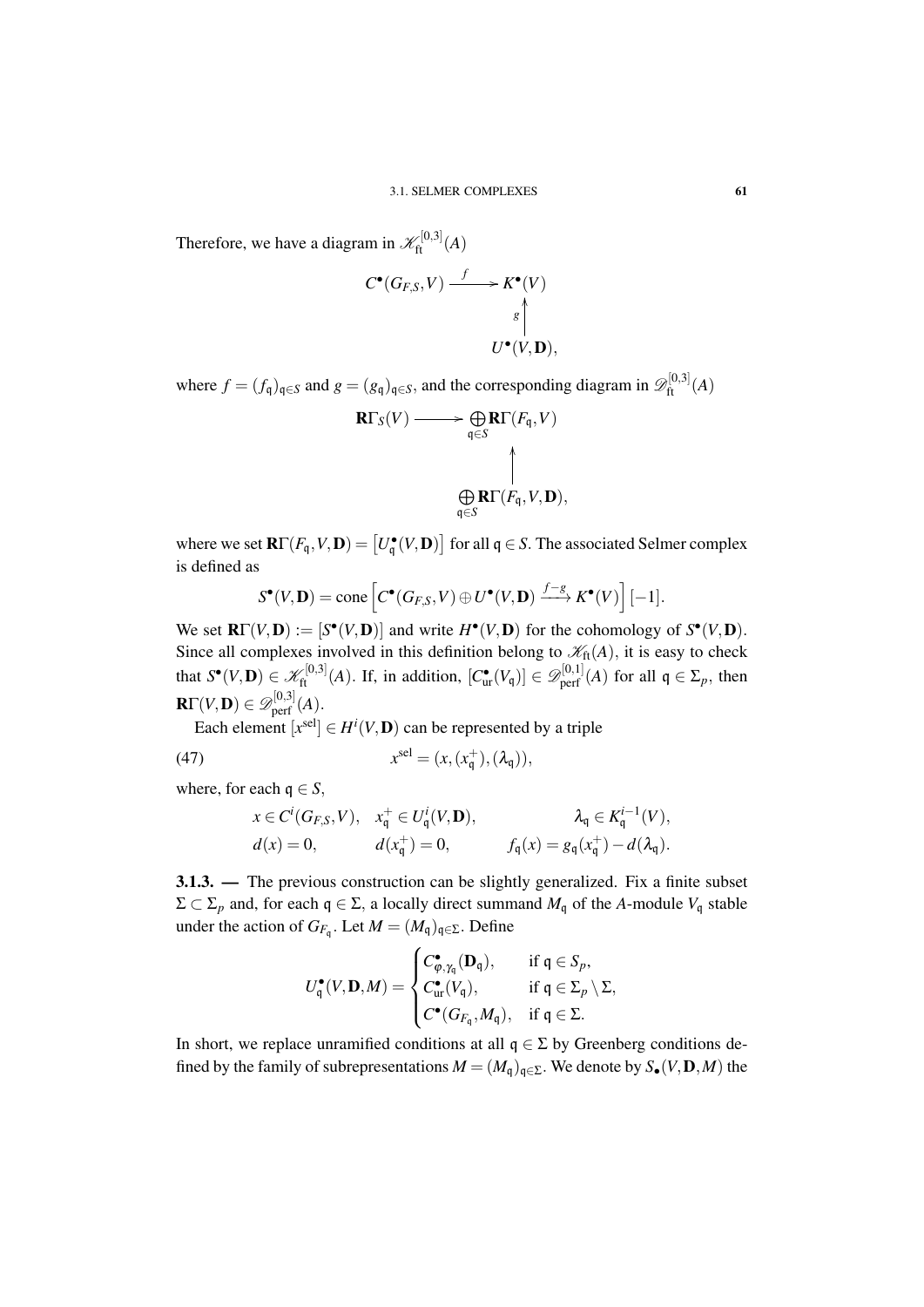associated Selmer complex and set  $\mathbf{R}\Gamma(V,\mathbf{D},M) := [S^{\bullet}(V,\mathbf{D},M)]$ . This construction is a direct generalizaton of Selmer complexes considered in [56, Section 7.8] to the non-ordinary setting.

Consider two important particular cases. If  $M_q = 0$  for all  $q \in \Sigma$ , we write  $S_{\Sigma}^{\bullet}(V, \mathbf{D})$ and  $\mathbf{R}\Gamma_{\Sigma}(V,\mathbf{D})$  for  $S^{\bullet}(V,\mathbf{D},M)$  and  $\mathbf{R}\Gamma(V,\mathbf{D},M)$  respectively. If  $M_q = V_q$  for all  $q \in \Sigma$ , we write  $S^{\Sigma,\bullet}(V,\mathbf{D})$  and  $\mathbf{R}\Gamma^{\Sigma}(V,\mathbf{D})$  for  $S^{\bullet}(V,\mathbf{D},M)$  and  $\mathbf{R}\Gamma(V,\mathbf{D},M)$  respectively. These complexes are derived analogs of the *strict* and *relaxed* Selmer groups in the sense of [63, Section 1.5]. Note that  $R\Gamma_{\Sigma_p}(V,\mathbf{D})$  and  $R\Gamma^{\Sigma_p}(V,\mathbf{D})$  are objects of  $\mathscr{D}_{\text{perf}}^{[0,3]}(A)$ . See Section 3.1.6 for further remarks concerning these complexes.

3.1.4. — We construct cup products for our Selmer complexes RΓ(*V*,D,*M*). Consider the dual representation  $V^*(1)$  of *V*. We equip  $V^*(1)$  with the dual local conditions setting

$$
\mathbf{D}_{\mathfrak{q}}^{\perp} = \text{Hom}_{\mathscr{R}_A}(\mathbf{D}_{\text{rig}}^{\dagger}(V)/\mathbf{D}_{\mathfrak{q}}, \mathscr{R}_A(\chi_{\mathfrak{q}})), \qquad \forall \mathfrak{q} \in S_p,
$$
  

$$
M_{\mathfrak{q}}^{\perp} = \text{Hom}_A(V_{\mathfrak{q}}/M_{\mathfrak{q}}, A(\chi_{\mathfrak{q}})), \qquad \forall \mathfrak{q} \in \Sigma,
$$

and denote by  $f_q^{\perp}$  and  $g_q^{\perp}$  the morphisms (43-46) associated to  $(V^*(1), D^{\perp}, M^{\perp})$ . We also remark that the composition

$$
(48) \qquad C_{\text{ur}}^{\bullet}(V_{\mathfrak{q}})\otimes C_{\text{ur}}^{\bullet}(V_{\mathfrak{q}}^{*}(1))\xrightarrow{g_{\mathfrak{q}}\otimes g_{\mathfrak{q}}^{\perp}} C^{\bullet}(G_{F_{\mathfrak{q}}},V)\otimes C^{\bullet}(G_{F_{\mathfrak{q}}},V^{*}(1))\xrightarrow{\cup_{c}} A[-2]
$$

is the zero map [56, Lemma 7.5.2]. Consider the following data

- 1) The complexes  $A_1^{\bullet} = C^{\bullet}(G_{F,S}, V), B_1^{\bullet} = U^{\bullet}(V, \mathbf{D}, M)$ , and  $C_1^{\bullet} = K^{\bullet}(V)$  equipped with the morphisms  $f_1 = (f_q)_{q \in S} : A_1^{\bullet} \to C_1^{\bullet}$  and  $g_1 = \bigoplus_{q \in S} g_q : B_1^{\bullet} \to C_1^{\bullet}$ ;
- 2) The complexes  $A_2^{\bullet} = C^{\bullet}(G_{F,S}, V^*(1)), B_2^{\bullet} = U^{\bullet}(V^*(1), \mathbf{D}^{\perp}, M^{\perp}),$  and  $C_2^{\bullet} =$  $K^{\bullet}(V^*(1))$  equipped with the morphisms  $f_2 = (f_q^{\perp})_{q \in S} : A_2^{\bullet} \to C_2^{\bullet}$  and  $g_2 = \bigoplus_{\mathfrak{q} \in S} g_{\mathfrak{q}}^{\perp} : B_2^{\bullet} \to C_2^{\bullet};$
- 3) The complexes  $A_3^{\bullet} = \tau_{\geq 2} C^{\bullet}(G_{F,S}, A(1)), B_3^{\bullet} = 0$  and  $C_3^{\bullet} = \tau_{\geq 2} K^{\bullet}(A(1))$  equipped with the map  $f_3: A_3^{\bullet} \to C_3^{\bullet}$  given by

$$
\tau_{\geqslant 2} C^{\bullet}(G_{F,S}, A(1)) \xrightarrow{\text{(res_q)}_q} \bigoplus_{\mathfrak{q}} \tau_{\geqslant 2} C^{\bullet}(G_{F_{\mathfrak{q}}}, A(1)) \to \tau_{\geqslant 2} K^{\bullet}(A(1))
$$

and the zero map  $g_3 : B_3^{\bullet} \to C_3^{\bullet}$ .

4) The cup product  $\cup_A : A_1^{\bullet} \otimes A_2^{\bullet} \rightarrow A_3^{\bullet}$  defined as the composition

$$
\cup_A : C^{\bullet}(G_{F,S}, V) \otimes C^{\bullet}(G_{F,S}, V^{*}(1)) \xrightarrow{\cup_c} C^{\bullet}(G_{F,S}, V \otimes V^{*}(1)) \to C^{\bullet}(G_{F,S}, A^{*}(1)) \to \tau_{\geqslant 2} C^{\bullet}(G_{F,S}, A^{*}(1)),
$$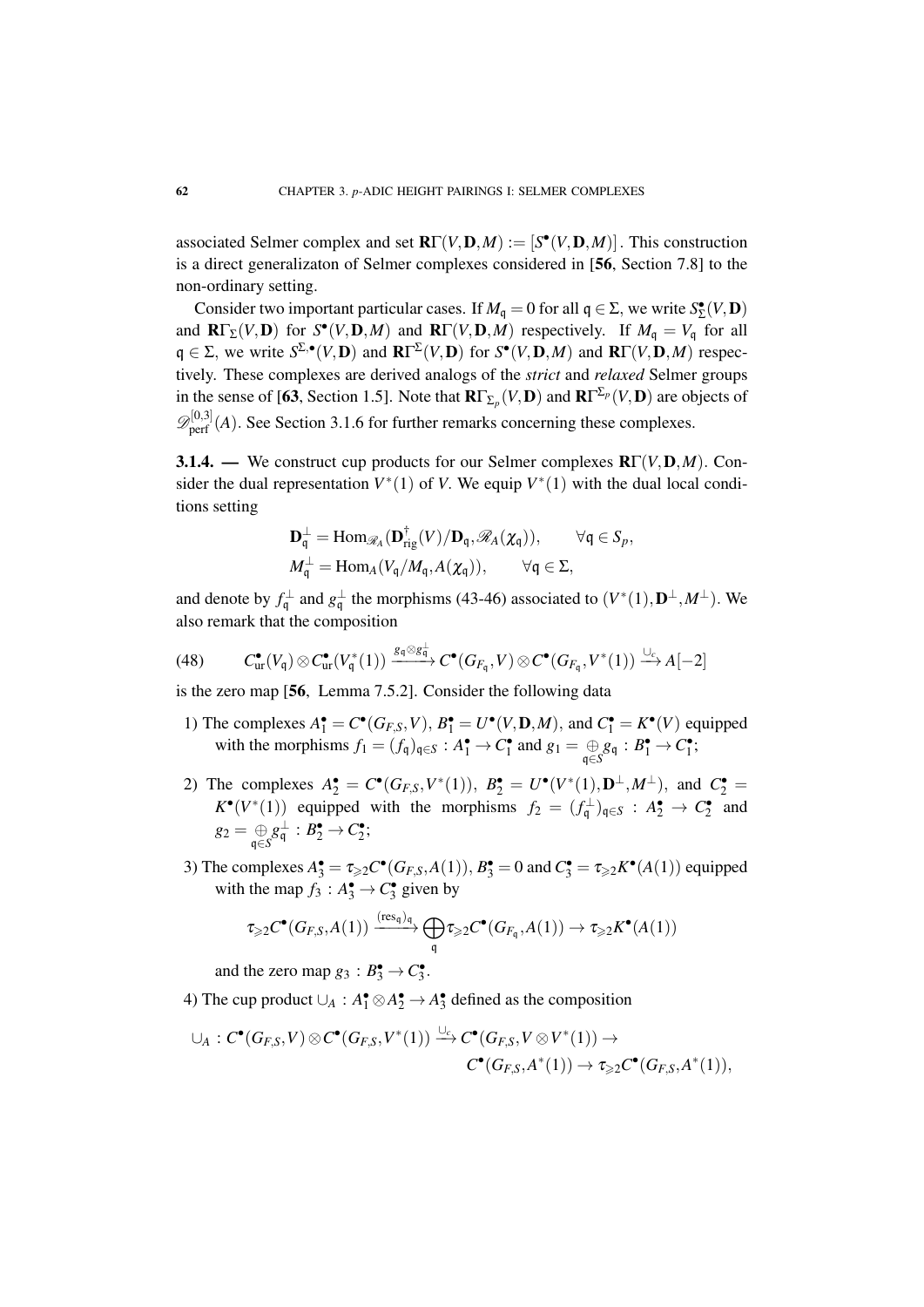- 5) The zero cup product  $\cup_B : B_1^{\bullet} \otimes B_2^{\bullet} \to B_3^{\bullet}$ .
- 6) The cup product  $\cup_C : C_1^{\bullet} \otimes C_2^{\bullet} \to C_3^{\bullet}$  defined as the composition

$$
K^{\bullet}(V) \otimes K^{\bullet}(V^{*}(1)) \xrightarrow{\cup_{K}} K^{\bullet}(V \otimes V^{*}(1)) \to K^{\bullet}(A(1)) \to \tau_{\geq 2} K^{\bullet}(A(1)).
$$

7) The zero maps  $h_f: A_1^{\bullet} \otimes A_2^{\bullet} \rightarrow C_3^{\bullet}[-1]$  and  $h_g: B_1^{\bullet} \otimes B_2^{\bullet} \rightarrow C_3^{\bullet}[-1]$ .

*Theorem 3.1.5*. — *i) There exists a canonical, up to homotopy, quasi-isomorphism*

$$
r_S: E_3^{\bullet} \to A[-2].
$$

*ii) The data 1-7) above satisfy conditions* P1-3) *of Section 1.2 and therefore define, for each*  $a \in A$  *and each quasi-isomorphism r<sub>S</sub>, the cup product* 

$$
\cup_{a,r_S}: S^{\bullet}(V,\mathbf{D},M) \otimes_A S^{\bullet}(V^*(1),\mathbf{D}^{\perp},M^{\perp}) \to A[-3].
$$

*iii)* The homotopy class of  $\cup_{a,r_S}$  does not depend on the choice of  $r \in A$  and, there*fore, defines a pairing*

(49) 
$$
\cup_{V,\mathbf{D},M}: \mathbf{R}\Gamma(V,\mathbf{D},M)\otimes_A^{\mathbf{L}}\mathbf{R}\Gamma(V^*(1),\mathbf{D}^{\perp},M^{\perp})\to A[-3].
$$

*Proof.* — i) We repeat *verbatim* the argument of [56, Section 5.4.1]. For each  $q \in S$ , let  $i_q$  denote the composition of the canonical isomorphism  $A \simeq H^2(F_q, A(1))$  of the local class field theory with the morphism  $\tau_{\geq 2} C^{\bullet}(G_{F_{\mathfrak{q}}}, A(1)) \to K^{\bullet}(A_{\mathfrak{q}}(1))$ . Then we have a commutative diagram

$$
\tau_{\geqslant 2} C^{\bullet}(G_{F,S}, A(1)) \xrightarrow{\text{(res_q)}_q} \bigoplus_{\mathfrak{q} \in S} \tau_{\geqslant 2} K^{\bullet}(A_{\mathfrak{q}}(1)) \xrightarrow{j} E_3^{\bullet}
$$
\n
$$
\bigoplus_{\mathfrak{q} \in S} A[-2] \xrightarrow{\Sigma} A[-2],
$$

where  $i_S = j \circ i_{\mathfrak{q}_0}$  for some fixed  $\mathfrak{q}_0 \in S$  and  $\Sigma$  denotes the summation over  $\mathfrak{q} \in S$ . By global class field theory, *i<sub>S</sub>* is a quasi-isomorphism and, because  $A[-2]$  is concentrated in degree 2, there exists a homotopy inverse  $r<sub>S</sub>$  of  $i<sub>S</sub>$  which is unique up to homotopy.

ii) We only need to show that condition P3) holds in our case. Note that  $∪<sub>A</sub> = ∪<sub>c</sub>$ ,  $∪<sub>B</sub> = 0$  and  $∪<sub>C</sub> = ∪<sub>K</sub>$ . From the definition of  $∪<sub>K</sub>$  it follows immediately that

(50) 
$$
\bigcup_K \circ (f_1 \otimes f_2) = f_3 \circ \bigcup_c
$$

If  $\mathfrak{q} \in S_p$  (resp. if  $\mathfrak{q} \in \Sigma$ ), from the orthogonality of  $\mathbf{D}^{\perp}$  and  $\mathbf{D}_{\mathfrak{q}}$  (resp. from the orthogonality of  $M_q$  and  $M_q^{\perp}$ ) it follows that  $\cup_K \circ (g_q \otimes g_q^{\perp}) = 0$ . If  $q \in \Sigma_p \setminus \Sigma$ , we have  $\bigcup_c \circ (g_q \otimes g_q^{\perp}) = 0$  by (48). Since  $g_3 \circ \bigcup_B = 0$ , this gives

(51) 
$$
\bigcup_C \circ (g_1 \otimes g_2) = g_3 \circ \bigcup_B = 0.
$$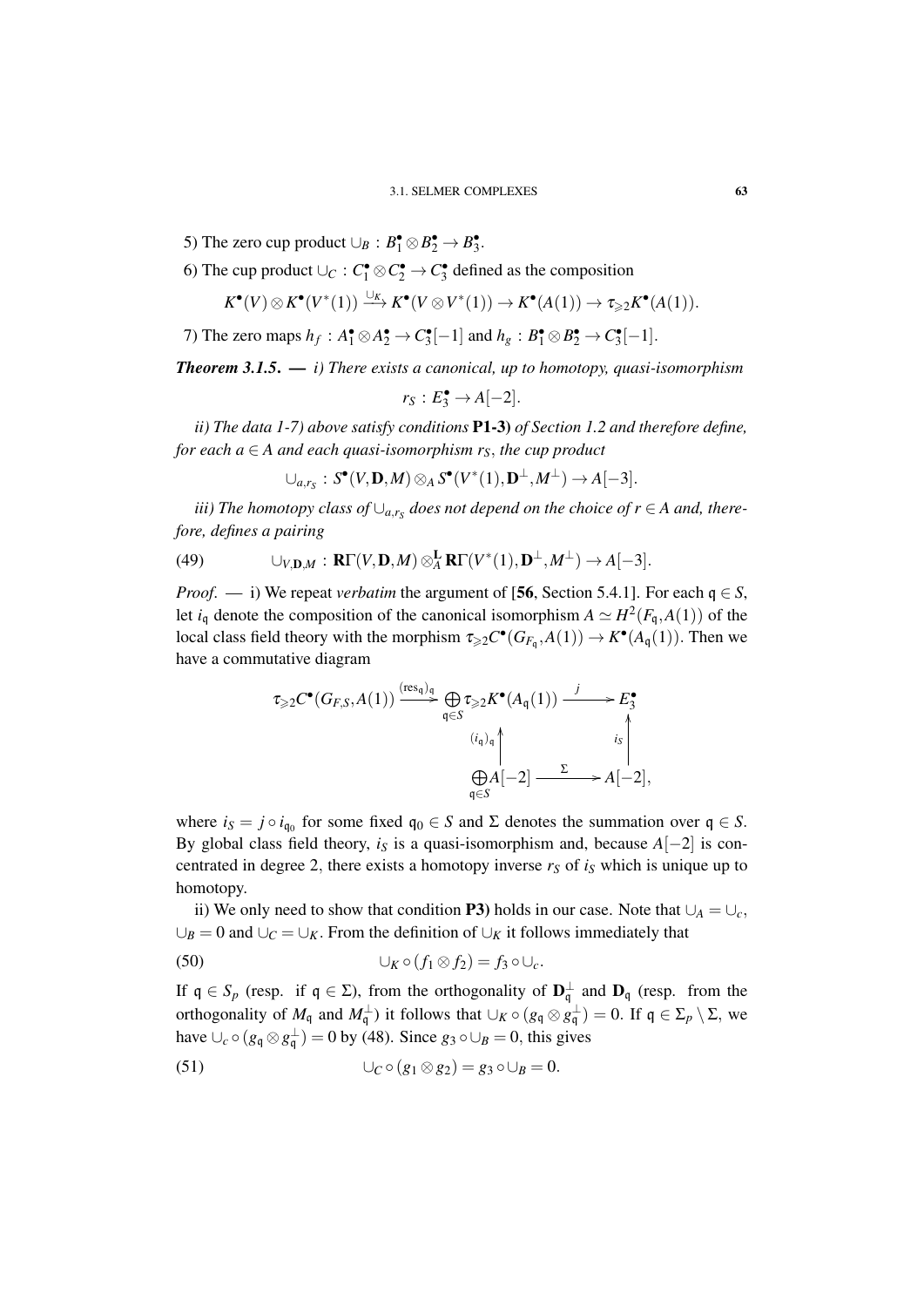The equations (50) and (51) show that P3) holds with  $h_f = h_g = 0$ . We define  $\bigcup_{a,r_s}$ as the composition of the cup product constructed in Proposition 1.2.2 with *rS*. The rest of the theorem follows from Proposition 1.2.2.  $\Box$ 

3.1.6. — In this subsection we discuss the duality theory for Selmer complexes. Recall that we have the anti-involution (29) on the category  $\mathscr{D}_{\text{perf}}(A)$  given by <sup>(1)</sup>

$$
X \to X^* = \mathbf{R}\mathrm{Hom}_A(X, A).
$$

The cup product  $\cup_{V,\mathbf{D},M}$  induces a map in  $\mathscr{D}_{\text{ft}}^b(A)$ :

(52) 
$$
\mathbf{R}\Gamma(V^*(1),\mathbf{D}^{\perp},M^{\perp})\to\mathbf{R}\mathrm{Hom}_A(\mathbf{R}\Gamma(V,\mathbf{D},M),A)[-3].
$$

For each q ∈ *S* define

$$
\widetilde{U}_{\mathfrak{q}}^{\bullet}(V, \mathbf{D}, M) = \mathrm{cone}\left(U_{\mathfrak{q}}^{\bullet}(V, \mathbf{D}, M) \xrightarrow{g_{\mathfrak{q}}} K^{\bullet}(V_{\mathfrak{q}})\right)[-1]
$$

and  $\widetilde{\mathbf{R}\Gamma}(F_{\mathfrak{q}},V,\mathbf{D},M) = \left[\widetilde{U}_{\mathfrak{q}}^{\bullet}(V,\mathbf{D},M)\right]$ . From the orthogonality of  $g_{\mathfrak{q}}$  and  $g_{\mathfrak{q}}^{\perp}$  under the cup product  $K^{\bullet}(V_q) \overset{\sim}{\otimes} K^{\bullet}(V_q^*(1)) \rightarrow A[-2]$  it follows that we have a pairing

 $\widetilde{U}_{\mathsf{q}}^{\bullet}(V, \mathbf{D}, M) \otimes U_{\mathsf{q}}^{\bullet}(V^*(1), \mathbf{D}^{\perp}, M^{\perp}) \rightarrow A[-2]$ 

which gives rise to a morphism in  $\mathcal{D}_{\text{ft}}^b(A)$ 

(53) 
$$
\mathbf{R}\Gamma(F_{\mathfrak{q}},V^*(1),\mathbf{D}^{\perp},M^{\perp}) \to \mathbf{R}\text{Hom}_A(\widetilde{\mathbf{R}\Gamma}(F_{\mathfrak{q}},V,\mathbf{D},M),A)[-2].
$$

Let  $\mathfrak{q} \in \Sigma_p \setminus \Sigma$ . Denote by  $I_q^w$  the wild ramification subgroup of  $I_q$ . Fix a topological generator  $t_q$  of  $I_q/I_q^w$  such that for any uniformizer  $\bar{\omega}_q$  of  $F_q$ 

$$
t_{\mathfrak{q}}(\varpi_{\mathfrak{q}}^{1/p^n}) = \zeta_{p^n}\varpi_{\mathfrak{q}}^{1/p^n}, \qquad n \geq 1,
$$

where  $\varepsilon = (\zeta_{p^n})_{n \geq 1}$  is our fixed system of  $p^n$ -th roots of unity. We also fix a lift  $F_{\mathfrak{q}} \in G_{\mathfrak{q}}/I_{\mathfrak{q}}^w$  of the Frobenius Fr<sub>q</sub>. Define

$$
C^{\bullet}_{\text{tr}}(V_{\mathfrak{q}}): V^{I_{\mathfrak{q}}^w} \xrightarrow{(F_{\mathfrak{q}}-1,t_{\mathfrak{q}}-1)} V^{I_{\mathfrak{q}}^w} \oplus V^{I_{\mathfrak{q}}^w} \xrightarrow{(1-t_{\mathfrak{q}},\theta_{\mathfrak{q}}-1)} V^{I_{\mathfrak{q}}^w},
$$

where  $\theta_q = F_q(1 + t_q + \cdots + t_q^{q_q-1})$  and  $q_q$  is the order of the residue field of *F* modulo q. We refer the reader to [56, Sections 7.1-7.6] for the proofs of the following results. The complex  $C_{tr}^{\bullet}(V_q)$  is quasi-isomorphic to  $C^{\bullet}(G_{F_q}, V)$ . The natural inclusion  $V^{I_q} \hookrightarrow V^{I_q^w}$  induces a monomorphism of complexes  $C_{ur}^{\bullet}(V_q) \to C_{tr}^{\bullet}(V_q)$ . Let  $\widetilde{C}_{ur}^{\bullet}(V_q) = C_{tr}^{\bullet}(V_q)/C_{ur}^{\bullet}(V_q)$ . Then the natural projections induce a quasi-isomorphism

(54) 
$$
\widetilde{C}_{ur}^{\bullet}(V_{\mathfrak{q}}) \simeq \left(V^{I_{\mathfrak{q}}^w}/(t_{\mathfrak{q}}-1)V^{I_{\mathfrak{q}}^w} \xrightarrow{q_{\mathfrak{q}} F_{\mathfrak{q}}-1} V^{I_{\mathfrak{q}}^w}/(t_{\mathfrak{q}}-1)V^{I_{\mathfrak{q}}^w}\right)
$$

<sup>1.</sup> Note that the dualizaton functor is not defined on  $\mathcal{D}_{\text{ft}}^b(A)$ .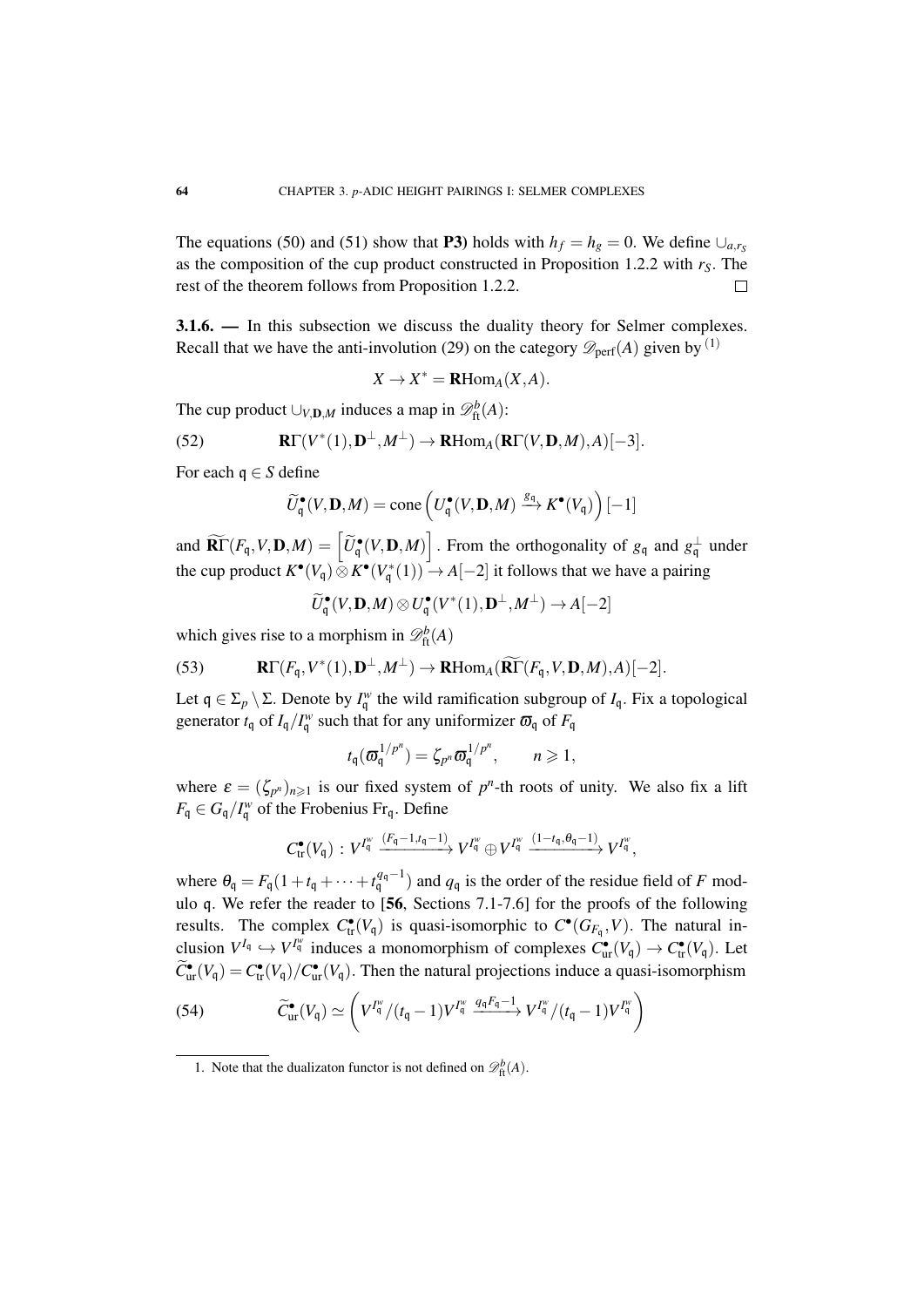where the terms are concentrated in degrees 1 and 2. We also remark that since  $q \in \Sigma_p$ , the group  $I_{\mathfrak{q}}^w$  acts on *V* through a finite quotient *H* and we have a decomposition

$$
(55) \t\t V \simeq V^{I_q^w} \oplus I_H(V),
$$

where  $I_H = \text{ker}(\mathbf{Z}[H] \to \mathbf{Z})$  is the augmentation ideal. In particular, the submodule  $V^{I_{\mathfrak{q}}^w}$  is a direct factor of the projective *A*-module *V* and therefore is projective itself. From (55) we also get

(56) 
$$
V^*(1)^{I_q^w} = \text{Hom}_A(V^{I_q^w}, A)(1).
$$

For the representation  $A(1)$  we have

$$
C_{\text{tr}}^{\bullet}(A(1)) : A(1) \xrightarrow{(q_{\mathfrak{q}}^{-1}-1,0)} A(1) \oplus A(1) \xrightarrow{(0,0)} A(1).
$$

The canonical isomorphism  $inv_{F_q}: H^2(F_q, A(1)) \to A$  has the following description in terms of this complex:

(57) 
$$
\begin{cases} H^2(C^{\bullet}_{tr}(A(1))) \to A \\ x \otimes \varepsilon = x. \end{cases}
$$

Now we can formulate the following result which is a more precise version of [62, Theorem 1.16] in our context.

*Theorem 3.1.7. — i)* For all  $\mathfrak{q} \in \Sigma \cup S_p$  the map (53) is an isomorphism in  $\mathscr{D}^{[0,2]}_{\text{perf}}(A)$ . *ii)* Let  $q \in \Sigma_p \setminus \Sigma$ . If the A-module  $V^{I_q^w}/(t_q-1)V^{I_q^w}$  is projective, then the A-modules  $V^{I_q}$ ,  $V^*(1)^{I_q}$  *and*  $V^*(1)^{I_q^w}/(t_q-1)V^*(1)^{I_q^w}$  *are projectives and the map (53) is an iso*morphism in  $\mathscr{D}^{[0,2]}_{\mathrm{perf}}(A).$ 

*iii) If, for all*  $q \in \Sigma_p \setminus \Sigma$ , the A-module  $V^{I^w_q}/(t_q-1)V^{I^w_q}$  is projective, then the duality map (52) is an isomorphism in  $\mathscr{D}^{[0,3]}_{\mathrm{perf}}(A)$  :

$$
\mathbf{R}\Gamma(V^*(1),\mathbf{D}^{\perp},M^{\perp})\simeq \mathbf{R}\Gamma(V,\mathbf{D},M)^*[-3].
$$

*Proof.* — i) For  $q \in \Sigma$ , the assertion i) is proved in [56, Section 6.7] in the context of admissible modules. Recall that it follows directly from the local duality for *p*adic representations. Mimiking this proof and using Theorem 2.3.2 we obtain that (53) is an isomorphism for  $q \in \Sigma$ . The same proof applies to the case  $q \in S_p$  if we use Theorem 2.4.3 instead Theorem 2.3.2. Namely, consider the tautological exact sequence

$$
0 \to \mathbf{D}_{\mathfrak{q}} \to \mathbf{D}_{\mathrm{rig}}^{\dagger}(V_{\mathfrak{q}}) \to \widetilde{\mathbf{D}}_{\mathfrak{q}} \to 0,
$$

where  $\widetilde{\mathbf{D}}_{\mathsf{q}} = \mathbf{D}_{\mathrm{rig}}^{\dagger}(V_{\mathsf{q}})/\mathbf{D}_{\mathsf{q}}$ . Applying the functor  $\mathbf{R}\Gamma(F_{\mathsf{q}},-)$  to this sequence, we obtain a distinguished triangle

$$
\mathbf{R}\Gamma(F_{\mathfrak{q}},\mathbf{D}_{\mathfrak{q}})\to\mathbf{R}\Gamma(F_{\mathfrak{q}},\mathbf{D}_{\mathrm{rig}}^{\dagger}(V_{\mathfrak{q}}))\to\mathbf{R}\Gamma(F_{\mathfrak{q}},\widetilde{\mathbf{D}}_{\mathfrak{q}})\to\mathbf{R}\Gamma(F_{\mathfrak{q}},\mathbf{D}_{\mathfrak{q}})[1],
$$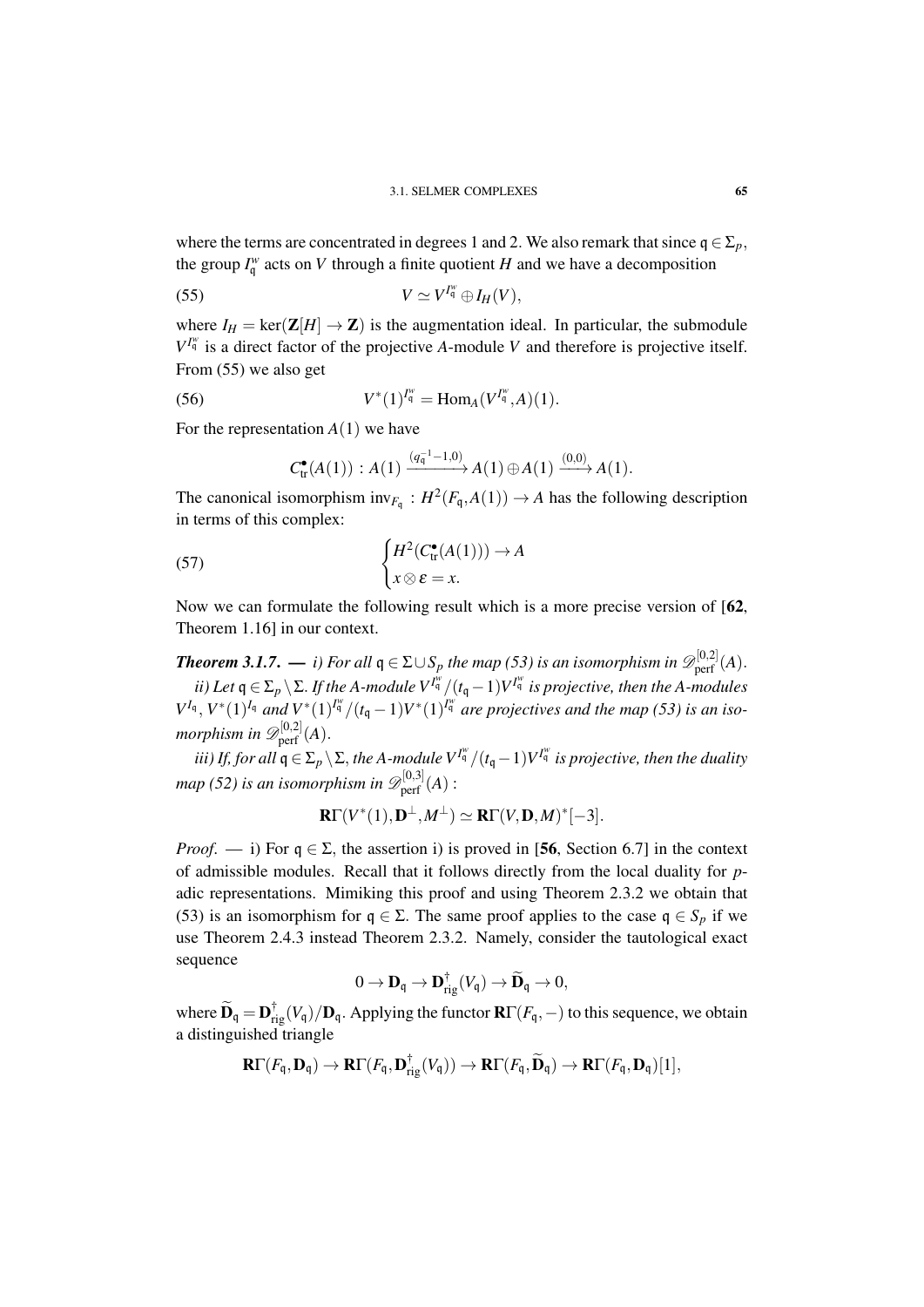and therefore  $\widehat{\textbf{R}\Gamma}(F_{\mathfrak{q}}, V, \textbf{D}) \simeq \textbf{R}\Gamma(F_{\mathfrak{q}}, \widetilde{\textbf{D}}_{\mathfrak{q}})$ . From the definition of  $\textbf{D}_{\mathfrak{q}}^{\perp}$  we have  $\textbf{D}_{\mathfrak{q}}^{\perp} \simeq$  $\widetilde{\mathbf{D}}_{q}^{*}(\chi)$ . Using Theorem 2.4.3, we obtain that

$$
\mathbf{R}\Gamma(F_{\mathfrak{q}},\mathbf{D}_{\nu}^{\perp}) \simeq \mathbf{R}\Gamma(F_{\mathfrak{q}},\widetilde{\mathbf{D}}_{\mathfrak{q}}^{*}(\chi)) \simeq
$$
  
 
$$
\simeq \mathbf{R}\text{Hom}_{A}(\mathbf{R}\Gamma(F_{\mathfrak{q}},\widetilde{\mathbf{D}}_{\mathfrak{q}}),A)[-2] \simeq \mathbf{R}\text{Hom}_{A}(\widetilde{\mathbf{R}\Gamma}(F_{\mathfrak{q}},V,\mathbf{D}),A)[-2],
$$

and therefore (53) holds for  $q \in S_p$ .

ii) Assume that  $V^{I_{\mathfrak{q}}^w}/(t_{\mathfrak{q}}-1)V^{I_{\mathfrak{q}}^w}$  is projective. Then the tautological exact sequence

$$
0 \to (t_{\mathfrak{q}}-1)V^{I_{\mathfrak{q}}^w} \to V^{I_{\mathfrak{q}}^w} \to V^{I_{\mathfrak{q}}^w}/(t_{\mathfrak{q}}-1)V^{I_{\mathfrak{q}}^w} \to 0
$$

splits and  $(t_q - 1)V^{I_q^w}$  is projective as direct summand of the projective module  $V^{I_q^w}$ . The same argument applied to the exact sequence

$$
(58) \t\t 0 \to V^{I_q} \to V^{I^{w}_{q}} \xrightarrow{t_q-1} (t_q-1)V^{I^{w}_{q}} \to 0
$$

shows that  $V^{I_q}$  is projective. Dualizing the sequence (58) and taking into account (56) and the fact that  $I_q$  acts trivially on  $\mathbf{Q}_p(1)$  we get the sequence

$$
0 \to (t_{\mathfrak{q}} - 1)V^*(1)^{I_{\mathfrak{q}}^w} \to V^*(1)^{I_{\mathfrak{q}}^w} \to (V^{I_{\mathfrak{q}}})^*(1) \to 0.
$$

This sequence is split exact because the sequence (58) splits. Therefore

(59) 
$$
V^*(1)^{I_q^w}/(t_q-1)V^*(1)^{I_q^w} \simeq (V^{I_q})^*(1).
$$

Since  $V^{I_q}$  is projective,  $V^*(1)^{I_q^w}/(t_q-1)V^*(1)^{I_q^w}$  is projective. This also implies the projectivity of  $V^*(1)$ <sup> $I^w_q$ </sup>.

Now we show that (53) is an isomorphism. Consider the following diagram in  $\mathscr{D}^{[0,2]}_{\text{perf}}(A).$ 

$$
0 \longrightarrow [C_{\text{ur}}^{\bullet}(V_{\mathfrak{q}}^{*}(1))] \longrightarrow \mathbf{R}\Gamma(F_{\mathfrak{q}}, V^{*}(1)) \longrightarrow \widetilde{\mathbf{R}\Gamma}(F_{\mathfrak{q}}, V^{*}(1)) \longrightarrow 0
$$
  
\n
$$
\downarrow^{\lambda} \qquad \qquad \downarrow^{\mu} \qquad \qquad \downarrow^{\nu}
$$
  
\n
$$
0 \longrightarrow \widetilde{\mathbf{R}\Gamma}(F_{\mathfrak{q}}, V)^{*}[-2] \longrightarrow \mathbf{R}\Gamma(F_{\mathfrak{q}}, V)^{*}[-2] \longrightarrow [C_{\text{ur}}^{\bullet}(V_{\mathfrak{q}})]^{*}[-2] \longrightarrow 0
$$

where we write  $\widetilde{\text{RT}}(F_{\text{q}}, V) := \widetilde{\text{RT}}(F_{\text{q}}, V, \text{D}, M)$  to simplify notation. The upper row is exact by the definition of  $\widetilde{\mathbf{R}\Gamma}(F_{\mathfrak{q}}, V^*(1))$ . The exactness of the bottom row follows from the definition of  $\overline{\mathbf{R}\Gamma}(F_{\mathfrak{q}},V)$  and the exactness of the dualization functor. The middle vertical map  $\mu$  is induced by the local duality and is an isomorphism by Theorem 2.3.2.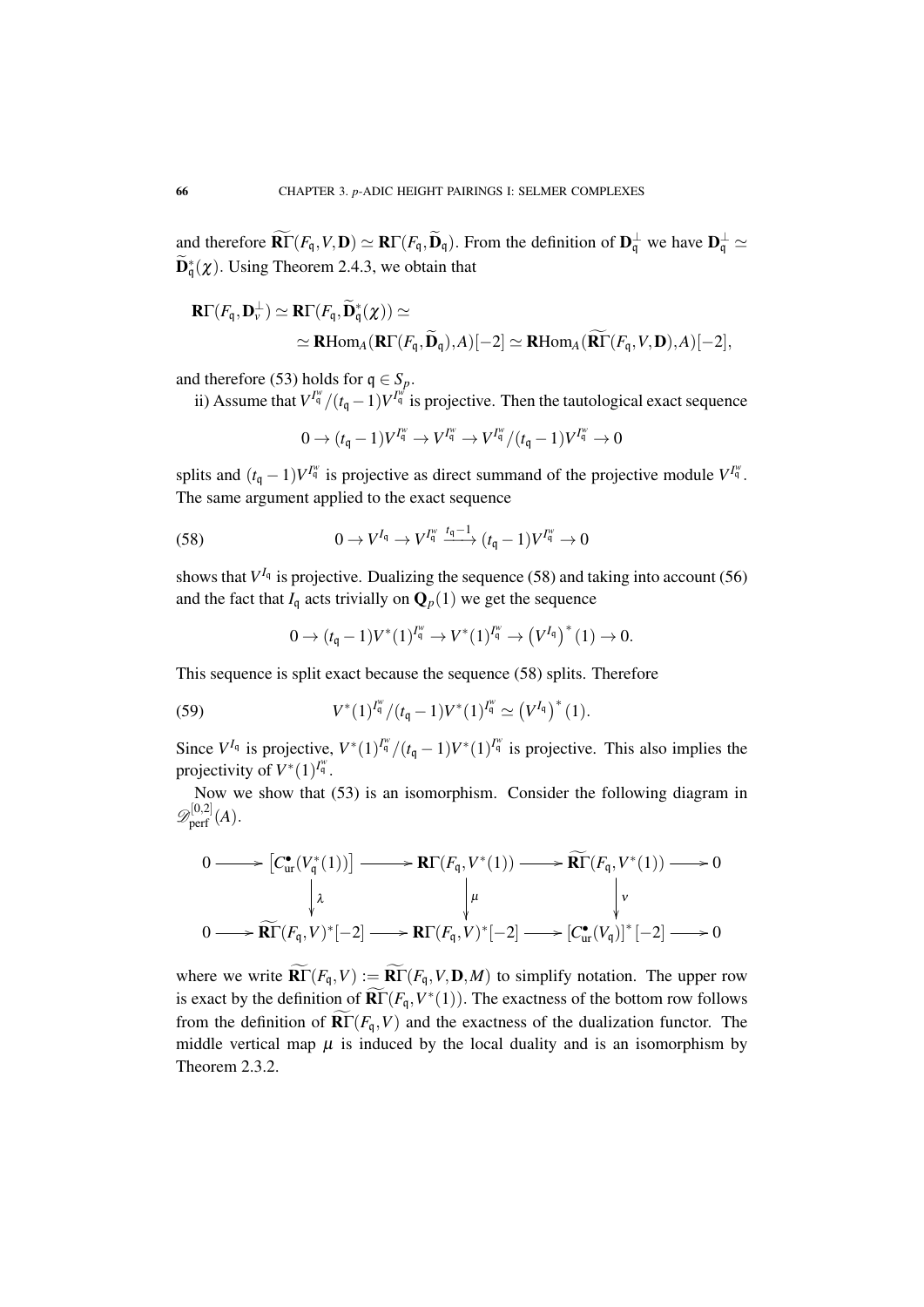We show that v is an isomorphism. This will imply that  $\lambda$  is an isomorphism. From (59) it follows that

$$
\widetilde{\mathbf{R}\Gamma}(F_{\mathfrak{q}}, V^*(1)) \simeq \left[ (V^{I_{\mathfrak{q}}})^*(1) \xrightarrow{q_{\mathfrak{q}} \mathrm{Fr}_{\mathfrak{q}} - 1} (V^{I_{\mathfrak{q}}})^*(1) \right] \simeq \simeq \simeq \left[ (V^{I_{\mathfrak{q}}})^* \xrightarrow{\mathrm{Fr}_{\mathfrak{q}} - 1} (V^{I_{\mathfrak{q}}})^* \right] \simeq [C^{\bullet}_{\text{ur}}(V_{\mathfrak{q}})]^*.
$$

(Note that all involved modules are projective.) Using (57) it is easy to check that this isomorphism coincides with  $v$  and ii) is proved.

iii) Repeating the arguments of [56] (see the proofs of Proposition 6.3.3 and Theorem 6.3.4 of *op. cit.*) it is easy to show that if  $\mathbf{R}\Gamma(F_{\mathfrak{q}},V,\mathbf{D})$  and  $\mathbf{R}\Gamma(F_{\mathfrak{q}},V^*(1),\mathbf{D}^{\perp})$  are perfect and (53) holds for all  $q \in S$ , then (52) is an isomorphism. Now the statement follows from i) and ii).

 $\Box$ 

*Corollary 3.1.8.* — *Let*  $WD(V_q)$  *denote the Weil-Deligne representation associated to*  $V_q$  *equipped with the canonical monodromy*  $N_q$  :  $WD(V_q) \rightarrow WD(V_q)$ . *Assume that for all*  $q \in \Sigma_p \setminus \Sigma$ , *the A-module*  $WD(V_q)/N_qWD(V_q)$  *is projective. Then the duality map (52) is an isomorphism.*

*Proof*. — We remark that Grothendieck's monodromy theorem holds for representations with coefficients in an affinoid algebra [4, Lemma 7.8.14]. Let  $F'_{\mathfrak{q}}/F_{\mathfrak{q}}$  be a finite extension such that the action of the inertia subgroup  $I'_{q}$  of  $G_{F'_{q}}$  on  $V_{q}$  factors through the *p*-part  $T_K(p)$  of its tame quotient  $T_K$ . Recall that  $WD(V_q) = V_q$  as *A*-module and that the monodromy  $N_q$  is defined as the derivative of the action of  $T_K(p)$  on  $V_q$  at 1. The decomposition (55) is compatible with the action of  $G_{F_q}$  and therefore with the monodromy  $N_q$ . Thus,  $V^{I_q^w}/N_q$   $(V^{I_q^w})$  is a direct summand of  $\text{WD}(V_q)/N_q\text{WD}(V_q)$ .

From the definition of  $N_q$  it follows that for  $m \gg 0$ 

$$
t_{\mathfrak{q}}^{m}\Big|_{V^{I_{\mathfrak{q}}^{w}}}=\exp(mN_{\mathfrak{q}}).
$$

Since  $\exp(mN_q) - 1 = mN_q R_q$ , where  $R_q = 1 + mN_q/2! + (mN_q)^2/3! + \cdots$  is invertible, we have

$$
(t^m_{\mathfrak{q}}-1)V^{I^w_{\mathfrak{q}}}=N_{\mathfrak{q}}(V^{I^w_{\mathfrak{q}}})
$$

and

$$
V^{I^w_{\mathfrak{q}}}/(t^{m}_{\mathfrak{q}}-1)V^{I^w_{\mathfrak{q}}}=V^{I^w_{\mathfrak{q}}}/N_{\mathfrak{q}}(V^{I^w_{\mathfrak{q}}}).
$$

To simplify notation, set  $W = V^{I_q^w}/(t_q^m - 1)V^{I_q^w}$ . Since  $t_q^m$  acts trivially on *W*, we have

$$
W = (t_q - 1)W \oplus W',
$$
  $W' = (1 + t_q + \dots + t_q^{m-1})W.$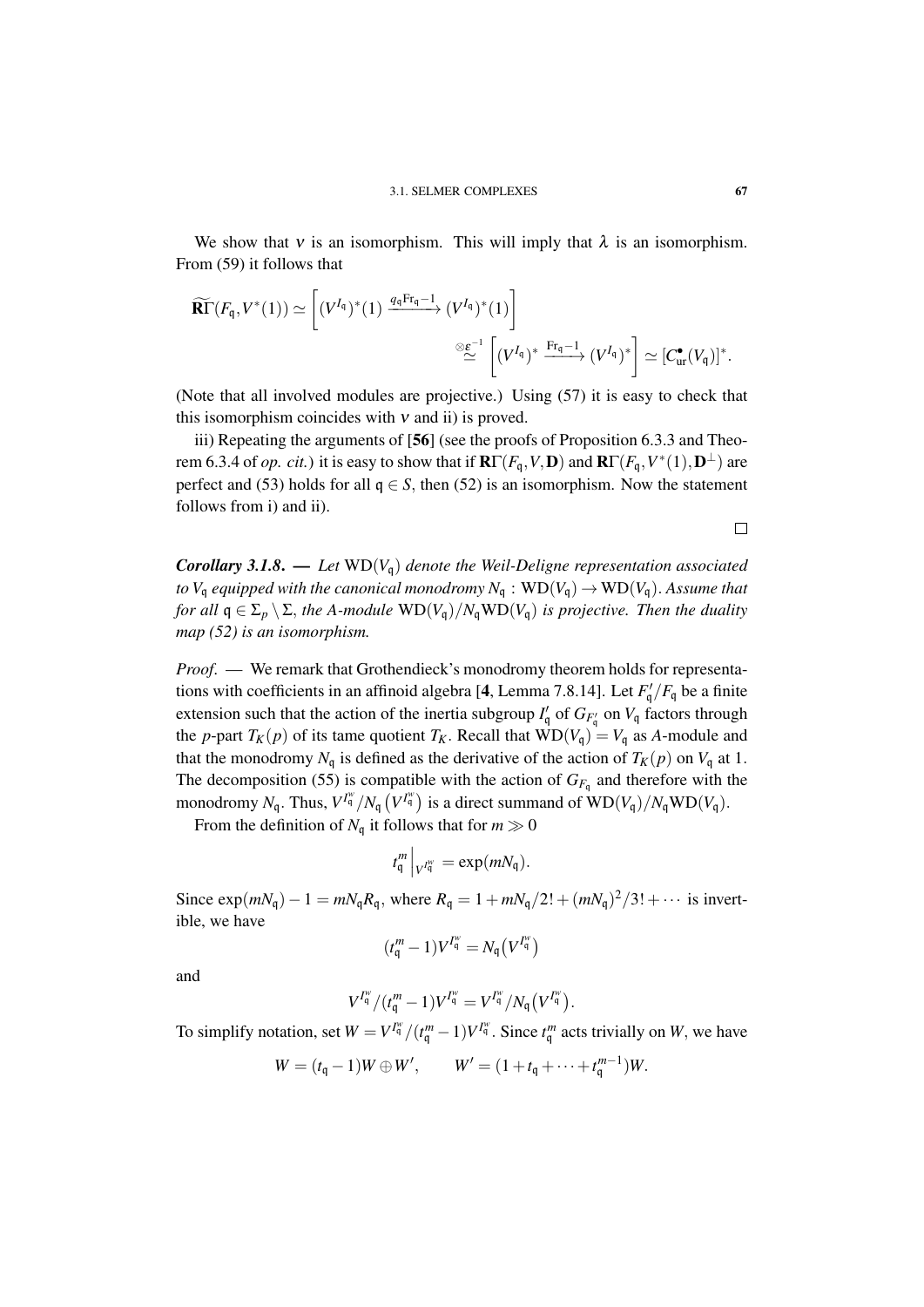Assume that  $WD(V_q)/N_qWD(V_q)$  is projective. Then  $W = V^{I_q^w}/N_q (V^{I_q^w})$  is projective. Since

$$
V^{I^w_{\mathfrak{q}}}/(t_{\mathfrak{q}}-1)V^{I^w_{\mathfrak{q}}}\simeq W/(t_{\mathfrak{q}}-1)W\simeq W'
$$

and *W*<sup>*i*</sup> is a direct summand of *W*, the *A*-module  $V^{I_{q}^{w}}/(t_{q}-1)V^{I_{q}^{w}}$  is projective. Now the corollary follows from Theorem 3.1.7 iii).  $\Box$ 

*Remarks 3.1.9.* — 1) Let f be a primitive eigenform of level N and weight  $k \ge 2$ . Assume that  $(p, N) = 1$ . Fix a *p*-stabilization  $f_\alpha$  of f and denote by  $x_0$  the corresponding point on the Coleman–Mazur eigencurve. Let f be the family of *p*-adic modular forms passing through  $f_\alpha$ . Taking a sufficiently small affine neighborhood  $U = \text{Spm}(A)$  of  $x_0$ , we can associate to f a canonical *p*-adic Galois representation *W*<sub>f</sub> over *A*. Let  $A_{x_0}$  and  $W_{f,x_0}$  denote the localizations of *A* and  $W_f$  at  $x_0$ . Note that  $W_f = W_{f,x_0}/m_{x_0}W_{f,x_0}$  is the *p*-adic representation associated to *f* by Deligne.

Consider the representation  $V = W_f(\psi)$ , where  $\psi$  is a continuous Galois character unramified outside p with values in  $A^*$ . First assume that for all  $\mathfrak{q}|N$  the following conditions hold:

a) If **f** is Steinberg at q, then  $\psi_{x_0}(\text{Fr}_q)$  is *not* a Weil number of weight  $-k$  or  $2-k$ ;

b) If **f** is not Steinberg at q, then  $\psi_{x_0}(\text{Fr}_q)$  is *not* a Weil number of weight  $1 - k$ . From the purity of *p*-adic representations associated to modular forms it follows that in this case, the complex  $\mathbb{R}\Gamma(Q_q, V_q)$  is locally acyclic at  $x_0$  (see, for example, [56, Proposition 12.7.13.3]). Therefore, the duality map (52) is an isomorphism on a sufficiently small neighborhood of *x*0.

In the general case,  $\mathbf{R}\Gamma(\mathbf{Q}_q, V_q)$  is not locally acyclic and the argument is different. By [27, Proposition 2.2.4], for each q|*N*, the  $A_{x_0}$ -module  $W_{f,x_0}^{I_q^{\omega}}/(t_q-1)W_{f,x_0}^{I_q^{\omega}}$  is free <sup>(2)</sup>. Replacing *U* by a smaller neighborhood if necessary, we obtain that  $W_f^{I_q^w}/(t_q-1)W_f^{I_q^w}$ is free. Since  $\psi$  is unramified outside *p*, the module  $V^{I_{\mathfrak{q}}^w}/(t_{\mathfrak{q}}-1)V^{I_{\mathfrak{q}}^w}$  is free. Therefore Theorem 3.1.7 applies, and again the duality map is a local isomorphism at  $x_0$ .

2) In higher dimension, the situation is more complicated. See [64] for some related results.

<sup>2.</sup> In [27], the authors consider Hida families, but in the general case the proof is the same.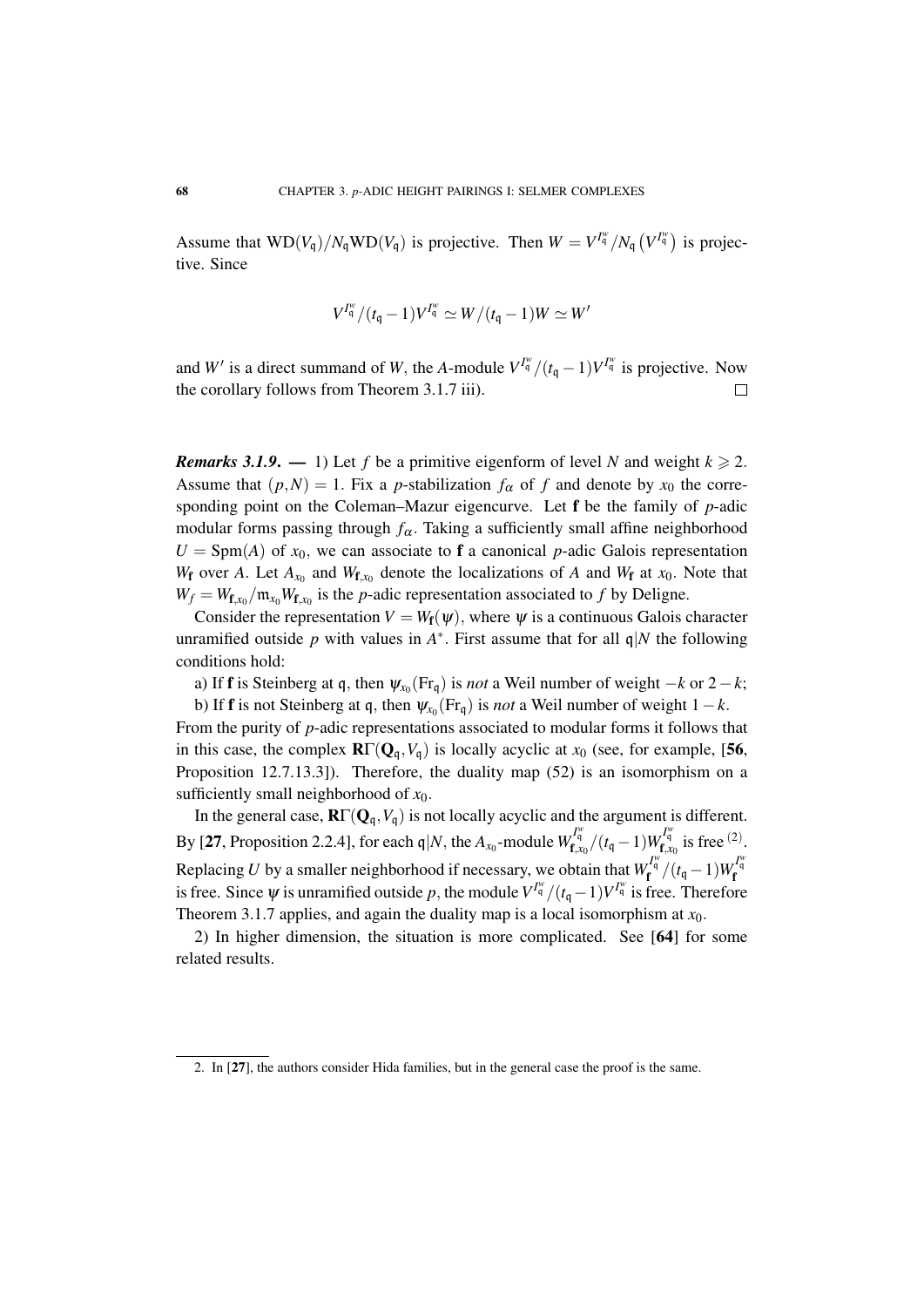**3.1.10.** — Equip the complexes  $A_i^{\bullet}$ ,  $B_i^{\bullet}$  and  $C_i^{\bullet}$  with the transpositions given by

$$
\mathcal{T}_{A_1} = \mathcal{T}_{V,c},
$$
\n
$$
\mathcal{T}_{B_1} = \left(\bigoplus_{\mathfrak{q}\in S_p} \mathrm{id}_{C_{\varphi,\gamma}(\mathbf{D}_{\mathfrak{q}})}\right) \oplus \left(\bigoplus_{\mathfrak{q}\in \Sigma_p\setminus \Sigma} \mathrm{id}_{C_{\mathrm{ur}}(V_{\mathfrak{q}})}\right) \oplus \left(\bigoplus_{\mathfrak{q}\in \Sigma} \mathcal{T}_{M_{\mathfrak{q}},c}\right),
$$
\n
$$
\mathcal{T}_{C_1} = \left(\bigoplus_{\mathfrak{q}\in S_p} \mathcal{T}_{K(V_{\mathfrak{q}})}\right) \oplus \left(\bigoplus_{\mathfrak{q}\in \Sigma_p} \mathcal{T}_{V_{\mathfrak{q}},c}\right),
$$
\n
$$
\mathcal{T}_{A_2} = \mathcal{T}_{V^*(1),c},
$$
\n(60)\n
$$
\mathcal{T}_{B_2} = \left(\bigoplus_{\mathfrak{q}\in S_p} \mathrm{id}_{C_{\mathfrak{q},\gamma}(\mathbf{D}_{\mathfrak{q}}^{\perp})}\right) \oplus \left(\bigoplus_{\mathfrak{q}\in \Sigma_p\setminus \Sigma} \mathrm{id}_{C_{\mathrm{ur}}(V_{\mathfrak{q}}^*(1))}\right) \oplus \left(\bigoplus_{\mathfrak{q}\in \Sigma} \mathcal{T}_{M_{\mathfrak{q}},c}\right),
$$
\n
$$
\mathcal{T}_{C_2} = \left(\bigoplus_{\mathfrak{q}\in S_p} \mathcal{T}_{K(V_{\mathfrak{q}}^*(1))}\right) \oplus \left(\bigoplus_{\mathfrak{q}\in \Sigma_p} \mathcal{T}_{V_{\mathfrak{q}}^*(1),c}\right),
$$
\n
$$
\mathcal{T}_{A_3} = \mathcal{T}_{A(1),c},
$$
\n
$$
\mathcal{T}_{B_3} = \mathrm{id},
$$
\n
$$
\mathcal{T}_{C_3} = \left(\bigoplus_{\mathfrak{q}\in S_p} \mathcal{T}_{K(A(1)_{\mathfrak{q}})}\right) \oplus \left(\bigoplus_{\mathfrak{q}\in \Sigma_p} \mathcal{T}_{A(1)_{\mathfrak{q}},c}\right).
$$

*Theorem 3.1.11*. — *i) The data (60) satisfy conditions* T1-7) *of Section 1.2. ii) We have a commutative diagram*

$$
\mathbf{R}\Gamma(V,\mathbf{D},M)\otimes_A^{\mathbf{L}}\mathbf{R}\Gamma(V^*(1),\mathbf{D}^{\perp},M^{\perp})\xrightarrow{\cup_{V,\mathbf{D}}}A[-3]
$$
\n
$$
\downarrow_{s_{12}}\qquad\qquad\downarrow_{\mathbf{R}\Gamma(V^*(1),\mathbf{D}^{\perp},M^{\perp})\otimes_A^{\mathbf{L}}\mathbf{R}\Gamma(V,\mathbf{D},M)\xrightarrow{\cup_{V^*(1),\mathbf{D}^{\perp}}\to A[-3].
$$

*Proof.* — i) We check conditions **T3-7**) taking  $\bigcup_{A}^{'} = \bigcup_{c}$ ,  $\bigcup_{B}' = 0$  and  $\bigcup_{C}' = \bigcup_{K}$ . From (50) and (51) it follows that **T3**) holds if we take  $h'_f = h'_g = 0$ . To check condition **T4**) we remark that, by Proposition 2.6.4,i) we have  $f_i \circ \mathcal{T}_A = \mathcal{T}_C \circ f_i$  and we can take  $U_i = 0$ . The existence of a homotopy  $V_i$  follows from Proposition 2.6.4 ii) and [56], Proposition 7.7.3. Note that again we can set  $V_i = 0$ .

We prove the existence of homotopies  $t_A$ ,  $t_B$  and  $t_C$  satisfying **T5**). From the commutativity of the diagram (35), it follows that  $\bigcup_c \circ s_{12} \circ (\mathcal{T}_A \otimes \mathcal{T}_A) = \mathcal{T}_A \circ \bigcup_c$  and we can take  $t_A = 0$ . Since  $\bigcup_B^{\prime} = \bigcup_B = 0$ , we can take  $t_B = 0$ . We construct  $t_C$  as a system of homotopies  $(t_{C,q})_{q\in S}$  such that  $t_{C,q}$  :  $\cup_c \circ s_{12} \circ (\mathcal{F}_{V_q,c} \otimes \mathcal{F}_{V(1)_q,c}) \leadsto \mathcal{F}_{A(1)_q,c} \circ \cup_c$ for  $\mathfrak{q} \in \Sigma_p$  and  $t_{C,\mathfrak{q}}$ :  $\cup_K \circ s_{12} \circ (\mathcal{T}_{K(V_{\mathfrak{q}})} \otimes \mathcal{T}_{K(V(1)_{\mathfrak{q}})}) \rightsquigarrow \mathcal{T}_{K(A(1)_{\mathfrak{q}})} \circ \cup_K$  for  $\mathfrak{q} \in S_p$ . As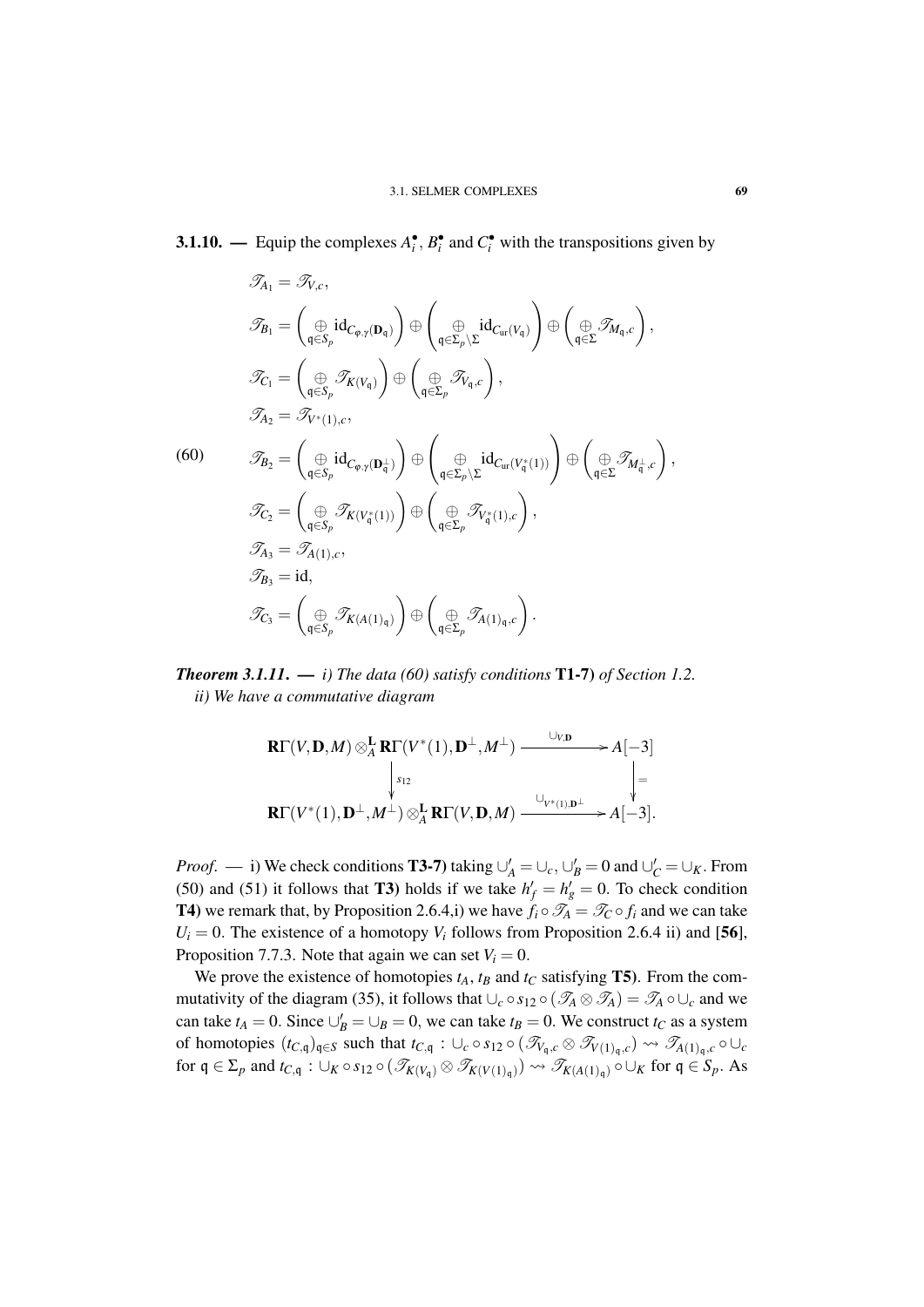before, from (35) it follows that for  $q \in \Sigma_p$  one can take  $t_{C,q} = 0$ . If  $q \in S_p$ , by Proposition 1.1.7 we can set

(61) 
$$
t_{C,q}((x_{n-1},x_n)\otimes (y_{m-1}\otimes y_m))=(-1)^n(\mathscr{T}_{A(1)_q,c}(x_{n-1}\cup_c y_{m-1}),0)
$$

for  $(x_{n-1}, x_n) \in K^n(V_q)$  and  $(y_{m-1}, y_m) \in K^m(V^*(1)_q)$  (see (24)). This proves **T5**). From (61) it follows that  $t_C \circ (f_1 \otimes f_2) = 0$  and it is easy to see that **T6**) and **T7**) hold if we take  $H_f = H_g = 0$ .

ii) For each Galois module *X*, we denote by  $a_X$  : id  $\rightsquigarrow$   $\mathcal{T}_{X,c}$  the homotopy (36). Recall that we can take  $a_X$  such that  $a_X^0 = a_X^1 = 0$ . Consider the following homotopies

(62) 
$$
k_{A_1} = a_V : id \rightsquigarrow \mathscr{T}_{A_1^{\bullet}}, \qquad \text{on } A_1^{\bullet},
$$

$$
k_{B_1} = \begin{pmatrix} \oplus & 0_{U_q(V, \mathbf{D}, M)} \\ \oplus & \oplus \\ \oplus & \oplus \end{pmatrix} \oplus \begin{pmatrix} \oplus & a_{M_q} \\ \oplus & \oplus \\ \oplus & \oplus \end{pmatrix} : id \rightsquigarrow \mathscr{F}_{B_1} \text{ on } B_1^{\bullet},
$$

$$
k_{C_1} = \begin{pmatrix} \oplus & a_{K(V_q)} \\ \oplus & \oplus \\ \oplus & \oplus \end{pmatrix} \oplus \begin{pmatrix} \oplus & a_{V_q} \\ \oplus & \oplus \\ \oplus & \oplus \end{pmatrix} : id \rightsquigarrow \mathscr{T}_{C_1^{\bullet}}, \text{ on } C_1^{\bullet}.
$$

We will denote by  $k_{A_2}$ ,  $k_{B_2}$ ,  $k_{C_2}$  the homotopies on  $A_2^{\bullet}$ ,  $B_2^{\bullet}$  and  $C_2^{\bullet}$  defined by the analogous formulas. From Proposition 2.6.4, ii) it follows that

$$
f \circ k_{A_1} = k_{C_1} \circ f
$$
,  $f^{\perp} \circ k_{A_2} = k_{C_2} \circ f^{\perp}$ ,  
\n $g \circ k_{B_1} = k_{C_1} \circ g$ ,  $g^{\perp} \circ k_{B_2} = k_{C_2} \circ g^{\perp}$ .

By (20), these data induce transpositions  $\mathcal{T}_V^{\text{sel}}$  and  $\mathcal{T}_{V^*(1)}^{\text{sel}}$  on  $S^{\bullet}(V, \mathbf{D}, M)$  and  $S^{\bullet}(V^*(1), D^{\perp}, M^{\perp})$ , and the formula (21) of Subsection 1.1.2 defines homotopies  $k_V^{\text{sel}}$ : id  $\leadsto \mathscr{T}_V^{\text{sel}}$  and  $k_{V^*(1)}^{\text{sel}}$ : id  $\leadsto \mathscr{T}_{V^*(1)}^{\text{sel}}$ . By Proposition 1.2.4, the following diagram commutes up to homotopy:

$$
S^{\bullet}(V, \mathbf{D}, M) \otimes_A S^{\bullet}(V^*(1), \mathbf{D}^{\perp}, M^{\perp}) \xrightarrow{\cup_{a,r_S}} A[-3] \downarrow \downarrow_{s_{12} \circ (\mathscr{T}_V^{\text{sel}} \otimes \mathscr{T}_{V^*(1)}^{\text{sel}})} A[\Big| =
$$
  

$$
S^{\bullet}(V^*(1), \mathbf{D}^{\perp}, M^{\perp}) \otimes_A S^{\bullet}(V, \mathbf{D}, M) \xrightarrow{\cup_{1-a,r_S}} A[-3].
$$

Now the theorem follows from the fact that the map  $(k_V^{\text{sel}} \otimes k_{V^*(1)}^{\text{sel}})_1$ , given by (18), furnishes a homotopy between id and  $\mathscr{T}_{V}^{\text{sel}} \otimes \mathscr{T}_{V^*(1)}^{\text{sel}}$ .  $\Box$ 

### 3.2. *p*-adic height pairings

3.2.1. — We keep notation and conventions of the previous subsection. Let  $F^{\text{cyc}} = \bigcup_{n=1}^{\infty} F(\zeta_{p^n})$  denote the cyclotomic *p*-extension of *F*. The Galois group  $\Gamma_F = \text{Gal}(F^{\text{cyc}}/F)$  decomposes into the direct sum  $\Gamma_F = \Delta_F \times \Gamma_F^0$  of the group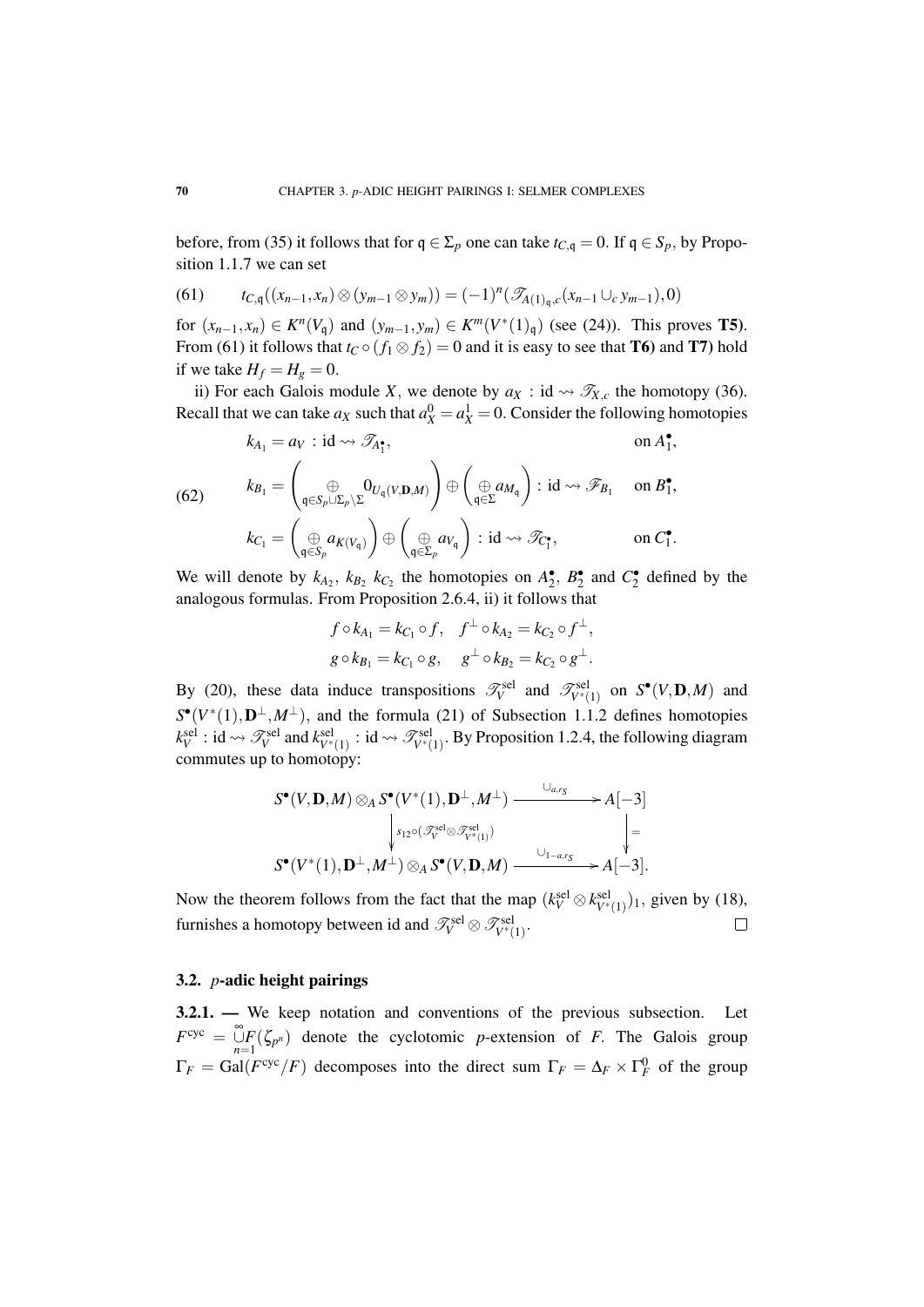$\Delta_F = \text{Gal}(F(\zeta_p)/F)$  and a *p*-procyclic group  $\Gamma_F^0$ . We denote by  $\chi : \Gamma_F \to \mathbb{Z}_p^*$  the cyclotomic character and by  $\chi_q$  the restriction of  $\chi$  on  $\Gamma_q$ ,  $q \in S$ .

Consider the completed group algebra  $\Lambda_A = A[[\Gamma_F^0]]$ . As in Section 2.7, we equip  $\Lambda_A$  with the involution  $\iota : \Lambda_A \to \Lambda_A$  such that  $\iota(\gamma) = \gamma^{-1}$ ,  $\gamma \in \Gamma_F^0$ . Fix a generator  $\gamma_F$ of  $\Gamma_F^0$ . Set  $\tilde{A}_F^1 = \Lambda_A^1/(J_A^2)$ , where  $J_A$  is the augmentation ideal of  $A[[\Gamma_F^0]]$ . We have an exact sequence

(63) 
$$
0 \to A \xrightarrow{\theta_F} \widetilde{A}_F^1 \to A \to 0,
$$

where  $\theta_F(a) = a\tilde{X}$ , and  $\tilde{X} = \log^{-1}(\chi(\gamma_F))(\gamma_F - 1)$  does not depend on the choice of  $\gamma_F \in \Gamma_F^0$ . For each *p*-adic representation *V* with coefficients in *A*, (63) induces an exact sequence

(64) 
$$
0 \to V \to V_F \to V \to 0,
$$

where  $V_F = A_F^1 \otimes_A V$ . As in Section 2.7, passing to continuous Galois cohomology, we obtain a distinguished triangle

$$
C^{\bullet}(G_{F,S},V) \to C^{\bullet}(G_{F,S},\widetilde{V}_F) \to C^{\bullet}(G_{F,S},V) \xrightarrow{\beta_{V,c}} C^{\bullet}(G_{F,S},V)[1].
$$

For each  $q \in S$ , we have the local analog of the sequence (64) studied in Section 2.7

$$
0 \to V \to \widetilde{V}_{F_{\mathfrak{q}}} \to V \to 0.
$$

The inclusion  $\Gamma_q^0 \hookrightarrow \Gamma_F^0$  induces a commutative diagram of  $G_{F_q}$ -modules

| $\stackrel{\mathfrak{q}}{\longrightarrow} \widetilde{V}_{F_{\mathfrak{q}}}$ -<br>$\longrightarrow 0$<br>$V_q$ -<br>$\mathfrak{a}$                                                                                                              |  |
|------------------------------------------------------------------------------------------------------------------------------------------------------------------------------------------------------------------------------------------------|--|
| $\vert$ =                                                                                                                                                                                                                                      |  |
| $\begin{array}{ccc}\n& & & \downarrow \\ \downarrow & & & \downarrow \\ V_{\mathsf{q}} & \xrightarrow{\theta_F} (\widetilde{V}_F)_{\mathsf{q}}\n\end{array}$<br>$V_{\mathfrak{q}}$ .<br>$\rightarrow$ $V_{\mathfrak{q}}$ -<br>$\rightarrow 0,$ |  |

where the vertical middle arrow is an isomorphism by the five lemma. Taking into account Proposition 2.7.2, we see that the exact sequence (64) induces a distinguished triangle

$$
C^{\bullet}(G_{F_{\mathfrak{q}}}, V) \to C^{\bullet}(G_{F_{\mathfrak{q}}}, \widetilde{V}_F) \to C^{\bullet}(G_{F_{\mathfrak{q}}}, V) \xrightarrow{\beta_{V_{\mathfrak{q}}, c}} C^{\bullet}(G_{F_{\mathfrak{q}}}, V)[1].
$$

where  $\beta_{V_q,c}(x) = -\log \chi_q \cup x$ .

Let  $\mathbf{D}_{\mathfrak{q}}$  be a  $(\varphi, \Gamma_{\mathfrak{q}})$ -submodule of  $\mathbf{D}_{\text{rig}}^{\dagger}(V_{\mathfrak{q}})$  and let  $\widetilde{\mathbf{D}}_{F,\mathfrak{q}} = \widetilde{A}_F^{\dagger} \otimes_A \mathbf{D}_{\mathfrak{q}}$ . As in Section 2.7, we have an exact sequence

(65) 
$$
0 \to \mathbf{D}_{q} \to \mathbf{D}_{F,q} \to \mathbf{D}_{q} \to 0
$$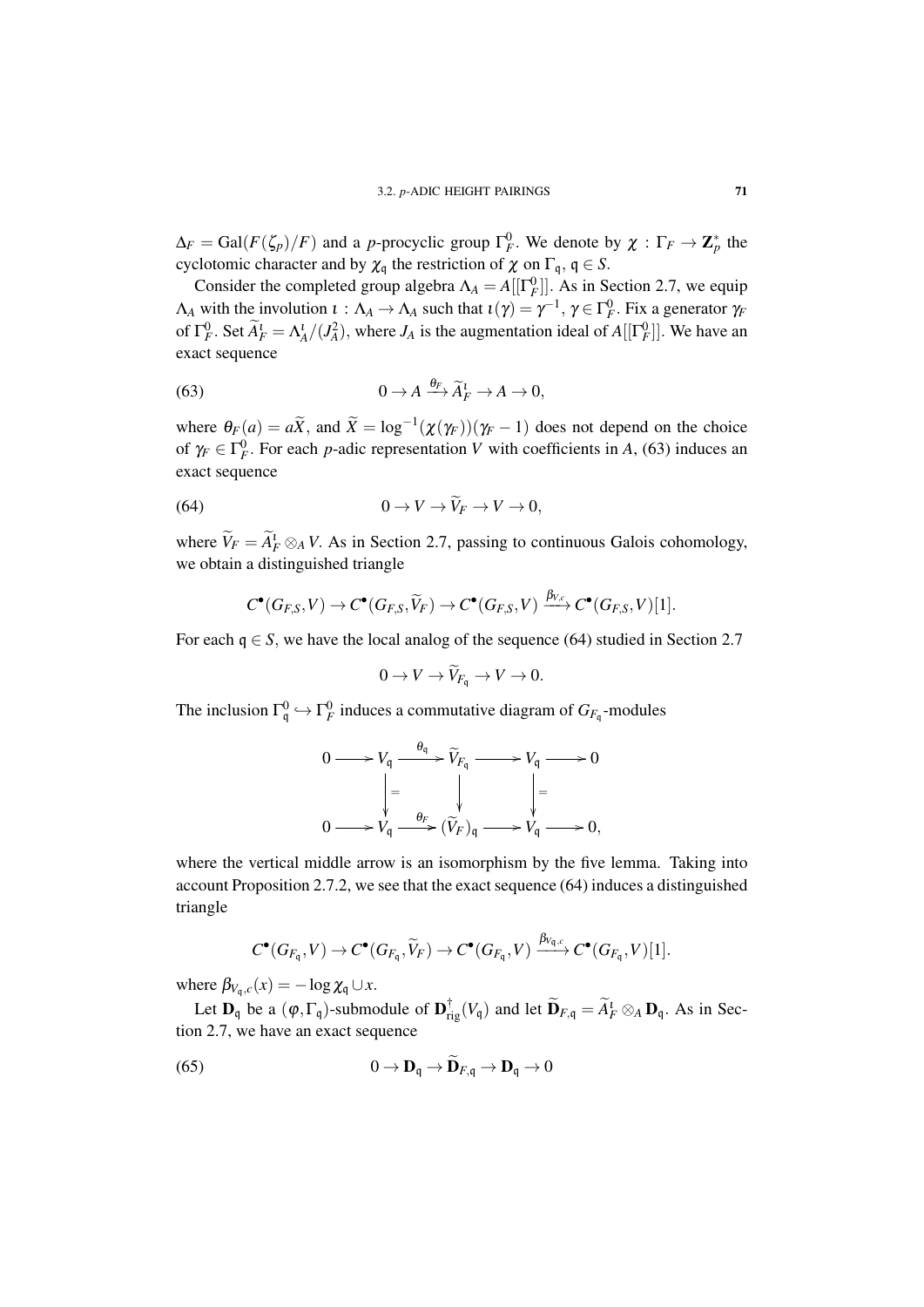which sits in the diagram



Taking into account Proposition 2.7.4, we obtain that (65) induces the distingushed triangle

$$
C_{\phi,\gamma_{q}}^{\bullet}(\mathbf{D}_{\mathfrak{q}})\to C_{\phi,\gamma_{q}}^{\bullet}(\widetilde{\mathbf{D}}_{F,\mathfrak{q}})\to C_{\phi,\gamma_{q}}^{\bullet}(\mathbf{D}_{\mathfrak{q}})\xrightarrow{\beta_{\mathbf{D}_{\mathfrak{q}}}}C_{\phi,\gamma_{q}}^{\bullet}(\mathbf{D}_{\mathfrak{q}})[1],
$$

where  $\beta_{\mathbf{D}_q}(x) = -(0, \log \chi_q(\gamma_q)) \cup x$ . Finally, replacing in the exact sequence (42)  $\tilde{V}$  by  $(\tilde{V}_F)_{\mathfrak{q}}$ , and taking into account Proposition 2.7.5 we obtain the distinguished triangle

$$
K^{\bullet}(V_{\mathfrak{q}}) \to K^{\bullet}((\widetilde{V}_F)_{\mathfrak{q}}) \to K^{\bullet}(V_{\mathfrak{q}}) \xrightarrow{\beta_{K(V_{\mathfrak{q}})}} K^{\bullet}(V_{\mathfrak{q}})[1],
$$

where  $\beta_{K(V_q)}(x) = -(0, \log \chi_q) \cup x$ .

If  $q \in \Sigma_p$ , we construct the Bockstein map for  $U_q^{\bullet}(V, \mathbf{D}, M)$  following [56], Section 11.2.4. Namely, if  $q \in \Sigma$ , then  $U_q^{\bullet}(V, \mathbf{D}, M) = C^{\bullet}(G_{F_q}, M_q)$  and the exact sequence

(66) 
$$
0 \to M_{\mathfrak{q}} \to \widetilde{M}_{F,\mathfrak{q}} \to M_{\mathfrak{q}} \to 0
$$

gives rise to a map  $\beta_{M_q,c}$ :  $C^{\bullet}(G_{F_q}, M_q) \to C^{\bullet}(G_{F_q}, M_q)$ . If  $q \in \Sigma_p \setminus \Sigma$ , then  $(\widetilde{V}_F)^{I_q} =$  $V^{I_q} \otimes \widetilde{A}^I_F$  and we denote by  $s : V^{I_q} \to (\widetilde{V}_F)^{I_q}$  the section given by  $s(x) = x \otimes 1$ . There exists a distingushed triangle

$$
C_{\text{ur}}^{\bullet}(V_{\mathfrak{q}}) \to C_{\text{ur}}^{\bullet}((\widetilde{V}_F)_{\mathfrak{q}}) \to C_{\text{ur}}^{\bullet}(V_{\mathfrak{q}}) \xrightarrow{\beta_{V_{\mathfrak{q}},\text{ur}}} C_{\text{ur}}^{\bullet}(V_{\mathfrak{q}})[1],
$$

where  $\beta_{V_q, \text{ur}} : C^0_{\text{ur}}(V_q) \to C^1_{\text{ur}}(V_q)$  is given by

$$
\beta_{V_{\mathfrak{q}},ur}^F(x) = \frac{1}{\widetilde{X}}(ds - sd)(x) = -\log \chi_{\mathfrak{q}}(\mathrm{Fr}_{\mathfrak{q}})x.
$$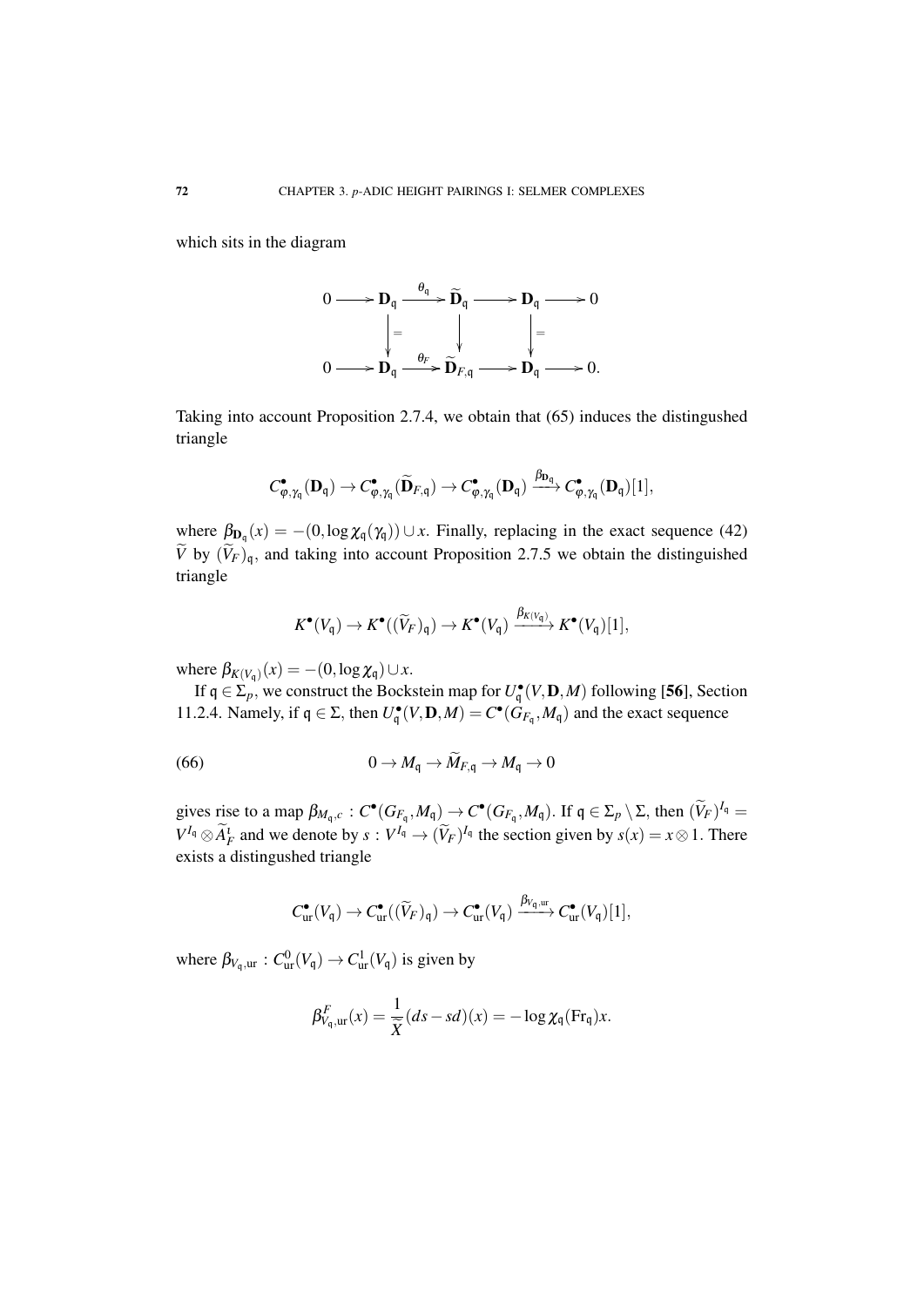*Proposition 3.2.2.* — In addition to (60), equip the complexes  $A_i^{\bullet}$ ,  $B_i^{\bullet}$  and  $C_i^{\bullet}$  (1  $\leq$  $i \leq 3$ *)* with the Bockstein maps given by

$$
\beta_{A_1} = \beta_{V,c},
$$
\n
$$
\beta_{B_1} = \left(\bigoplus_{\mathfrak{q} \in S_p} \beta_{D_{\mathfrak{q}}}\right) \oplus \left(\bigoplus_{\mathfrak{q} \in \Sigma_p} \beta_{V_{\mathfrak{q}},ur}\right),
$$
\n
$$
\beta_{C_1} = \left(\bigoplus_{\mathfrak{q} \in S_p} \beta_{K(V_{\mathfrak{q}})}\right) \oplus \left(\bigoplus_{\mathfrak{q} \in \Sigma_p} \beta_{V_{\mathfrak{q}},c}\right),
$$
\n
$$
\beta_{A_2} = \beta_{V^*(1),c},
$$
\n
$$
\beta_{B_2} = \left(\bigoplus_{\mathfrak{q} \in S_p} \beta_{D_{\mathfrak{q}}}\right) \oplus \left(\bigoplus_{\mathfrak{q} \in \Sigma_p} \beta_{V_{\mathfrak{q}}^*(1),ur}\right),
$$
\n
$$
\beta_{C_2} = \left(\bigoplus_{\mathfrak{q} \in S_p} \beta_{K(V_{\mathfrak{q}}^*(1))}\right) \oplus \left(\bigoplus_{\mathfrak{q} \in \Sigma_p} \beta_{V_{\mathfrak{q}}^*(1),c}\right),
$$
\n
$$
\beta_{A_3} = \beta_{A(1),c},
$$
\n
$$
\beta_{B_3} = 0,
$$
\n
$$
\beta_{C_3} = \left(\bigoplus_{\mathfrak{q} \in S_p} \beta_{K(A(1)_{\mathfrak{q}})}\right) \oplus \left(\bigoplus_{\mathfrak{q} \in \Sigma_p} \beta_{A(1)_{\mathfrak{q}},c}\right).
$$

*Then these data satisfy conditions* B1-5) *of Section 1.2.*

*Proof.* — We check **B2-5**) for our Bockstein maps. For each  $q \in \Sigma_p$ , Nekovář constructed homotopies

$$
\begin{aligned} \nu_{V,\mathfrak{q}} &: g_{\mathfrak{q}} \circ \beta_{V_{\mathfrak{q}},ur} \leadsto \beta_{V_{\mathfrak{q}},c} \circ g_{\mathfrak{q}}, \\ \nu_{V^*(1),\mathfrak{q}} &: g_{\mathfrak{q}}^{\perp} \circ \beta_{V_{\mathfrak{q}}^*(1),ur} \leadsto \beta_{V_{\mathfrak{q}}^*(1),c} \circ g_{\mathfrak{q}}^{\perp}. \end{aligned}
$$

From Proposition 2.7.5, ii) it follows that for all  $q \in S_p$ 

$$
g_{\mathfrak{q}} \circ \beta_{\mathbf{D}_{\mathfrak{q}}} = \beta_{K(V_{\mathfrak{q}})} \circ g_{\mathfrak{q}},
$$
  

$$
g_{\mathfrak{q}}^{\perp} \circ \beta_{\mathbf{D}_{\mathfrak{q}}} = \beta_{K(V_{\mathfrak{q}}^*(1))} \circ g_{\mathfrak{q}}^{\perp}.
$$

Set  $v_{V,q} = v_{V^*(1),q} = 0$  for all  $q \in S_p$ . Then condition **B2**) holds for  $u_i = 0$  and  $v_i = 0$  $(v_{i,\mathfrak{q}})_{\mathfrak{q}\in S}$ .

In **B3**), we can set  $h_B = 0$  because  $\bigcup_B = 0$ . The existence of a homotopy  $h_A$  between  $\bigcup_{A} [1] \circ (id \otimes \beta_{A,2})$  and  $\bigcup_{A} [1] \circ (\beta_{A,1} \otimes id)$  is proved in [56], Section 11.2.6 and the same method allows to construct *h<sub>C</sub>*. Namely, we construct a system  $h_C = (h_{C,q})_{q \in S}$ of homotopies such that  $h_{C,\mathfrak{q}} : \cup_c [1] \circ (\mathrm{id} \otimes \beta_{V_{\mathfrak{q}}^*(1),c}) \leadsto \cup_c [1] \circ (\beta_{V_{\mathfrak{q}},c} \otimes \mathrm{id})$  for  $\mathfrak{q} \in \Sigma_p$ and  $h_{C,q}: \cup_K[1] \circ (\mathrm{id} \otimes \beta_{K(V_q^*(1))) \leadsto \cup_K[1] \circ (\beta_{K(V_q)} \otimes \mathrm{id})$  for  $\mathfrak{q} \in S_p$ . For  $\mathfrak{q} \in \Sigma_p$ , the construction of  $h_{C,q}$  is the same as those of  $h_A$ . Now, let  $q \in S_p$ . By Proposition 2.7.5,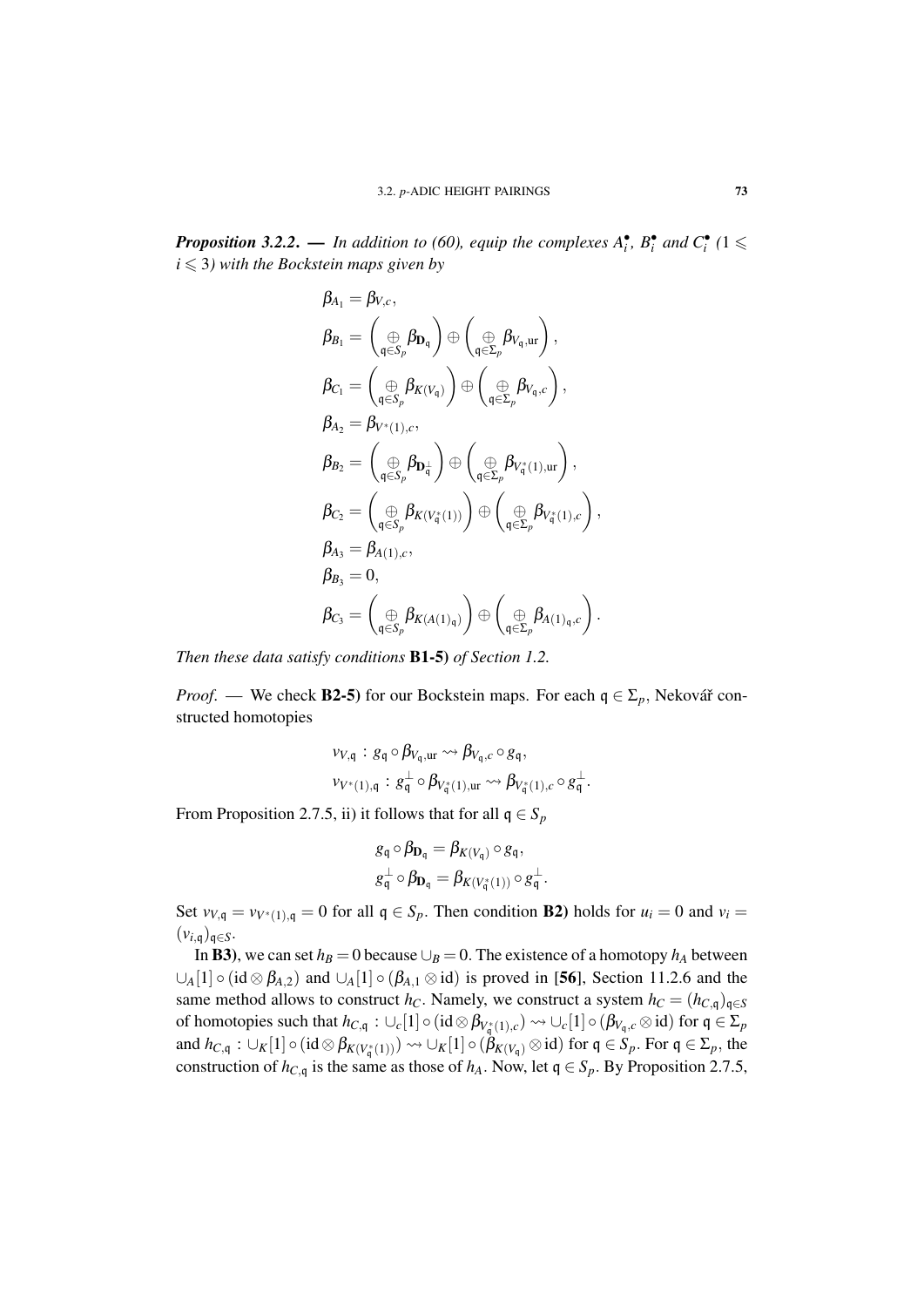one has  $\beta_{K(V_q)}(x) = -(0, \log \chi_q) \cup_K x$ . Consider the following diagram, where  $z_q =$  $(0, \log \chi_{\mathfrak{q}})$ 

(67) 
$$
K^{\bullet}(V_q) \otimes_A K^{\bullet}(V_q^*(1)) \xrightarrow{\text{id}} K^{\bullet}(V_q) \otimes_A K^{\bullet}(V_q^*(1))
$$
\n
$$
\downarrow = \qquad \qquad \downarrow
$$
\n
$$
K^{\bullet}(V_q) \otimes_A A \otimes_A K^{\bullet}(V_q^*(1)) \xrightarrow{\text{id}} A \otimes_A K^{\bullet}(V_q)(\otimes_A K^{\bullet}(V_q^*(1)))
$$
\n
$$
\downarrow \text{id} \otimes (-z_q) \otimes \text{id} \qquad \qquad \downarrow (-z_q) \otimes \text{id} \otimes \text{id}
$$
\n
$$
K^{\bullet}(V_q) \otimes_A K^{\bullet}(A)[1] \otimes_A K^{\bullet}(V_q^*(1)) \xrightarrow{\text{S12}} K^{\bullet}(A)[1] \otimes_A K^{\bullet}(V_q) \otimes_A K^{\bullet}(V_q^*(1))
$$
\n
$$
\downarrow \qquad \qquad \downarrow \qquad \qquad \downarrow \qquad \qquad \downarrow \qquad \qquad \downarrow \qquad \downarrow \qquad \qquad \downarrow \qquad \downarrow \qquad \downarrow \qquad \downarrow \qquad \downarrow \qquad \downarrow \qquad \downarrow \qquad \downarrow \qquad \downarrow \qquad \downarrow \qquad \downarrow \qquad \downarrow \qquad \downarrow \qquad \downarrow \qquad \downarrow \qquad \downarrow \qquad \downarrow \qquad \downarrow \qquad \downarrow \qquad \downarrow \qquad \downarrow \qquad \downarrow \qquad \downarrow \qquad \downarrow \qquad \downarrow \qquad \downarrow \qquad \downarrow \qquad \downarrow \qquad \downarrow \qquad \downarrow \qquad \downarrow \qquad \downarrow \qquad \downarrow \qquad \downarrow \qquad \downarrow \qquad \downarrow \qquad \downarrow \qquad \downarrow \qquad \downarrow \qquad \downarrow \qquad \downarrow \qquad \downarrow \qquad \downarrow \qquad \downarrow \qquad \downarrow \qquad \downarrow \qquad \downarrow \qquad \downarrow \qquad \downarrow \qquad \downarrow \qquad \downarrow \qquad \downarrow \qquad \downarrow \qquad \downarrow \qquad \downarrow \qquad \downarrow \qquad \downarrow \qquad \downarrow \qquad \downarrow \qquad \downarrow \qquad \downarrow \qquad \downarrow \qquad \downarrow \qquad \downarrow \qquad \downarrow \qquad \downarrow \qquad \downarrow
$$

The first, second and fourth squares of this diagram are commutative. From Proposition 1.1.7 (see also (37)) it follows that the diagram

$$
K^{\bullet}(V_q) \otimes K^{\bullet}(A)[1] \xrightarrow{\mathcal{S}_{12} \circ (\mathcal{J}_K \otimes \mathcal{J}_K)} K^{\bullet}(A)[1] \otimes K^{\bullet}(V_q)
$$
  
\n
$$
\downarrow \cup_K
$$
  
\n
$$
K^{\bullet}(V_q)[1] \xrightarrow{\mathcal{J}_K} K^{\bullet}(V_q)[1]
$$

is commutative up to some homotopy  $k_1 : \mathcal{T}_K \circ \cup_K \to \cup_K \circ s_{12} \circ (\mathcal{T}_K \otimes \mathcal{T}_K)$ . Since  $\mathcal{T}_K^2 = id$ , we have a homotopy

$$
\mathscr{T}_K \circ k_1 : \cup_K \leadsto \mathscr{T}_K \circ \cup_K \circ s_{12} \circ (\mathscr{T}_K \otimes \mathscr{T}_K).
$$

By [56], Section 3.4.5.5 (see also Section 2.6.2), for any topological  $G_{F_q}$ -module *M* there exists a functorial homotopy  $a : id \rightarrow \mathcal{I}_c$ . By Proposition 2.6.4, *a* induces a homotopy between id:  $K^{\bullet}(V_q) \to K^{\bullet}(V_q)$  and  $\mathscr{T}_K : K^{\bullet}(V_q) \to K^{\bullet}(V_q)$  which we denote by  $a_K$ . Let  $(a_K \otimes a_K)_1$ : id  $\rightsquigarrow \mathcal{T}_K \otimes \mathcal{T}_K$  denote the homotopy between the maps id and  $\mathcal{T}_K \otimes \mathcal{T}_K : K^{\bullet}(V_q) \otimes K^{\bullet}(\mathbf{Q}_p)[1] \to K^{\bullet}(V_q) \otimes K^{\bullet}(\mathbf{Q}_p)[1]$  given by (18). Then

$$
d(a_K \circ \mathcal{T}_K \circ \cup_K \circ s_{12} \circ (\mathcal{T}_K \otimes \mathcal{T}_K)) + (a_K \circ \mathcal{T}_K \circ \cup_K \circ s_{12} \circ (\mathcal{T}_K \otimes \mathcal{T}_K))d =
$$
  
=  $(\mathcal{T}_K - id) \circ \cup_K \circ s_{12} \circ (\mathcal{T}_K \otimes \mathcal{T}_K),$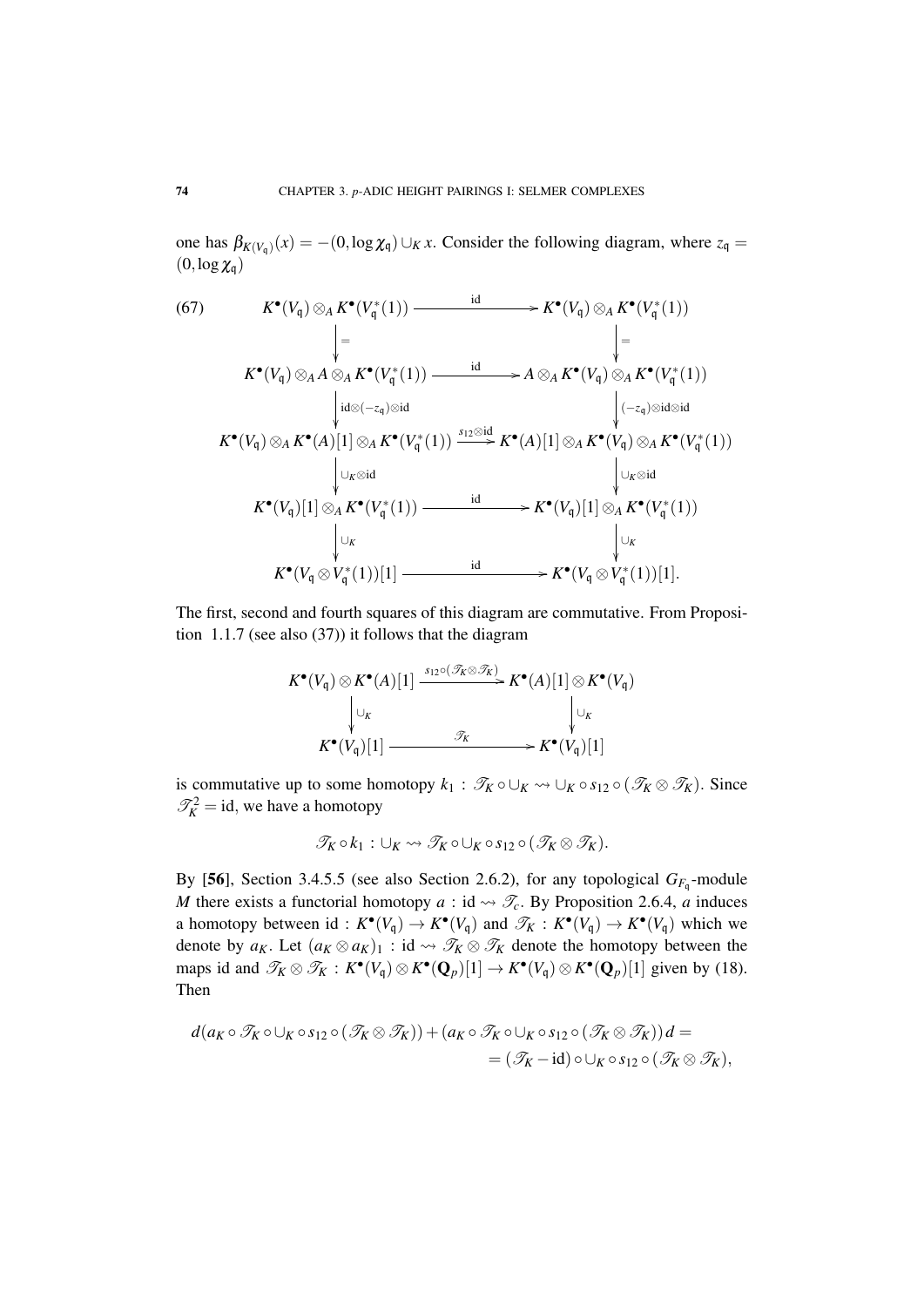and

$$
d(\bigcup_{K} \circ s_{12} \circ (a_{K} \otimes a_{K})_{1}) + (\bigcup_{K} \circ s_{12} \circ (a_{K} \otimes a_{K})_{1}) = \\ = \bigcup_{K} \circ s_{12} \circ (\mathscr{T}_{K} \otimes \mathscr{T}_{K} - id).
$$

Therefore the formula

(68) 
$$
k_2 = a_K \circ \mathcal{F}_K \circ \cup_K \circ s_{12} \circ (\mathcal{F}_K \otimes \mathcal{F}_K) + \cup_K \circ s_{12} \circ (a_K \otimes a_K)_1
$$

defines a homotopy

$$
k_2: \cup_K \circ s_{12} \leadsto \mathscr{T}_K \circ \cup_K \circ s_{12} \circ (\mathscr{T}_K \otimes \mathscr{T}_K).
$$

Then  $k_{C,q} = \mathscr{F}_K \circ k_1 - k_2$  defines a homotopy

$$
k_{C,\mathfrak{q}}:\cup_K\leadsto\cup_K\circ s_{12}
$$

and we proved that the third square of the diagram (67) commutes up to a homotopy. We define the homotopy

$$
h_{C,\mathfrak{q}}: \cup_K [1] \circ (\mathrm{id} \otimes \beta_{K(V_{\mathfrak{q}}^*(1)),c}) \rightsquigarrow \cup_K [1] \circ (\beta_{K(V_{\mathfrak{q}})} \otimes \mathrm{id})
$$

by

(69) 
$$
h_{C,\mathfrak{q}} = \cup_K \circ (k_{C,\mathfrak{q}} \otimes \mathrm{id}) \circ (\mathrm{id} \otimes (-z_{\mathfrak{q}}) \otimes \mathrm{id}).
$$

This proves B3).

Since  $u_1 = u_2 = h_f = 0$ , condition **B4**) reads

(70) 
$$
dK_f - K_f d = -h_C \circ (f_1 \otimes f_2) + f_3[1] \circ h_A
$$

for some second order homotopy  $K_f$ . It is proved in [56], Section 11.2.6, that if  $q \in \Sigma_p$ , then

(71) 
$$
h_{C,q} \circ (f_1 \otimes f_2) = \operatorname{res}_q \circ h_A.
$$

Assume that  $q \in S_p$ . Recall (see [56], Section 11.2.6) that the homotopy  $h_A$  is given by

(72) 
$$
h_A = \cup_c \circ (k_A \otimes id) \circ (id \otimes (-z) \otimes id),
$$

where  $z = \log \chi$  and

(73) 
$$
k_A = -a \circ (\cup_c \circ s_{12} \circ (\mathcal{F}_c \otimes \mathcal{F}_c)) - (\mathcal{F}_c \circ \cup_c \circ s_{12}) \circ (a \otimes a)_1.
$$

From (24), it follows that for all  $x \in C^n(G_{F,S}, V)$  and  $y \in C^m(G_{F,S}, V^*(1))$  we have

(74) 
$$
(k_1 \otimes id) \circ (id \otimes (-z_q) \otimes id) \circ (f_1 \otimes f_2)(x \otimes y) =
$$
  
\n
$$
= (k_1 \otimes id)((0, -\log \chi_q) \otimes (0, x_q) \otimes (0, y_q)) =
$$
\n
$$
= k_1((0, -\log \chi_q) \otimes (0, x_q)) \otimes (0, y_q) = 0,
$$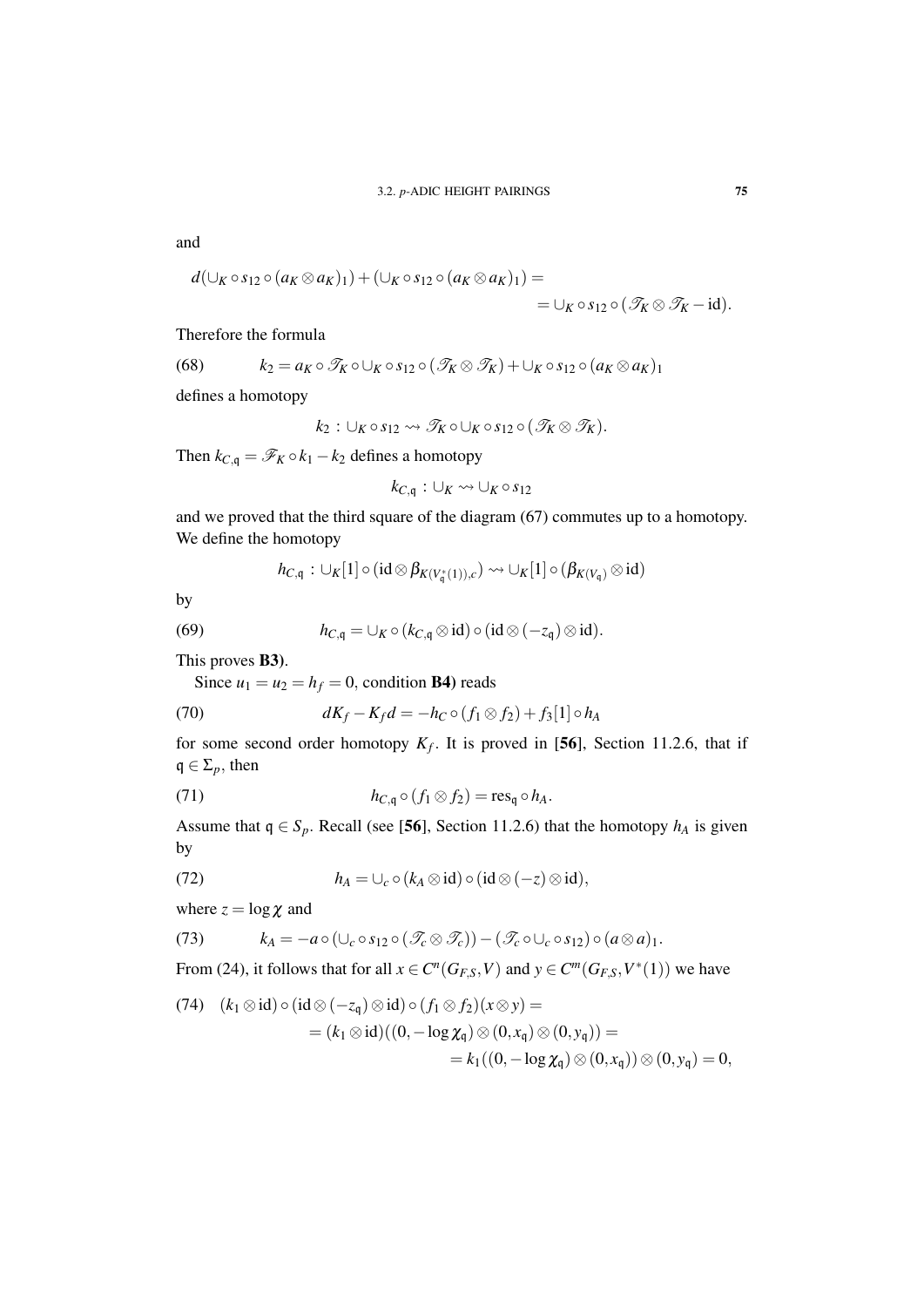where  $x_q = \text{res}_q(x)$ ,  $y_q = \text{res}_q(y)$ . On the other hand, comparing (68) and (73) we see that

(75) 
$$
(k_2 \otimes id) \circ (id \otimes (-z_q) \otimes id) \circ (f_1 \otimes f_2)(x \otimes y) =
$$
  
\t\t\t\t $= k_2((0, -\log \chi_q) \otimes (0, x_q)) \otimes (0, y_q) =$   
\t\t\t\t $= -(0, \text{res}_q(k_A(-z \otimes x))) \otimes (0, y_q).$ 

From (74), (75), (69) and (73) we obtain that

(76) 
$$
h_{C,q} \circ (f_1 \otimes f_2)(x \otimes y) =
$$
  
=  $(0, \text{res}_q(k_A(-z \otimes x))) \cup_K (0, y_q) =$   
=  $(0, \text{res}_q(k_A(-z \otimes x)) \cup_c y) = (0, \text{res}_q(h_A(x \otimes y))).$ 

From (76) and (71) it follows that  $h_C \circ (f_1 \otimes f_2) = f_3[1] \circ h_A$  and therefore we can set  $K_f = 0$  in (70). Thus, **B4**) is proved.

It remains to check **B5**). Since  $v_1 = v_2 = h_g = 0$ , this condition reads

(77) 
$$
dK_g - K_g d = -h_C \circ (g_1 \otimes g_2) + \cup_{C[1]} \circ (v_1 \otimes g_2) - \cup_{C[1]} \circ (g_1 \otimes v_2)
$$

for some second order homotopy  $K_g$ . Write  $K_g = (K_{g,q})_{q \in S}$ . For  $q \in \Sigma_p$ , Nekovář proved that the q-component of the right hand side of (77) is equal to zero. For  $q \in S_p$ , we have  $v_{1,q} = v_{2,q} = 0$  and  $h_{C,v} \circ (g_1 \otimes g_2) = 0$  because of orthogonality of **D** and  $\mathbf{D}^{\perp}$ , and again we can set  $K_{g,q} = 0$ . To sum up, condition (77) holds for  $K_g = 0$ . The proposition is proved.  $\Box$ 

3.2.3. — The exact sequences (64), (65) and (66) give rise to a distinguished triangle

$$
\mathbf{R}\Gamma(V,\mathbf{D},M)\to\mathbf{R}\Gamma(\widetilde{V}_F,\widetilde{\mathbf{D}}_F,\widetilde{M}_F)\to\mathbf{R}\Gamma(V,\mathbf{D},M)\xrightarrow{\delta_{V,\mathbf{D},M}}\mathbf{R}\Gamma(V,\mathbf{D},M)[1]
$$

*Definition*. — *The p-adic height pairing associated to the data* (*V*,D,*M*) *is defined as the morphism*

$$
h_{V,\mathbf{D},M}^{\mathrm{sel}} : \mathbf{R}\Gamma(V,\mathbf{D},M) \otimes_A^{\mathbf{L}} \mathbf{R}\Gamma(V^*(1),\mathbf{D}^{\perp},M^{\perp}) \xrightarrow{\delta_{V,\mathbf{D},M}} \\ \rightarrow \mathbf{R}\Gamma(V,\mathbf{D},M)[1] \otimes_A^{\mathbf{L}} \mathbf{R}\Gamma(V^*(1),\mathbf{D}^{\perp},M^{\perp}) \xrightarrow{\cup_{V,\mathbf{D},M}} A[-2],
$$

*where*  $\bigcup_{V,\mathbf{D},M}$  *is the pairing (49).* 

The height pairing  $h^{\text{sel}}_{V, \mathbf{D}, M}$  induces a pairing

(78) 
$$
h_{V, \mathbf{D}, M, 1}^{sel}: H^{1}(V, \mathbf{D}, M) \otimes_{A} H^{1}(V^{*}(1), \mathbf{D}^{\perp}, M^{\perp}) \to A.
$$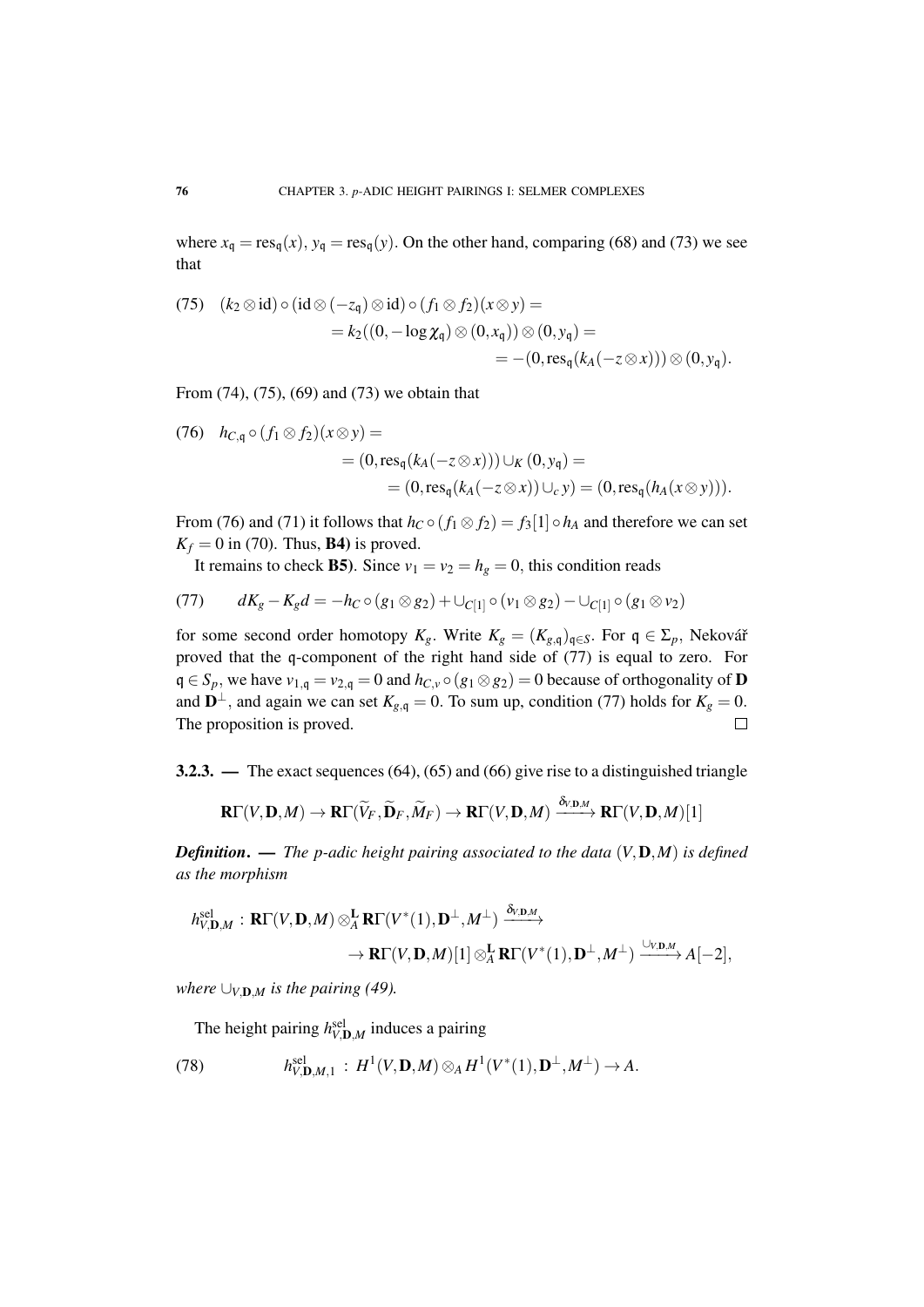sel

*Theorem 3.2.4*. — *The diagram*

$$
\mathbf{R}\Gamma(V,\mathbf{D},M)\otimes_A^{\mathbf{L}}\mathbf{R}\Gamma(V^*(1),\mathbf{D}^{\perp},M^{\perp})\xrightarrow{\qquad h_{V,\mathbf{D},M}^{\text{sel}}}\nA[-2]\n\downarrow\n\downarrow\n\Gamma(V^*(1),\mathbf{D}^{\perp},M^{\perp})\otimes_A^{\mathbf{L}}\mathbf{R}\Gamma(V,\mathbf{D},M)\xrightarrow{\qquad h_{V^*(1),\mathbf{D}^{\perp},M^{\perp}}^{\text{sel}}}\nA[-2]
$$

*is commutative. In particular, the pairing*  $h^{\text{sel}}_{V,D,1}$  *is skew-symmetric. Proof*. — From Propositions 1.2.6 and 3.2.2 it follows, that the diagram

$$
S^{\bullet}(V, \mathbf{D}, M) \otimes_A S^{\bullet}(V^*(1), \mathbf{D}^{\perp}, M^{\perp}) \xrightarrow{h_{V, \mathbf{D}, M}^{\text{sel}}} E_3
$$
  
\n
$$
\downarrow s_{12} \circ (\mathcal{F}_V^{\text{sel}} \otimes \mathcal{F}_{V^*(1)}^{\text{sel}}) \qquad \qquad \downarrow s_{V^*(1), \mathbf{D}^{\perp}, M^{\perp}} \downarrow =
$$
  
\n
$$
S^{\bullet}(V^*(1), \mathbf{D}^{\perp}, M^{\perp}) \otimes_A S^{\bullet}(V, \mathbf{D}, M) \xrightarrow{h_{V^*(1), \mathbf{D}^{\perp}, M^{\perp}}^{\text{sel}} E_3}
$$

is commutative up to homotopy. Now the theorem follows from the fact, that  $(\mathscr{T}^{\mathrm{sel}}_V\otimes$  $\mathcal{T}_{V^*(1)}^{\text{sel}}$  is homotopic to the identity map (see the proof of Theorem 3.1.11).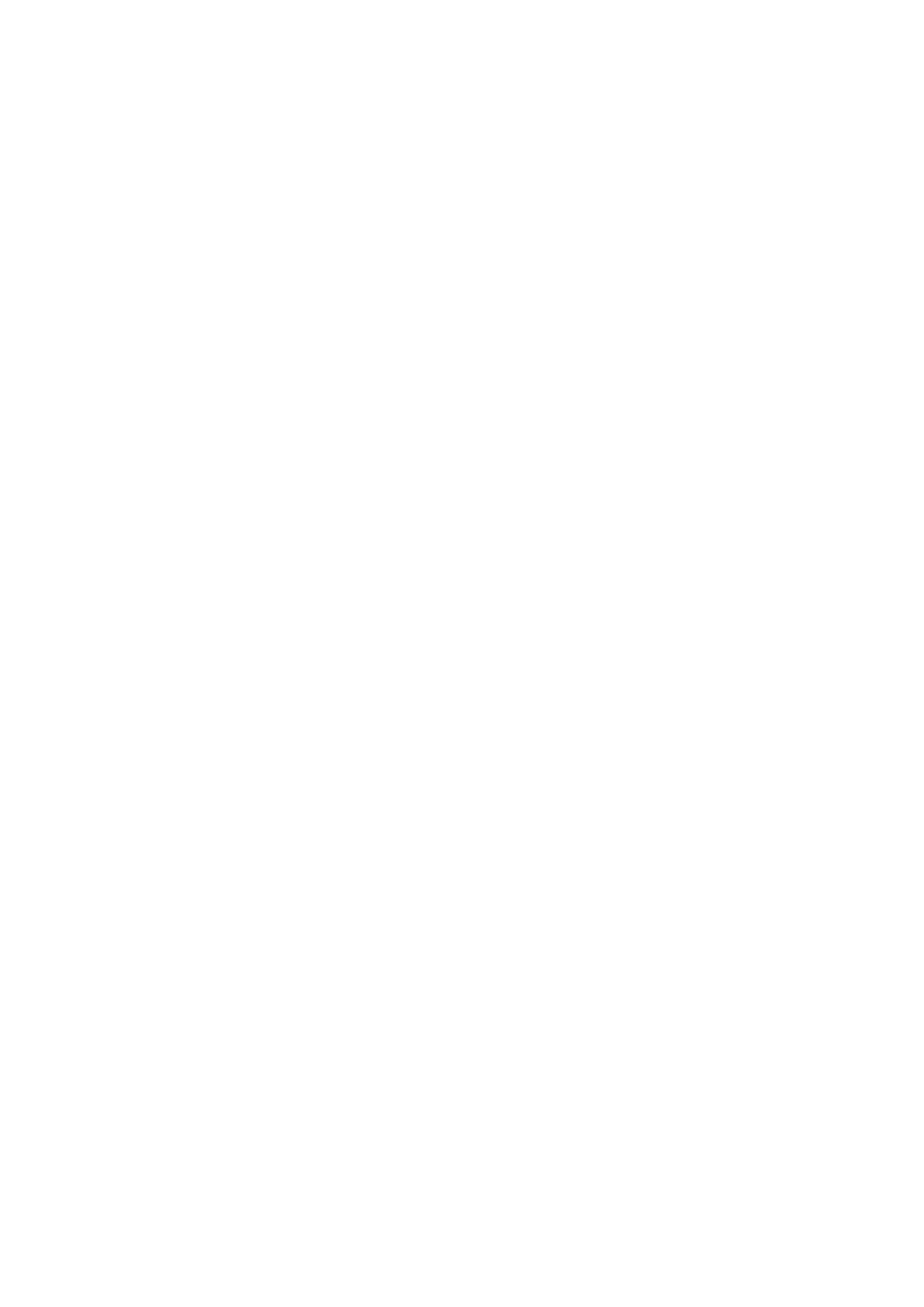# CHAPTER 4

# SPLITTING SUBMODULES

# 4.1. Splitting submodules

**4.1.1.** — Let *K* be a finite extension of  $\mathbf{Q}_p$ , and let *V* be a potentially semistable representation of  $G_K$  with coefficients in a finite extension *E* of  $\mathbf{Q}_p$ . For each finite extension  $L/K$  we set  $\mathbf{D}_{*/L}(V) = (\mathbf{B}_{*} \otimes V)^{G_L}$ , where  $* \in \{\text{cris}, \text{st}, \text{dR}\}\$  and write  $\mathbf{D}_{*}(V) = \mathbf{D}_{*}/K(V)$  if  $L = K$ . We will use the same convention for the functors  $\mathscr{D}_{*}/L$ .

Fix a finite Galois extension  $L/K$  such that the restriction of *V* on  $G_L$  is semistable. Then  $\mathbf{D}_{st/L}(V)$  is a free filtered  $(\varphi, N, G_{L/K})$ -module over  $E \otimes_{\mathbf{Q}_p} L_0$  and  $\mathbf{D}_{dR/L}(V)$  = D<sub>st/*L*</sub>(*V*) ⊗<sub>*L*0</sub> *L*. A ( $\varphi$ ,*N*, *G*<sub>*L*/*K*</sub>)-submodule of D<sub>st/*L*</sub>(*V*) is a free  $E \otimes_{\mathbf{Q}_p} L_0$ -subspace *D* of  $D_{st/L}(V)$  stable under the action of  $\varphi$ , *N* and  $G_{L/K}$ .

*Definition.* — *We say that a*  $(\varphi, N, G_{L/K})$ -submodule D of  $D_{st/L}(V)$  is a splitting *submodule if*

$$
\mathbf{D}_{\mathrm{dR}/L}(V) = D_L \oplus \mathrm{Fil}^0 \mathbf{D}_{\mathrm{dR}/L}(V), \qquad D_L = D \otimes_{L_0} L
$$

*as*  $E \otimes_{\mathbf{Q}_p} L$ -modules.

From this definition it follows that if *D* is a splitting submodule, then

$$
D^{\perp}=\mathrm{Hom}_{E\otimes_{\mathbf{Q}_p}L_0}(\mathbf{D}_{\mathrm{st}/L}(V)/D,\mathbf{D}_{\mathrm{st}/L}(E(1))
$$

is a splitting submodule of  $\mathbf{D}_{st/L}(V^*(1))$ .

In Subsections 4.1–4.2 we will always assume that *V* satisfies the following condition:

**S**) 
$$
\mathbf{D}_{\mathrm{cris}}(V)^{\varphi=1} = \mathbf{D}_{\mathrm{cris}}(V^*(1))^{\varphi=1} = 0.
$$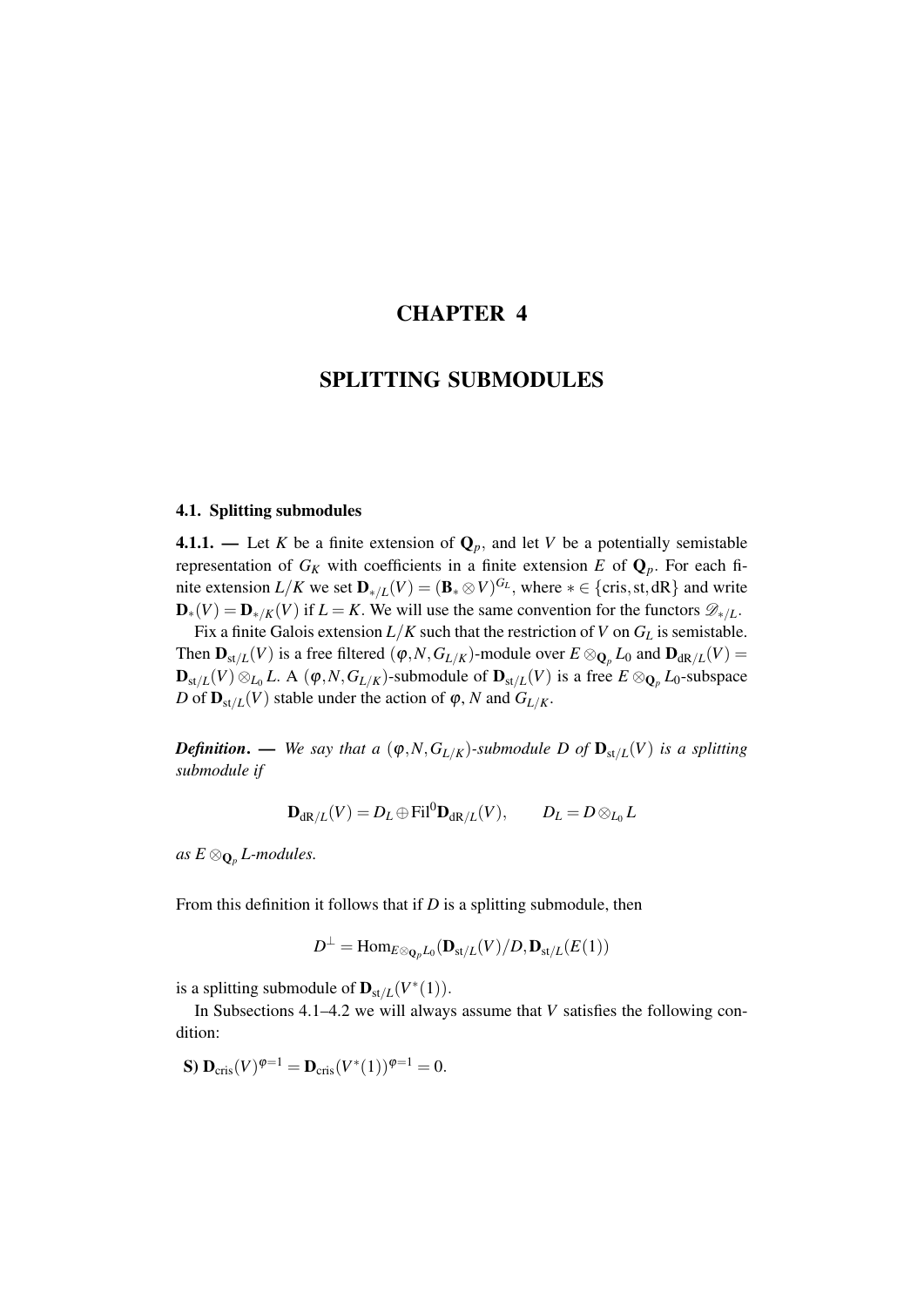One expects that this condition always holds for representations associated to pure motives of weight −1 (see Section 0.4). Namely, consider the Deligne–Jannsen monodromy filtration  $\left(\mathfrak{M}_i\mathbf{D}_{\mathrm{st}/L}(V)\right)_{i\in\mathbf{Z}}$  on  $\mathbf{D}_{\mathrm{st}/L}(V)$  given by

(79) 
$$
\mathfrak{M}_i \mathbf{D}_{st/L}(V) = \sum_{k-l=i} \ker(N^{k+1}) \cap \text{Im}(N^l)
$$

(see [40]). Denote by  $(\text{gr}^{\mathfrak{M}}_{i} \mathbf{D}_{st/L}(V))_{i \in \mathbb{Z}}$  its quotients. Assume for simplicity that  $E = \mathbf{Q}_p$ . Set  $h = [L_0 : \mathbf{Q}_p]$  and  $q = p^h$ . Then  $\Phi = \phi^h$  acts  $L_0$ -linearly on  $\mathbf{D}_{st/L}(V)$ .

*Lemma 4.1.2.* — *Assume that*  $\Phi$  *acts semisimply on*  $\mathbf{D}_{st/L}(V)$  *and that the absolute*  $v$ alue of eigenvalues of  $\Phi$  acting on  $\mathrm{gr}^{\mathfrak{M}}_{i} \mathbf{D}_{\mathrm{st}/L}(V)$  is  $q^{(i-1)/2}.$  Then condition  $\mathbf S$ ) holds.

*Proof.* — From our assumptions it follows that  $\mathbf{D}_{st/L}(V)^{\Phi=1} \cap \mathfrak{M}_0 \mathbf{D}_{st/L}(V) = 0$ . Since  $D_{\text{cris}}(V) \subset D_{\text{st}/L}(V)^{N=0} \subset \mathfrak{M}_0 D_{\text{st}/L}(V)$ , this implies that

$$
\mathbf{D}_{\mathrm{cris}}(V)^{\varphi=1} \subset \mathbf{D}_{\mathrm{st}/L}(V)^{\Phi=1} \cap \mathbf{D}_{\mathrm{cris}}(V) = 0.
$$

Note that our assumptions are invariant under passing to the dual representation, and therefore we also get  $\mathbf{D}_{\mathrm{cris}}(V^*(1))^{\varphi=1} = 0$ .  $\Box$ 

**4.1.3.** — If *D* is a splitting submodule, we denote by **D** the  $(\varphi, \Gamma_K)$ -submodule of  $\mathbf{D}^{\dagger}_{\text{rig}}(V)$  associated to *D* by Theorem 2.2.3. The natural embedding  $\mathbf{D} \to \mathbf{D}^{\dagger}_{\text{rig}}(V)$ induces a map  $H^1(\mathbf{D}) \to H^1(\mathbf{D}_{\text{rig}}^{\dagger}(V)) \overset{\sim}{\to} H^1(K, V)$ . Passing to duals, we obtain a  $map H<sup>1</sup>(K, V^*(1)) \rightarrow H<sup>1</sup>(D^*(\chi)).$ 

*Proposition 4.1.4*. — *Assume that V satisfies condition* S)*. Let D be a splitting submodule. Then*

*i*)  $H_f^1(K, V^*(1)) \to H_f^1(\mathbf{D}^*(\chi))$  *is the zero map.* 

*ii*)  $\text{Im}(H^1(\mathbf{D}) \to H^1(K, V)) = H^1_f(K, V)$  and the map  $H^1_f(\mathbf{D}) \to H^1_f(K, V)$  is an *isomorphism.*

*iii)* If, in addition,  $\text{Fil}^0(\mathbf{D}_{\text{st}/L}(V)/D)^{\varphi=1,N=0,G_{L/K}} = 0$ , then  $H^1(\mathbf{D}) = H^1_f(K, V)$ .

*Proof*. — i) By Proposition 2.9.2 we have a commutative diagram

(80)  
\n
$$
H_{\text{cris}}^1(V^*(1)) \longrightarrow H_{\text{cris}}^1(\mathbf{D}^*(\chi))
$$
\n
$$
\Big| = \Big|
$$
\n
$$
H_f^1(K, V^*(1)) \longrightarrow H_f^1(\mathbf{D}^*(\chi)),
$$

where we set

$$
H_{\mathrm{cris}}^1(V^*(1)) = \mathrm{coker}\left(\mathbf{D}_{\mathrm{cris}}(V) \xrightarrow{(1-\varphi,\mathrm{pr})} \mathbf{D}_{\mathrm{cris}}(V) \oplus t_V(K)\right)
$$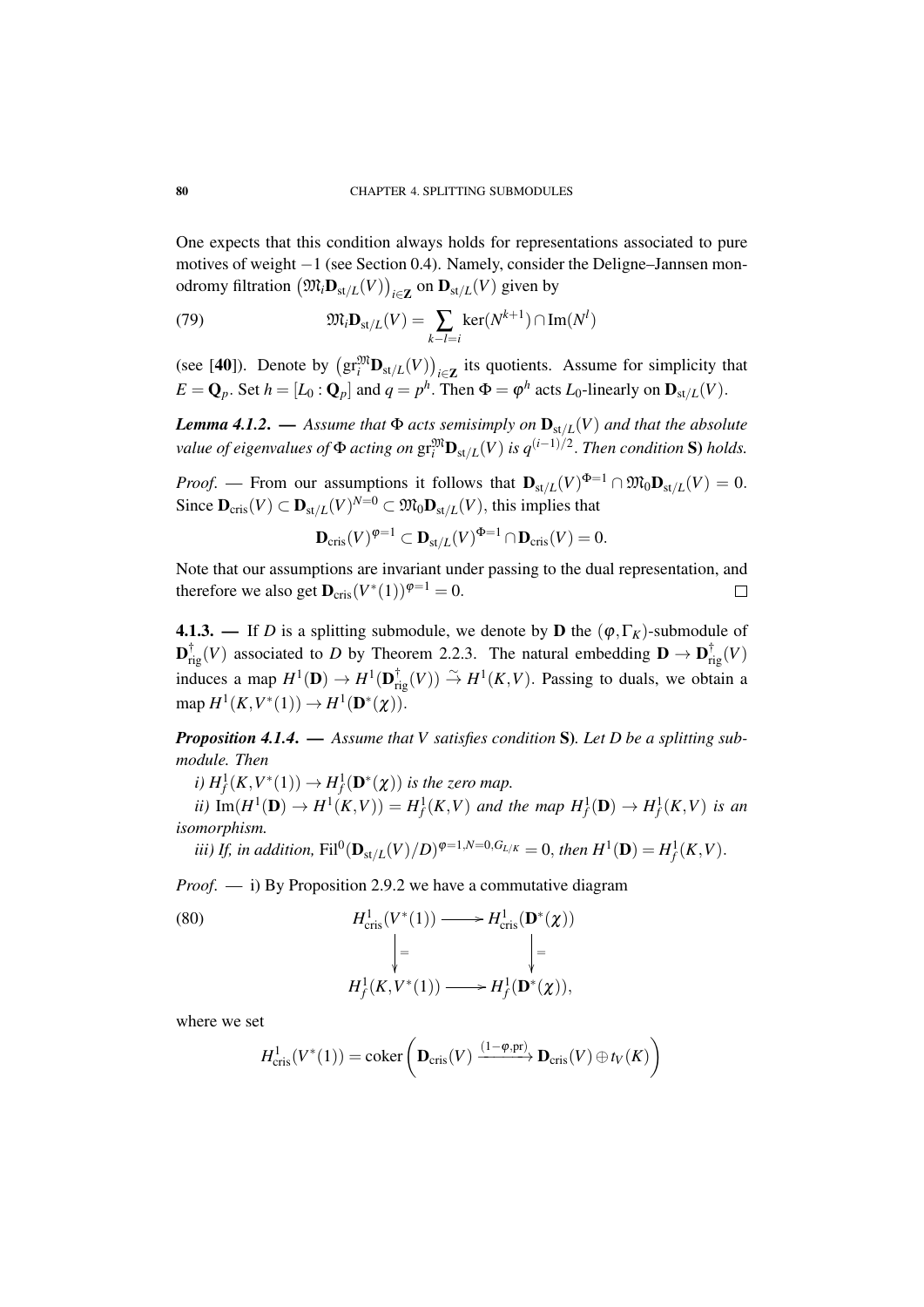and

$$
H^1_{\mathrm{cris}}(\mathbf{D}^*(\chi)) = \mathrm{coker}\left(\mathscr{D}_{\mathrm{cris}}(\mathbf{D}^*(\chi)) \xrightarrow{(1-\varphi,\mathrm{pr})} \mathscr{D}_{\mathrm{cris}}(\mathbf{D}^*(\chi))) \oplus t_{\mathbf{D}^*(\chi)}(K)\right)
$$

to simplify notation.

Since  $\mathbf{D}_{\text{cris}}(V^*(1))^{\varphi=1} = 0$ , the map  $1 - \varphi : \mathbf{D}_{\text{cris}}(V^*(1)) \to \mathbf{D}_{\text{cris}}(V^*(1))$  is an isomorphism and  $H^1_{\text{cris}}(V^*(1)) = t_{V^*(1)}(K)$ . On the other hand, all Hodge–Tate weights of  $\mathbf{D}^*(\chi)$  are  $\geq 0$  and  $t_{\mathbf{D}^*(\chi)}(K) = 0$ . Hence

$$
H^1_{\text{cris}}(\mathbf{D}^*(\chi)) = \text{coker}(1 - \varphi \mid \mathscr{D}_{\text{cris}}(\mathbf{D}^*(\chi)))
$$

and the upper map in (80) is zero because it is induced by the canonical projection of  $t_{V^*(1)}(K)$  on  $t_{\mathbf{D}^*(\chi)}(K)$ . This proves i).

Now we prove ii). Using i) together with the orthogonality property of  $H_f^1$  we obtain that the map

$$
\text{Hom}_E(H^1(K,V)/H^1_f(K,V),E)\to \text{Hom}_E(H^1(\mathbf{D})/H^1_f(\mathbf{D}),E),
$$

induced by  $H^1(\mathbf{D}) \to H^1(K, V)$ , is zero. This implies that the image of  $H^1(\mathbf{D})$  is  $H^1(K, V)$  is contained in  $H^1_f(K, V)$ . Finally one has a diagram

$$
H_{\text{cris}}^{1}(\mathbf{D}) \longrightarrow H_{\text{cris}}^{1}(V)
$$

$$
\downarrow \simeq \qquad \qquad \downarrow \simeq
$$

$$
H_{f}^{1}(\mathbf{D}) \longrightarrow H_{f}^{1}(K, V).
$$

From S) it follows that the top arrow can be identified with the natural map  $t_D(K) \rightarrow$  $t_V(K)$  which is an isomorphism by the definition of a splitting submodule.

iii) Taking into account ii), we only need to prove that the natural map  $H^1(\mathbf{D}) \to$  $H^1(K, V)$  is injective. This follows from the exact sequence

$$
0 \to \mathbf{D} \to \mathbf{D}_{\mathrm{rig}}^{\dagger}(V) \to \mathbf{D}' \to 0, \qquad \mathbf{D}' = \mathbf{D}_{\mathrm{rig}}^{\dagger}(V)/\mathbf{D}
$$

and the fact that  $H^0(\mathbf{D}') = \text{Fil}^0(\mathbf{D}_{\text{st}/L}(V)/D)^{\varphi=1,N=0, G_{L/K}} = 0$  (see Proposition 2.9.2, i)).  $\Box$ 

## 4.2. The canonical splitting

 $4.2.1. - Let$ 

$$
y: \qquad 0 \to V^*(1) \to Y_y \to E \to 0
$$

be an extension of *E* by  $V^*(1)$ .

Passing to  $(\varphi, \Gamma_K)$ -modules, we obtain an extension

$$
0 \to \mathbf{D}_{\mathrm{rig}}^{\dagger}(V^*(1)) \to \mathbf{D}_{\mathrm{rig}}^{\dagger}(Y_y) \to \mathscr{R}_{K,E} \to 0.
$$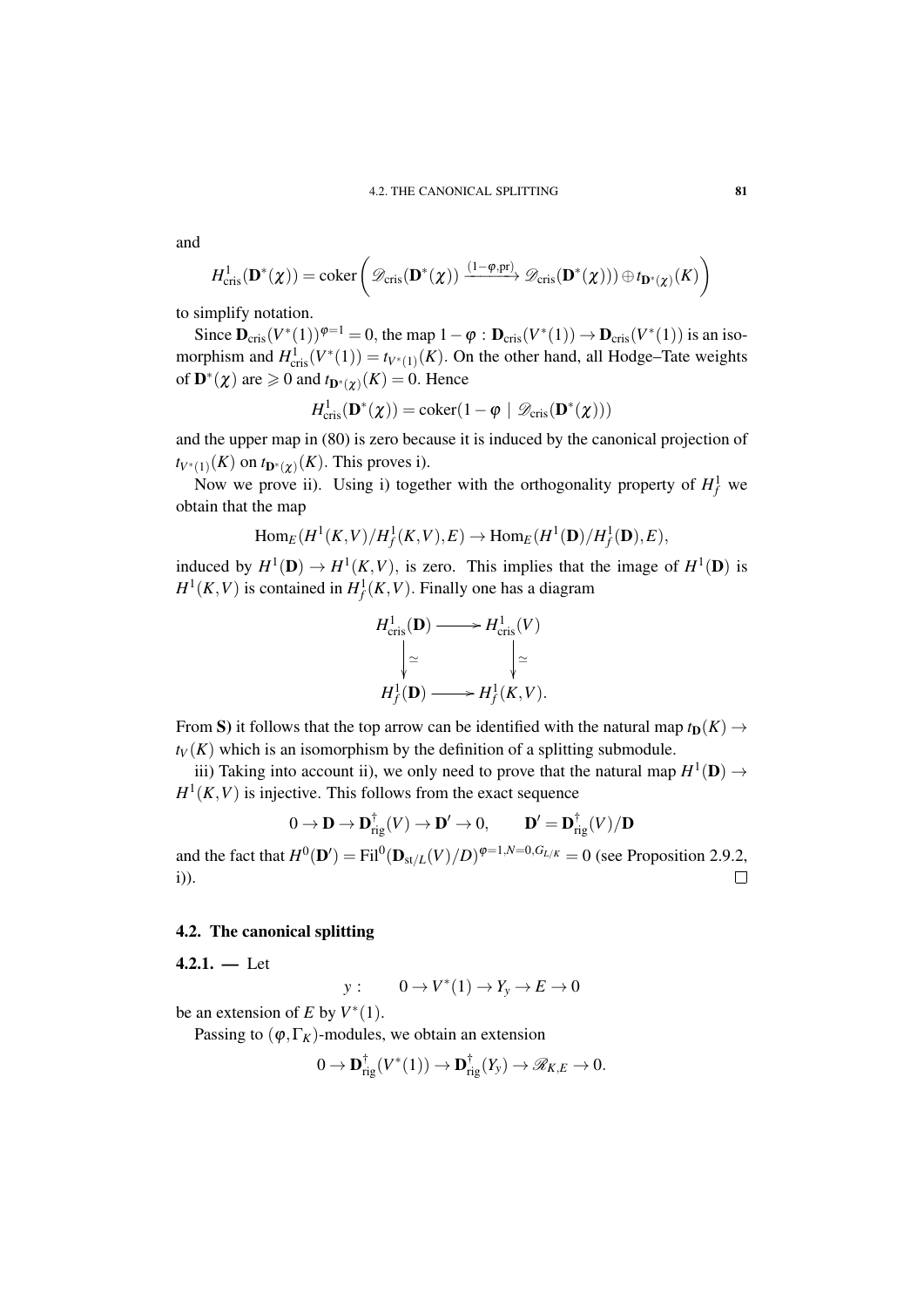By duality, we have exact sequences

$$
0 \to E(1) \to Y_{y}^{*}(1) \to V \to 0
$$

and

$$
0 \to \mathscr{R}_{K,E}(\chi) \to \mathbf{D}_{\mathrm{rig}}^{\dagger}(Y_{y}^{*}(1)) \to \mathbf{D}_{\mathrm{rig}}^{\dagger}(V) \to 0.
$$

We denote by [*y*] the class of *y* in  $\text{Ext}_{E[G_K]}^1(E, V^*(1)) \overset{\sim}{\rightarrow} H^1(K, V^*(1)).$  Assume that *y* is crystalline, i.e. that  $[y] \in H_f^1(K, V^*(1))$ . Let *D* be a splitting submodule of  $\mathbf{D}_{st/L}(V)$ . Consider the commutative diagram

$$
y: \quad 0 \longrightarrow \mathbf{D}_{\mathrm{rig}}^{\dagger}(V^*(1)) \longrightarrow \mathbf{D}_{\mathrm{rig}}^{\dagger}(Y_y) \longrightarrow \mathscr{R}_{K,E} \longrightarrow 0
$$
  
\n
$$
\downarrow \text{pr} \quad \qquad \downarrow \quad \qquad \downarrow \text{pr}
$$
  
\n
$$
\text{pr}(y): \quad 0 \longrightarrow \mathbf{D}^*(\chi) \longrightarrow \mathbf{D}^*_{y}(\chi) \longrightarrow \mathscr{R}_{K,E} \longrightarrow 0
$$

where  $\mathbf{D}_y$  is the inverse image of **D** in  $\mathbf{D}_{\text{rig}}^{\dagger}(Y_y^*(1))$ . The class of  $\text{pr}(y)$  in  $H^1(\mathbf{D}^*(\chi))$ is the image of [*y*] under the map

$$
\mathrm{Ext}^{1}(\mathscr{R}_{K,E},\mathbf{D}_{\mathrm{rig}}^{\dagger}(V^{*}(1))) \to \mathrm{Ext}^{1}(\mathscr{R}_{K,E},\mathbf{D}^{*}(\chi))
$$

which coincides with the map

$$
H^1(K, V^*(1)) = H^1(\mathbf{D}_{\mathrm{rig}}^\dagger(V^*(1))) \to H^1(\mathbf{D}^*(\chi))
$$

after the identification of  $Ext^1(\mathcal{R}_{K,E},-)$  with the cohomology group  $H^1(-)$ . Since we are assuming that  $[y] \in H_f^1(K, V^*(1))$ , by Proposition 4.1.4 i), we obtain that  $[pr(y)] = 0$ . Thus the sequence  $pr(y)$  splits.

4.2.2. — We will construct a canonical splitting of  $pr(y)$  using the idea of Nekovář [54]. Since  $\dim_E \mathbf{D}_{\text{cris}}(Y_y) = \dim_E \mathbf{D}_{\text{cris}}(V^*(1)) + 1$ , the sequence

$$
0 \to \mathbf{D}_{\mathrm{cris}}(V^*(1)) \to \mathbf{D}_{\mathrm{cris}}(Y_y) \to \mathbf{D}_{\mathrm{cris}}(E) \to 0
$$

is exact by the dimension argument. From  $\mathbf{D}_{\text{cris}}(V^*(1))^{\varphi=1} = 0$  and the snake lemma it follows that  $D_{\text{cris}}(Y_y)^{\varphi=1} = D_{\text{cris}}(E)$  and we obtain a canonical  $\varphi$ -equivariant morphism of  $K_0$ -vector spaces  $\mathbf{D}_{\text{cris}}(E) \to \mathbf{D}_{\text{cris}}(Y_\nu)$ . By linearity, this map extends to a  $(\varphi, N, G_{L/K})$ -equivariant morphism of  $L_0$ -vector spaces  $\mathbf{D}_{st/L}(E) \to \mathbf{D}_{st/L}(Y_y)$ . Therefore we have a canonical splitting

$$
\mathbf{D}_{\mathrm{st}/L}(Y_{y})\overset{\sim}{\to}\mathbf{D}_{\mathrm{st}/L}(V^{*}(1))\oplus\mathbf{D}_{\mathrm{st}/L}(E)
$$

of the sequence

$$
0 \to \mathbf{D}_{\mathrm{st}/L}(V^*(1)) \to \mathbf{D}_{\mathrm{st}/L}(Y_y) \to \mathbf{D}_{\mathrm{st}/L}(E) \to 0
$$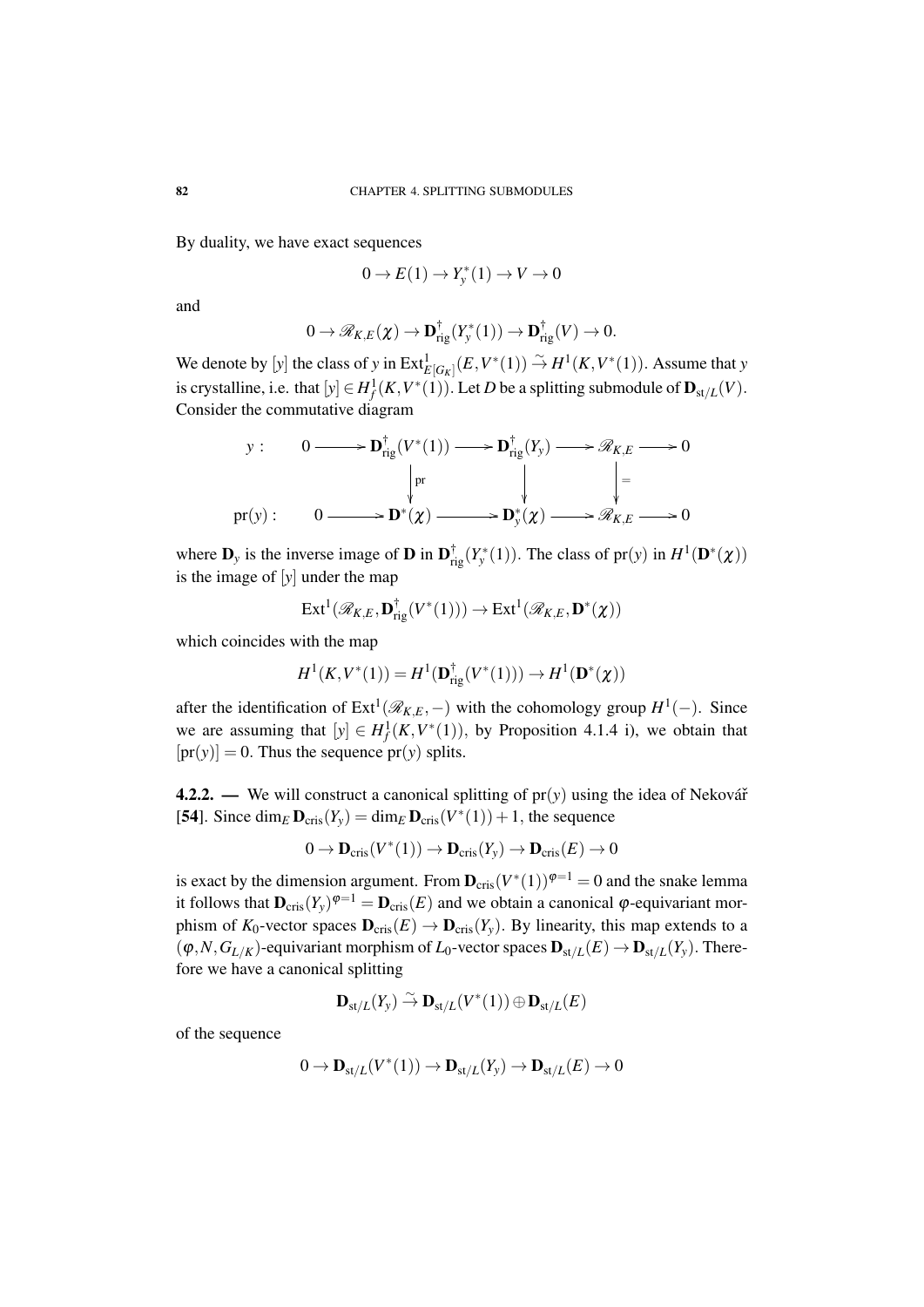in the category of  $(\varphi, N, G_{L/K})$ -modules. This splitting induces a  $(\varphi, N, G_{L/K})$ equivariant isomorphism

(81) 
$$
\mathscr{D}_{st/L}(\mathbf{D}_{y}^{*}(\boldsymbol{\chi})) \overset{\sim}{\to} \mathscr{D}_{st/L}(\mathbf{D}^{*}(\boldsymbol{\chi})) \oplus \mathscr{D}_{st/L}(E).
$$

Moreover, since all Hodge–Tate weights of  $\mathbf{D}^*(\chi)$  are positive, we have

$$
\textnormal{Fil}^i\mathscr{D}_{\textnormal{dR}/L}(\mathbf{D}^*_y(\chi))\stackrel{\sim}{\to} \textnormal{Fil}^i\mathscr{D}_{\textnormal{dR}/L}(\mathbf{D}^*(\chi))\oplus \textnormal{Fil}^i\mathscr{D}_{\textnormal{dR}/L}(E)
$$

and therefore the isomorphism

$$
\mathscr{D}_{\mathrm{dR}/L}(\mathbf{D}^*_y(\boldsymbol{\chi})) \overset{\sim}{\to} \mathscr{D}_{\mathrm{dR}/L}(\mathbf{D}^*(\boldsymbol{\chi})) \oplus \mathscr{D}_{\mathrm{dR}/L}(E)
$$

is compatible with filtrations. Thus, we obtain that (81) is an isomorphism in the category of filtered  $(\varphi, N, G_{L/K})$ -modules. This gives a canonical splitting

$$
\mathrm{pr}(\mathrm{y}): \qquad 0 \longrightarrow \mathbf{D}^*(\chi) \longrightarrow \mathbf{D}^*_{\mathrm{y}}(\chi) \xrightarrow{\text{symm}} \mathscr{R}_{K,E} \longrightarrow 0
$$

of the extension  $pr(y)$ . Passing to duals, we obtain a splitting

(82) 
$$
0 \longrightarrow \mathscr{R}_{K,E}(\chi) \longrightarrow \mathbf{D}_y \stackrel{s_{\mathbf{D},y}}{\longrightarrow} \mathbf{D} \longrightarrow 0.
$$

Taking cohomology, we get a splitting

(83) 
$$
0 \longrightarrow H_f^1(K, E(1)) \longrightarrow H_f^1(\mathbf{D}_y) \xrightarrow{s_y} H_f^1(\mathbf{D}) \longrightarrow 0.
$$

Our constructions can be summarized in the diagram

$$
0 \longrightarrow H_f^1(K, E(1)) \longrightarrow H_f^1(\mathbf{D}_y) \xrightarrow{\begin{array}{c} s_y \\ \longleftarrow \\ H_f^1(\mathbf{D}) \longrightarrow 0 \end{array}} H_f^1(\mathbf{D}) \longrightarrow 0
$$
  
\n
$$
\Big| = \Big| \Big| \cong \Big| \cong \Big| \cong
$$
  
\n
$$
0 \longrightarrow H_f^1(K, E(1)) \longrightarrow H_f^1(K, Y_y^*(1)) \longrightarrow H_f^1(K, V) \longrightarrow 0.
$$

Here the vertical maps are isomorphisms by Proposition 4.1.4 and the five lemma.

*Remark 4.2.3.* — Assume that  $H^0(D^*(\chi)) = 0$ . Then each crystalline extension of **D** by  $\mathscr{R}_K(\chi)$  splits uniquely. This follows from Proposition 2.9.2 i) which implies that  $H^1_f(\mathbf{D}^*(\chi)) = 0$  and from the fact that various splittings are parametrized by  $H^0(\mathbf{D}^*(\boldsymbol{\chi})).$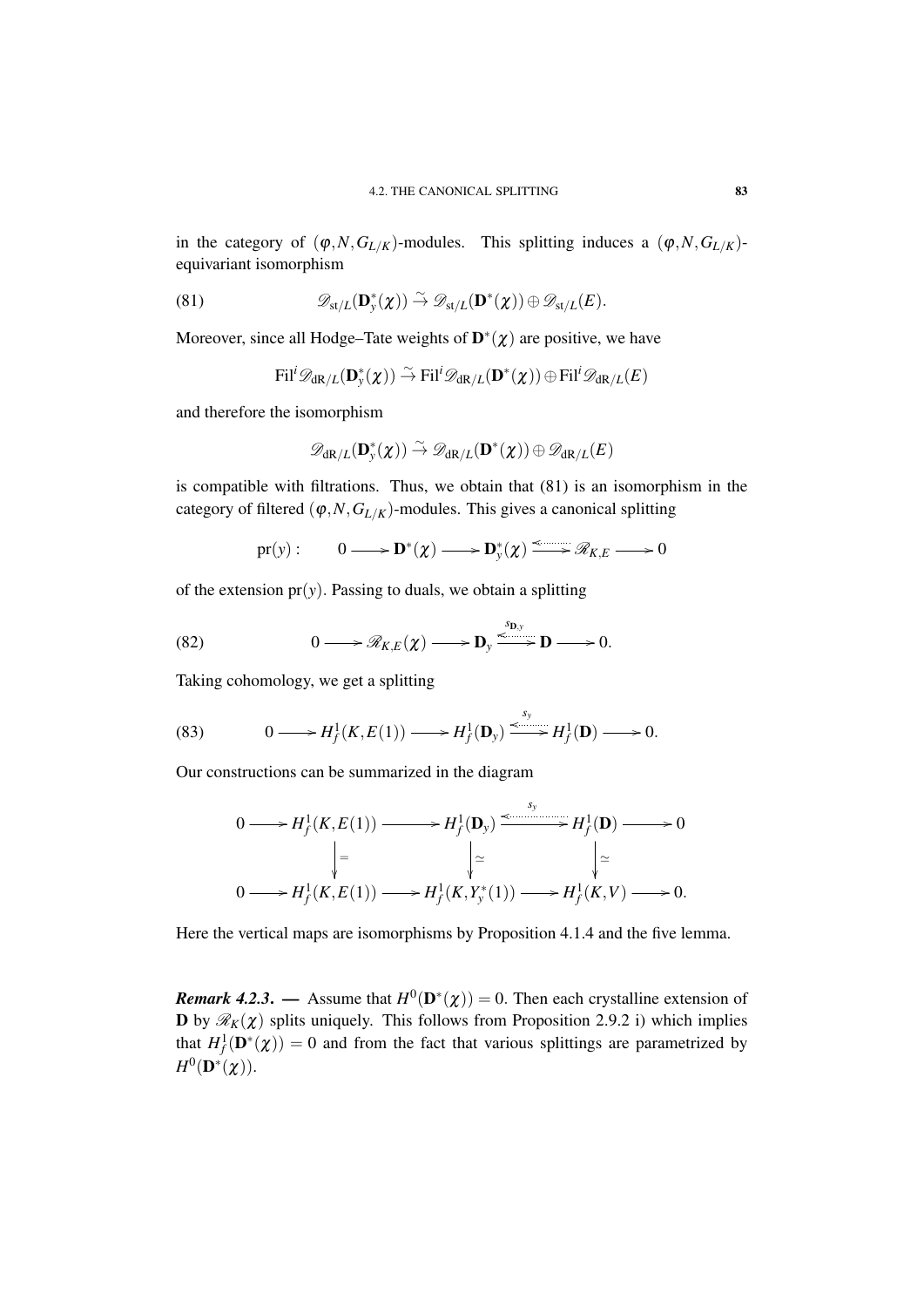#### 4.3. Filtration associated to a splitting submodule

4.3.1. — In this subsection we assume that  $K = \mathbf{Q}_p$ . Let *V* be a potentially semistable representation of  $G_{\mathbf{Q}_p}$  with coefficients in a finite extension *E* of  $\mathbf{Q}_p$ . As before, we fix a finite Galois extension  $L/Q_p$  such that *V* is semistable over *L* and denote by  $\mathbf{D}_{st/L}(V)$  the semistable module of the restriction of *V* on  $G_L$ . Let  $G_{L/\mathbf{Q}_p} = \text{Gal}(L/\mathbf{Q}_p)$ . To each splitting submodule *D* of  $\mathbf{D}_{st/L}(V)$  we associate a canonical filtration on  $D_{st/L}(V)$  which is a direct generalization of the filtration constructed by Greenberg [35] in the ordinary case and in [7] in the semistable case.

Let *D* be a splitting submodule of  $\mathbf{D}_{st/L}(V)$ . Set  $D' = \mathbf{D}_{st/L}(V)/D$ . Then Fil<sup>0</sup> $D' =$  $D'$  and we define

$$
M_1=(D')^{\phi=1,N=0,G_{L/\mathbf Q_p}}\otimes_{\mathbf Q_p}L_0.
$$

Recall that  $D^{\perp} = \text{Hom}_{E \otimes_{\mathbb{Q}_p} L_0}(\mathbf{D}_{st/L}(V)/D, \mathbf{D}_{st/L}(E(1))$  and that in the tautological exact sequence

$$
0 \to D^\perp \to \mathbf{D}_{\mathrm{st}/L}(V^*(1)) \to (D^\perp)^\prime \to 0
$$

we have

$$
(D^{\perp})' \simeq D^* = \mathrm{Hom}_{E \otimes_{\mathbf{Q}_p} L_0}(D, \mathbf{D}_{st/L}(E(1)).
$$

For the filtered  $(\varphi, N, G_{L/\mathbf{Q}_p})$ -module  $D^*$  we have  $\text{Fil}^0D^* = D^*$  and we define

$$
M_0=\left((D^*)^{\phi=1,N=0,G_{L/\mathbf{Q}_P}}\otimes_{\mathbf{Q}_P}L_0\right)^*.
$$

From Lemma 4.4.2 ii) it follows that  $M_1$  can be seen as a submodule of  $D'$  and that  $M_0^*$  can be seen as a submodule of  $(D^{\perp})'$ . Clearly we have

$$
\mathrm{rk}_{E\otimes_{\mathbf{Q}_p}L_0}(M_1)=\mathrm{dim}_E(D')^{\varphi=1,N=0,G_{L/\mathbf{Q}_p}},\ \ \mathrm{rk}_{E\otimes_{\mathbf{Q}_p}L_0}(M_0)=\mathrm{dim}_E(D^*)^{\varphi=1,N=0,G_{L/\mathbf{Q}_p}}.
$$

We have canonical projections  $pr_{D'}$ :  $D_{st/L}(V) \rightarrow D'$  and  $pr_{M_0}$ :  $D \rightarrow M_0$ . Define a five-step filtration

$$
\{0\} = F_{-2} \mathbf{D}_{st/L}(V) \subset F_{-1} \mathbf{D}_{st/L}(V) \subset F_0 \mathbf{D}_{st/L}(V) \subset
$$
  

$$
F_1 \mathbf{D}_{st/L}(V) \subset F_2 \mathbf{D}_{st/L}(V) = \mathbf{D}_{st/L}(V)
$$

by

$$
F_i \mathbf{D}_{st/L}(V) = \begin{cases} \ker(\mathrm{pr}_{M_0}) & \text{if } i = -1, \\ D & \text{if } i = 0, \\ \mathrm{pr}_{D'}^{-1}(M_1) & \text{if } i = 1. \end{cases}
$$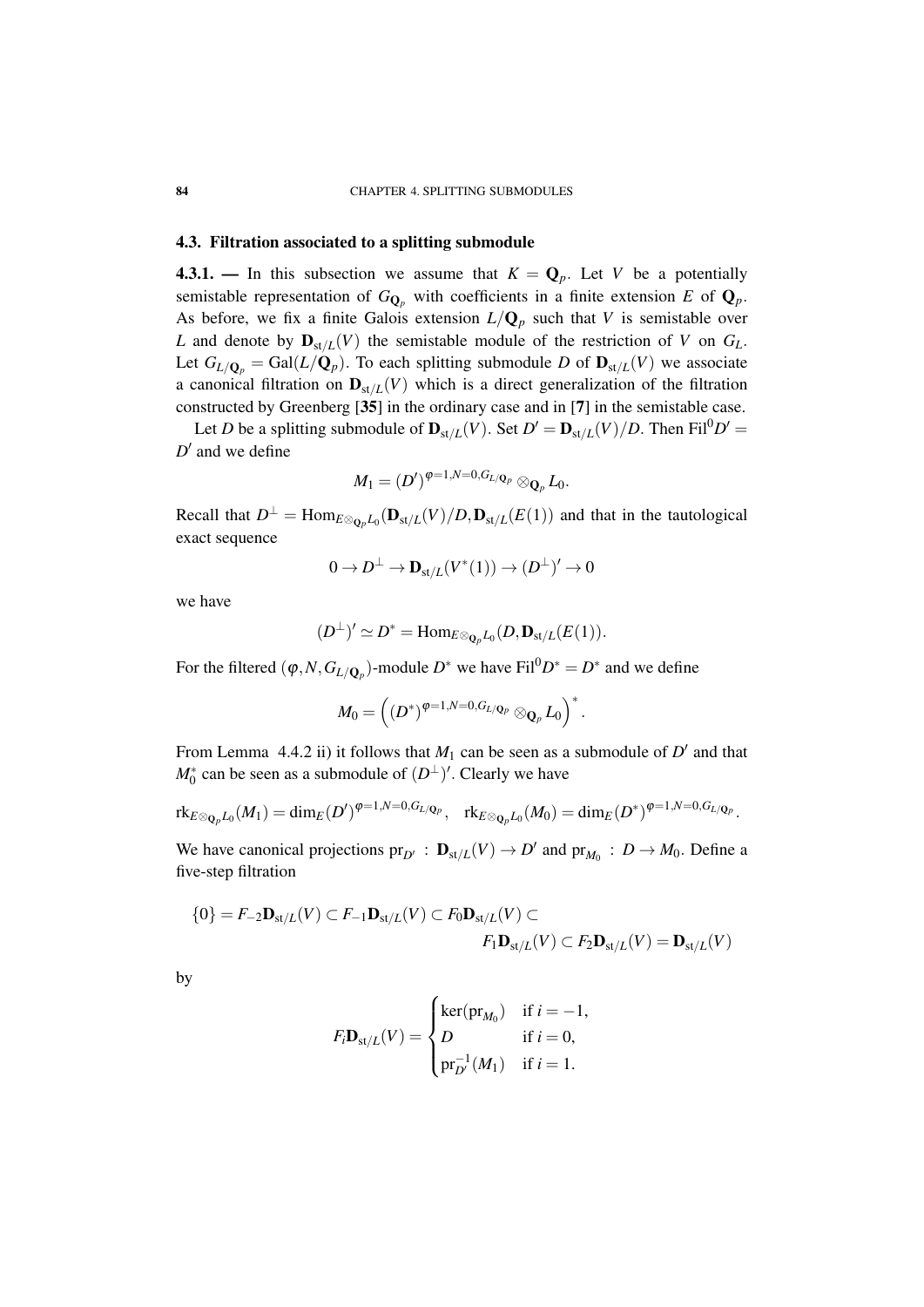Set  $W = F_1 \mathbf{D}_{st/L}(V)/F_{-1} \mathbf{D}_{st/L}(V)$ . These data can be represented by the diagram

$$
0 \longrightarrow D \longrightarrow D_{\mathrm{st}/L}(V) \xrightarrow{\mathrm{pr}_{D'}} D' \longrightarrow 0
$$
  

$$
\downarrow \qquad \qquad \downarrow
$$
  

$$
0 \longrightarrow M_0 \longrightarrow W \longrightarrow M_1 \longrightarrow 0.
$$

We denote by  $(\text{gr}_i \mathbf{D}_{st/L}(V))_{i=-2}^2$  the quotients of the filtration  $(F_i \mathbf{D}_{st/L}(V))_{i=-2}^2$ . Thus,  $M_0 = \text{gr}_0 \mathbf{D}_{\text{st}/L}(V)$  and  $M_1 = \text{gr}_1 \mathbf{D}_{\text{st}/L}(V)$ . By Theorem 2.2.3, the filtration  $\left(F_i \mathbf{D}_{st/L}(V)\right)_{i=-2}^2$  induces a filtration  $\left(F_i \mathbf{D}_{rig}^\dagger(V)\right)_{i=-2}^2$  $\sum_{i=-2}$  on the  $(\varphi, \Gamma_{\mathbf{Q}_p})$ -module  $\mathbf{D}^{\dagger}_{\mathrm{rig}}(V)$  such that

$$
\mathscr{D}_{\mathrm{st}/L}(F_i \mathbf{D}_{\mathrm{rig}}^\dagger(V)) = F_i \mathbf{D}_{\mathrm{st}/L}(V), \qquad -2 \leqslant i \leqslant 2.
$$

Note that  $\mathbf{D} = F_0 \mathbf{D}_{\text{rig}}^{\dagger}(V)$ . We set  $\mathbf{M}_0 = \text{gr}_0 \mathbf{D}_{\text{rig}}^{\dagger}(V)$ ,  $\mathbf{M}_1 = \text{gr}_1 \mathbf{D}_{\text{rig}}^{\dagger}(V)$  and  $\mathbf{W} =$  $F_1\mathbf{D}_{\mathrm{rig}}^\dagger(V)/F_{-1}\mathbf{D}_{\mathrm{rig}}^\dagger(V).$  We have a tautological exact sequence

(84) 
$$
0 \to \mathbf{M}_0 \xrightarrow{\alpha} \mathbf{W} \xrightarrow{\beta} \mathbf{M}_1 \to 0.
$$

By construction,  $\mathbf{M}_0$  and  $\mathbf{M}_1$  are crystalline  $(\boldsymbol{\varphi}, \Gamma_{\mathbf{Q}_p})$ -modules such that

$$
\mathscr{D}_{\mathrm{cris}/\mathbf{Q}_p}(\mathbf{M}_0)=M_0,\qquad \mathscr{D}_{\mathrm{cris}/\mathbf{Q}_p}(\mathbf{M}_1)=M_1.
$$

Since

$$
M_0^{\varphi=p^{-1}} = M_0,
$$
 Fil<sup>0</sup>M<sub>0</sub> = 0,  

$$
M_1^{\varphi=1} = M_1,
$$
 Fil<sup>0</sup>M<sub>1</sub> = M<sub>1</sub>,

the structure of modules  $M_0$  and  $M_1$  is given by Proposition 2.9.4. In particular, we have canonical decompositions

$$
H^1(\mathbf{M}_0) \stackrel{\text{(pr}_f,\text{pr}_c)}{\simeq} H^1_f(\mathbf{M}_0) \oplus H^1_c(\mathbf{M}_0), \qquad H^1(\mathbf{M}_1) \stackrel{\text{(pr}_f,\text{pr}_c)}{\simeq} H^1_f(\mathbf{M}_1) \oplus H^1_c(\mathbf{M}_1).
$$

The exact sequence (84) induces the cobondary map  $\delta_0 : H^0(\mathbf{M}_1) \to H^1(\mathbf{M}_0)$ . Passing to cohomology in the dual exact sequence

(85) 
$$
0 \to \mathbf{M}_1^*(\chi) \to \mathbf{W}^*(\chi) \to \mathbf{M}_0^*(\chi) \to 0,
$$

we obtain the coboundary map  $\delta_0^* : H^0(\mathbf{M}_0^*(\chi)) \to H^1(\mathbf{M}_1^*(\chi)).$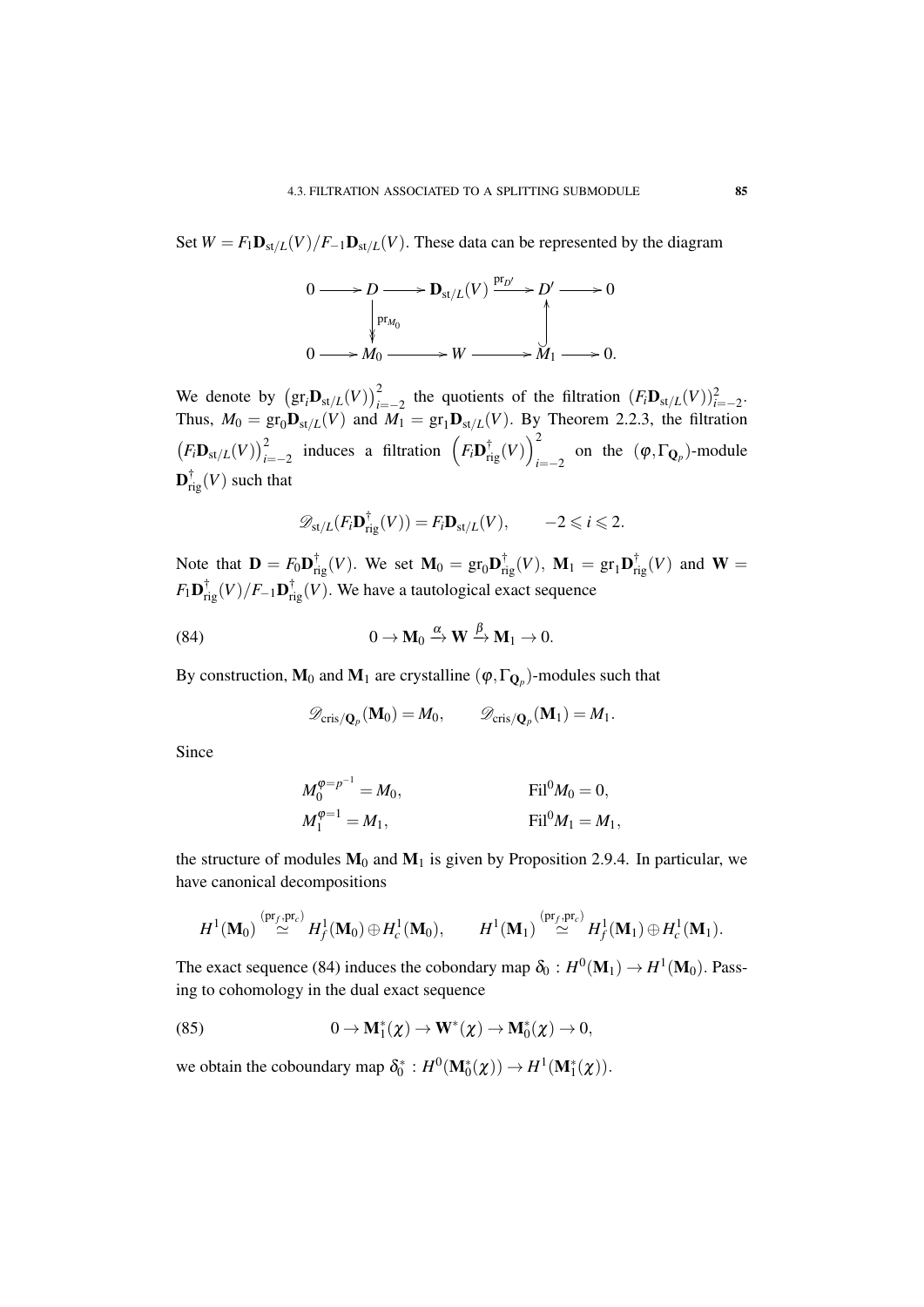**4.3.2.** — We keep previous notation and denote by  $(F_i \mathbf{D}_{st/L}(V^*(1)))_{-2 \leq i \leq 2}$  the filtration on  $\mathbf{D}_{st/L}(V^*(1))$  associated to  $D^{\perp}$ . This filtration is dual to the filtration  $F_i \mathbf{D}_{st/L}(V)$ . In particular,

(86) 
$$
F_{-1}\mathbf{D}_{\mathrm{rig}}^{\dagger}(V^*(1))^*(\chi) \simeq \mathbf{D}_{\mathrm{rig}}^{\dagger}(V)/F_1\mathbf{D}_{\mathrm{rig}}^{\dagger}(V),
$$

(87) 
$$
\mathbf{D}_{\mathrm{rig}}^{\dagger}(V^*(1))/F_1\mathbf{D}_{\mathrm{rig}}^{\dagger}(V^*(1)) \simeq (F_{-1}\mathbf{D}_{\mathrm{rig}}^{\dagger}(V))^*(\chi),
$$

and the sequence (84) for  $(V^*(1), D^{\perp})$  coincides with (85). We consider the following conditions on  $(V, D)$ :

**F1a)** 
$$
\mathscr{D}_{\text{cris}}(\mathbf{D}_{\text{rig}}^{\dagger}(V)/F_1\mathbf{D}_{\text{rig}}^{\dagger}(V))^{\varphi=1} = \mathscr{D}_{\text{cris}}(\mathbf{D}_{\text{rig}}^{\dagger}(V^*(1)))/F_1\mathbf{D}_{\text{rig}}^{\dagger}(V^*(1)))^{\varphi=1} = 0.
$$
  
\n**F1b)**  $\mathscr{D}_{\text{cris}}(F_{-1}\mathbf{D}_{\text{rig}}^{\dagger}(V))^{\varphi=1} = \mathscr{D}_{\text{cris}}(F_{-1}\mathbf{D}_{\text{rig}}^{\dagger}(V^*(1)))^{\varphi=1} = 0.$ 

F2a) The composed map

$$
\delta_{0,c}: H^0(\mathbf{M}_1) \xrightarrow{\delta_0} H^1(\mathbf{M}_0) \xrightarrow{\mathrm{pr}_c} H^1_c(\mathbf{M}_0),
$$

where the second arrow denotes the canonical projection on  $H_c^1(\mathbf{M}_0)$ , is an isomorphism.

F2b) The composed map

$$
\delta_{0,f}:H^0(\mathbf{M}_1)\xrightarrow{\delta_0} H^1(\mathbf{M}_0)\xrightarrow{\mathrm{pr}_f} H^1_f(\mathbf{M}_0),
$$

where the second arrows denotes the canonical projection  $H_f^1(\mathbf{M}_0)$ , are isomorphisms.

F3) For all  $i \in \mathbb{Z}$ 

$$
\mathscr{D}_\text{pst}(\mathbf{D}^\dagger_\text{rig}(V)/F_1\mathbf{D}^\dagger_\text{rig}(V))^{\varphi=p^i} = \mathscr{D}_\text{pst}(F_{-1}\mathbf{D}^\dagger_\text{rig}(V))^{\varphi=p^i} = 0.
$$

We expect that conditions **F1a-b**) and **F2a-b**) hold for *p*-adic representations arising from pure motives over Q of weight  $-1$  (see Sections 4.3.4-4.3.11). On the other hand, it is easy to give an example of a motive for which condition F3) does not hold (see Remark 4.3.3.5) below.

*Remarks 4.3.3.* — 1) Since for any potentially semistable  $(\varphi, \Gamma_{\mathbf{Q}_p})$ -module X one has  $H^0(\mathbf{X}) = \text{Fil}^0 \mathscr{D}_{\text{cris}}(\mathbf{X})^{\varphi=1}$  and the Hodge–Tate weights of  $\mathbf{D}^\dagger_{\text{rig}}(V)/F_1 \mathbf{D}^\dagger_{\text{rig}}(V)$  and  $\mathbf{D}^{\dagger}_{\text{rig}}(V^*(1))/F_1\mathbf{D}^{\dagger}_{\text{rig}}(V^*(1))$  are  $\geq 0$ , condition **F1a**) is equivalent to

$$
H^{0}(\mathbf{D}_{\mathrm{rig}}^{\dagger}(V)/F_{1}\mathbf{D}_{\mathrm{rig}}^{\dagger}(V)) = H^{0}(\mathbf{D}_{\mathrm{rig}}^{\dagger}(V^{*}(1)))/F_{1}\mathbf{D}_{\mathrm{rig}}^{\dagger}(V^{*}(1))) = 0.
$$

2) All conditions introduced above are preserved under duality.

3) From (86-87) it follows that F3) implies F1a-b).

4) F1a-b) and F2a) imply condition S) introduced in Section 4.1 (see Proposition 4.3.13 iv) below).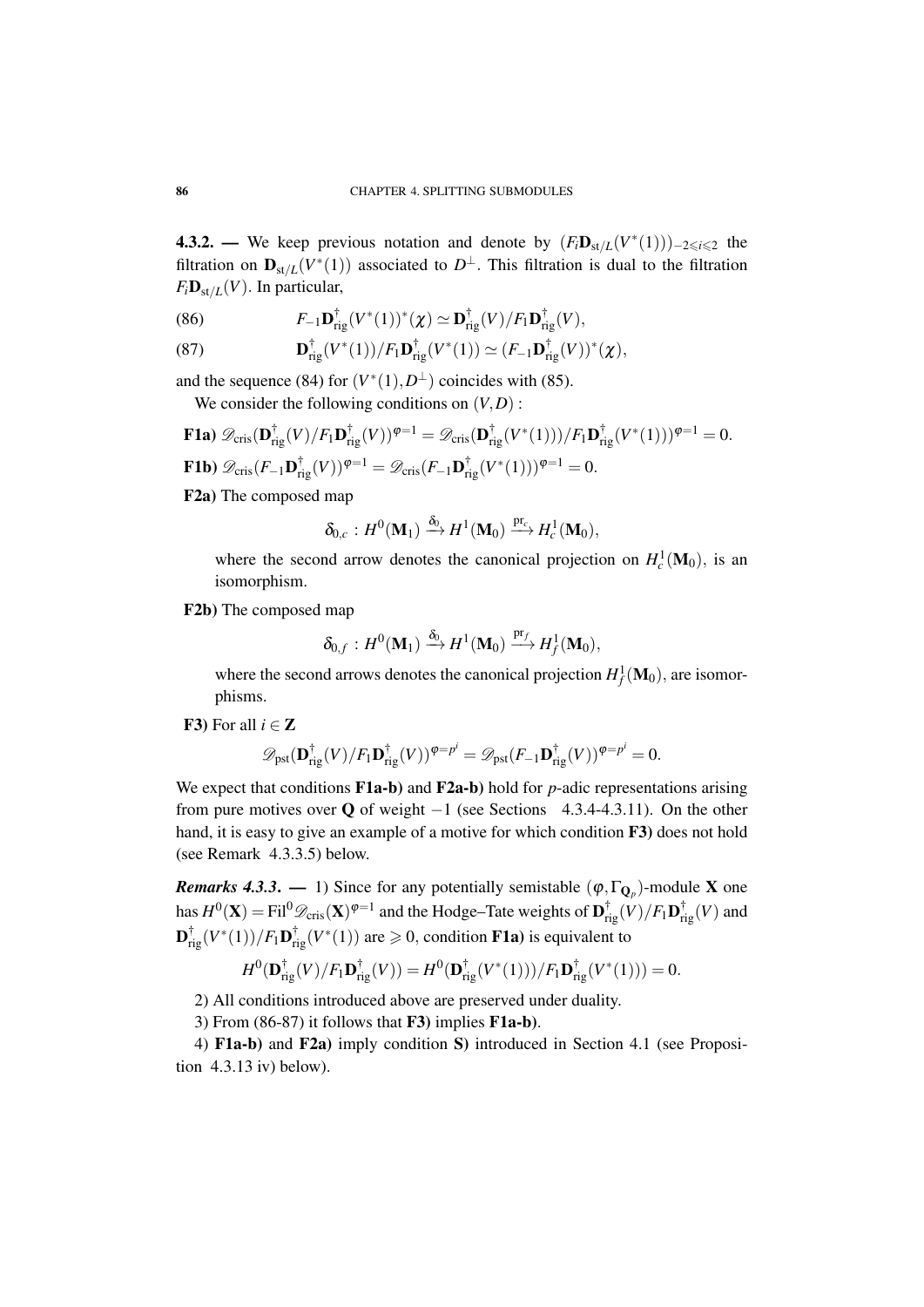5) We give a simple example of a *p*-adic representation arising from a motive of weight  $-1$  which does not satisfy condition **F3**). Let  $V(E)$  be the *p*-adic representation associated to an elliptic curve  $E/\mathbf{Q}$  having split multiplicative reduction at p. The restriction of  $V(E)$  on the decomposition group at p sits in an exact sequence

$$
0 \to \mathbf{Q}_p(1) \to V_p(E) \to \mathbf{Q}_p \to 0.
$$

Then  $\mathbf{D}_{st}(V_p(E))$  is generated by two vectors  $e_\alpha$  and  $e_\beta$  such that  $N(e_\beta) = e_\alpha$ ,  $\varphi(e_{\alpha}) = p^{-1}e_{\alpha}, \varphi(e_{\beta}) = e_{\beta}$  and  $\mathbf{D}_{\text{cris}}(\mathbf{Q}_p(1)) = \mathbf{Q}_p e_{\alpha}$ . Let  $W = V(E)^{\otimes 3}(-1)$ . Then  $\mathbf{D}_{st}(W_p) = \mathbf{D}_{st}(V_p(E))^{\otimes 3}[1]$ , where [1] denotes the ⊗-multiplication by the canonical generator of  $\mathbf{D}_{\text{cris}}(\mathbf{Q}_p(-1))$ .

It is easy to see that the  $\mathbf{Q}_p$ -vector space generated by the vectors

$$
d_0 = (e_\alpha \otimes e_\alpha \otimes e_\alpha)[1], \quad d_1 = (e_\beta \otimes e_\alpha \otimes e_\alpha)[1],
$$
  

$$
d_2 = (e_\alpha \otimes e_\beta \otimes e_\alpha)[1], \quad d_0 = (e_\alpha \otimes e_\alpha \otimes e_\beta)[1]
$$

is a splitting submodule of  $\mathbf{D}_{st}(W_p)$ . Since  $\varphi(d_0) = p^{-2}d_0$  and  $\varphi(d_i) = p^{-1}d_i$  for 1 ≤ *i* ≤ 3, we have  $F_{-1}$ **D**<sub>st</sub>( $W_p$ ) = **Q**<sub>*p*</sub> $d_0$ . An easy computation shows that  $F_1$ **D**<sub>st</sub>( $W_p$ ) is the six-dimensional subspace generated by  $(d_i)_{1 \leq i \leq 3}$  and  $(d_i^+)_{1 \leq i \leq 3}$ , where

$$
d_1^+ = (e_\alpha \otimes e_\beta \otimes e_\beta)[1], \quad d_2^+ = (e_\beta \otimes e_\alpha \otimes e_\beta)[1], \quad d_3^+ = (e_\beta \otimes e_\beta \otimes e_\alpha)[1].
$$

Thus,  $\mathbf{D}_{st}(W_p)/F_1\mathbf{D}_{st}(W_p) \simeq \mathbf{D}_{st}(\mathbf{Q}_p)$  and  $F_{-1}\mathbf{D}_{st}(W_p) \simeq \mathbf{D}_{cris}(\mathbf{Q}_p(2))$  and condition F3) fails.

4) If *V* is semistable over  $\mathbf{Q}_p$ , and the linear map  $\varphi : \mathbf{D}_{st}(V) \to \mathbf{D}_{st}(V)$  is semisimple at 1 and  $p^{-1}$ , the filtration  $F_i\mathbf{D}_{st}(V)$  coincides with the filtration defined in [7, Section 2.1.4] (see Proposition 4.3.5 below).

4.3.4. — In the next two sections we show that conditions F1a-b) and F2a) hold if the Frobenius operator acts semisimply on  $\mathbf{D}_{st/L}(V)$  and *V* satisfies the *p*-adic monodromy-weight conjecture. To simplify the exposition, we assume that the coefficient field  $E = \mathbf{Q}_p$ .

Let *W* be a finite-dimensional vector space over a vector space *K*. If  $f$  is a linear operator on *W*, then for each field extension  $K'/K$  we denote by the same letter f the linear extension of *f* to  $W_{K'} = W \otimes_K K'$ . If  $\alpha \in K'$ , we say that *f* is semisimple at  $\alpha$ if

$$
W_{K'}=(f-\alpha)W_{K'}\oplus W_{K'}^{f=\alpha}.
$$

Note that *f* is semisimple if and only if it is semisimple at all its eigenvalues. Let

$$
0 \to W_1 \to W \to W_2 \to 0
$$

be an exact seguence of *K*-vector spaces equipped with compatible linear actions of *f*. If the action of *f* on *W* is semisimple at  $\alpha \in K$ , then the actions of *f* on  $W_1$  and  $W_2$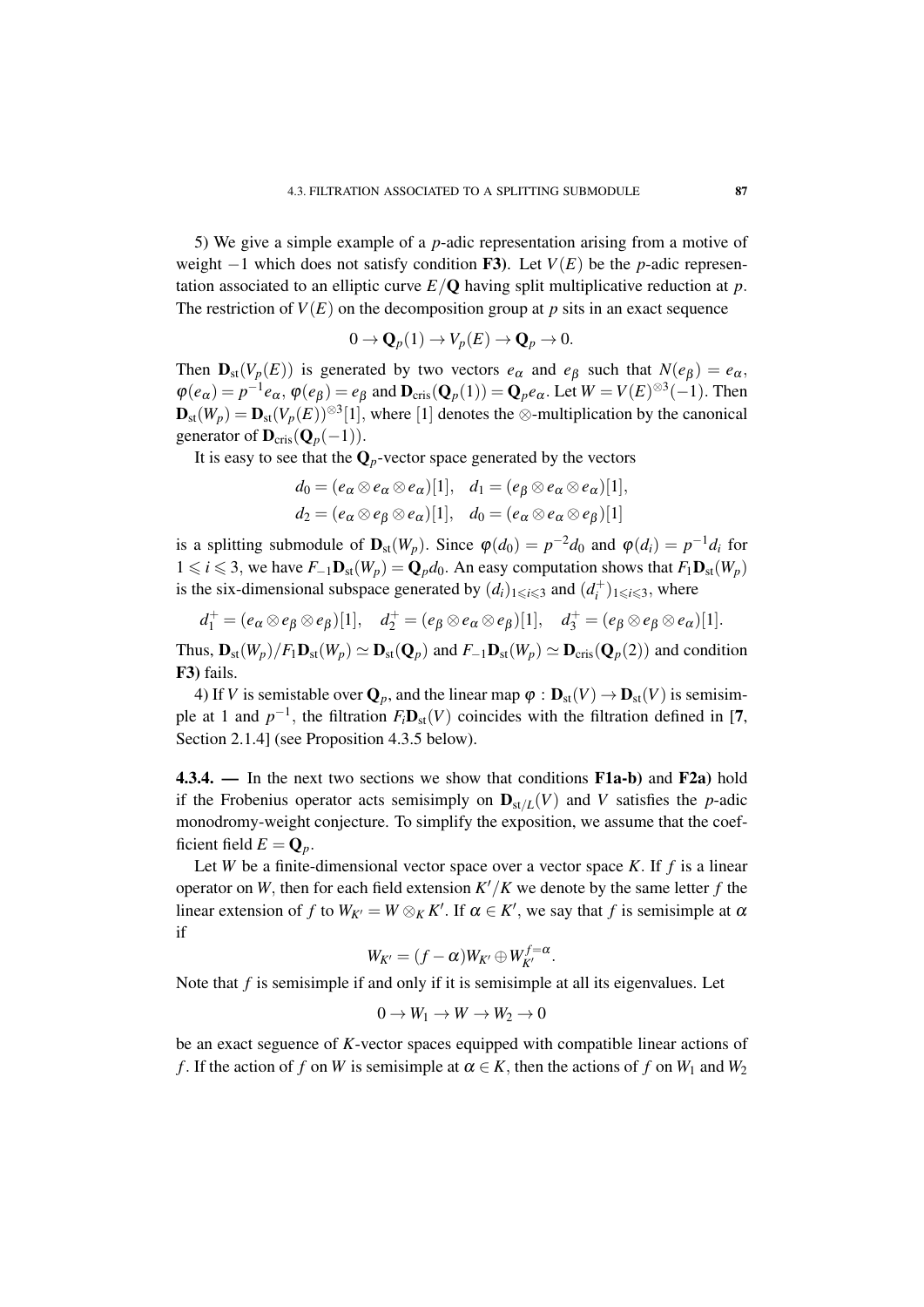are semisimple at  $\alpha$  and the sequence

(88) 
$$
0 \to W_1^{f=\alpha} \to W^{f=\alpha} \to W_2^{f=\alpha} \to 0
$$

is exact.

Let *G* be a finite group acting on *W*. Then *W* decomposes canonically into the direct sum  $W = W^G \oplus W^0$ , where  $W^0 = \{w \in W | \text{Tr}_G(w) = 0\}$ . If

$$
0 \to W_1 \to W \to W_2 \to 0
$$

is an exact sequence of *K*[*G*]-modules, then the induced sequence of *G*-invariants

(89) 
$$
0 \to W_1^G \to W^G \to W_2^G \to 0
$$

is exact. In particular, the inertia subgroup  $I_{L/\mathbf{Q}_p}$  acts on the splitting submodule *D* and we have

$$
D=D^{I_{L/\mathbf{Q}_p}}\oplus D^0.
$$

*Proposition 4.3.5*. — *Let V be a potentially semistable representation of G*Q*<sup>p</sup> and let L*/Q*<sup>p</sup> be a finite Galois extension such that V becomes semistable over L*. *Assume* that  $\varphi$  :  $\mathbf{D}_{\text{st}/L}(V) \to \mathbf{D}_{\text{st}/L}(V)$  *is semisimple at* 1 *and p*<sup>−1</sup>. *Then* 

*i)* The filtration  $(F_i \mathbf{D}_{st/L}(V))_{i=-2}^2$  is explicitly given by

$$
F_i \mathbf{D}_{st/L}(V) = \begin{cases} D^0 + \left( (1 - p^{-1} \varphi^{-1}) D^{G_{L/\mathbf{Q}_p}} + N(D^{G_{L/\mathbf{Q}_p}}) \right) \otimes_{\mathbf{Q}_p} L_0 & \text{if } i = -1, \\ D & \text{if } i = 0, \\ D + \left( \mathbf{D}_{st/L}(V)^{\varphi=1, G_{L/\mathbf{Q}_p}} \cap N^{-1}(D^{\varphi=p^{-1}}) \right) \otimes_{\mathbf{Q}_p} L_0 & \text{if } i = 1. \end{cases}
$$

*ii) We have*

$$
M_0=\left(\frac{D^{G_{L/\mathbf{Q}_p},\varphi=p^{-1}}}{N(D^{G_{L/\mathbf{Q}_p},\varphi=1})}\right)\otimes_{\mathbf{Q}_p} L_0,\quad M_1=\left(\frac{\mathbf{D}_{\mathrm{st}/L}(V)^{G_{L/\mathbf{Q}_p},\varphi=1}\cap N^{-1}(D)}{D^{G_{L/\mathbf{Q}_p},\varphi=1}}\right)\otimes_{\mathbf{Q}_p} L_0.
$$

*iii) Condition* F1a) *holds.*

*Proof.* — i) Since  $\varphi$  is semisimple at 1, from the definition of  $M_1$  and properties (88 - 89) it follows that

$$
F_1 \mathbf{D}_{\mathrm{st}/L}(V) = D + \left( \mathbf{D}_{\mathrm{st}/L}(V)^{\varphi=1, G_{L/\mathbf{Q}_p}} \cap N^{-1}(D) \right) \otimes_{\mathbf{Q}_p} L_0
$$
  
= 
$$
D + \left( \mathbf{D}_{\mathrm{st}/L}(V)^{\varphi=1, G_{L/\mathbf{Q}_p}} \cap N^{-1}(D^{\varphi=p^{-1}}) \right) \otimes_{\mathbf{Q}_p} L_0
$$

Let  $D^{\perp}$  be the orthogonal complement of *D* under the canonical pairing

$$
[~,~] \ : \ \mathbf{D}_{\mathrm{st}/L}(V) \, \times \, \mathbf{D}_{\mathrm{st}/L}(V^*(1)) \to \mathbf{D}_{\mathrm{st}/L}(\mathbf{Q}_p(1))
$$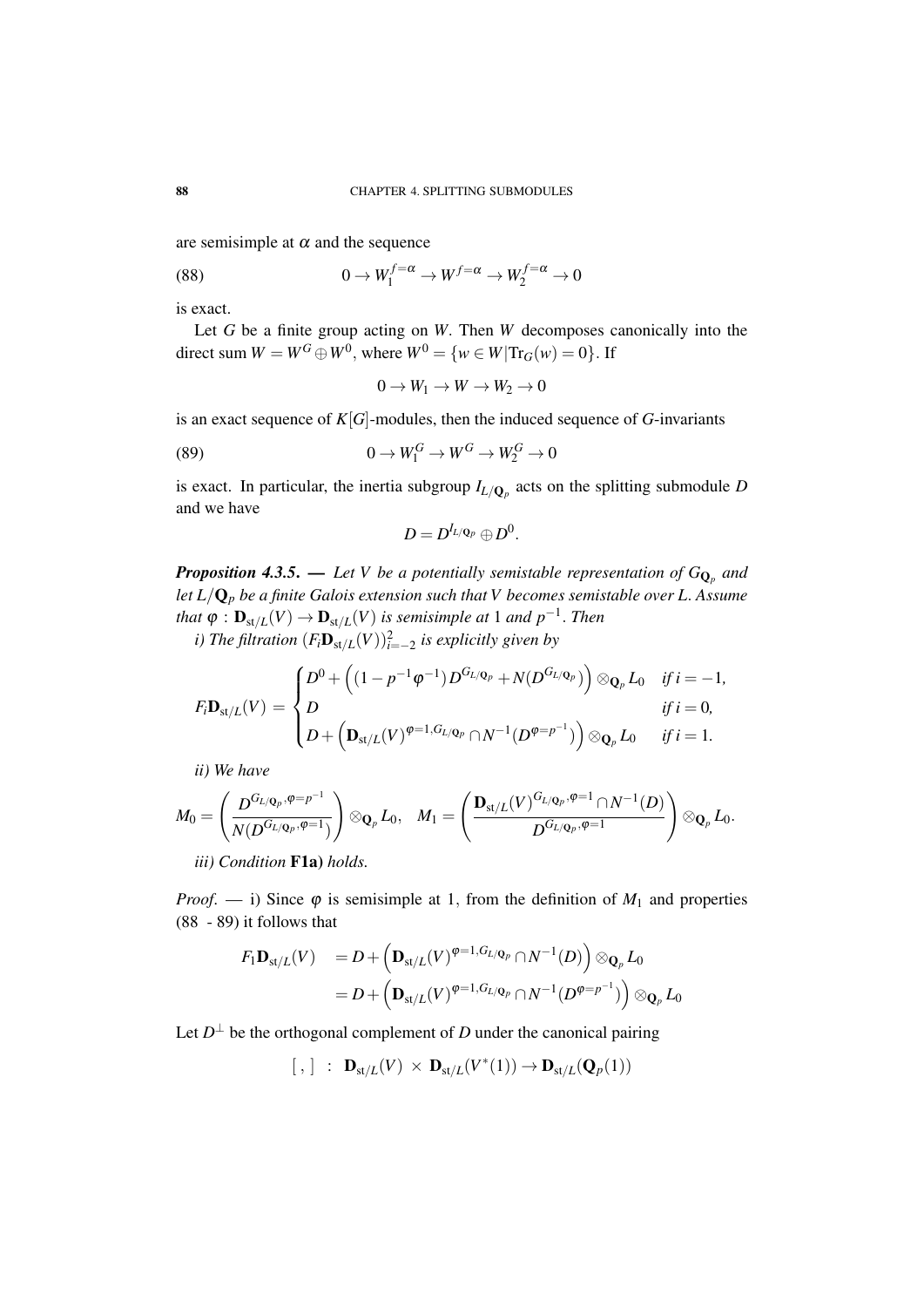and let  $(F_i \mathbf{D}_{st/L}(V^*(1)))_{i=-2}^2$  denote the associated filtration. Then  $F_{-1} \mathbf{D}_{st/L}(V)$  is the orthogonal complement of  $F_1 \mathbf{D}_{st/L}(V^*(1))$  under [, ] and we have

$$
F_{-1}\mathbf{D}_{st/L}(V) = \left(D^{\perp} + \left(\mathbf{D}_{st/L}(V^*(1))^{\varphi=1, G_{L/\mathbf{Q}_p}} \cap N^{-1}(D^{\perp})\right) \otimes_{\mathbf{Q}_p} L_0\right)^{\perp} =
$$
  
=  $D \cap \left(N^{-1}(D^{\perp})^{\perp} + \left(\mathbf{D}_{st/L}(V^*(1))^{\varphi=1, G_{L/\mathbf{Q}_p}} \otimes_{\mathbf{Q}_p} L_0\right)^{\perp}\right).$ 

If  $f \in N^{-1}(D^{\perp})$  and  $x \in \mathbf{D}_{st/L}(V)$ , then  $f(Nx) = (Nf)(x)$ , where  $Nf \in D^{\perp}$ . This implies that  $N^{-1}(D^{\perp})^{\perp} = N(D)$ . Since  $N(D) \subset D$ , we get

$$
(90) \tF_{-1}\mathbf{D}_{\mathrm{st}/L}(V) = N(D) + D \cap \left(\mathbf{D}_{\mathrm{st}/L}(V^*(1))^{\varphi=1, G_{L/\mathbf{Q}_p}} \otimes_{\mathbf{Q}_p} L_0\right)^{\perp}.
$$

From Lemma 4.4.7 we have that

$$
(91) \quad \left(\mathbf{D}_{\mathrm{st}/L}(V^*(1))^{\varphi=1,G_{L/\mathbf{Q}_p}}\otimes_{\mathbf{Q}_p}L_0\right)^\perp = \newline = \left((1-p^{-1}\varphi^{-1})\mathbf{D}_{\mathrm{st}/L}(V)^{G_{L/\mathbf{Q}_p}}\right)\otimes_{\mathbf{Q}_p}L_0 + \mathbf{D}_{\mathrm{st}/L}(V)^0.
$$

Set  $X = D \cap ((1 - p^{-1} \varphi^{-1}) \mathbf{D}_{st/L}(V)^{G_{L/\mathbf{Q}_p}}) \otimes_{\mathbf{Q}_p} L_0$ . Since X is an  $L_0$ -vector space equipped with a semilinear action of  $\operatorname{Gal}(L_0/{\mathbf Q}_p),$  by Hilbert's Theorem 90

$$
X=X^{G_{L/\mathbf{Q}_p}}\otimes_{\mathbf{Q}_p}L_0=\left(D^{G_{L/\mathbf{Q}_p}}\cap \left((1-p^{-1}\phi^{-1})\mathbf{D}_{\mathrm{st}/L}(V)^{G_{L/\mathbf{Q}_p}}\right)\right)\otimes_{\mathbf{Q}_p}L_0.
$$

Since  $\varphi$  is semisimple at  $p^{-1}$ , we have

$$
D^{G_{L/\mathbf{Q}_p}} \cap \left( (1-p^{-1}\varphi^{-1}) \mathbf{D}_{st/L}(V)^{G_{L/\mathbf{Q}_p}} \right) = (1-p^{-1}\varphi^{-1})D^{G_{L/\mathbf{Q}_p}}.
$$

Together with (90) and (91) this gives

$$
F_{-1}\mathbf{D}_{\mathrm{st}/L}(V) = \left((1-p^{-1}\varphi^{-1})D^{G_{L/\mathbf{Q}_p}}\right)\otimes_{\mathbf{Q}_p} L_0 + N(D) + D^0.
$$

Write

(92) 
$$
D = \left( D^{G_{L/\mathbf{Q}_p}} \otimes_{\mathbf{Q}_p} L_0 \right) \oplus D^0
$$

and

$$
D^{G_{L/\mathbf{Q}_p}} = D^{G_{L/\mathbf{Q}_p},\varphi=1} \oplus \left( (1-\varphi)D^{G_{L/\mathbf{Q}_p}} \right).
$$

Then  $N(D^0) \subset D^0$  and

$$
N\left(D^{G_{L/\mathbf{Q}_p}}\right)=N\left(D^{G_{L/\mathbf{Q}_p},\varphi=1}\right)\oplus\left((1-p^{-1}\varphi^{-1})N\left(D^{G_{L/\mathbf{Q}_p},\varphi=1}\right)\right).
$$

Therefore

(93) 
$$
F_{-1} \mathbf{D}_{st/L}(V) = \left( (1 - p^{-1} \varphi^{-1}) D^{G_{L/\mathbf{Q}_p}} \right) \otimes_{\mathbf{Q}_p} L_0 + N \left( D^{G_{L/\mathbf{Q}_p}, \varphi = 1} \right) \otimes_{\mathbf{Q}_p} L_0 + D^0
$$
  
and i) is proved.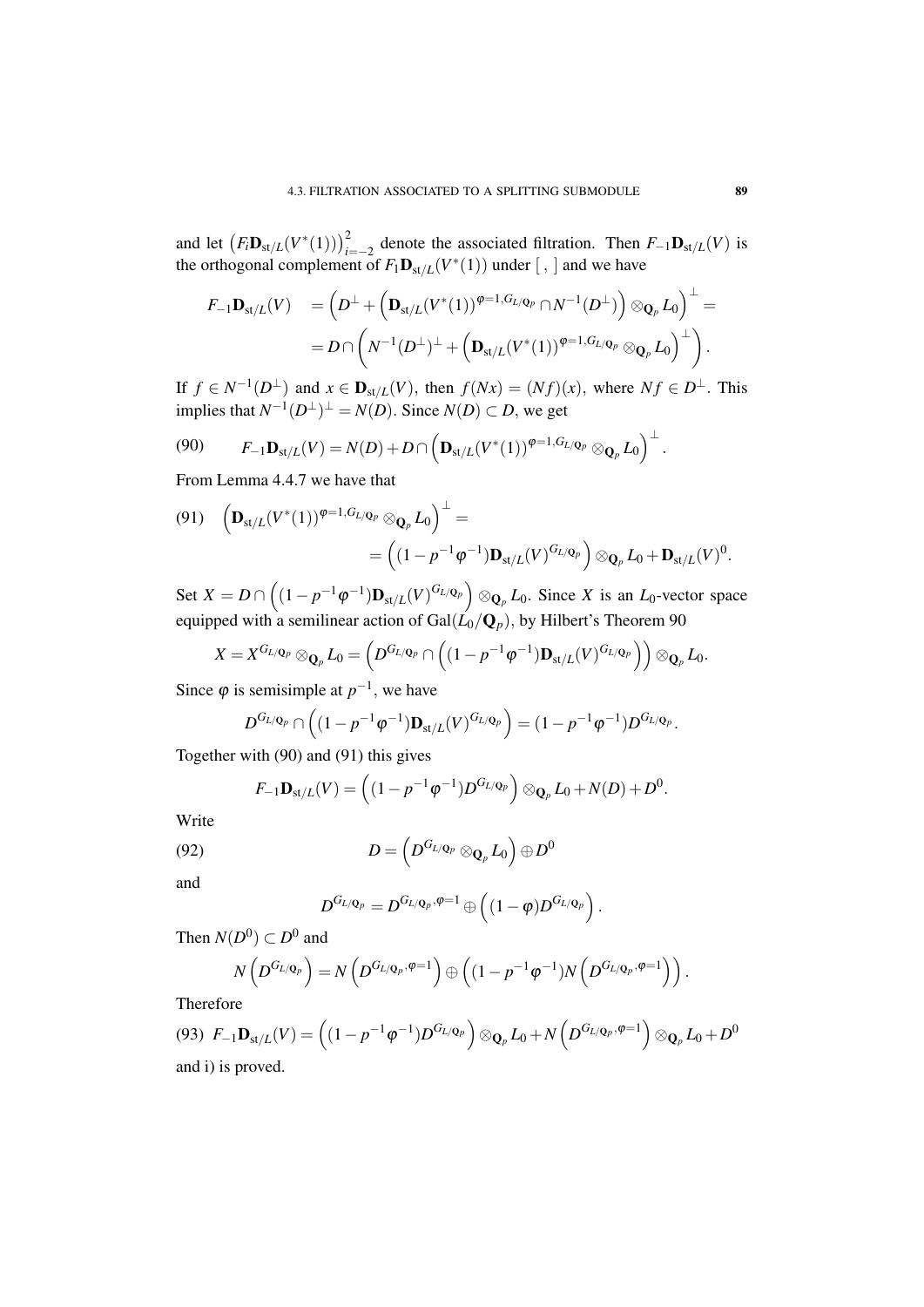ii) From the definition of  $M_1$  and the semisimplicity of  $\varphi$  at 1 if follows immediately that

$$
M_1=\left(\frac{\mathbf{D}_{\mathrm{st}/L}(V)^{G_{L/\mathbf{Q}_p},\varphi=1}\cap N^{-1}(D)}{D^{G_{L/\mathbf{Q}_p},\varphi=1}}\right)\otimes_{\mathbf{Q}_p} L_0.
$$

Using (93), the decomposition (92) and the semisimplicity of  $\varphi$  at  $p^{-1}$  we have

$$
\begin{array}{ll} M_0&=\displaystyle\frac{D^{G_{L/\mathbf{Q}_p}}}{\left((1-p^{-1}\varphi^{-1})D^{G_{L/\mathbf{Q}_p}}\right)+N\left(D^{G_{L/\mathbf{Q}_p},\varphi=1}\right)}\otimes_{\mathbf{Q}_p}L_0=\\ &=\displaystyle\left(\frac{D^{G_{L/\mathbf{Q}_p},\varphi=p^{-1}}}{N\left(D^{G_{L/\mathbf{Q}_p},\varphi=1}\right)}\right)\otimes_{\mathbf{Q}_p}L_0\end{array}
$$

and ii) is proved.

iii) The statement iii) follows from ii). The proof repeats *verbatim* the proof of the property D2) from [7, Lemma 2.1.5].  $\Box$ 

**4.3.6.** — Set  $h = [L_0 : \mathbf{Q}_p]$ ,  $q = p^h$  and  $\Phi = \phi^h$ . Then  $\Phi$  is an  $L_0$ -linear operator on  $\mathbf{D}_{st/L}(V)$ . Let  $\mathfrak{M}_i \mathbf{D}_{st/L}(V)$  denote the Deligne –Jannsen monodromy filtration (79). By [24, Section 1.6], the monodromy *N* induces an isomorphism

(94) 
$$
\overline{N}^{\mathfrak{M}}: \mathrm{gr}_{1}^{\mathfrak{M}}\mathbf{D}_{\mathrm{st}/L}(V) \to \mathrm{gr}_{-1}^{\mathfrak{M}}\mathbf{D}_{\mathrm{st}/L}(V).
$$

*Proposition 4.3.7.* — *i*) Assume that  $\Phi : \mathbf{D}_{st/L}(V) \to \mathbf{D}_{st/L}(V)$  is semisimple at 1 *and q*−<sup>1</sup> . *Then* ϕ *is semisimple at* 1 *and p*−<sup>1</sup> .

*ii) If, in addition, for all i* ∈ Z *the absolute value of eigenvalues of* Φ *acting on*  $gr_i^{\mathfrak{M}} \mathbf{D}_{st/L}(V)$  *is*  $q^{(i-1)/2}$ *, then conditions* **F1a-b**), **F2a**) *and* **S**) *hold.* 

*Proof.* — i) This is a particular case of Proposition 4.4.5.

ii) The proof will be divided into several steps.

a) From the semisimplicity of  $\varphi$  and Proposition 4.3.5 iii) it follows that **F1a**) holds. Next, S) holds by Lemma 4.1.2. Since S) implies F1b), we only need to show that F2a) holds.

b) From the semisimplicity of  $\Phi$  and our assumption about the action of  $\Phi$  on  $gr_1^{\mathfrak{M}}\mathbf{D}_{st}(V)$ , it follows that the canonical inclusions induce isomorphisms

$$
\mathbf{D}_{\mathrm{st}/L}(V)^{\Phi=1}\simeq \mathrm{gr}^{\mathfrak{M}}_{1}\mathbf{D}_{\mathrm{st}/L}(V),\quad \mathbf{D}_{\mathrm{st}/L}(V)^{\Phi=q^{-1}}\simeq \mathrm{gr}^{\mathfrak{M}}_{-1}\mathbf{D}_{\mathrm{st}/L}(V).
$$

Using (94), we see that the operator *N* induces an isomorphism

$$
N: \mathbf{D}_{\mathrm{st}/L}(V)^{\Phi=1} \to \mathbf{D}_{\mathrm{st}/L}(V)^{\Phi=q^{-1}}.
$$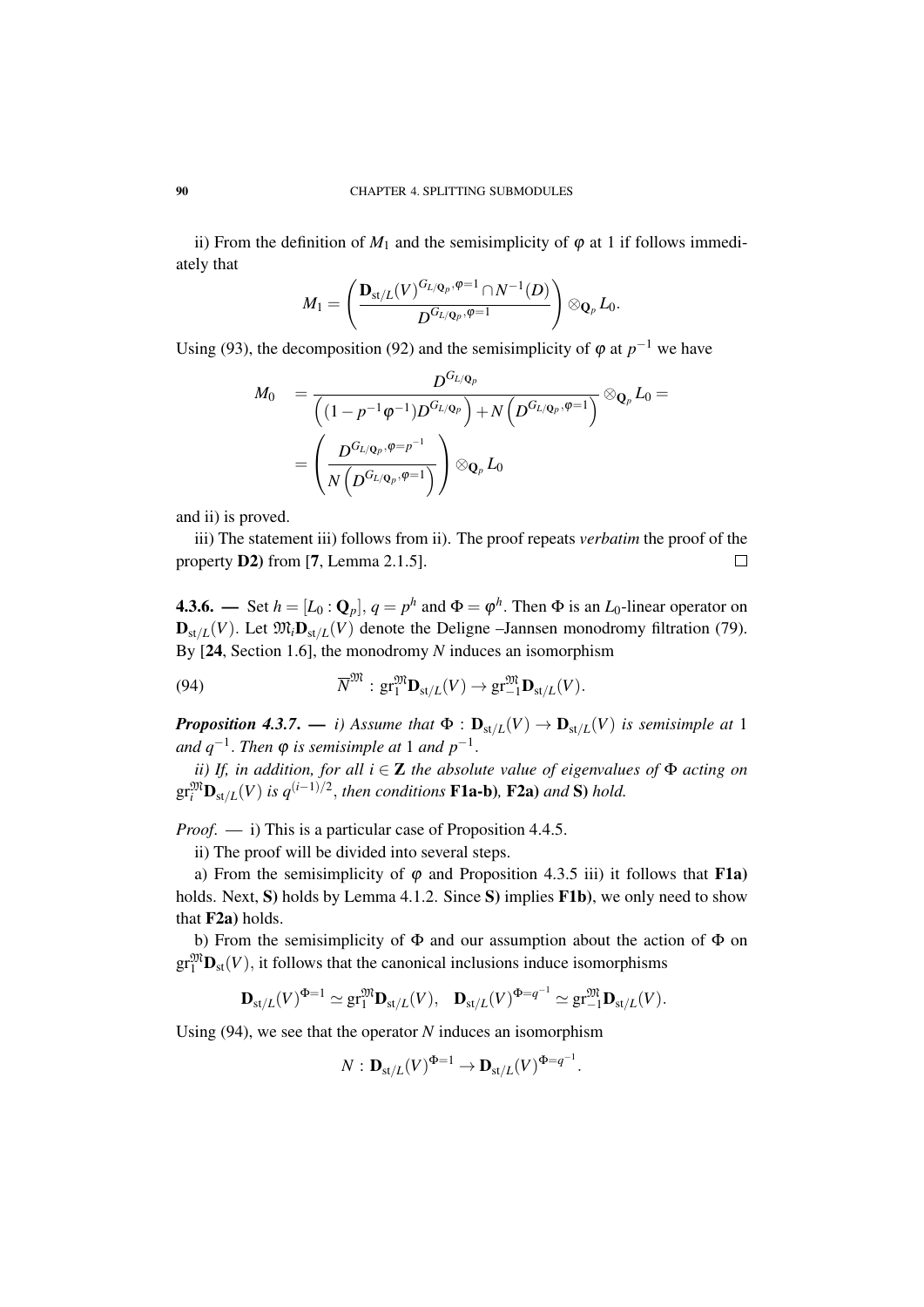Since  $\mathbf{D}_{st/L}(V)^{\varphi=1} \subset \mathbf{D}_{st/L}(V)^{\Phi=1}$  and  $N(\mathbf{D}_{st/L}(V)^{\varphi=1}) \subset \mathbf{D}_{st/L}(V)^{\varphi=p^{-1}}$ , the map  $N: \mathbf{D}_{\text{st}/L}(V)^{\varphi=1} \to \mathbf{D}_{\text{st}/L}(V)^{\varphi=p^{-1}}$  is injective. Let  $y \in \mathbf{D}_{\text{st}/L}(V)^{\varphi=p^{-1}}$ . Then there exists  $x \in \mathbf{D}_{st/L}(V)^{\Phi=1}$  such that  $N(x) = y$ . Set  $z = \varphi(x) - x$ . Then

$$
N(z) = N(\varphi(x)) - N(x) = p\varphi N(x) - N(x) = 0
$$

and therefore  $z \in \mathbf{D}_{st/L}(V)^{\Phi=0,N=0} = \{0\}$ . This implies that  $x \in \mathbf{D}_{st/L}(V)^{\phi=1}$  and we proved that the map

$$
N: \mathbf{D}_{\mathrm{st}/L}(V)^{\varphi=1} \to \mathbf{D}_{\mathrm{st}/L}(V)^{\varphi=p^{-1}}.
$$

is an isomorphism of  $\mathbf{Q}_p$ -vector spaces. Taking  $G_{L/\mathbf{Q}_p}$ -invariants, we also get an isomorphism (which we denote by the same letter *N*)

(95) 
$$
N: \mathbf{D}_{\mathrm{st}/L}(V)^{G_{L/\mathbf{Q}_p}, \varphi=1} \to \mathbf{D}_{\mathrm{st}/L}(V)^{G_{L/\mathbf{Q}_p}, \varphi=p^{-1}}.
$$

c) From Proposition 4.3.13, we have

$$
M_1 = \left(N^{-1}(D) \cap \mathbf{D}_{\mathrm{st}/L}(V)^{G_{L/\mathbf{Q}_p}, \varphi = 1} / D^{G_{L/\mathbf{Q}_p}, \varphi = 1}\right) \otimes_{\mathbf{Q}_p} L_0,
$$
  

$$
M_0 = \left(D^{G_{L/\mathbf{Q}_p}, \varphi = p^{-1}} / N(D^{G_{L/\mathbf{Q}_p}, \varphi = 1})\right) \otimes_{\mathbf{Q}_p} L_0.
$$

The isomorphism (95) shows that the monodromy map *N* induces an isomorphism

$$
\overline{N}:M_1\to M_0.
$$

d) Recall (see Section 4.3.1) that we set  $W = F_1 \mathbf{D}_{st/L}(V)/F_{-1} \mathbf{D}_{st/L}(V)$  and denote by  $M_0$ ,  $M_1$  and W the  $(\varphi, \Gamma_{\mathbf{Q}_p})$ -modules associated to  $M_0$ ,  $M_1$  and W respectively. Set  $e = \dim_{L_0} M_0 = \dim_{L_0} M_1$ . We have a commutative diagram

$$
0 \longrightarrow M_0 \longrightarrow W \longrightarrow M_1 \longrightarrow 0
$$
  

$$
N \searrow \downarrow \overline{N}
$$
  

$$
M_0.
$$

Then

$$
H^{0}(\mathbf{W}) = W^{N=0, \varphi=1} = M_{0}^{\varphi=1} = 0.
$$

and the coboundary map  $\delta_0: H^0(M_1) \to H^1(M_0)$  is injective. Since  $\dim_E H^0(M_1)$  $\dim_E H_c^1(\mathbf{M}_0) = e$ , we only need to show that  $\text{Im}(\delta_0) \cap H_f^1(\mathbf{M}_0) = 0$ . For each semistable  $(\varphi, \Gamma)$ -module **A** we denote by  $C_{st}(A)$  the complex

$$
0\rightarrow \mathscr{D}_{st}(\mathbf{A})\xrightarrow{g} \left(\mathscr{D}_{st}(\mathbf{A})/Fil^0\mathscr{D}_{st}(\mathbf{A})\right)\oplus \mathscr{D}_{st}(\mathbf{A})\oplus \mathscr{D}_{st}(\mathbf{A})\xrightarrow{h} \mathscr{D}_{st}(\mathbf{A}),
$$

where

$$
g(x) = (x \pmod{Fil^{0}\mathscr{D}_{st}(\mathbf{A}))}, (\phi - 1)(x), N(x)), \quad h(x, y, z) = N(y) - (p\phi - 1)(z).
$$

We refer to [7, Sections 1.4-1.5] for the proofs of the following facts. The cohomology group  $H^0(C_{st}(\mathbf{A}))$  is canonically isomorphic to  $H^0(\mathbf{A})$ . The group  $H^1(C_{st}(\mathbf{A}))$  is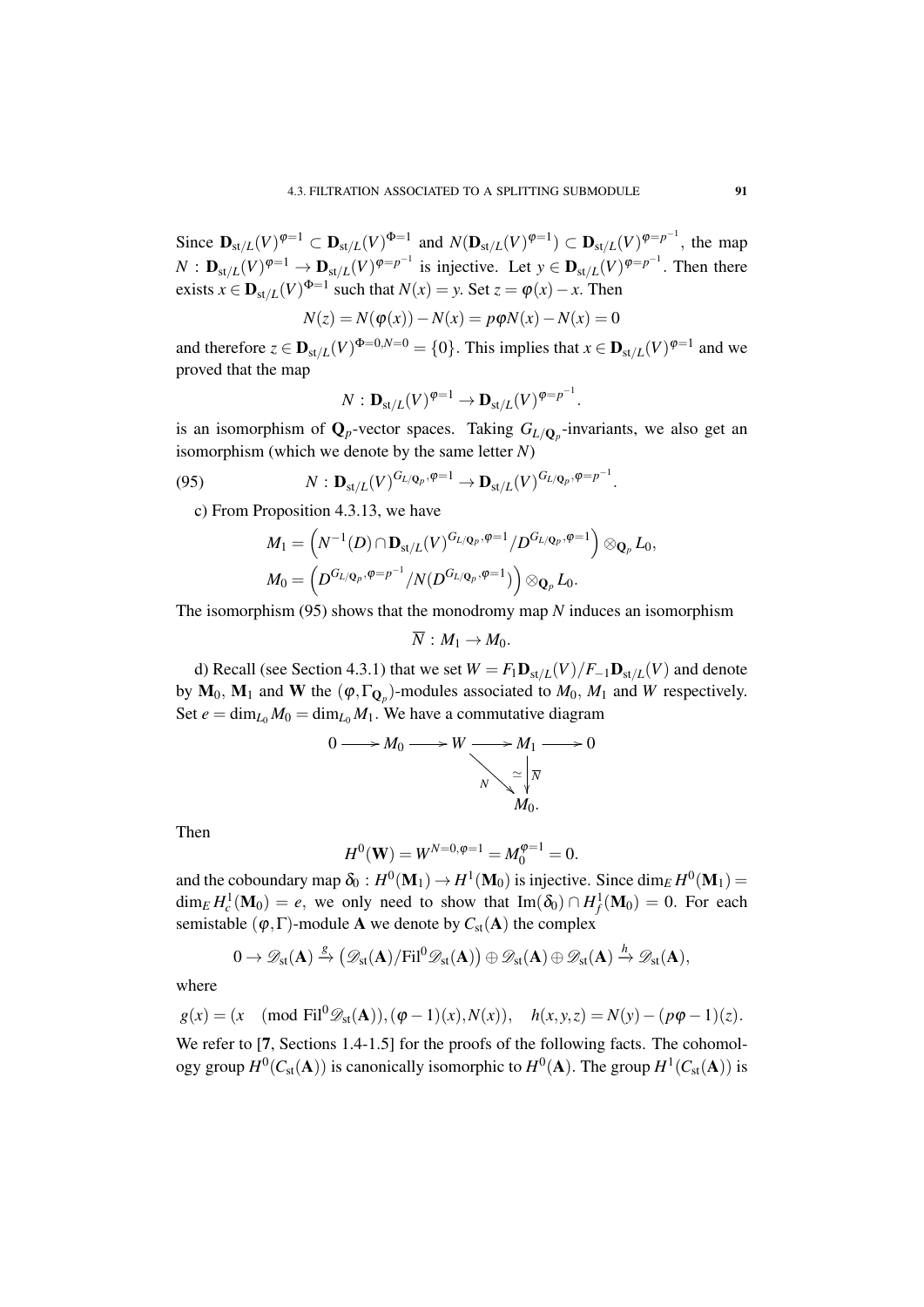canonically isomorphic to the subgroup  $H^1_{st}(\mathbf{A})$  of  $H^1(\mathbf{A})$  classifying semistable extensions. One has  $H^1_{st}(\mathbf{M}_0) = H^1(\mathbf{M}_0)$  and the subgroups  $H^1_f(\mathbf{M}_0)$  and  $H^1_c(\mathbf{M}_0)$  have the following description in terms of  $C_{st}({\bf A})$ 

$$
H_f^1(\mathbf{M}_0) = \{ cl(x, 0, 0) | x \in M_0 \},
$$
  

$$
H_c^1(\mathbf{M}_0) = \{ cl(0, 0, z) | x \in M_0 \}.
$$

We have a commutative diagram

$$
H^{0}(\mathbf{M}_{1}) \xrightarrow{\delta_{0}} H^{1}(\mathbf{M}_{0})
$$
  
\n
$$
\simeq \uparrow \qquad \simeq \uparrow
$$
  
\n
$$
H^{0}(C_{\text{st}}(\mathbf{M}_{1})) \xrightarrow{\Delta_{0}} H^{1}(C_{\text{st}}(\mathbf{M}_{0})),
$$

where  $\Delta_0$  is induced by the exact sequence

$$
0 \to C_{st}(\mathbf{M}_0) \to C_{st}(\mathbf{W}) \to C_{st}(\mathbf{M}_1) \to 0.
$$

Let  $x \in H^0(\mathbf{M}_1) = M_1^{\varphi=1}$  $1^{(\varphi=1)}$ . By the snake lemma,  $W^{\varphi=1} \simeq M_1^{\varphi=1}$  $1^{(\psi - 1)}$  and we denote by  $y \in W^{\varphi=1}$  the lift of *x* under this isomorphism. It is easy to check that  $\Delta_0(x) =$ cl(*y*,0, $\overline{N}(x)$ ). This implies that if  $\Delta_0(x) \in H_f^1(\mathbf{M}_0)$  then  $\overline{N}(x) = 0$ . Since  $\overline{N}$  is an isomorphism, this implies that  $x = 0$ . The proposition is proved.  $\Box$ 

*Remark 4.3.8*. — Assume that *V* is the *p*-adic realization of a pure motive *M* over Q. The *p*-adic version of the Grothendieck semisimplicity conjecture says that Φ acts semisimply on  $\mathbf{D}_{st/L}(V)$ . If, in addition, *M* is of weight −1, the *p*-adic monodromy conjecture of Deligne–Jannsen [40] asserts that the absolute value of eigenvalues of  $\Phi$  acting on  $\text{gr}_i^{\mathfrak{M}}\textbf{D}_{\text{st}/L}(V)$  is  $q^{\frac{i-1}{2}}$ . Therefore conjecturally conditions **F1a-b**) and **F2a**) always hold in this case.

4.3.9. — We continue to assume that *V* is potentially semistable at *p*. If, in addition, condition F2a) holds, we have a diagram



where  $i_{\mathbf{M}_{0,c}}$  and  $i_{\mathbf{M}_{0,f}}$  are the canonical isomorphisms defined in Proposition 2.9.4 and  $\kappa_c$  and  $\kappa_f$  are the unique maps making the resulting diagram commute.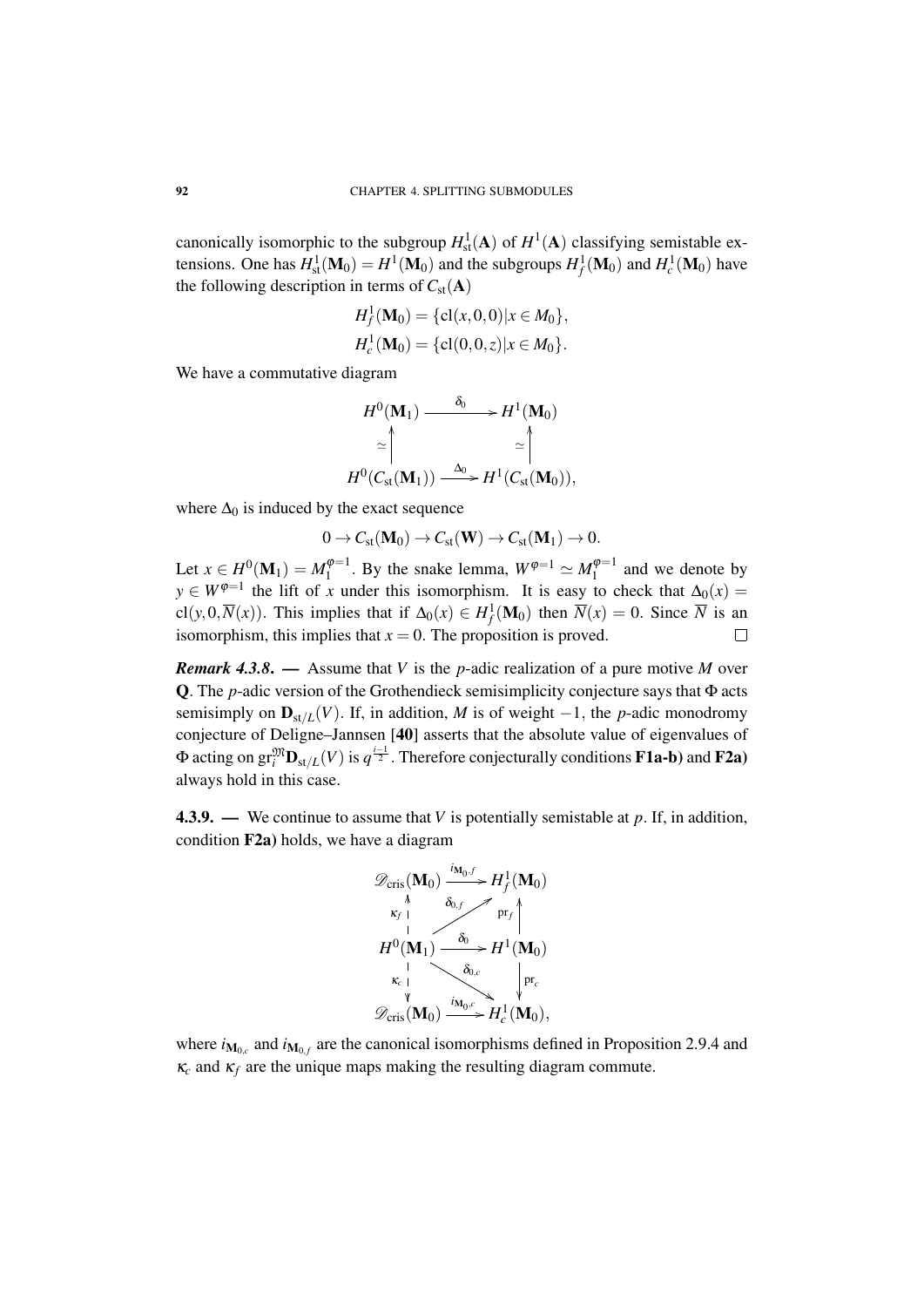*Definition*. — *The determinant*

(96)  $\mathscr{L}(V,D) = \det_E \left( \kappa_f \circ \kappa_c^{-1} \mid \mathscr{D}_{\text{cris}}(\mathbf{M}_1) \right)$ 

*is called the*  $L$ *-invariant associated to V and D.* 

*Remark 4.3.10.* — This is a generalization of the  $\mathcal{L}$ -invariant defined in [7] in the semistable case. Note that in  $op.$  *cit.* we assume that  $V$  is the restriction on  $G_{\mathbf{Q}_p}$  of a global Galois representation satisfying the additional condition  $H^1_f(V)$  $H_f^1(V^*(1)) = 0$ , but the definition of  $\mathscr{L}(V,D)$  in the semistable case is purely local and does not use this assumption. We expect that  $\mathscr{L}(V,D) \neq 0$  if *V* is associated to a pure motive of weight −1 (see Section 0.4).

The next proposition follows immediately from definitions.

*Proposition 4.3.11*. — *Assume that condition* F2a) *holds. Then* F2b) *holds if and only if*  $\mathscr{L}(V,D) \neq 0$ .

4.3.12. — Now we come back to the general setting described in Section 4.3.1 and summarize below some properties of the filtration  $F_i \mathbf{D}_{rig}^{\dagger}(V)$ .

*Proposition 4.3.13.* — *Let D be a regular submodule of*  $\mathbf{D}_{st/L}(V)$ *. Then i)* If  $(V, D)$  satisfies **F2a**), then  $\text{rk}(\mathbf{M}_0) = \text{rk}(\mathbf{M}_1)$  and  $H^0(\mathbf{W}) = 0$ *ii) If* (*V*,*D*) *satisties* F1a)*, then*

$$
H_f^1(F_{-1}\mathbf{D}_{\mathrm{rig}}^{\dagger}(V)) = H^1(F_{-1}\mathbf{D}_{\mathrm{rig}}^{\dagger}(V)),
$$
  

$$
H_f^1(F_1\mathbf{D}_{\mathrm{rig}}^{\dagger}(V)) = H_f^1(\mathbf{Q}_p, V).
$$

*iii) If* (*V*,*D*) *satisfies* F1a) *and* F2a)*, then we have exact sequences*

(97) 
$$
0 \to H^0(\mathbf{M}_1) \to H^1(\mathbf{M}_0) \to H^1_f(\mathbf{W}) \to 0
$$

*and*

(98) 
$$
0 \to H^0(\mathbf{M}_1) \to H^1(\mathbf{D}) \to H^1_f(\mathbf{Q}_p, V) \to 0.
$$

*iv)* If  $(V, D)$  *satisfies* F1a-b) *and* F2a)*, then the representation* V *satisfies* S)*, namely*

$$
\mathbf{D}_{\mathrm{cris}}(V)^{\varphi=1} = \mathbf{D}_{\mathrm{cris}}(V^*(1))^{\varphi=1} = 0.
$$

*Proof.* — i) From **F2a**) and the fact that  $\dim_E H^0(M_1) = \text{rk}(M_1)$  and  $\dim_E H^1_c(M_0) =$  $rk(M_0)$  (see Proposition 2.9.4) we obtain that  $rk(M_0) = rk(M_1)$ .

By Proposition 2.9.4, iv),  $H^0(M_0) = 0$ , and we have an exact sequence

$$
0 \to H^0(\mathbf{W}) \to H^0(\mathbf{M}_1) \xrightarrow{\delta_0} H^1(\mathbf{M}_0).
$$

By **F2a**), the map  $\delta_0$  is injective and therefore  $H^0(\mathbf{W}) = 0$ .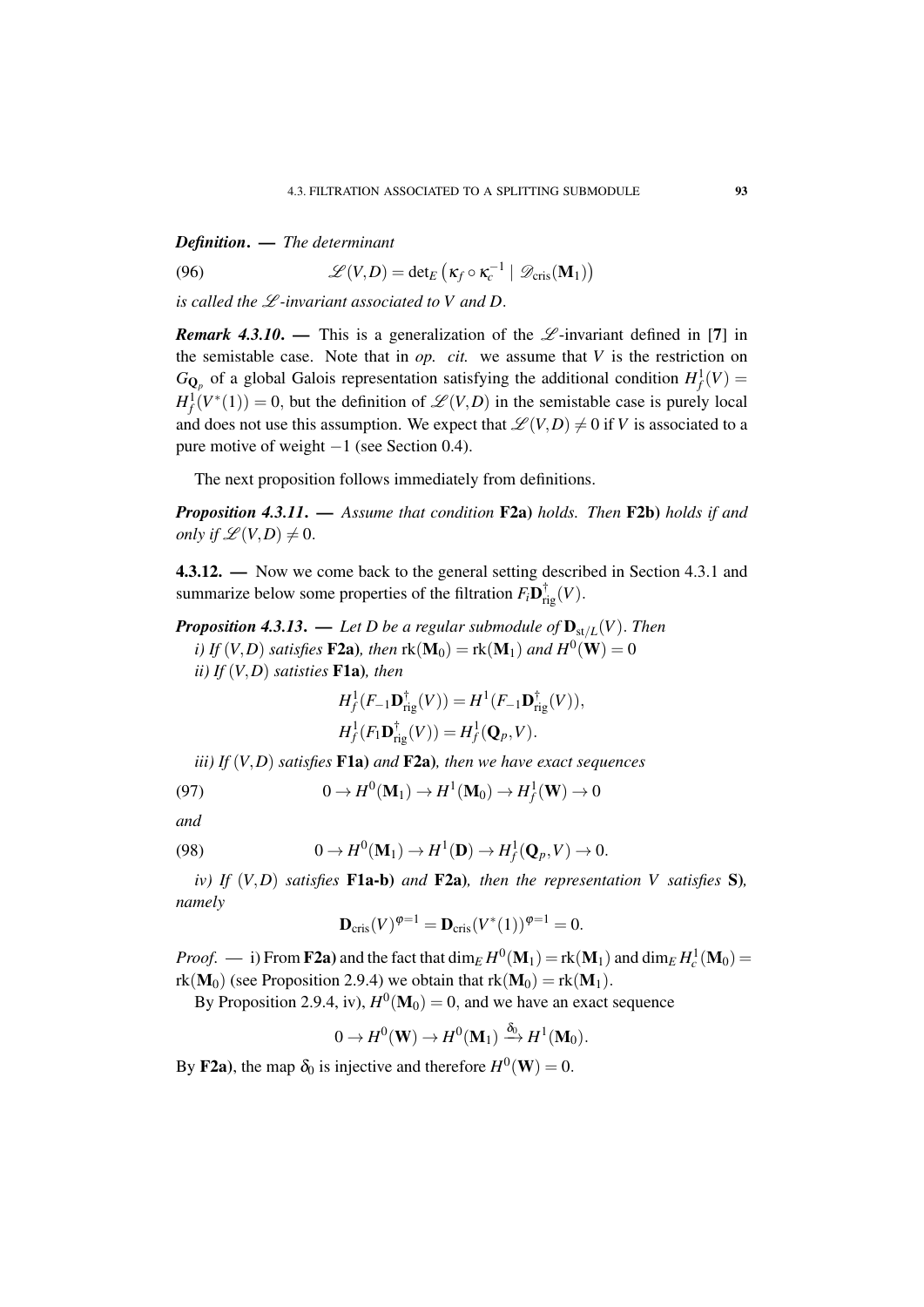ii) By F1a) together with Proposition 2.9.2 and the Euler–Poincaré characteristic formula, we have

$$
\dim_E H^1(F_{-1}\mathbf{D}_{\mathrm{rig}}^{\dagger}(V)) - \dim_E H^1_f(F_{-1}\mathbf{D}_{\mathrm{rig}}^{\dagger}(V)) =
$$
  
= 
$$
\dim_E H^0((F_{-1}\mathbf{D}_{\mathrm{rig}}^{\dagger}(V))^*(\chi)) = \dim_E H^0(\mathbf{D}_{\mathrm{rig}}^{\dagger}(V^*(1))/F_1\mathbf{D}_{\mathrm{rig}}^{\dagger}(V^*(1)))) = 0,
$$

and therefore  $H^1_f(F_{-1}\mathbf{D}_{\text{rig}}^{\dagger}(V)) = H^1(F_{-1}\mathbf{D}_{\text{rig}}^{\dagger}(V))$ . Since  $H^0(\mathbf{D}_{\text{rig}}^{\dagger}(V)/F_1\mathbf{D}_{\text{rig}}^{\dagger}(V)) =$ 0, the exact sequence

$$
0 \to F_1 \mathbf{D}_{\mathrm{rig}}^{\dagger}(V) \to \mathbf{D}_{\mathrm{rig}}^{\dagger}(V) \to \mathbf{D}_{\mathrm{rig}}^{\dagger}(V)/F_1 \mathbf{D}_{\mathrm{rig}}^{\dagger}(V) \to 0
$$

induces, by Proposition 2.9.2 iv), an exact sequence

$$
0 \to H^1_f(F_1 \mathbf{D}_{\mathrm{rig}}^{\dagger}(V)) \to H^1_f(\mathbf{D}_{\mathrm{rig}}^{\dagger}(V)). \to H^1_f(\mathbf{D}_{\mathrm{rig}}^{\dagger}(V)/F_1 \mathbf{D}_{\mathrm{rig}}^{\dagger}(V)) \to 0.
$$

On the other hand, since

$$
\mathscr{D}_{\mathrm{dR}}(\mathbf{D}_{\mathrm{rig}}^{\dagger}(V)/F_{1}\mathbf{D}_{\mathrm{rig}}^{\dagger}(V)) = \mathrm{Fil}^{0} \mathscr{D}_{\mathrm{dR}}(\mathbf{D}_{\mathrm{rig}}^{\dagger}(V)/F_{1}\mathbf{D}_{\mathrm{rig}}^{\dagger}(V)),
$$

by Proposition 2.9.2, i) we have

$$
\dim_E H_f^1(\mathbf{D}_{\mathrm{rig}}^{\dagger}(V)/F_1\mathbf{D}_{\mathrm{rig}}^{\dagger}(V)) = \dim_E H^0(\mathbf{D}_{\mathrm{rig}}^{\dagger}(V)/F_1\mathbf{D}_{\mathrm{rig}}^{\dagger}(V)) = 0,
$$

and therefore  $H^1_f(F_1\mathbf{D}_{\text{rig}}^{\dagger}(V)) = H^1_f(\mathbf{D}_{\text{rig}}^{\dagger}(V)) = H^1_f(\mathbf{Q}_p, V)$ .

iii) To prove the exacteness of (97), we only need to show that the image of the map  $\alpha$ :  $H^1(\mathbf{M}_0) \to H^1(\mathbf{W})$ , induced by the exact sequence (84), coincides with  $H^1_f(\mathbf{W})$ . By **F2a**), Im $(\delta_0) \cap H^1_f(\mathbf{M}_0) = \{0\}$ , and therefore the map  $H^1_f(\mathbf{M}_0) \to H^1_f(\mathbf{W})$ is injective. Set  $e = \text{rk}(\mathbf{M}_0) = \text{rk}(\mathbf{M}_1)$ . Since

$$
\dim_E H^1_f(\mathbf{W}) = \dim_E t_{\mathbf{W}}(\mathbf{Q}_p) - H^0(\mathbf{W}) = e = \dim_E H^1_f(\mathbf{M}_0),
$$

we obtain that  $H_f^1(\mathbf{M}_0) = H_f^1(\mathbf{W})$ . On the other hand, the exact sequence

$$
0 \to H^0(\mathbf{M}_1) \xrightarrow{\delta_0} H^1(\mathbf{M}_0) \xrightarrow{\alpha} H^1(\mathbf{W})
$$

shows that  $\dim_E \text{Im}(\alpha) = \dim_E H^1(\mathbf{M}_0) - \dim_E H^0(\mathbf{M}_1) = e = \dim_E H^1_f(\mathbf{M}_0)$ . Therefore Im( $\alpha$ ) =  $H^1_f(\mathbf{M}_0) = H^1_f(\mathbf{W})$ , and the exacteness of (97) is proved.

Since  $H^0$ (**W**) = 0 and  $H^1_f$ (*F*<sub>−1</sub>**D**<sub>rig</sub>(*V*)) =  $H^1$ (*F*<sub>−1</sub>**D**<sub>rig</sub>(*V*)), by Proposition 2.9.2 iv) we have an exact sequence

$$
0 \to H^1(F_{-1}\mathbf{D}_{\mathrm{rig}}^{\dagger}(V)) \to H_f^1(F_1\mathbf{D}_{\mathrm{rig}}^{\dagger}(V)) \to H_f^1(\mathbf{W}) \to 0,
$$

which shows that  $H^1_f(F_1\mathbf{D}_{\text{rig}}^{\dagger}(V))$  is the inverse image of  $H^1_f(\mathbf{W})$  under the map  $H^1(F_1\mathbf{D}_{\mathrm{rig}}^{\dagger}(V)) \to H^1(\mathbf{W})$ . Therefore we have the following commutative diagram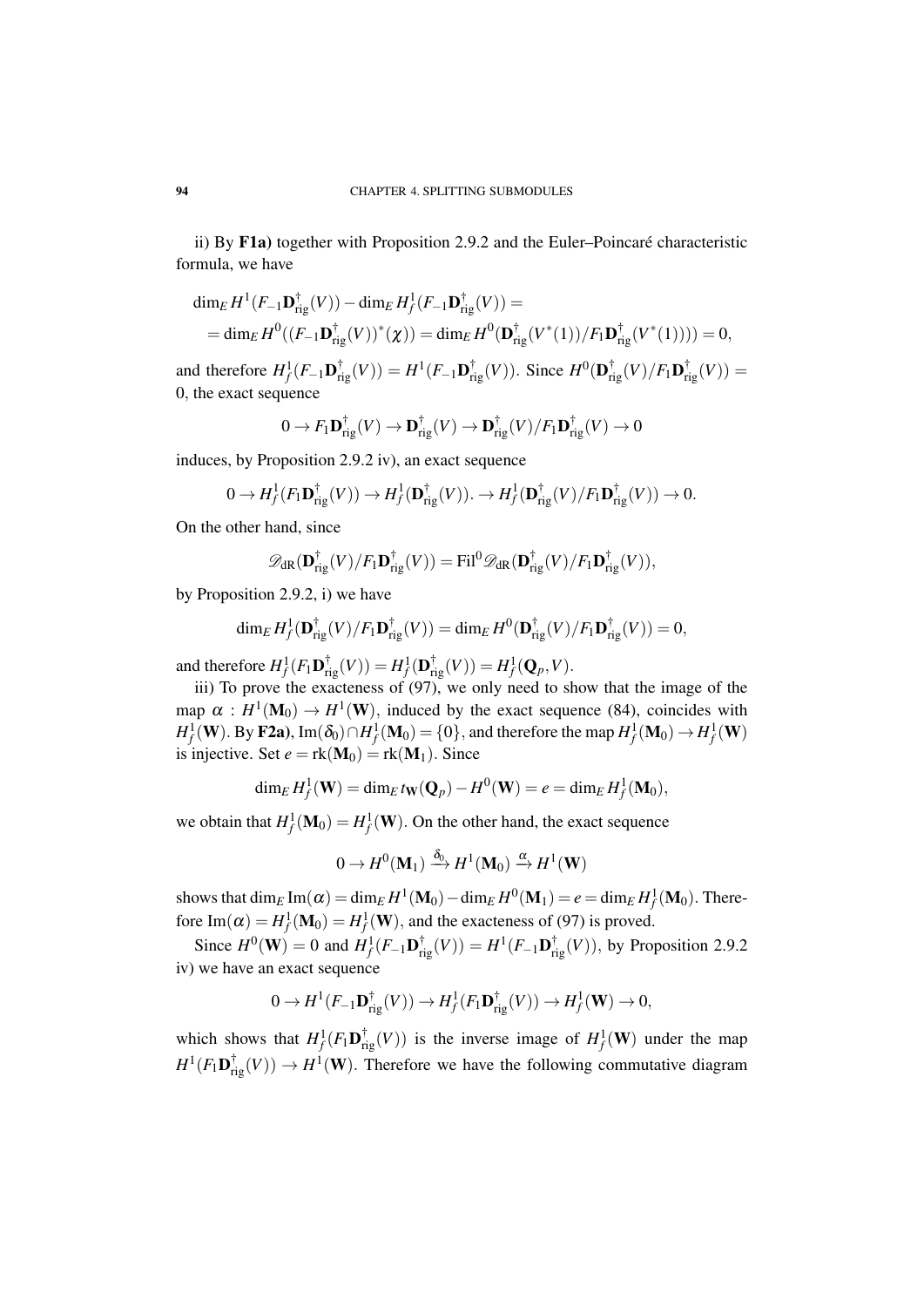with exact rows

$$
H^{0}(\mathbf{M}_{1}) \longrightarrow H^{0}(\mathbf{M}_{1})
$$
\n
$$
\downarrow \qquad \qquad \downarrow
$$
\n
$$
0 \longrightarrow H^{1}(F_{-1}\mathbf{D}_{\mathrm{rig}}^{\dagger}(V)) \longrightarrow H^{1}(\mathbf{D}) \longrightarrow H^{1}(\mathbf{M}_{0}) \longrightarrow 0
$$
\n
$$
\downarrow \qquad \qquad \downarrow
$$
\n
$$
0 \longrightarrow H^{1}(F_{-1}\mathbf{D}_{\mathrm{rig}}^{\dagger}(V)) \longrightarrow H^{1}_{f}(F_{1}\mathbf{D}_{\mathrm{rig}}^{\dagger}(V)) \longrightarrow H^{1}_{f}(\mathbf{W}) \longrightarrow 0
$$
\n
$$
\downarrow \qquad \qquad \downarrow
$$
\n
$$
0 \qquad \qquad 0.
$$

Since the right column of this diagram is exact, the five lemma gives the exacteness of the middle column. Now the exacteness of (98) follows from the fact that  $H_f^1(F_1 \mathbf{D}_{\text{rig}}^{\dagger}(V)) = H_f^1(\mathbf{Q}_p, V)$  by ii).

iv) First prove that  $\mathscr{D}_{\text{cris}}(\mathbf{W}) = \mathscr{D}_{\text{cris}}(\mathbf{M}_0)$ . The exact sequence (84) gives an exact sequence

$$
0 \to \mathscr{D}_{\mathrm{cris}}(\mathbf{M}_0) \xrightarrow{\alpha} \mathscr{D}_{\mathrm{cris}}(\mathbf{W}) \xrightarrow{\beta} \mathscr{D}_{\mathrm{cris}}(\mathbf{M}_1)
$$

and we have immediately the inclusion  $\mathscr{D}_{\text{cris}}(\mathbf{M}_0) \subset \mathscr{D}_{\text{cris}}(\mathbf{W})$ . Thus, it is enough to check that dim<sub>E</sub>  $\mathcal{D}_{\text{cris}}(\mathbf{W}) = \dim_E \mathcal{D}_{\text{cris}}(\mathbf{M}_0)$ . Assume that  $\dim_E \mathcal{D}_{\text{cris}}(\mathbf{W}) >$  $\dim_E \mathscr{D}_{cris}(\mathbf{M}_0)$ . Then there exists  $x \in \mathscr{D}_{cris}(\mathbf{W})$  such that  $m = \beta(x) \neq 0$ . Since  $\varphi$  acts trivially on  $\mathscr{D}_{\text{cris}}(\mathbf{M}_1) = \mathbf{M}_1^{\Gamma_{\mathbf{Q}_p}}$  $\mathcal{L}_1^{\mathbf{Q}_p}$ ,  $\mathcal{R}_{\mathbf{Q}_p,E}$ *m* is a  $(\varphi,\Gamma_{\mathbf{Q}_p})$ -submodule of  $\mathbf{M}_1$ , and there exists a submodule  $\mathbf{X} \subset \mathbf{W}$  which sits in the following commutative diagram with exact rows



Since  $\mathscr{D}_{\text{cris}}(\mathbf{W}) = (\mathbf{W}[1/t])^{\Gamma_{\mathbf{Q}_p}}$ , there exists  $n \geq 0$  such that  $t^n x \in \mathbf{X}$ , and therefore  $x \in \mathscr{D}_{\text{cris}}(\mathbf{X})$ . This implies that **X** is crystalline, and by Proposition 2.9.2 iv) we have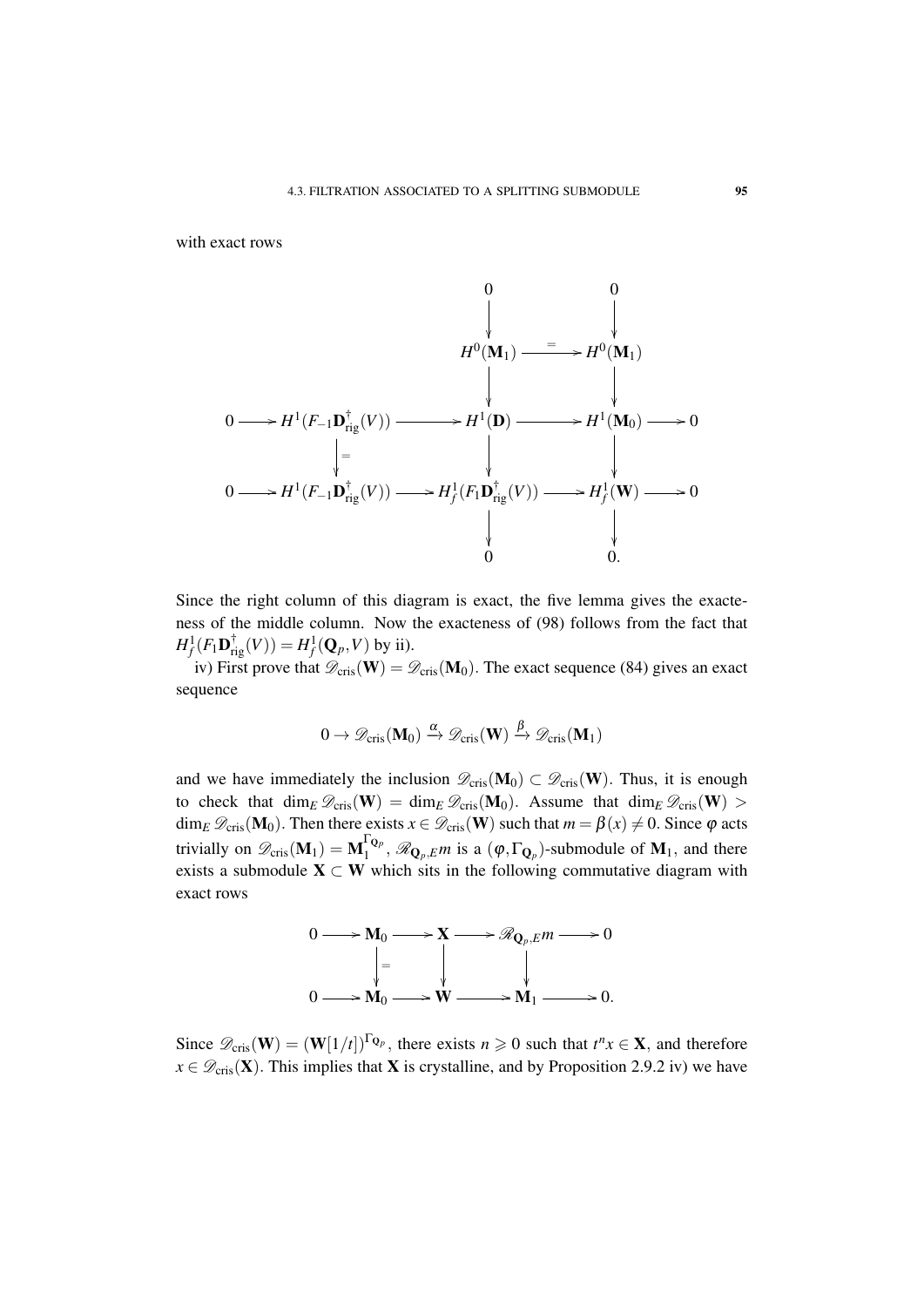a commutative diagram



Thus, Im( $\delta_0$ ) ∩  $H^1_f(\mathbf{M}_0) \neq \{0\}$  and condition **F2a**) is violated. This proves that  $\mathscr{D}_{\mathrm{cris}}(\mathbf{W}) = \mathscr{D}_{\mathrm{cris}}(\mathbf{M}_0).$ 

Now we can finish the proof. Taking invariants, we have  $\mathscr{D}_{\text{cris}}(\mathbf{W})^{\varphi=1}$  $\mathscr{D}_{\mathrm{cris}}(\mathbf{M}_0)^{\varphi=1} = 0.$  By **F1b**),

$$
\mathscr{D}_{\mathrm{cris}}(F_{-1}\mathbf{D}_{\mathrm{rig}}^{\dagger}(V))^{\varphi=1} = \mathscr{D}_{\mathrm{cris}}(\mathbf{D}_{\mathrm{rig}}^{\dagger}(V)/F_1\mathbf{D}_{\mathrm{rig}}^{\dagger}(V))^{\varphi=1} = 0,
$$

and, applying the functor  $\mathscr{D}_{\text{cris}}(-)^{\varphi=1}$  to the exact sequences

$$
0 \to F_1 \mathbf{D}_{\mathrm{rig}}^{\dagger}(V) \to \mathbf{D}_{\mathrm{rig}}^{\dagger}(V) \to \mathbf{D}_{\mathrm{rig}}^{\dagger}(V)/F_1 \mathbf{D}_{\mathrm{rig}}^{\dagger}(V) \to 0,
$$
  

$$
0 \to F_{-1} \mathbf{D}_{\mathrm{rig}}^{\dagger}(V) \to F_1 \mathbf{D}_{\mathrm{rig}}^{\dagger}(V) \to \mathbf{W} \to 0,
$$

we obtain that  $D_{\text{cris}}(V)^{\varphi=1} \subset \mathscr{D}_{\text{cris}}(W)^{\varphi=1} = 0$ . The same argument shows that  ${\bf D}_{\rm cris}(V^*(1))^{\varphi=1}=0.$ 

4.3.14. — Assume that  $(V, D)$  satisfies conditions  $F1a-b$ ). The tautological exact sequence

$$
0 \to \mathbf{D} \to \mathbf{D}_{\mathrm{rig}}^{\dagger}(V) \to \mathbf{D}' \to 0.
$$

induces the coboundary map

$$
\partial_0: H^0(\mathbf{D}') \to H^1(\mathbf{D}),
$$

Since  $H^0(\mathbf{D}_{\text{rig}}^{\dagger}(V)/F_1\mathbf{D}_{\text{rig}}^{\dagger}(V)) = 0$ , we have that  $H^0(\mathbf{D}') = H^0(\mathbf{M}_1)$ , and the exact sequence (98) shows that the sequence

(99) 
$$
0 \to H^0(\mathbf{D}') \xrightarrow{\partial_0} H^1(\mathbf{D}) \to H^1_f(\mathbf{Q}_p, V) \to 0
$$

is also exact.

*Proposition 4.3.15.* — Let V be a p-adic representation of  $G_{\mathbf{Q}_p}$  which satisfies con*ditions* F2b) *and* F3)*. Then*

$$
H^1(\mathbf{D})=H^1_{\mathrm{Iw}}(\mathbf{D})_{\Gamma^0_{\mathbf{Q}_p}}\oplus \partial_0\left(H^0(\mathbf{D}')\right).
$$

 $\Box$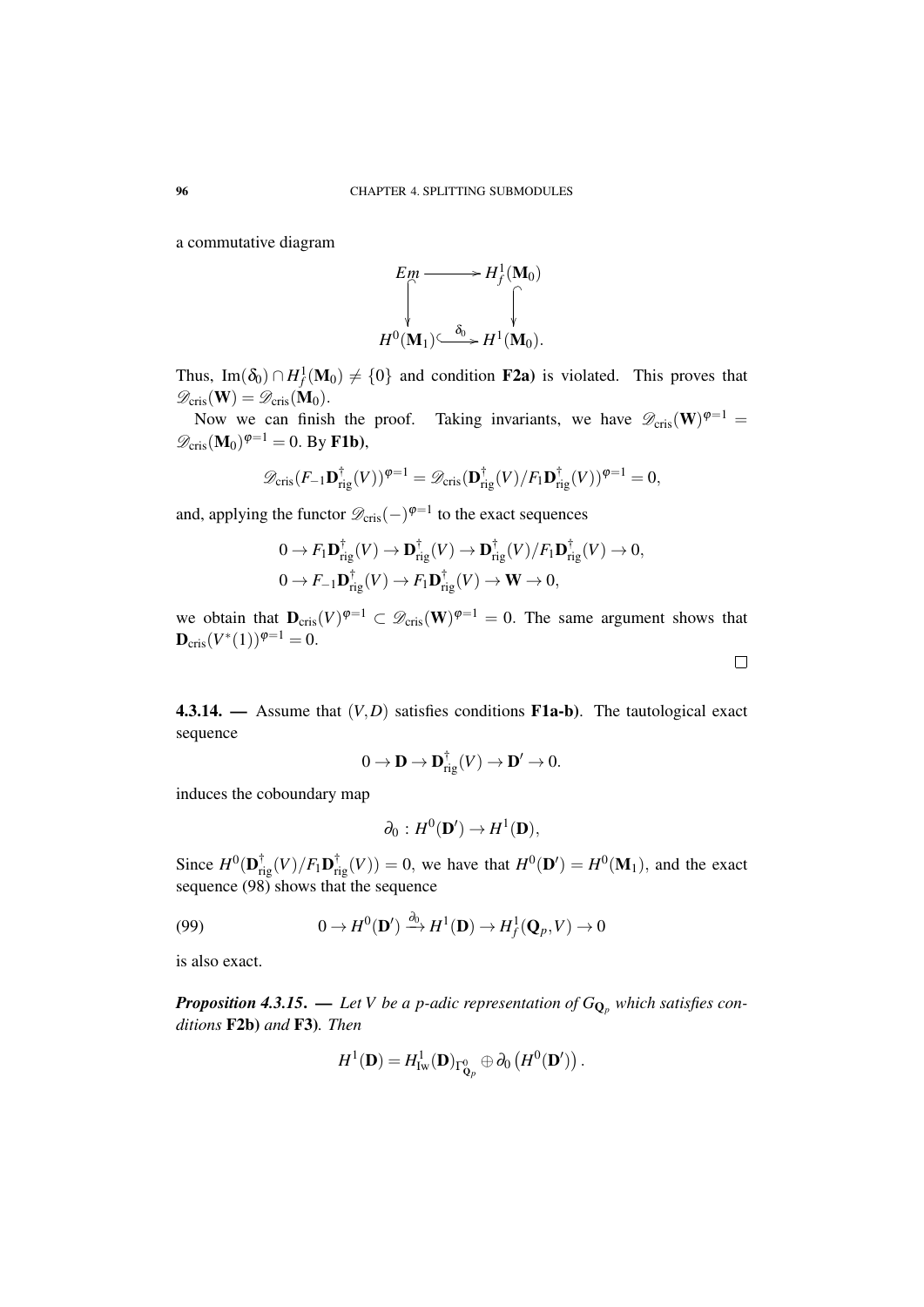*Proof.* — Since  $\mathscr{D}_{\text{pst}}\left(\left(F_{-1} \mathbf{D}_{\text{rig}}^{\dagger}(V)\right)^{*}(\chi)\right)^{\varphi=p^{i}}$  $= 0$  for all  $i \in \mathbb{Z}$ , by Lemma 2.8.3 we have  $H_{\text{Iw}}^2(F_{-1} \mathbf{D}_{\text{rig}}^{\dagger}(V)) = 0$ . Then the tautological exact sequence

$$
0\to F_{-1}\mathbf{D}_{rig}^\dagger(V)\to \mathbf{D}\to \mathbf{M}_0\to 0
$$

induces an exact sequence

$$
0 \to H^1_{\mathrm{Iw}}(F_{-1}\mathbf{D}_{\mathrm{rig}}^{\dagger}(V)) \to H^1_{\mathrm{Iw}}(\mathbf{D}) \to H^1_{\mathrm{Iw}}(\mathbf{M}_0) \to 0.
$$

Since  $H^1_{\text{Iw}}(\textbf{M}_0)^{\Gamma^0_{\text{Q}_p}} = H^0(\textbf{M}_0) = 0$  by Proposition 4.3.13, the snake lemma gives an exact sequence

$$
(100) \t\t 0 \to H^1_{\mathrm{Iw}}(F_{-1}\mathbf{D}_{\mathrm{rig}}^{\dagger}(V))_{\Gamma^0_{\mathbf{Q}_p}} \to H^1_{\mathrm{Iw}}(\mathbf{D})_{\Gamma^0_{\mathbf{Q}_p}} \to H^1_{\mathrm{Iw}}(\mathbf{M}_0)_{\Gamma^0_{\mathbf{Q}_p}} \to 0.
$$

The Hochschild–Serre exact sequence

$$
0 \to H^1_{\mathrm{Iw}}(F_{-1}\mathbf{D}_{\mathrm{rig}}^{\dagger}(V))_{\Gamma^0_{\mathbf{Q}_p}} \to H^1(F_{-1}\mathbf{D}_{\mathrm{rig}}^{\dagger}(V)) \to H^2_{\mathrm{Iw}}(F_{-1}\mathbf{D}_{\mathrm{rig}}^{\dagger}(V))^{\Gamma^0_{\mathbf{Q}_p}} \to 0
$$

together with the fact that

$$
\dim_E H^2_{\text{Iw}}(F_{-1}\mathbf{D}_{\text{rig}}^\dagger(V))^{\Gamma^0_{\mathbf{Q}_p}} = \dim_E H^2_{\text{Iw}}(F_{-1}\mathbf{D}_{\text{rig}}^\dagger(V))_{\Gamma^0_{\mathbf{Q}_p}} =
$$
  

$$
= \dim_E H^0\left((F_{-1}\mathbf{D}_{\text{rig}}^\dagger(V))^*(\chi)\right) = 0
$$

implies that  $H^1_{\text{Iw}}(F_{-1} \mathbf{D}_{\text{rig}}^{\dagger}(V))_{\Gamma^0_{\mathbf{Q}_p}} = H^1(F_{-1} \mathbf{D}_{\text{rig}}^{\dagger}(V))$ . On the other hand,

$$
H^1_{\mathrm{Iw}}(\mathbf{M}_0)_{\Gamma^0_{\mathbf{Q}_p}} = H^1_c(\mathbf{M}_0)
$$

by Proposition 2.9.6. Therefore, the sequence (100) reads

$$
0 \to H^1(F_{-1}\mathbf{D}_{\mathrm{rig}}^{\dagger}(V)) \to H^1_{\mathrm{Iw}}(\mathbf{D})_{\Gamma^0_{\mathbf{Q}_p}} \to H^1_c(\mathbf{M}_0) \to 0
$$

and we have a commutative diagram

(101) 
$$
0 \longrightarrow H^{1}(F_{-1}\mathbf{D}_{\mathrm{rig}}^{\dagger}(V)) \longrightarrow H^{1}_{\mathrm{Iw}}(\mathbf{D})_{\Gamma_{\mathbf{Q}_{p}}^{0}} \longrightarrow H^{1}_{c}(\mathbf{M}_{0}) \longrightarrow 0
$$
\n
$$
\downarrow = \qquad \qquad \downarrow \qquad \qquad \downarrow
$$
\n
$$
0 \longrightarrow H^{1}(F_{-1}\mathbf{D}_{\mathrm{rig}}^{\dagger}(V)) \longrightarrow H^{1}(\mathbf{D}) \longrightarrow H^{1}(\mathbf{M}_{0}) \longrightarrow 0.
$$

Since  $H^0(\mathbf{D}_{\text{rig}}^{\dagger}(V)/F_1\mathbf{D}_{\text{rig}}^{\dagger}(V)) = 0$ , the exact sequence

$$
0 \to \mathbf{M}_1 \to \mathbf{D}' \to \mathbf{D}_{\mathrm{rig}}^{\dagger}(V)/F_1 \mathbf{D}_{\mathrm{rig}}^{\dagger}(V) \to 0
$$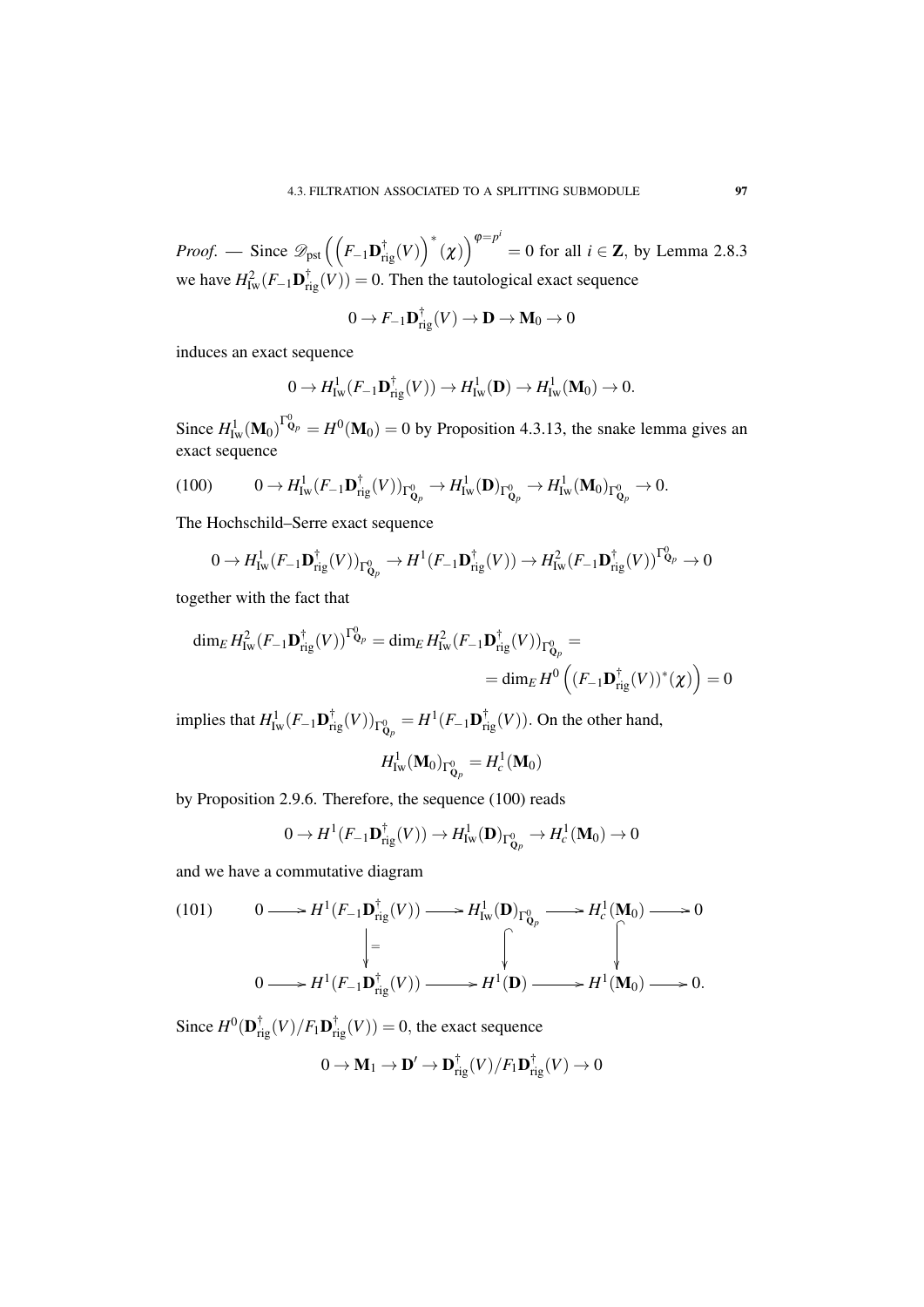gives  $H^0(\mathbf{M}_1) = H^0(\mathbf{D}')$  and we have a commutative diagram

(102) 
$$
H^{0}(\mathbf{D}') \xrightarrow{\partial_{0}} H^{1}(\mathbf{D})
$$

$$
= \begin{vmatrix} \downarrow & \downarrow \\ H^{0}(\mathbf{M}_{1}) \xrightarrow{\delta_{0}} H^{1}(\mathbf{M}_{0}). \end{vmatrix}
$$

Finally, from F2b) it follows that  $H_c^1(\mathbf{M}_0) \cap \delta_0(H^0(\mathbf{M}_1)) = \{0\}$ , and the dimension argument shows that

(103) 
$$
H^1(\mathbf{M}_0) = H_c^1(\mathbf{M}_0) \oplus \delta_0 \left( H^0(\mathbf{M}_1) \right).
$$

Now, the proposition follows from (103) and the diagrams (101) and (102).  $\Box$ 

### 4.4. Appendix. Some semilinear algebra

4.4.1. — In this section we assemble auxiliary results used in Section 4.3. They are certainly known to experts, but we give detailed proofs for completeness.

Let  $L_0$  be a finite unramified extension of  $\mathbf{Q}_p$ . We denote by  $\sigma$  the absolute Frobenius automorphism on  $L_0$ . Let *W* be a finite dimensional  $L_0$ -vector space equipped with a  $\sigma$ -semilinear bijective operator  $\varphi : W \to W$ . For each extension  $E/Q_p$ , denote by the same letter  $\varphi$  the operator on  $E \otimes_{\mathbf{Q}_p} W$  induced by  $\varphi$  by extension of scalars. Note that *W* is a free  $E \otimes_{\mathbf{Q}_p} L_0$ -module and that  $\varphi$  acts on  $E \otimes_{\mathbf{Q}_p} L_0$  by  $\varphi(a\otimes_{\mathbf{Q}_p} b) = a\otimes_{\mathbf{Q}_p} \sigma(b).$ 

*Lemma 4.4.2. — Let*  $L'_0/L_0$  be a field extension and let  $\varphi : L'_0 \otimes_{\mathbf{Q}_p} W \to L'_0 \otimes_{\mathbf{Q}_p} W$ *be the L*<sup>'</sup><sub>0</sub>-linear map induced by φ by extension of scalars. Then

*i*) For each  $\alpha \in E$ , the natural map

$$
\iota: L_0'\otimes_{\mathbf{Q}_p} W \to L_0'\otimes_{L_0} W, \qquad \iota(a\otimes_{\mathbf{Q}_p} x) = a\otimes_{L_0} x
$$

*induces an injection*

$$
\big(L'_0\otimes_{\mathbf{Q}_p}W\big)^{\phi=\alpha}\to L'_0\otimes_{L_0}W.
$$

*ii)* For any  $\alpha \in \mathbf{Q}_p$ , the natural map

$$
L_0\otimes_{\mathbf{Q}_p}W^{\phi=\alpha}\to W
$$

*is injective.*

*Proof.* — Set  $d = \dim_{L_0} W$ . Let  $\{v_i\}_{1 \leq i \leq d}$  be a basis of *W* over  $L_0$  and  $\{\theta_i\}_{1 \leq i \leq h}$  be a basis of  $L_0$  over  $\mathbf{Q}_p$ . Then  $\{\theta_i v_j\}_{1\leq i\leq h, 1\leq j\leq d}$  is a basis of  $L_0 \otimes_{\mathbf{Q}_p} W$  over  $L'_0$ . Let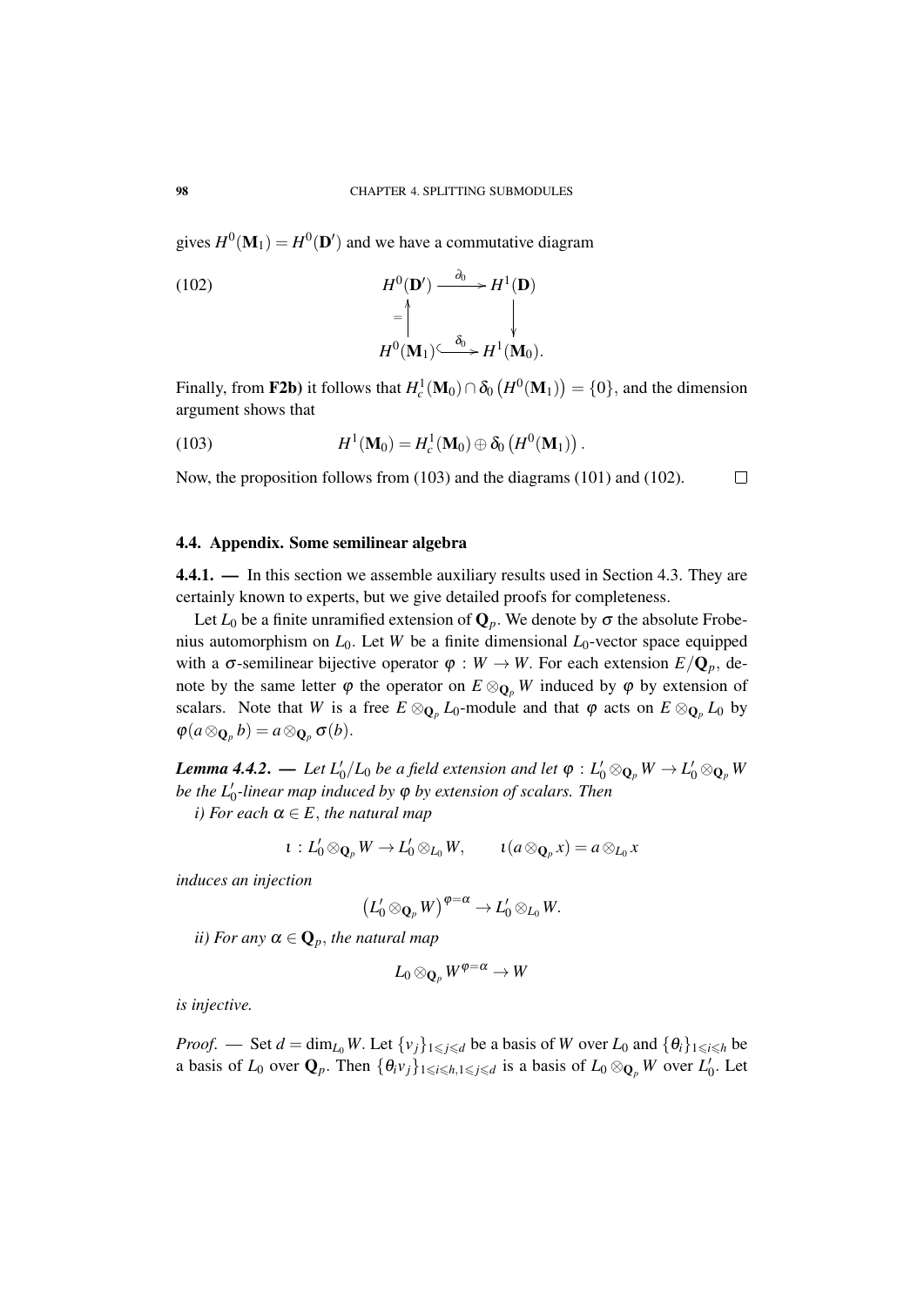$C^{(s)} = (c_{jk}^{(s)})_{1 \le j,k \le d}$  be the matrix of  $\varphi^s$  in the basis  $\{v_j\}_{1 \le j \le d}$ , i.e.

$$
\varphi^s(\nu_j) = \sum_{k=1}^d c_{jk}^{(s)} \nu_k, \qquad 1 \leqslant j \leqslant h.
$$

Assume that

$$
x = \sum_{i=1}^{h} \sum_{j=1}^{d} a_{ij} \otimes_{\mathbf{Q}_p} (\theta_i v_j) \in \ker(\iota), \qquad a_{ij} \in L'_0.
$$

If, in addition,  $\varphi(x) = \alpha x$ , then

$$
\boldsymbol{\varphi}^s(x) = \sum_{i=1}^h \sum_{j=1}^d a_{ij} \otimes_{\mathbf{Q}_p} \boldsymbol{\varphi}^s(\theta_i) \boldsymbol{\varphi}^s(\nu_j) \in \ker(\iota) \quad \text{for all } 0 \leqslant s \leqslant h-1.
$$

Set

$$
x_j^{(s)} = \sum_{i=1}^h a_{ij} \varphi^s(\theta_i), \qquad 1 \leqslant j \leqslant d.
$$

Then

$$
\sum_{j=1}^d x_j^{(s)} c_{jk}^{(s)} = 0, \qquad 1 \leqslant j \leqslant d.
$$

Since det $(C^{(s)}) \neq 0$ , this implies that  $x_j^{(s)} = 0$  for all  $1 \leq j \leq d$  and  $0 \leq s \leq h - 1$ . Therefore for each  $1 \leq j \leq d$  we have

$$
\sum_{i=1}^h a_{ij} \varphi^s(\theta_i) = 0, \qquad 0 \leq s \leq h-1.
$$

Since det $(\varphi^{s}(\theta_i)_{1\leq s,i\leq h})\neq 0$  by the linear independence of automorphisms, we get  $a_{ij} = 0$  for all  $1 \leq j \leq d$  and  $1 \leq i \leq h$ . Thus  $x = 0$  and i) is proved.

ii) Take  $L'_0 = L_0$  (with the trivial action of  $\varphi$ ). Since  $\alpha \in \mathbf{Q}_p$ , we have  $(L_0 \otimes_{\mathbf{Q}_p} W)^{\varphi=\alpha} = L_0 \otimes_{\mathbf{Q}_p} W^{\varphi=\alpha}$  and by i) the map  $L_0 \otimes_{\mathbf{Q}_p} W^{\varphi=\alpha} \to W$  is injective. This proves ii). Note that the usual proof of this statement uses Artin's trick (see Lemma 4.4.3 below).  $\Box$ 

*Lemma 4.4.3.* — *Let U be an L*<sub>0</sub>*-subspace of W stable under the action of*  $\varphi$  *and let*  $\alpha \in \mathbf{Q}_p^*$ . *Then* 

$$
\big(L_0\otimes_{\mathbf{Q}_p} W^{\varphi=\alpha}\big)\cap U=L_0\otimes_{\mathbf{Q}_p} U^{\varphi=\alpha}.
$$

*In particular,*

$$
(L_0\otimes_{\mathbf{Q}_p} W^{\varphi=\alpha})\cap U\neq \{0\}\implies W^{\varphi=\alpha}\cap U\neq \{0\}.
$$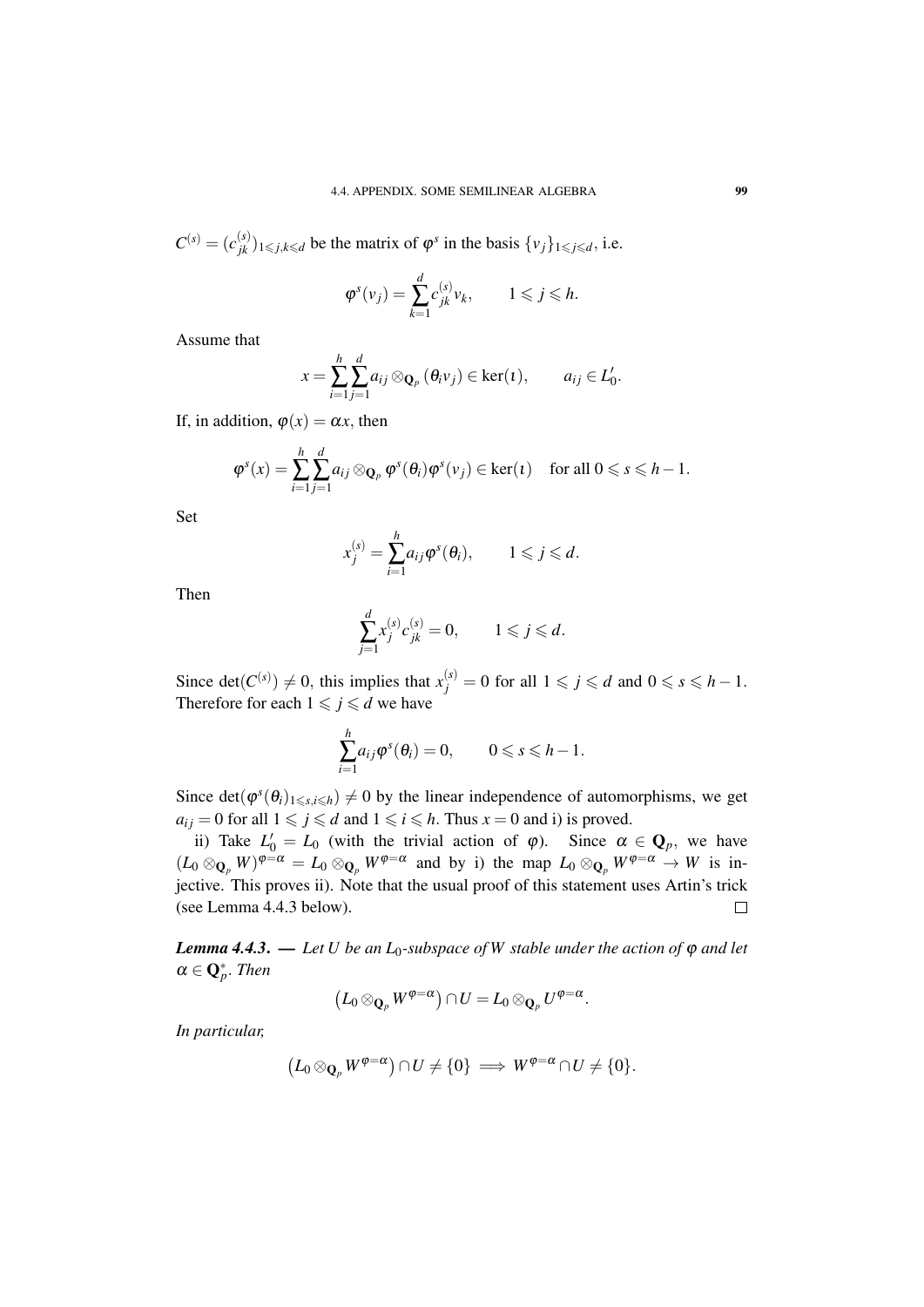*Proof.* — First note that  $L_0\otimes_{\mathbf{Q}_p}W^{\varphi=\alpha}\subset W$  and  $L_0\otimes_{\mathbf{Q}_p}U^{\varphi=\alpha}\subset W$  by Lemma 4.4.2. Fix a  $\mathbf{Q}_p$ -basis  $\{w_i\}_{i=1}^k$  of  $U^{\varphi=\alpha}$  and complete it to a basis  $\{w_i\}_{i=1}^n$  of  $W^{\varphi=\alpha}$ . We prove the lemma by contradiction. Assume that there exist a nonzero element

$$
x=\sum_{i=1}^m a_i\otimes w_i\in (L_0\otimes_{\mathbf{Q}_p}W^{\varphi=\alpha})\cap U,
$$

such that  $x \notin L_0 \otimes_{\mathbf{Q}_p} U^{\varphi=\alpha}$ . In the set of elements with this property we choose a "shortest" element which we denote again by x. Note that  $m > k$  and that we can assume that  $a_m = 1$ . Then

$$
\varphi(x)=\alpha\sum_{i=1}^m\sigma(a_i)\otimes w_i\in (L_0\otimes_{\mathbf{Q}_p}W^{\varphi=\alpha})\cap U,
$$

and therefore

$$
\alpha^{-1}\varphi(x)-x=\sum_{i=1}^{m-1}(\sigma(a_i)-a_i)\otimes w_i\in (L_0\otimes_{\mathbf{Q}_p}W^{\varphi=\alpha})\cap U.
$$

By the choice of *x*, we have  $\alpha^{-1}\varphi(x) - x \in L_0 \otimes_{\mathbf{Q}_p} U^{\varphi=\alpha}$ . This implies that  $\sigma(a_i) = a_i$ for all  $k + 1 \leq i \leq m$ . Thus  $a_i \in \mathbf{Q}_p$  for all  $k + 1 \leq i \leq m$ . Therefore

$$
x = x_0 + x_1, \qquad x_0 = \sum_{i=1}^k a_i \otimes w_i \in L_0 \otimes_{\mathbf{Q}_p} U^{\varphi = \alpha}, \quad x_1 = \sum_{i=k+1}^m a_i \otimes w_i \in W^{\varphi = \alpha}.
$$

Thus  $x_1 = x - x_0 \in U \cap W^{\varphi = \alpha} = U^{\varphi = \alpha}$  and by the construction of the basis  $\{w_i\}_{i=1}^n$ we get that  $x_1 = 0$ . The lemma is proved.  $\Box$ 

**4.4.4.** — Let  $h = [L_0 : \mathbf{Q}_p]$  and  $\Phi = \phi^h$ . We consider  $\phi$  as a linear map on the  $\mathbf{Q}_p$ vector space *W* and  $\Phi$  as a  $L_0$ -linear map on the  $L_0$ -vector space *W*.

*Proposition 4.4.5.*  $\longrightarrow$  *i)* Let  $L'_0$  be a finite extension of  $L_0$  and  $\alpha \in L'_0$ . Assume that Φ *is semisimple at* α *h* . *Then* ϕ *is semisimple at* α.

*ii)* Φ *is semisimple if and only if* ϕ *is semisimple.*

*Proof.* — i) We prove i) by contradiction. Assume that  $\varphi$  is not semisimple at  $\alpha$ . Then there exists a nonzero vector  $y = (\varphi - \alpha)x$  such that  $\varphi(y) = \alpha y$ . Set

$$
z=\sum_{i=0}^{h-1}\alpha^i\varphi^{h-i-1}y=(\Phi-\alpha^h)(x).
$$

Then  $z = h\alpha^{h-1}x \neq 0$  and  $\Phi(z) = \alpha^h z$ . The map

(104)  $\iota : W \otimes_{\mathbf{Q}_p} L'_0 \to W \otimes_{L_0} L'_0, \qquad \iota(x \otimes_{\mathbf{Q}_p} a) = x \otimes_{L_0} a$ 

is compatible with the action of  $\Phi$ . Since *t* is injective by Lemma 4.4.2,  $t(z) \neq 0$  and

$$
\iota(z)\in (\Phi-\alpha^h)W\cap W^{\Phi=\alpha^h}
$$

.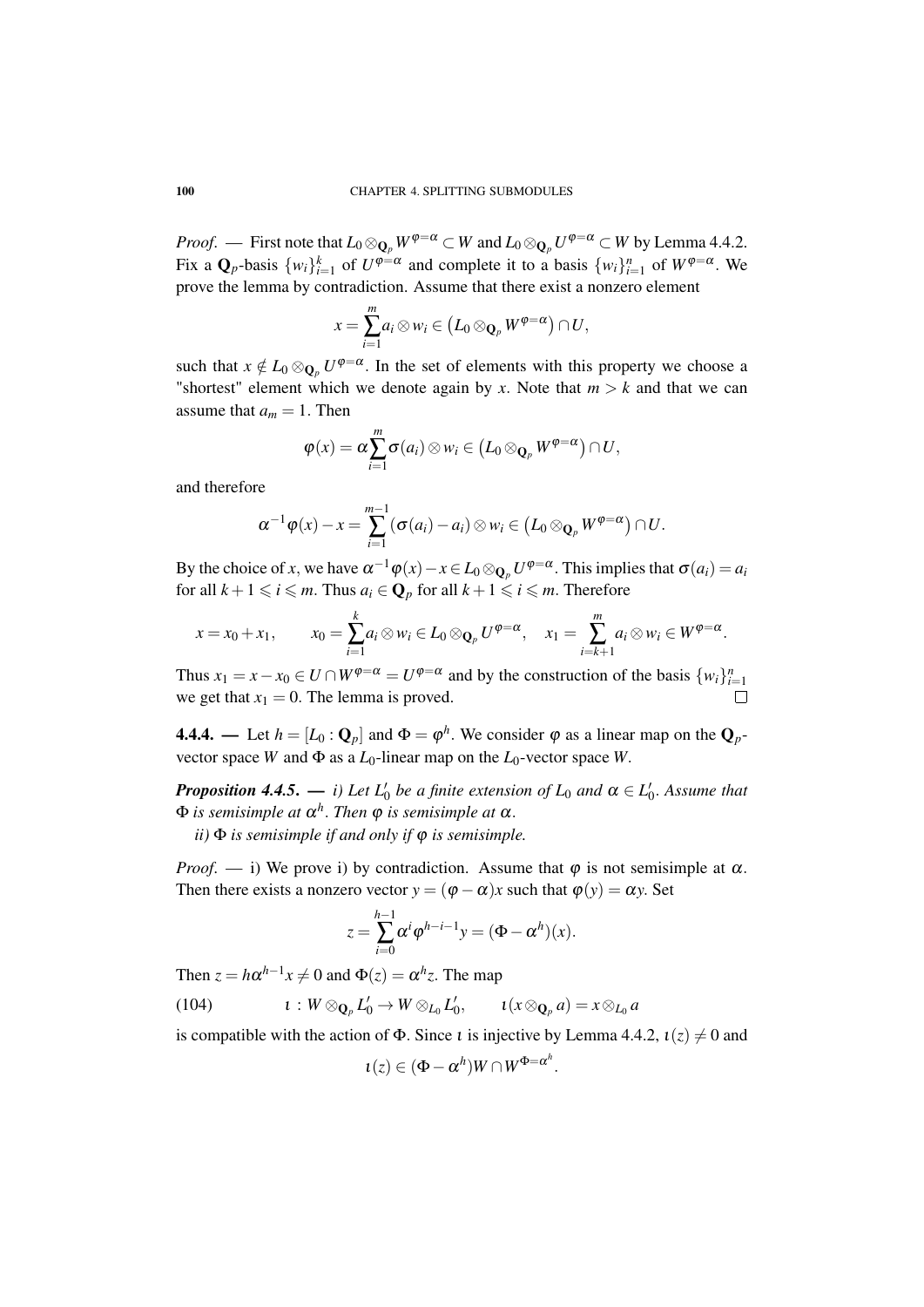This proves i).

ii) From i) it follows that  $\varphi$  is semisimple if  $\Phi$  is. Now we show that the converse holds. If  $\varphi$  is semisimple, there exist an extension  $L'_0/L_0$  and a basis  $\{w_i\}_{1 \leq i \leq d}$  of  $W \otimes_{\mathbf{Q}_p} L'_0$  over  $L'_0$  such that  $\varphi(w_i) = \lambda_i w_i$ ,  $\lambda_i \in L'_0$  for all *i*. Since the map (104) is surjective, one can find a subsystem  $\{v_i\}_{1\leq i\leq d}$  of  $\{w_i\}_{1\leq i\leq d}$  such that  $\{u(v_i)\}_{1\leq i\leq d}$ is a basis of  $W \otimes_{L_0} L'_0$ . Since the map *t* is compatible with  $\Phi$ , this proves that the matrix of  $\Phi$  in this basis is diagonal.  $\Box$ 

4.4.6. — Let *G* be a finite group sitting in an exact sequence of the form

$$
0 \to I \to G \xrightarrow{\pi} \text{Gal}(L_0/\mathbf{Q}_p) \to 0.
$$

We write  $Tr_I$  for the trace operator  $Tr_I = \sum_{g \in I}$ *g*. Assume that *W* is equipped with a semilinear action of *G via* the projection  $\pi$  which commutes with the operator  $\varphi$ . Then *I* acts  $L_0$ -linearly on *W* and we have

$$
W = WI \oplus W0
$$
,  $W0 = \{x \in W | \text{Tr}_I(x) = 0\}.$ 

Moreover, from Hilbert's Theorem 90 for GL*<sup>n</sup>* we have

$$
(105) \t\t\t WI = L0 \otimes_{\mathbf{Q}_p} WG.
$$

We denote by  $W^*$  the dual space  $W^* = \text{Hom}_{L_0}(W, L_0)$  equipped with the semilinear action of  $\varphi$  given by

$$
(\varphi f)(w) = \sigma f(\varphi^{-1}(w)), \qquad f \in W^*, w \in W.
$$

For any *W* we denote by *W*[1] the space *W* equipped with the operator  $\varphi_{W[1]} = p^{-1}\varphi$ . The canonical duality gives a pairing of *L*0-vector spaces

 $[ , ] : W \times W^*[1] \to L_0[1], [x, f] = f(x).$ 

We equip *W*<sup>∗</sup> [1] with the natural action of *G* given by

$$
(gf)(x) = gf(g^{-1}x), \quad g \in G, \quad x \in W, \quad f \in W^*[1].
$$

If *Y* is a *L*<sub>0</sub>-subspace of  $W^*[1]$ , we denote by  $Y^{\perp}$  the orthogonal complement of *Y* in *W* with respect to the pairing [, ].

*Lemma 4.4.7.* — *For any*  $\alpha \in \mathbb{Q}_p^*$  *we have* 

$$
(L_0\otimes_{\mathbf{Q}_p} W^*[1]^{\varphi=\alpha,G})^{\perp}=\big((\alpha-p^{-1}\varphi^{-1})W^G\big)\otimes_{\mathbf{Q}_p} L_0+W^0.
$$

*Proof.* — The pairing  $\left[ \right, \right]$  induces non-degenerate pairings

$$
[ , ]_I : W^I \times W^*[1]^I \to L_0[1],
$$
  

$$
[ , ]_G : W^G \times W^*[1]^G \to \mathbf{Q}_p[1].
$$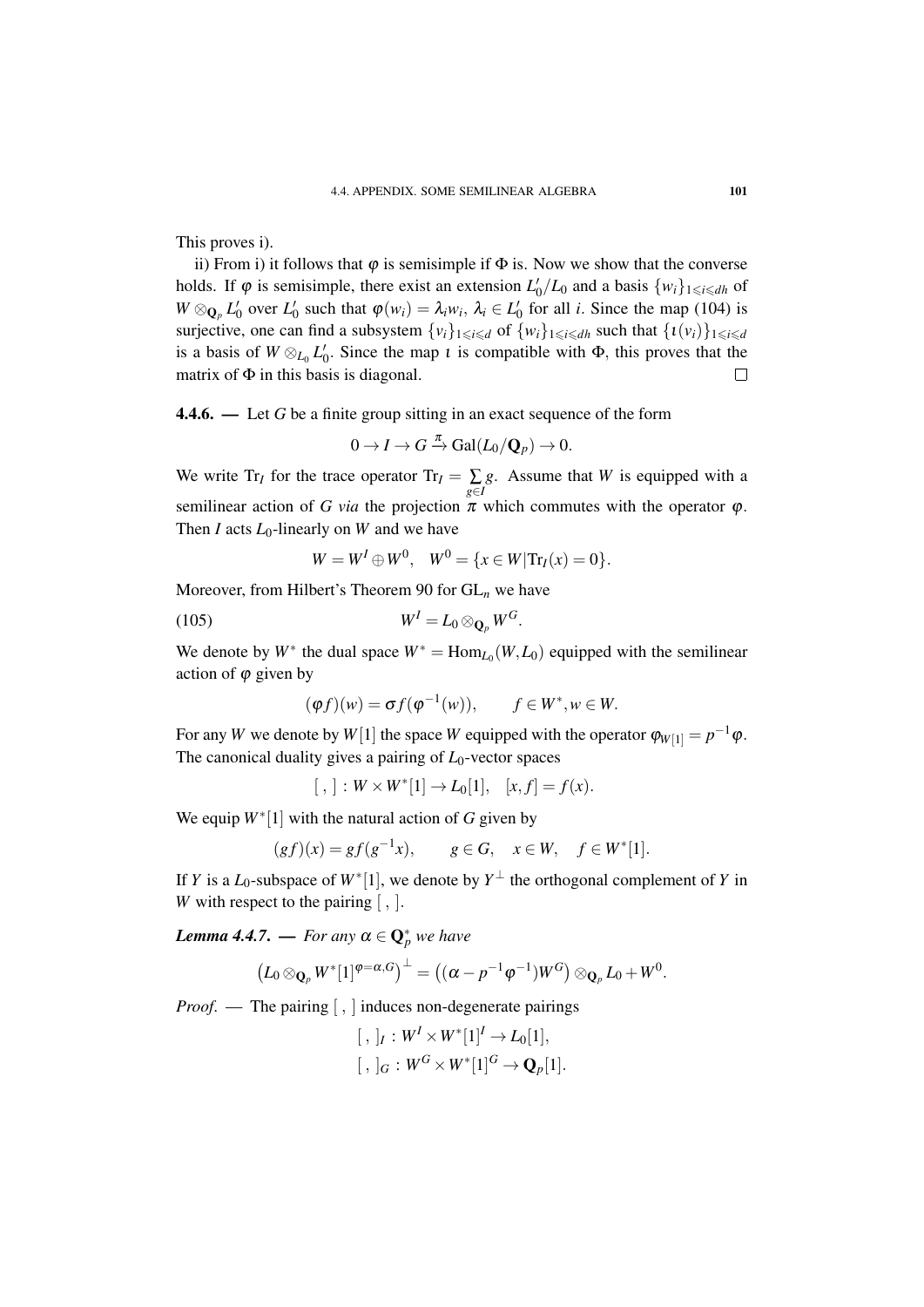From (105) it follows that  $[ , ]_I$  is induced from  $[ , ]_G$  by extension of scalars. Since  $(\alpha - p^{-1}\varphi^{-1})W^G$  is the orthogonal complement of  $W^*[1]^{\varphi = \alpha, G}$  under  $[, ]_G$ , this implies the lemma.

 $\Box$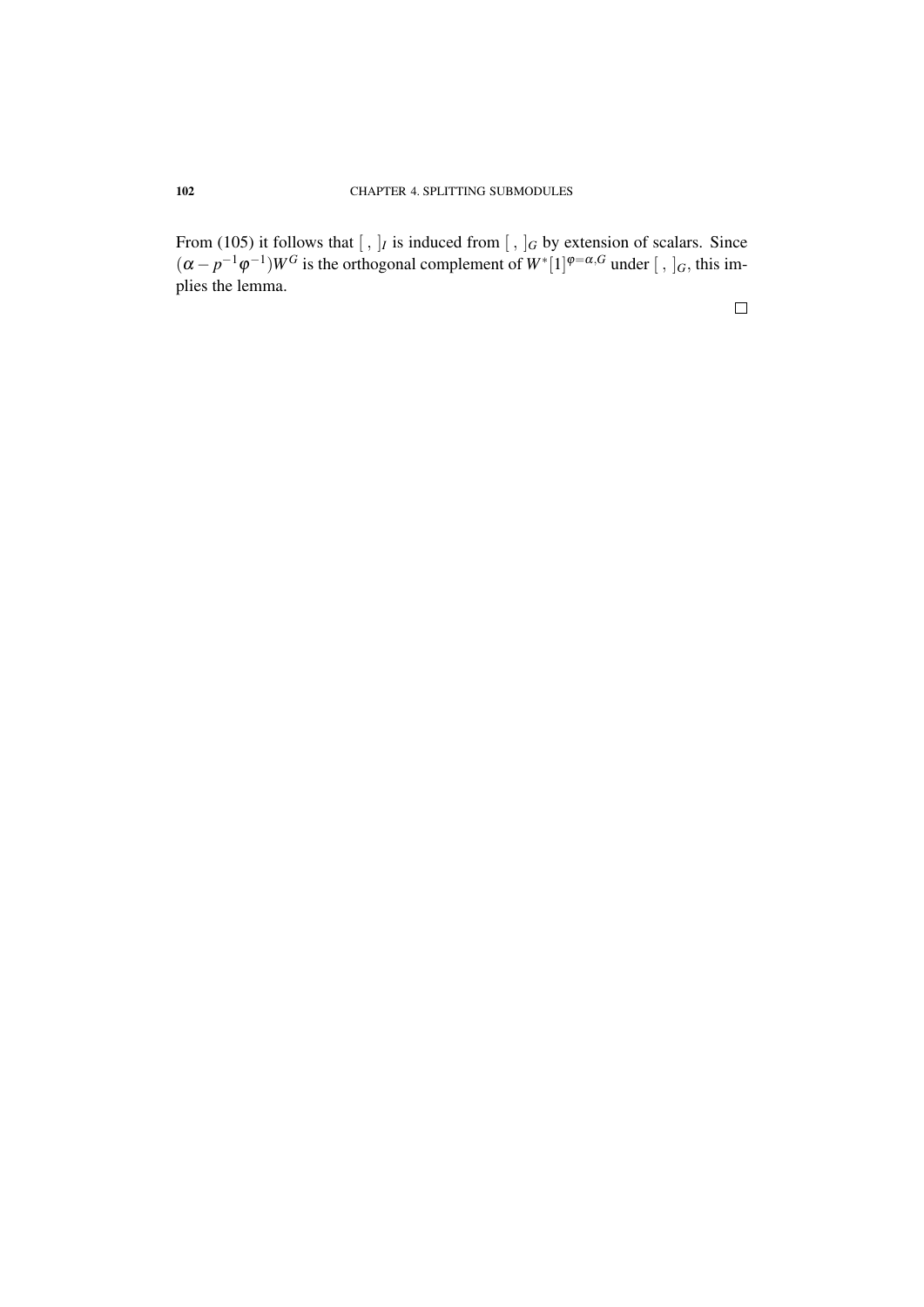## CHAPTER 5

## *p*-ADIC HEIGHT PAIRINGS II: UNIVERSAL NORMS

# 5.1. The pairing  $h_{V,D}^{\text{norm}}$

**5.1.1.** — In this section, we construct the pairing  $h_{V,D}^{\text{norm}}$ , which is a direct generalization of the pairing constructed in [66] [59] and [54, Section 6]. Let *V* is a *p*-adic representation of  $G_{F,S}$  with coefficients in a finite extension *E* of  $\mathbf{Q}_p$ . We fix a system  $\mathbf{D} = (\mathbf{D}_\mathfrak{q})_{\mathfrak{q} \in S_p}$  of submodules  $\mathbf{D}_\mathfrak{q} \subset \mathbf{D}_{\mathrm{rig}}^{\dagger}(V_\mathfrak{q})$  and denote by  $\mathbf{D}^{\perp} = (\mathbf{D}_\mathfrak{q}^{\perp})_{\mathfrak{q} \in S_p}$  the orthogonal complement of D. We have tautological exact sequences

$$
0 \to \mathbf{D}_{\mathfrak{q}} \to \mathbf{D}_{\mathrm{rig}}^{\dagger}(V_{\mathfrak{q}}) \to \mathbf{D}_{\mathfrak{q}}' \to 0, \quad \mathfrak{q} \in S_p,
$$

where  $\mathbf{D}_{\mathbf{q}}' = \mathbf{D}_{\text{rig}}^{\dagger}(V_{\mathbf{q}})/\mathbf{D}_{\mathbf{q}}$ . Passing to duals, we have exact sequences

$$
0 \to (\mathbf{D}'_{\mathfrak{q}})^*(\chi_{\mathfrak{q}}) \to \mathbf{D}^{\dagger}_{\mathrm{rig}}(V_{\mathfrak{q}}^*(1)) \to \mathbf{D}^*_{\mathfrak{q}}(\chi_{\mathfrak{q}}) \to 0,
$$

where  $(\mathbf{D}'_{\mathbf{q}})^*(\chi_{\mathbf{q}}) = \mathbf{D}_{\mathbf{q}}^{\perp}$ . If the contrary is not explicitly stated, in this section we will assume that the following conditions hold

N1) 
$$
H^0(F_q, V) = H^0(F_q, V^*(1)) = 0
$$
 for all  $q \in S_p$ ;  
N2)  $H^0(\mathbf{D}_q') = H^0(\mathbf{D}_q^*(\chi_q)) = 0$  for all  $q \in S_p$ .

As we noticed in Section 0.4, if *V* is the *p*-adic realization of a pure motive of weight −1 condition N1) conjecturally always holds. Condition N2) means that the *p*-adic *L*-function  $L(V, D, s)$  conjecturally associated to **D** has no extra-zeros at  $s = 0$ . From N2), it follows immediately that  $H^1(\mathbf{D}_q)$  injects into  $H^1(F_q, V)$ . By our definition of Selmer complexes we have

(106) 
$$
H^{1}(V,\mathbf{D}) \simeq \ker\left(H_{S}^{1}(V) \to \bigoplus_{\mathfrak{q} \in \Sigma_{p}} \frac{H^{1}(F_{\mathfrak{q}},V)}{H_{f}^{1}(F_{\mathfrak{q}},V)}\right) \bigoplus \left(\bigoplus_{\nu \in S_{p}} \frac{H^{1}(F_{\mathfrak{q}},V)}{H^{1}(\mathbf{D}_{\mathfrak{q}})}\right),
$$

and the same formula holds for  $V^*(1)$  if we replace  $\mathbf{D}_{q}$  by  $\mathbf{D}_{q}^{\perp}$ . Recall that each element of  $H^1(V, \mathbf{D})$  can be written as the class  $[x^{\text{sel}}]$  of a triple  $x^{\text{sel}} = (x, (x^+_{\mathsf{q}}), (\lambda_{\mathsf{q}}))$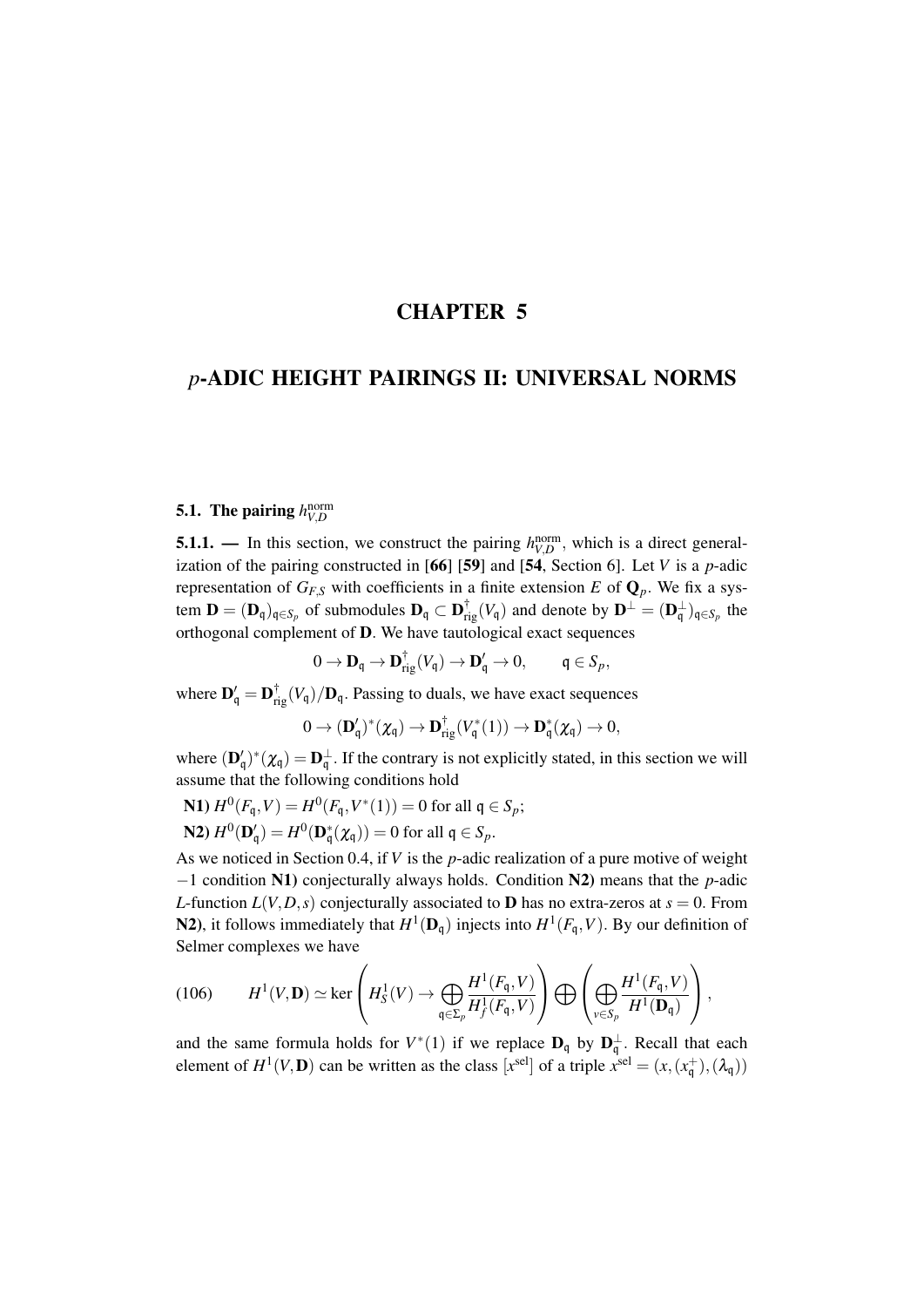(see  $(47)$ ). The isomorphism  $(106)$  identifies  $[x<sup>sel</sup>]$  with the corresponding global cohomology class  $[x] \in H_S^1(V)$ .

5.1.2. — Let  $[y^{\text{sel}}] = [(y, (y^+_{\mathsf{q}}), (\mu_{\mathsf{q}}))] \in H^1(V^*(1), \mathbf{D}^{\perp})$  and let  $Y_y$  be the associated extention

$$
0 \to V^*(1) \to Y_y \to E \to 0.
$$

Passing to duals, we have an exact sequence

$$
0 \to E(1) \to Y_{\mathcal{Y}}^*(1) \to V \to 0.
$$

For each  $q \in S_p$ , this sequence induces an exact sequence of  $(\varphi, \Gamma_q)$ -modules

$$
0 \to \mathscr{R}_{F_{\mathfrak{q}},E}(\chi_{\mathfrak{q}}) \to \mathbf{D}_{\mathrm{rig}}^{\dagger}(Y_{y}^{*}(1)_{\mathfrak{q}}) \to \mathbf{D}_{\mathrm{rig}}^{\dagger}(V_{\mathfrak{q}}) \to 0.
$$

Consider the commutative diagram

$$
0 \longrightarrow H^{1}(F_{\mathfrak{q}}, E(1)) \longrightarrow H^{1}(\mathbf{D}_{\mathfrak{q},y}) \longrightarrow H^{1}(\mathbf{D}_{\mathfrak{q}}) \longrightarrow H^{1}(\mathbf{D}_{\mathfrak{q}}) \longrightarrow H^{2}(F_{\mathfrak{q}}, E(1))
$$
  
\n
$$
\downarrow = \underset{0 \longrightarrow H^{1}(F_{\mathfrak{q}}, E(1)) \longrightarrow H^{1}(F_{\mathfrak{q}}, Y_{y}^{*}(1)) \longrightarrow H^{1}(F_{\mathfrak{q}}, Y_{y}^{*}(1)) \longrightarrow H^{1}(F_{\mathfrak{q}}, V) \longrightarrow H^{2}(F_{\mathfrak{q}}, E(1))
$$
  
\n
$$
\uparrow \underset{res_{\mathfrak{q}}}{\uparrow} \underset{res_{\mathfrak{q}}}{\uparrow} \uparrow \underset{res_{\mathfrak{q}}}{\downarrow} H^{2}(F_{\mathfrak{q}}, E(1))
$$
  
\n
$$
\uparrow \underset{res_{\mathfrak{q}}}{\uparrow} \downarrow \underset{res_{\mathfrak{q}}}{\downarrow} \downarrow
$$
  
\n
$$
0 \longrightarrow H^{1}_{S}(E(1)) \longrightarrow H^{1}_{S}(Y_{y}^{*}(1)) \longrightarrow H^{1}_{S}(V) \longrightarrow H^{2}_{S}(E(1)),
$$

where  $\mathbf{D}_{\mathfrak{q},y}$  denotes the inverse image of  $\mathbf{D}_{\mathfrak{q}}$  in  $\mathbf{D}_{\mathrm{rig}}^{\dagger}(V_{\mathfrak{q}})$ .

In the following lemma we do not assume that condition N2) holds.

*Lemma 5.1.3*. — *Assume that V is a p-adic representation satisfying condition* N1)*. Let*  $[x] = [(x, (x_q^+), (\lambda_q))] \in H^1(V, \mathbf{D})$  *and let*  $x_q = \text{res}_q(x)$ *. Then i*) If  $\mathfrak{q} \nmid p$ , then  $H_f^1(F_{\mathfrak{q}}, E(1)) = 0$  and

$$
H_f^1(F_{\mathfrak{q}}, Y_{\mathfrak{y}}^*(1)) \simeq H_f^1(F_{\mathfrak{q}}, V).
$$

*ii)* For each  $q \in S_p$  one has  $\delta_{V,q}^1([x_q]) = \delta_{\mathbf{D},q}^1([x_q^+]) = 0$ . *iii*)  $\delta_V^1([x]) = 0$ . *iv) The sequence*

$$
0 \to H^1(E(1), \mathscr{R}(\chi)) \to H^1(Y^*_{\mathbf{y}}(1), \mathbf{D}_{\mathbf{y}}) \to H^1(V, \mathbf{D}) \to 0,
$$

*where*  $\mathscr{R}(\boldsymbol{\chi}) = (\mathscr{R}_{F_{\mathsf{q}},E}(\boldsymbol{\chi}_{\mathsf{q}}))_{\mathsf{q}\in S_p}$ , is exact.

*Proof.* — i) If 
$$
\mathfrak{q} \nmid p
$$
, then  $E(1)$  is unramified at  $\mathfrak{q}$ ,  $H^0(F_{\mathfrak{q}}^{\text{ur}}/F_{\mathfrak{q}}, E(1)) = 0$  and  

$$
H^1_f(F_{\mathfrak{q}}, E(1)) = H^1(F_{\mathfrak{q}}^{\text{ur}}/F_{\mathfrak{q}}, E(1)) = E(1)/(Fr_{\mathfrak{q}} - 1)E(1) = 0.
$$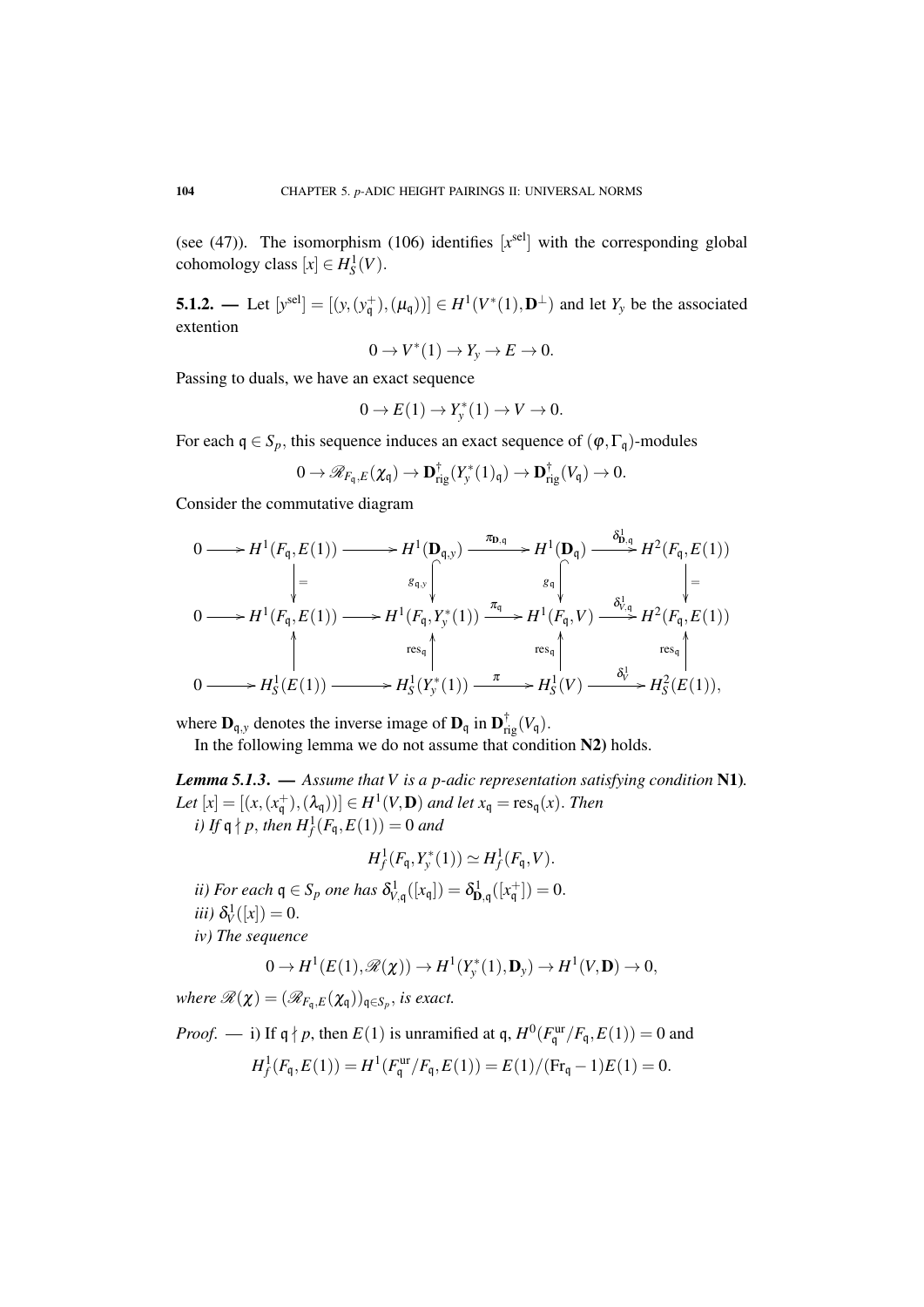Since [*y*] is unramified at q, the sequence

$$
0 \to E(1) \to Y_{\mathbf{y}}^*(1)^{I_{\mathfrak{q}}} \to V^{I_{\mathfrak{q}}} \to 0
$$

is exact. Passing to the associated long exact cohomology sequence of  $Gal(F_q^{\text{ur}}/F_q)$ and taking into account that

$$
H^1(F_{\mathfrak{q}}^{\text{ur}}/F_{\mathfrak{q}}, E(1)) = H^2(F_{\mathfrak{q}}^{\text{ur}}/F_{\mathfrak{q}}, E(1)) = 0
$$

we obtain that  $H^1(F_q^{\text{ur}}/F_q, Y_y^*(1)^{I_q}) \overset{\sim}{\rightarrow} H^1(F_q^{\text{ur}}/F_q, V^{I_q})$ . This proves i).

ii) For each  $q \in S_p$  we have  $g_q([x_q^+]) = [x_q]$ . From the orthogonality of  $\mathbf{D}_q$  and  $\mathbf{D}_q^{\perp}$ it follows that

$$
\delta_{\mathbf{D}}^1(x_{\mathfrak{q}}^+) = -x_{\mathfrak{q}}^+ \cup y_{\mathfrak{q}}^+ = 0.
$$

Therefore,  $\delta_{V,q}^1([x_q]) = \delta_{\mathbf{D},q}^1([x_q^+]) = 0$  for each  $\mathfrak{q} \in S_p$ .

iii) Let  $q \in \Sigma_p$ . Since  $[x_q] \in H^1_f(F_q, V)$ , from i) it follows that again  $\delta_{V,q}([x_q]) = 0$ . As the localization map

$$
H_S^2(E(1)) \to \bigoplus_{v \in S} H^2(F_{\mathfrak{q}}, E(1))
$$

is injective, we obtain that  $\delta_V^1(x) = 0$ .

iv) First prove the surjectivity of  $\pi : H^1(Y^*_{y}(1), \mathbf{D}_y) \to H^1(V, \mathbf{D})$ . We remark that  $H^1(Y^*_{y}(1), \mathbf{D}_y) \subset H^1_S(Y^*_{y}(1))$  and therefore each element of  $H^1(Y^*_{y}(1), \mathbf{D}_y)$  is completely defined by its global cohomology component. For each  $q \in \Sigma_p$  we denote by

$$
s_{y,q}: H^1_f(F_{\mathfrak{q}}, V) \simeq H^1_f(F_{\mathfrak{q}}, Y^*(1))
$$

the inverse of the isomorphism i). Let  $[x^{sel}] = [(x, (x^+<sub>q</sub>), (\lambda<sub>q</sub>))] \in H<sup>1</sup>(V, D)$ . By ii),  $\delta_V^1([x]) = 0$ , and there exists  $[a] \in H_S^1(Y_y^*(1))$  such that  $\pi([a]) = [x]$ . For each  $\mathfrak{q} \in \Sigma_p$ set  $[a_q] = \text{res}_q([a])$ . Since  $[x_q^+] \in H_f^1(F_q, V)$ , there exists  $[b_q^+] \in H^1(F_q, E(1))$  such that

$$
[a_{\mathfrak{q}}] = s_{y,\mathfrak{q}}([x_{\mathfrak{q}}^+]) + [b_{\mathfrak{q}}^+].
$$

The localization map  $H_S^1(E(1)) \to \bigoplus$ q∈Σ*<sup>p</sup>*  $H^1(F_q, E(1))$  is surjective, and there exists  $[b] \in H_S^1(E(1))$  such that  $res_q([b]) = [b_q^+]$  for each  $q \in \Sigma_p$ . Then  $[a] - [b] \in H_S^1(Y_y^*(1))$ defines a class  $[\hat{x}^{\text{sel}}][x] \in H^1(Y^*_{\hat{y}}(1), \mathbf{D}_y)$  such that  $\pi([\hat{x}^{\text{sel}}]) = [x]$ . Thus, the map  $\pi$  is

surjective.

Finally, from i) we have

$$
H^1(E(1), \mathscr{R}(\chi)) = \ker \left( H_S^1(E(1)) \to \bigoplus_{{\mathfrak{q}} \in \Sigma_p} H^1(F_{\mathfrak{q}}, E(1)) \right),
$$

 $\overline{ }$ 

and it is easy to see that  $H^1(E(1), \mathcal{R}(\chi))$  coincides with the kernel of  $\pi$ . The lemma is proved.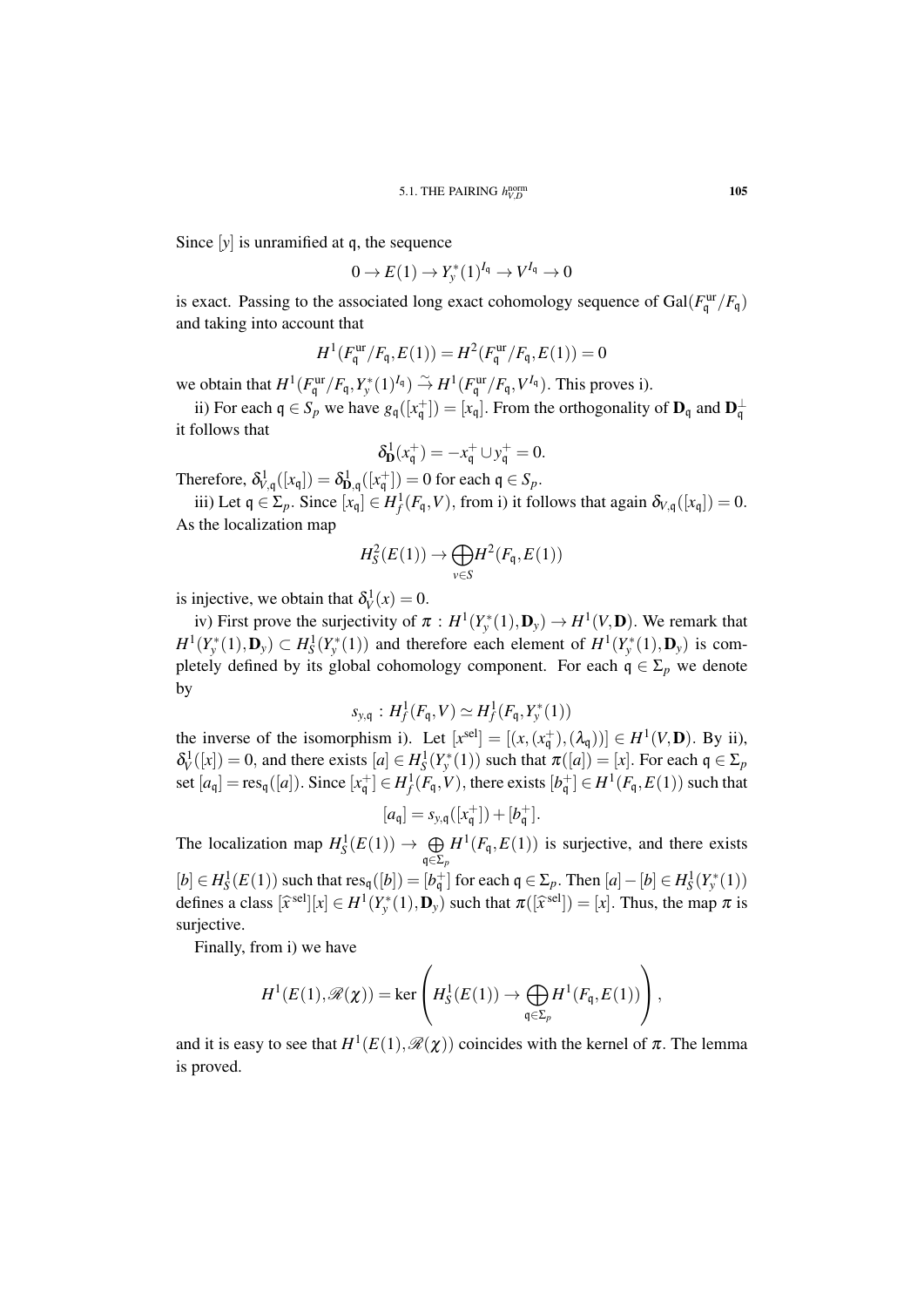**5.1.4.** — Let  $\log_p$  :  $\mathbf{Q}_p^* \to \mathbf{Q}_p$  denote the *p*-adic logarithm normalized by  $\log_p(p)$  = 0. For each finite place q we define an homomorphism  $\ell_{\mathfrak{q}} : F_{\mathfrak{q}}^* \to \mathbf{Q}_p$  by

$$
\ell_{\mathfrak{q}}(x) = \begin{cases} \log_p(N_{F_{\mathfrak{q}}/\mathbf{Q}_p}(x)), & \text{if } \mathfrak{q} \mid p, \\ \log_p |x|_{\mathfrak{q}}, & \text{if } \mathfrak{q} \nmid p, \end{cases}
$$

where  $N_{F_q/Q_p}$  denotes the norm map. By linearity,  $\ell_q$  can be extended to a map  $\ell_{\mathfrak{q}} : F_{\mathfrak{q}}^* \widehat{\otimes} \mathbf{z}_p E \to E$ , and the isomorphism  $F_{\mathfrak{q}}^* \widehat{\otimes} \mathbf{z}_p E \stackrel{\sim}{\to} H^1(F_{\mathfrak{q}}, E(1))$  allows to consider  $\ell_{\mathfrak{q}}$  as a map  $H^1(F_{\mathfrak{q}}, E(1)) \to E$  which we denote again by  $\ell_{\mathfrak{q}}$ .

From the product formula

$$
|N_{F/{\mathbf Q}}(x)|_\infty \prod_{{\mathfrak q}\in S_f} |x|_{\mathfrak q}=1
$$

and the fact that  $N_{F/\mathbf{Q}}(x) = \prod_{\mathfrak{q} \mid p} N_{F_{\mathfrak{q}}/\mathbf{Q}_p}(x)$  it follows that

(107) 
$$
\sum_{\mathfrak{q} \in S_f} \ell_{\mathfrak{q}}(x) = 0, \qquad \forall x \in F^*.
$$

We set  $\Lambda_{\mathscr{O}_E,\mathfrak{q}} = \mathscr{O}_E[[\Gamma^0_{\mathfrak{q}}]]$  and  $\Lambda_{E,\mathfrak{q}} = \Lambda_{\mathscr{O}_E,\mathfrak{q}}[1/p].$ 

*Lemma 5.1.5.* — *Let V be a p-adic representation of*  $G_{F,S}$  *that satisfies* N1-2) *and let*  $[y^{\text{sel}}] \in H^1(V^*(1), \mathbf{D}^{\perp})$ . *For each*  $\mathfrak{q} \in S_p$ , *the following diagram is commutative with exact rows and columns*

(108)  
\n
$$
\theta
$$
\n
$$
\mathscr{H}(\Gamma_q^0) \otimes_{\Lambda_{E,q}} H^1_{\mathrm{Iw}}(F_q, E(1)) \longrightarrow H^1(F_q, E(1)) \xrightarrow{\ell_q} E
$$
\n
$$
\downarrow \qquad \qquad \downarrow
$$
\n
$$
H^1_{\mathrm{Iw}}(\mathbf{D}_{q,y}) \longrightarrow H^1(\mathbf{D}_{q,y})
$$
\n
$$
\downarrow_{\mathbf{D},q} \qquad \qquad \downarrow_{\mathbf{D},q}
$$
\n
$$
H^1_{\mathrm{Iw}}(\mathbf{D}_q) \longrightarrow H^1(\mathbf{D}_q) \longrightarrow 0
$$
\n
$$
\downarrow_{\mathbf{D},q} H^1(\mathbf{D}_q) \longrightarrow 0
$$
\n
$$
\downarrow_{\mathbf{H}^2(F_q, E(1))} \qquad \qquad = \qquad H^2(F_q, E(1)).
$$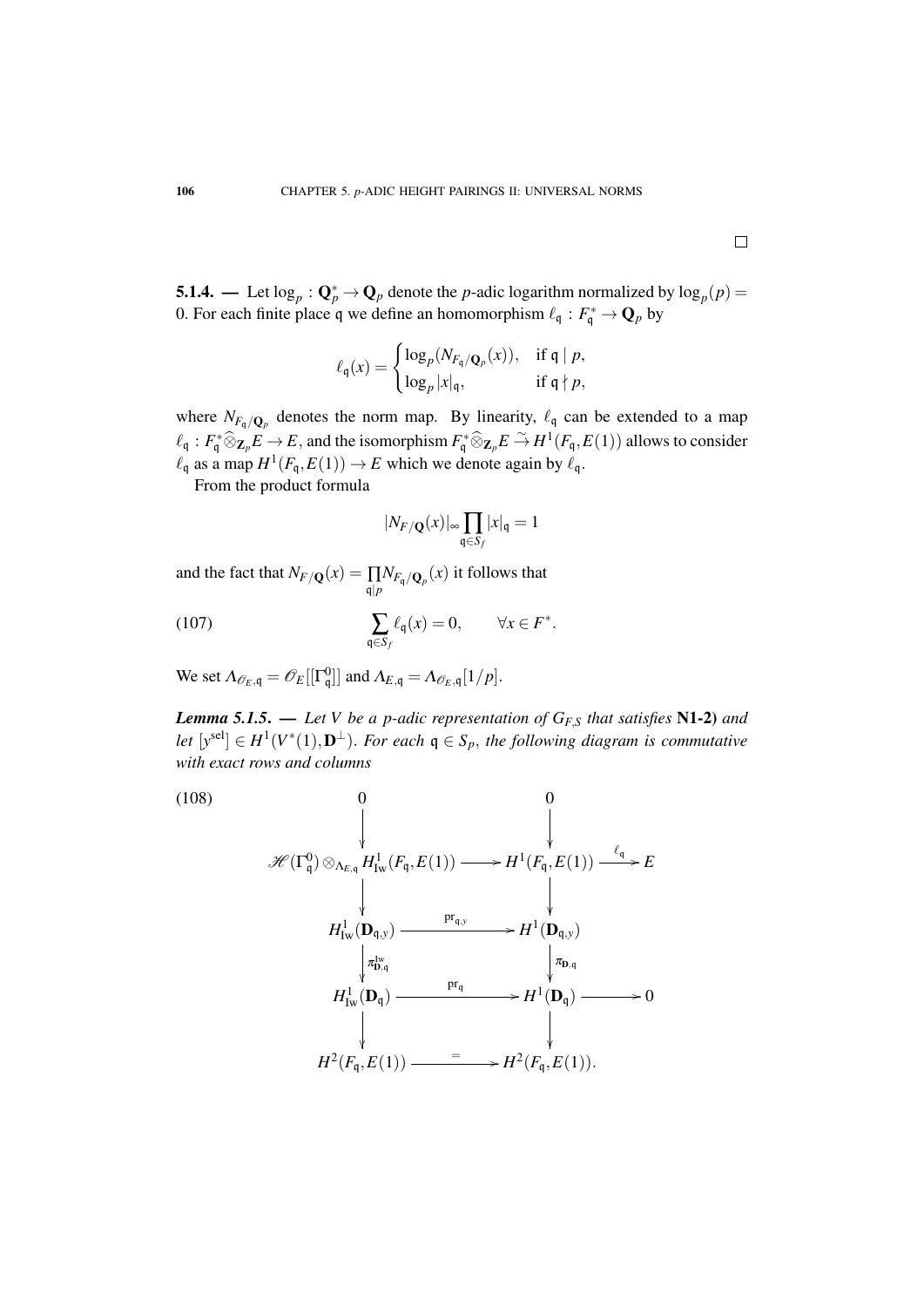*Proof*. — The exacteness of the left column is clear. The exactness of the right column follows from the fact that the diagram

$$
H^{2}(F_{\mathfrak{q},n}, E(1)) \xrightarrow{\text{inv}_{F_{\mathfrak{q}},n}} E
$$
  
\n
$$
\downarrow^{\text{cores}} \downarrow^{\text{inv}_{F_{\mathfrak{q}},n-1}} E
$$
  
\n
$$
H^{2}(F_{\mathfrak{q},n-1}, E(1)) \xrightarrow{\text{inv}_{F_{\mathfrak{q}},n-1}} E
$$

is commutative, and therefore

$$
H_{\mathrm{Iw}}^2(F_{\mathfrak{q}}, E(1)) \simeq H^2(F_{\mathfrak{q}}, E(1)) \simeq E.
$$

The diagram (108) is clearly commutative. Now, we prove that the projection map  $H^1_{\text{Iw}}(\mathbf{D}_{\mathfrak{q}}) \to H^1(\mathbf{D}_{\mathfrak{q}})$  is surjective. We have an exact sequence

$$
0 \to H^1_{\mathrm{Iw}}(\mathbf{D}_\mathfrak{q})_{\Gamma^0_\mathfrak{q}} \to H^1(\mathbf{D}_\mathfrak{q}) \to H^2_{\mathrm{Iw}}(\mathbf{D}_\mathfrak{q})^{\Gamma^0_\mathfrak{q}} \to 0,
$$

and therefore it is enough to show that  $H_{\text{Iw}}^2(\mathbf{D}_\mathfrak{q})^{\Gamma_\mathfrak{q}^0} = 0$ . Consider the exact sequence

$$
0 \to H^2_{\mathrm{Iw}}(\mathbf{D}_\mathfrak{q})^{\Gamma^0_\mathfrak{q}} \to H^2_{\mathrm{Iw}}(\mathbf{D}_\mathfrak{q}) \xrightarrow{\gamma_\mathfrak{q}-1} H^2_{\mathrm{Iw}}(\mathbf{D}_\mathfrak{q}) \to H^2_{\mathrm{Iw}}(\mathbf{D}_\mathfrak{q})_{\Gamma^0_\mathfrak{q}} \to 0.
$$

Since  $H_{\text{Iw}}^2(\mathbf{D}_q)$  is a finite-dimensional *E*-vector space, we have

$$
\dim_E H^2_{\mathrm{Iw}}(\mathbf{D}_\mathfrak{q})^{\Gamma_\mathfrak{q}^0} = \dim_E H^2_{\mathrm{Iw}}(\mathbf{D}_\mathfrak{q})_{\Gamma_\mathfrak{q}^0} = \dim_E H^2(\mathbf{D}_\mathfrak{q}) = \dim_E H^0(\mathbf{D}_\mathfrak{q}^*(\chi)) = 0.
$$

Thus, the map  $H^1_{\text{Iw}}(\mathbf{D}_q) \to H^1(\mathbf{D}_q)$  is surjective. To prove the exactness of the first row, we remark that the sequence

$$
H^1_{\mathrm{Iw}}(F_{\mathfrak{q}}, E(1)) \to H^1(F_{\mathfrak{q}}, E(1)) \xrightarrow{\ell_{\mathfrak{q}}} E
$$

is known to be exact (see, for example, [56, Section 11.3.5]), and that the image of the projection  $\mathscr{H}(\Gamma^0_q) \otimes_{\Lambda_{E,q}} H^1_{\text{Iw}}(F_q, E(1)) \to H^1(F_q, E(1))$  coincides with the image of the projection  $H^1_{\text{Iw}}(F_{\mathfrak{q}}, E(1)) \to H^1(F_{\mathfrak{q}}, E(1)).$ 

**5.1.6.** — By Lemma 5.1.5, for each  $q \in S_p$  we have the following commutative diagram with exact rows, where the map  $pr_q$  is surjective (109)

$$
H^1_{\text{Iw}}(\mathbf{D}_{\mathbf{q},y}) \xrightarrow{\pi_{\mathbf{D},\mathbf{q}}^{\mathbf{Iw}}} H^1_{\text{Iw}}(\mathbf{D}_{\mathbf{q}}) \longrightarrow H^2(F_{\mathbf{q}}, E(1))
$$
\n
$$
0 \longrightarrow H^1(F_{\mathbf{q}}, E(1)) \longrightarrow H^1(\mathbf{D}_{\mathbf{q},y}) \xrightarrow{\pi_{\mathbf{D},\mathbf{q}}^{\mathbf{Iw}}} H^1(\mathbf{D}_{\mathbf{q}}) \xrightarrow{\delta_{\mathbf{D},y}^{\mathbf{Iw}}} H^2(F_{\mathbf{q}}, E(1))
$$
\n
$$
\downarrow = \qquad \qquad \downarrow \qquad \qquad \downarrow
$$
\n
$$
0 \longrightarrow H^1(F_{\mathbf{q}}, E(1)) \longrightarrow H^1(F_{\mathbf{q}}, Y^*_y(1)) \xrightarrow{\pi_{\mathbf{q}}^{\mathbf{Iw}}} H^1(F_{\mathbf{q}}, V).
$$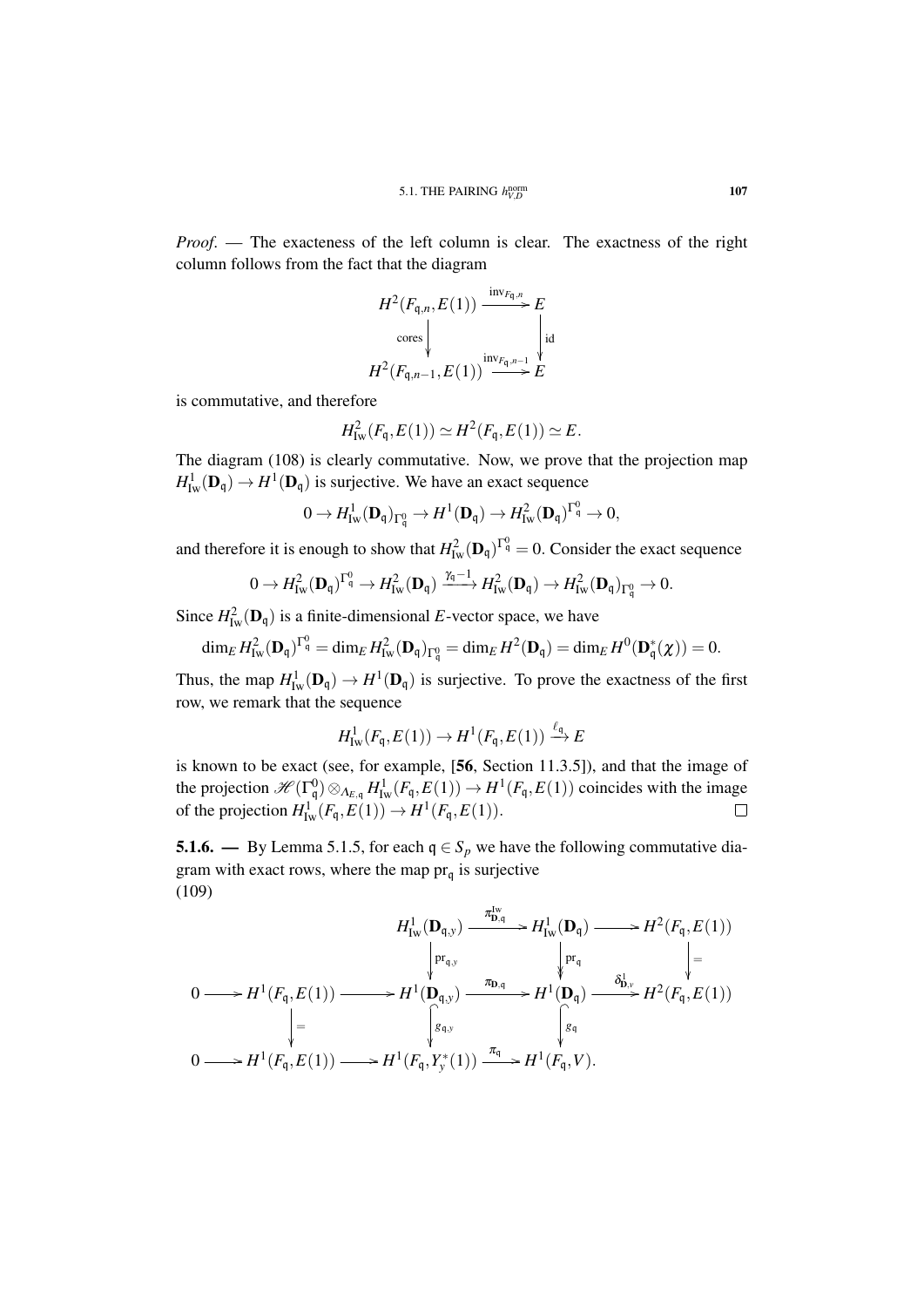Let  $[x^{sel}] = [(x, (x_q^+), (\lambda_q))] \in H^1(V, \mathbf{D})$ . By Lemma 5.1.3 ii), for each  $q \in S_p$  we have  $\delta_{D,q}([x_q^+]) = 0$ , and therefore there exists  $[x_{q,y}^{\text{Iw}}] \in H^1_{\text{Iw}}(\mathbf{D}_{q,y})$  such that  $\text{pr}_q \circ$  $\pi_{\text{D,q}}^{\text{Iw}}([\mathbf{x}_{q}^{\text{Iw}}]) = [x_{q}^{+}]$ . By Lemma 5.1.3 iv), there exists a lift  $[\hat{x}^{\text{sel}}] = [(\hat{x}, (\hat{x}_{q}^{+}), (\hat{\lambda}_{q}))] \in$  $H^1(Y^*_{y}(1), \mathbf{D}_y)$  of [*x*<sup>sel</sup>]. Note that  $res_q([\hat{x}]) = g_{q,y}([\hat{x}_q^+])$  in  $H^1(F_q, Y^*_{y}(1))$ . For each  $q \in S_p$  we set

(110) 
$$
[u_{\mathfrak{q}}] = [\hat{x}_{\mathfrak{q}}^+] - \mathrm{pr}_{\mathfrak{q},y}([x_{\mathfrak{q},y}^{Iw}]) = \mathrm{res}_{\mathfrak{q}}([\hat{x}] - g_{\mathfrak{q},y} \circ \mathrm{pr}_{\mathfrak{q},y}([x_{\mathfrak{q},y}^{Iw}])).
$$

Then  $\pi_{\mathfrak{q}}([u_{\mathfrak{q}}]) = 0$ , and therefore  $[u_{\mathfrak{q}}] \in H^1(F_{\mathfrak{q}}, E(1))$ .

*Definition.* — Let V be a p-adic representation of  $G_{F,S}$  equipped with a family  $D =$ (Dq)q∈*S<sup>p</sup> of* (ϕ,Γq)*-modules satisfying conditions* N1-2)*. The p-adic height pairing h* norm *V*,D *associated to these data is defined to be the map*

$$
h_{V,\mathbf{D}}^{\text{norm}} : H^1(V,\mathbf{D}) \times H^1(V^*(1),\mathbf{D}^\perp) \to E,
$$
  

$$
h_{V,\mathbf{D}}^{\text{norm}}([x^{\text{sel}}],[y^{\text{sel}}]) = \sum_{\mathbf{q} \in S_p} \ell_{\mathbf{q}}([u_{\mathbf{q}}]).
$$

*Remarks 5.1.7.* — 1) If  $[\tilde{x}^{\text{sel}}] \in H^1(Y^*(1), \mathbf{D}_y)$  is another lift of  $[x^{\text{sel}}]$ , then from (107)<br>and the fact that  $[\tilde{x}^{\text{el}}] = [\tilde{x}^{\text{el}}] = a$  ([*x*<sup>+1</sup>) for all  $\tilde{x} \in \tilde{Y}$  is follows that the definition and the fact that  $[\hat{x}_{\text{q}}^+] = [\tilde{x}_{\text{q}}^+] = s_{y,\text{q}}([x_{\text{q}}^+])$  for all  $\mathfrak{q} \in \Sigma_p$ , it follows that the definition of  $h_{V,D}^{\text{norm}}([x^{\text{sel}}], [y^{\text{sel}}])$  does not depend on the choice of the lift  $[\hat{x}_{\text{q}}^+]$ .

2) It is not indispensable to take  $[\hat{x}^{\text{sel}}]$  in  $H^1(Y_y^*(1), \mathbf{D}_y)$ . If  $[\hat{x}] \in H^1_S(Y_y^*(1))$  is such  $\pi([\hat{x}])$ .  $[\hat{y}]$  we see again define  $[\hat{y}]$  by (110). For  $\pi \in \Sigma$  we set that  $\pi([\hat{x}] ) = [x]$ , we can again define  $[u_q]$  by (110). For  $q \in \Sigma_p$  we set

$$
[u_{\mathfrak{q}}] = \text{res}_{\mathfrak{q}}([\widehat{x}] - g_{\mathfrak{q},y} \circ s_{y,\mathfrak{q}}([x_{\mathfrak{q}}^+])),
$$

where  $s_{y,q}: H^1_f(F_q, V) \stackrel{\sim}{\to} H^1_f(F_q, Y^*(1))$  denotes the isomorphism from Lemma 5.1.3 i). Note that again  $[u_q] \in H^1(F_q, E(1))$ . Then

$$
h_{V,\mathbf{D}}^{\text{norm}}([x^{\text{sel}}],[y^{\text{sel}}]) = \sum_{\mathbf{q}\in S} \ell_{\mathbf{q}}([u_{\mathbf{q}}])\,.
$$

3) The map  $h_{V,\mathbf{D}}^{\text{norm}}$  is bilinear. This can be shown directly, but follows from Theorem 5.2.2 below.

# 5.2. Comparision with  $h^{\text{sel}}_{V, \mathbf{D}}$

**5.2.1.** — In this subsection we compare  $h_{V,\mathbf{D}}^{\text{norm}}$  with the *p*-adic height pairing constructed in Subsection 3.2. We take  $\Sigma = \emptyset$  and denote by

$$
h_{V,\mathbf{D},1}^{\mathrm{sel}}\,:\,H^1(V,\mathbf{D})\times H^1(V^*(1),\mathbf{D}^\perp)\rightarrow E
$$

the associated height pairing (78).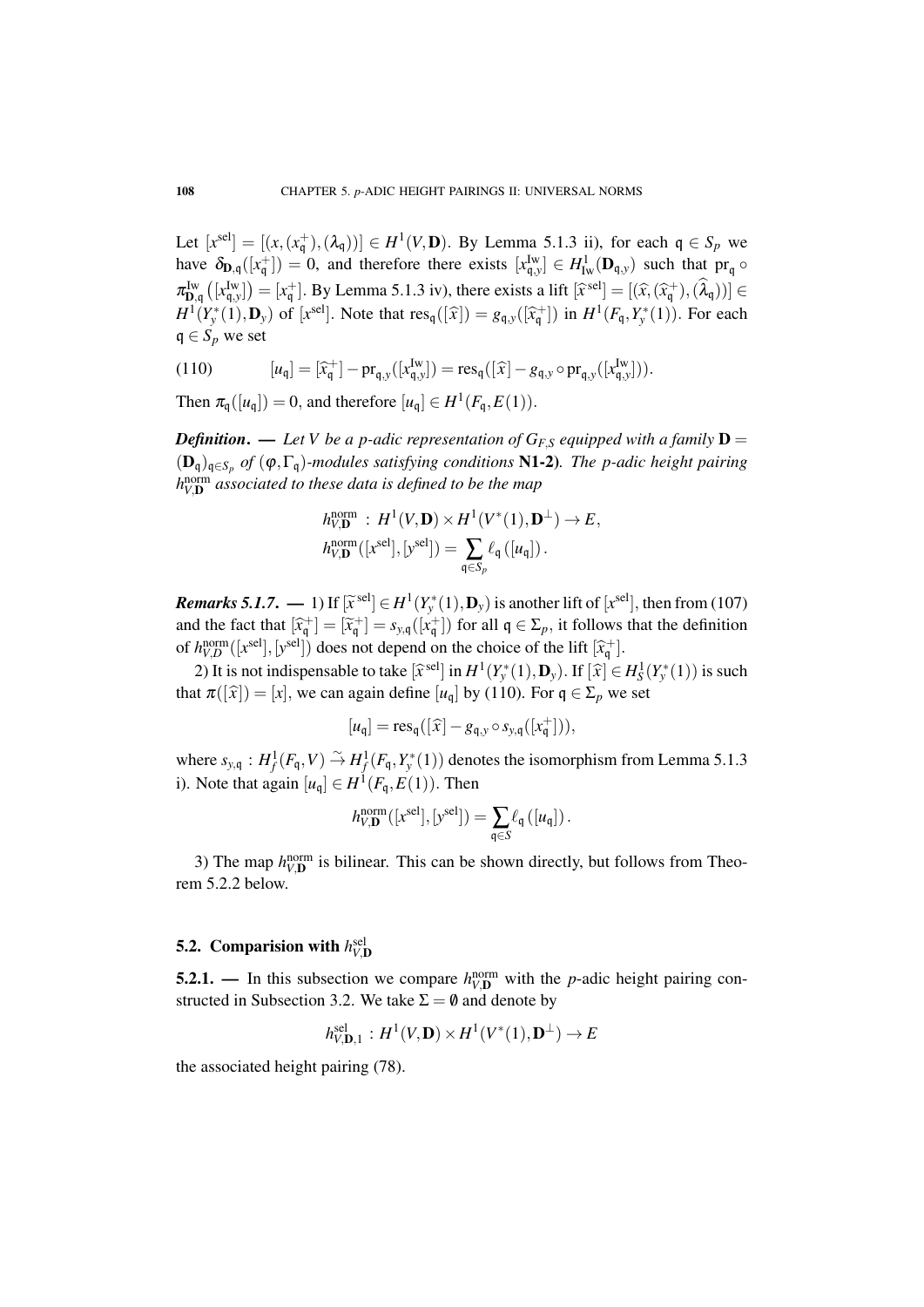*Theorem 5.2.2*. — *Let V be a p-adic representation of GF*,*<sup>S</sup> with coefficients in a finite extension E of* Q*p*. *Assume that the family* D = (Dq)q∈*S<sup>p</sup> satisfies conditions* **N1-2**). Then h<sub>V,</sub>**D** is a bilinear map and

$$
h_{V,\mathbf{D}}^{\text{norm}} = -h_{V,\mathbf{D},1}^{\text{sel}}.
$$

*Proof.* — The proof repeats the arguments of [56, Sections 11.3.9-11.3.12], where this statement is proved in the case of *p*-adic height pairings arising from Greenberg's local conditions. We remark that in this case our definition of  $h_{V,\mathbf{D}}^{\text{norm}}$  differs from Nekovář's *h*<sub>π</sub><sup>norm</sup> by a sign.

Let  $[x^{\text{sel}}] \in H^1(V, \mathbf{D})$  and  $[y^{\text{sel}}] \in H^1(V^*(1), \mathbf{D}^{\perp})$ . We use the notation of Section 3.1 and denote by  $f_q$  and  $g_q$  the morphisms defined by (43–46). As before, to simplify notation we set  $x_q = f_q(x)$  and  $y_q = f_q^{\perp}(y)$ . We represent  $[x^{\text{sel}}]$  and  $[y^{\text{sel}}]$  by cocycles  $x^{\text{sel}} = (x, (x^{\text{+}}_{\text{q}}), (\lambda_{\text{q}})) \in S^1(V, \mathbf{D})$  and  $y^{\text{sel}} = (y, (y^{\text{+}}_{\text{q}}), (\mu_{\text{q}})) \in S^1(V^*(1), \mathbf{D}^{\perp})$ , where

$$
x \in C^{1}(G_{F,S}, V), \qquad x_{\mathfrak{q}}^{+} \in U_{\mathfrak{q}}^{1}(V, \mathbf{D}), \qquad \lambda_{\mathfrak{q}} \in K_{\mathfrak{q}}^{0}(V), y \in C^{1}(G_{F,S}, V^{*}(1)), \qquad y_{\mathfrak{q}}^{+} \in U_{\mathfrak{q}}^{1}(V^{*}(1), \mathbf{D}^{\perp}), \qquad \mu_{\mathfrak{q}} \in K_{\mathfrak{q}}^{0}(V^{*}(1))
$$

and for all  $q \in S$ 

$$
dx = 0, \t dy = 0,\n dxq+ = 0, \t dyq+ = 0,\n gq(xq+) = fq(x) + d\lambdaq, \t gq+(yq+) = fq+(x) + d\muq.
$$

For simplicity, we will use the same notation for the resulting maps on cohomologies, namely

$$
f_{\mathfrak{q}} = \operatorname{res}_{\mathfrak{q}} : H_S^i(V) \to H^i(F_{\mathfrak{q}}, V), \quad g_{\mathfrak{q}} : H^i(\mathbf{D}_{\mathfrak{q}}) \to H^i(F_{\mathfrak{q}}, V), \quad \mathfrak{q} \in S_p.
$$

This agrees with the notation used in Section 5.1. Also, we will write  $f_{q,y}$  and  $g_{q,y}$ for the maps  $f_q$  and  $g_{q,y}$  associated to the data  $(Y^*_y(1), \mathbf{D}_y)$ .

By Propositions 2.7.2, 2.7.4 and 2.7.5 we have

(111) 
$$
\beta_{V,\mathbf{D}}(x^{\text{sel}}) = (-z \cup x, (-w_{\mathfrak{q}} \cup x_{\mathfrak{q}}^+), (z_{\mathfrak{q}} \cup \lambda_{\mathfrak{q}})) \in S^2(V,\mathbf{D}),
$$

where

(112) 
$$
z = \log \chi \in C^{1}(G_{F,S}, E(0)),
$$

$$
w_{\mathfrak{q}} = \begin{cases} 0, & \text{if } \mathfrak{q} \in \Sigma_{p}, \\ (0, \log \chi_{\mathfrak{q}}(\gamma_{\mathfrak{q}})) \in C^{1}_{\phi, \gamma_{\mathfrak{q}}}(E(0)), & \text{if } \mathfrak{q} \in S_{p}, \end{cases}
$$

$$
z_{\mathfrak{q}} = \begin{cases} \log \chi_{\mathfrak{q}} \in C^{1}(G_{F_{\mathfrak{q}}}, E(0)), & \text{if } \mathfrak{q} \in \Sigma_{p}, \\ (0, \log \chi_{\mathfrak{q}}) \in K^{1}(E(0)_{\mathfrak{q}}), & \text{if } \mathfrak{q} \in S_{p}. \end{cases}
$$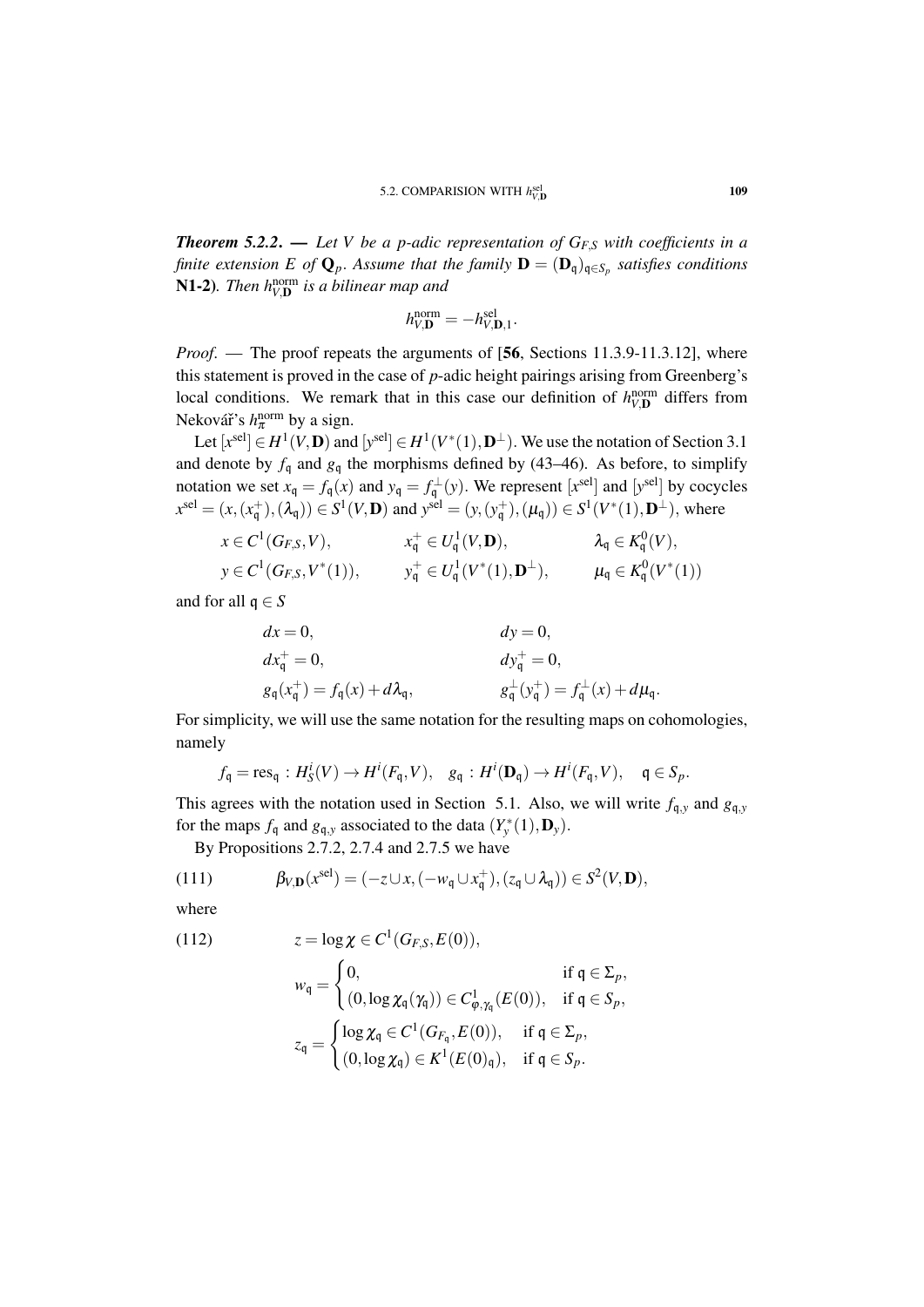Let  $[\hat{x}] \in H_S^1(Y^*(1))$  be a lift of  $[x] \in H_S^1(V)$ . The diagram (109) shows, that there exist unique cohomology classes

$$
\begin{aligned} [\widehat{x}_{\mathfrak{q}}^+] &\in H^1(\mathbf{D}_{\mathfrak{q},y}), & \mathfrak{q} &\in S_p, \\ [\widehat{x}_{\mathfrak{q}}^+] &\in H^1_f(F_{\mathfrak{q}}, Y^*_y(1)), & \mathfrak{q} &\in \Sigma_p \end{aligned}
$$

represented by cocycles  $\hat{x} \in C^1(G_{F,S}, Y^*_y(1)), \hat{x}^+_q \in C^1_{\phi, \gamma_q}(\mathbf{D}_{q,y})$  (if  $q \in S_p$ ), and  $\hat{x}^+_q \in C^1(Y^*_s(1))$ ,  $\hat{x}^+_s \in C^1(\mathbf{D}_{F,S}, Y^*_y(1))$  $C^1_{\text{ur}}(Y^*_{\mathcal{Y}}(1)_{\mathfrak{q}})$  (if  $\mathfrak{q} \in \Sigma_p$ ) such that

$$
g_{\mathfrak{q},y}\left(\left[\widehat{x}_{\mathfrak{q}}^{+}\right]\right)=f_{\mathfrak{q},y}\left(\left[\widehat{x}\right]\right), \qquad \mathfrak{q} \in S_p \cup \Sigma_p.
$$

Since  $g_{q,y}(\hat{x}_q^+) = f_{q,y}(\hat{x}) + d\hat{\lambda}_q$  for some  $\hat{\lambda}_q \in K_q^0(Y_y^*(1))$ , we obtain a cocycle  $\hat{x}^{\text{sel}} =$  $(\widehat{x}, (\widehat{x}_{\mathsf{q}}^+),(\widehat{\lambda}_{\mathsf{q}})) \in S^1(Y_{\mathsf{y}}^*(1),\mathbf{D}_{\mathsf{y}}).$ 

*Lemma 5.2.3.* — *Suppose that for each*  $q \in S_p$  *we are given a* 1*-cocycle*  $\xi_{\mathsf{q}} \in C^1_{\varphi, \gamma_{\mathsf{q}}}(\mathbf{D}_{\mathsf{q},y})$  *such that*  $\beta_{\mathbf{D}_{\mathsf{q},y}}([\xi_{\mathsf{q}}]) = 0$ . Then  $\beta_{Y^*_y(1),\mathbf{D}_y}(\widehat{x}^{\text{sel}})$  *is homologous to a cocycle of the form*

$$
(\widehat{a},(\widehat{b}_{\mathfrak{q}}),(\widehat{c}_{\mathfrak{q}})) \in S^2(Y^*_{y}(1),\mathbf{D}_y),
$$

*where*

$$
\widehat{b}_{\mathfrak{q}} = \begin{cases} 0, & \text{if } \mathfrak{q} \in \Sigma_p, \\ w_{\mathfrak{q}} \cup (\xi_{\mathfrak{q}} - \widehat{x}_{\mathfrak{q}}^+) \in C^2_{\varphi, \gamma_{\mathfrak{q}}}(\mathbf{D}_{\mathfrak{q},y}), & \text{if } \mathfrak{q} \in S_p. \end{cases}
$$

*Proof.* — By  $(111)$ , we have

$$
\beta_{Y_{\mathbf{y}}^*(1),\mathbf{D}_{\mathbf{y}}}(\widehat{x}^{\text{sel}}) = (-z \cup \widehat{x}, (-w_{\mathbf{q}} \cup \widehat{x}_{\mathbf{q}}^+), (z_{\mathbf{q}} \cup \widehat{\lambda}_{\mathbf{q}})).
$$

If  $q \in \Sigma_p$ , we have  $w_q = 0$  and  $w_q \cup \hat{x}_q^+ = 0$ , If  $q \in S_p$ , we have

$$
\widehat{b}_{\mathfrak{q}} = w_{\mathfrak{q}} \cup (\xi_{\mathfrak{q}} - \widehat{x}_{\mathfrak{q}}^+) = -w_{\mathfrak{q}} \cup \widehat{x}_{\mathfrak{q}}^+ + w_{\mathfrak{q}} \cup \xi_{\mathfrak{q}}.
$$

Since  $\beta_{\mathbf{D}_{q,y}}([\xi_q]) = 0$ , there exists  $v_q \in C^1_{\phi,\gamma_q}(\mathbf{D}_{q,y})$  such that  $w_q \cup \xi_q = d v_q$ . Therefore,

$$
\beta_{Y_{\mathbf{y}}^*(1),\mathbf{D}_{\mathbf{y}}}(\widehat{x}^{\text{sel}}) = (-z \cup \widehat{x}, (\widehat{b}_{\mathbf{q}}), (z_{\mathbf{q}} \cup \widehat{\lambda}_{\mathbf{q}} + g_{\mathbf{q}}(\mathbf{v}_{\mathbf{q}}))) - d(0, (\mathbf{v}_{\mathbf{q}}), 0)
$$

and we can set  $\hat{a} = -z \cup \hat{x}$  and  $\hat{c}_{\mathfrak{q}} = z_{\mathfrak{q}} \cup \lambda_{\mathfrak{q}} + g_{\mathfrak{q}}(v_{\mathfrak{q}})$  for all  $\mathfrak{q} \in S_p$ . The lemma is proved.

For each  $q \in S_p$ , we have the canonical isomorphism of local class field theory

$$
\text{inv}_{F_{\mathfrak{q}}}: H^2(F_{\mathfrak{q}}, E(1)) \overset{\sim}{\to} E.
$$

Let  $\kappa_{\mathfrak{q}} : F_{\mathfrak{q}}^* \widehat{\otimes} E \to H^1(F_{\mathfrak{q}}, E(1))$  denote the Kummer map. Then

$$
inv_{F_q}(\log \chi_q \cup \kappa_q(x)) = \log_p(N_{F_q/Q_p}(x)) = \ell_q(\kappa_q(x))
$$

([68, Chapitre 14], see also [5, Corollaire 1.1.3]) and therefore

(113)  $inv_{F_q}(\log \chi_q \cup [b]) = \ell_q([b]),$  for all  $[b] \in H^1(F_q, E(1)).$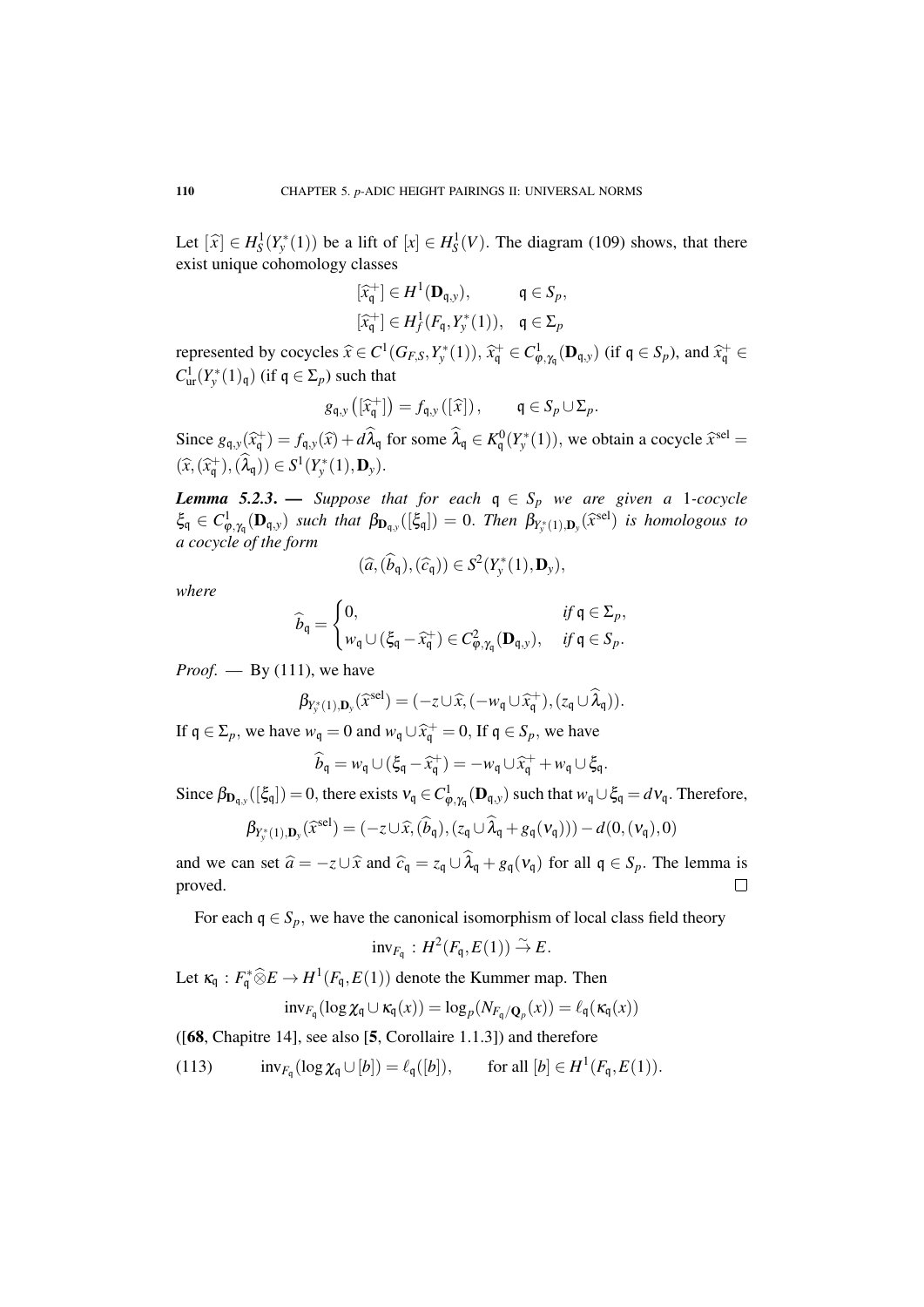*Lemma 5.2.4.* — Assume that  $\beta_{V,\mathbf{D}}([x^{\text{sel}}]) \in H^2(V,\mathbf{D})$  is represented by a 2-cocycle  $e = (a,(b_{\mathfrak{q}}),(c_{\mathfrak{q}}))$  *of the form*  $e = \pi(\widehat{e})$ *, where* 

$$
\widehat{e} = (\widehat{a}, (\widehat{b}_{\mathfrak{q}}), (\widehat{c}_{\mathfrak{q}})) \in S^2(Y^*_{y}(1), \mathbf{D}_y)
$$

*is also a* 2-cocycle and  $\pi$  :  $S^2(Y^*_y(1), \mathbf{D}_y) \to S^2(V, \mathbf{D})$  denotes the canonical projec*tion. Then*

$$
[\beta_{V,\mathbf{D}}(x^{\text{sel}})] \cup [y^{\text{sel}}] = \sum_{\mathfrak{q} \in S_p} \text{inv}_{\mathcal{F}_{\mathfrak{q}}}([g_{\mathfrak{q},y}(\widehat{b}_{\mathfrak{q}}) \cup \mathit{f}^{\perp}_{\mathfrak{q}}(\alpha_y) + g_{\mathfrak{q}}(b_{\mathfrak{q}}) \cup \mu_{\mathfrak{q}}]),
$$

where  $\alpha_y\in C^0(G_{F,S},Y_y)$  is an element that maps to  $1\in C^0(G_{F,S},E)=E$  and satisfies  $d\alpha$ <sup>*y*</sup> = *y*. *If, in addition,* 

$$
\widehat{b}_{\mathfrak{q}} \in C^2_{\varphi,\gamma_{\mathfrak{q}}}(E(1)_{\mathfrak{q}}), \qquad \forall \mathfrak{q} \in S_p,
$$

*then*

$$
[\beta_{V,\mathbf{D}}(x^{\text{sel}})] \cup [y^{\text{sel}}] = \sum_{\mathfrak{q} \in S_p} \text{inv}_{F_{\mathfrak{q}}}([\widehat{b}_{\mathfrak{q}}]),
$$

*where we identify*  $[\widehat{b}_q] \in H^2(\mathscr{R}_{F_q,E}(\chi_q))$  *with an element of*  $H^2(F_q,E(1))$  *using Theorem 2.4.3.*

*Proof*. — The proof of this lemma is purely formal and follows *verbatim* the proof of [56, Lemma 11.3.11].  $\Box$ 

Now we can proof Theorem 5.2.2. Take  $\xi_q = \text{pr}_{q,y}(x_{q,y}^{\text{Iw}})$ . Then  $[u_q] = [\hat{x}_q^+] - [\xi_q]$ coincides with the cohomology class (110) used in the definition of  $h_{V,\mathbf{D}}^{\text{norm}}$ . Since the map

$$
C_{\varphi,\gamma_{\mathfrak{q}}}^{\bullet}(\mathrm{Ind}_{F_{\mathfrak{q},\infty}/F_{\mathfrak{q}}}(\mathbf{D}_{\mathfrak{q},y}))\rightarrow C_{\varphi,\gamma_{\mathfrak{q}}}^{\bullet}(\mathbf{D}_{\mathfrak{q},y})
$$

factors through  $C_{\varphi,\gamma_{\mathsf{q}}}^{\bullet}(\widetilde{\mathbf{D}}_{\mathsf{q},y})$ , where  $\widetilde{\mathbf{D}}_{\mathsf{q},y} = \mathbf{D}_{\mathsf{q},y} \otimes \widetilde{A}_{F_{\mathsf{q}}}^{\mathsf{t}}$ , from the distinguished triangle

$$
\mathbf{R}\Gamma(F_{\mathfrak{q}},\mathbf{D}_{\mathfrak{q},y}) \to \mathbf{R}\Gamma(F_{\mathfrak{q}},\widetilde{\mathbf{D}}_{\mathfrak{q},y}) \to \mathbf{R}\Gamma(F_{\mathfrak{q}},\mathbf{D}_{\mathfrak{q},y}) \xrightarrow{\beta_{\mathbf{D}_{\mathfrak{q},y}}} \mathbf{R}\Gamma(F_{\mathfrak{q}},\mathbf{D}_{\mathfrak{q},y})[1]
$$

it follows that  $\beta_{D_{q,y}}(\lbrack \xi_q \rbrack) = 0$ . In addition,  $[u_q] \in H^1(F_q, \mathscr{R}_{F_q,E}(\chi_q))$  and adding a coboundary to  $u_q$  we can assume that  $u_q \in C^1_{\phi, \gamma_q}(E(1))$ . Combining Lemma 5.2.3 and Lemma 5.2.4 we have

$$
h_{V,\mathbf{D},1}^{\text{sel}}([x^{\text{sel}}],[y^{\text{sel}}]) = [\beta_{V,\mathbf{D}}(x^{\text{sel}})] \cup [y^{\text{sel}}] = \sum_{\mathbf{q} \in S_p} \text{inv}_{F_{\mathbf{q}}}([\widehat{b}_{\mathbf{q}}]) =
$$
  
= 
$$
-\sum_{\mathbf{q} \in S_p} \text{inv}_{F_{\mathbf{q}}}([w_{\mathbf{q}} \cup u_{\mathbf{q}}]) = -\sum_{\mathbf{q} \in S_p} \text{inv}_{F_{\mathbf{q}}}(\log \chi_{\mathbf{q}} \cup [u_{\mathbf{q}}]) =
$$
  
= 
$$
-\sum_{\mathbf{q} \in S_p} \ell_{\mathbf{q}}([u_{\mathbf{q}}]) = -h_{V,\mathbf{D}}^{\text{norm}}([x^{\text{sel}}],[y^{\text{sel}}]).
$$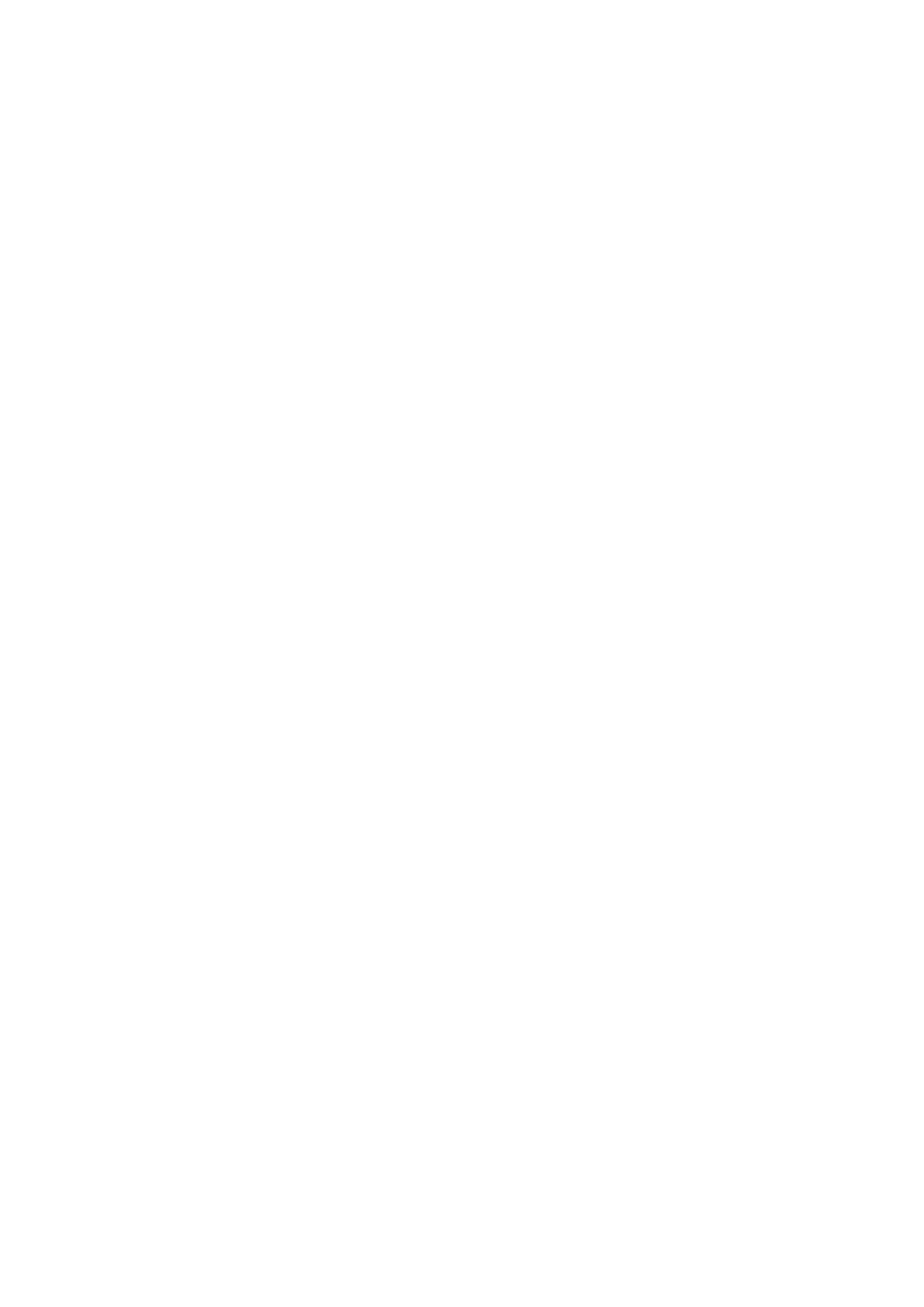## CHAPTER 6

# *p*-ADIC HEIGHT PAIRINGS III: SPLITTING OF LOCAL EXTENSIONS

#### **6.1.** The pairing  $h_{VI}^{\text{spl}}$ *V*,*D*

**6.1.1.** — Let  $F$  be a finite extension of  $Q$ . We keep notation of Chapters 3-5. In particular, we fix a finite set *S* of places of *F* such that  $S_p \subset S$  and denote by  $G_{F,S}$  the Galois group of the maximal algebraic extension of *F* which is unramified outside *S*∪ *S*∞. For each topological *G<sub>F,S</sub>*-module *M*, we write  $H_S^*(M)$  for the continuous cohomology of *GF*,*<sup>S</sup>* with coefficients in *M*.

Let *V* be a *p*-adic representation of  $G_{F,S}$  with coefficients in a finite extension  $E/\mathbf{Q}_p$  which is potentially semistable at all q | *p*. Following Bloch and Kato, for each q ∈ *S* we define the subgroup  $H_f^1(F_q, V)$  of  $H^1(F_q, V)$  by

$$
H_f^1(F_{\mathfrak{q}}, V) = \begin{cases} \ker(H^1(F_{\mathfrak{q}}, V) \to H^1(F_{\mathfrak{q}}, V \otimes_{\mathbf{Q}_p} \mathbf{B}_{\mathrm{cris}})) & \text{if } \mathfrak{q} \mid p, \\ \ker(H^1(F_{\mathfrak{q}}, V) \to H^1(F_{\mathfrak{q}}^{\mathrm{ur}}, V)) & \text{if } \mathfrak{q} \nmid p. \end{cases}
$$

The Bloch–Kato Selmer group [16] of *V* is defined as

$$
H_f^1(V) = \ker \left(H_S^1(V) \to \bigoplus_{\mathfrak{q} \in S} \frac{H^1(F_{\mathfrak{q}}, V)}{H_f^1(F_{\mathfrak{q}}, V)}\right).
$$

In this section, we assume that, for all  $q \in S_p$ , the representation  $V_q$  satisfies condition S) of Section 4.1, namely that

**S**) 
$$
\mathbf{D}_{\mathrm{cris}}(V_q)^{\varphi=1} = \mathbf{D}_{\mathrm{cris}}(V_q^*(1))^{\varphi=1} = 0
$$
 for all  $q \in S_p$ .

As we noticed in Section 0.4, this condition conjecturally always holds if *V* is the *p*-adic realization of a pure motive of weight  $-1$ . For each q | *p*, we fix a splitting  $(\varphi, N, G_{F_q})$ -submodule  $D_q$  of  $\mathbf{D}_{\text{pst}}(V_q)$  (see Section 4.1). We will associate to these data a pairing

$$
h_{V,D}^{\text{spl}}: H^1_f(V) \times H^1_f(V^*(1)) \to E
$$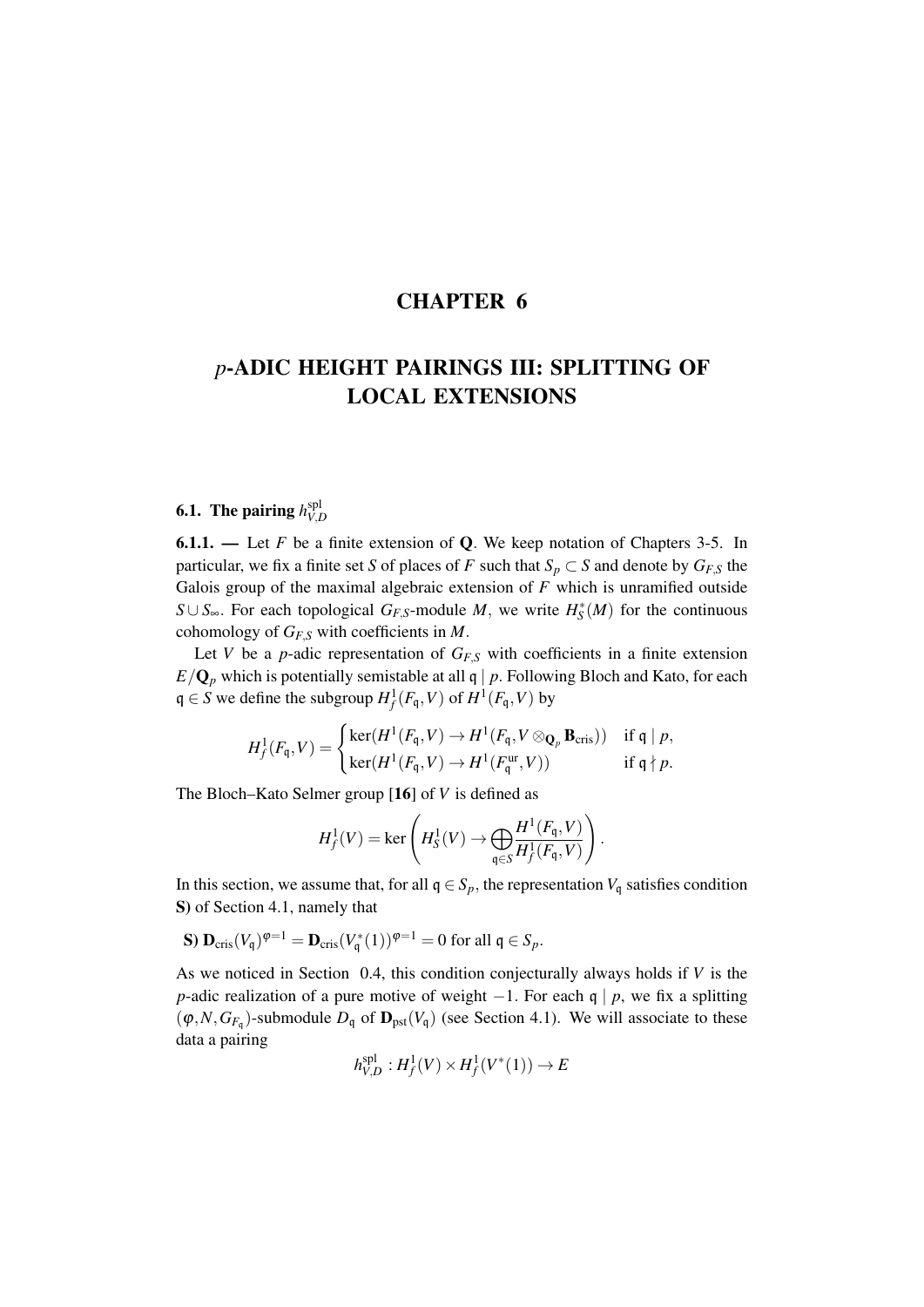and compare it with the height pairing constructed in [54, Section 4] using the exponential map and splitting of the Hodge filtration.

Let  $[y] \in H_f^1(V^*(1))$ . Fix a representative  $y \in C^1(G_{F,S}, V^*(1))$  of *y* and consider the corresponding extension of Galois representations

(114) 
$$
0 \to V^*(1) \to Y_y \to E \to 0.
$$

Passing to duals, we obtain an extension

$$
0 \to E(1) \to Y_{\mathcal{Y}}^*(1) \to V \to 0.
$$

From S), it follows that  $H_S^0(V) = 0$ , and the associated long exact sequence of global Galois cohomology reads

$$
0 \to H_S^1(E(1)) \to H_S^1(Y^*_{\mathbf{y}}(1)) \to H_S^1(V) \xrightarrow{\delta_V^1} H_S^2(E(1)) \to \dots
$$

Also, for each place  $q \in S$  we have the long exact sequence of local Galois cohomology

$$
H^0(F_q, V) \to H^1(F_q, E(1)) \to H^1(F_q, Y^*_{\mathcal{Y}}(1)) \to
$$
  

$$
\to H^1(F_q, V) \xrightarrow{\delta_{V,q}^1} H^2(F_q, E(1)) \to \dots
$$

The following results, which can be seen as an analog of Lemma 5.1.3, are well known but we recall them for the reader's convenience.

*Lemma 6.1.2.* — Let V be a p-adic representation of  $G_{F,S}$  that is potentially *semistable at all*  $q \in S_p$  *and satisfies condition* S). Assume that  $[y] \in H_f^1(V^*(1))$ . *Then*

$$
i) \delta_V^1([x]) = 0 \text{ for all } x \in H^1_f(V);
$$

*ii) There exists an exact sequence*

$$
0 \to H_f^1(E(1)) \to H_f^1(Y^*_{y}(1)) \to H_f^1(V) \to 0.
$$

*Proof.* — i) For any  $x \in C^1(G_{F,S}, V)$ , let  $x_q = \text{res}_q(x) \in C^1(G_{F_q}, V)$  denote the localization of *x* at q. If  $[x] \in H_f^1(V)$ , then for each q one has  $\delta_{V,q}^1([x_q]) = -[x_q] \cup [y_q] = 0$ because  $H_f^1(F_q, V)$  and  $H_f^1(F_q, V^*(1))$  are orthogonal to each other under the cup product. Since the map  $H_S^2(E(1)) \to \bigoplus$ q∈*S*  $H^2(F_q, E(1))$  is injective and the localization commutes with cup products, this shows that  $\delta_V^1([x]) = 0$ .

ii) This is a particular case of [32, Proposition II, 2.2.3].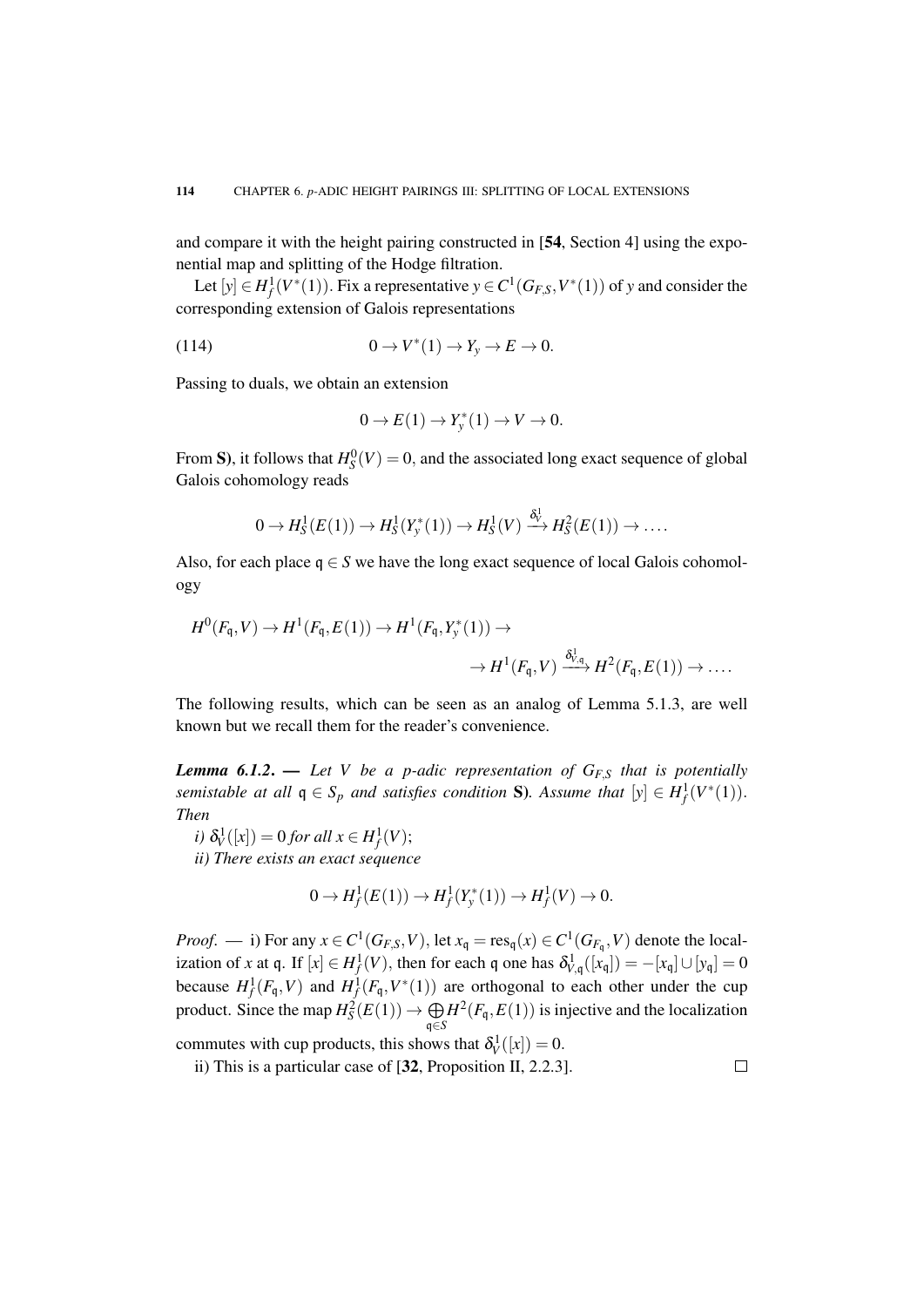**6.1.3.** — Let  $[x] \in H_f^1(V)$  and  $[y] \in H_f^1(V^*(1))$ . In Section 4.2, for each  $\mathfrak{q} \in S_p$  we constructed the canonical splitting (83) which sits in the diagram

$$
0 \longrightarrow H_f^1(F_q, E(1)) \longrightarrow H_f^1(\mathbf{D}_{q,y}) \xrightarrow{s_{y,q}} H_f^1(\mathbf{D}_q) \longrightarrow 0
$$
  
\n
$$
\Big| = \begin{array}{c} g_{q,y} \\ \downarrow \cong \\ 0 \longrightarrow H_f^1(F_q, E(1)) \longrightarrow H_f^1(F_q, Y_y^*(1)) \longrightarrow H_f^1(F_q, V) \longrightarrow 0. \end{array}
$$

By Lemma 6.1.2 ii), we can lift  $[x] \in H_f^1(V)$  to an element  $[\hat{x}] \in H_f^1(Y^*(1))$ . Let  $[\hat{x}_q] = \text{res}_q([\hat{x}]) \in H_f^1(F_q, Y^*(1))$ . If  $q \in S_p$ , we denote by  $[\hat{x}_q^+]$  the unique element of  $H_f^1(\mathbf{D}_q)$  such that  $g_q([\widetilde{x}_q^+]) = [x_q].$ 

*Definition.* — *The p-adic height pairing associated to splitting submodules*  $D =$ (*D*q)q∈*S<sup>p</sup> is defined to be the map*

$$
h_{V,D}^{\text{spl}} : H_f^1(V) \times H_f^1(V^*(1)) \to E
$$

*given by*

$$
h_{V,D}^{\text{spl}}([x],[y]) = \sum_{\mathfrak{q} \in S_p} \ell_{\mathfrak{q}} \left( [\widehat{x}_{\mathfrak{q}}] - g_{\mathfrak{q},y} \circ s_{y,\mathfrak{q}}([\widetilde{x}_{\mathfrak{q}}^+]) \right).
$$

*Remarks 6.1.4.* — 1) For each  $q \in \Sigma_p$ , denote by  $s_{y,q} : H^1_f(F_q, V) \overset{\sim}{\to} H^1_f(F_q, Y^*(1))$ the isomorphism constructed in Lemma 5.1.3, i) and by  $g_q : H^1_f(F_q, V) \hookrightarrow H^1(F_q, V)$ and  $g_{q,y}$ :  $H^1_f(F_q, Y^*(1)) \hookrightarrow H^1(F_q, Y^*(1))$  the canonical embeddings. Let  $[\tilde{x}^+_q] \in H^1(F_q, Y)$  beginning the set of the set of the set of the set of the set of the set of the set of the set of the set of the set of the set  $H_f^1(F_q, V)$  be the unique element such that  $g_q([x_q^+]) = [x_q]$ . From the product formula (107) it follows, that  $h_{VI}^{spl}$  $V_{V,D}^{\text{sp1}}$  can be defined by

$$
h_{V,D}^{\text{spl}}([x],[y]) = \sum_{\mathfrak{q} \in S} \ell_{\mathfrak{q}} \left( [\widehat{x}_{\mathfrak{q}}] - g_{\mathfrak{q},y} \circ s_{y,\mathfrak{q}}([\widetilde{x}_{\mathfrak{q}}^+]) \right),
$$

where  $[\hat{x}] \in H_S^1(V)$  is an arbitrary lift of  $[x]$ .

2) The pairing  $h_{V}^{\text{spl}}$  $V_{V,D}^{\text{spl}}$  is a bilinear skew-symmetric map. This can be shown directly, but follows from the interpretation of  $h_{V}^{\text{spl}}$  $V_{V,D}^{\text{sp1}}$  in terms of Nekovář's height pairing (see Proposition 6.2.3 below).

## 6.2. Comparision with Nekovář's height pairing

**6.2.1.** — We relate the pairing  $h_{VI}^{\text{spl}}$  $V_{V,D}^{\text{spl}}$  to the *p*-adic height pairing constructed by Nekovář in [54, Section 4]. First recall Nekovář's construction. If  $[y] \in H_f^1(V^*(1)),$ the extension (114) is crystalline at all  $q \in S_p$ , and therefore the sequence

$$
0 \to \mathbf{D}_{\mathrm{cris}}(V_{\mathfrak{q}}^*(1)) \to \mathbf{D}_{\mathrm{cris}}(Y_{y,\mathfrak{q}}) \to \mathbf{D}_{\mathrm{cris}}(E(0)_{\mathfrak{q}}) \to 0
$$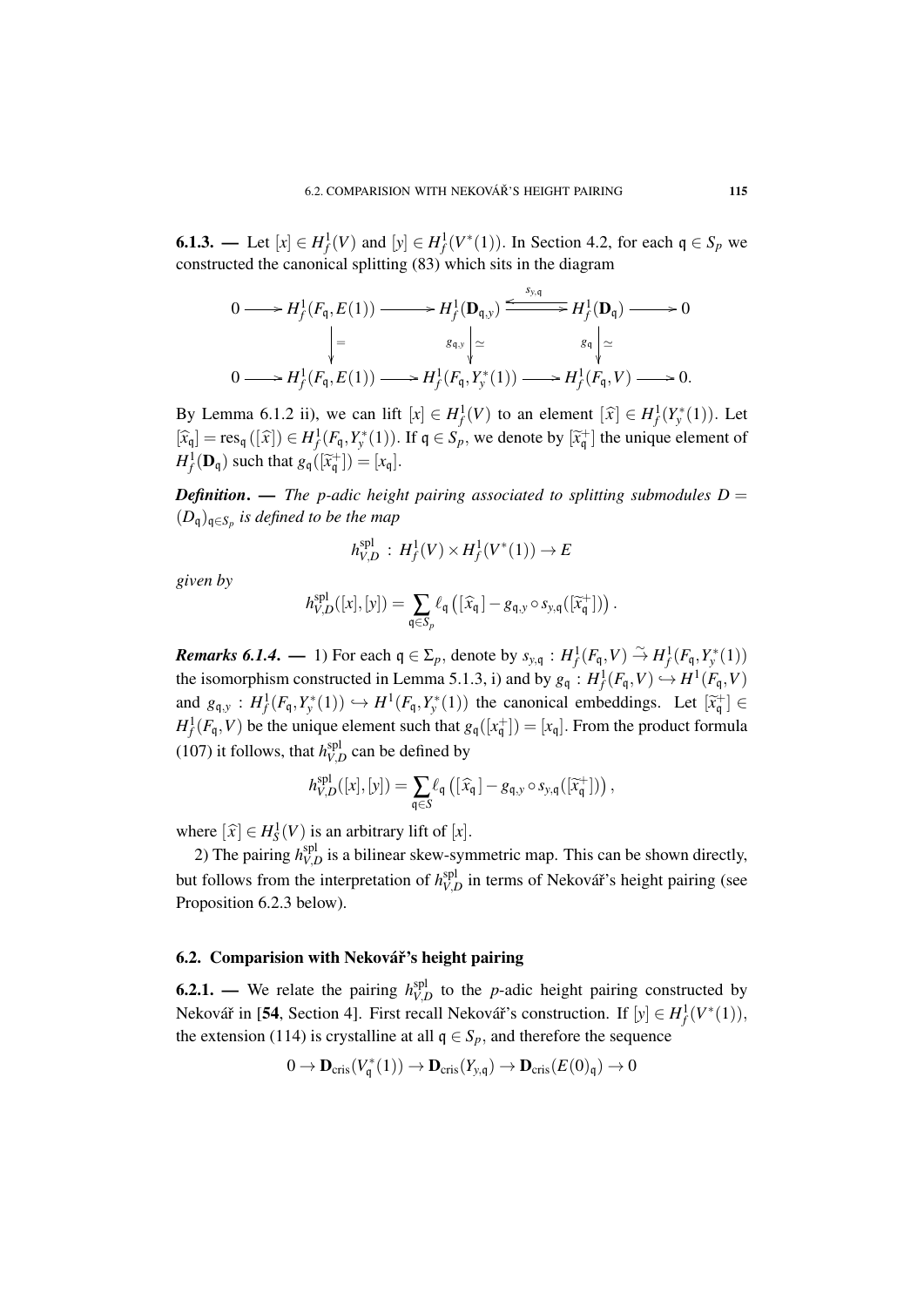is exact. Since  $\mathbf{D}_{\text{cris}}(V_{\mathfrak{q}}^*(1))^{\varphi=1} = 0$ , we have an isomorphism of vector spaces

$$
\mathbf{D}_{\mathrm{cris}}(E(0)_{\mathfrak{q}}) \stackrel{\sim}{\to} \mathbf{D}_{\mathrm{cris}}(Y_{y,\mathfrak{q}})^{\varphi=1},
$$

which can be extended by linearity to a map  $\mathbf{D}_{dR}(E(0)_{q}) \to \mathbf{D}_{dR}(Y_{y,q})$ . Passing to duals, we obtain a  $F_q$ -linear map  $D_{\text{dR}}(Y_{y,q}^*(1)) \to D_{\text{dR}}(E(1)_q)$  which defines a splitting *s*dR,<sup>q</sup> of the exact sequence

$$
0 \longrightarrow {\bf D}_{\mathrm{dR}}(E(1)_{\mathfrak{q}}) \longrightarrow {\bf D}_{\mathrm{dR}}(Y^*_{y,{\mathfrak{q}}}(1)) \stackrel{s_{\mathrm{dR},\mathfrak{q}}}{\longrightarrow} {\bf D}_{\mathrm{dR}}(V_{\mathfrak{q}}) \longrightarrow 0.
$$

Fix a splitting  $w_q$ :  $\mathbf{D}_{dR}(V_q)/\text{Fil}^0\mathbf{D}_{dR}(V_q) \rightarrow \mathbf{D}_{dR}(V_q)$  of the canonical projection

(115) 
$$
\mathrm{pr}_{\mathrm{dR},V_{\mathfrak{q}}}:\mathbf{D}_{\mathrm{dR}}(V_{\mathfrak{q}})\to\mathbf{D}_{\mathrm{dR}}(V_{\mathfrak{q}})/\mathrm{Fil}^0\mathbf{D}_{\mathrm{dR}}(V_{\mathfrak{q}}).
$$

We have a commutative diagram

$$
0 \longrightarrow H^{1}(F_{\mathfrak{q}}, E(1)) \longrightarrow H^{1}_{f}(F_{\mathfrak{q}}, Y_{y}^{*}(1)) \xrightarrow{\leq \sum_{y, \mathfrak{q}}^{y, \mathfrak{q}}} H^{1}_{f}(F_{\mathfrak{q}}, V) \longrightarrow 0
$$
  
\n
$$
\xrightarrow{\exp_{Y_{y, \mathfrak{q}}^{*}(1)}} \left| \simeq \right. \qquad \exp_{V_{\mathfrak{q}}}\left| \simeq \right.
$$
  
\n
$$
\frac{\mathbf{D}_{\mathrm{dR}}(Y_{y, \mathfrak{q}}^{*}(1))}{\mathrm{Fil}^{0}\mathbf{D}_{\mathrm{dR}}(Y_{y, \mathfrak{q}}^{*}(1))} \longrightarrow \frac{\mathbf{D}_{\mathrm{dR}}(V_{\mathfrak{q}})}{\mathrm{Fil}^{0}\mathbf{D}_{\mathrm{dR}}(V_{\mathfrak{q}})}
$$
  
\n
$$
\xrightarrow{\Pr_{\mathrm{dR}, V_{y, \mathfrak{q}}^{*}(1)}} \left| \bigcup_{w_{\mathfrak{q}}} V_{\mathfrak{q}} \right|_{w_{\mathfrak{q}}} \downarrow w_{\mathfrak{q}}
$$
  
\n
$$
\mathbf{D}_{\mathrm{dR}}(Y_{y, \mathfrak{q}}^{*}(1)) \xleftarrow{\leq \sum_{y, \mathfrak{q}}^{s_{\mathrm{dR}, \mathfrak{q}}} \mathbf{D}_{\mathrm{dR}}(V_{\mathfrak{q}}).
$$

Then the map  $s_{y,q}^w : H_f^1(F_q, V) \to H_f^1(F_q, Y_y^*(1))$  defined by

$$
s^w_{y,\mathfrak{q}} = \text{exp}_{Y^*_{y,\mathfrak{q}}(1)} \circ \text{pr}_{\text{dR},Y^*_{y,\mathfrak{q}}(1)} \circ s_{\text{dR},\mathfrak{q}} \circ w_{\mathfrak{q}} \circ \text{exp}_{V_{\mathfrak{q}}}^{-1}
$$

gives a splitting of the top row of the diagram, which depends only on the choice of *w*<sup>q</sup> and [*y*].

*Definition* (Nekovář). — *The p-adic height pairing associated to a family*  $w =$ (*w*q)q∈*S<sup>p</sup> of splitting w*<sup>q</sup> *of the projections (115) is defined to be the map*

$$
h_{V,w}^{\text{Hodge}}: H_f^1(V) \times H_f^1(V^*(1)) \to E
$$

*given by*

$$
h_{V,w}^{\text{Hodge}}([x],[y]) = \sum_{\mathfrak{q}|p} \ell_{\mathfrak{q}} \left( [\widehat{x}_{\mathfrak{q}}] - s_{y,\mathfrak{q}}^w([x_{\mathfrak{q}}]) \right),
$$

 $where \; [\hat{x}] \in H^1_f(Y^*_y(1))$  *is a lift of*  $[x] \in H^1_f(V)$  *and*  $[\hat{x}_\mathfrak{q}]$  *denotes its localization at*  $\mathfrak{q}$ .

In [54], it is proved that  $h_{V,w}^{\text{Hodge}}$  $U_{V,w}^{\text{nauge}}$  is a *E*-bilinear map.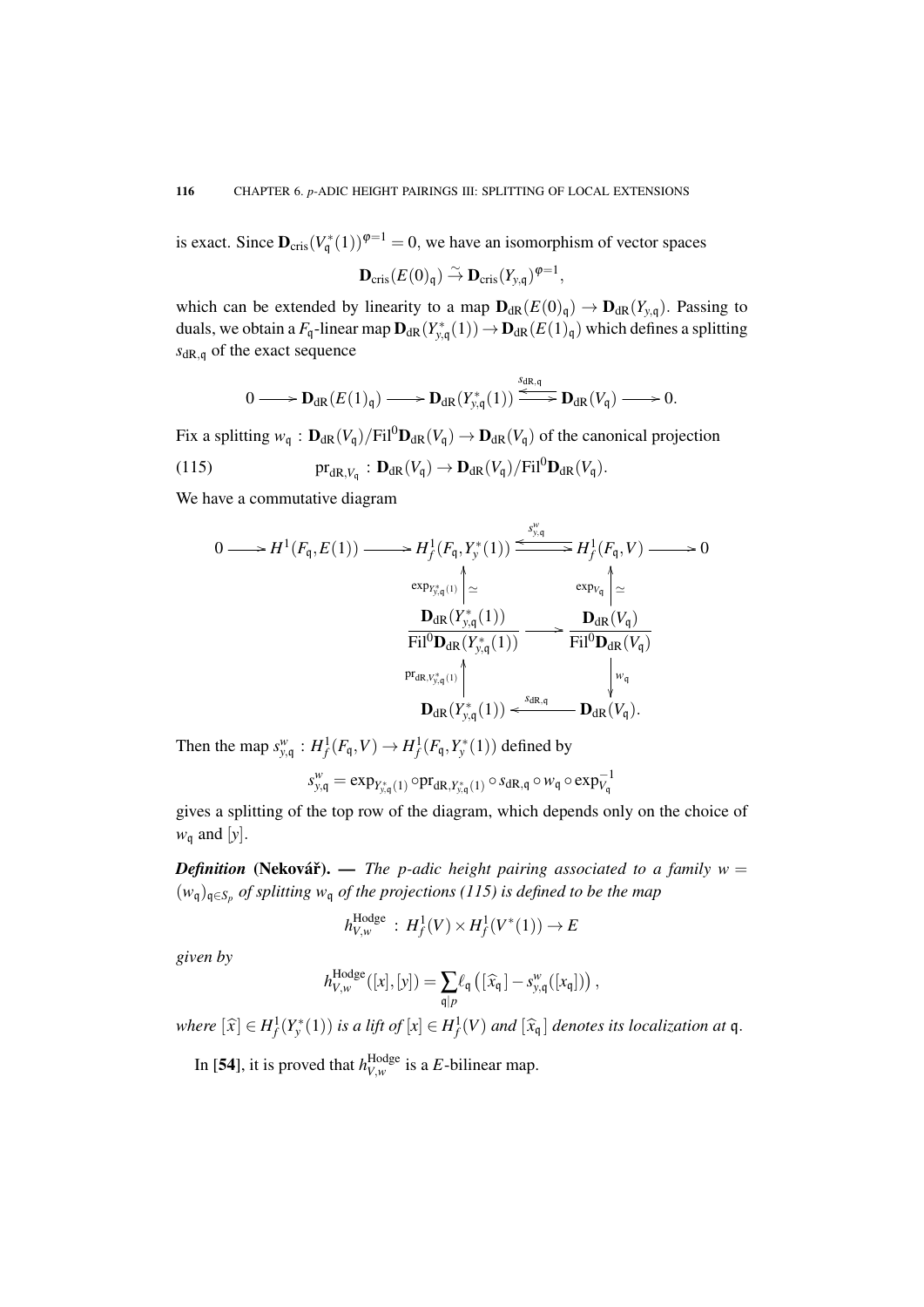**6.2.2.** — Now, let  $D_q$  be a splitting submodule of  $\mathbf{D}_{st/L}(V_q)$ . We have

(116) 
$$
\mathbf{D}_{dR/L}(V_q) = D_{q,L} \oplus \mathrm{Fil}^0 \mathbf{D}_{dR/L}(V_q), \qquad D_{q,L} = D_q \otimes_{L_0} L.
$$

Set  $D_{\mathfrak{q},F_{\mathfrak{q}}} = (D_{\mathfrak{q},L})^{G_{F_{\mathfrak{q}}}}$ . Since the decomposition (116) is compatible with the Galois action, taking Galois invariants we have

$$
\mathbf{D}_{\mathrm{dR}}(V_{\mathfrak{q}}) = D_{\mathfrak{q},F_{\mathfrak{q}}} \oplus \mathrm{Fil}^{0} \mathbf{D}_{\mathrm{dR}}(V_{\mathfrak{q}}).
$$

This decomposition defines a splitting of the projection (115) which we will denote by  $w_{D,q}$ .

*Proposition 6.2.3*. — *Let V be a p-adic representation of GF*,*<sup>S</sup> such that for each* q ∈ *S<sup>p</sup> the restriction of V on the decomposition group at* q *is potentially semistable and satisfies condition* S)*. Let* (*D*q)q∈*S<sup>p</sup> be a family of splitting submodules and let w<sup>D</sup>* = (*wD*,q)q∈*S<sup>p</sup> be the associated system of splittings. Then*

$$
h_{V,D}^{\rm spl}=h_{V,w_D}^{\rm Hodge}.
$$

We need the following auxiliary result. As before, we denote by  $D_q$  the  $(\varphi, \Gamma_q)$ module associated to *D*q.

*Lemma 6.2.4*. — *The following diagram*

$$
\mathscr{D}_{dR}(\mathbf{D}_{q}) \xrightarrow{\text{sp}_{q,y}} \mathscr{D}_{dR}(\mathbf{D}_{q,y})
$$
\n
$$
\downarrow \qquad \qquad \downarrow
$$
\n
$$
\mathbf{D}_{dR}(V_{q}) \xrightarrow{\text{sa}_{R,q}} \mathbf{D}_{dR}(Y_{y,q}^{*}(1)),
$$

*where the vertical maps are induced by the canonical inclusions of corresponding*  $(\varphi, \Gamma_{\mathfrak{q}})$ *-modules and s* $_{\mathbf{D}_{\mathfrak{q}},y}$  *is the map induced by the splitting (82), is commutative.* 

*Proof of the lemma.* — The proof is an easy exercice and is omitted here.  $\Box$ 

*Proof of Proposition 6.2.3*. — From the functoriality of the exponential map and Proposition 4.1.4 it follows that the diagram

(117)  
\n
$$
\mathscr{D}_{dR}(\mathbf{D}_{q}) \xrightarrow{\exp_{\mathbf{D}_{q}}} H^{1}_{f}(\mathbf{D}_{q})
$$
\n
$$
\Big| = \Big|_{\mathbf{D}_{dR}(V_{q})/Fil^{0}\mathbf{D}_{dR}(V_{q})} \xrightarrow{\exp_{V_{q}}} H^{1}_{f}(F_{q}, V)
$$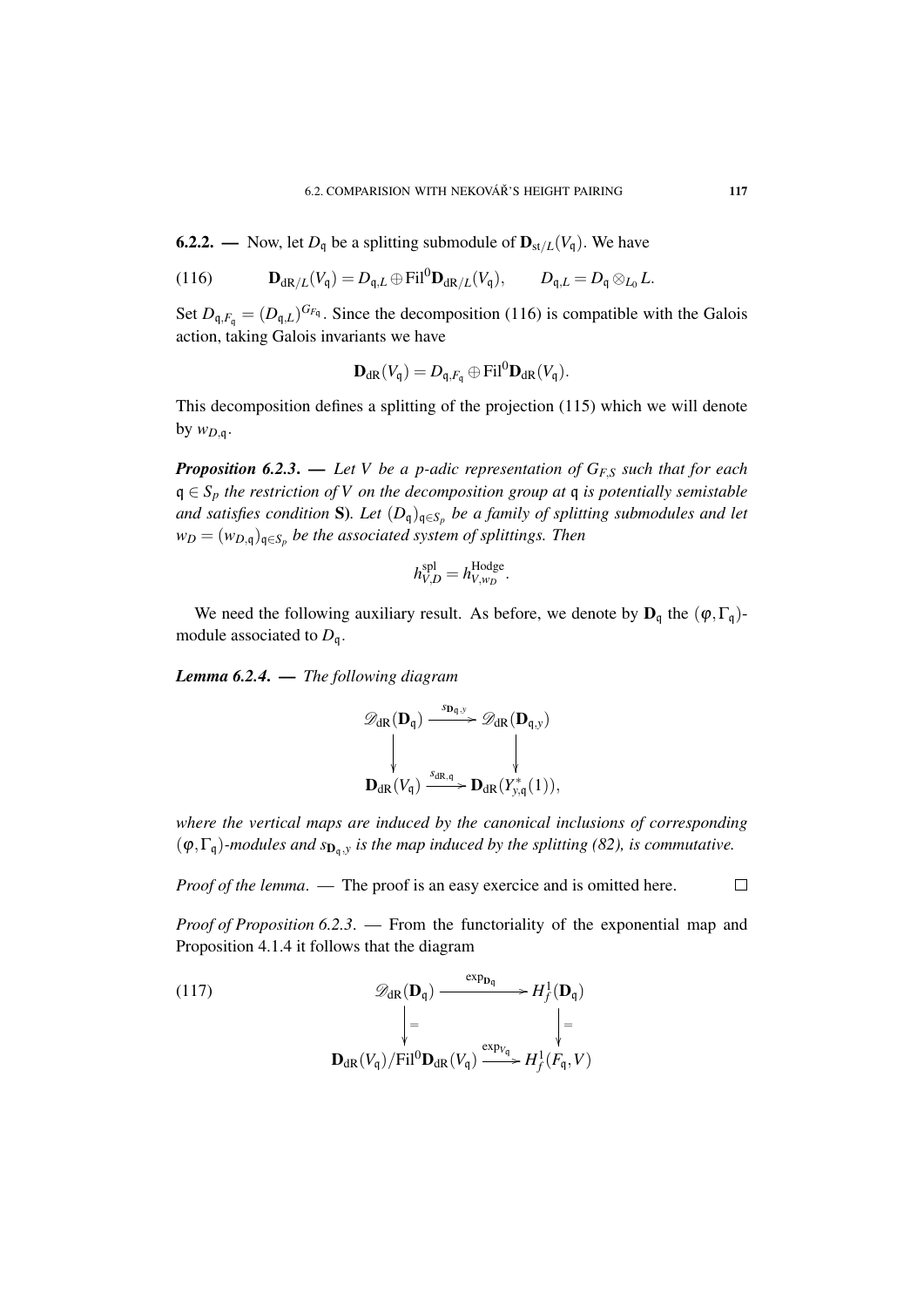is commutative. The same holds if we replace  $V_q$  and  $\mathbf{D}_q$  by  $Y^*_{y,q}(1)$  and  $\mathbf{D}_{q,y}$  respectively. Consider the diagram

(118)  
\n
$$
\mathscr{D}_{\text{dR}}(\mathbf{D}_{\text{q}}) \xrightarrow{\mathbf{s}_{\mathbf{D}_{\text{q},y}}} \mathscr{D}_{\text{dR}}(\mathbf{D}_{\text{q},y})
$$
\n
$$
\downarrow \qquad \qquad \downarrow \qquad \qquad \downarrow \qquad \qquad \downarrow \qquad \qquad \downarrow
$$
\n
$$
\mathbf{D}_{\text{dR}}(V_{\text{q}}) \qquad \qquad \mathbf{D}_{\text{dR}}(Y_{y,\text{q}}^*(1))
$$
\n
$$
\downarrow \qquad \qquad \downarrow \qquad \qquad \downarrow \qquad \qquad \downarrow \qquad \qquad \downarrow \qquad \qquad \downarrow \qquad \qquad \downarrow \qquad \downarrow \qquad \downarrow \qquad \downarrow \qquad \downarrow \qquad \downarrow \qquad \downarrow \qquad \downarrow \qquad \downarrow \qquad \downarrow \qquad \downarrow \qquad \downarrow \qquad \downarrow \qquad \downarrow \qquad \downarrow \qquad \downarrow \qquad \downarrow \qquad \downarrow \qquad \downarrow \qquad \downarrow \qquad \downarrow \qquad \downarrow \qquad \downarrow \qquad \downarrow \qquad \downarrow \qquad \downarrow \qquad \downarrow \qquad \downarrow \qquad \downarrow \qquad \downarrow \qquad \downarrow \qquad \downarrow \qquad \downarrow \qquad \downarrow \qquad \downarrow \qquad \downarrow \qquad \downarrow \qquad \downarrow \qquad \downarrow \qquad \downarrow \qquad \downarrow \qquad \downarrow \qquad \downarrow \qquad \downarrow \qquad \downarrow \qquad \downarrow \qquad \downarrow \qquad \downarrow \qquad \downarrow \qquad \downarrow \qquad \downarrow \qquad \downarrow \qquad \downarrow \qquad \downarrow \qquad \downarrow \qquad \downarrow \qquad \downarrow \qquad \downarrow \qquad \downarrow \qquad \downarrow \qquad \downarrow \qquad \downarrow \qquad \downarrow \qquad \downarrow \qquad \downarrow \qquad \downarrow \qquad \downarrow \qquad \downarrow \qquad \downarrow \qquad \downarrow \qquad \downarrow \qquad \downarrow \qquad \downarrow \qquad \downarrow \qquad \downarrow \qquad \downarrow \qquad \downarrow \qquad \downarrow \qquad \downarrow \qquad \downarrow \qquad \downarrow \qquad \downarrow \qquad \downarrow \qquad \downarrow \qquad \downarrow \qquad
$$

From the definition of  $w_{D,q}$ , it follows that the composition of vertical maps in the left (resp. right) colomn is induced by the inclusion  $D_q \subset D_{\text{rig}}^{\dagger}(V_q)$  (resp. by  $D_{q,y} \subset$  $\mathbf{D}^{\dagger}_{\text{rig}}(Y_{y,\mathfrak{q}}^*(1))$ ) and therefore the diagram (118) is commutative by Lemma 6.2.4. From the commutativity of (117) and (118) and the definition of  $s_{y,q}$  and  $s_{y,q}^w$ , it follows now that  $s_{y,q} = s_{y,q}^w$  for all  $q \in S_p$ , and the proposition is proved.  $\Box$ 

# 6.3. Comparision with  $h_{V,D}^{\text{norm}}$

**6.3.1.** — In this section, we compare the pairing  $h_{V,D}^{spl}$  with the pairing  $h_{V,D}^{norm}$  constructed in Chapter 5. Let *V* be a *p*-adic representation of  $G_{FS}$  that is potentially semistable at all  $q \in S_p$ . Fix a system  $(D_q)_{q \in S_p}$  of splitting submodules and denote by  $(D_q)_{q \in S_p}$  the system of  $(\varphi, \Gamma_q)$ -submodules of  $D_{rig}^{\dagger}(V_q)$  associated to  $(D_q)_{q \in S_p}$  by Theorem 2.2.3. We will assume, that (*V*,*D*) satisfies condition S) of Section 6.1 and condition N2) of Section 5.1. Note that S) implies N1). We also remark, that from Proposition 2.9.2 i) and the fact that the Hodge–Tate weights of  $\mathbf{D}_{st/L}(V_q)/D_q$  and  ${\bf D}_{st/L}(V_{\mathfrak{q}}^*(1))/D_{\mathfrak{q}}^{\perp}$  are positive, it follows that, under our assumptions, N2) is equivalent to the following condition

N2\*) For each  $q \in S_p$ ,

$$
(\mathbf{D}_{st/L}(V_{\mathfrak{q}})/D_{\mathfrak{q}})^{\phi=1,N=0,G_{L/F_{\mathfrak{q}}}}=(\mathbf{D}_{st/L}(V_{\mathfrak{q}}^*(1))/D_{\mathfrak{q}}^{\perp})^{\phi=1,N=0,G_{L/F_{\mathfrak{q}}}}=0,
$$

where *L* is a finite extension of  $F_{\mathfrak{q}}$  such that  $V_{\mathfrak{q}}$  (respectively  $V_{\mathfrak{q}}^*(1)$ ) is semistable over *L*.

The following statement is known  $([62, 10])$ , but we prove it here for completeness.

*Proposition 6.3.2*. — *Assume that V is a p-adic representation satisfying conditions* S) *and* N2\*)*. Then*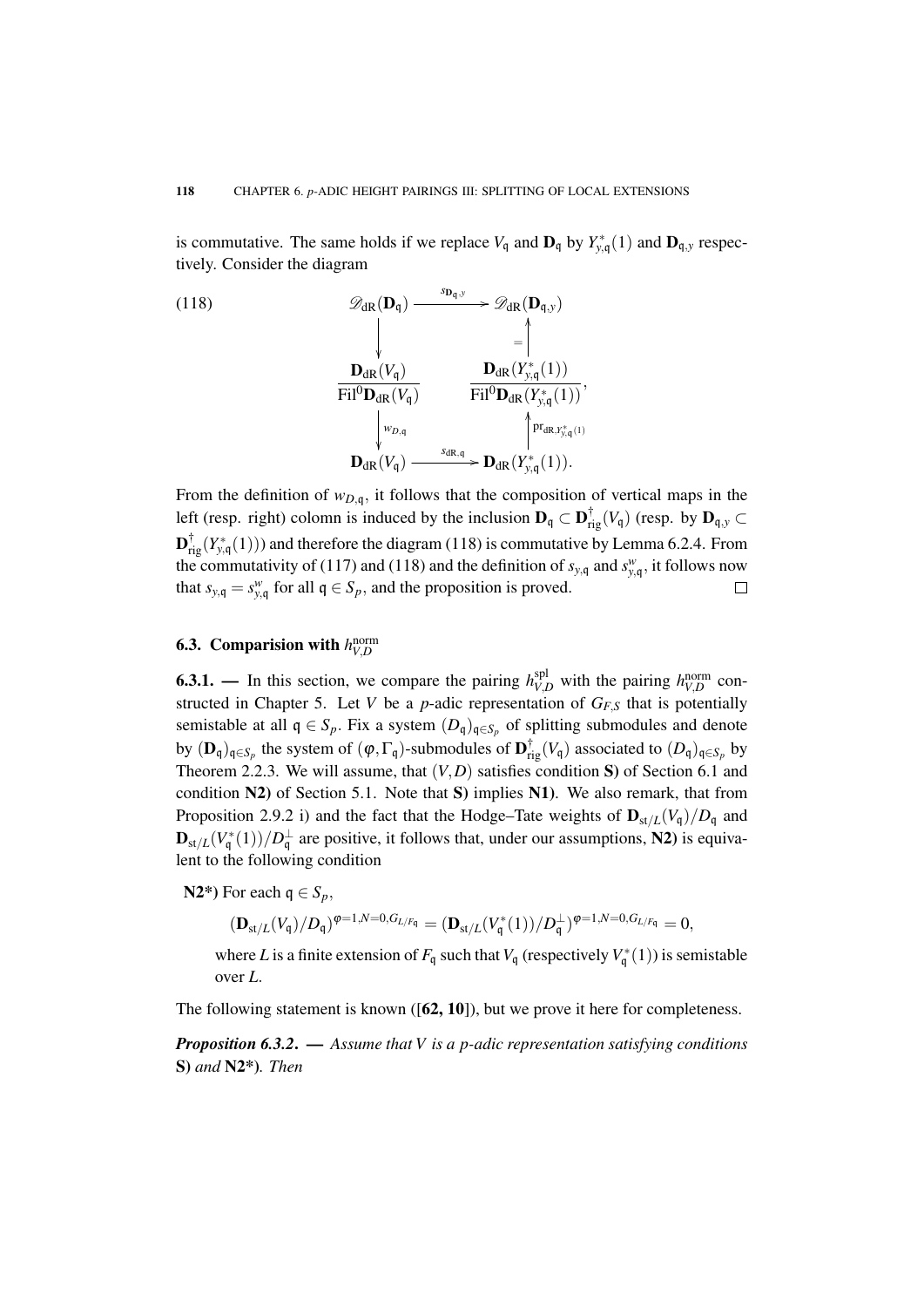$$
i) H_f^1(F_{\mathfrak{q}}, V) = H_f^1(\mathbf{D}_{\mathfrak{q}}) = H^1(\mathbf{D}_{\mathfrak{q}}) \text{ and } H_f^1(F_{\mathfrak{q}}, V^*(1)) = H_f^1(\mathbf{D}_{\mathfrak{q}}^{\perp}) = H^1(\mathbf{D}_{\mathfrak{q}}^{\perp}) \text{ for all } \mathfrak{q} \in S_p.
$$
  
\n
$$
ii) H_f^1(V) \simeq H^1(V, \mathbf{D}) \text{ and } H_f^1(V^*(1)) \simeq H^1(V^*(1), \mathbf{D}^{\perp}).
$$

*Proof.* — i) The first statement follows from N2) and Proposition 4.1.4 iii).

ii) Note that by i)

$$
\mathbf{R}^1\Gamma(F_{\mathfrak{q}},V,\mathbf{D})=\begin{cases}H^1_f(F_{\mathfrak{q}},V),&\text{if }\mathfrak{q}\in\Sigma_p,\\H^1(\mathbf{D}_{\mathfrak{q}}),&\text{if }\mathfrak{q}\in S_p.\end{cases}
$$

By definition, the group  $H^1(V, \mathbf{D})$  is the kernel of the morphism

$$
H_S^1(V) \bigoplus \left( \bigoplus_{\mathfrak{q} \in \Sigma_p} H_f^1(F_{\mathfrak{q}}, V) \right) \bigoplus \left( \bigoplus_{\mathfrak{q} \in S_p} H^1(\mathbf{D}_{\mathfrak{q}}) \right) \to \bigoplus_{\mathfrak{q} \in S} H^1(F_{\mathfrak{q}}, V)
$$

given by

$$
([x],[y_{\mathfrak{q}}]_{\mathfrak{q}\in S})\mapsto ([x_{\mathfrak{q}}]-g_{\mathfrak{q}}([y_{\mathfrak{q}}]))_{\mathfrak{q}\in S},\qquad [x_{\mathfrak{q}}]=res_{\mathfrak{q}}([x]),
$$

where  $g_q$  denotes the canonical inclusion  $H^1_f(F_q, V) \to H^1(F_q, V)$  if  $q \in \Sigma_p$  and the map  $H^1(\mathbf{D}_\mathfrak{q}) \to H^1(F_\mathfrak{q}, V)$  if  $\mathfrak{q} \in S_p$ . In the both cases,  $g_\mathfrak{q}$  is injective and, in addition, for each  $q \in S_p$  we have  $H^1(\mathbf{D}_q) = H^1_f(F_q, V)$  by i). This implies that  $H^1(V, \mathbf{D}) =$ *H*<sup>1</sup><sub>*f*</sub>(*V*). The same argument shows that  $H^1(V^*(1), \mathbf{D}^{\perp}) = H^1_f(V^*(1)).$  $\Box$ 

**Theorem 6.3.3.** — Let V be a p-adic representation such that  $V_q$  is potentially *semistable for each*  $q \in S_p$ , *and let*  $(D_q)_{q \in S_p}$  *be a family of splitting submodules. Assume that* (*V*,*D*) *satisfies conditions* S) *and* N2\*)*. Then*

$$
h_{V,\mathbf{D}}^{\text{norm}} = h_{V,D}^{\text{spl}}.
$$

*where*  $\mathbf{D} = (\mathbf{D}_{\mathsf{q}})_{\mathsf{q} \in S_p}$  denotes the family of  $(\varphi, \Gamma_{\mathsf{q}})$ *-modules associated to*  $D =$  $(D_{\mathfrak{q}})_{\mathfrak{q} \in S_p}$ .

*Proof.* — First note that in our case the element  $[\tilde{x}_{\text{t}}^+]$ , defined in Section 6.1.3, coincides with  $[x_q^+]$ . Comparing the definitions of  $h_{V,D}^{\text{norm}}$  and  $h_{V,D}^{\text{spl}}$  we see that it is enough to show that  $\ell_{\mathfrak{q}}\left(\text{pr}_{\mathfrak{q},y}([x_{\mathfrak{q},y}^{I_w}]) - s_{\mathfrak{q},y}([x_{\mathfrak{q}}^+])\right) = 0$  for all  $\mathfrak{q} \in S_p$ . The splitting  $s_{y,\mathfrak{q}}$  of the exact sequence

$$
0 \to H^1_f(F_{\mathfrak{q}}, E(1)) \to H^1_f(\mathbf{D}_{\mathfrak{q},y}) \to H^1(\mathbf{D}_{\mathfrak{q}}) \to 0
$$

(see (83)) gives an isomorphism

$$
H^1_{\mathrm{Iw}}(\mathbf{D}_{\mathfrak{q},y})_{\Gamma^0_{\mathfrak{q}}}\simeq H^1_{\mathrm{Iw}}(\mathbf{D}_{\mathfrak{q}})_{\Gamma^0_{\mathfrak{q}}}\oplus H^1_{\mathrm{Iw}}(\mathscr{R}_{F_{\mathfrak{q}},E}(\chi))_{\Gamma^0_{\mathfrak{q}}}\simeq H^1(\mathbf{D}_{\mathfrak{q}})\oplus H^1_{\mathrm{Iw}}(F_{\mathfrak{q}},E(1))_{\Gamma^0_{\mathfrak{q}}}.
$$

Since  $\pi_{D,q}$   $\left(\text{pr}_{q,y}([x_{q,y}^{\text{Iw}}]) - s_{q,y}([x_q^{\pm}])\right) = 0$ , from this decomposition it follows that

$$
\mathrm{pr}_{\mathfrak{q},\mathbf{y}}([\mathbf{w}_\mathfrak{q}]) - s_{\mathfrak{q},\mathbf{y}}([\mathbf{x}_\mathfrak{q}^+]) \in H^1_{\mathrm{Iw}}(F_\mathfrak{q}, E(1))_{\Gamma^0_\mathfrak{q}} = \ker(\ell_\mathfrak{q}),
$$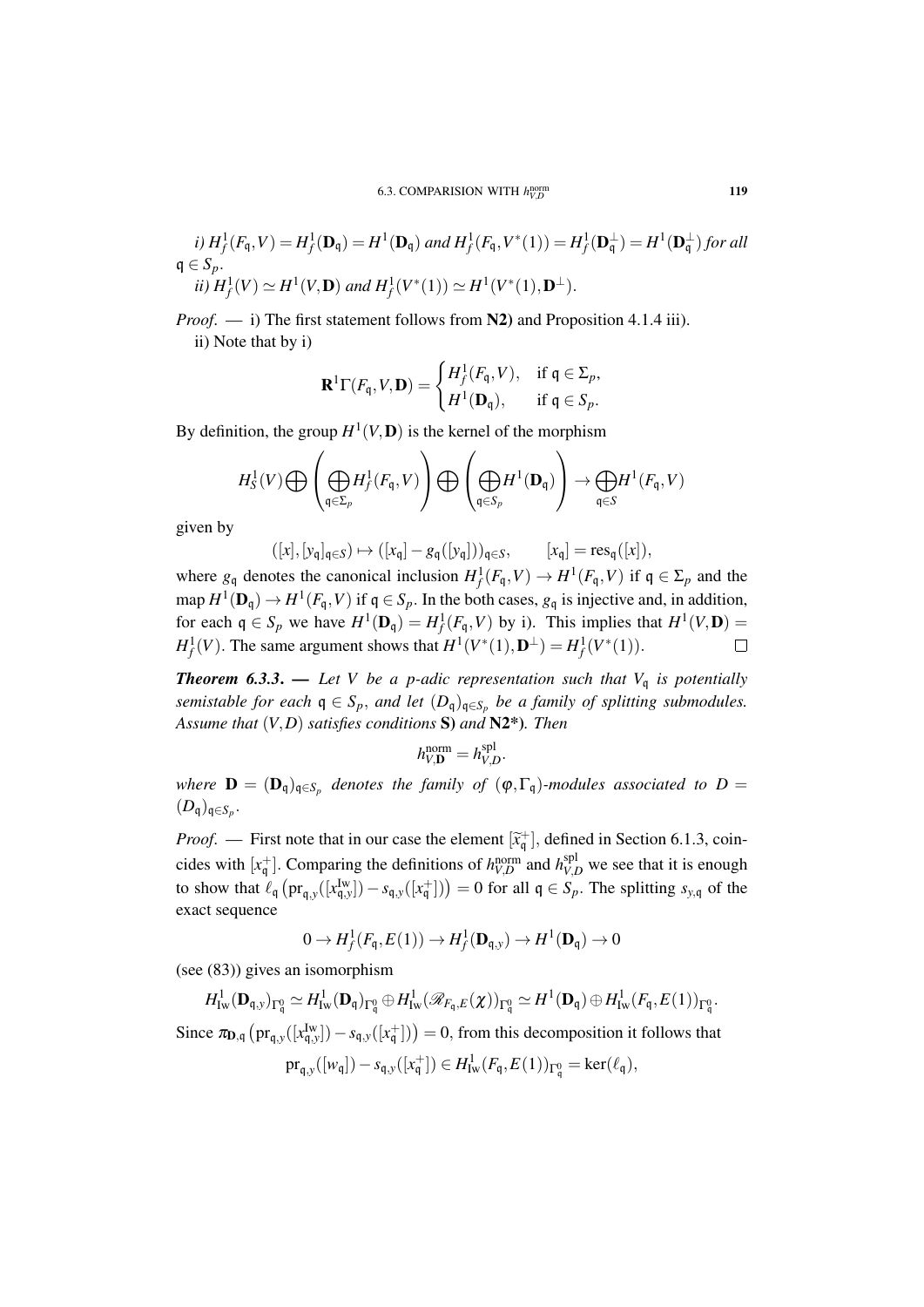and the theorem is proved.

*Corollary 6.3.4.* — *If*  $(V, D)$  *satisfies conditions* S) *and* N2\*)*, then* 

$$
h_{V,\mathbf{D},1}^{\text{sel}} = h_{V,\mathbf{D}}^{\text{norm}} = -h_{V,\mathbf{D}}^{\text{spl}}
$$

*coincide.*

*Proof*. — This follows from Theorems 5.2.2 and 6.3.3.

 $\Box$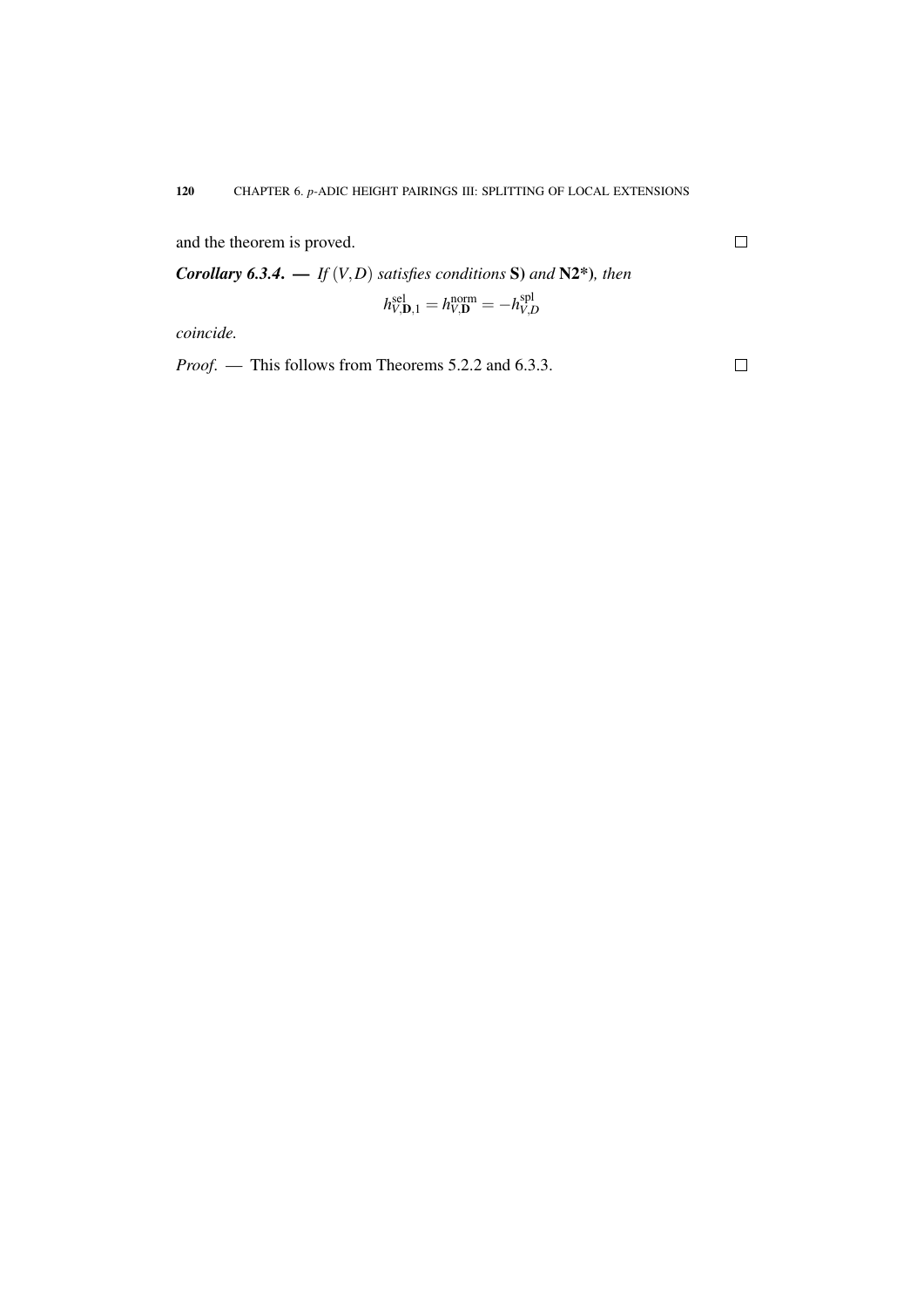# CHAPTER 7

# *p*-ADIC HEIGHT PAIRINGS IV: EXTENDED SELMER GROUPS

## 7.1. Extended Selmer groups

7.1.1. — Let  $F = Q$ . Let *V* be a *p*-adic representation of  $G_{Q,S}$  that is potentially semistable at *p*. We fix a splitting submodule  $D_p$  of  $V_p$  which we will denote simply by *D*. In Section 4.3, we associated to *D* a canonical filtration  $\left(F_i\mathbf{D}_{\mathrm{rig}}^{\dagger}(V_p)\right)$  $-2 \le i \le 2$ . Recall that  $F_0$ **D**<sup>†</sup><sub>rig</sub>(*V<sub>p</sub>*) = **D**, where **D** is the (φ, Γ<sub>**Q**<sub>*p*</sub>)</sub>-module associated to *D*. We maintain the notation of Section 4.3 and set  $\mathbf{M}_0 = \mathbf{D}/F_{-1}\mathbf{D}_{\text{rig}}^{\dagger}(V_p)$ ,  $\mathbf{M}_1 = F_1 \mathbf{D}_{\text{rig}}^{\dagger}(V_p) / \mathbf{D}$  and  $\mathbf{W} = F_1 \mathbf{D}_{\text{rig}}^{\dagger}(V_p) / F_{-1} \mathbf{D}_{\text{rig}}^{\dagger}(V_p)$ . The exact sequence

$$
0\to \mathbf{M}_0\to \mathbf{W}\to \mathbf{M}_1\to 0
$$

induces the coboundary map  $\delta_0: H^0(\mathbf{M}_1) \to H^1(\mathbf{M}_0)$ . Note that if *V* satisfies conditions N1-2) of Section 5.1 we have  $M_0 = M_1 = 0$ . We first describe the structure of the Selmer group  $H^1(V, \mathbf{D})$ . Recall the following conditions introduced in Section 4.3

**F1a)** 
$$
H^0(\mathbf{D}_{\mathrm{rig}}^{\dagger}(V_p)/F_1\mathbf{D}_{\mathrm{rig}}^{\dagger}(V_p)) = H^0(\mathbf{D}_{\mathrm{rig}}^{\dagger}(V_p^*(1)))/F_1\mathbf{D}_{\mathrm{rig}}^{\dagger}(V_p^*(1))) = 0.
$$

F2a) The composed map

$$
\delta_{0,c}: H^0(\mathbf{M}_1) \xrightarrow{\delta_0} H^1(\mathbf{M}_0) \xrightarrow{\mathrm{pr}_c} H^1_c(\mathbf{M}_0),
$$

where the second arrow denotes the canonical projection on  $H_c^1(\mathbf{M}_0)$ , is an isomorphism.

Let  $\rho_{\text{D},f}$  and  $\rho_{\text{D},c}$  denote the composed maps

(119) 
$$
\rho_{\mathbf{D},f}: H^1(\mathbf{D}) \to H^1(\mathbf{M}_0) \xrightarrow{\text{pr}_f} H^1_f(\mathbf{M}_0),
$$

$$
\rho_{\mathbf{D},c}: H^1(\mathbf{D}) \to H^1(\mathbf{M}_0) \xrightarrow{\text{pr}_c} H^1_c(\mathbf{M}_0).
$$

Note that  $H^0(\mathbf{M}_1) = H^0(\mathbf{D}')$ , where  $\mathbf{D}' = \mathbf{D}_{\mathrm{rig}}^{\dagger}(V_p)/\mathbf{D}$ .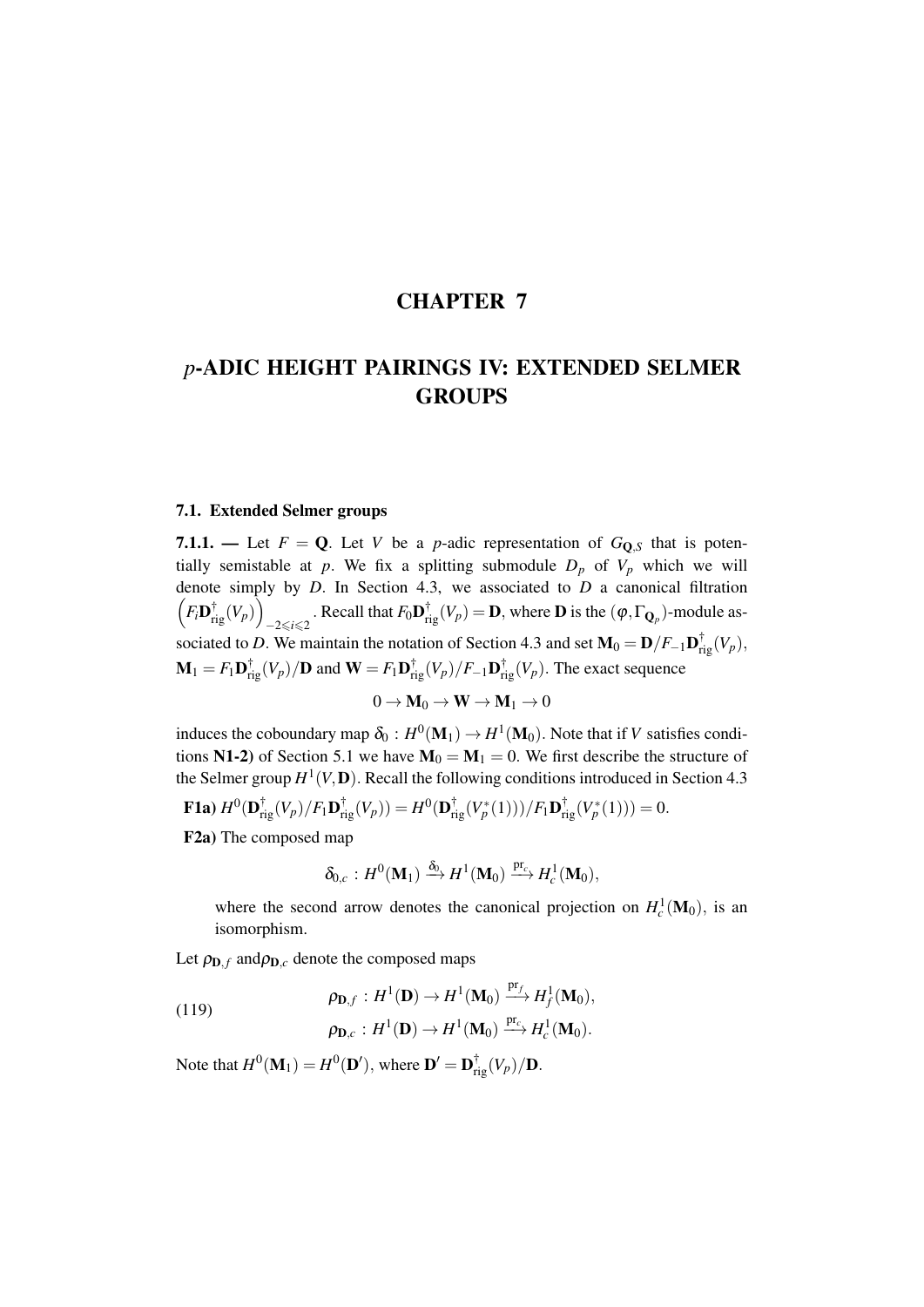*Proposition 7.1.2.* — *Let V be a p-adic representation of*  $G_{\mathbf{Q},S}$  *which is potentially semistable at p*. *Assume that the restriction of V on the decomposition group at p satisfies conditions* F1a) *and* F2a)*. Then*

*i) There exists an exact sequence*

(120) 
$$
0 \to H^0(\mathbf{D}') \xrightarrow{\partial_0} H^1(V, \mathbf{D}) \to H^1_f(V) \to 0.
$$

*ii) The map*

$$
\mathrm{spl}_{V,\mathbf{D}}^c: H^1(V,\mathbf{D}) \to H^0(\mathbf{D}'),\left[ (x,(x_{\mathfrak{q}}^+),(\lambda_{\mathfrak{q}})) \right] \mapsto \delta_{0,c}^{-1} \circ \rho_{\mathbf{D},c} ([x_p^+])
$$

*defines a canonical splitting of (120).*

*Proof*. — The first statement follows directly from the definition of Selmer complexes and the exact sequence (99). See also [10, Proposition 11]. The second statement follows immediately from the definition of  $\text{spl}_{V,D}$ .  $\Box$ 

**Definition.** — If the data  $(V, D)$  satisfy conditions **F1a**) and **F2a**), we call  $H^1(V, D)$ *the extended Selmer group associated to* (*V*,*D*).

From Proposition 7.1.2 it follows that we have a decomposition

$$
H^1(V,\mathbf{D})\simeq H^1_f(V)\oplus H^0(\mathbf{D}'),
$$

and we denote by

$$
\mathfrak{s}^c_{V,\mathbf{D}}: H^1_f(V) \to H^1(V,\mathbf{D})
$$

the injection induced by this splitting.

If, in addition,  $(V, D)$  satisfies **F2b**), we have another natural splitting of (120), namely

$$
\mathrm{spl}_{V,\mathbf{D}}^f: H^1(V,\mathbf{D}) \to H^0(\mathbf{D}'),\left[ (x,(x_{\mathfrak{q}}^+),(\lambda_{\mathfrak{q}})) \right] \mapsto \delta_{0,f}^{-1} \circ \rho_{\mathbf{D},f} \left( [x_p^+]\right)
$$

,

and we denote by

$$
\mathfrak{s}^f_{V,{\bf D}}:H^1_f(V)\to H^1(V,{\bf D})
$$

the resulting injection.

#### 7.2. Comparision with  $h_{VI}^{\text{spl}}$ *V*,*D*

7.2.1. — Assume that, in addition to F1a) and F2a), (*V*,*D*) satisfies condition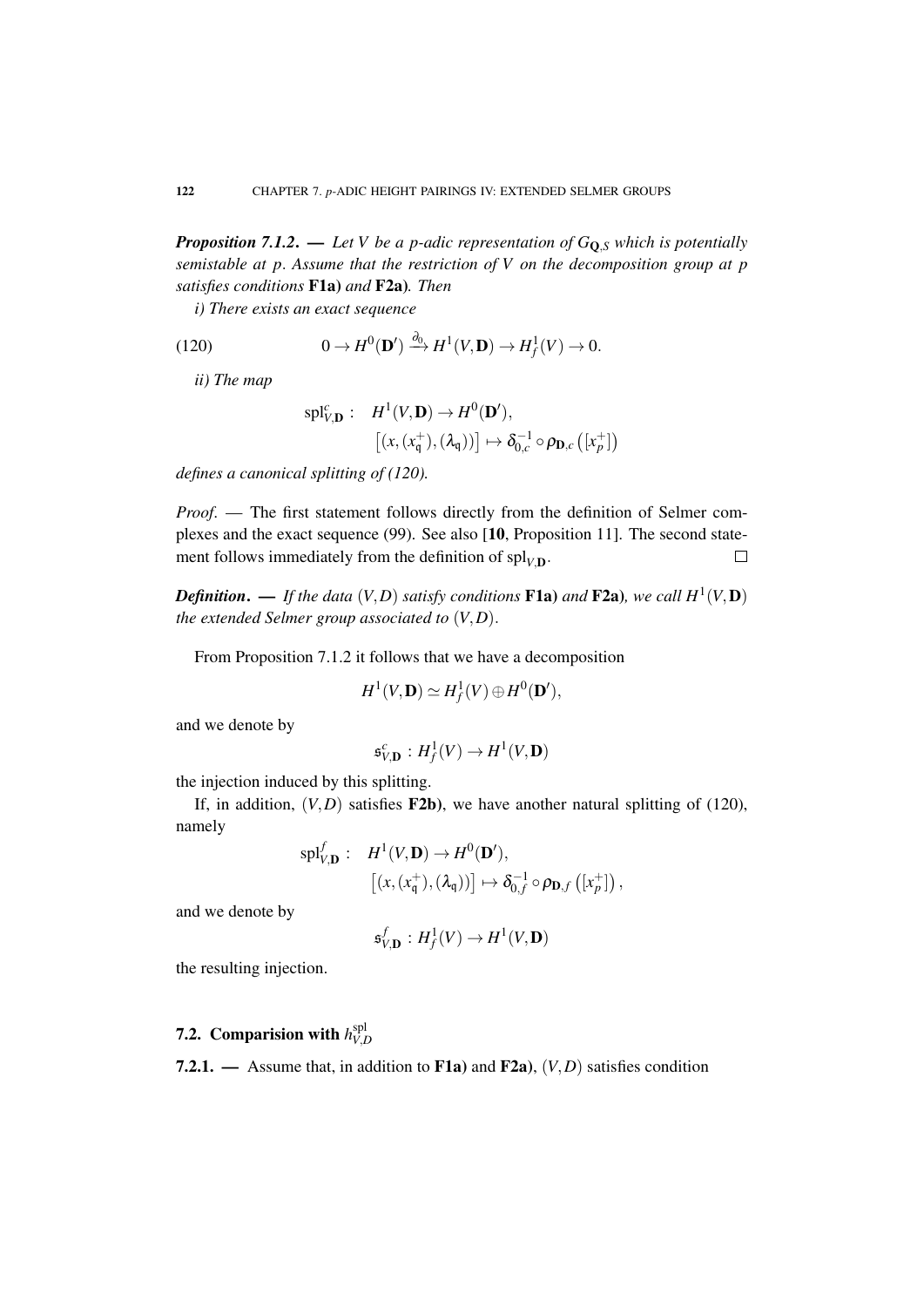F2b) The map

$$
\delta_{0,f}:H^0(\mathbf{M}_1)\xrightarrow{\delta_0} H^1(\mathbf{M}_0)\xrightarrow{\mathrm{pr}_f} H^1_f(\mathbf{M}_0),
$$

where the second arrow denotes the canonical projection on  $H_f^1(\mathbf{M}_0)$ , is an isomorphism (see Section 4.3).

Define a bilinear map

$$
\langle\;,\;\rangle_{{\bf D},f}:H^1_f({\bf M}_0)\times H^1_f({\bf M}^*_1(\chi_p))\to E
$$

as the composition

$$
H_f^1(\mathbf{M}_0) \times H_f^1(\mathbf{M}_1^*(\chi_p)) \xrightarrow{( \delta_{0,f}^{-1},\mathrm{id})} H^0(\mathbf{M}_1) \times H_f^1(\mathbf{M}_1^*(\chi_p)) \xrightarrow{\cup} H^1(\mathscr{R}_{\mathbf{Q}_p,E}(\chi_p))
$$
  

$$
\downarrow e_p
$$
  

$$
E.
$$

*Lemma 7.2.2.* — *For all*  $x \in H_f^1(\mathbf{M}_0)$  *and*  $y \in H_f^1(\mathbf{M}_1^*(\chi_p))$  *we have* 

$$
\langle x, y \rangle_{\mathbf{D},f} = -[i_{\mathbf{M}_1^*(\chi_p),f}^{-1}(y), \delta_{0,f}^{-1}(x)]_{\mathbf{M}_1},
$$

where  $[~,~]_{M_0}$  :  $\mathscr{D}_{\text{cris}}(\mathbf{M}_1^*(\chi_p)) \times \mathscr{D}_{\text{cris}}(\mathbf{M}_1) \to E$  denotes the canonical duality and  $i_{\mathbf{M}_{1}^{*}(\chi_{p}),f}: \mathscr{D}_{\text{cris}}(\mathbf{M}_{1}^{*}(\chi_{p})) \to H^{1}_{f}(\mathbf{M}_{1}^{*}(\chi_{p}))$  *is the isomorphism constructed in Proposition 2.9.4.*

*Proof.* — Recall that for each  $z \in H^1(\mathcal{R}_{\mathbf{Q}_p,E}(\chi_p))$  we have  $\text{inv}_p(w_p \cup z) = \ell_p(z)$ , where  $w_p = (0, \log \chi_p(\gamma_{\mathbf{Q}_p}))$ . Therefore, using Proposition 2.9.4, we obtain

$$
\langle x, y \rangle_{\mathbf{D}, f} = \ell_{\mathbf{Q}_p}(\delta_{0, f}^{-1}(x) \cup y) = \text{inv}_p(w_p \cup \delta_{0, f}^{-1}(x) \cup y) =
$$
  
\n
$$
= -\text{inv}_p(i_{\mathbf{M}_1, c}(\delta_{0, f}^{-1}(x)) \cup y)) =
$$
  
\n
$$
= -\text{inv}_p(i_{\mathbf{M}_1, c}(\delta_{0, f}^{-1}(x)) \cup i_{\mathbf{M}_1^*(\chi_p), f} \circ i_{\mathbf{M}_1^*(\chi_p), f}^{-1}(y)) =
$$
  
\n
$$
= -[i_{\mathbf{M}_1^*(\chi_p), f}^{-1}(y), \delta_{0, f}^{-1}(x)]_{\mathbf{M}_1}.
$$

7.2.3. — Assume that  $(V, D)$  satisfies conditions **F1a-b**) and **F2a-b**). Then condition S) holds by Proposition 4.3.13 iv) and the height pairing  $h_{VI}^{spl}$  $v_{V,D}^{\text{sp1}}$  is defined.

*Theorem 7.2.4.* — Let V be a p-adic representation of  $G_{\mathbf{Q},S}$  that is potentially *semistable at p and satisfies conditions*  $F1a-b$ *) and*  $F2a-b$ *). Then for all*  $[x^{sel}] =$  $[(x, (x_q^+),(\lambda_q))] \in H^1(V,\mathbf{D})$  and  $[y^{\text{sel}}] = [(y, (y_q^+),(\mu_q))] \in H^1(V^*(1),\mathbf{D}^{\perp})$  we have  $h_{V,D}^{\text{sel}}([x^{\text{sel}}], [y^{\text{sel}}]) = -h_{V,l}^{\text{spl}}$  $V_{V,D}^{\text{spl}}([x],[y]) + \big\langle \boldsymbol{\rho}_{\mathbf{D},f}([x^{+}_p]), \boldsymbol{\rho}_{\mathbf{D}^{\perp},f}([y^{+}_p]) \big\rangle_{\mathbf{D},f},$ 

*where the map*  $\rho_{\mathbf{D},f}$  *and*  $\rho_{\mathbf{D}^{\perp},f}$  *are defined in (119).*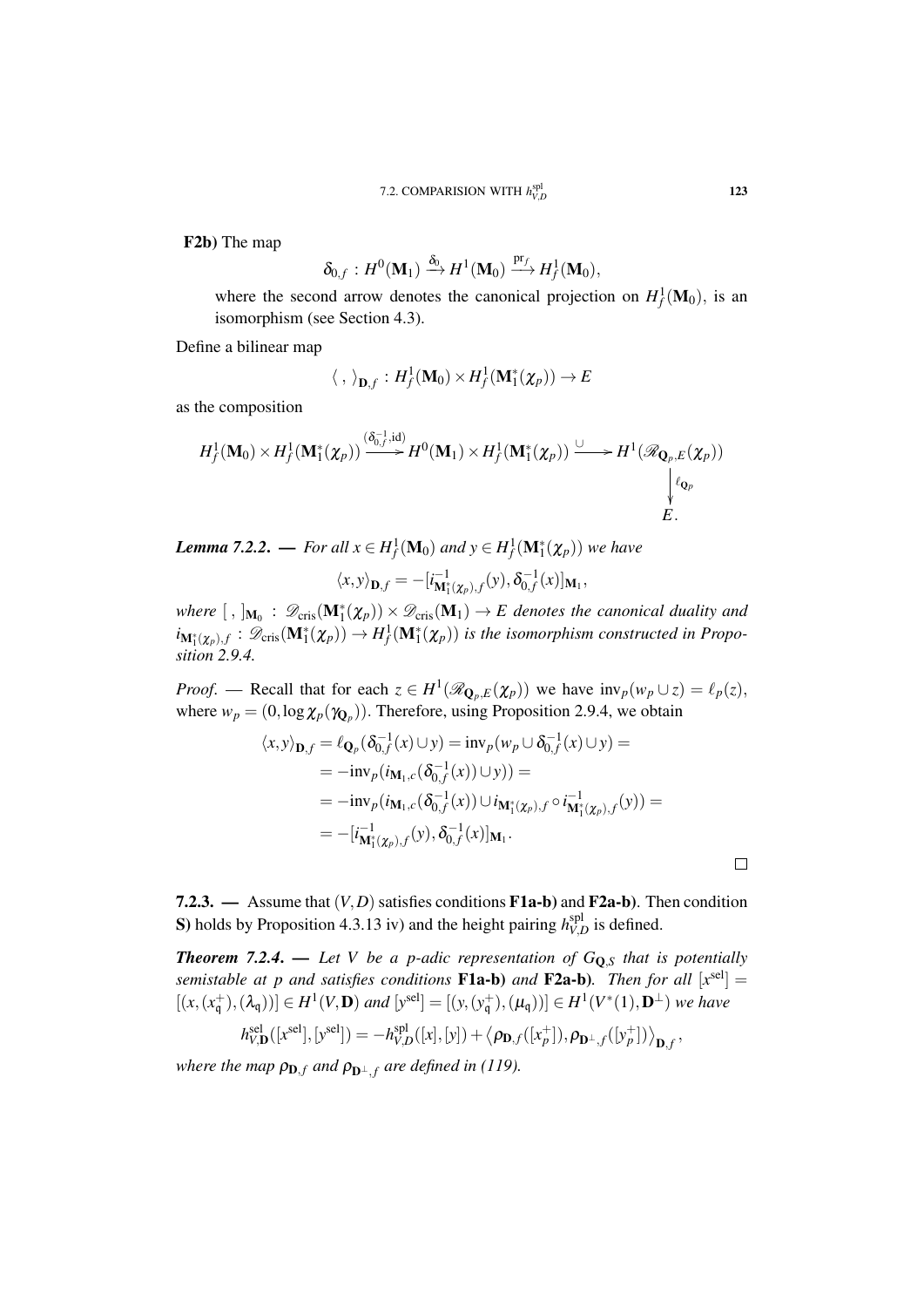*Proof.* — The proof is the same as that of [56, Theorem 11.4.6] with some modifications. Recall that we have a split exact sequence

$$
0 \longrightarrow H^{0}(\mathbf{D}') \longrightarrow H^{1}(V, \mathbf{D}) \xrightarrow{\mathfrak{s}_{V, \mathbf{D}}} H^{1}_{f}(V) \longrightarrow 0.
$$
  
Let  $[x^{\text{sel}}] = [(x, (x_{\mathsf{q}}^{+}), (\lambda_{\mathsf{q}}))] \in H^{1}(V, \mathbf{D})$ . Then  $\mathfrak{s}_{V, \mathbf{D}}([x^{\text{sel}}]) = [(x, (\widetilde{x}_{\mathsf{q}}^{+}), (\widetilde{\lambda}_{\mathsf{q}}))]$ , where

(121) 
$$
\widetilde{x}_p^+ = x_p^+ - \partial_0 \circ \left( \delta_{0,c}^{-1} \circ \rho_{\mathbf{D},c} \left( [x_p^+ ] \right) \right).
$$

Since  $H^0(\mathbf{M}_0) = 0$ ,  $H^2(F_{-1}\mathbf{D}_{\text{rig}}^{\dagger}(V_p)) = 0$  and  $H^1_f(F_{-1}\mathbf{D}_{\text{rig}}^{\dagger}(V_p)) = H^1(F_{-1}\mathbf{D}_{\text{rig}}^{\dagger}(V_p))$ , we have a commutative diagram with exact rows

$$
0 \longrightarrow H^{1}(F_{-1}\mathbf{D}_{\mathrm{rig}}^{\dagger}(V_{p})) \longrightarrow H_{f}^{1}(\mathbf{D}) \longrightarrow H_{f}^{1}(\mathbf{M}_{0}) \longrightarrow 0
$$

$$
\downarrow = \qquad \qquad \downarrow \qquad \qquad \downarrow
$$

$$
0 \longrightarrow H^{1}(F_{-1}\mathbf{D}_{\mathrm{rig}}^{\dagger}(V_{p})) \longrightarrow H^{1}(\mathbf{D}) \longrightarrow H^{1}(\mathbf{M}_{0}) \longrightarrow 0.
$$

The image of  $[\tilde{x}_p^+] \in H^1(\mathbf{D})$  in  $H^1(\mathbf{M}_0)$  is equal to

$$
\rho_{\mathbf{D},f}([x_p^+]) + \rho_{\mathbf{D},c}([x_p^+]) - \partial_0 \circ \left( \delta_{0,c}^{-1} \circ \rho_{\mathbf{D},c} ([x_p^+]) \right) = \n= \rho_{\mathbf{D},f}([x_p^+]) - \delta_{0,f} \left( \delta_{0,c}^{-1} \circ \rho_{\mathbf{D},c} ([x_p^+]) \right) \in H_f^1(\mathbf{M}_0),
$$

and therefore  $[\tilde{x}_p^+] \in H^1_f(\mathbf{D})$ . Consider the following diagram with exact rows and columns

(122)  
\n
$$
\begin{array}{ccc}\n & & 0 & 0 \\
 & & \downarrow & \\
 & H^{0}(\mathbf{D}') & = & H^{0}(\mathbf{D}') \\
 & & \downarrow & \\
0 & & \downarrow & \\
0 & & \downarrow & \\
0 & & \downarrow & \\
0 & & \downarrow & \\
0 & & \downarrow & \\
0 & & \downarrow & \\
0 & & \downarrow & \\
0 & & \downarrow & \\
0 & \downarrow & \\
0 & \downarrow & \\
0 & \downarrow & \\
0 & \downarrow & \\
0 & \downarrow & \\
0 & \downarrow & \\
0 & \downarrow & \\
0 & \downarrow & \\
0 & \downarrow & \\
0 & \downarrow & \\
0 & \downarrow & \\
0 & \downarrow & \\
0 & \downarrow & \\
0 & \downarrow & \\
0 & \downarrow & \\
0 & \downarrow & \\
0 & \downarrow & \\
0 & \downarrow & \\
0 & \downarrow & \\
0 & \downarrow & \\
0 & \downarrow & \\
0 & \downarrow & \\
0 & \downarrow & \\
0 & \downarrow & \\
0 & \downarrow & \\
0 & \downarrow & \\
0 & \downarrow & \\
0 & \downarrow & \\
0 & \downarrow & \\
0 & \downarrow & \\
0 & \downarrow & \\
0 & \downarrow & \\
0 & \downarrow & \\
0 & \downarrow & \\
0 & \downarrow & \\
0 & \downarrow & \\
0 & \downarrow & \\
0 & \downarrow & \\
0 & \downarrow & \\
0 & \downarrow & \\
0 & \downarrow & \\
0 & \downarrow & \\
0 & \downarrow & \\
0 & \downarrow & \\
0 & \downarrow & \\
0 & \downarrow & \\
0 & \downarrow & \\
0 & \downarrow & \\
0 & \downarrow & \\
0 & \downarrow & \\
0 & \downarrow & \\
0 & \downarrow & \\
0 & \downarrow & \\
0 & \downarrow & \\
0 & \downarrow & \\
0 & \downarrow & \\
0 & \downarrow & \\
0 & \downarrow & \\
0 & \downarrow & \\
0 & \downarrow & \\
0 & \downarrow & \\
0 & \downarrow & \\
0 & \downarrow & \\
0 & \downarrow & \\
0 & \downarrow & \\
0 & \downarrow & \\
0 & \downarrow & \\
0 & \downarrow & \\
0 & \downarrow & \\
0 & \downarrow & \\
0 & \downarrow & \\
0 & \downarrow & \\
0 & \downarrow & \\
0 & \downarrow & \\
0 & \downarrow & \\
0 & \downarrow & \\
0 & \downarrow & \\
0 & \downarrow & \\
0 & \downarrow & \\
0 & \downarrow & \\
0 & \downarrow & \\
0 & \downarrow & \\
0 & \downarrow & \\
0 & \downarrow & \\
0 & \downarrow & \\
0 & \downarrow & \\
0 & \downarrow & \\
0 & \downarrow & \\
0 & \downarrow & \\
0 & \downarrow & \\
0 & \
$$

where  $s_{y,p}$  is the canonical splitting constructed in Section 4.2. Recall that by Proposition 4.3.13 iii),  $\text{Im}(g_p) = H_f^1(\mathbf{Q}_p, V)$ . Let  $[\hat{x}] \in H_f^1(Y_y^*(1))$  be any lift of  $[x]$  and let  $[\hat{x}_p] \in H^1(\mathbf{Q}_p, Y^*_{\mathbf{y}}(1))$  denote its localization at *p*. Then by definition, we have

$$
h_{V,D}^{spl}([x],[y]) = \ell_p \left( [\widehat{x}_p] - g_{p,y} \circ s_{y,p}([\widetilde{x}_p^+]) \right).
$$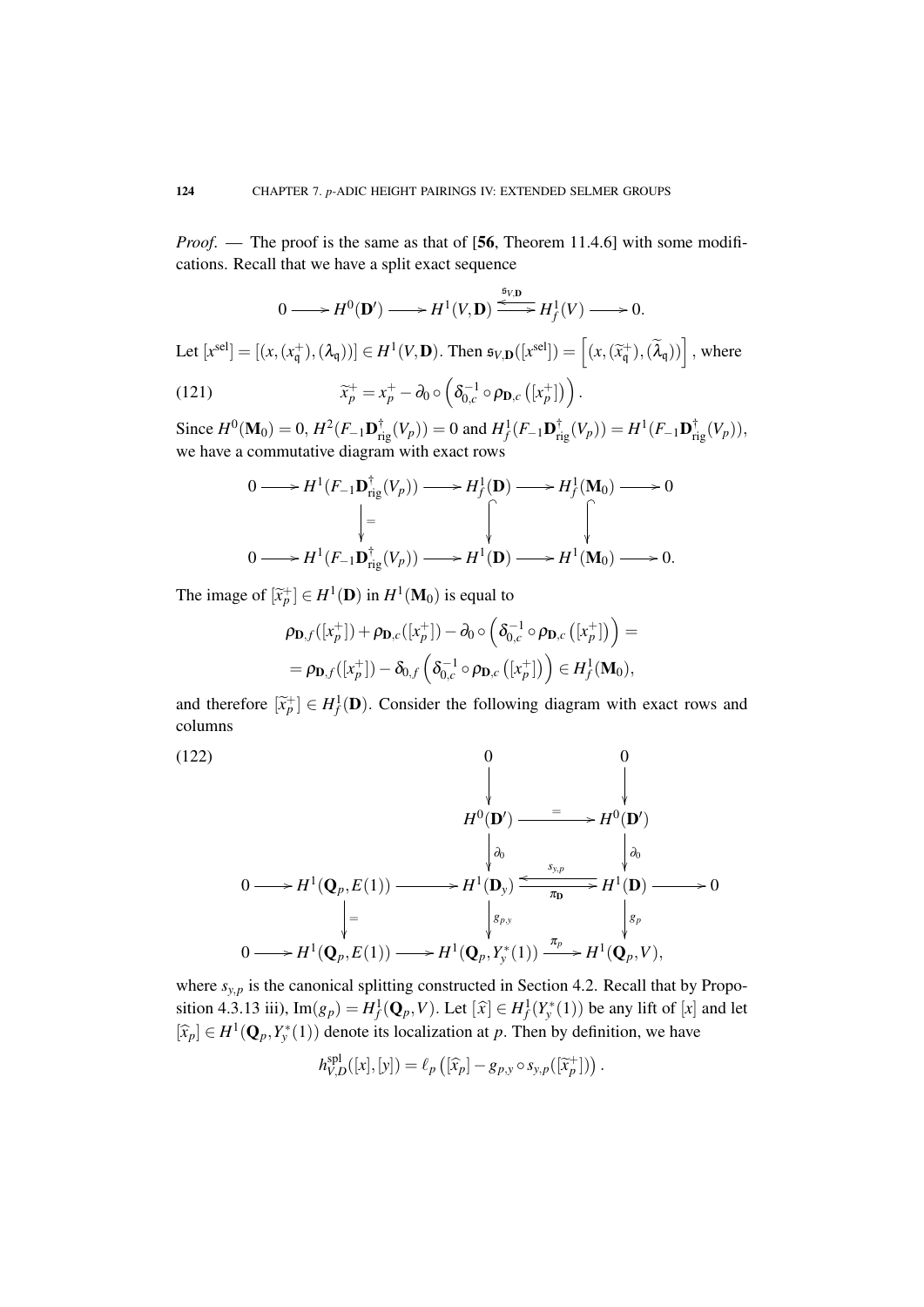The diagram (122) shows that there exists a unique element  $[\hat{x}^+_\uparrow] \in H^1(\mathbf{D}_y)$  such that  $(\hat{x}^+_\uparrow)$  =  $[\hat{x}^+_\uparrow]$  =  $[\hat{x}^+_\uparrow]$  =  $[\hat{x}^+_\uparrow]$  =  $[\hat{x}^+_\uparrow]$  =  $[\hat{x}^+_\uparrow]$  =  $[\hat{x}^+_\uparrow]$  =  $[\hat{x}^+_\uparrow]$  =  $[\hat{x}^$  $g_{p,y}\left(\widehat{x}_p^+\right) = \widehat{x}_p$  and  $\pi_\mathbf{D}\left(\widehat{x}_p^+\right) = \widehat{x}_p^+$ . Therefore, there exists a lift  $\widehat{x}^{\text{sel}}$  of  $\widehat{x}^{\text{sel}}$  of  $\widehat{x}^{\text{sel}}$ the form  $\left[ \hat{x}^{\text{sel}} \right] = \left[ (\hat{x}, \hat{x}^{\text{+}}_{\text{q}}, \hat{\lambda}_{\text{q}}) \right]$ . Recall that

$$
\beta_{Y_{y}^{*}(1), \mathbf{D}_{y}}\left([\widehat{x}^{sel}]\right) = (-z \cup \widehat{x}, (-w_{\mathfrak{q}} \cup \widehat{x}_{\mathfrak{q}}^{+}), (z_{\mathfrak{q}} \cup \widehat{\lambda}_{\mathfrak{q}})) \in S^{2}(Y_{y}^{*}(1), \mathbf{D}_{y}),
$$

where *z*,  $w_q$  and  $z_q$  are defined in (112). Set

(123) 
$$
[t_p] = -\delta_{0,f}^{-1} \circ \rho_{\mathbf{D},f}([x_p^+]) \in H^0(\mathbf{M}_1) = H^0(\mathbf{D}').
$$

Then

$$
\rho_{\mathbf{D},f}([\widetilde{x}_p^+]) + \rho_{\mathbf{D},f}(\partial_0([t_p])) = \rho_{\mathbf{D},f}([\widetilde{x}_p^+]) + \delta_{0,f}([t_p]) = 0.
$$

Thus, the image of  $[\tilde{x}_p^+] + \partial_0([t_p])$  under the projection  $H^1(\mathbf{D}) \to H^1(\mathbf{M}_0)$  lies in  $H_c^1(\mathbf{M}_0)$ . We have a commutative diagram

$$
0 \longrightarrow H^{1}(F_{-1}\mathbf{D}_{\mathrm{rig}}^{\dagger}(V_{p})) \longrightarrow H^{1}(\mathbf{D}) \longrightarrow H^{1}(\mathbf{M}_{0}) \longrightarrow 0
$$
  
\n
$$
\downarrow \qquad \qquad \downarrow \qquad \qquad \downarrow \qquad \qquad \downarrow \qquad \qquad \downarrow
$$
  
\n
$$
0 \longrightarrow H^{2}(F_{-1}\mathbf{D}_{\mathrm{rig}}^{\dagger}(V_{p})) \longrightarrow H^{2}(\mathbf{D}) \longrightarrow H^{2}(\mathbf{M}_{0}) \longrightarrow 0
$$
  
\n
$$
\downarrow \qquad \qquad \downarrow
$$
  
\n
$$
\{0\}
$$

By Lemma 2.9.5,  $H_c^1(\mathbf{M}_0) = \ker \left( \cup w_p : H^1(\mathbf{M}_0) \to H^2(\mathbf{M}_0) \right)$ , and we have

$$
[w_p] \cup ([\widetilde{x}_p^+] + \partial_0([t_p])) = 0 \quad \text{in } H^2(\mathbf{D}).
$$

Set  $[\xi_p] = s_{y,p}([\tilde{x}_p^+]) + \partial_0([t_p]) \in H^1(\mathbf{D}_y)$ . Then

$$
\beta_{\mathbf{D}_y}([\xi_p]) = -[w_p] \cup [\xi_p] = 0.
$$

Now we can use Lemma 5.2.3 and write

$$
\beta_{Y_{y}^{*}(1),\mathbf{D}_{y}}\left(\left[\widehat{x}^{\text{sel}}\right]\right)=[\left(\widehat{a},\left(\widehat{b}_{\mathfrak{q}}\right),\left(\widehat{c}_{\mathfrak{q}}\right)\right)],
$$

where

$$
\widehat{b}_p = w_p \cup (\xi_p - \widehat{x}_p^+) = w_p \cup (s_{y,p}(\widetilde{x}_p^+) - \widehat{x}_p^+) + w_p \cup \partial_0(t_p).
$$

Let  $\alpha_y \in C^0(G_{\mathbf{Q},S}, Y_y)$  be an element that maps to  $1 \in C^0(G_{\mathbf{Q},S}, E) = E$  and satisfies  $d\alpha$ <sup>*y*</sup> = *y*. The first formula of Lemma 5.2.4 reads

(124) 
$$
h_{V,\mathbf{D}}^{\text{sel}}([x^{\text{sel}}],[y^{\text{sel}}]) = \text{inv}_{\mathbf{Q}_p}\left([g_{p,y}(\widehat{b}_p) \cup f_p^{\perp}(\alpha_y) + g_p(b_p) \cup \mu_p]\right).
$$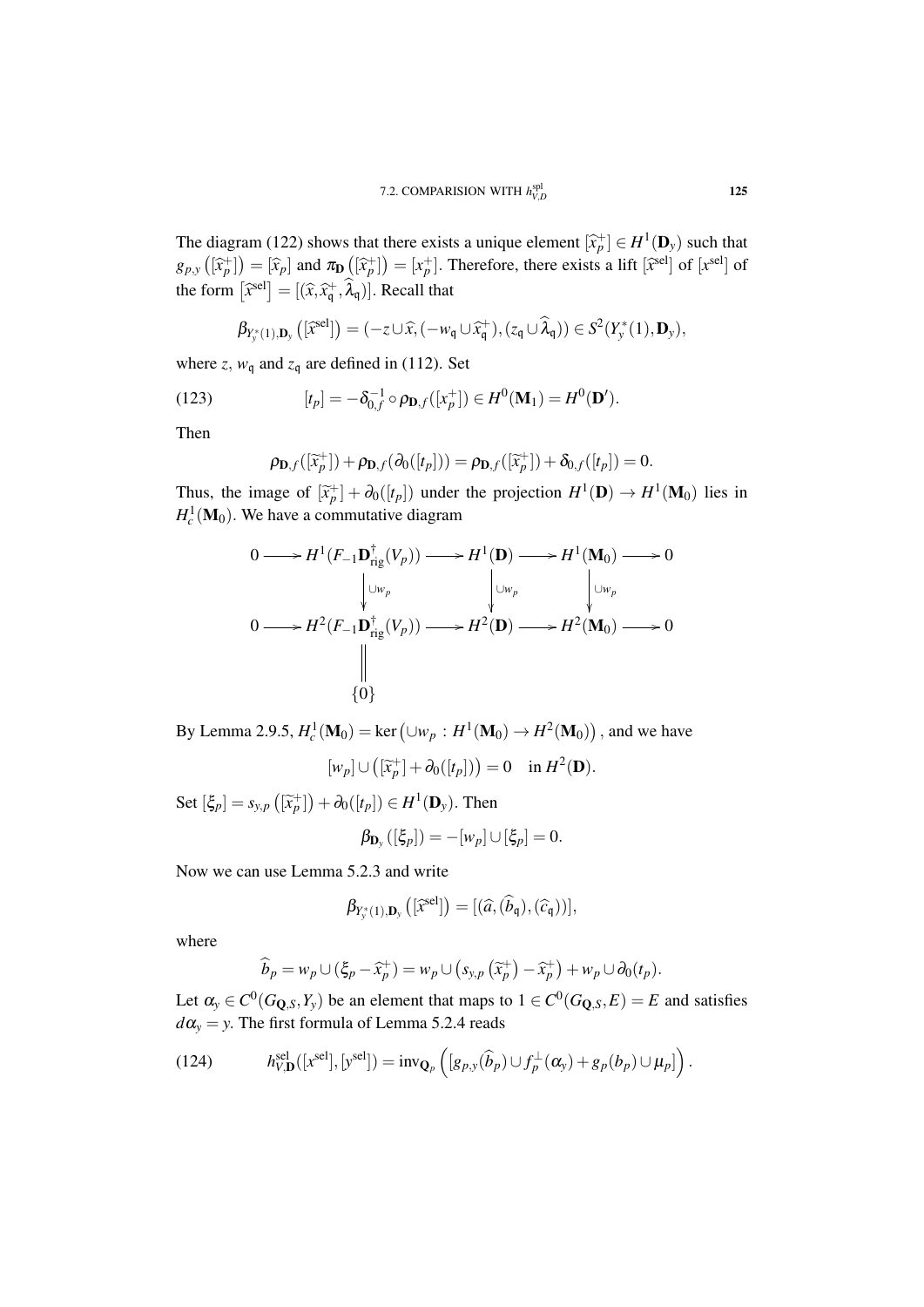Set  $u_p = s_{y,p}(\tilde{x}_p^+) - \hat{x}_p^+$ . Then  $u_p \in C^1_{\varphi, \gamma_p}(E(1))$  and  $u_p \cup \alpha_y = u_p$ . Thus

$$
(125) \quad [g_{p,y}(\widehat{b}_p) \cup f_p^{\perp}(\alpha_y) + g_p(b_p) \cup \mu_p] =
$$
  
= 
$$
[w_p \cup u_p] + [g_{p,y}(w_p \cup \partial_0(t_p)) \cup f_p^{\perp}(\alpha_y) + g_p(b_p) \cup \mu_p].
$$

By  $(113)$ , we have

$$
\text{inv}_{\mathbf{Q}_p}[w_p \cup u_p] = \ell_{\mathbf{Q}_p}[u_p] = -h_{V,D}^{\text{spl}}([x],[y]),
$$

and from (124–125) we get

 $h_{V,D}^{\text{sel}}([x^{\text{sel}}], [y^{\text{sel}}]) =$  $=-h_{V,I}^{\text{spl}}$  $V_{V,D}^{\text{spl}}([x],[y]) + \text{inv}_{\mathbf{Q}_p} \left( [g_{p,y}(w_p \cup \partial_0(t_p)) \cup f_p^{\perp}(\alpha_y) + g_p(b_p) \cup \mu_p \right) \right).$ 

We compute the second term on the right hand side of this formula. Since  $g_{p,y}(\partial_0([t_p])) = 0$ , there exists  $\widetilde{t}_p \in \mathbf{D}^{\dagger}_{\text{rig}}(Y^*(1)_p)$  such that  $\widetilde{t}_p \mapsto t_p$  under the projection  $\mathbf{D}^{\dagger}_{\mathrm{rig}}(Y_{y}^{*}(1)_{p}) \to \mathbf{D}'_{y}$  and we can assume that

$$
\partial_0(t_p) = d_0(\widetilde{t}_p) = ((\varphi - 1)(\widetilde{t}_p), (\gamma_p - 1)(\widetilde{t}_p)).
$$

Therefore

$$
g_{p,y}(w_p \cup \partial_0(t_p)) = z_p \cup g_{p,y}(d_0(\widetilde{t}_p)) \in K_p^2(V) \subset K_p^2(Y_y^*(1)),
$$
  
\n
$$
g_p(b_p) \cup \mu_p = z_p \cup g_p(d\widetilde{t}_p) \cup \mu_p \in K_p^2(V) \subset K_p^2(Y_y^*(1)).
$$

Thus,

$$
\begin{split}\n& \text{inv}_{\mathbf{Q}_p} \left( [g_{p,y}(w_p \cup \partial_0(t_p)) \cup f_p^{\perp}(\alpha_y) + g_p(b_p) \cup \mu_p] \right) = \\
& = \text{inv}_{\mathbf{Q}_p} \left( z_p \cup g_{p,y}(d\widetilde{t}_p) \cup f_p^{\perp}(\alpha_y) + z_p \cup g_p(\pi_p(d\widetilde{t}_p)) \cup \mu_p] \right) = \\
& = -\text{inv}_{\mathbf{Q}_p} \left( [z_p \cup g_{p,y}(\widetilde{t}_p) \cup df_p^{\perp}(\alpha_y) + z_p \cup g_p(\widetilde{t}_p) \cup d\mu_p] \right) = \\
& = -\text{inv}_{\mathbf{Q}_p} \left( [z_p \cup \widetilde{t}_p \cup (f_p^{\perp}(y) + d\mu_p)] \right) = \\
& = -\text{inv}_p \left( [z_p \cup \widetilde{t}_p \cup g_p(y_p^+)] \right) = \\
& = -\text{inv}_p \left( [w_p \cup t_p \cup y_p^+] \right) = \\
& = -\ell_{\mathbf{Q}_p} \left( [t_p \cup y_p^+] \right).\n\end{split}
$$

Now we remark that  $\ell_{\mathbf{Q}_p}([t_p \cup y_p^+] ) = \ell_{\mathbf{Q}_p}([t_p \cup \rho_{\mathbf{D}^{\perp},f}(y_p^+])$  and, taking into account (123), we have

(128) 
$$
\ell_{\mathbf{Q}_p}([t_p \cup y_p^+]) = -\ell_{\mathbf{Q}_p} \left( \delta_{0,f}^{-1} \circ \rho_{\mathbf{D},f}([x_p^+]) \cup \rho_{\mathbf{D},f}([y_p^+]) \right) = \\ = - \langle \rho_{\mathbf{D},f}([x_p^+]), \rho_{\mathbf{D}^{\perp},f}([y_p^+]) \rangle_{\mathbf{D},f}.
$$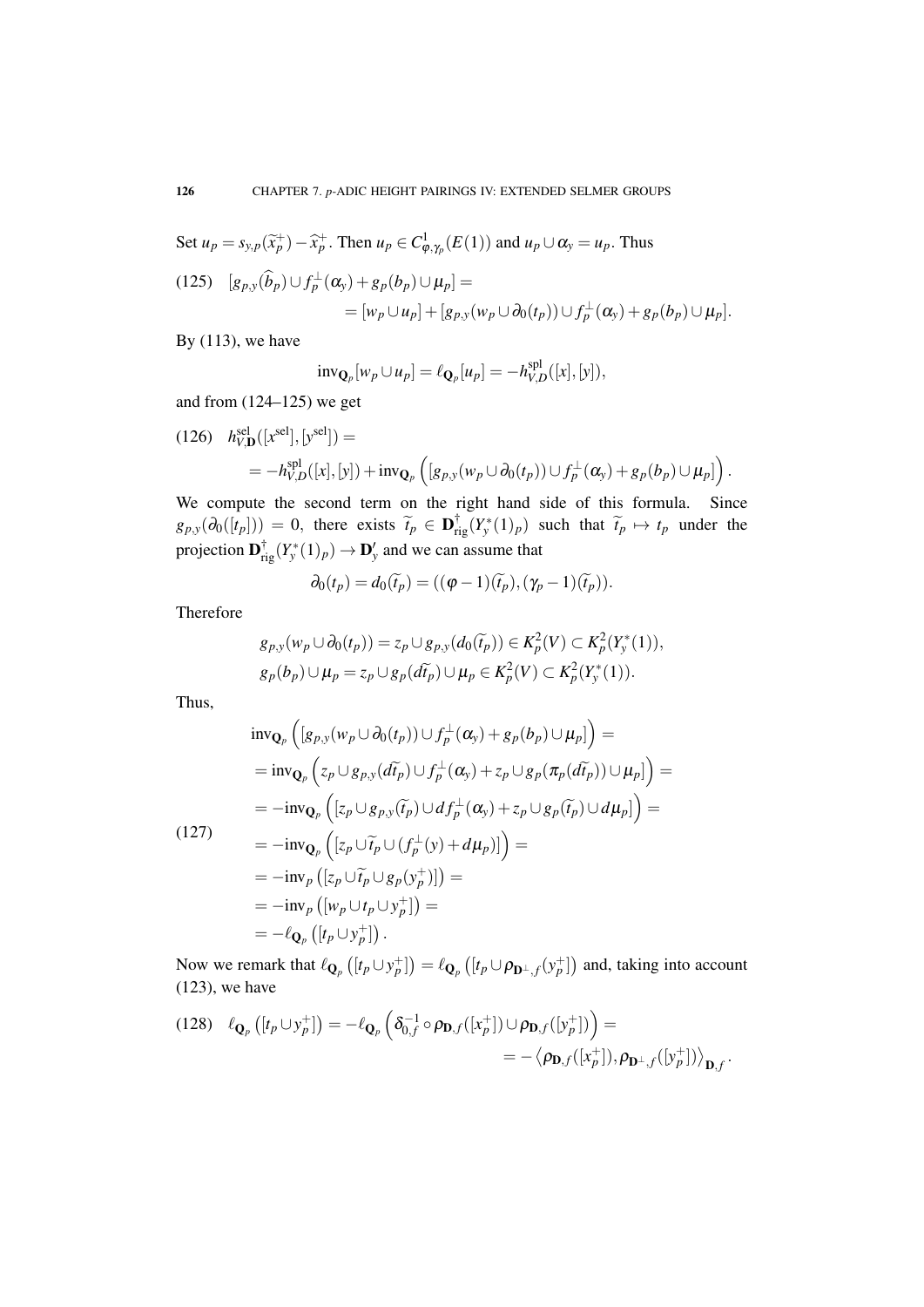The theorem follows from (126–128).

*Corollary 7.2.5.* **—** *Under conditions of Theorem 7.2.4, for all* $[x] \in H_f^1(V)$ *and*  $[y]$  ∈  $H_f^1(V^*(1))$  *we have* 

$$
h_{V,D}^{spl}([x],[y]) = -h_{V,\mathbf{D}}^{sel}(\mathfrak{s}_{V,\mathbf{D}}^{f}([x]), \mathfrak{s}_{V^*(1),\mathbf{D}^{\perp}}^{f}([y])).
$$

*Proof.* — Set  $[(x, (x_q^+), \lambda_q)] = s_V^f$  $V_{V,\mathbf{D}}^{f}([x])$ . Then  $\rho_{\mathbf{D},f}([x_p^+])=0$  and the formula follows from Theorem 7.2.4.  $\Box$ 

# 7.3. The pairing  $h_{V,D}^{\text{norm}}$  for extended Selmer groups

7.3.1. — Recall condition F3) introduced in Section 4.3

F3) For all  $i \in \mathbb{Z}$ 

$$
\mathscr{D}_\text{pst}(\mathbf{D}^\dagger_\text{rig}(V_p)/F_1\mathbf{D}^\dagger_\text{rig}(V_p))^{\varphi=p^i} = \mathscr{D}_\text{pst}(F_{-1}\mathbf{D}^\dagger_\text{rig}(V_p))^{\varphi=p^i} = 0.
$$

Clearly,  $\bf{F3}$  implies  $\bf{F1a-b}$ . In this section, we generalize the construction of the height pairing  $h_{V,D}^{\text{norm}}$  to the case when *V* satisfies conditions **F3**), **F2a**) and **F2b**).

Let  $[y] \in H_f^1(V^*(1))$  and let  $Y_y$  denote the associated extention (114). As before, we denote by  $\mathbf{D}_y$  the inverse image of  $\mathbf{D}$  in  $\mathbf{D}_{\text{rig}}^{\dagger}(Y_y^*(1)_p)$ . Since the representation  $V_p$ satisfies condition S), the exact sequence (82) have a canonical splitting  $s_{D,y}$ .

In the diagram (109), the maps  $g_y$  and  $g_{y,y}$  are no more injective and we replace it by the diagram (122). Let  $[x] \in H_f^1(V)$  and let  $\mathfrak{s}_{V,\mathbf{D}}([x]) = [(x,(\tilde{x}_\mathbf{q}^+),(\tilde{\lambda}_\mathbf{q}^-))]$ . Then  $[\tilde{x}_p^+]$ is the unique element of  $H^1_f(\mathbf{D})$  such that  $g_p([\tilde{x}_p^+]) = [x_p]$ . Its explicit form is given<br>by (121) by we do not use it has Let by (121), but we do not use it here. Let

$$
[\widehat{x}] \in \ker\left(H_S^1(Y^*_{\mathbf{y}}(1)) \to \frac{H^1(\mathbf{Q}_{\mathbf{q}}, Y^*_{\mathbf{y}}(1))}{H_f^1(\mathbf{Q}_{\mathbf{q}}, Y^*_{\mathbf{y}}(1))}\right)
$$

be an arbitrary lift of [x]. (Note that by Lemma 6.1.2, we can even take  $\lceil \hat{x} \rceil \in$  $H_f^1(Y^*_{y}(1))$ .) As easy diagram chase (already used in the proof of Theorem 7.2.4) shows there exists a unique  $[\hat{x}_p^+] \in H^1(\mathbf{D}_y)$  such that  $g_{p,y}([\hat{x}_p^+]) = \text{res}_p([\hat{x}])$  in  $H^1(\mathbf{O}_p, \mathbf{Y}^*(1))$  and  $\pi$  ( $[\hat{x}_p^+]$ )  $[\hat{x}_p^+]$  $H^1(\mathbf{Q}_p, Y^*_y(1))$  and  $\pi_{\mathbf{D}}([\widehat{x}_p^+]) = [\widetilde{x}_p^+]$ .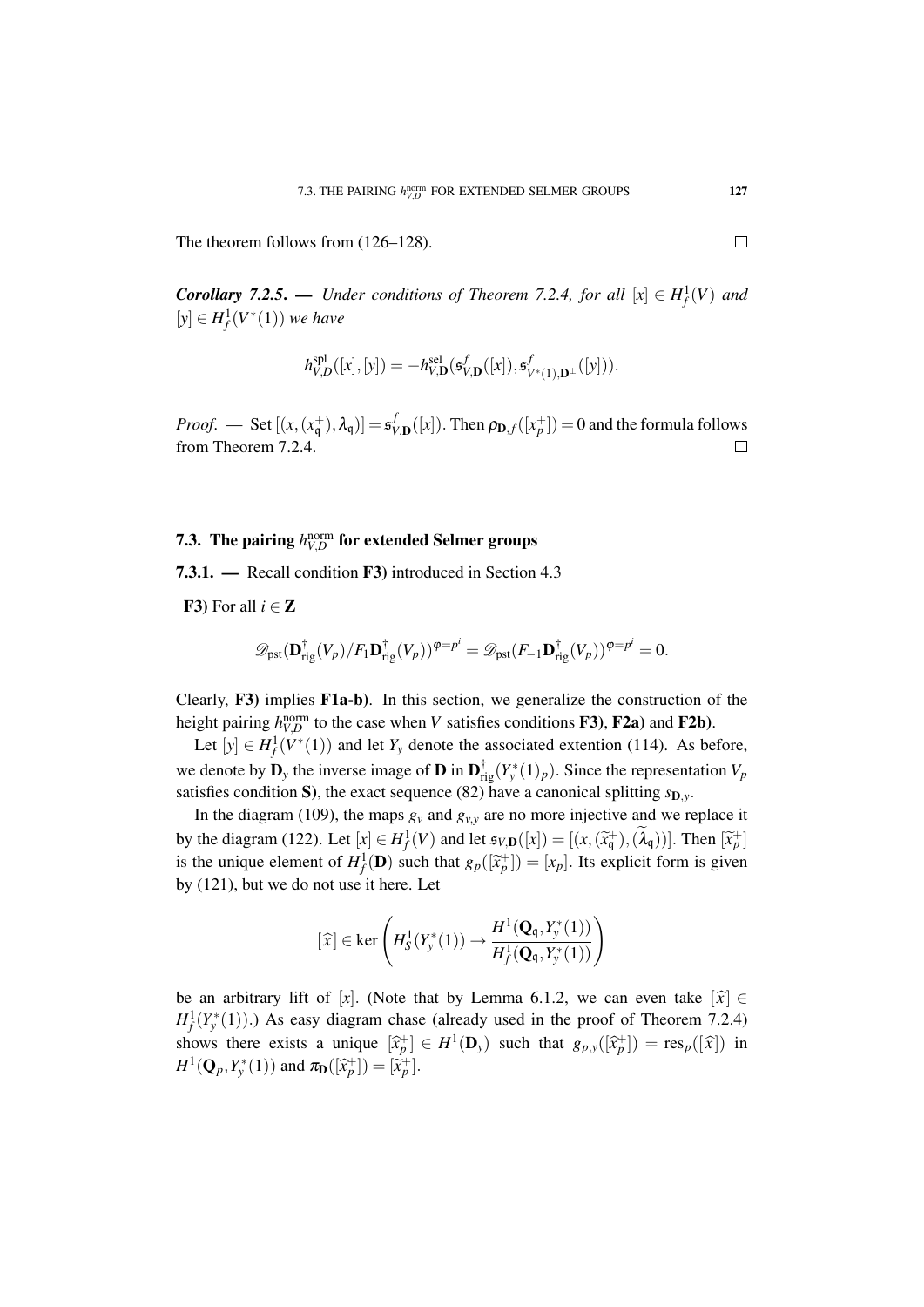We have the following diagram which can be seen as an analog of the diagram (108) in our situation

$$
\mathscr{H}(\Gamma^0_{\mathbf{Q}_p}) \otimes_{\Lambda_{E,\mathbf{Q}_p}} H^1_{\mathrm{Iw}}(\mathbf{Q}_p, E(1)) \longrightarrow H^1(\mathbf{Q}_p, E(1)) \xrightarrow{\ell_{\mathbf{Q}_p}} E
$$
\n
$$
\downarrow \qquad \qquad \downarrow
$$
\n
$$
H^1_{\mathrm{Iw}}(\mathbf{D}_y) \xrightarrow{\text{pr}_{\mathbf{D},y}} H^1(\mathbf{D}_y) \xrightarrow{\partial_0} H^0(\mathbf{D}')
$$
\n
$$
\downarrow \pi^{\mathrm{Iw}}_{\mathbf{D}}
$$
\n
$$
H^1_{\mathrm{Iw}}(\mathbf{D}) \xrightarrow{\text{pr}_{\mathbf{D}}} H^1(\mathbf{D}) \xrightarrow{\partial_0} H^0(\mathbf{D}')
$$
\n
$$
\downarrow \qquad \qquad \downarrow
$$
\n
$$
\downarrow \qquad \qquad \downarrow
$$
\n
$$
\downarrow \qquad \qquad \downarrow
$$
\n
$$
\downarrow \qquad \qquad \downarrow
$$
\n
$$
\downarrow \qquad \qquad \downarrow
$$
\n
$$
\downarrow \qquad \qquad \downarrow
$$
\n
$$
\downarrow \qquad \qquad \downarrow
$$
\n
$$
\downarrow
$$
\n
$$
\downarrow
$$
\n
$$
\downarrow
$$
\n
$$
\downarrow
$$
\n
$$
\downarrow
$$
\n
$$
\downarrow
$$
\n
$$
\downarrow
$$
\n
$$
\downarrow
$$
\n
$$
\downarrow
$$
\n
$$
\downarrow
$$
\n
$$
\downarrow
$$
\n
$$
\downarrow
$$
\n
$$
\downarrow
$$
\n
$$
\downarrow
$$
\n
$$
\downarrow
$$
\n
$$
\downarrow
$$
\n
$$
\downarrow
$$
\n
$$
\downarrow
$$
\n
$$
\downarrow
$$
\n
$$
\downarrow
$$
\n
$$
\downarrow
$$
\n
$$
\downarrow
$$
\n
$$
\downarrow
$$
\n
$$
\downarrow
$$
\n
$$
\downarrow
$$
\n
$$
\downarrow
$$
\n
$$
\downarrow
$$
\n
$$
\downarrow
$$

From Proposition 4.3.15 it follows that there exist a unique  $[t_p] \in H^0(\mathbf{D}')$  (explicitly given by (123) and  $\left[ x_{p,y}^{\text{Iw}} \right] \in H_{\text{Iw}}^1(\mathbf{D}_y)$  such that

$$
[\widetilde{x}_p^+] + \partial_0([t_p]) = \text{pr}_{\mathbf{D}} \circ \pi_{\mathbf{D}}^{\text{Iw}} ([x_{p,y}^{\text{Iw}}]).
$$

Set

(129) 
$$
[u_p] = [\widehat{x}_p^+] + \partial_0([t_p]) - \mathrm{pr}_{\mathbf{D},y}\left([x_{p,y}^{\mathrm{Iw}}]\right).
$$

Then  $[u_p] \in H^1(\mathbf{Q}_p, E(1))$ .

*Definition*. — *Let V be a p-adic representation that is potentially semistable at p and satisfies conditions* F2a-b) *and* F3)*. We define the height pairing*

$$
h_{V,D}^{\text{norm}}: H_f^1(V) \times H_f^1(V^*(1)) \to E
$$

*by*

$$
h_{V,D}^{\text{norm}}([x],[y]) = \ell_{\mathbf{Q}_p}([u_p]).
$$

It is easy to see that  $h_{V,D}^{\text{norm}}([x],[y])$  does not depend on the choice of the lift  $[x_{p,y}^{\text{Iw}}]$ . The following result generalizes [56, Theorem 11.4.6].

*Theorem 7.3.2. — Let V be a p-adic representation of*  $G_{\mathbf{Q},S}$  *that is potentially semistable at p and satisfies conditions* F2a-b) *and* F3)*. Then i*)  $h_{V,D}^{\text{norm}} = h_{V,I}^{\text{spl}}$ *V*,*D* ;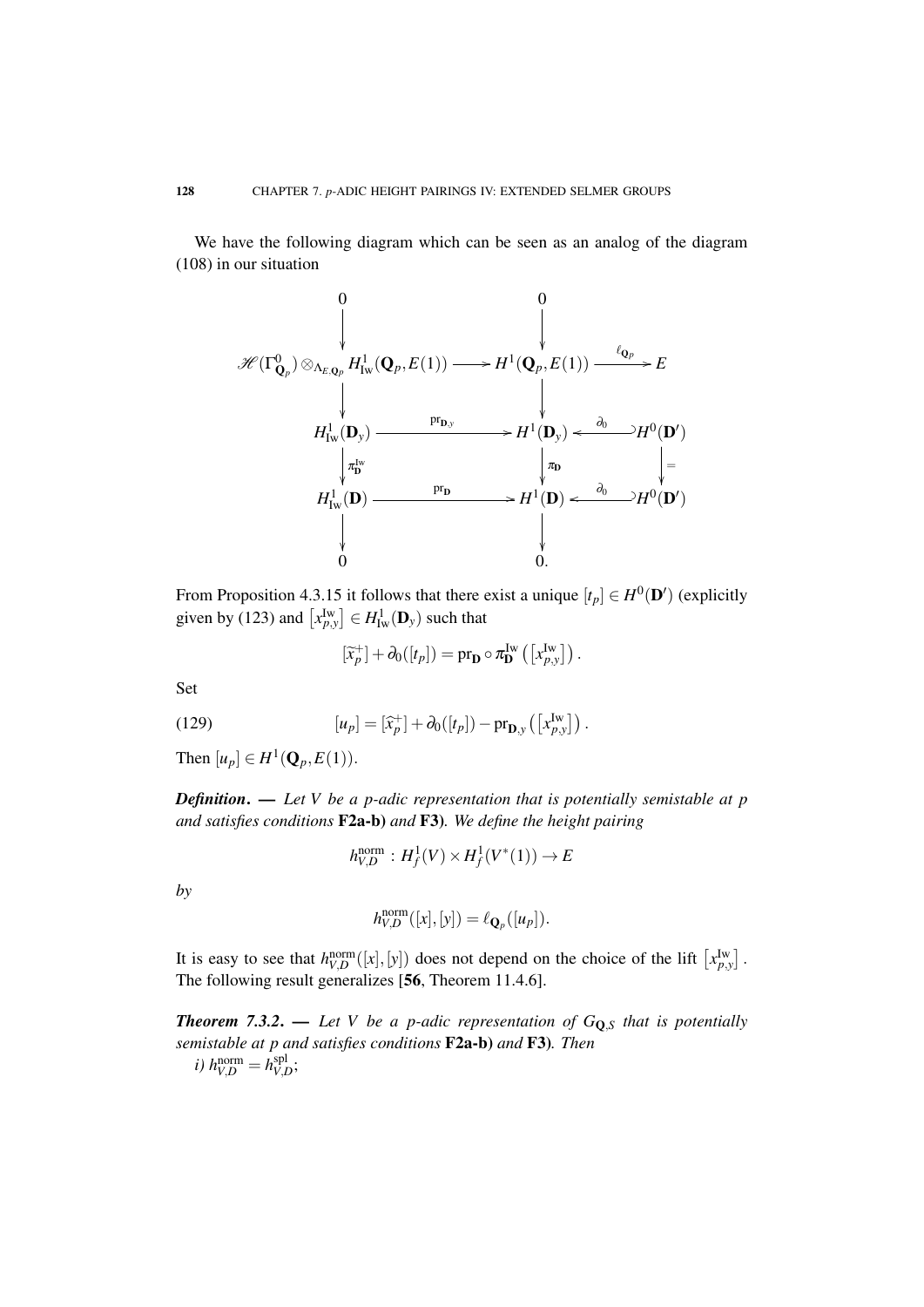*ii)* For all  $[x^{sel}] = [(x, (x^+_{q}), (\lambda_q))] \in H^1(V, \mathbf{D})$  and  $[y^{sel}] = [(y, (y^+_{q}), (\mu_q))] \in$  $H^1(V^*(1),\mathbf{D}^{\perp})$  we have

$$
h_{V,\mathbf{D}}^{\text{sel}}([x^{\text{sel}}], [y^{\text{sel}}]) = -h_{V,D}^{\text{norm}}([x], [y]) + \langle \rho_{\mathbf{D},f}([x^+_p]), \rho_{\mathbf{D}^\perp,f}([y^+_p]) \rangle_{\mathbf{D},f}.
$$

*Proof.* — i) Recall that in the definition of  $h_{V,D}^{\text{norm}}$  we can take  $[\hat{x}] \in H_f^1(Y_y^*(1))$ . Comparing the definitions of  $h_{V,D}^{\text{norm}}$  and  $h_{V,I}^{\text{spl}}$  $V_{V,D}^{\text{spl}}$ , we see that it is enough to prove that

$$
[u_p] - (s_{y,p}([\widehat{x}_p] - [\widetilde{x}_p^+])) \in \ker(\ell_{\mathbf{Q}_p}),
$$

where  $[u_p]$  is defined by (129) and  $s_{y,p}$  denotes the splitting (83). Since the restriction of  $g_{p,y}$  on  $H^1(\mathbf{Q}_p, E(1))$  is the identity map, we have

$$
[u_p] = g_{p,y}([u_p]) = [\widehat{x}_p] - g_{p,y}([x_{p,y}^{\mathrm{Iw}}]),
$$

and it is enough to check that

(130) 
$$
g_{p,y}([x_{p,y}^{\mathrm{Iw}}]) - g_{p,y} \circ s_{y,p}([\widetilde{x}_p^+]) \in \ker(\ell_{\mathbf{Q}_p}).
$$

First remark that the canonical splitting (82) induces splittings  $s_{p,y}^{\text{Iw}}$  and  $s_{p,y}$  in the diagram

$$
0 \longrightarrow H^1_{\mathrm{Iw}}(\mathscr{R}_{\mathbf{Q}_p,E}(\chi)) \longrightarrow H^1_{\mathrm{Iw}}(\mathbf{D}_y) \xrightarrow{\underset{p,\mathrm{y}}{\underset{p,\mathrm{y}}{\longrightarrow}}} H^1_{\mathrm{Iw}}(\mathbf{D}) \longrightarrow 0
$$
  

$$
\downarrow \qquad \qquad \downarrow \qquad \qquad \downarrow \qquad \qquad \downarrow \qquad \qquad \downarrow \qquad \qquad \downarrow \qquad \qquad \downarrow \qquad \downarrow \qquad \downarrow \qquad \downarrow \qquad \downarrow \qquad \downarrow \qquad \downarrow \qquad \downarrow \qquad \downarrow \qquad \downarrow \qquad \downarrow \qquad \downarrow \qquad \downarrow \qquad \downarrow \qquad \downarrow \qquad \downarrow \qquad \downarrow \qquad \downarrow \qquad \downarrow \qquad \downarrow \qquad \downarrow \qquad \downarrow \qquad \downarrow \qquad \downarrow \qquad \downarrow \qquad \downarrow \qquad \downarrow \qquad \downarrow \qquad \downarrow \qquad \downarrow \qquad \downarrow \qquad \downarrow \qquad \downarrow \qquad \downarrow \qquad \downarrow \qquad \downarrow \qquad \downarrow \qquad \downarrow \qquad \downarrow \qquad \downarrow \qquad \downarrow \qquad \downarrow \qquad \downarrow \qquad \downarrow \qquad \downarrow \qquad \downarrow \qquad \downarrow \qquad \downarrow \qquad \downarrow \qquad \downarrow \qquad \downarrow \qquad \downarrow \qquad \downarrow \qquad \downarrow \qquad \downarrow \qquad \downarrow \qquad \downarrow \qquad \downarrow \qquad \downarrow \qquad \downarrow \qquad \downarrow \qquad \downarrow \qquad \downarrow \qquad \downarrow \qquad \downarrow \qquad \downarrow \qquad \downarrow \qquad \downarrow \qquad \downarrow \qquad \downarrow \qquad \downarrow \qquad \downarrow \qquad \downarrow \qquad \downarrow \qquad \downarrow \qquad \downarrow \qquad \downarrow \qquad \downarrow \qquad \downarrow \qquad \downarrow \qquad \downarrow \qquad \downarrow \qquad \downarrow \qquad \downarrow \qquad \downarrow \qquad \downarrow \qquad \downarrow \qquad \downarrow \qquad \downarrow \qquad \downarrow \qquad \downarrow \qquad \downarrow \qquad \downarrow \qquad \downarrow \qquad \downarrow \qquad \downarrow \qquad \downarrow \qquad \downarrow \qquad \downarrow \qquad \downarrow \q
$$

Write  $[x_{p,y}^{\text{Iw}}]$  in the form

$$
[x^{\mathrm{Iw}}_{p,y}] = s^{\mathrm{Iw}}_{p,y}(a^{\mathrm{Iw}}) + b^{\mathrm{Iw}}, \qquad a^{\mathrm{Iw}} \in H^1_{\mathrm{Iw}}(\mathbf{D}), \quad b^{\mathrm{Iw}} \in H^1_{\mathrm{Iw}}(\mathscr{R}_{\mathbf{Q}_p,E}(\chi_p)).
$$

By the definition of  $[x_{p,y}^{\text{Iw}}]$ , we have

$$
\mathrm{pr}_{\mathbf{D},\mathbf{y}}([x_{p,\mathbf{y}}^{\mathrm{Iw}}]) = s_{\mathbf{y},p}(a) + b,
$$

where  $b \in \text{ker}(\ell_{\mathbf{Q}_p}) = H^1(\mathbf{Q}_p, E(1))_{\Gamma_{\mathbf{Q}_p}^0}$  and

$$
a = \partial([t_p]) + s_{p,y}([\widetilde{x}_p^+]) \in H^1(\mathbf{D}).
$$

Since  $g_{p,y}(s_{y,p}(\partial_0([t_p])) = 0$ , we have

$$
g_{p,y}(\text{pr}_{\mathbf{D},y}([x_{p,y}^{\text{Iw}}])) = b + g_{p,y}(s_{y,p}(a)) = b + g_{p,y}(s_{y,p}([\widetilde{x}_p^+])),
$$

and (130) is checked.

ii) The second statement follows from i) and Theorem 7.2.4.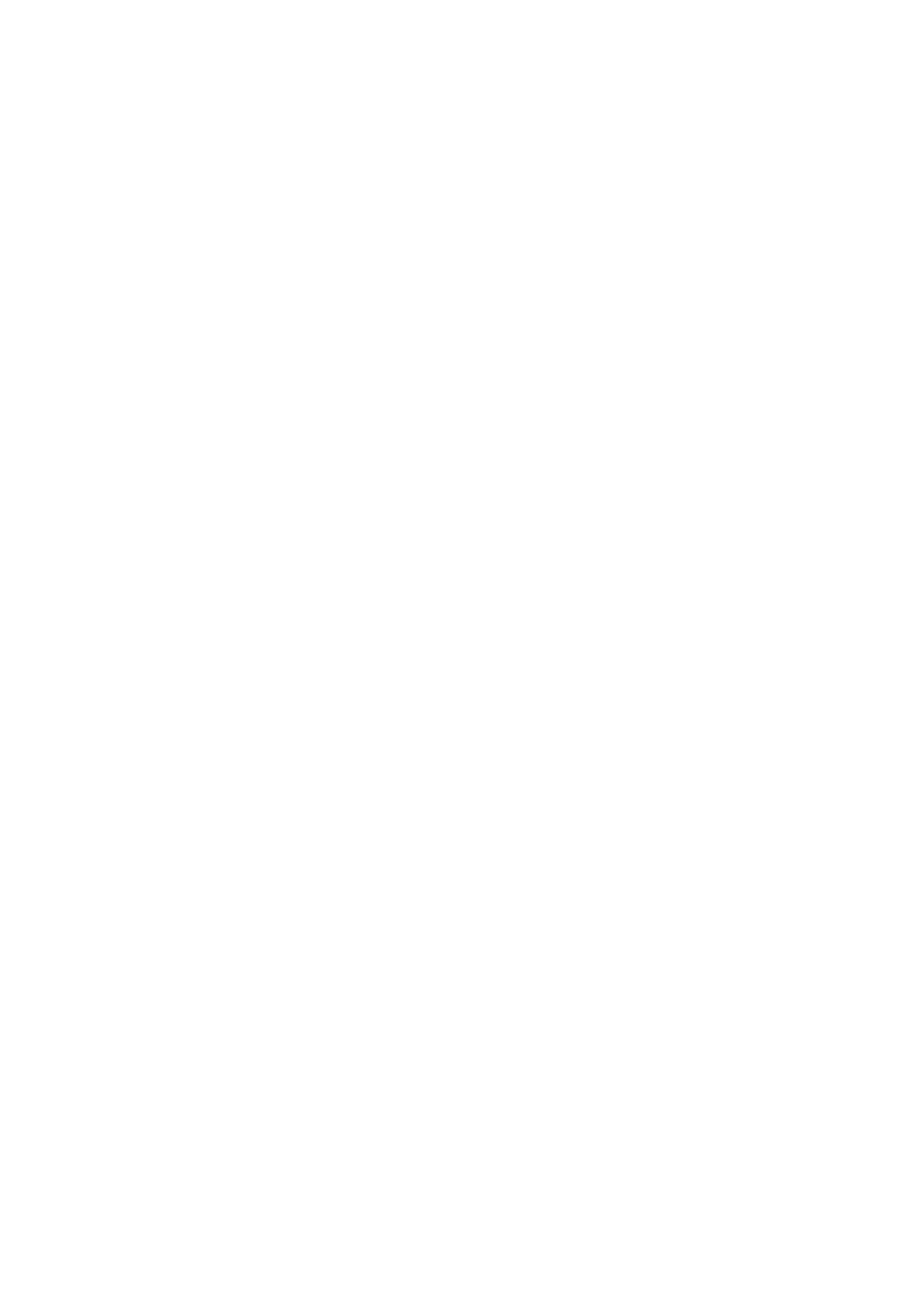- [1] Y. AMICE & J. VÉLU "Distributions *p*-adiques associées aux séries de Hecke", in *Journées Arithmétiques de Bordeaux*, Astérisque, vol. 24-25, Soc. Math. France, Paris, 1975, p. 119–131. pages 14
- [2] K. BARRÉ-SIRIEIX, G. DIAZ, F. GRAMAIN & G. PHILIBERT "Une preuve de la conjecture de Mahler–Manin", *Invent. Math.* 124 (1996), p. 1–9. pages 15
- [3] J. BELLAÏCHE "Critical *p*-adic *L*-functions", *Invent. Math.* 189 (2012), p. 1– 60. pages 44
- [4] J. BELLAÏCHE & G. CHENEVIER *Families of Galois representations and Selmer groups*, Astérisque, vol. 324, Soc. Math. France, Paris, 2009, xii+314 pages. pages 67
- [5] D. BENOIS "Périodes *p*-adiques et lois de réciprocité explicites", *J. reine angew. Math.* 493 (1997), p. 115–151. pages 110
- [6] , "On Iwasawa theory of *p*-adic representations", *Duke Math. J.* 104 (2000), p. 211–267. pages 43
- [7] , "A generalization of Greenberg's L -invariant", *Amer. J. of Math.* 133 (2011), p. 1573–1632. pages 8, 9, 11, 12, 13, 15, 56, 57, 58, 84, 87, 90, 91, 93
- [8] , "Trivial zeros of *p*-adic *L*-functions at near central points", *J. of the Inst. of Math. of Jussieu* 13 (2014), p. 561–598. pages 16
- [9] , "On extra zeros of *p*-adic *L*-functions: the crystalline case", in *Iwasawa theory 2012. State of the Art and Recent Advances* (T. Bouganis & O. Venjakob, eds.), Contributions in Mathematical and Computational Sciences, vol. 7, Springer, Berlin, 2015, p. 65–133. pages 5, 13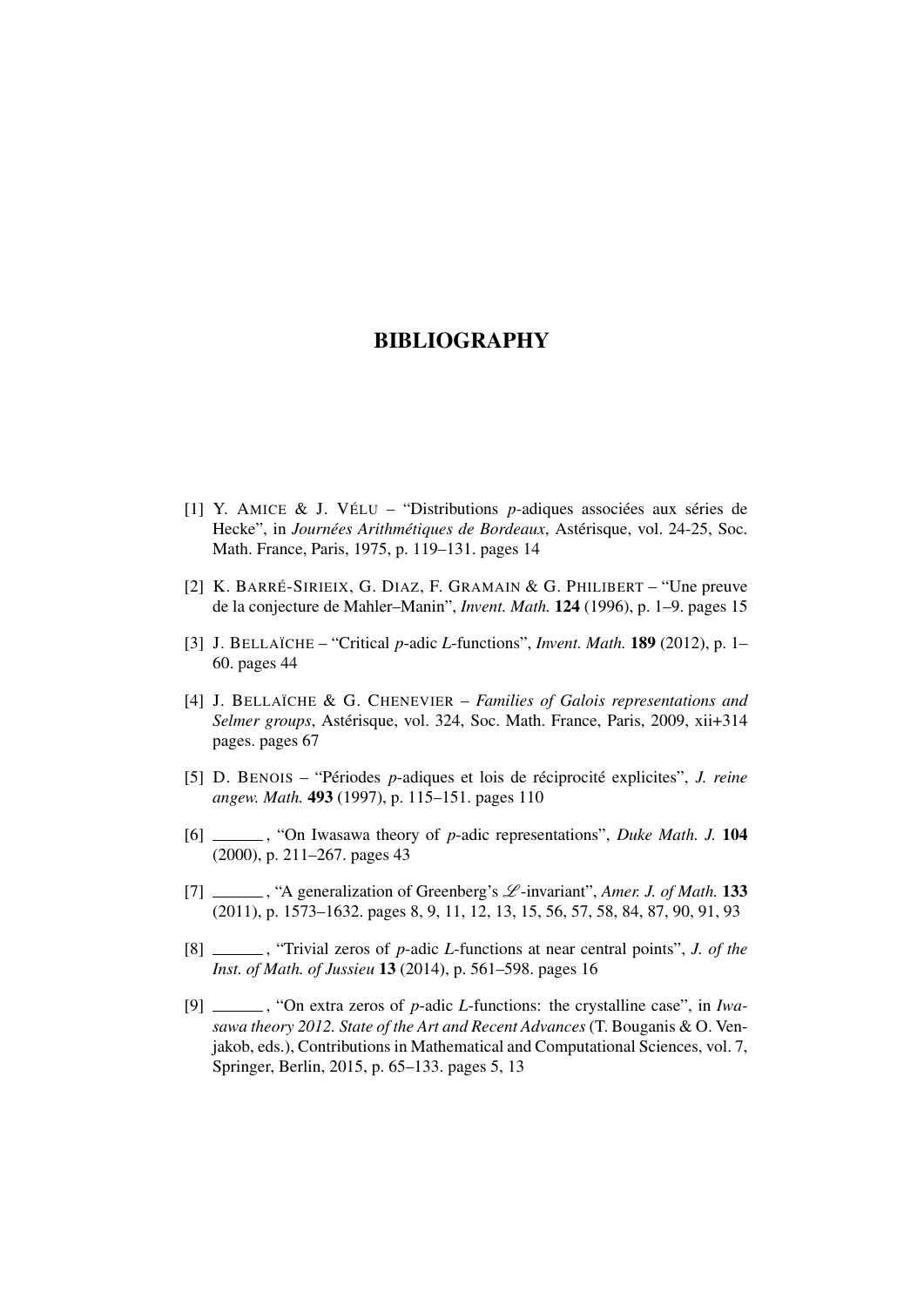- [10] , "Selmer complexes and *p*-adic Hodge theory", in *Arithmetic and Geometry* (L. Dieulefait, D. R. Heath-Brown, G. Faltings, Y. I. Manin, B. Z. Moroz & J.-P. Wintenberger, eds.), London Mathematical Society Lecture Note Series, vol. 420, Cambridge Univ. Press, Cambridge, 2015, p. 36–88. pages 9, 16, 44, 58, 118, 122
- [11] D. BENOIS & K. BÜYÜKBODUK "On the exceptional zeros of *p*-adic *L*functions of modular forms", preprint available at arxiv.org/pdf/1510. 01915, 2016. pages 16, 17
- [12] L. BERGER "Représentations *p*-adiques et équations différentielles", *Invent. Math.* 148 (2002), p. 219–284. pages 35, 37, 39, 44
- [13] , "Bloch and Kato's exponential map: three explicit formulas", in *Doc. Math. Extra Volume: Kazuya Kato's Fiftieth Birthday* (S. Bloch, I. Fesenko, L. Illusie, M. Kurihara, S. Saito, T. Saito & P. Schneider, eds.), SPARC, Washington DC, 2003, p. 99–129. pages 44
- [14]  $\ldots$ , "Equations differentielles *p*-adiques et  $(\varphi, N)$ -modules filtrés", in *Représentations p-adiques de groupes p-adiques, I* (L. Berger, P. Colmez & C. Breuil, eds.), Astérisque, vol. 319, Soc. Math. France, Paris, 2008, p. 13–38. pages 8, 37, 39
- [15] L. BERGER & P. COLMEZ "Familles de représentations de de Rham et monodromie *p*-adique", in *Représentations p-adiques de groupes p-adiques, I* (L. Berger, P. Colmez & C. Breuil, eds.), Astérisque, vol. 319, Soc. Math. France, Paris, 2008, p. 303–337. pages 36
- [16] S. BLOCH & K. KATO "*L*-functions and Tamagawa numbers of motives", in *The Grothendieck Festschrift, vol. 1* (P. Cartier, L. Illusie, N. M. Katz, G. Laumon, Y. Manin & K. Ribet, eds.), Progress in Math., vol. 86, Birkhäuser, Boston, MA, 1990, p. 333–400. pages 7, 56, 113
- [17] K. BÜYÜKBODUK, R. POLLACK & S. SASAKI "*p*-adic Gross–Zagier formula at critical slope and a conjecture of Perrin-Riou–I", preprint available at arxiv.org/pdf/1811.08216.pdf, 2018. pages 14
- [18] F. CHERBONNIER & P. COLMEZ "Représentations *p*-adiques surconvergentes", *Invent. Math.* 133 (1998), p. 581–611. pages 4, 34, 36
- [19] , "Théorie d'Iwasawa des représentations *p*-adiques d'un corps local", *J. Amer. Math. Soc.* 12 (1999), p. 241–268. pages 54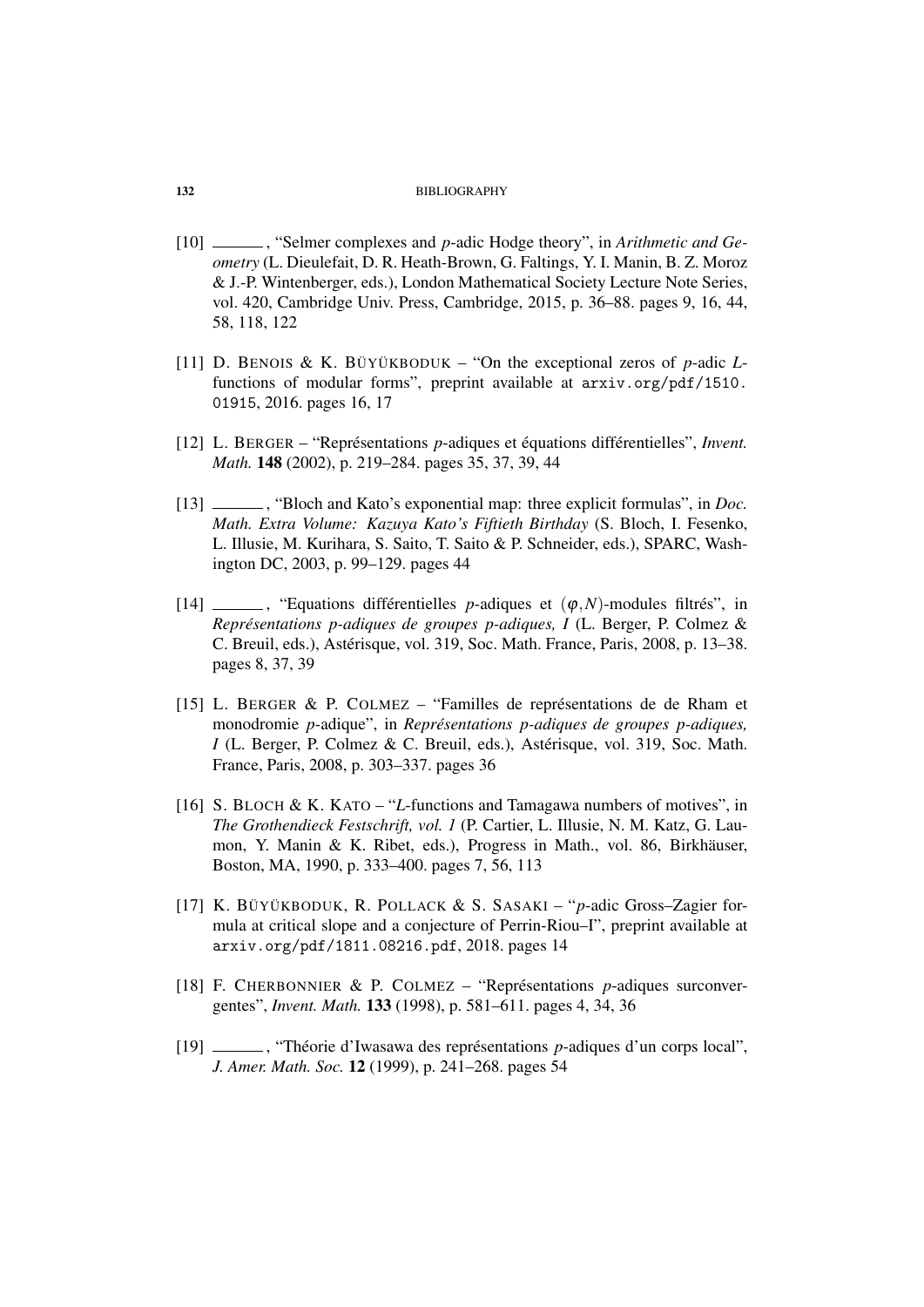- [20] P. COLMEZ "Les conjectures de monodromie *p*-adiques", in *Séminaire Bourbaki. Vol. 2001/2002*, Astérisque, vol. 290, Soc. Math. France, Paris, 2003, p. 251–319. pages 16, 37
- [21] , "La conjecture de Birch and Swinnerton-Dyer *p*-adique", in *Séminaire Bourbaki. Vol. 2002/2003*, Astérisque, vol. 294, Soc. Math. France, Paris, 2004, p. 53–101. pages 16
- [22] , "Représentations triangulines de dimension 2", in *Représentations p-adiques de groupes p-adiques, I* (L. Berger, P. Colmez & C. Breuil, eds.), Astérisque, vol. 319, Soc. Math. France, Paris, 2008, p. 213–258. pages 4, 36
- [23] P. DELIGNE "Formes modulaires et représentations `-adiques", in *Séminaire Bourbaki 1968/69*, Lecture Notes in Math., vol. 179, Springer, 1971, p. 139– 172. pages 13
- [24] , "La conjecture de Weil: II", *Publ. Math. de l'IHES* 52 (1980), p. 137– 252. pages 90
- [25] D. DISEGNI "On the *p*-adic Birch and Swinnerton-Dyer conjecture over number fields", *Kyoto J. of Math.*, to appear. pages 15
- [26] , "The *p*-adic Gross–Zagier formula on Shimura curves", *Compositio Math.* 153 (2017), p. 1987–2074. pages 15
- [27] M. EMERTON, R. POLLACK & T. WESTON "Variation of Iwasawa invariants in Hida families", *Invent. Math.* 163 (2006), p. 523–580. pages 68
- [28] M. FLACH "A generalization of the Cassels–Tate pairing", *J. reine angew. Math.* 412 (1990), p. 113–127. pages 3
- [29] J.-M. FONTAINE "Représentations *p*-adiques des corps locaux", in *The Grothendieck Festschrift, vol. 2* (P. Cartier, L. Illusie, N. M. Katz, G. Laumon, Y. Manin & K. Ribet, eds.), Progress in Math., vol. 87, Birkhäuser, Boston, MA, 1990, p. 249–309. pages 4, 36
- [30] , "Le corps des périodes *p*-adiques", in *Périodes p-adiques* (J.-M. Fontaine, ed.), Astérisque, vol. 223, Soc. Math. France, Paris, 1994, p. 59–102. pages 7
- [31] , "Représentations p-adiques semi-stables", in *Périodes p-adiques* (J.- M. Fontaine, ed.), Astérisque, vol. 223, Soc. Math. France, Paris, 1994, p. 59– 102. pages 7, 36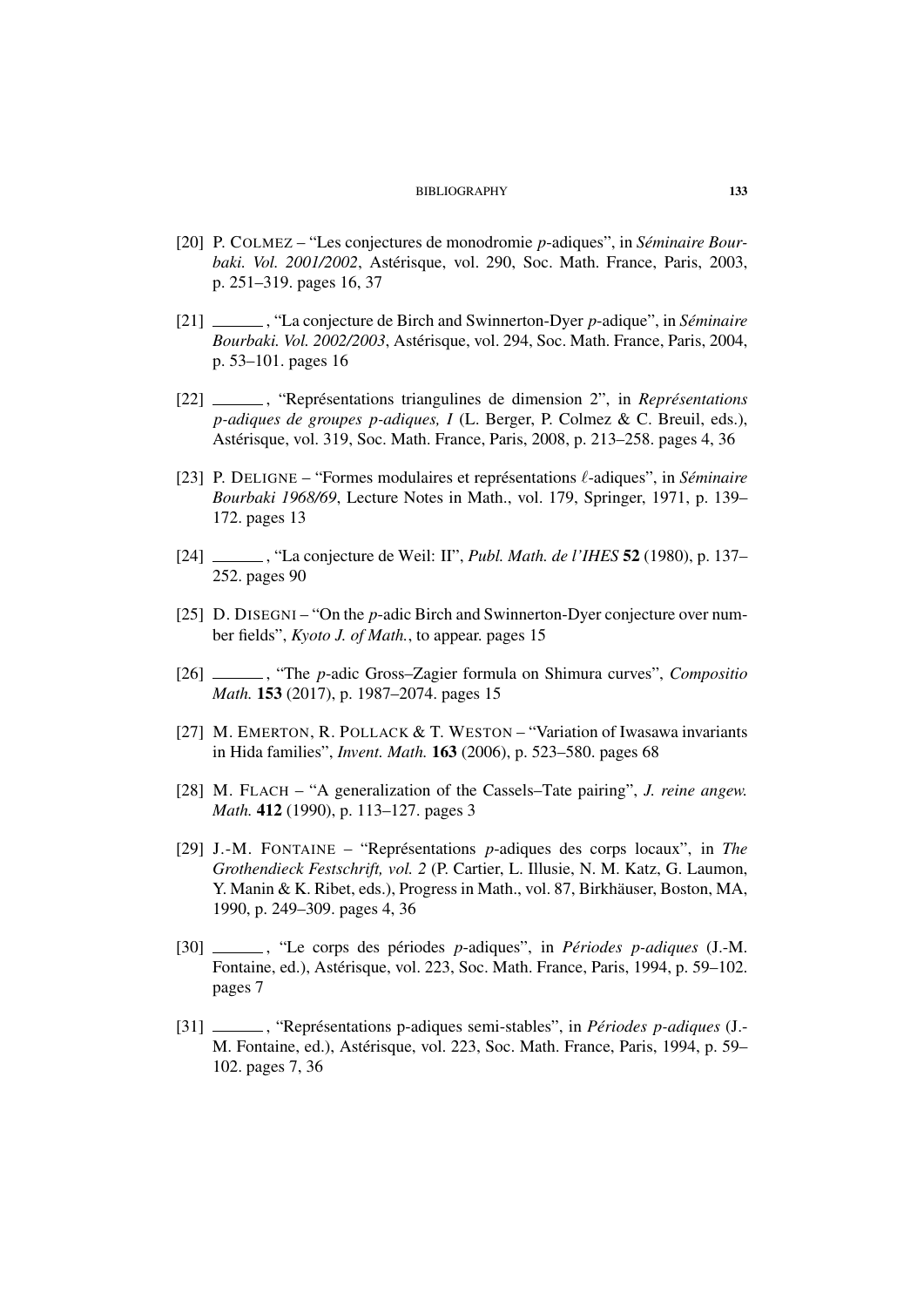- [32] J.-M. FONTAINE & B. PERRIN-RIOU "Autour des conjectures de Bloch et Kato; cohomologie galoisienne et valeurs de fonctions *L*", in *Motives* (U. Jannsen, S. Kleiman & J.-P. Serre, eds.), Proc. Symp. in Pure Math., vol. 55(1), Amer. Math. Soc., Providence, 1994, p. 599–706. pages 114
- [33] R. GREENBERG "Iwasawa theory for *p*-adic representations", in *Algebraic Number Theory – in honor of K. Iwasawa* (J. Coates, R. Greenberg, B. Mazur & I. Satake, eds.), Adv. Studies in Pure Math., vol. 17, Academic Press, Boston, 1989, p. 97–137. pages 3, 12
- [34]  $\quad$ , "Iwasawa theory and *p*-adic deformations of motives", in *Motives* (U. Jannsen, S. Kleiman & J.-P. Serre, eds.), Proc. Symp. in Pure Math., vol. 55(2), Amer. Math. Soc., Providence, 1994, p. 193–223. pages 3, 12
- [35] \_\_\_\_\_, "Trivial zeros of *p*-adic *L*-functions", in *p-adic monodromy and the Birch and Swinnerton-Dyer conjecture* (B. Mazur & G. Stevens, eds.), Contemp. Math., vol. 165, Amer. Math. Soc., Providence, 1994, p. 149–174. pages 9, 13, 84
- [36] R. GREENBERG & G. STEVENS "*p*-adic *L*-functions and *p*-adic periods of modular forms", *Invent. Math.* 111 (1993), p. 107–147. pages 16
- [37] E. HELLMANN "Families of trianguline representations and finite slope spaces", preprint available on arXiv:1202.4408v1, 2012. pages 36
- [38] L. HERR "Sur la cohomologie galoisienne des corps *p*-adiques", *Bull. Soc. Math. France* 126 (1998), p. 563–600. pages 41
- [39] , "Une approche nouvelle de la dualité locale de Tate", *Math. Annalen* 320 (2001), p. 307–337. pages 41, 42, 43
- [40] U. JANNSEN "On the  $\ell$ -adic cohomology of varieties over number fields and its galois cohomology", in *Galois groups over* Q (J.-P. S. Y. Ihara, K. Ribet, ed.), MSRI Publications, vol. 16, Springer, 1989, p. 315–360. pages 11, 80, 92
- [41] J.COATES & B. PERRIN-RIOU "On *p*-adic *L*-functions attached to motives over Q", in *Algebraic Number Theory–in honor of K. Iwasawa* (J. Coates, R. Greenberg, B. Mazur & I. Satake, eds.), Adv. Studies in Pure Math., vol. 17, Math. Soc. of Japan, Tokyo, 1989, p. 23–54. pages 12
- [42] K. KATO "*p*-adic Hodge theory and values of zeta-functions of modular forms", in *Cohomologies p-adiques et applications arithmétiques. III* (J.-M. Fontaine, ed.), Astérisque, vol. 295, Soc. Math. France, Paris, 2004, p. 117– 290. pages 14, 16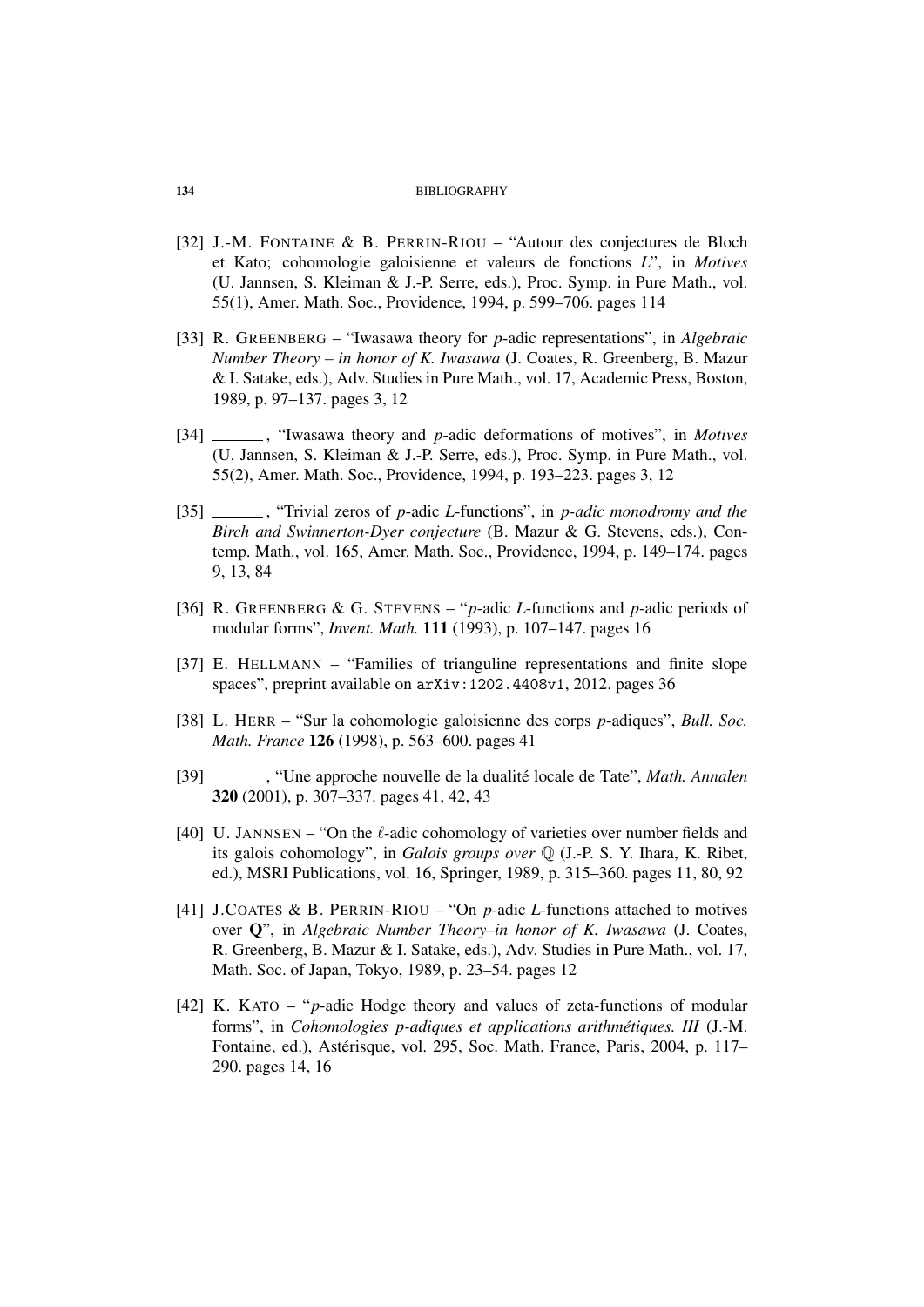- [43] N. KATZ & W. MESSING "Some consequences of the Riemann hypothesis for varieties over finite fields", *Invent. Math.* 23 (1974), p. 73–77. pages 11
- [44] K. KEDLAYA "A *p*-adic monodromy theorem", *Ann. of Math.* 160 (2004), p. 94–184. pages 36
- [45] K. KEDLAYA & R. LIU "On families of (ϕ,Γ)-modules", *Algebra and Number Theory* 4 (2010), p. 943–967. pages 4
- [46] K. KEDLAYA, J. POTTHARST & L. XIAO "Cohomology of arithmetic families of  $(\varphi, \Gamma)$ -modules", *Journal of the Amer. Math. Soc.* 27 (2014), p. 1043– 1115. pages 4, 36, 42, 43, 54, 55
- [47] S. KOBAYASHI "The *p*-adic Gross-Zagier formula for elliptic curves for supersingular primes", *Invent. Math.* 191 (2013), p. 527–629. pages 14
- [48] W. LI "Newforms and functional equations", *Math. Ann.* 212 (1975), p. 285– 315. pages 15
- [49] R. LIU "Cohomology and duality for  $(\varphi, \Gamma)$ -modules over the Robba ring", *Int. Math. Research Notices* (2007), no. 3, 32 pages. pages 4, 41, 42
- [50] Y. MANIN "Periods of cusp forms and *p*-adic Hecke series", *Math. USSR Sbornik* 92 (1973), p. 371–393. pages 14
- [51] B. MAZUR "On monodromy invariants occuring in global arithmetic and Fontaine's theory", in *p-adic monodromy and the Birch and Swinnerton-Dyer conjecture* (B. Mazur & G. Stevens, eds.), Contemp. Math., vol. 165, Amer. Math. Soc., Providence, 1994, p. 1–20. pages 15
- [52] B. MAZUR, J. TATE & J. TEITELBAUM "On *p*-adic analogues of conjectures of Birch and Swinnerton-Dyer", *Invent. Math.* 84 (1986), p. 1–48. pages 14
- [53] K. NAKAMURA "Iwasawa theory of de Rham  $(\varphi, \Gamma)$ -modules over the Robba ring", *J. of the Inst. of Math. of Jussieu* 13 (2014), no. 1, p. 65–118. pages 57
- [54] J. NEKOVÁŘ "On *p*-adic height pairing", in *Séminaire de Théorie des Nombres. Paris, 1990/91* (S. David, ed.), Progress in Math., vol. 108, Birkhäuser, Boston, MA, 1993, p. 127–202. pages 3, 7, 17, 82, 103, 114, 115, 116
- [55] , "On the *p*-adic height on Heegner cycles", *Math. Annalen* 302 (1995), no. 4, p. 609–686. pages 14
- [56] , *Selmer complexes*, Astérisque, vol. 310, Soc. Math. France, Paris, 2006, viii+559 pages. pages 1, 2, 3, 4, 7, 10, 17, 27, 30, 32, 40, 48, 50, 54, 62, 63, 64, 65, 67, 68, 69, 72, 73, 74, 75, 107, 109, 111, 124, 128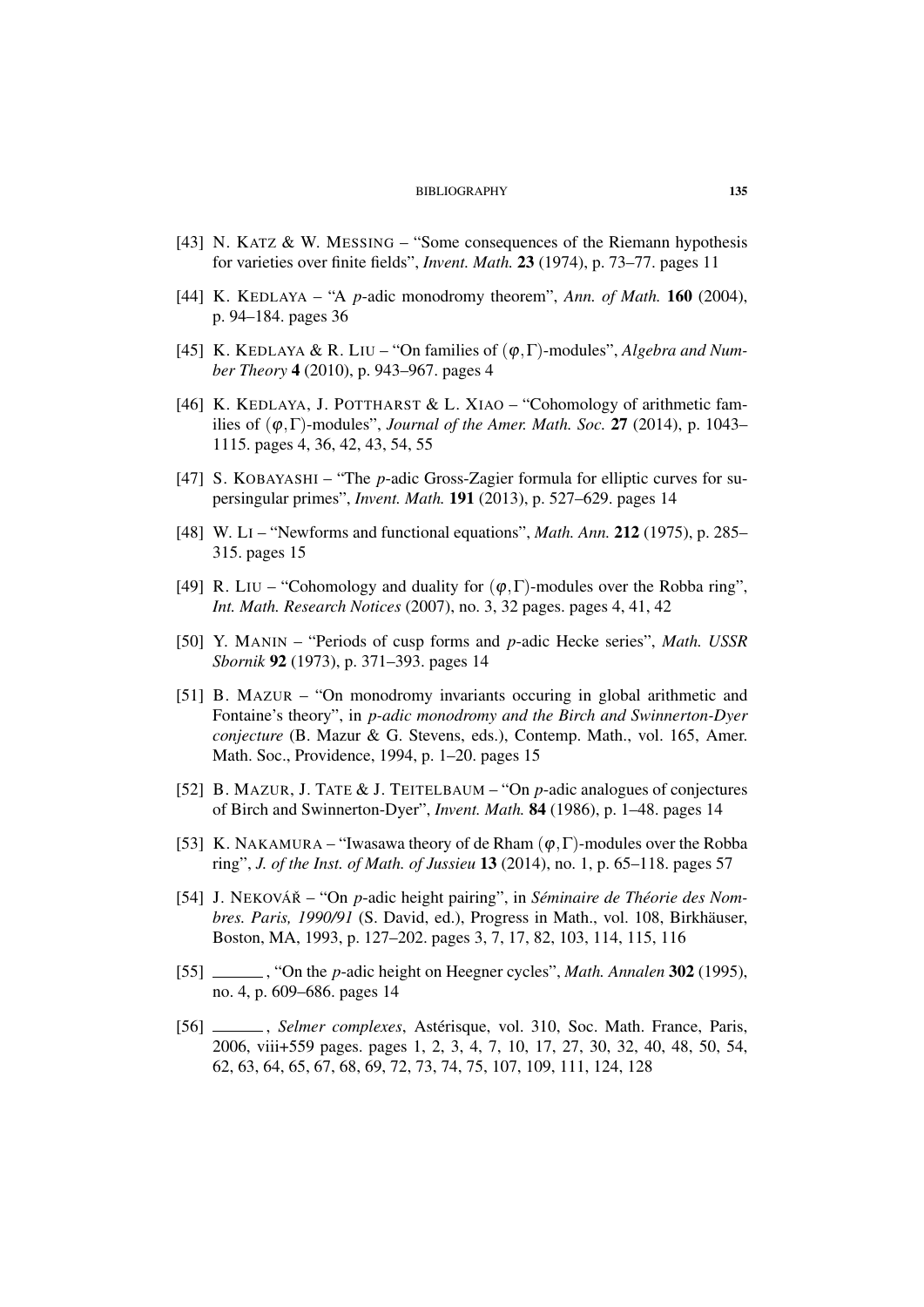- [57] W. NIZIOŁ "Cohomology of crystalline representations", *Duke Math. J.* 71 (1993), p. 747–791. pages 17, 23, 27, 28
- [58] B. PERRIN-RIOU "Points de Heegner et dérivées de fonctions *L p*-adiques", *Invent. Math.* 89 (1987), p. 455–510. pages 14
- [59] , "Théorie d'Iwasawa et hauteurs *p*-adiques", *Invent. Math.* 109 (1992), p. 137–185. pages 3, 7, 103
- [60] , *Fonctions L p-adiques des représentations p-adiques*, Astérisque, vol. 229, Soc. Math. France, Paris, 1995, 198 pages. pages 11, 12
- [61] J. POTTHARST "Cyclotomic Iwasawa theory of motives", preprint. pages 55
- [62] , "Analytic families of finite slope Selmer groups", *Algebra and Number Theory* 7 (2013), p. 1571–1611. pages 4, 5, 39, 40, 43, 60, 65, 118
- [63] K. RUBIN *Euler systems*, Annals of Math. Studies, vol. 147, Princeton Univ. Press, Princeton, 2000. pages 62
- [64] J. SAHA "Purity for families of Galois representations", *Ann. Inst. Fourier* 67 (2017), p. 879–910. pages 68
- [65] T. SAITO "Modular forms and *p*-adic Hodge theory", *Invent. Math.* 129 (1997), p. 607–620. pages 13
- [66] P. SCHNEIDER "*p*-adic height pairings. I", *Invent. Math.* 69 (1982), p. 401– 409. pages 3, 7, 103
- [67] A. SCHOLL "Motives for modular forms", *Invent. Math.* 100 (1990), p. 419– 430. pages 13
- [68] J.-P. SERRE *Corps locaux*, Hermann, Paris, 1968. pages 110
- [69] G. STEVENS "Coleman's  $\mathcal{L}$ -invariant and families of modular forms", in *Représentations p-adiques de groupes p-adiques, III* (L. Berger, P. Colmez & C. Breuil, eds.), Astérisque, vol. 331, Soc. Math. France, Paris, 2010, p. 1–12. pages 16
- [70] T. TSUJI "*p*-adic etale cohomology and crystalline cohomology in the semistable reduction case", *Invent. Math.* 137 (1999), p. 233–411. pages 11
- [71] R. VENERUCCI "Exceptional zero formulae and the conjecture of Perrin-Riou", *Invent. Math.* 203 (2016), p. 923–972. pages 16